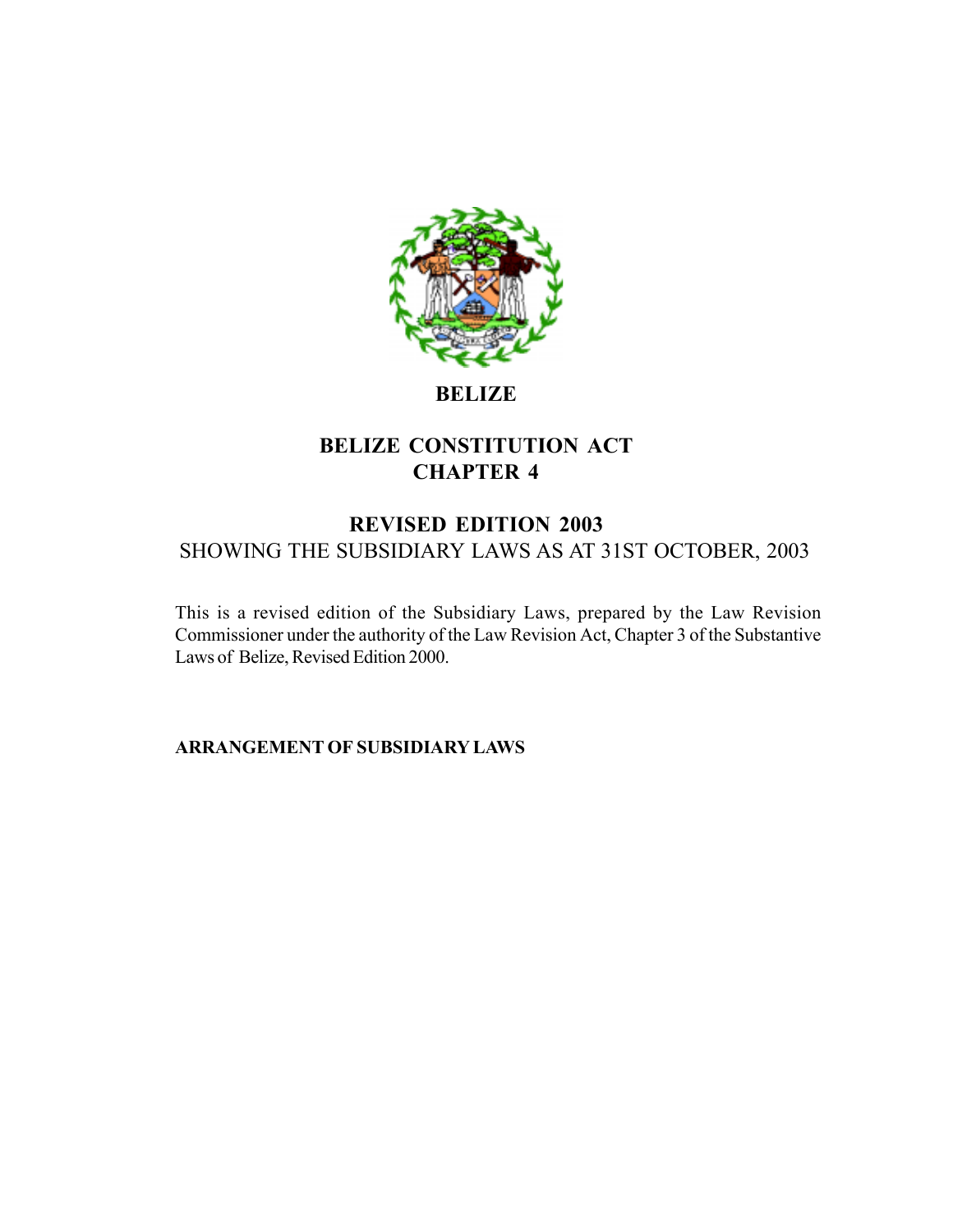

# **BELIZE**

# **BELIZE CONSTITUTION ACT CHAPTER 4**

# **REVISED EDITION 2003** SHOWING THE SUBSIDIARY LAWS AS AT 31ST OCTOBER, 2003

This is a revised edition of the Subsidiary Laws, prepared by the Law Revision Commissioner under the authority of the Law Revision Act, Chapter 3 of the Substantive Laws of Belize, Revised Edition 2000.

| This edition contains a consolidation of the following laws-                    | Page |
|---------------------------------------------------------------------------------|------|
| <b>BELIZE ADVISORY COUNCIL (PROCEDURE) RULES</b>                                | 4    |
| <b>BELIZE CONSTITUTION (HOUSE OF REPRESENTATIVES)</b><br><b>STANDING ORDERS</b> |      |
| <b>BELIZE CONSTITUTION (SENATE STANDING ORDERS)</b>                             | 100. |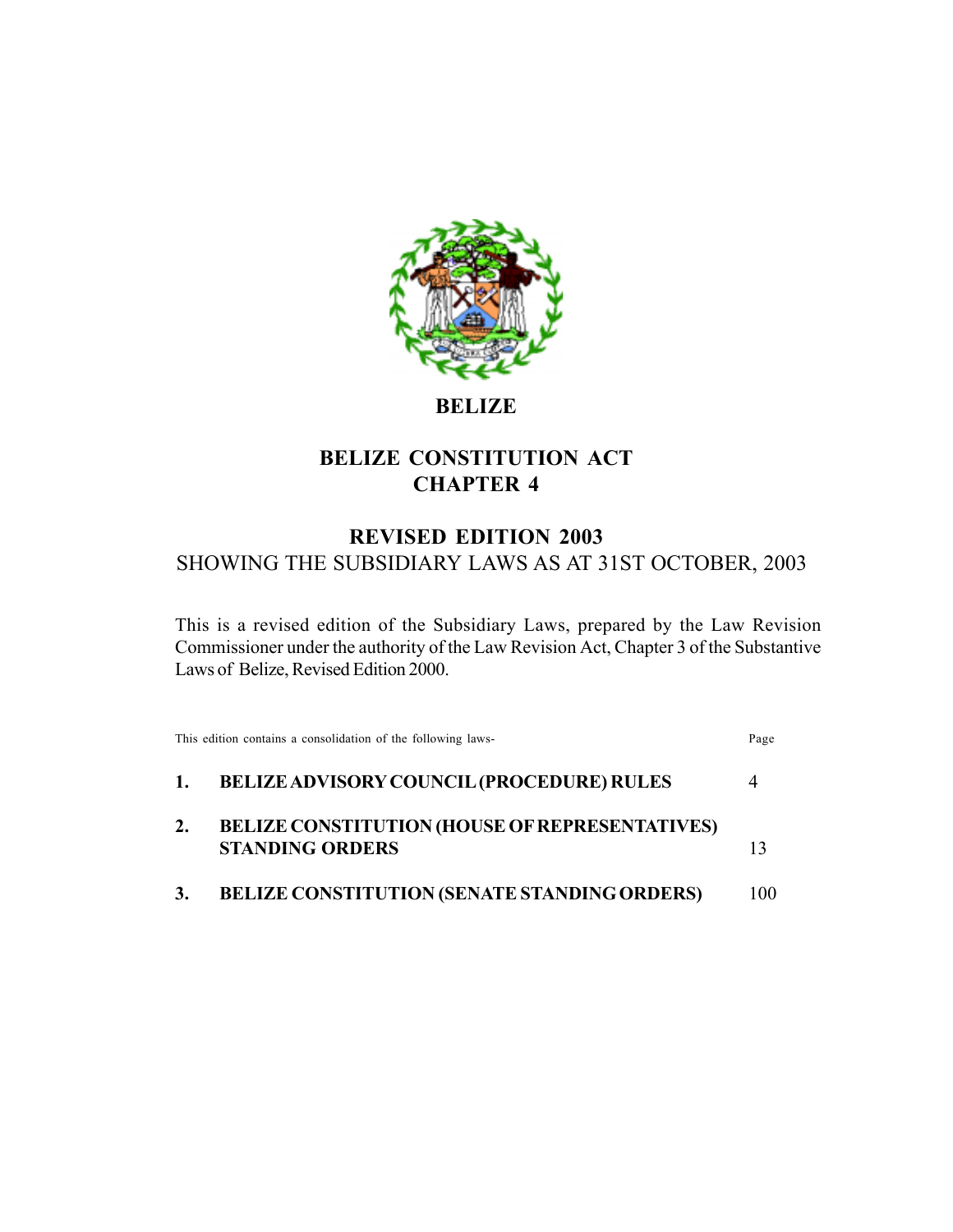|    |                                                                                              | Page |
|----|----------------------------------------------------------------------------------------------|------|
| 4. | A PROCLAMATION APPOINTING A DATE<br>FOR HOLDING A SESSION OF THE NATIONAL<br><b>ASSEMBLY</b> | 171  |
| 5. | <b>GOVERNMENT (OPEN VOTE) WORKERS</b><br><b>REGULATIONS</b>                                  | 173  |
| 6. | <b>PUBLIC SERVICES REGULATIONS</b>                                                           | 219  |
| 7. | <b>SERVICES COMMISSION REGULATIONS</b>                                                       | 289  |
| 8. | <b>CHIEF OF STAFF (MINISTRY OF DEFENCE)</b><br>(DESIGNATION)                                 | 318  |

**\_\_\_\_\_\_\_\_\_\_\_\_**

THE SUBSIDIARY LAWS OF BELIZE **REVISED EDITION 2003** 

**Printed by the Government Printer,**  No. 1 Power Lane, **Belmopan**, by the authority of Printed by the Government Printer,<br>No. 1 Power Lane,<br>Belmopan, by the authority of<br>the Government of Belize.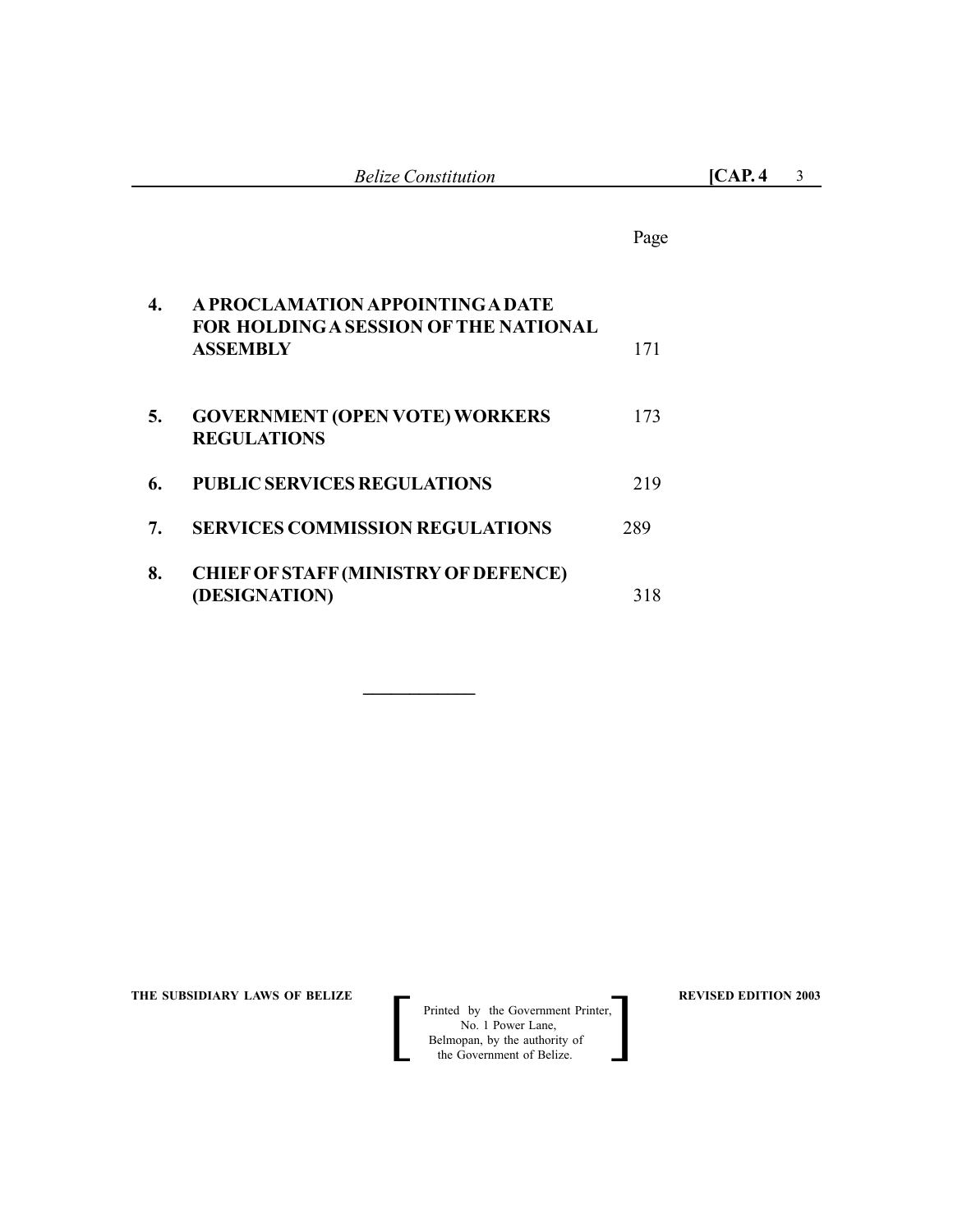# **CHAPTER 4**

#### **BELIZE ADVISORY COUNCIL (PROCEDURE) RULES**

#### **ARRANGEMENT OF RULES**

# **PART I PRELIMINARY**

- 1. Short title.
- 2. Interpretation.

# **PART II APPEALS BY PUBLIC OFFICERS**

- 3. Notice of Appeal.
- 4. Grounds of Appeal and submissions in support.
- 5. Comments of Solicitor General and Head of Department.
- 6. Reply by the appellant.
- 7. Setting down of appeal.
- 8. Consideration of appeal.
- 9. Notification of decision to parties.
- 10. Costs.

**THE SUBSIDIARY LAWS OF BELIZE REVISED EDITION 2003**

Printed by the Government Printer, No. 1 Power Lane, Belmopan, by the authority of Printed by the Government Printer,<br>
No. 1 Power Lane,<br>
Belmopan, by the authority of<br>
the Government of Belize.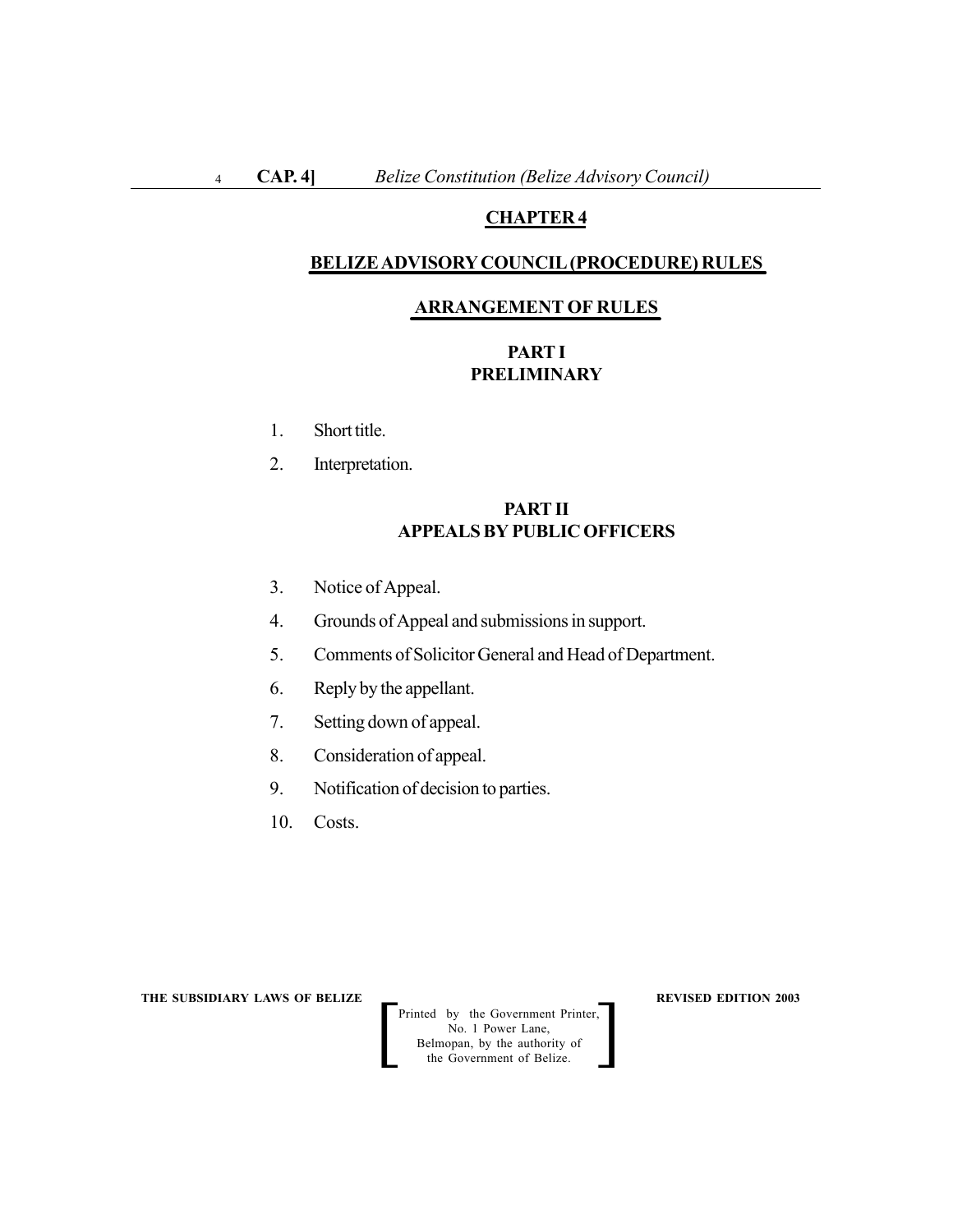# **PART III PREROGATIVE OF MERCY - CAPITAL CASES**

- 11. Procedure in Capital Cases.
- 12. Advice to Governor-General.
- 13. Notification of decision.

# **PART IV PREROGATIVE OF MERCY - NON CAPITAL CASES**

- 14. Procedure in non-capital cases.
- 15. Comments of Director of Public Prosecutions, etc.
- 16. Consideration of the application.
- 17. Notification of decision.

# **PARTV MISCELLANEOUS**

 $\frac{1}{2}$ 

- 18. Proceedings in Camera.
- 19. Advice to Governor-General in confidence.
- 20. Commencement.

**THE SUBSIDIARY LAWS OF BELIZE REVISED EDITION 2003**

Printed by the Government Printer, No. 1 Power Lane, Belmopan, by the authority of Printed by the Government Printer,<br>
No. 1 Power Lane,<br>
Belmopan, by the authority of<br>
the Government of Belize.

5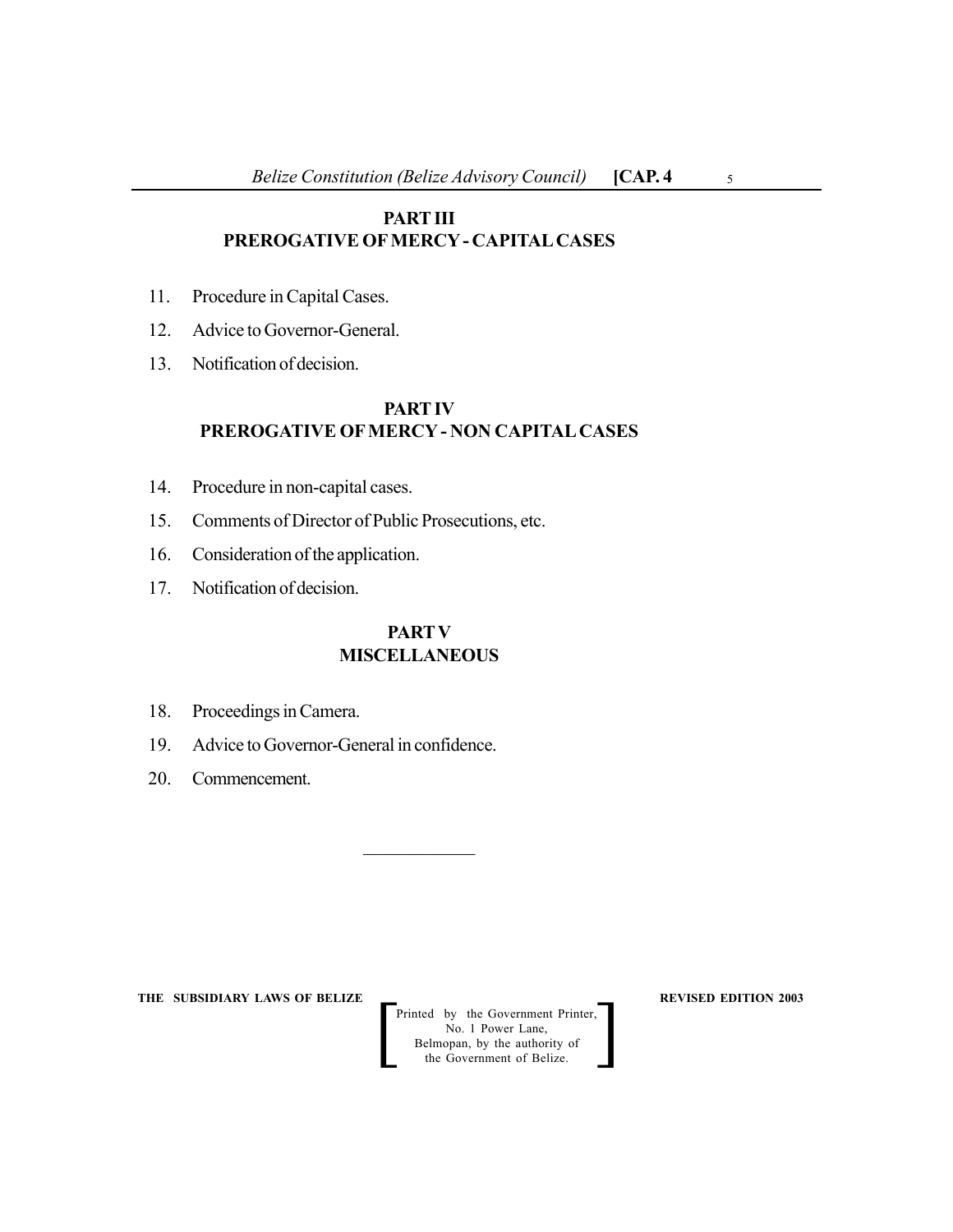#### **CAP. 4]** *Belize Constitution (Belize Advisory Council)* 6

#### **CHAPTER 4**

#### **BELIZE ADVISORY COUNCIL (PROCEDURE) RULES** S. I. No. 3 of 1997.

*[18th January, 1997]*

# **PART I PRELIMINARY**

1. These Rules maybe cited as the Short title.

#### **BELIZE ADVISORY COUNCIL (PROCEDURE) RULES.**

2. In these Rules, unless the context otherwise requires- Interpretation.

> "appellant" means a person who has appealed or who intends to appeal to the Council pursuant to Part II of these Rules;

> "appellant" means a person who has applied or who intends to apply to the Council, or whose case has been referred to the Council, for the exercise of the prerogative of mercy pursuant to Parts III and IV of these Rules;

> "capital case" means a case where the applicant has been sentenced to death;

#### "Constitution" means the Belize Constitution;  $CAP. 4.$

"Council" means the Belize Advisory Council established under section 54 of the Constitution;

"Department" means Department of Government;

"Head of Department" includes Permanent Secretary;

"non-capital case" means a case where the applicant has been sentenced to

**THE SUBSIDIARY LAWS OF BELIZE REVISED EDITION 2003**

Printed by the Government Printer, No. 1 Power Lane, Belmopan, by the authority of Printed by the Government Printer,<br>
No. 1 Power Lane,<br>
Belmopan, by the authority of<br>
the Government of Belize.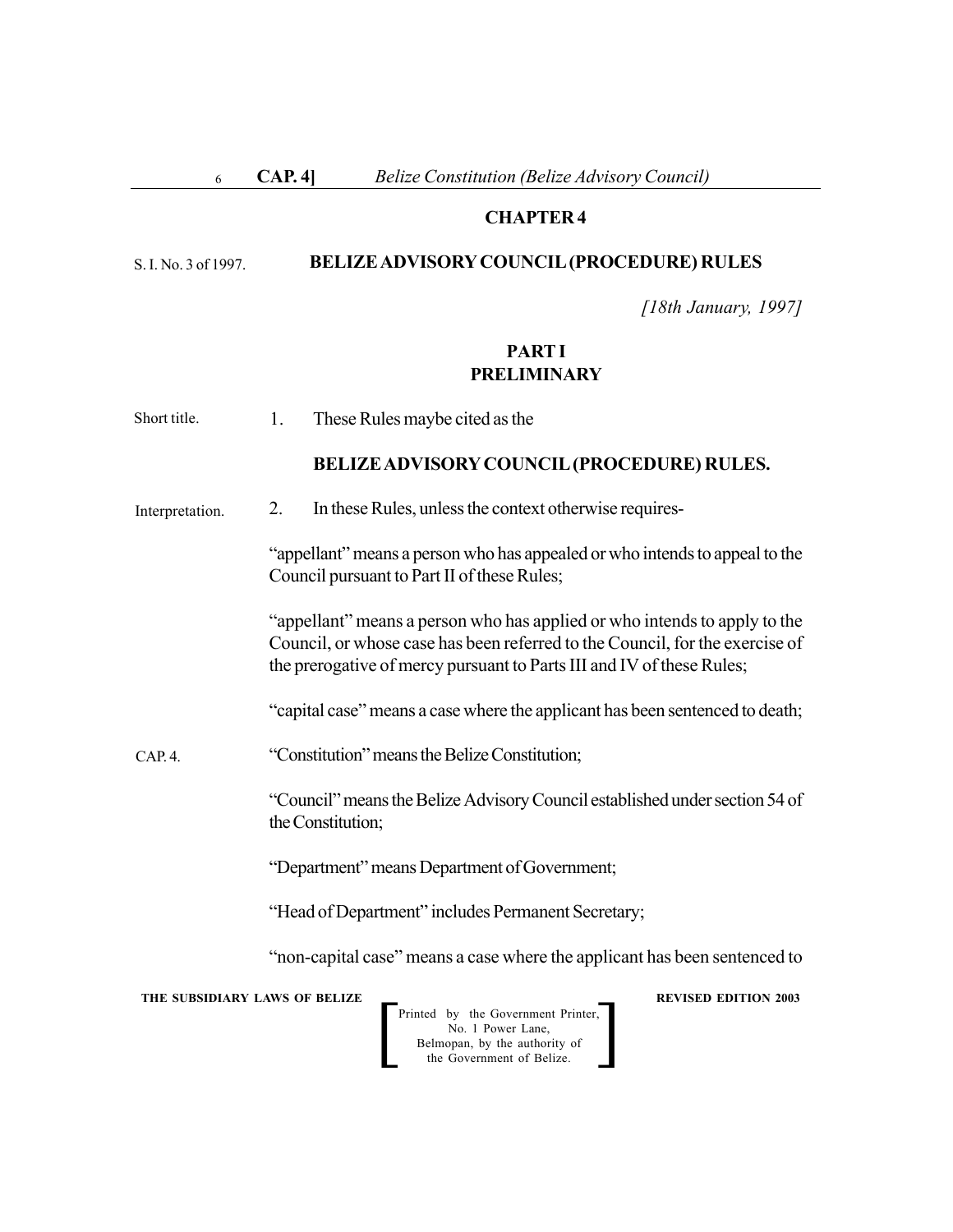any punishment other than death;

"public officer" has the meaning assigned to it in section 131 of the Constitution;

"Secretary" means Secretary to the Council.

### **PART II APPEALS BY PUBLIC OFFICERS**

3. (1) Any person desiring to appeal to the Council against a decision referred to in section III of the Constitution shall, within one month after the communication of the decision to him, lodge with the Secretary a written notice of appeal and serve a copy thereof on the Solicitor General as well as on the Head of the Department to which the appellant belongs or belonged.

(2) The Council may on special cause being shown extend the time within which an appeal may be lodged for the purpose of sub-rule (1) above.

4. (1) The appellant shall, either along with his notice of appeal or within fourteen days thereafter, furnish to the Secretary his grounds of appeal and written submissions in support thereof.

(2) If the appellant wishes to rely on any case law or other authorities, a copy thereof shall be included in his written submissions.

5. (1) The Secretary shall within seven days of the receipt of the material referred to in Rule 4 above, send a copy thereof to the Solicitor General as well as to the Head of the Department to which the appellant belongs or belonged.

(2) The Solicitor General and the Head of Department concerned shall within one month of the receipt of the material aforesaid furnish the Secretary with their views and comments on the merits of the appeal.

**THE SUBSIDIARY LAWS OF BELIZE REVISED EDITION 2003** 

Printed by the Government Printer, No. 1 Power Lane, Belmopan, by the authority of the Government of Belize. Printed by the Government Printer,<br>No. 1 Power Lane,<br>Belmopan, by the authority of<br>the Government of Belize.

Grounds of appeal and submissions in support.

Comments of Solicitor General and Head of Department.

7

Notice of Appeal.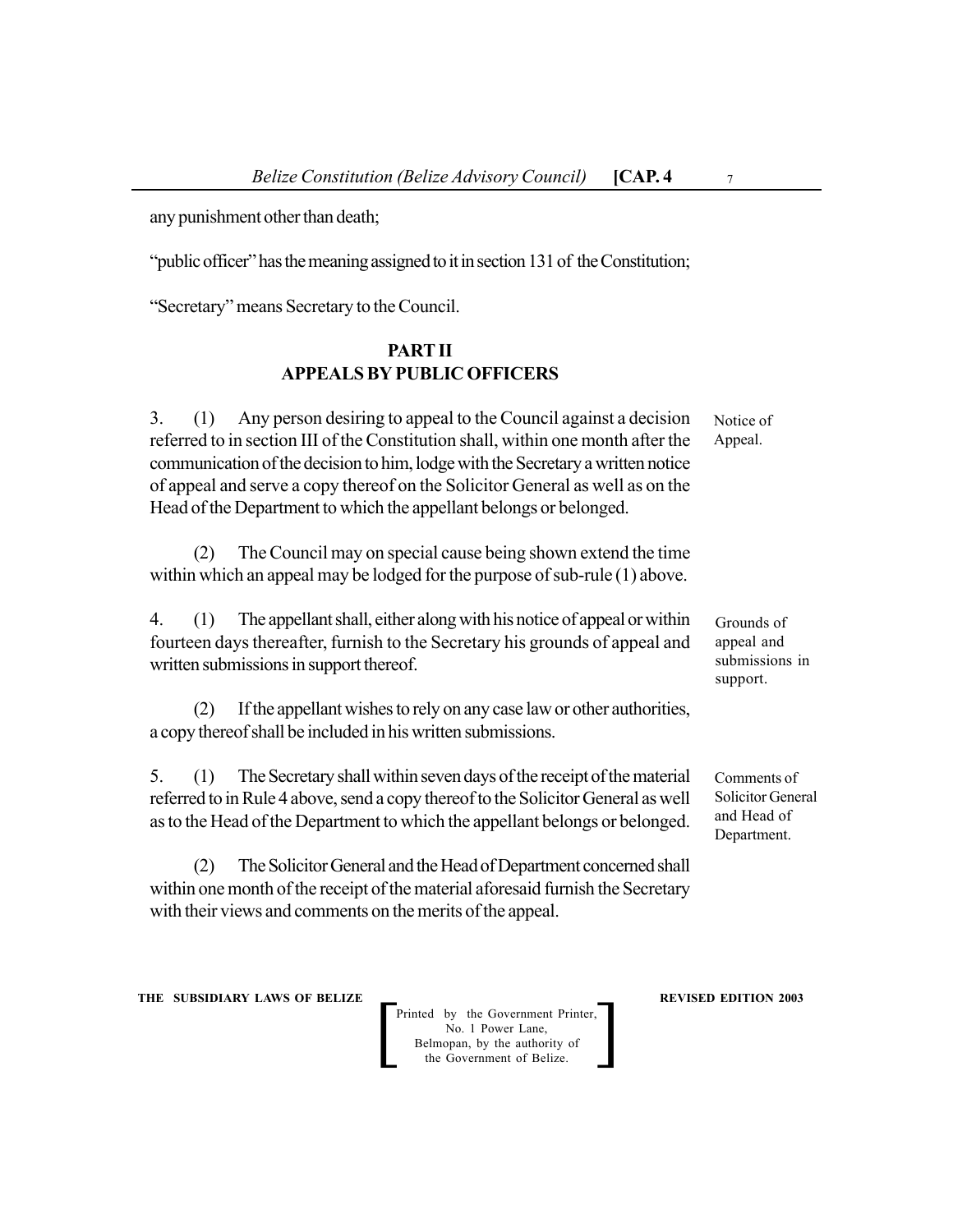| 8                                          | CAP. 4]<br><b>Belize Constitution (Belize Advisory Council)</b>                                                                                                                                                                             |
|--------------------------------------------|---------------------------------------------------------------------------------------------------------------------------------------------------------------------------------------------------------------------------------------------|
| Reply by the<br>appellant                  | The Secretary shall within ten days of the receipt of the last of the<br>6.<br>(1)<br>comments referred to in Rule 5 (2) above send a copy thereof to the appellant<br>for further comments, if any.                                        |
|                                            | The appellant may within fourteen days of the receipt of the<br>(2)<br>comments referred to in sub-rule (1) above send to the Secretary any counter<br>arguments or submissions which he wishes the Council to take into account.           |
| Setting down of<br>appeal.                 | The Secretary shall, as soon as may be after the expiry of the period<br>7.<br>limited by Rule 6, include the appeal in the agenda of the next meeting of the<br>Council.                                                                   |
| Consideration of<br>appeal.                | The Council shall consider and determine every appeal on the<br>8.<br>(1)<br>basis of written submissions made by both parties but may call for additional<br>information or evidence if it deems necessary.                                |
|                                            | It shall not be incumbent on the Council to grant the appellant<br>(2)<br>or the other party an oral hearing.                                                                                                                               |
|                                            | Any matters of law or procedure arising during the hearing of<br>(3)<br>an appeal shall be determined by the Chairman who may consult any legally<br>qualified member of the Council in that behalf.                                        |
|                                            | The Council may from time to time adjourn the hearing of an<br>(4)<br>appeal without unduly delaying the final determination of the appeal.                                                                                                 |
| Notification of<br>decision to<br>parties. | 9.<br>The Secretary shall within fourteen days after the final determination<br>of an appeal by the Council convey the decision in writing to the appellant as<br>well as to the Solicitor General and the Head of the relevant Department. |
| Costs.                                     | 10.<br>The Council shall not award costs of appeal to the successful party or<br>to any other person.                                                                                                                                       |

Printed by the Government Printer, No. 1 Power Lane, Belmopan, by the authority of Printed by the Government Printer,<br>
No. 1 Power Lane,<br>
Belmopan, by the authority of<br>
the Government of Belize.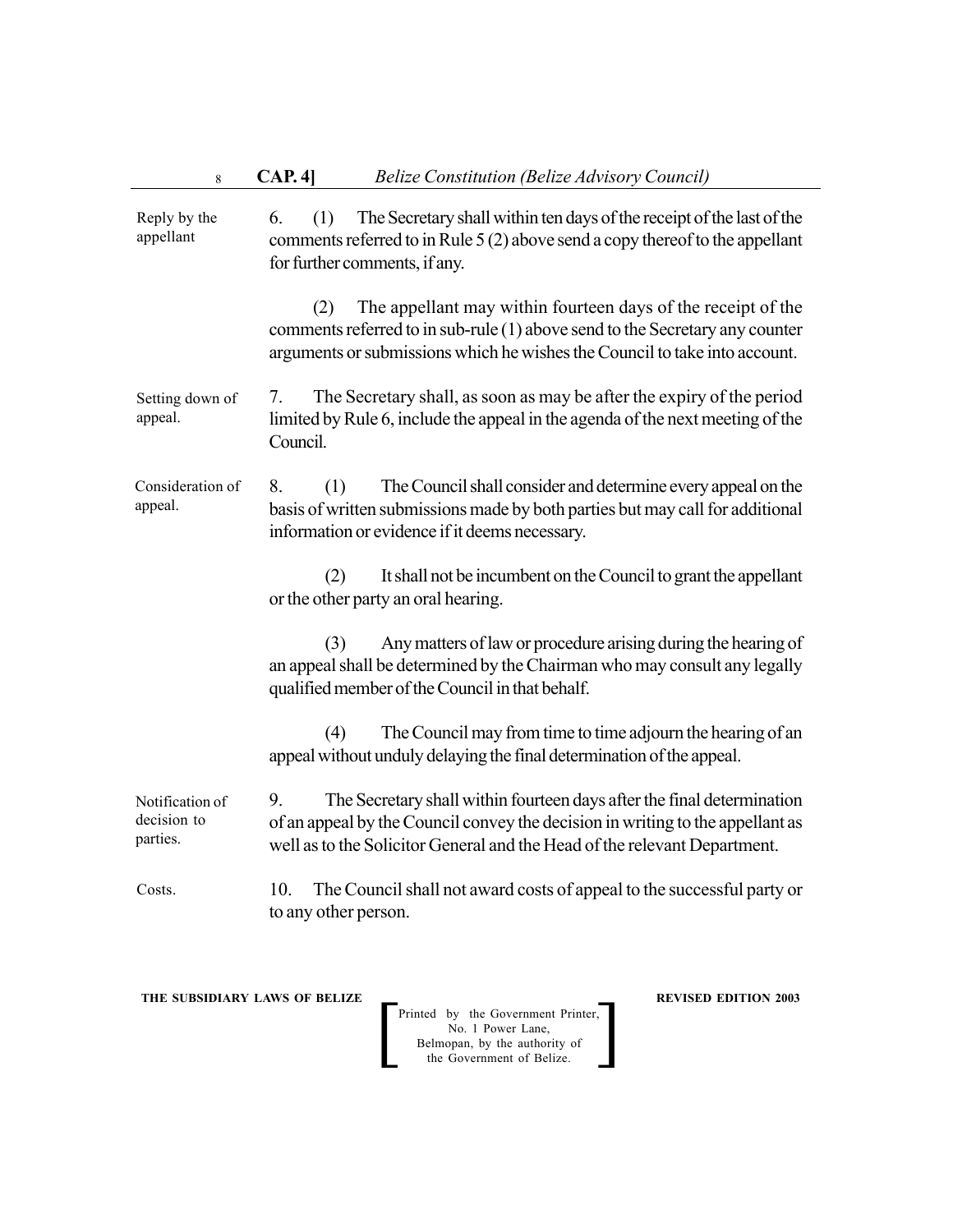# **PART III PREROGATIVE OF MERCY - CAPITAL CASES**

11. (1) In all capital cases, the Council shall proceed to hear a matter only after it has received from the Attorney General the documents and other material referred to in section 53 of the Constitution.

(2) If, before or during the hearing of a capital case, the Council is informed that the applicant has lodged an appeal with the Privy Council, the Council shall stay its proceedings until the final decision of the Privy Council is known.

(3) If the applicant does not within sixty days after the dismissal of his appeal by the Belize Court of Appeal, lodge an appeal with the Privy Council, the Council may proceed to consider his case with a view to advising the Governor-General whether to exercise the prerogative of mercy in his case.

(4) The applicant or any other person acting on his behalf shall have no right to obtain a copy of the material supplied to the Council by the Attorney General pursuant to section 53 of the Constitution.

(5) The applicant or any other person acting on his behalf may if they so desire make any written or oral submissions to the Attorney General within sixty days after the dismissal of his appeal by the Belize Court of Appeal.

(6) The Council shall consider every capital case on the basis of the material submitted to it by the Attorney General pursuant to Section 53 of the Constitution, but may in its discretion call for additional information and material if it considers necessary.

12. The Council shall with due expedition give its advice to the Governor-General together with a statement of the reasons on which the advice is based.

Advice to Governor-General.

**THE SUBSIDIARY LAWS OF BELIZE REVISED EDITION 2003** 

Printed by the Government Printer, No. 1 Power Lane, Belmopan, by the authority of the Government of Belize. Printed by the Government Printer,<br>No. 1 Power Lane,<br>Belmopan, by the authority of<br>the Government of Belize.

Procedure in Capital Cases.

 $\overline{9}$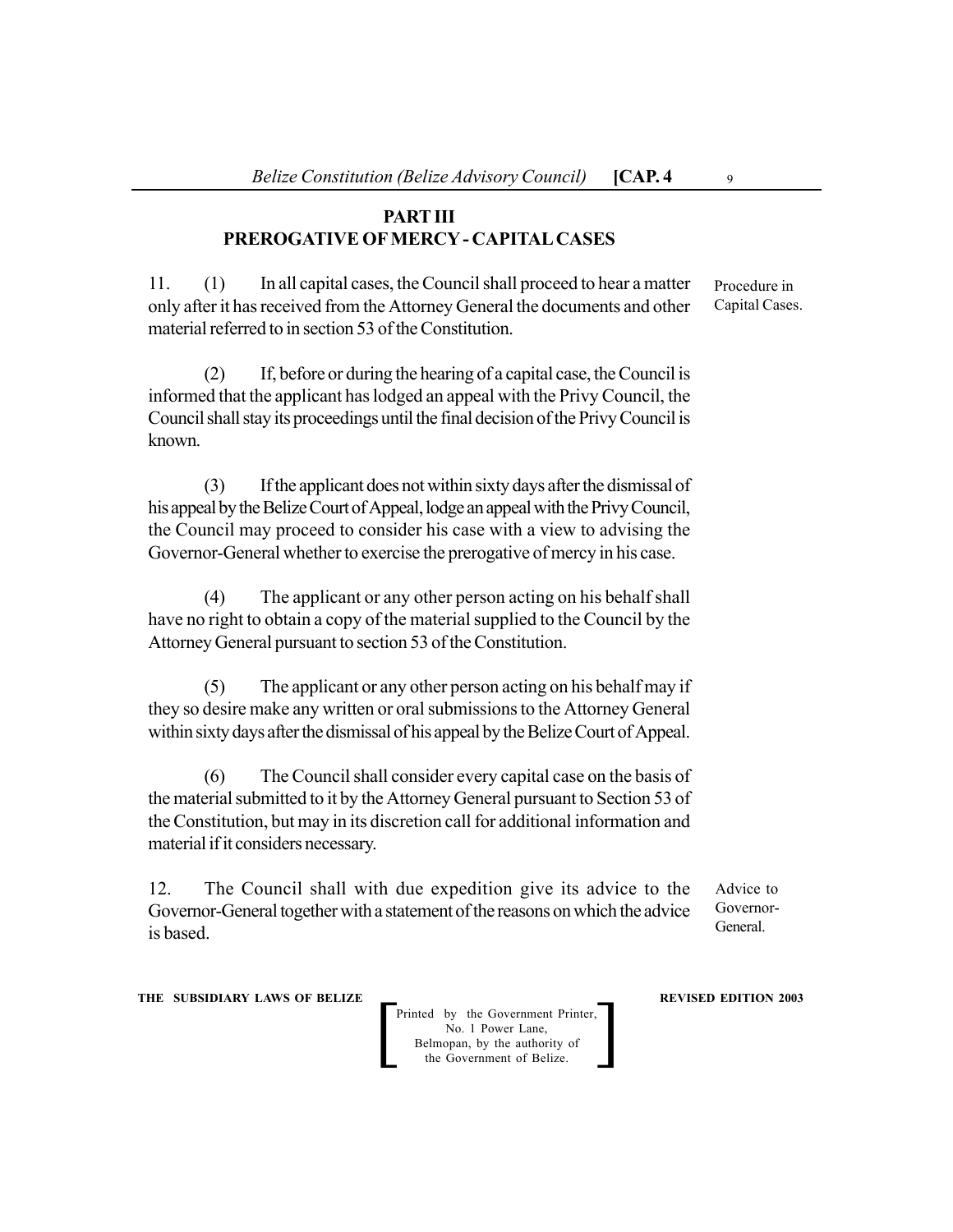13. The Secretary shall with the Governor-General's consent promptly convey the decision of the Governor-General to the applicant as well as to the Director of Public Prosecutions, the Solicitor General and the Superintendent of Prisons. Notification of Decision.

### **PART IV PREROGATIVE OF MERCY-NON-CAPITAL CASES**

14. (1) Every person in a non-capital case who desires the Governor-General in special or exceptional circumstances to consider the exercise of the prerogative of mercy in his favour shall submit a written application to the Secretary specifying- Procedure in Non-Capital Cases.

- *(a)* the offence(s) of which he was convicted;
- *(b)* the sentence awarded and the name of the sentencing court;
- *(c)* the date of conviction and sentence;
- *(d)* the special or exceptional circumstances which the applicant wishes the Council to take into consideration; and
- *(e)* any other information or material relevant to the case.

(2) Where the applicant is in prison the Superintendent of Prisons shall, on being requested to do so, render all reasonable assistance in the preparation and submission of the application.

Comments of Director of Public Prosecutions, etc. 15. (1) On receipt of the application referred to in Rule 14, the Secretary shall promptly invite the comments thereon of the Director of Public Prosecutions, the Superintendent of Prisons, the Probation Officer, and such other person as the Council may consider necessary.

**THE SUBSIDIARY LAWS OF BELIZE REVISED EDITION 2003**

Printed by the Government Printer, No. 1 Power Lane, Belmopan, by the authority of the Government of Belize. Printed by the Government Printer,<br>No. 1 Power Lane,<br>Belmopan, by the authority of<br>the Government of Belize.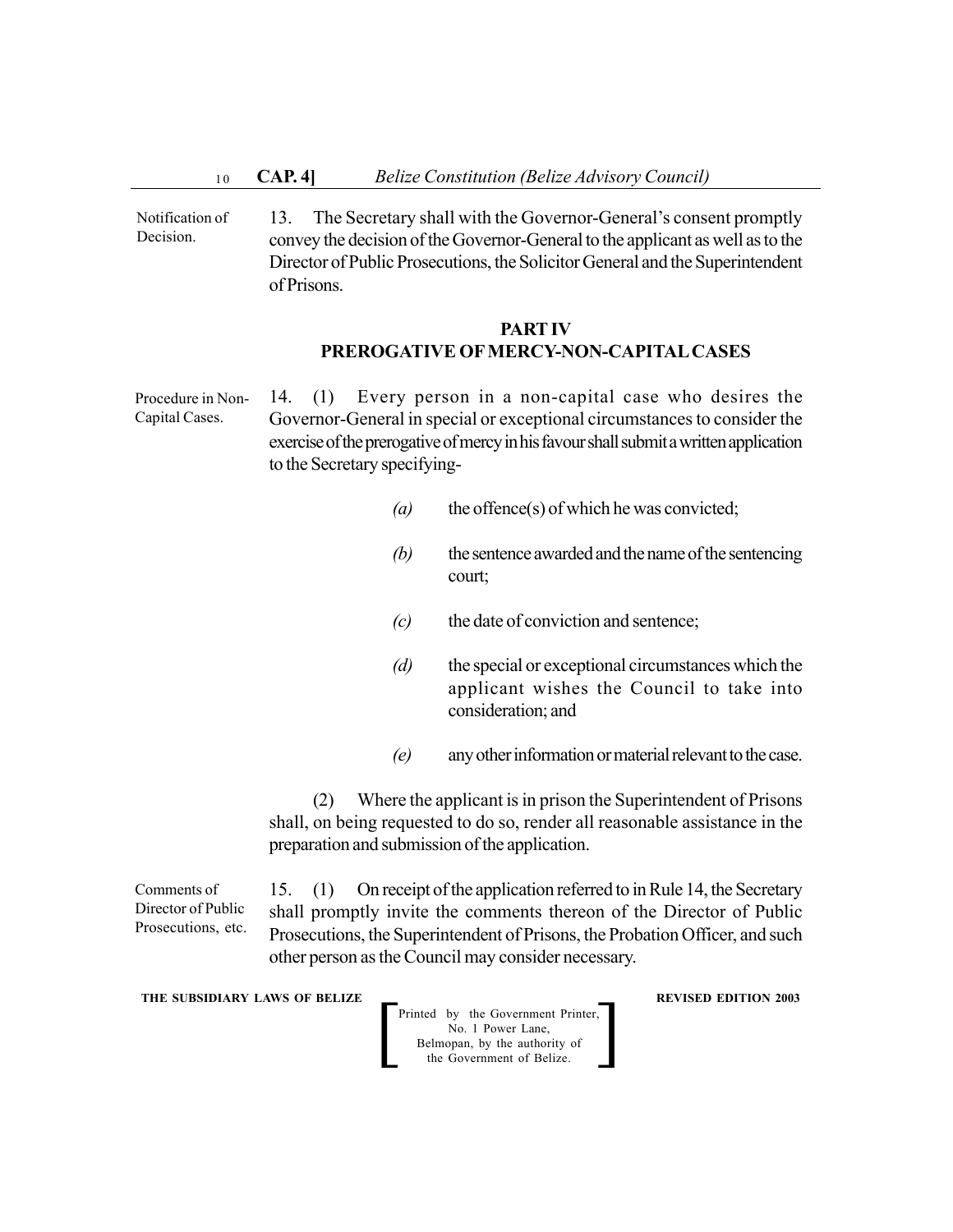| [CAP.4]<br><b>Belize Constitution (Belize Advisory Council)</b>                                                                                                                                                    | 11                                              |
|--------------------------------------------------------------------------------------------------------------------------------------------------------------------------------------------------------------------|-------------------------------------------------|
| Every person requested to furnish comments pursuant to sub-rule<br>(2)<br>(1) above shall do so promptly but no later than one month thereafter.                                                                   |                                                 |
| As soon as the Secretary has received all the information and<br>16.<br>(1)<br>comments referred to in Rule 15, he shall include the matter in the agenda of the<br>next meeting of the Council.                   | Consideration of<br>the Application.            |
| The Council shall consider the matter with due expedition and<br>(2)<br>render its advice to the Governor-General on whether or not the prerogative of<br>mercy should be exercised.                               |                                                 |
| No person shall have a right to obtain a copy of the comments and<br>(3)<br>other material furnished to the Council pursuant to Rule 15.                                                                           |                                                 |
| The Council shall not be obliged to grant an oral hearing to the<br>(4)<br>applicant or to any other person acting on his behalf.                                                                                  |                                                 |
| The Secretary shall with the Governor-General's consent promptly convey<br>17.<br>the decision of the Governor-General to the applicant, the Director of Public<br>Prosecutions and the Superintendent of Prisons. | Notification of<br>decision.                    |
| <b>PART V</b>                                                                                                                                                                                                      |                                                 |
| <b>MISCELLANEOUS</b>                                                                                                                                                                                               |                                                 |
| All proceedings of the Council shall be held in camera unless otherwise<br>18.<br>directed by the Chairman.                                                                                                        | Proceedings in<br>Camera.                       |
| 19.<br>Any advice given by the Council to the Governor-General in relation to<br>the prerogative of mercy shall be given in strict confidence.                                                                     | Advice to<br>Governor-General<br>in confidence. |
| 20.<br>These Rules shall come into force on 1st February, 1997.                                                                                                                                                    | Commencement.                                   |

Printed by the Government Printer, No. 1 Power Lane, Belmopan, by the authority of Printed by the Government Printer,<br>
No. 1 Power Lane,<br>
Belmopan, by the authority of<br>
the Government of Belize.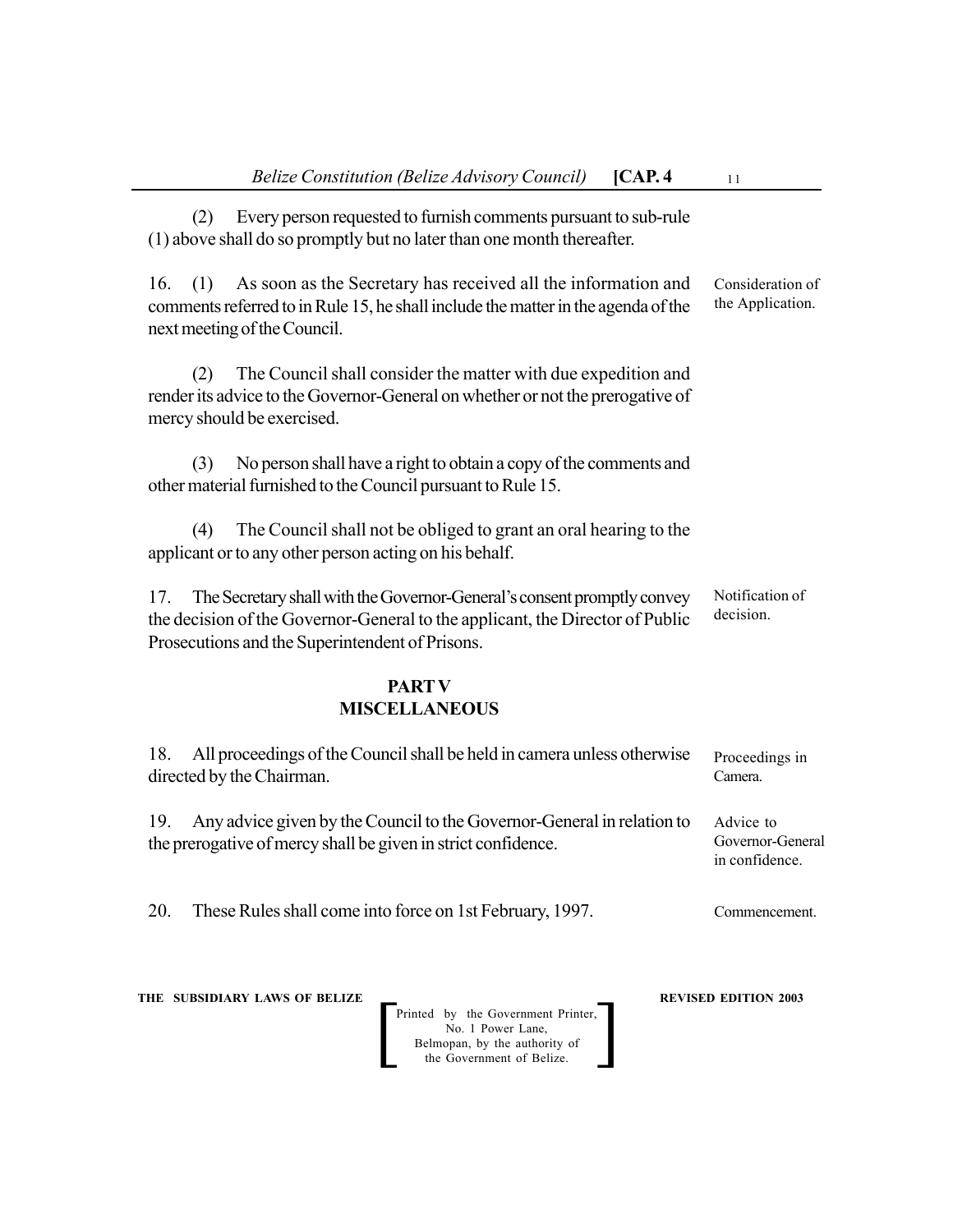**MADE** by the Belize Advisory Council this 6th day of December, 1996.

# **(EDWIN L. FLOWERS, S.C.)** *Chairman Belize Advisory Council*

**THE SUBSIDIARY LAWS OF BELIZE REVISED EDITION 2003** 

 Printed by the Government Printer, No. 1 Power Lane, **Belmopan**, by the authority of Printed by the Government Printer,<br>No. 1 Power Lane,<br>Belmopan, by the authority of<br>the Government of Belize.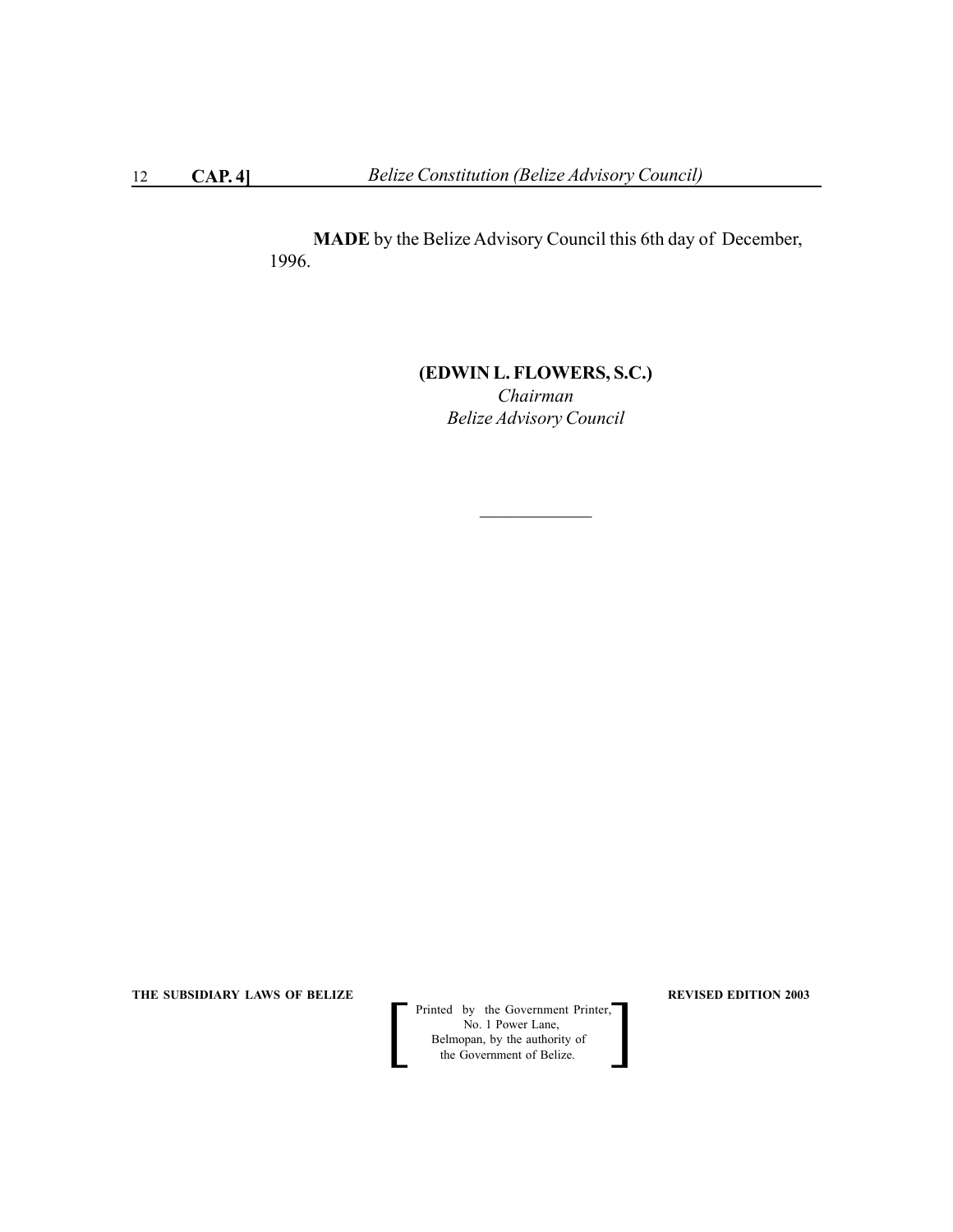# **CHAPTER 4**

# **BELIZE CONSTITUTION (HOUSE OF REPRESENTATIVES)**

# **STANDING ORDERS**

#### **ARRANGEMENT OF STANDING ORDERS**

- 1. Title.
- 2. Oath of Allegiance.
- 3. Election of Speaker.
- 4. Election of Deputy Speaker.
- 5. Presiding in the House and in Committee.
- 6. The Mace.
- 7. Duties of the Clerk.
- 8. Duties of the Serjeant at Arms.
- 9. Language.
- 10. Quorum.
- 11. Days of Meeting.
- 12. Hours of Sitting.
- 13. Adjournment of the House.
- 14. Adjournment-Definite Matters of Urgent Public Importance.
- 15. Order of Business
- 16. Petitions.
- 17. Papers.
- 18. Nature of Questions.

**THE SUBSIDIARY LAWS OF BELIZE REVISED EDITION 2003** 

**Printed by the Government Printer,**<br>
No. 1 Power Lane,<br>
Belmopan, by the authority of<br>
the Government of Belize. No. 1 Power Lane, Belmopan, by the authority of<br>the Government of Belize.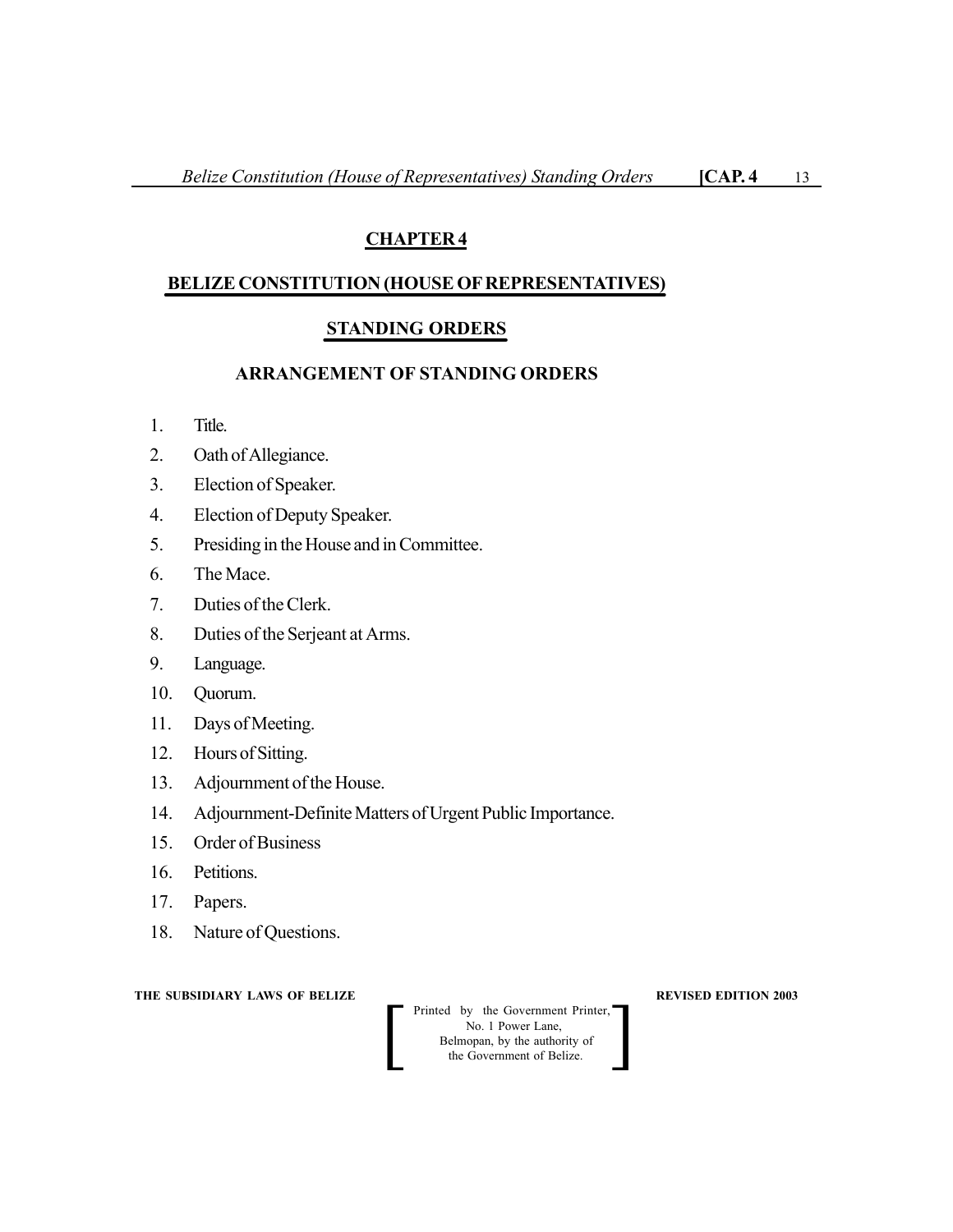- 19. Notice of Questions.
- 20. Contents of Questions.
- 21. Manner of Asking and Answering Questions.
- 22. Personal Explanations.
- 23. Arrangement of Public Business.
- 24. Public Money.
- 25. Notice of Motions or Amendments.
- 26. Period of Notice.
- 27. Exemption from Notice.
- 28. Dispensing with Notice.
- 29. Privilege Motions.
- 30. Moving of Motions.
- 31. Seconding of Motions and Amendments.
- 32. Motions not Moved or Seconded.
- 33. Withdrawal of Motions.
- 34. Amendments to Motions How Moved and Put.
- 35. Time and Manner of Speaking.
- 36. Right of Reply.
- 37. Interruptions.
- 38. Contents of Speeches.
- 39. Scope of Debate.
- 40. Anticipation.
- 41. Closure of Debate.
- 42. Rules for Members not Speaking.
- 43. Responsibility for Order in the House and in Committee.

**Printed by the Government Printer,**<br>
No. 1 Power Lane,<br>
Belmopan, by the authority of<br>
the Government of Belize. No. 1 Power Lane, Belmopan, by the authority of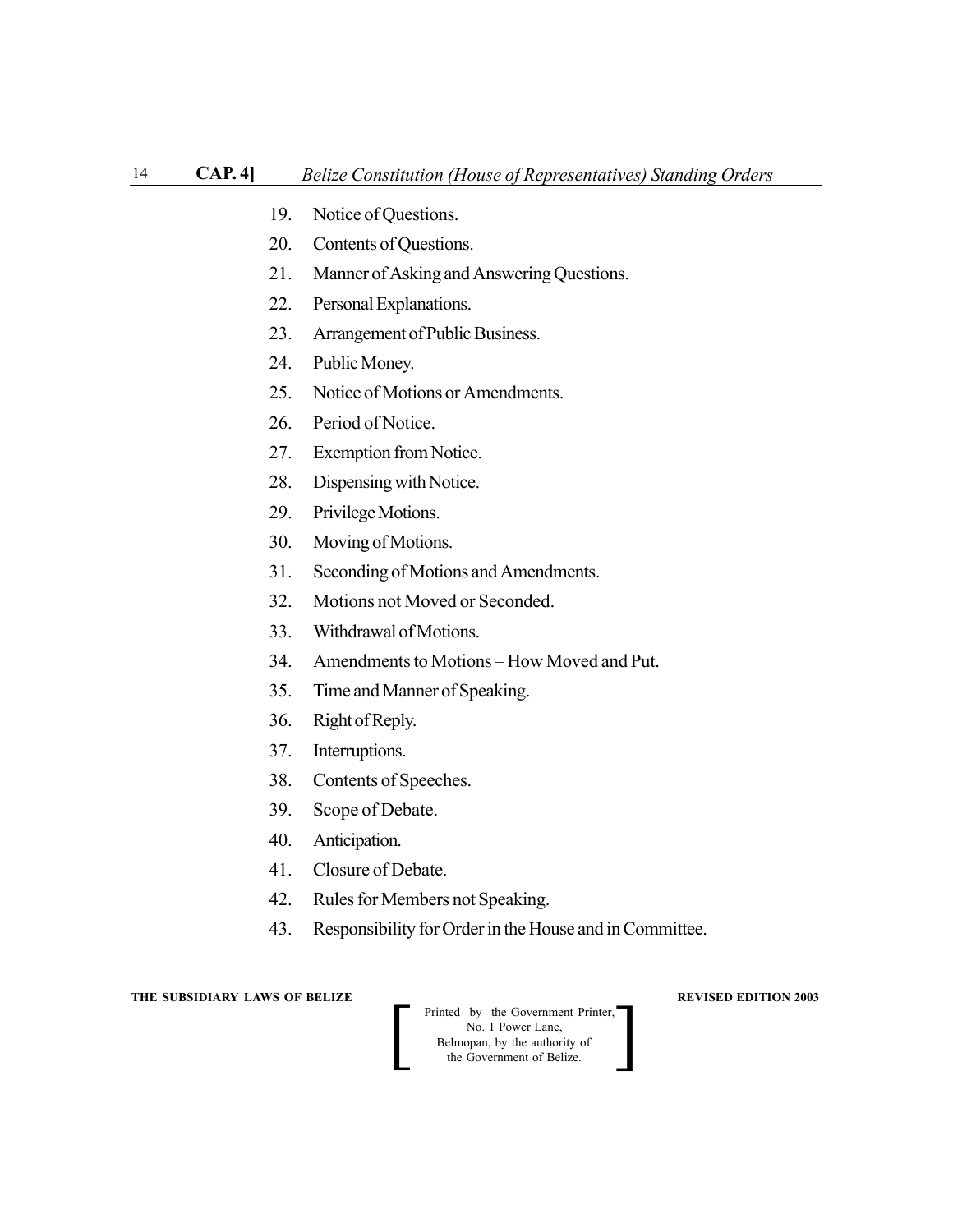- 44. Order in the House and in Committee.
- 45. Decisions of Questions.
- 46. Collection of Voices.
- 47. Divisions.
- 48. Introduction and first Reading of Bills.
- 49. Appointment of Days for Stages for Bills.
- 50. Form of Bills.
- 51. Second Reading.
- 52. Committal of Bills.
- 53. Functions of Committees on Bills.
- 54. Procedure in Committee of the Whole House on a Bill.
- 55. Procedure in Select Committee on a Bill.
- 56. Procedure on Reporting of Bills from Committees of the Whole House.
- 57. Recommittal of Bills reported from Committee of the Whole House.
- 58. Procedure on Bills reported from Select Committee.
- 59. Third Reading of Bills.
- 60. Procedure on Senate Amendments.
- 61. Custody of Bills and Assent thereto.
- 62. Withdrawal of Bills.
- 63. Bills containing substantially the same Provisions.
- 64. Presentation and Second Reading of Appropriation Bill.
- 65. Committee of Supply.
- 66. Allottment of Time in Committee of Supply.
- 67. Procedure in Committee of Supply.
- 68. Amendments to Heads of Estimates in Committee of Supply.

Printed by the Government Printer, No. 1 Power Lane, Belmopan, by the authority of<br>the Government of Belize.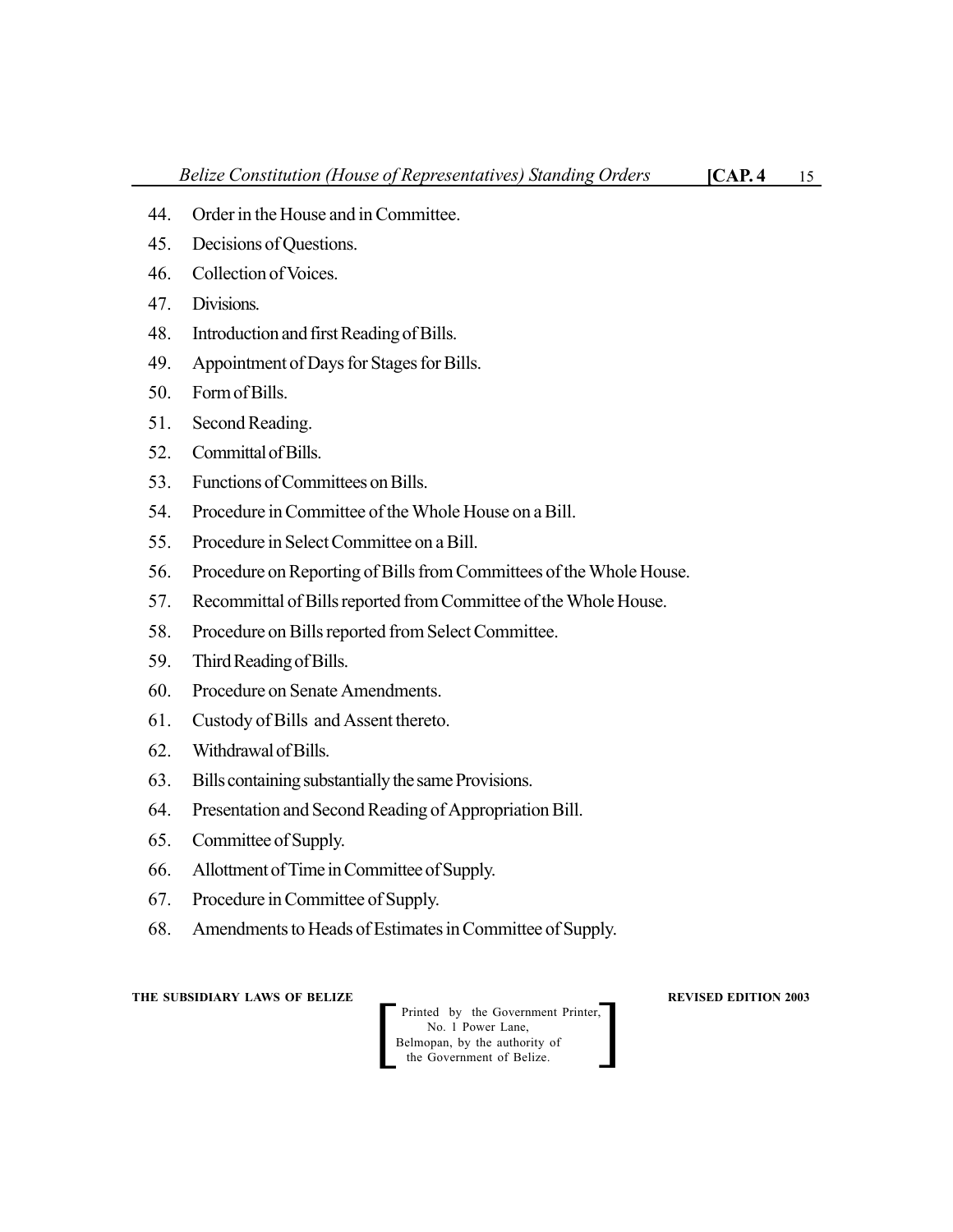- 69. Third Reading of Appropriation Bill.
- 70. Supplementary Financial Provisions.
- 71. Supplementary Appropriation Bills.
- 72. Standing Committees.
- 73. Constitution of Standing Committees.
- 74. Powers and Duties of Standing Committees.
- 75. Chairmen of Standing Committees.
- 76. Special Select Committees.
- 77. Constitution and Chairmen of Select Committees.
- 78. Joint Select Committees.
- 79. Procedure in Select Committees.
- 80. Premature Publication of Evidence.
- 81. Reports from Select Committees.
- 82. Divisions in Select Committee.
- 83. Private Bills.
- 84. Absence of Members.
- 85. Employment of Members in Professional Capacity.
- 86. Report of Debates.
- 87. Strangers.
- 88. Press.
- 89. Amendment of Standing Orders.
- 90. Suspension of Standing Orders.
- 91. General Authority of the Speaker.
- 92. Agreement between both sides of the House.
- 93. Interpretation.

**Printed by the Government Printer,**<br>
No. 1 Power Lane,<br>
Belmopan, by the authority of<br>
the Government of Belize. No. 1 Power Lane, Belmopan, by the authority of<br>the Government of Belize.

 $\mathcal{L}_\text{max}$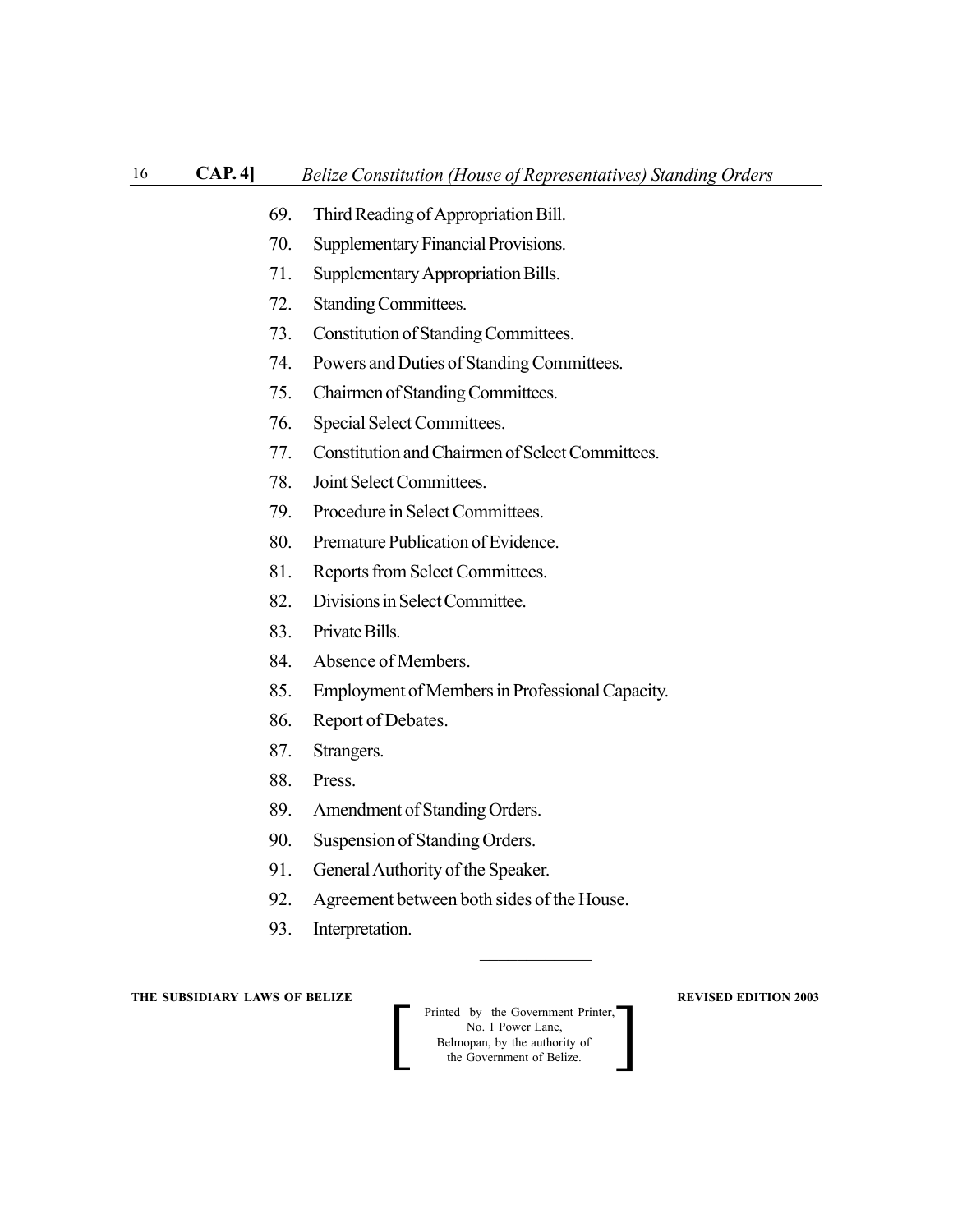# **CHAPTER 4**

## **BELIZE CONSTITUTION (HOUSE OF REPRESENTATIVES)**

**STANDING ORDERS**

**(Section 17\* )**

61 of 1966. 115 of 1998. 8 of 2000 76 of 2000 110 of 2001.

*[15th October, 1966]*

*Title*

1. These Standing Orders may be cited as the

# **HOUSE OF REPRESENTATIVES STANDING ORDERS.**

*Oath of Allegiance*

2. (1) When the House of Representatives first meets after a general election, the Clerk of the House, immediately following the election of a Speaker and Deputy Speaker, shall administer the oath or affirmation of allegiance, first to the Speaker and Deputy Speaker and then to the other Members of the House.

(2) At any other time, except in a case to which section 71 (2) of the Belize Constitution, applies, the oath or affirmation shall be administered to the Member by the Clerk of the House immediately after Prayers. CAP. 4.

(3) The oath or affirmation shall be in the form set out in Schedule 3 to the Belize Constitution.

**THE SUBSIDIARY LAWS OF BELIZE REVISED EDITION 2003** 

 $\frac{1}{2}$  ,  $\frac{1}{2}$  ,  $\frac{1}{2}$  ,  $\frac{1}{2}$  ,  $\frac{1}{2}$  ,  $\frac{1}{2}$  ,  $\frac{1}{2}$  ,  $\frac{1}{2}$  ,  $\frac{1}{2}$ 

Printed by the Government Printer, No. 1 Power Lane, Belmopan, by the authority of<br>the Government of Belize.

CAP. 4.

<sup>\*</sup> This a reference to the Belize Constitution Act, 1963.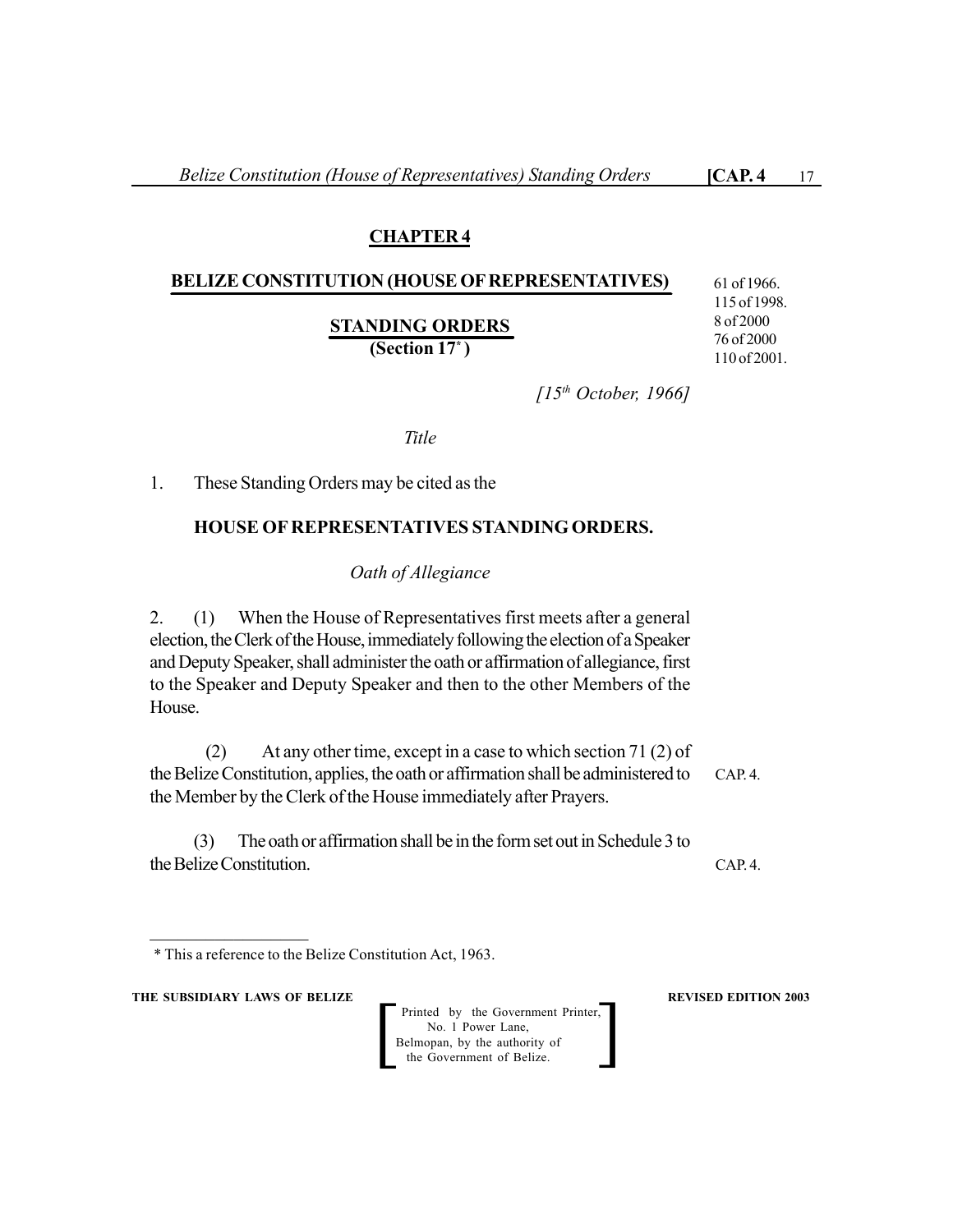#### *Election of Speaker*

3. (1) At the first meeting of the House after a general election and before the House proceeds to the despatch of any other business, or whenever it is necessary for the House to elect a Speaker by reason of a vacancy in the office occurring otherwise, the Clerk shall call upon the House to elect a Speaker.

(2) A Member, having first ascertained that the Member, or other person to be proposed, is willing to serve if elected, may, rising in his place and addressing the Clerk, propose any other Member (not being a Minister), or any other person who is not a Member of either chamber of the Legislature, to the House as Speaker of the House; and if that proposal be seconded, the Clerk, if no other such Member or person be proposed for the office, shall declare the Member or the person so proposed and seconded to be Speaker of the House.

(3) If another such Member or person, willing to serve if elected, be proposed and seconded, the Clerk shall propose the question that the Member who was first proposed should be the Speaker. If that proposal be agreed to, the Member or other person so chosen shall be Speaker, but if the proposal be negatived, the Clerk shall propose a like question in respect of any other such Member or person, who has been proposed and seconded, until the question is carried in favour of one of the Members, or other persons, so proposed.

#### *Election of Deputy Speaker*

4. (1) At the first meeting of the House of Representatives after a general election and before the House proceeds to the despatch of any other business except the election of Speaker, so soon as the Speaker has been elected the House shall proceed to the election of one of its Members, not being a Minister, to be Deputy Speaker of the House.

**THE SUBSIDIARY LAWS OF BELIZE REVISED EDITION 2003** 

**Printed by the Government Printer,**<br>
No. 1 Power Lane,<br>
Belmopan, by the authority of<br>
the Government of Belize. No. 1 Power Lane, Belmopan, by the authority of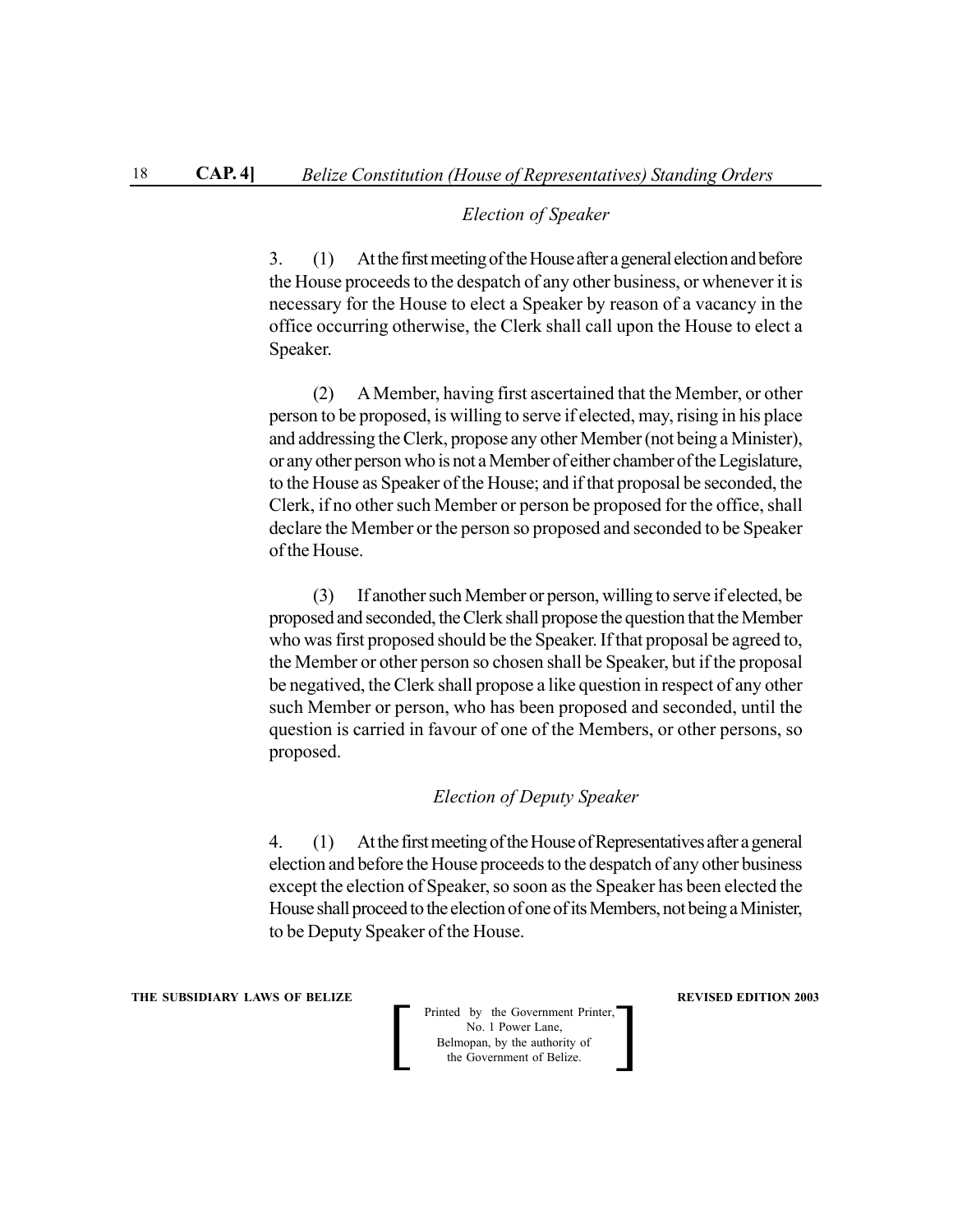(2) If the office of Deputy Speaker falls vacant at any time before the next dissolution of the Legislature, the House shall, as soon as convenient, elect another Member not being a Minister to that office.

(3) The election of the Deputy Speaker shall be conducted in a similar manner to the election of the Speaker, save that the Speaker shall preside.

#### *Presiding in the House and in Committee*

5. (1) The Speaker, or in his absence the Deputy Speaker, shall preside at the sittings of the House, and except as provided in paragraph (4) of Standing Order No. 65 (Committee of Supply), shall act as Chairman of Committees of the whole House.

(2) When the Speaker and Deputy Speaker are both absent, the Clerk shall call upon the House to elect, from amongst the Members present who are not Ministers, one to preside over that sitting of the House, and the election shall take place forthwith in the manner provided by these Standing Orders for the election of the Speaker.

(3) The Speaker or in his absence the Deputy Speaker may at any time ask any Member present, not being a Minister, to take the chair temporarily without formal communication to the House or to the Committee.

(4) Save as may be otherwise provided in these Standing Orders, the Deputy Speaker, or other Member presiding shall have all the authority and power of the Speaker when presiding or otherwise performing the functions of the Speaker.

(5) Whenever the unavoidable absence of the Speaker from any day's sitting is announced by the Clerk at the Table, the Deputy Speaker shall take the Chair and shall be invested with all the powers of the Speaker until the Speaker resumes.

**THE SUBSIDIARY LAWS OF BELIZE REVISED EDITION 2003**

Printed by the Government Printer, No. 1 Power Lane, Belmopan, by the authority of the Government of Belize.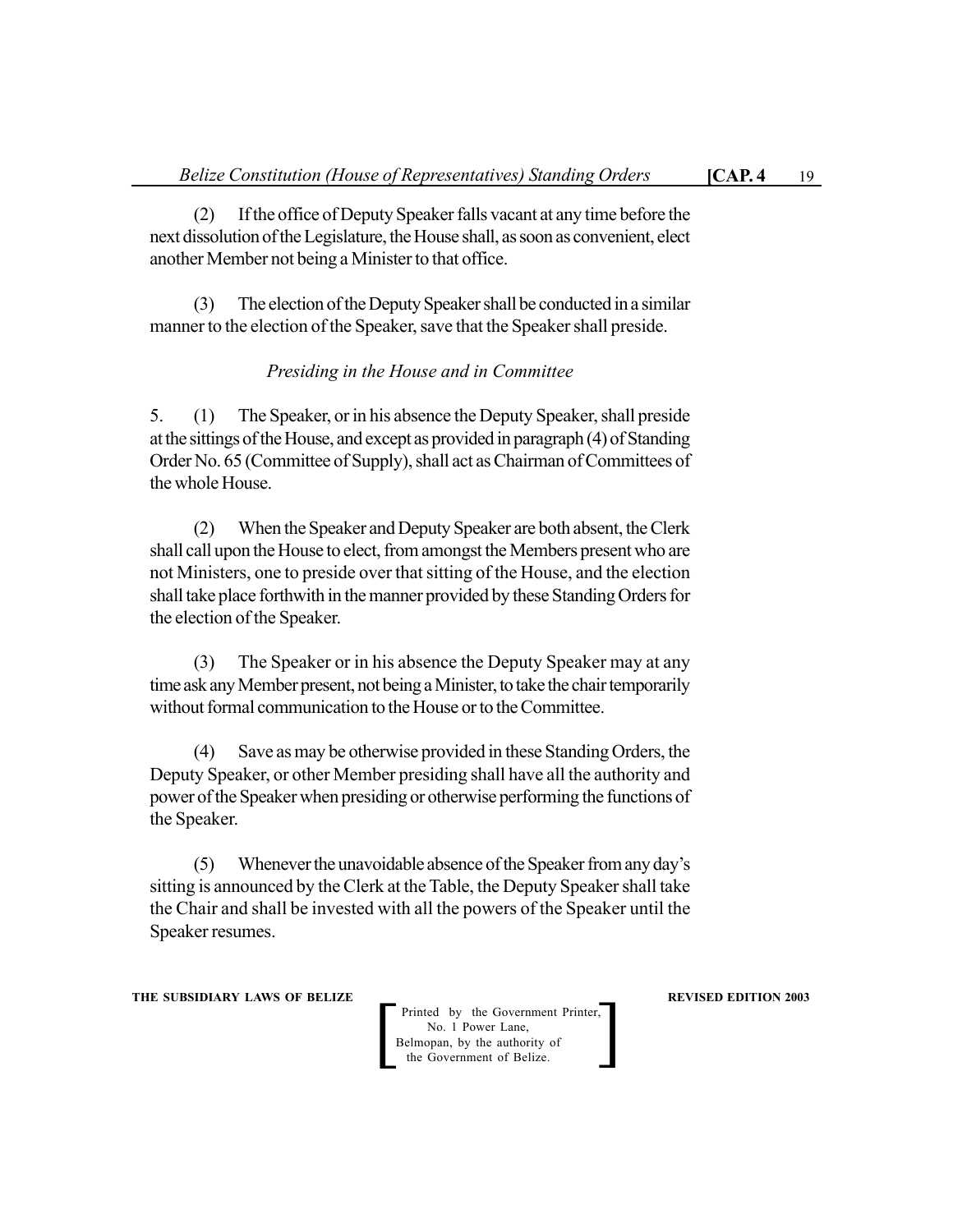#### *The Mace*

6. (1) The symbol of the dignity and authority of the House, entrusted by it to the Speaker, shall be the Mace.

(2) The Mace shall lie upon the Table during all sittings of the House, but when the House is in Committee the Mace shall be removed from the Table and placed under it.

#### *Duties of the Clerk*

7. (1) The Clerk of the House shall keep the Minutes of Proceedings of the House and of Committees of the whole House, and shall circulate copies thereof to the Members as early as practicable and, if possible, on the day following each sitting of the House.

(2) Minutes shall record the names of Members attending and all decisions of the House and shall be signed by the Speaker.

(3) In the case of divisions of the House or of a Committee of the whole House, the Minutes shall include the numbers voting for and against the question, the names of Members so voting, and the names (and the number) of Members who declined to vote on the question.

(4) The Clerk shall prepare from day to day, and keep on the Table of the House and in the Clerk's office, an Order Book showing all business appointed for any future day, and any Notices of Questions or Motions which have been set down for a future day whether for a day named or not. The Order Book shall be open to the inspection of Members at all reasonable hours.

(5) The Clerk shall cause to be printed and circulated to every Member in respect of each sitting of the House an Order Paper setting out the business to be transacted at that sitting.

**THE SUBSIDIARY LAWS OF BELIZE REVISED EDITION 2003** 

**Printed by the Government Printer,**<br>
No. 1 Power Lane,<br>
Belmopan, by the authority of<br>
the Government of Belize. No. 1 Power Lane, Belmopan, by the authority of<br>the Government of Belize.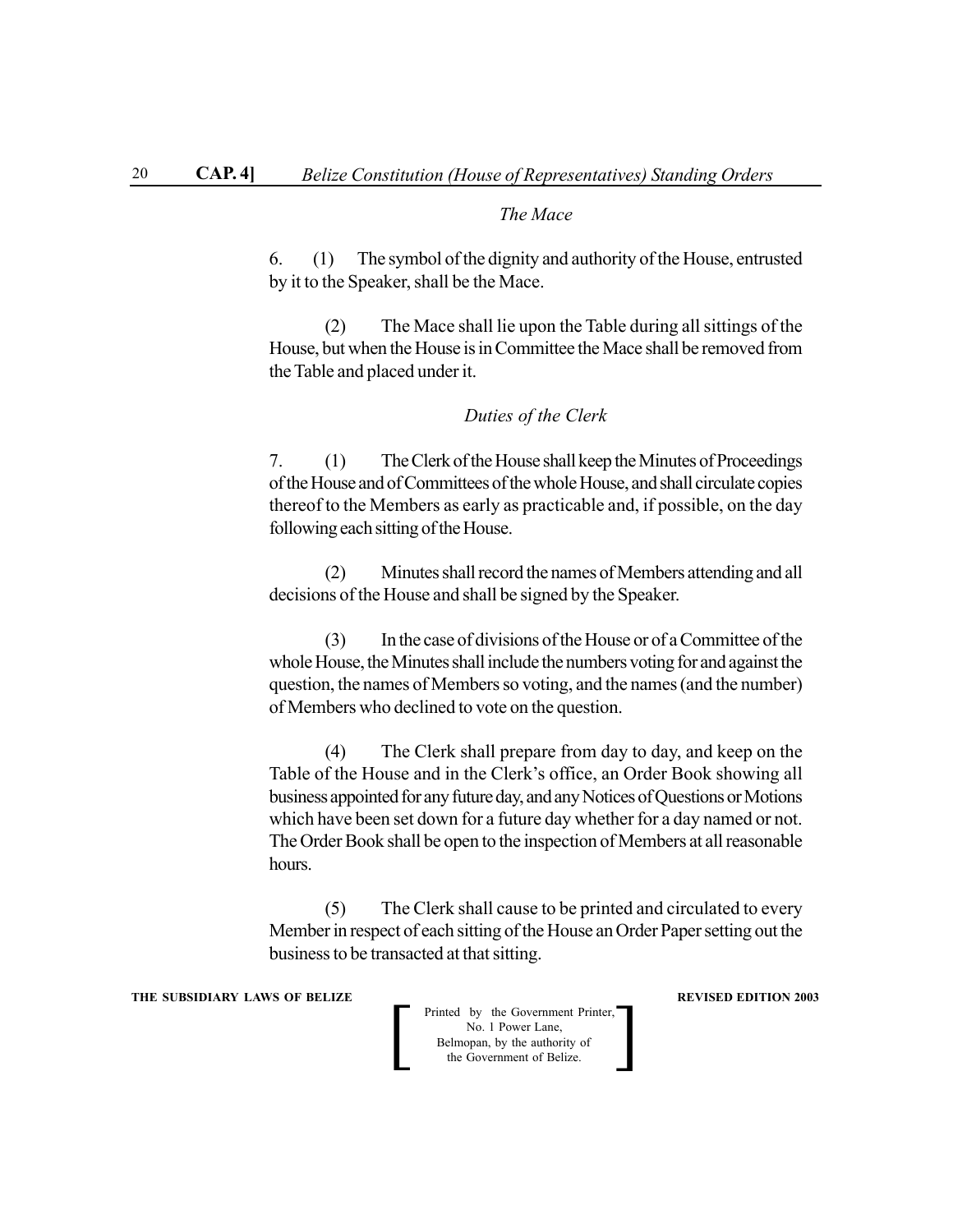(6) The Clerk shall be responsible for the custody of the votes, records, Bills and other documents laid before the House, which shall be open to inspection by Members of the House and other persons under such arrangements as may be sanctioned by the Speaker.

(7) It shall be the responsibility of the Clerk to provide every Select Committee of the House with a clerk and, if so required by the Committee, with a shorthand writer.

(8) At the end of each Session, the Clerk shall cause to be prepared and placed in the records of the House a bound volume containing the Minutes of Proceedings of that Session marked with all such corrections as the Speaker may have directed to be made therein.

(9) Where a Proclamation of the Governor-General under section 83 of the Belize Constitution, is published in the *Gazette*, the Clerk shall send to each Member of the House a copy of the Proclamation.

(10) The Clerk shall be responsible under the Speaker for the administration of the office and the control and discipline of the officers of the House subordinate to him.

*Duties of the Serjeant at Arms*

8. (1) It shall be the duty of the Serjeant at Arms to attend the Speaker, with the Mace, on entering and leaving the House and on such other occasions as may be ordered by the House or the Speaker.

(2) The Serjeant at Arms shall, during the sittings of the House and Committees of the whole House, maintain order under the direction of the Speaker or Chairman and execute the orders of the House and all processes issued by authority of the House or the Speaker and directed to him.

**THE SUBSIDIARY LAWS OF BELIZE REVISED EDITION 2003** 

Printed by the Government Printer, No. 1 Power Lane, Printed by the Government Printer,<br>
No. 1 Power Lane,<br>
Belmopan, by the authority of<br>
the Government of Belize.

CAP. 4.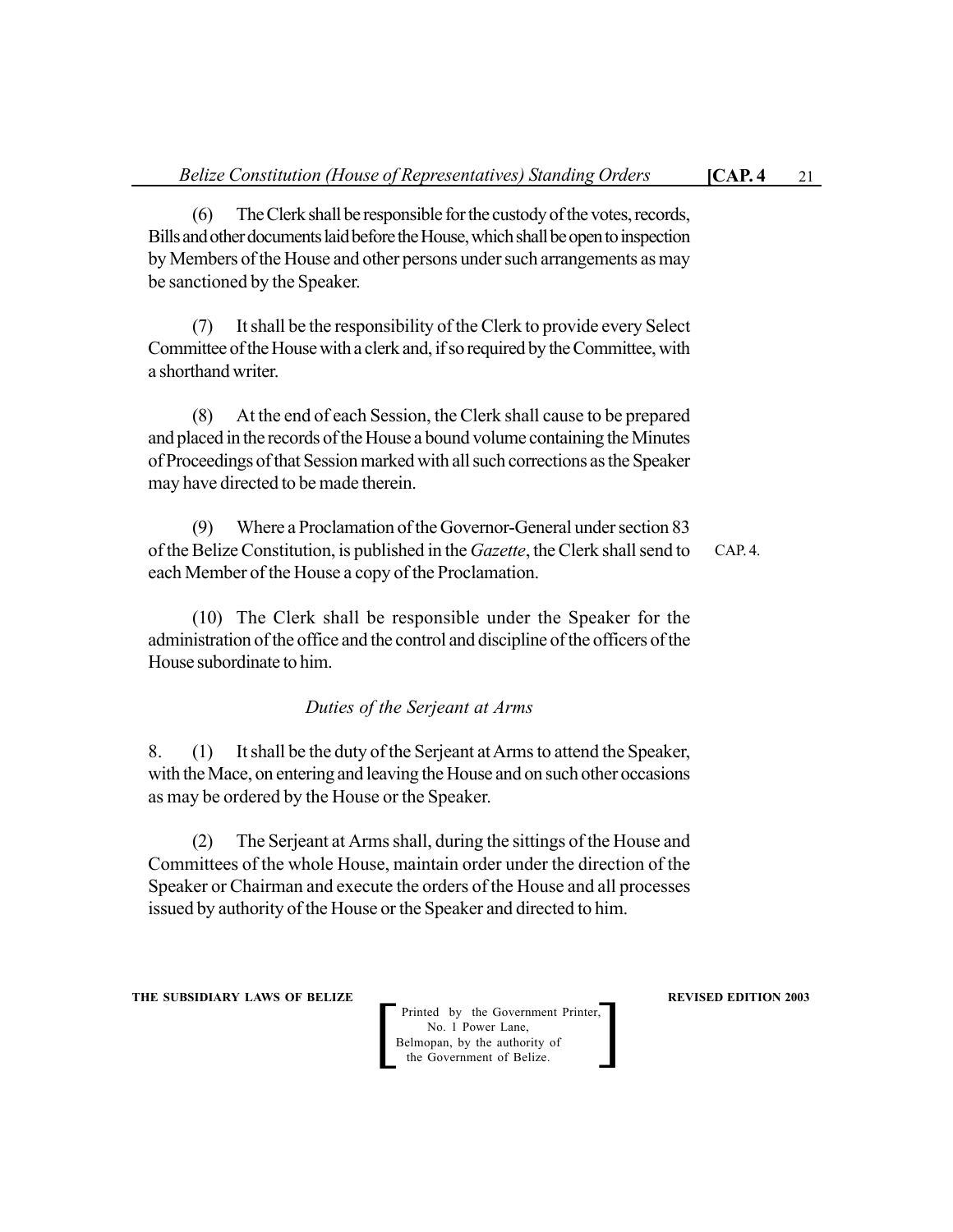(3) The Police Orderlies on duty in the House shall be under the direction of the Serjeant at Arms.

#### *Language*

9. (1) The proceedings and debates of the House shall be in the English language.

(2) Every petition shall be in the English language.

#### *Quorum*

10. (1) A quorum of the House, and of a Committee of the whole House, shall consist of seven Members (excluding the person presiding).

(2) If any Member draws the attention of the Speaker in the House, or of the Chairman in Committee of the whole House, to the fact that a quorum is not present, the Speaker or Chairman, as the case may be, shall direct Members within the precincts of the Chamber to be summoned.

(3) When the order to summon Members has been given in the House, the Speaker shall, after the expiration of ten minutes, count the House. If a quorum is not then present he shall adjourn the House without question put.

(4) When the order to summon Members has been given in Committee of the whole House, the Chairman shall, after the expiration of ten minutes, count the Committee. If he ascertains that a quorum is not present he shall leave the Chair, the House shall resume and the Speaker shall count the House. If a quorum is then present the House shall again resolve itself into Committee; but if a quorum is not present, the Speaker shall adjourn the House without question put.

(5) If, from the number of Members taking part in a division, including those Members who declined to vote, it appears that a quorum is not present,

**THE SUBSIDIARY LAWS OF BELIZE REVISED EDITION 2003** 

| Printed by the Government Printer,<br>No. 1 Power Lane,    |  |
|------------------------------------------------------------|--|
| Belmopan, by the authority of<br>the Government of Belize. |  |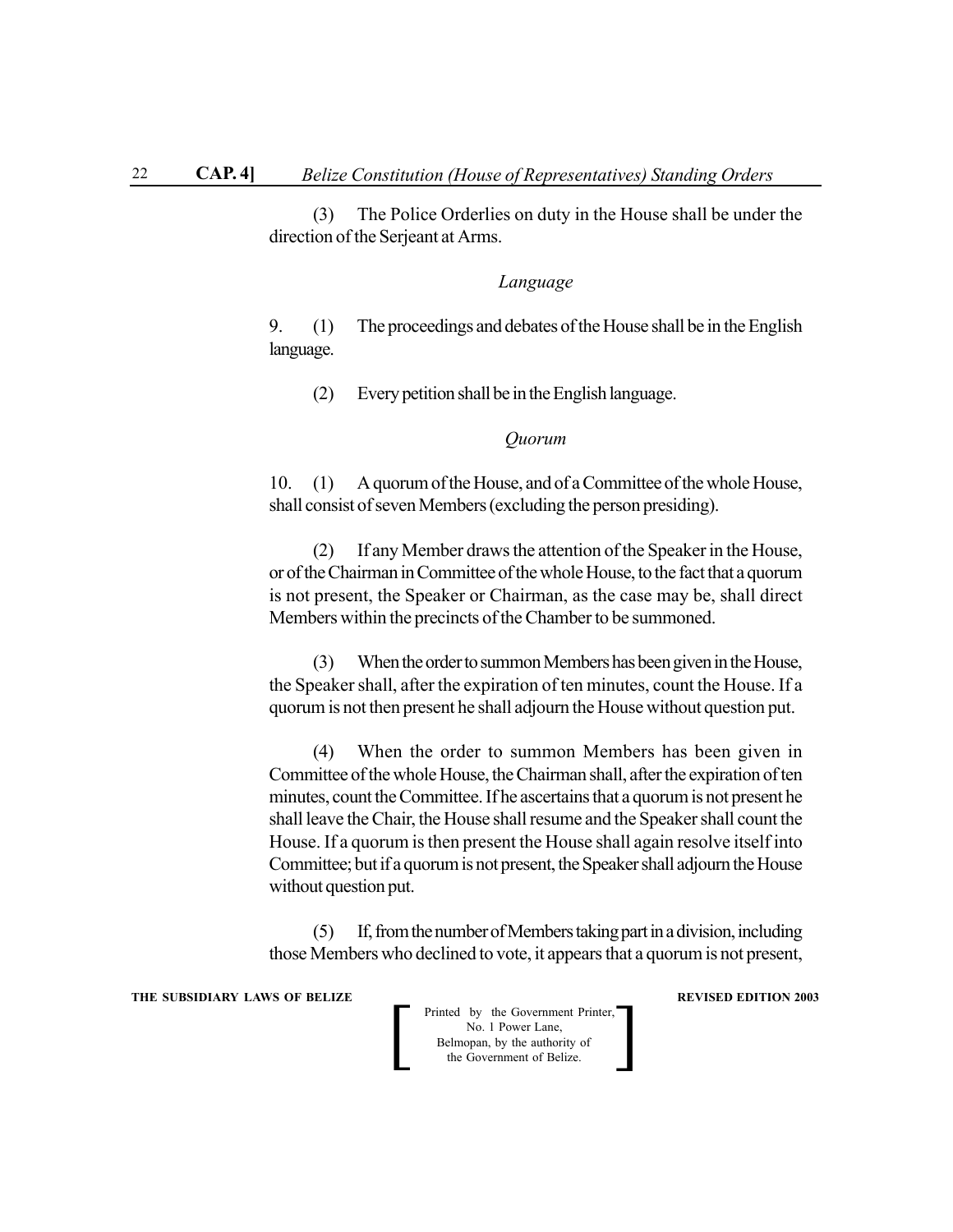the division shall be invalid, and the business then under consideration shall stand over until the next sitting and the House or Committee shall be counted in accordance with paragraph (3) or paragraph (4) of this Standing Order.

# *Days of Meeting*

11. (1) Subject to paragraph (2) of this Standing Order the House shall meet on Fridays, and every adjournment of the House shall be to the next Friday unless the House upon a Motion moved by a Minister or a member of the Constitution and Foreign Affairs, Privileges, Standing Orders, House and Regulations Committee otherwise decides. Notice of such a Motion shall not be required, and the question thereon shall be put without amendment or debate: Provided that in every year there shall be three periods of six weeks each, the first commencing from the Saturday preceding Holy Week, the second from the first day of August and the third from the seventeenth day of December, during which the House shall not meet except in pursuance of a summons issued under paragraph (2) of this Standing Order. 115 of 1998.

(2) If at any time when the House stands adjourned pursuant to its own order it is represented to the Speaker by a Minister or by a resolution of the Constitution and Foreign Affairs, Privileges, Standing Orders, House and Regulations Committee that there is urgent necessity for the House to meet upon a day earlier than the day to which the House stands adjourned, the Speaker may, if he is satisfied that such urgent necessity exists, direct the Clerk to summon a meeting of the House for such time on such day, whether Friday or otherwise, as the Speaker may determine. 115 of 1998.

(3) Every direction under paragraph (2) of this Standing Order shall be in writing and shall be signed by the Speaker and shall bear the date upon which it is given to the Clerk and shall specify the business to be transacted at such meeting.

(4) Forthwith upon receipt of any direction under paragraph (3) of this Standing Order, the Clerk shall inform every Member, as expeditiously as

**THE SUBSIDIARY LAWS OF BELIZE REVISED EDITION 2003** 

Printed by the Government Printer, No. 1 Power Lane, Belmopan, by the authority of<br>the Government of Belize.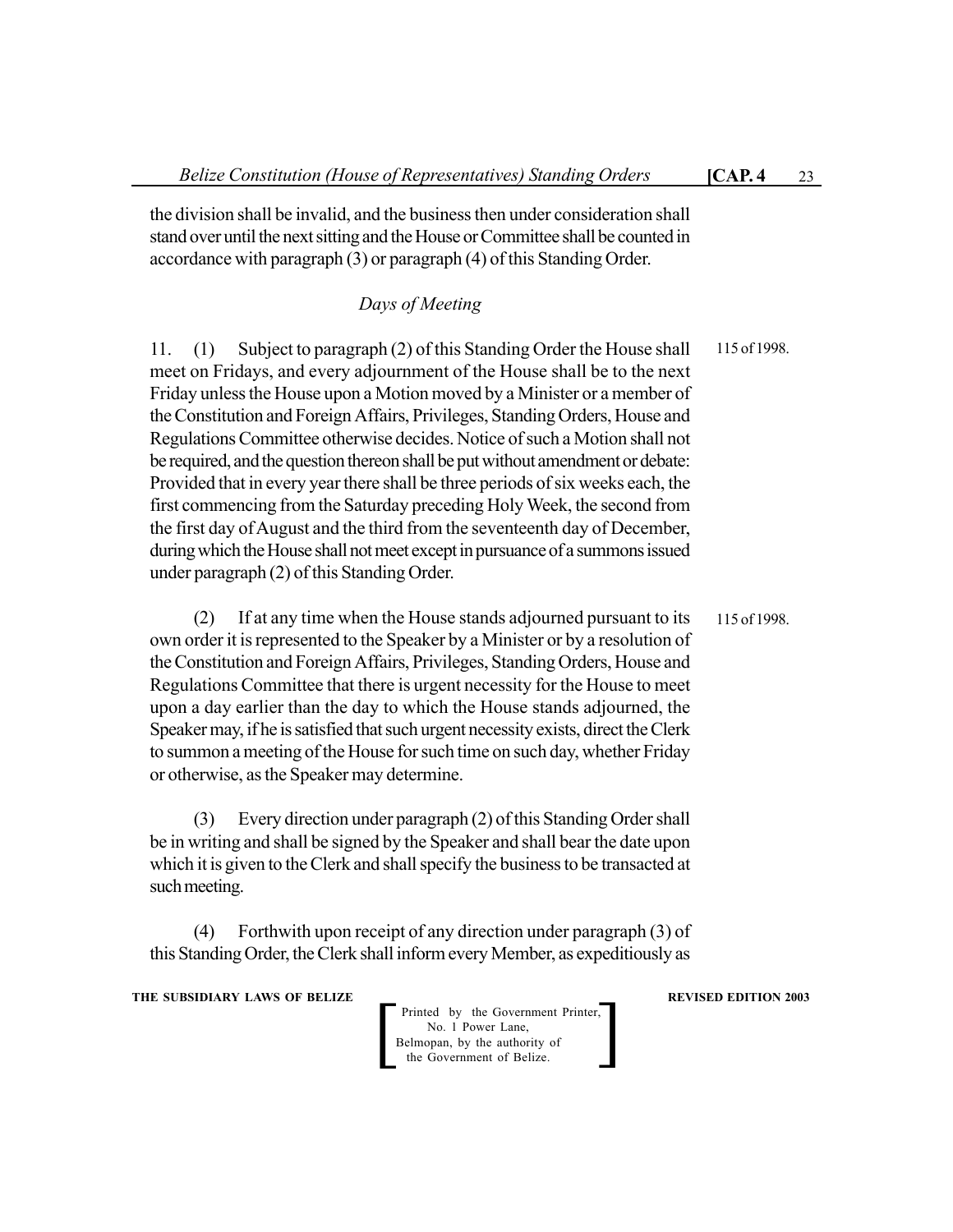possible and personally if practicable, of the day and hour appointed by the Speaker for the holding of the special meeting of the House and of the business to be transacted at such meeting.

(5) Except by leave of the House, no business other than the business specified in the directive under paragraph (2) of this Standing Order shall be transacted at any special meeting of the House under the said paragraph.

#### *Hours of Sitting*

12. (1) Except as provided in these Standing Orders, every sitting of the House shall begin at 10.00 o' clock in the forenoon and, subject to the provisions of this Standing Order, shall end not later than 6.00 o'clock in the afternoon.

(2) The Speaker may at anytime suspend the sitting for a period stated by him, and shall in any event suspend the sitting at 12 noon and order it to be resumed at 2 o'clock.

(3) The Speaker shall at 5.50 p.m. interrupt the business under discussion and its resumption shall be appointed for such day as the Minister in charge of arranging the business of the House shall direct, and if the House is in Committee at that time the Chairman shall leave the Chair forthwith and report to the House and the Committee shall be directed to sit again on such day as the Minister shall appoint. If a division is in progress at 5.50 o' clock, the proceedings shall not be interrupted until the result of the division has been declared. Any other business, if unopposed, shall then be disposed of, and at its conclusion, or at 6.00 o'clock notwithstanding that there may be business then still under discussion, the Speaker shall adjourn the House without question put, and the business not disposed of shall stand over till the next sitting.

(4) If the Speaker or Chairman is of the opinion that the proceedings on which the House or Committee is engaged at 5.50 p.m. could be concluded by a short extension of time, he may defer interrupting the business until not

**THE SUBSIDIARY LAWS OF BELIZE REVISED EDITION 2003** 

**Printed by the Government Printer,**<br>
No. 1 Power Lane,<br>
Belmopan, by the authority of<br>
the Government of Belize. No. 1 Power Lane, Belmopan, by the authority of<br>the Government of Belize.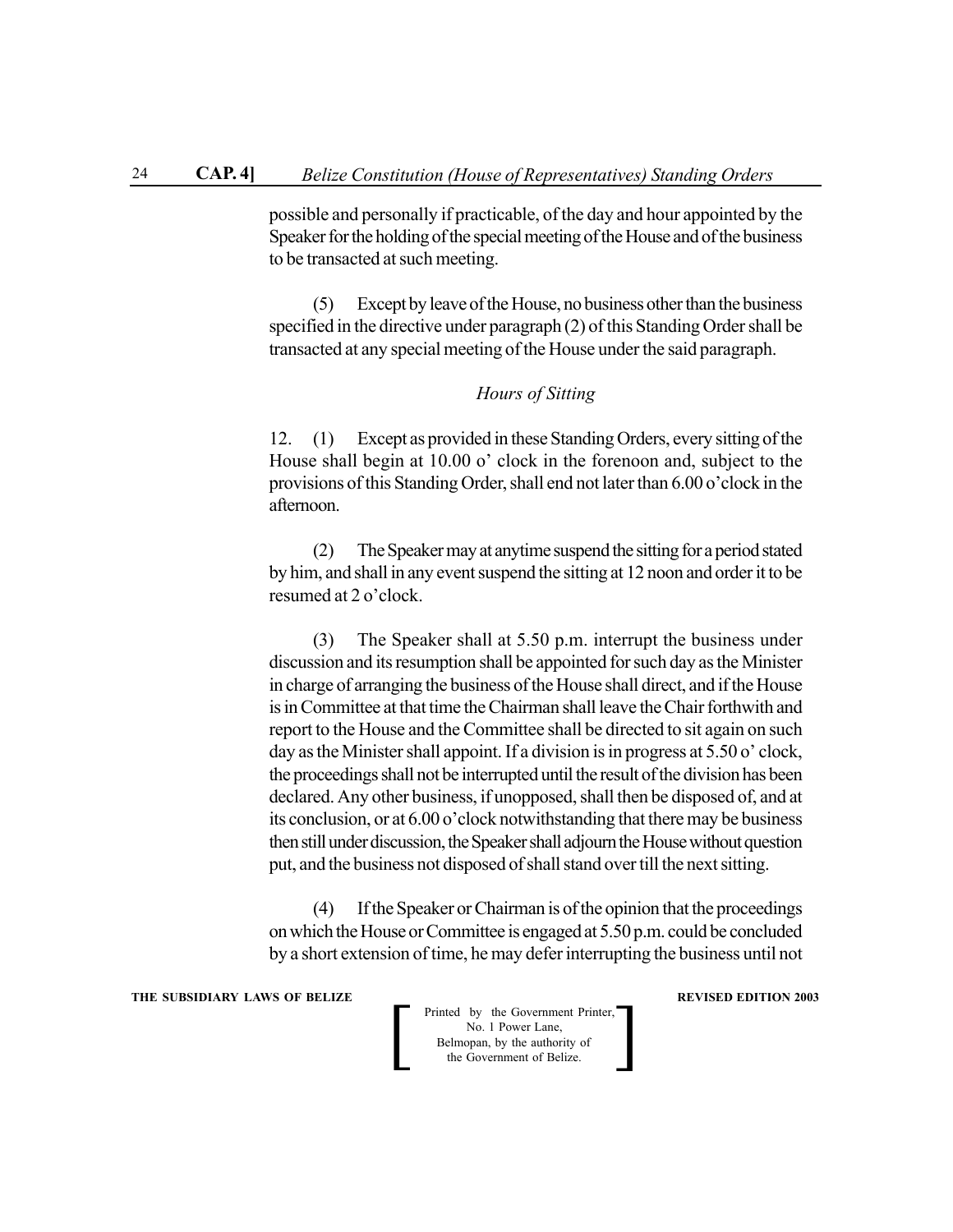later than 6.05 p.m. in which case the Speaker shall not adjourn the House without question put until such time after 6.00 o'clock as is equivalent to the period of deferment of the interruption.

(5) If any business, when called during the time of unopposed business, is opposed, it shall be appointed for such a day as the Minister in charge of arranging the business of the House shall direct. Any business which, when called during the time of unopposed business, is objected to by a Member, or upon which, when the question is put, a division is sought, shall be treated as opposed business.

(6) If all the business appointed at a sitting is concluded before 6.00 o'clock, the Speaker shall call upon a Minister or a member of the Constitution and Foreign Affairs, Privileges, Standing Orders, House and Regulations Committee to move "That this House do now adjourn." If that question has not been agreed to at 6.00 o'clock the Speaker shall at that hour adjourn the House without question put. 115 of 1998.

(7) On the interruption of business the Closure may be moved; and if it is so moved, or if proceedings under Standing Order No. 41 (Closure of Debate) are then in progress, the Speaker or the Chairman shall not leave the Chair until the question consequent thereon, and on any further Motion as provided for in Standing Order No. 41 (Closure of Debate) have been decided, even though the divisions on such questions continue beyond 6.00 o'clock but in the latter event, immediately the last of such questions has been decided or, if in Committee, as soon as the Chairman's report has been received, the Speaker shall adjourn the House without question put.

(8) A Minister may, without notice, either at the time appointed in Standing Order No. 15 (Order of Business) or on the interruption of business, move "That the proceedings on any specified business may be entered upon and proceeded with at this day's sitting at any hour though opposed," and any such Motion shall be decided without amendment or debate. The business so specified shall not be interrupted at 5.50 o'clock or, if already interrupted, shall

**THE SUBSIDIARY LAWS OF BELIZE REVISED EDITION 2003** 

Printed by the Government Printer, No. 1 Power Lane, Belmopan, by the authority of<br>the Government of Belize.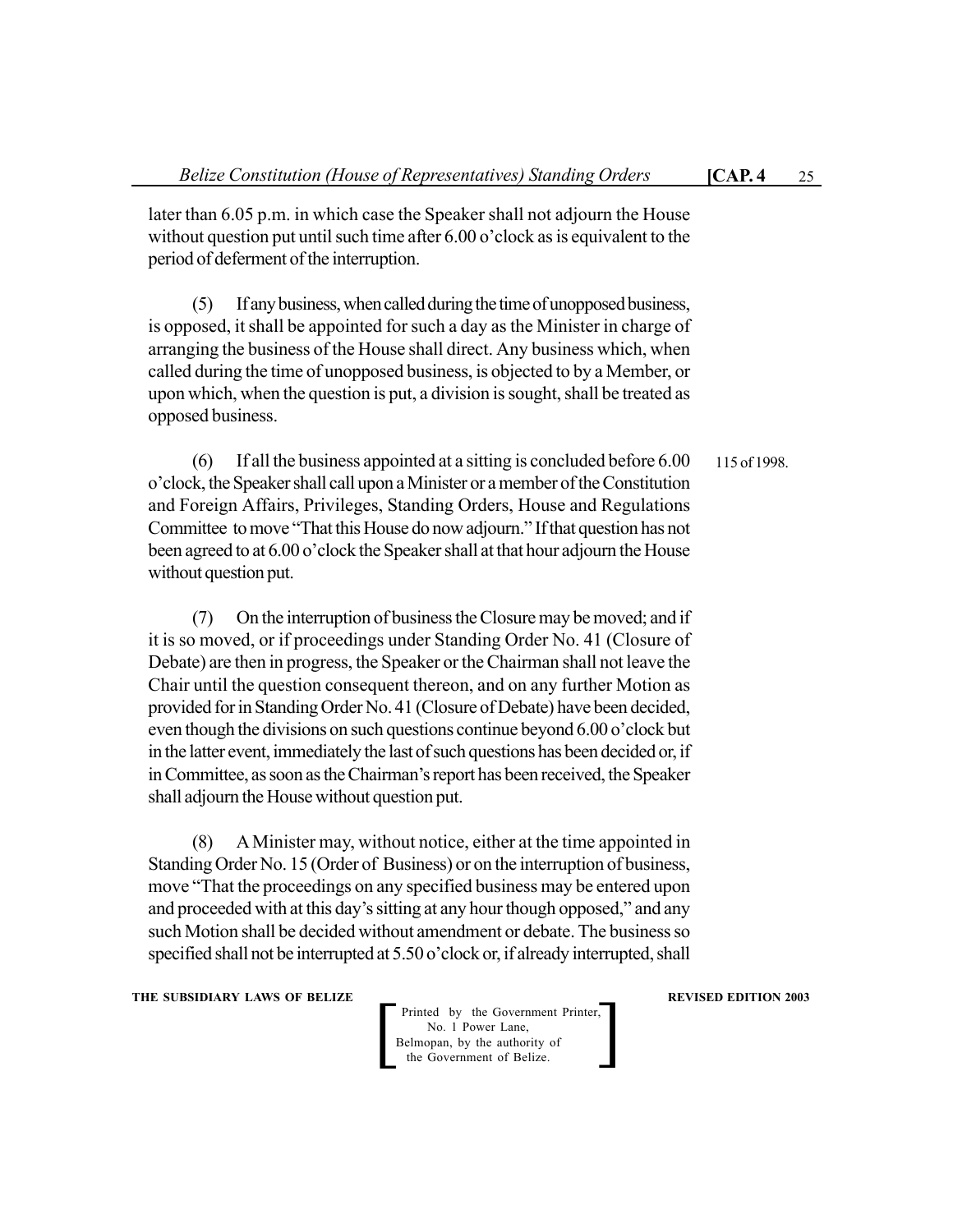be resumed, and may be entered upon at any hour though opposed. Upon the conclusion after 6.00 o'clock of all business so specified the Speaker shall adjourn the House without question put.

(9) The House may from time to time by resolution alter, either generally or in respect of a particular sitting, the hours set forth in this Standing Order.

#### *Adjournment of the House*

13. (1) A Minister or a member of the Constitution and Foreign Affairs, Privileges, Standing Orders, House and Regulations Committee may move "That this House do now adjourn" at any time after the conclusion of Questions at any sitting, but any other Member may only move such a Motion under Standing Order No. 14 (Adjournment-Definite Matter of Urgent Public Importance).

(2) Upon any Motion "That this House do now adjourn" moved under the preceding paragraph or paragraph (6) of Standing Order No. 12 (Hours of Sitting), any matter of public concern may be raised by any Member and a Minister may reply. Thereafter, if time permits, any other Member may similarly raise another matter subject to the same conditions. A debate on such a Motion shall not be interrupted at 5.50 o'clock, but shall cease at 6.00 o'clock, or, with the leave of the Speaker, at 6.15 o'clock.

#### *Adjournment-Definite Matter of Urgent Public Importance*

14. (1) Any Member other than a Minister may at the time appointed under Standing Order No. 15 (Order of Business) rise in his place and ask leave to move the adjournment of the House for the purpose of discussing a definite matter of urgent public importance.

(2) A member who wishes so to ask leave to move the adjournment of the House shall, before the commencement of the sitting, hand to the Speaker a written notification of the matter which he wishes to discuss. The Speaker

**THE SUBSIDIARY LAWS OF BELIZE REVISED EDITION 2003** 

**Printed by the Government Printer,**<br>
No. 1 Power Lane,<br>
Belmopan, by the authority of<br>
the Government of Belize. No. 1 Power Lane, Belmopan, by the authority of<br>the Government of Belize.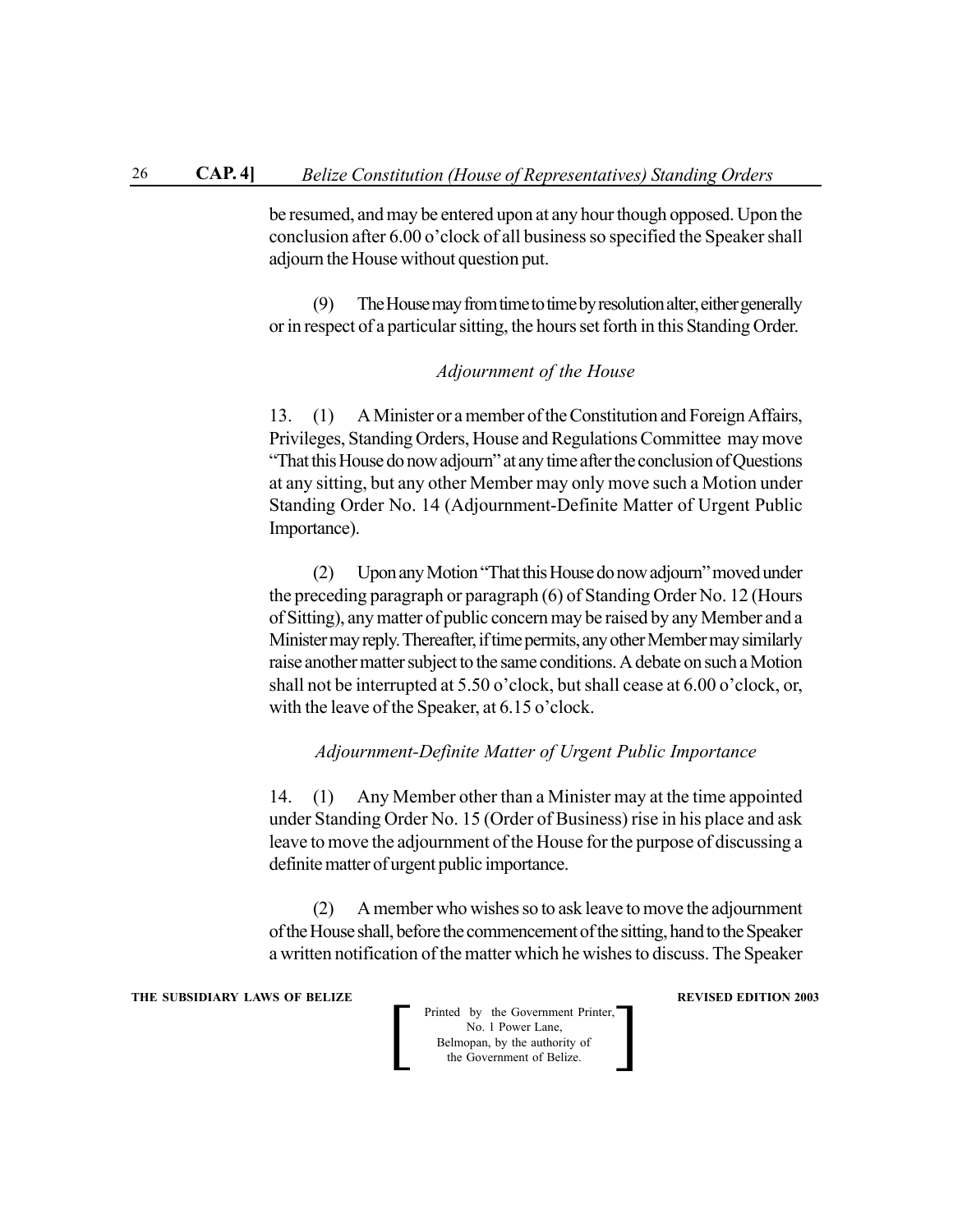shall refuse to allow the claim unless he is satisfied that the matter is definite, urgent and of public importance and may properly be raised on a Motion for the adjournment of the House.

- (3) If the Speaker is so satisfied, and either-
	- *(a)* leave of the House is given; or
	- *(b)* if it is not given, at least seven Members by rising indicate that they support the request,

the Motion shall stand over until 2.00 o'clock on the same day and at that hour any proceeding on which the House is engaged shall be postponed until the Motion for the adjournment is disposed of, or until 3.00 o'clock, whichever is the earlier. At 3.00 o'clock the Motion for the adjournment, if not previously disposed of, shall lapse and the proceedings which have been postponed shall be resumed and dealt with in accordance with the next paragraph of this Standing Order.

(4) At 3.00 o'clock or upon the earlier conclusion of the debate upon the Motion for the adjournment, the business which was postponed at 2.00 p.m. shall be resumed and any proceedings thereon, and upon any business standing on the Order Paper for that day's sitting, shall not be interrupted until the lapse of a period of time after 5.50 o'clock equal to the duration of the proceedings upon the adjournment Motion under this Standing Order, and that period shall be added to the hours of 6.00 and 6.05 wherever they occur in Standing Order No. 12 (Hours of Sitting).

## *Order of Business*

15. Unless the House otherwise directs, the business of each sitting day shall be transacted in the following order:

*(a)* Prayers,

**THE SUBSIDIARY LAWS OF BELIZE REVISED EDITION 2003**

Printed by the Government Printer, No. 1 Power Lane,<br>Belmopan, by the authority of Printed by the Government Printer,<br>
No. 1 Power Lane,<br>
Belmopan, by the authority of<br>
the Government of Belize.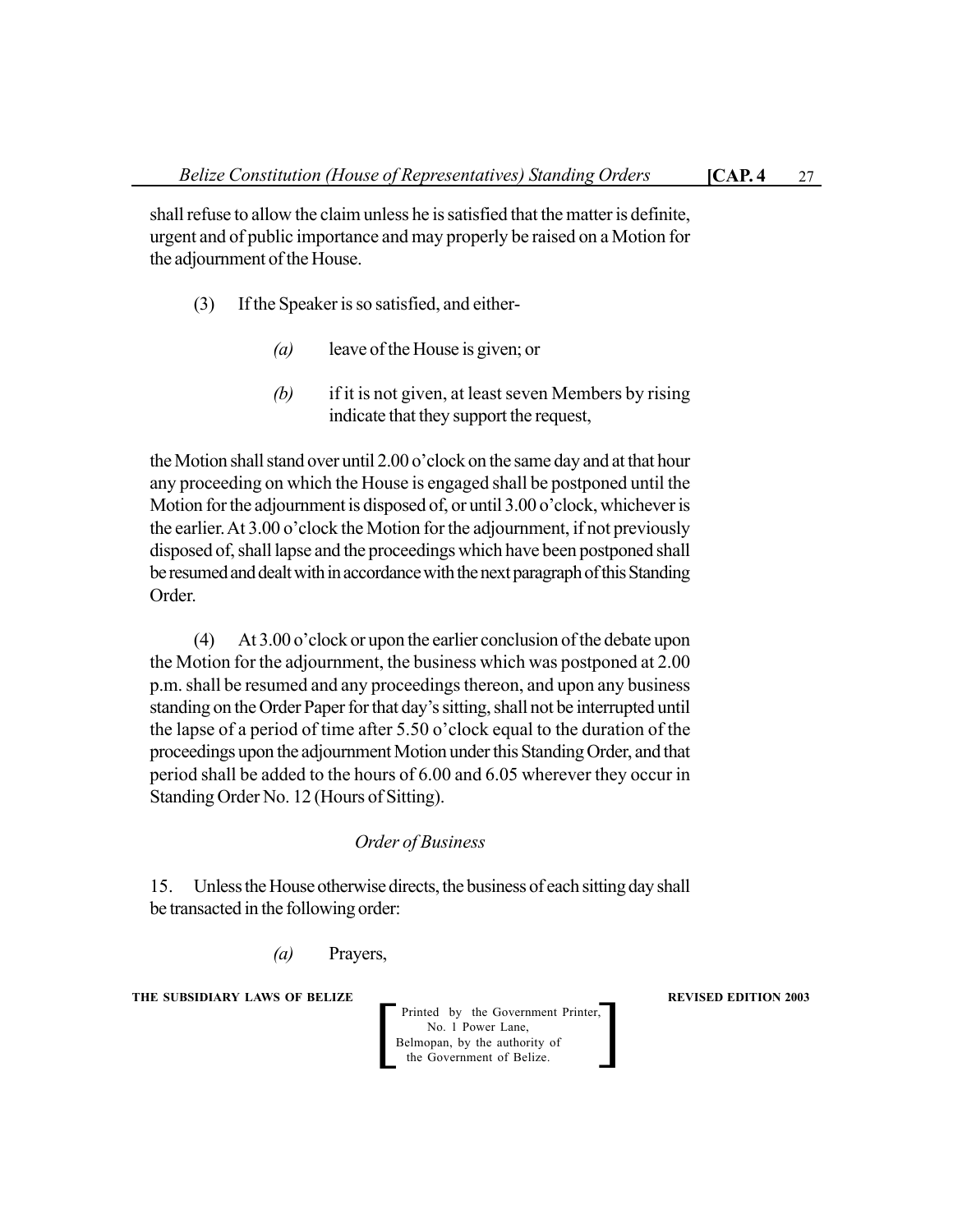- *(b)* Oath of Allegiance of a new Member,
- *(c)* Announcements by the Speaker,
- *(d)* Bills brought from the Senate,
- *(e)* Petitions,
- *(f)* Papers,
- *(g)* Presentation of Reports from Select Committees,
- *(h)* Questions to Ministers,
- *(i)* Requests for leave to move the adjournment of the House on definite matters of urgent public importance,
- *(j)* Statements by Ministers,
- *(k)* Personal explanations,
- *(l)* Introduction of Bills,
- *(m)* Motions relating to the business or sittings of the House and moved by a Minister, and
- *(n)* Public Business.

#### *Petitions*

16. (1) Every Petition intended to be presented to the House must conclude with a prayer setting forth the general object of the Petition.

**THE SUBSIDIARY LAWS OF BELIZE REVISED EDITION 2003** 

| Printed by the Government Printer,<br>No. 1 Power Lane,    |  |
|------------------------------------------------------------|--|
| Belmopan, by the authority of<br>the Government of Belize. |  |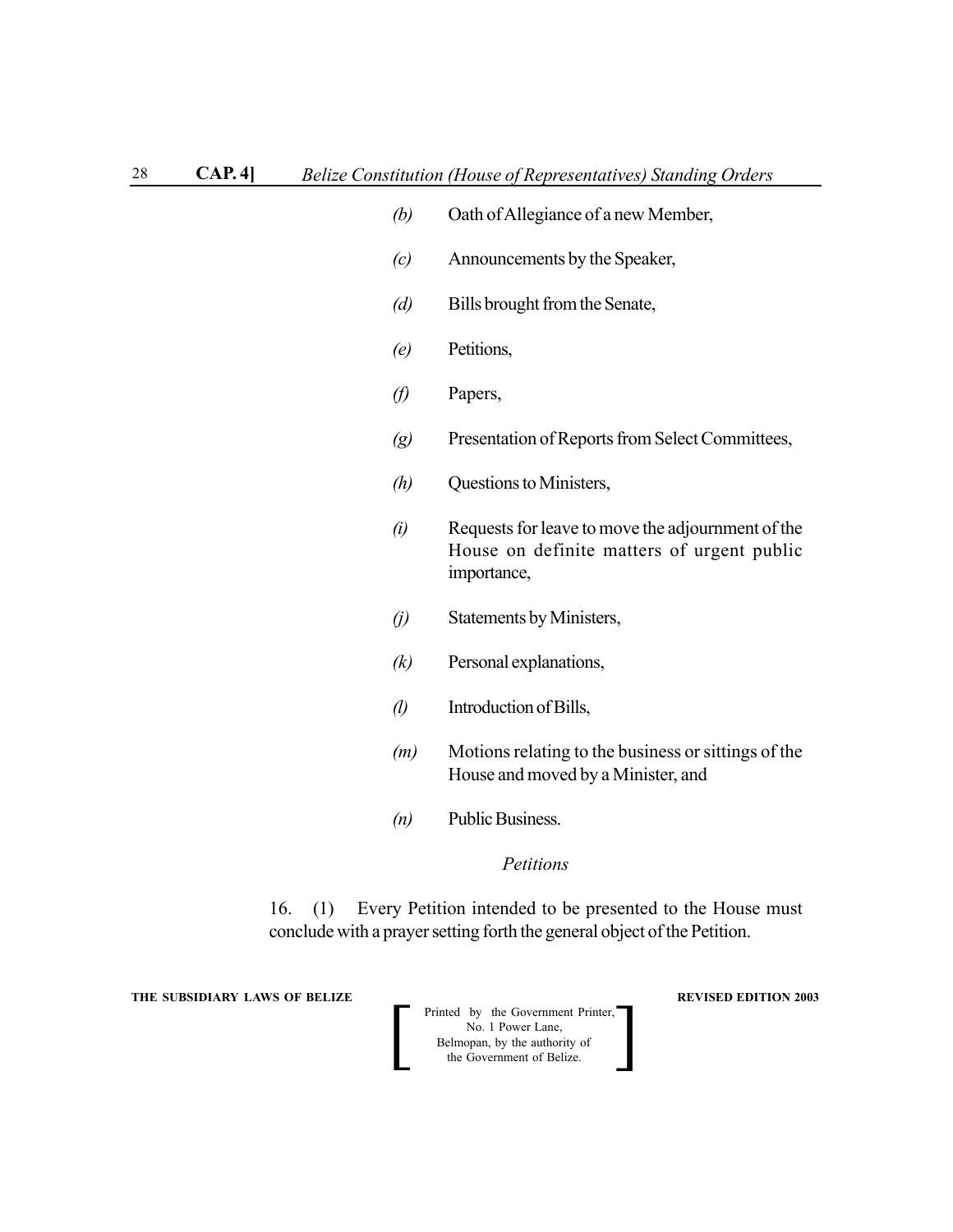(2) A Petition shall not be presented to the House unless it shall have been endorsed by the Clerk as being in accordance with the rules in regard to Petitions.

(3) The Member presenting a Petition may state concisely the purport of the Petition.

(4) All Petitions shall be ordered to lie upon the Table without question put unless a Member when presenting a Petition move for it to be read or printed, or referred to a Select Committee. Any such Motion shall be decided forthwith without amendment or debate. The provisions of this paragraph shall not apply to a Petition from the promoters of a Private Bill under Standing Order 83 (Private Bills).

- (5) The House will not receive any Petition-
	- *(a)* which is not addressed to the House or which is not properly and respectfully worded; or
	- *(b)* which has not at least one signature on the sheet on which the prayer of the Petition appears and which has not at least the prayer at the head of each subsequent sheet of signatures.

### *Papers*

17. (1) Every Paper shall be presented by a Minister and its presentation shall be recorded in the Minutes of Proceedings.

(2) A Minister presenting a Paper may make a short explanatory statement of its contents.

(3) All Papers presented to the House shall be ordered to lie upon the Table without question put and any Motion for the printing thereof as a House

**THE SUBSIDIARY LAWS OF BELIZE REVISED EDITION 2003** 

Printed by the Government Printer, No. 1 Power Lane, Belmopan, by the authority of<br>the Government of Belize.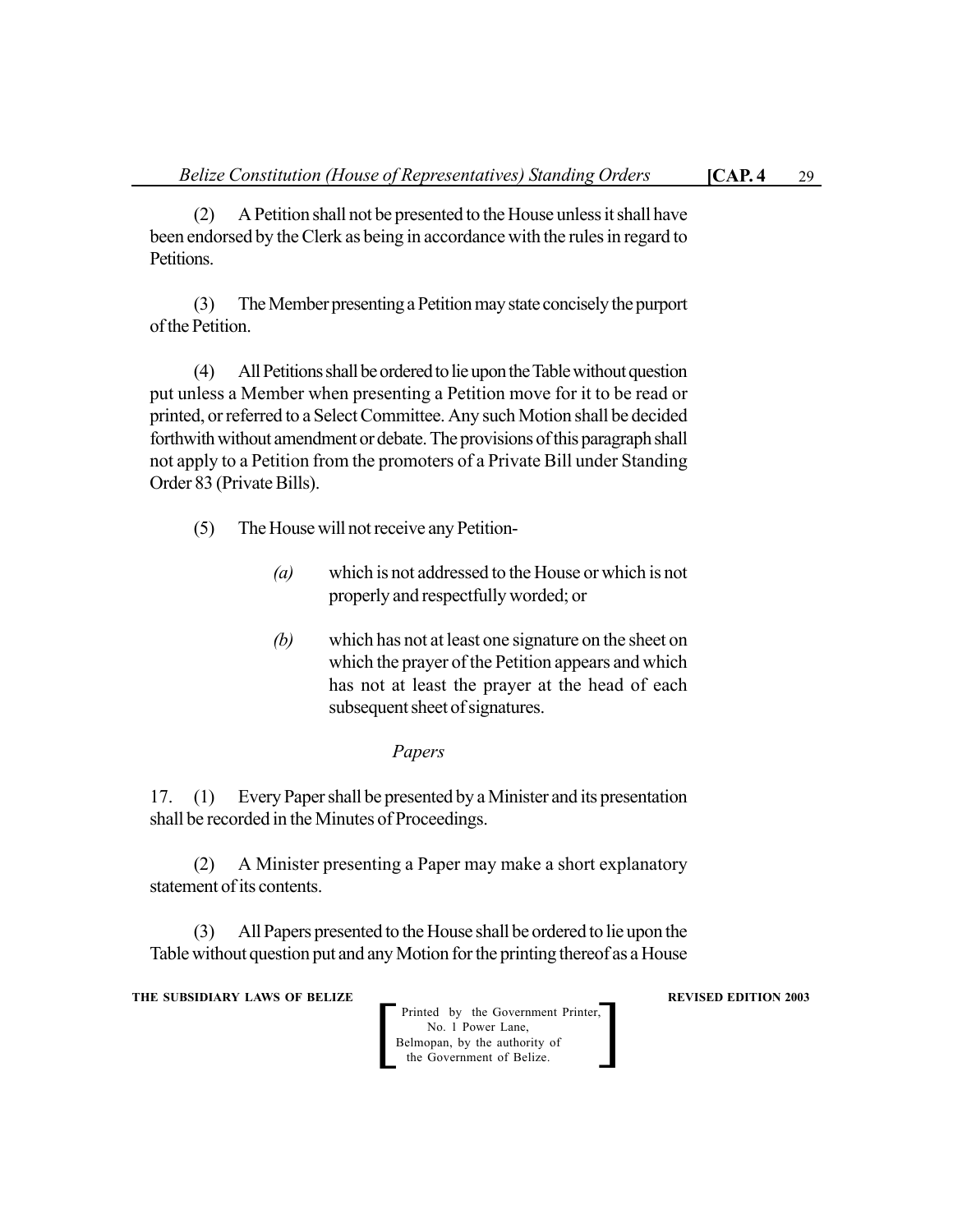Paper shall be determined without amendment or debate.

(4) All Instruments made under the authority of any law, if required to be laid before the House, shall be laid on the Table of the House as soon as may be after being made.

#### *Nature of Questions*

18. Questions may be put to a Minister relating to any matter, subject or Department in respect of which the Minister is charged with responsibility.

*Notice of Questions*

19. (1) A question shall not be asked without notice, unless it is of an urgent character or relates to the business of the day, and unless the Member has obtained the leave of the Speaker to ask it.

(2) Notice of a question may be handed by a Member to the Clerk when the House is sitting, or may be sent to or left at the office of the Clerk at any time during the hours prescribed for the purpose. Every such notice must be signed by the Member giving it.

(3) A Member who desires an oral answer to a question shall mark his notice with an asterisk and such a question shall be put down for a day to be named by the Member being a day not earlier than five clear days after notice of the question was given. A question not so marked may be put down for the next sitting day of the House and the answer when received shall be circulated with the Minutes of Proceedings.

#### *Contents of Questions*

20. (1) The right to ask a question shall be subject to the following general rules, as to the interpretation of which the Speaker shall be the sole judge -

**THE SUBSIDIARY LAWS OF BELIZE REVISED EDITION 2003** 

| Printed by the Government Printer,<br>No. 1 Power Lane,    |  |
|------------------------------------------------------------|--|
| Belmopan, by the authority of<br>the Government of Belize. |  |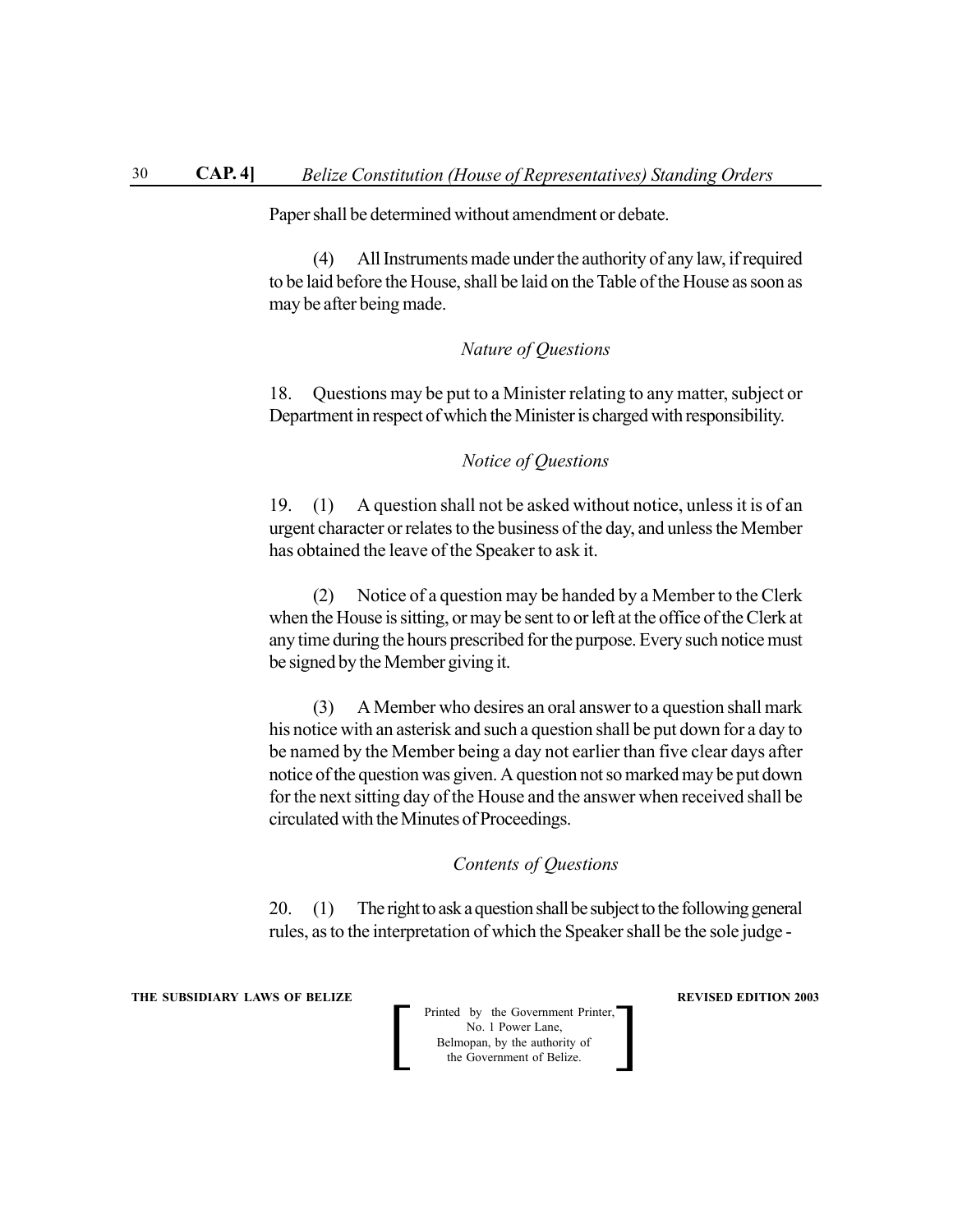- *(a)* the proper object of a question is to obtain information on a question of fact within the official cognisance of the Minister to whom it is addressed, or to ask for official action;
- *(b)* a question shall not include the names of persons, or any statements of fact, unless they be necessary to render the question intelligible;
- *(c)* if a question contains a statement of fact, the Member asking it shall make himself responsible for the accuracy of the statement, and no question shall be based upon a newspaper report or upon an unofficial publication;
- *(d)* no Member shall address the House upon any question, and a question shall not be made the pretext for debate;
- *(e)* not more than one subject shall be referred to in any one question, and a question shall not be of excessive length;
- *(f)* a question shall not contain arguments, inferences, opinions, imputations, epithets, ironical expressions or hypothetical cases;
- *(g)* a question shall not be asked-
	- *(i)* which raises an issue already decided in the House, or which has been answered fully during the current Session, or to which an answer has been refused;

Printed by the Government Printer, No. 1 Power Lane, Belmopan, by the authority of<br>the Government of Belize.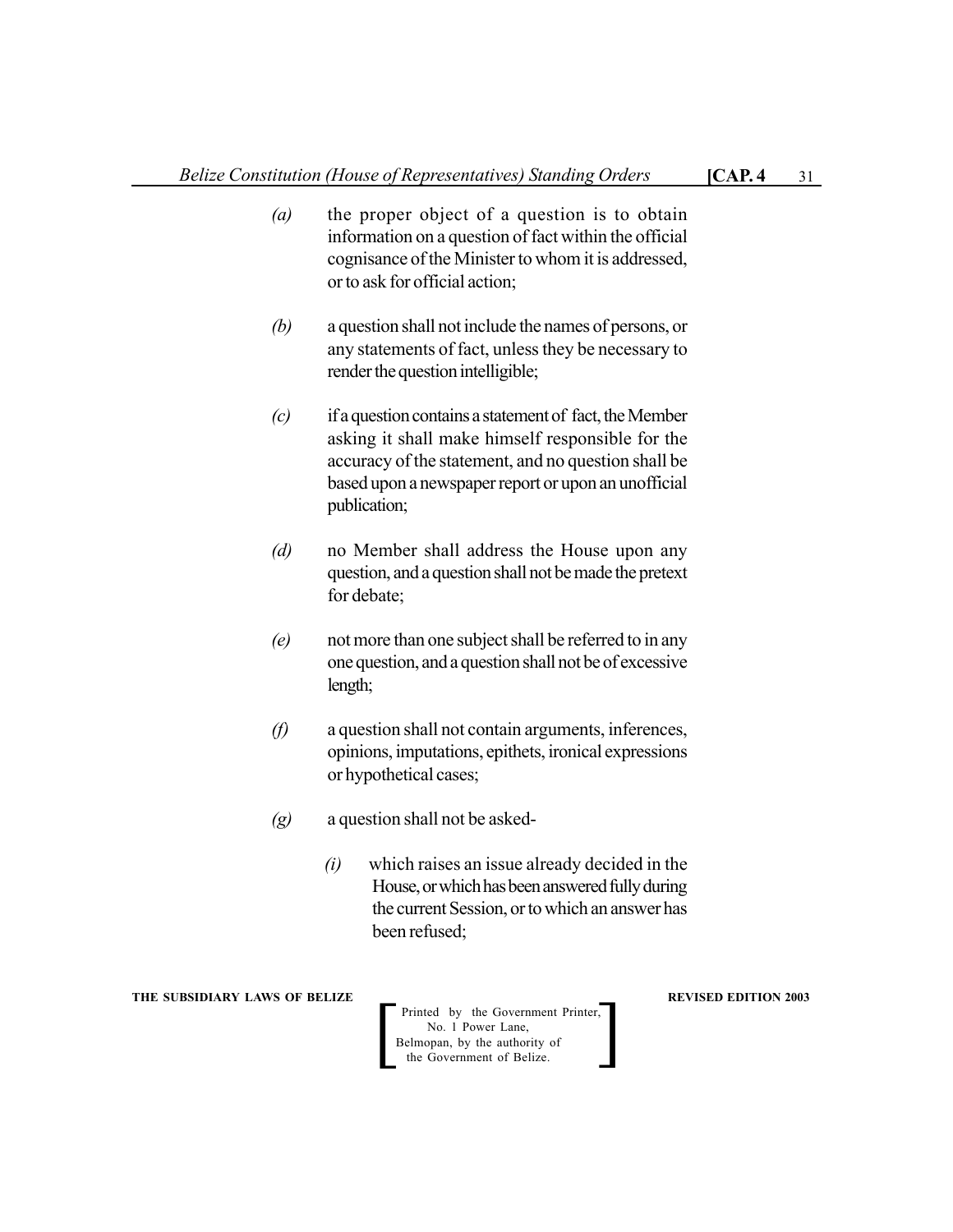- *(ii)* seeking information about matters which are in their nature secret;
- *(iii)* regarding proceedings in a Committee which have not been placed before the House by a report from the Committee;
- *(iv)* which deals with matters referred to a Commission of Enquiry or within the jurisdiction of the Chairman of a Select Committee;
- *(v)* as to the character or conduct of any person except in his official or public capacity;
- *(vi)* about any matter then pending before any Court of justice, or which reflects on the decision of a Court of justice;
- *(vii)* reflecting on the character or conduct of any person whose conduct can only be challenged on a substantive motion under Standing Order 38 (Contents of Speeches);
- *(viii)* asking whether statements in the Press, or of private individuals, or unofficial bodies are accurate;
- *(ix)* the answer to which can be found by reference to available official publications;
- *(x)* referring discourteously to or seeking information about, the internal affairs of any Territory within the Commonwealth or of a

**Printed by the Government Printer,**<br>
No. 1 Power Lane,<br>
Belmopan, by the authority of<br>
the Government of Belize. No. 1 Power Lane, Belmopan, by the authority of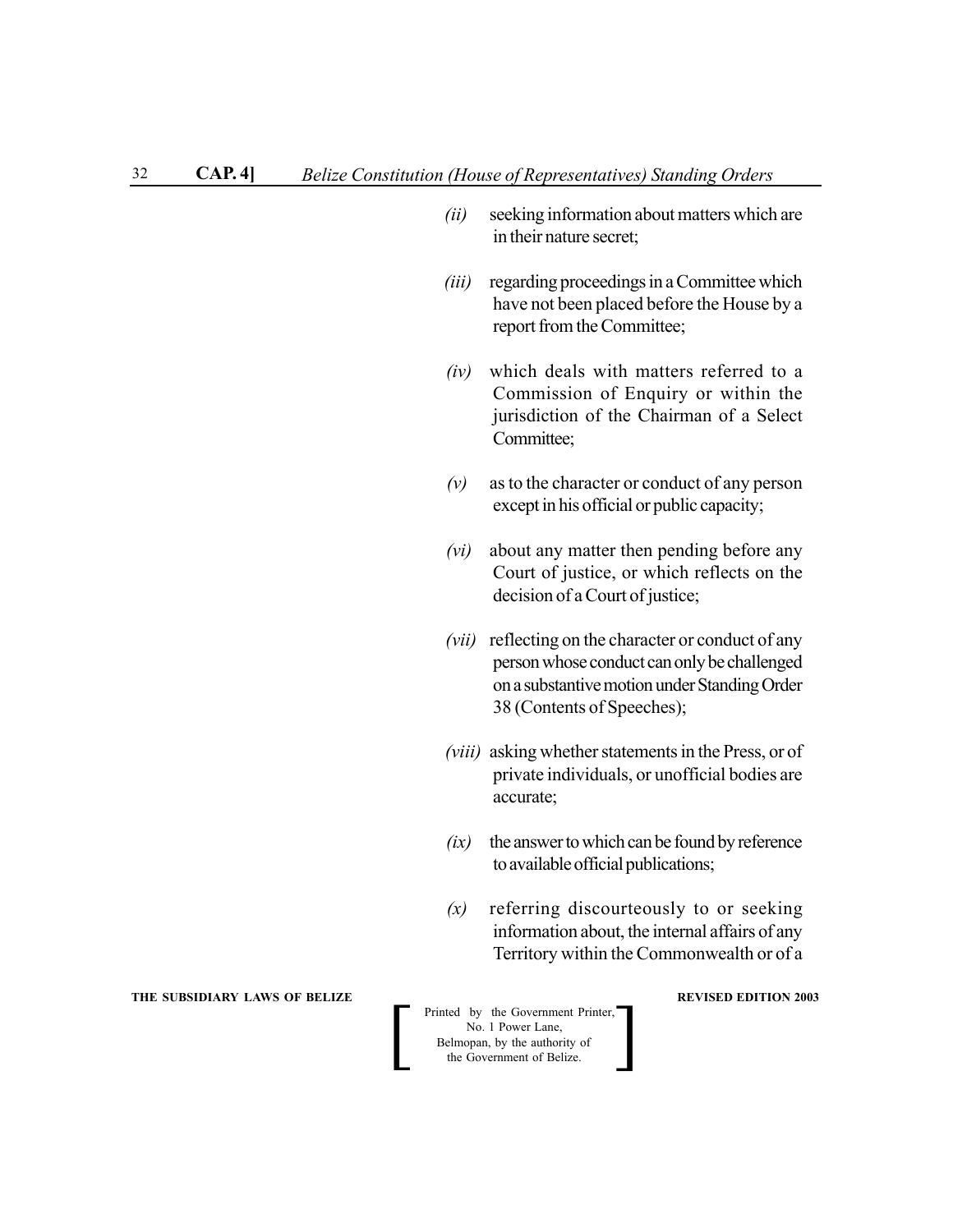friendly Foreign Country;

- *(xi)* dealing with the action of a Minister for which he is not responsible to the Legislature;
- *(xii)* seeking, for purposes of argument, information on matters of past history; or
- *(xiii)* raising questions of policy too large to be dealt with in the limits of an answer to a question;
- *(h)* a question shall not solicit the expression of an opinion, on the solution of an abstract legal question, or of a hypothetical proposition.

(2) If the Speaker is of the opinion that any question of which a Member has given notice to the Clerk infringes the provisions of any Standing Order or is in any way an abuse of the right of questioning, he may direct-

- *(a)* that the Member concerned be informed that the question is out of order; or
- *(b)* that the question be entered in the Order Book with such alterations as he may direct.

#### *Manner of Asking and Answering Questions*

21. (1) At the time appointed for the oral asking and answering of questions under Standing Order No. 15 (Order of Business), the Speaker shall call in turn upon each Member in whose name a question stands upon the Order Paper, in the order in which the questions are printed, or in any such other order as the Speaker may on any particular occasion determine. Each Member so called shall rise in his place and ask the question by reference to its number on the Order Paper, and the Minister questioned shall give his reply.

**THE SUBSIDIARY LAWS OF BELIZE REVISED EDITION 2003** 

Printed by the Government Printer, No. 1 Power Lane, Belmopan, by the authority of<br>the Government of Belize.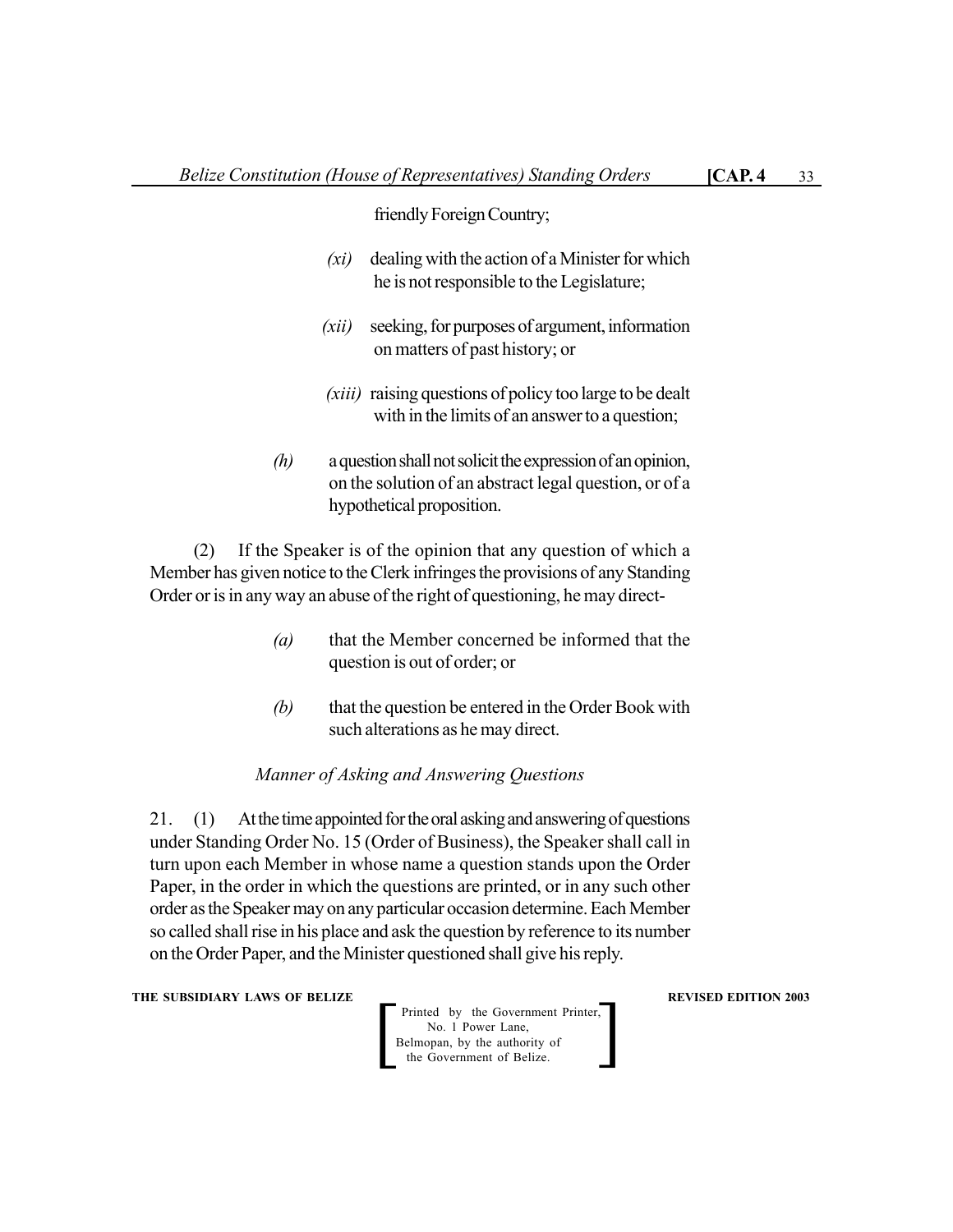(2) After the answer to a question has been given, supplementary questions may, at the discretion of the Speaker, be put for the purpose of elucidating the answer given orally, but the Speaker may refuse any such question which in his opinion introduces matters not relative to the original question, or which infringes any of the provisions of Standing Order No. 20 (Contents of Questions), and may in that case direct that such question be not reported in the Official Report.

(3) When all the questions for which an oral answer is required have been called, the Speaker, if time permits, shall call again any question which has not been asked by reason of the absence of the Member in whose name it stands; in which case another Member may, if deputed by the absent Member, on his behalf either ask the question or request its postponement. The Speaker shall also call again any question which has not been answered by reason of the absence of the Minister to whom it is addressed.

(4) A Minister may decline to answer a question, if the publication of the answer would in his opinion be contrary to the public interest.

(5) Not more than three questions requiring an oral answer shall appear on the Order Paper in the name of the same Member for the same day, and any question in excess of this number shall not be called by the Speaker but shall be answered as provided in paragraph (7) of this Order, save that no postponement shall be allowed.

(6) No question shall be asked after 11.00 o'clock in the forenoon, except any question which the Speaker has allowed to be asked without notice under paragraph (1) of Standing Order No. 19 (Notice of Questions).

(7) Questions which have not received an oral answer by 11.00 o'clock in the forenoon shall be answered in writing by the Minister to whom the question was addressed, and copies of the answer shall be sent immediately after that hour to the Clerk of the House, who shall send a copy to the Member in whose name the question stood upon the Order Paper and shall cause the

#### **THE SUBSIDIARY LAWS OF BELIZE REVISED EDITION 2003**

**Printed by the Government Printer,**<br>
No. 1 Power Lane,<br>
Belmopan, by the authority of<br>
the Government of Belize. No. 1 Power Lane, Belmopan, by the authority of<br>the Government of Belize.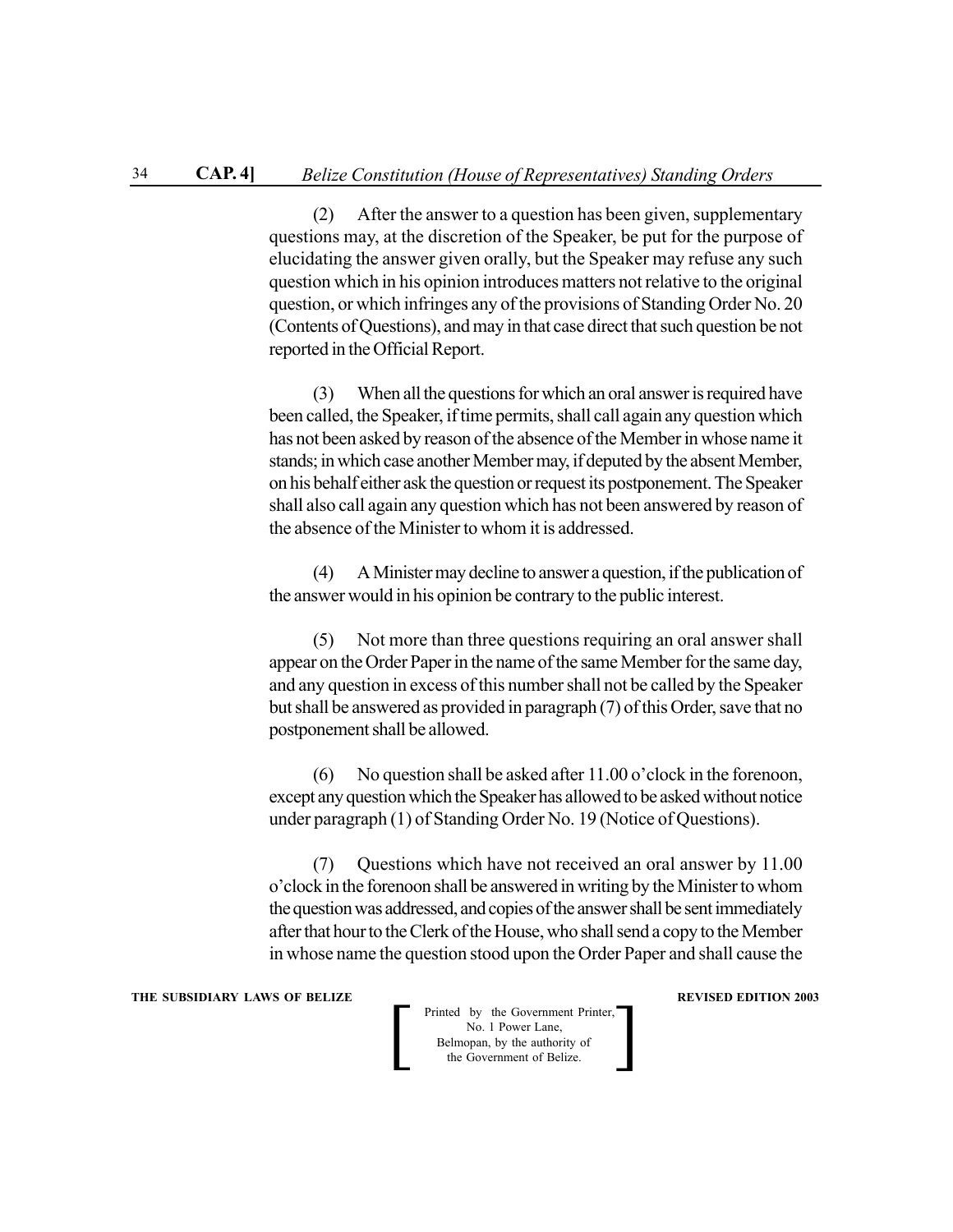answer to be circulated with the Minutes of Proceedings, unless at any time before 11.00 o'clock in the forenoon a Member having a question on the Order Paper but whose name has not yet been called by the Speaker signifies to the Clerk at the Table his desire to postpone the question to a later sitting or to withdraw it.

# *Personal Explanations*

22. With the leave of the Speaker and by the indulgence of the House, a Member may make a personal explanation of not more than ten minutes duration at the time appointed under Standing Order No. 15 (Order of Business) although there is no question before the House; but no controversial matter may be brought forward nor may debate arise upon the explanation.

# *Arrangement of Public Business*

23. (1) Public Business shall consist of Motions and Public Bills.

(2) Subject to the provision of these Standing Orders, Government Business shall have precedence on every day.

(3) Government Business shall consist of Motions proposed to be made and Bills sponsored by Ministers, and shall be set down in such order as the Government think fit.

(4) Private Members' business shall be set down on the Order Paper for a particular day in the order in which it was entered in the Order Book for that day, and business so entered shall take precedence over any business postponed from the previous day.

# *Public Money*

24. Except on the recommendation or with the consent of the Governor-General, to be signified by a Minister and recorded in the Minutes of Proceedings,

**THE SUBSIDIARY LAWS OF BELIZE REVISED EDITION 2003**

Printed by the Government Printer, No. 1 Power Lane, Belmopan, by the authority of<br>the Government of Belize.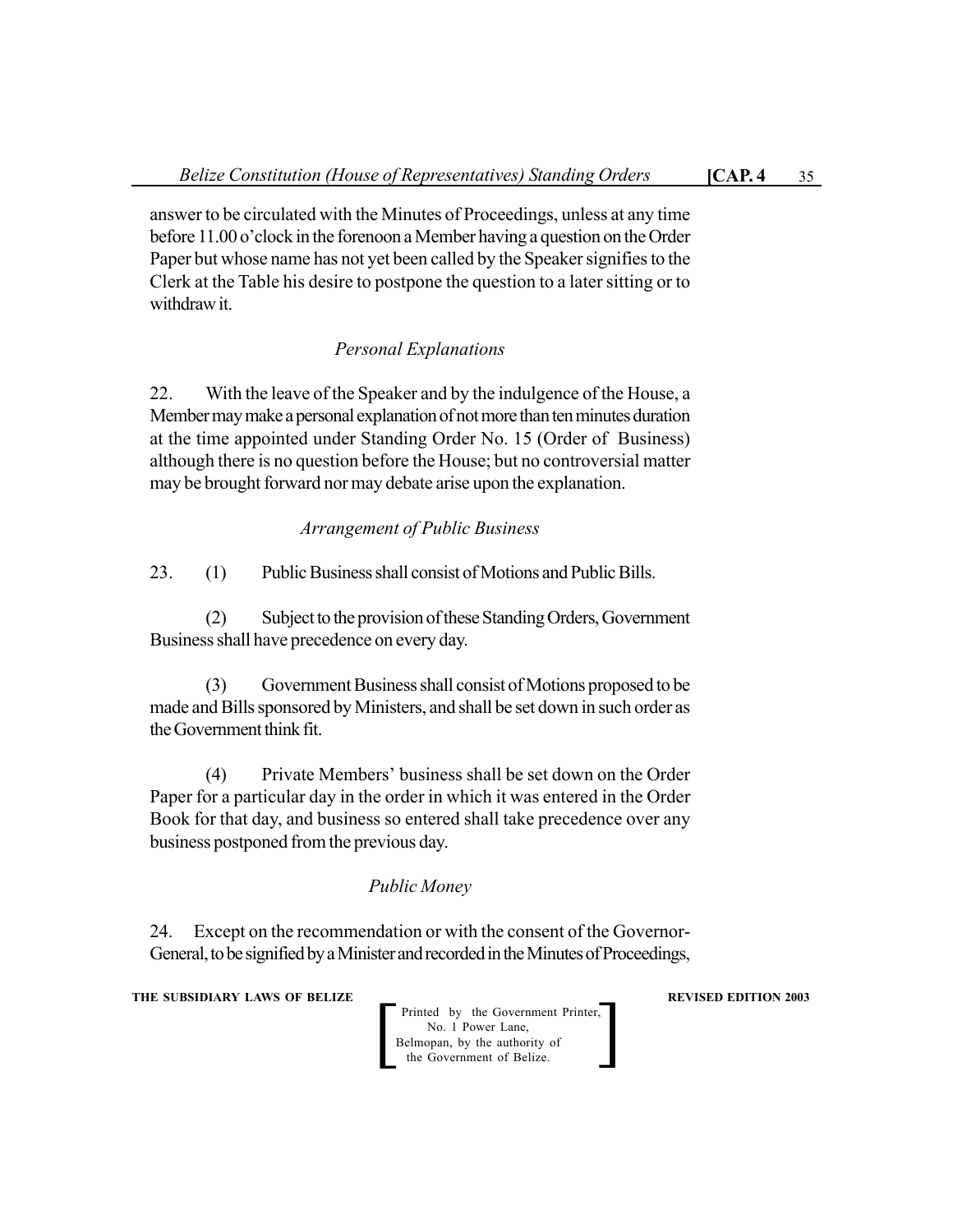the House shall not-

- *(a)* proceed with any Bill (including any amendment to a Bill) which in the opinion of the Speaker, makes provision for-
	- *(i)* imposing or increasing or reducing or abolishing any tax,
	- *(ii)* imposing or increasing any charge on the revenue or other funds of the country or for altering any such charge otherwise than by reducing it,
	- *(iii)* compounding or remitting any debt due to the country;
- *(b)* proceed upon any Motion (including any amendment to a Motion) the effect of which, in the opinion of the Speaker, would be to make provision for any of the purposes aforesaid; or
- *(c)* receive any Petition which, in the opinion of the Speaker, requests that provision be made for any of the purposes aforesaid.

#### *Notice of Motions or Amendments*

25. (1) Where under any Standing Order notice of Motion or of an amendment is required, such notice shall be given in writing signed by the Member and addressed to the Clerk of the House.

Such notice shall be handed to the Clerk, or sent to, or left at, the Clerk's office during the hours prescribed for the purpose.

**THE SUBSIDIARY LAWS OF BELIZE SUBSIDIARY LAWS OF BELIZE** 

| Printed by the Government Printer,<br>No. 1 Power Lane,    |  |
|------------------------------------------------------------|--|
| Belmopan, by the authority of<br>the Government of Belize. |  |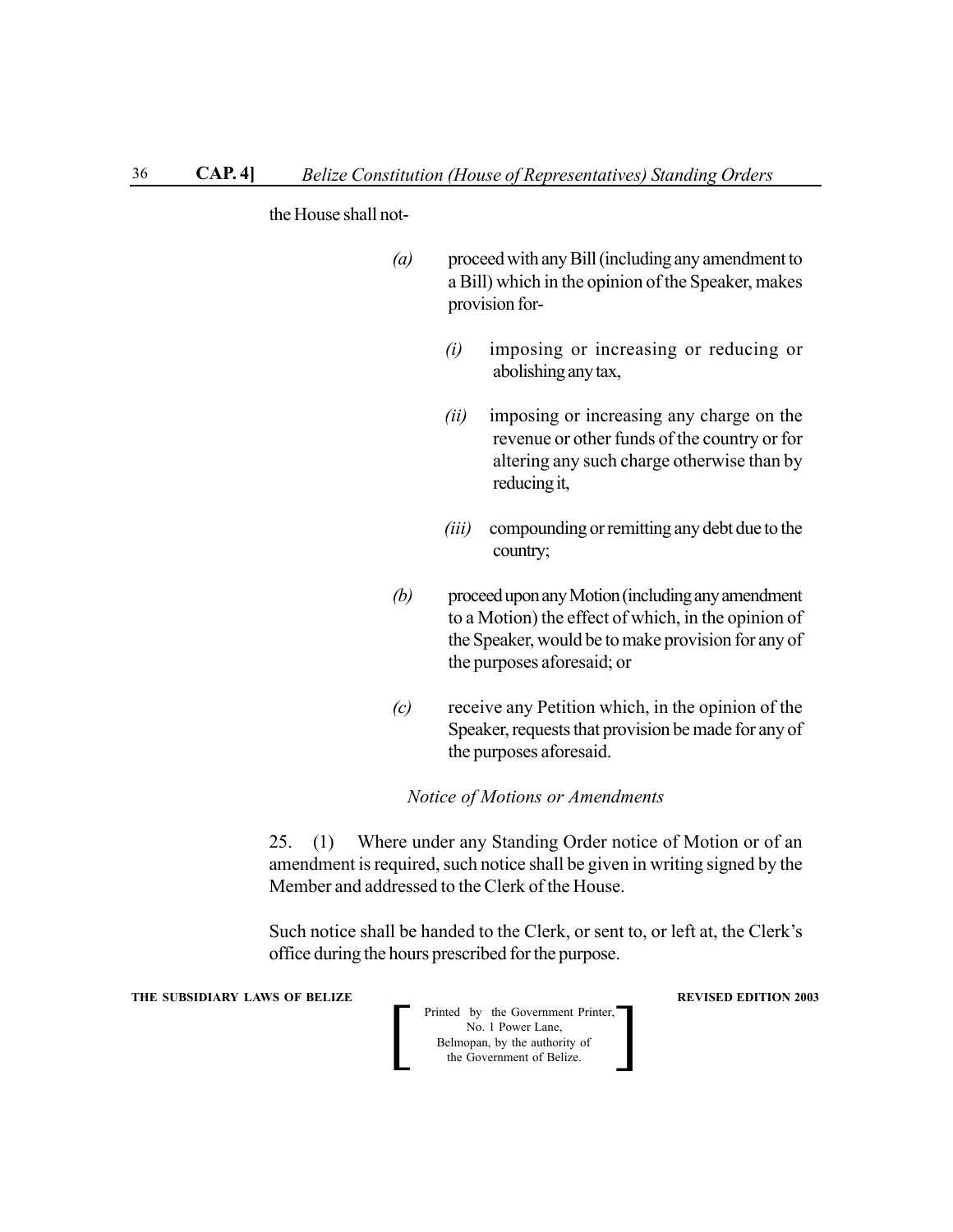(2) If the Speaker is of opinion that any notice of Motion which has been received by the Clerk infringes the provisions of any Standing Order or is in any other way out of order, he may direct-

- *(a)* that the Member concerned be informed that the notice of Motion is out of order; or
- *(b)* that the notice of Motion be entered in the Order Book with such alterations as he may direct.

(3) Not more than three notices of Motion in the name of the same Member may by entered on the Order Paper of any sitting. The provisions of this paragraph shall not apply to a Member who is a Minister.

(4) Copies of Motions and amendments sent to the Clerk shall be circulated by him to Members, whether or not they be matters of which notice is required, and, in the case of amendments to Bills, shall be arranged, so far as may be, in the order in which they will be proposed.

# *Period of Notice*

26. (1) Except with the consent of the Speaker, notice of a Government Motion shall not be placed upon the Order Paper of any sitting earlier than the day following the day on which the notice was given to the Clerk of the House.

(2) Except as provided in paragraph (6) of Standing Order No. 81 (Reports from Select Committees), notice of a private Member's Motion shall not be entered in the Order Book, or placed upon the Order Paper, for a day earlier than four clear days from the day on which the notice was given to the Clerk.

# *Exemption from Notice*

27. Unless the Standing Orders otherwise provide, notice shall be given of

**THE SUBSIDIARY LAWS OF BELIZE REVISED EDITION 2003**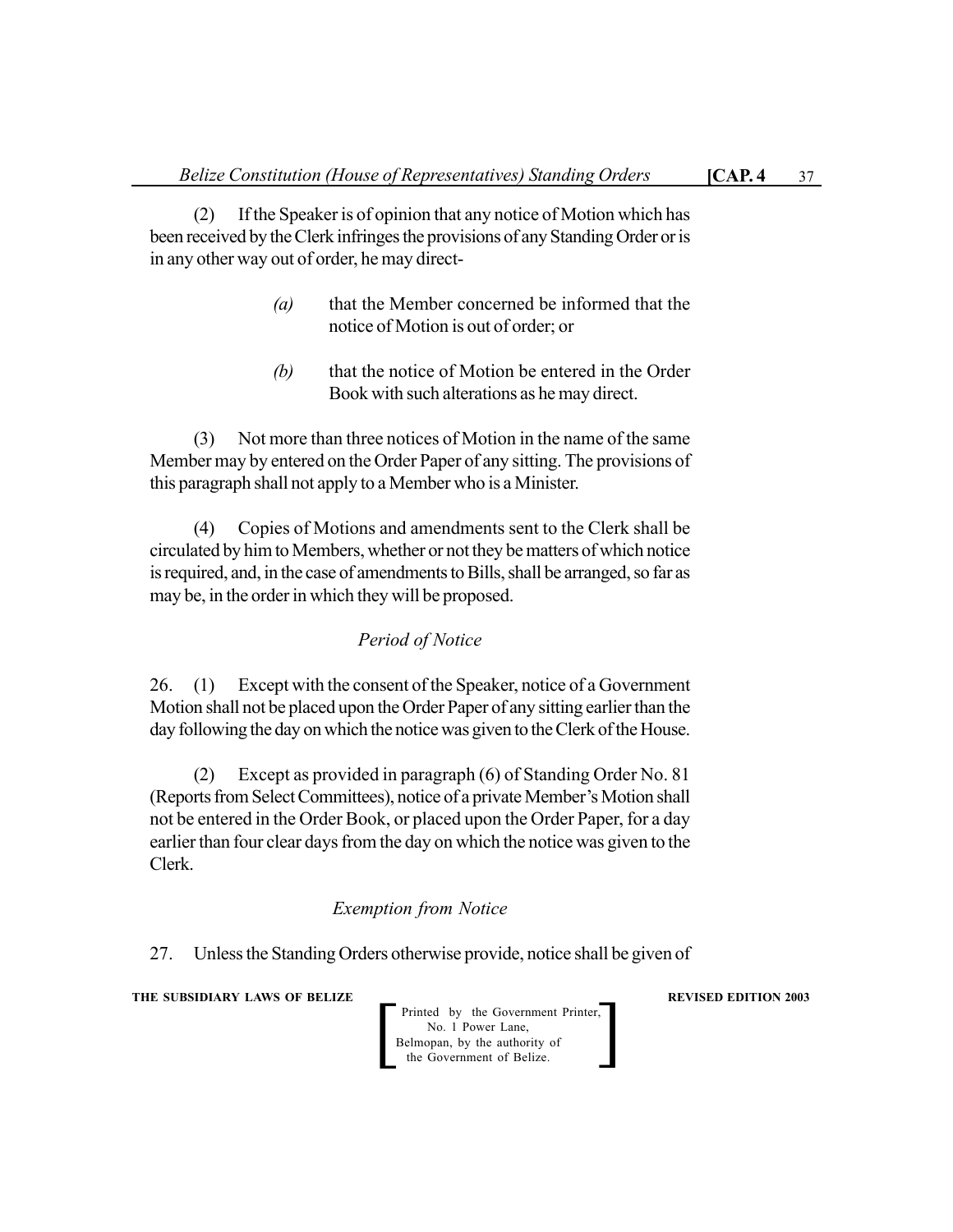any Motion which it is proposed to make, with the exception of the following:

- *(a)* a Motion for the amendment of any Motion;
- *(b)* a Motion for the adjournment of the House or of a debate;
- *(c)* a Motion for the election of a temporary presiding officer under paragraph (2) of Standing Order No. 5 (Presiding in the House and in Committee);
- *(d)* a Motion for the suspension of Standing Orders put with the leave of the Speaker;
- *(e)* a Motion for the withdrawal of strangers;
- *(f)* a Motion that the House resolve itself into Committee;
- *(g)* a Motion made in Committee of the whole House, other than the Committee of Supply;
- *(h)* a Motion for the suspension of a Member;
- *(i)* a Motion that a petition be read, printed or referred to a Select Committee;
- *(j)* a Motion for the printing of a paper under paragraph (3) of Standing Order No. 17 (Papers);
- *(k)* a Motion relating to a matter of privilege;
- *(l)* a Motion arising out of any item of business made immediately after that item is disposed of and before

**THE SUBSIDIARY LAWS OF BELIZE SUBSIDIARY LAWS OF BELIZE**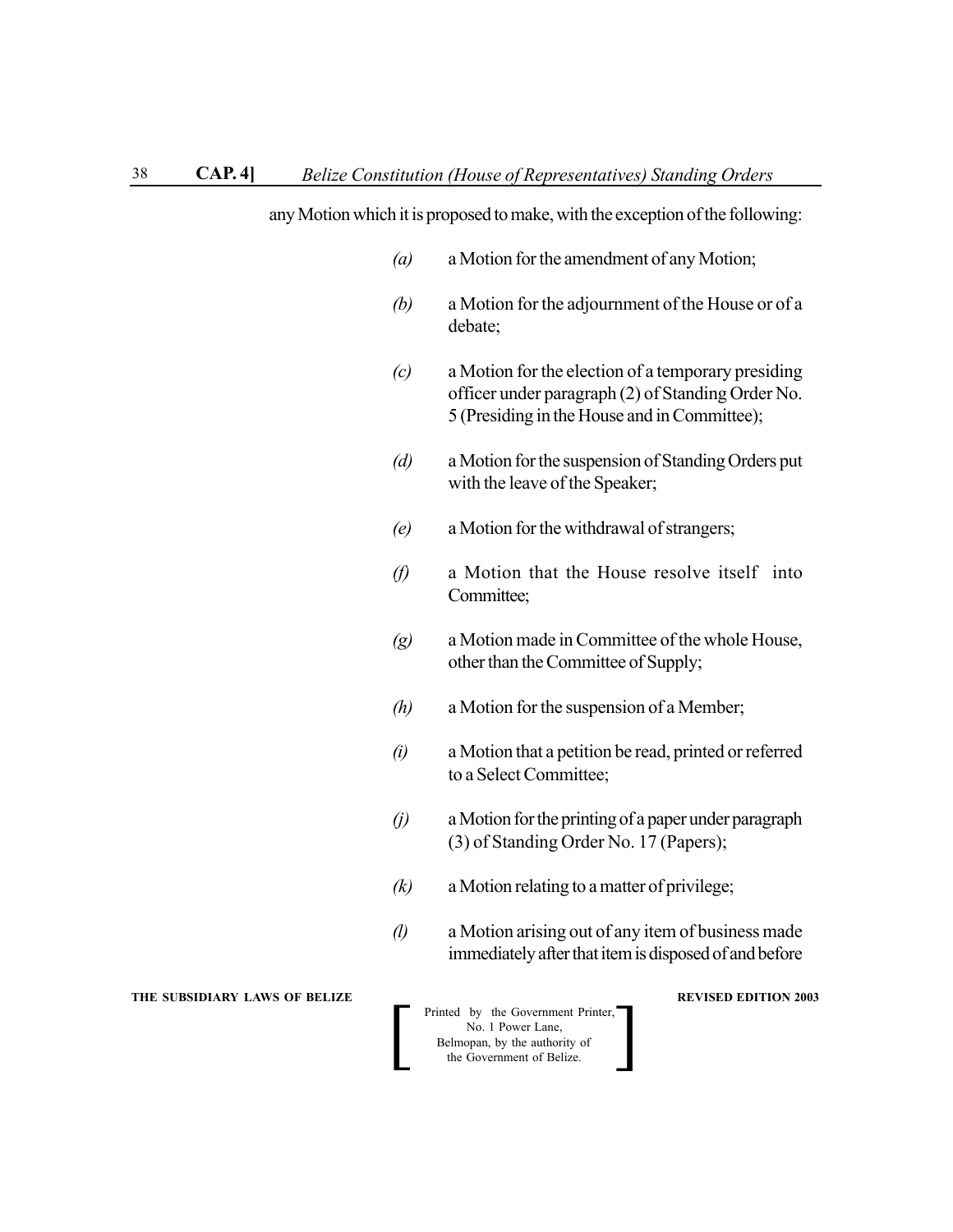the next item is entered upon;

- *(m)* a Motion to recommit a Bill under paragraph (1) of Standing Order No. 57 (Recommittal of Bills reported from Committee of the whole House);
- *(n)* a Motion in respect of which notice has been dispensed with under Standing Order No. 28 (Dispensing with Notice);
- *(o)* a Motion for the withdrawal of a Bill under Standing Order No. 62 (Withdrawal of Bills);
- *(p)* a Motion that the Report of a Select Committee be referred to a Committee of the whole House, or a Motion that such Report be printed as a House Paper.

# *Dispensing with Notice*

28. Notice shall not be dispensed with in the case of a Motion or in respect of any proceedings for which notice is required, except with the consent of the Speaker and the assent of not less than three-fourths of the Members present at the time.

# *Privilege Motions*

29. (1) A Motion directly concerning the privileges of the House shall take precedence of all other public business.

(2) A Member who wishes to raise a matter which he believes to affect the privileges of the House shall do so as soon as possible after the matter comes to his attention. Such Member shall inform the Speaker of his wish, stating the facts to which he wishes to draw attention, at least one hour before the commencement of the sitting at which he wishes to raise the matter.

**THE SUBSIDIARY LAWS OF BELIZE REVISED EDITION 2003**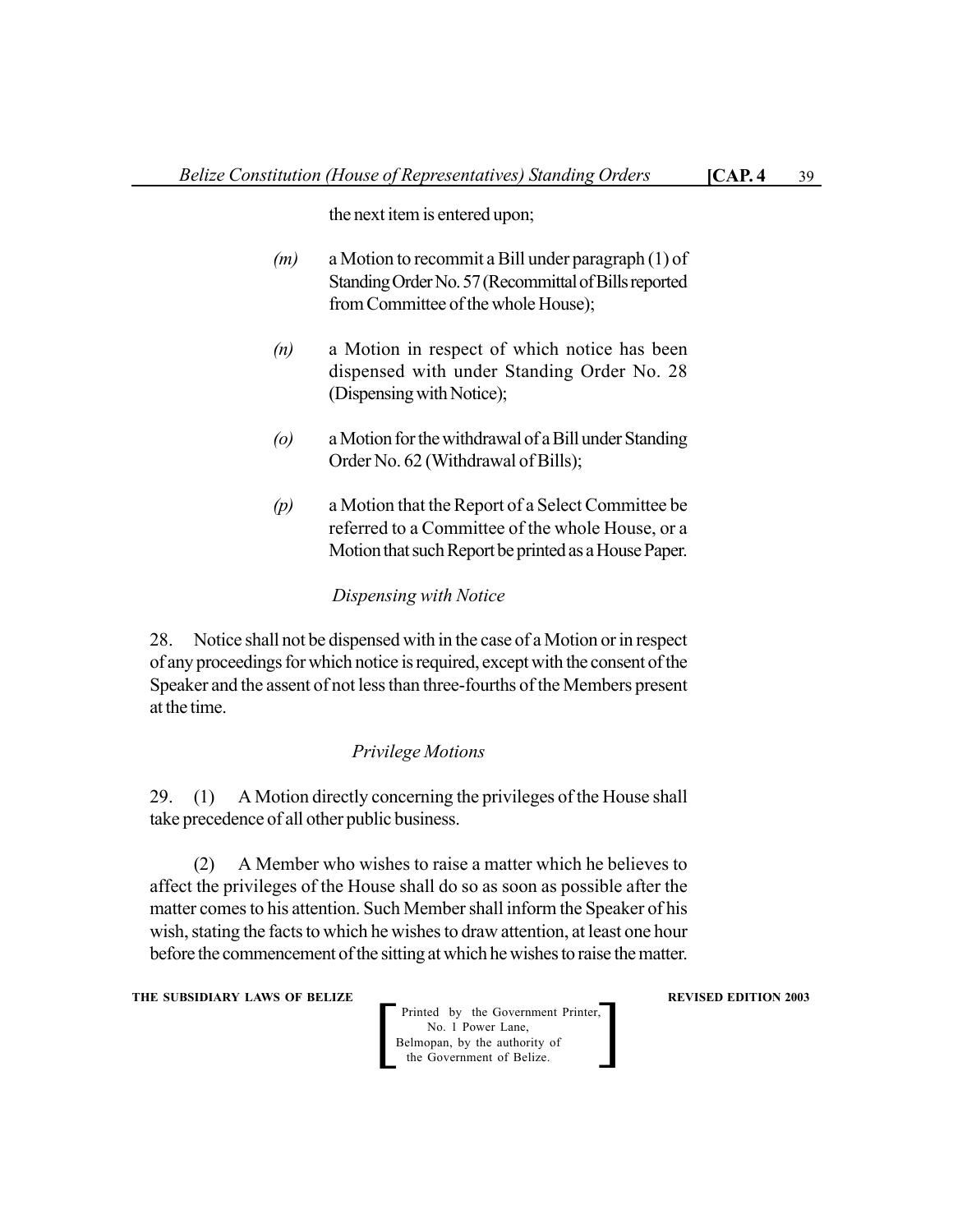(3) When a Member is called by the Speaker to raise a matter of privilege he shall briefly state the facts to which he wishes to draw the attention of the House and the grounds on which he believes that those facts affect the privileges of the House.

(4) The Speaker shall then state whether, in his opinion, the matter may or may not affect the privileges of the House:

Provided that if he deems it necessary he may defer his decision until the next sitting of the House.

(5) If the opinion of the Speaker is that the matter raised may affect the privileges of the House a Member may without notice move a Motion based on that matter of privilege and the Motion shall be debated forthwith.

(6) If during a sitting of the House a matter suddenly arises which appears to involve the privileges of the House and which calls for the immediate intervention of the House, the proceedings may be interrupted, save during the course of a division, by a Motion based on such matter.

(7) No member moving a Motion under this Standing Order may speak for more than fifteen minutes.

### *Moving of Motions*

30. (1) On a Motion made and when necessary seconded, the Speaker shall propose the question to the House, and after debate (if any), shall then put the question for the decision of the House.

(2) If a Motion embodies two or more separate propositions, the propositions may be proposed by the Speaker as separate questions.

(3) If a Member desires to vary the terms of a Motion standing in his name, he may do so by giving an amended notice of Motion, provided that

**THE SUBSIDIARY LAWS OF BELIZE SUBSIDIARY LAWS OF BELIZE** 

| Printed by the Government Printer,<br>No. 1 Power Lane,    |  |
|------------------------------------------------------------|--|
| Belmopan, by the authority of<br>the Government of Belize. |  |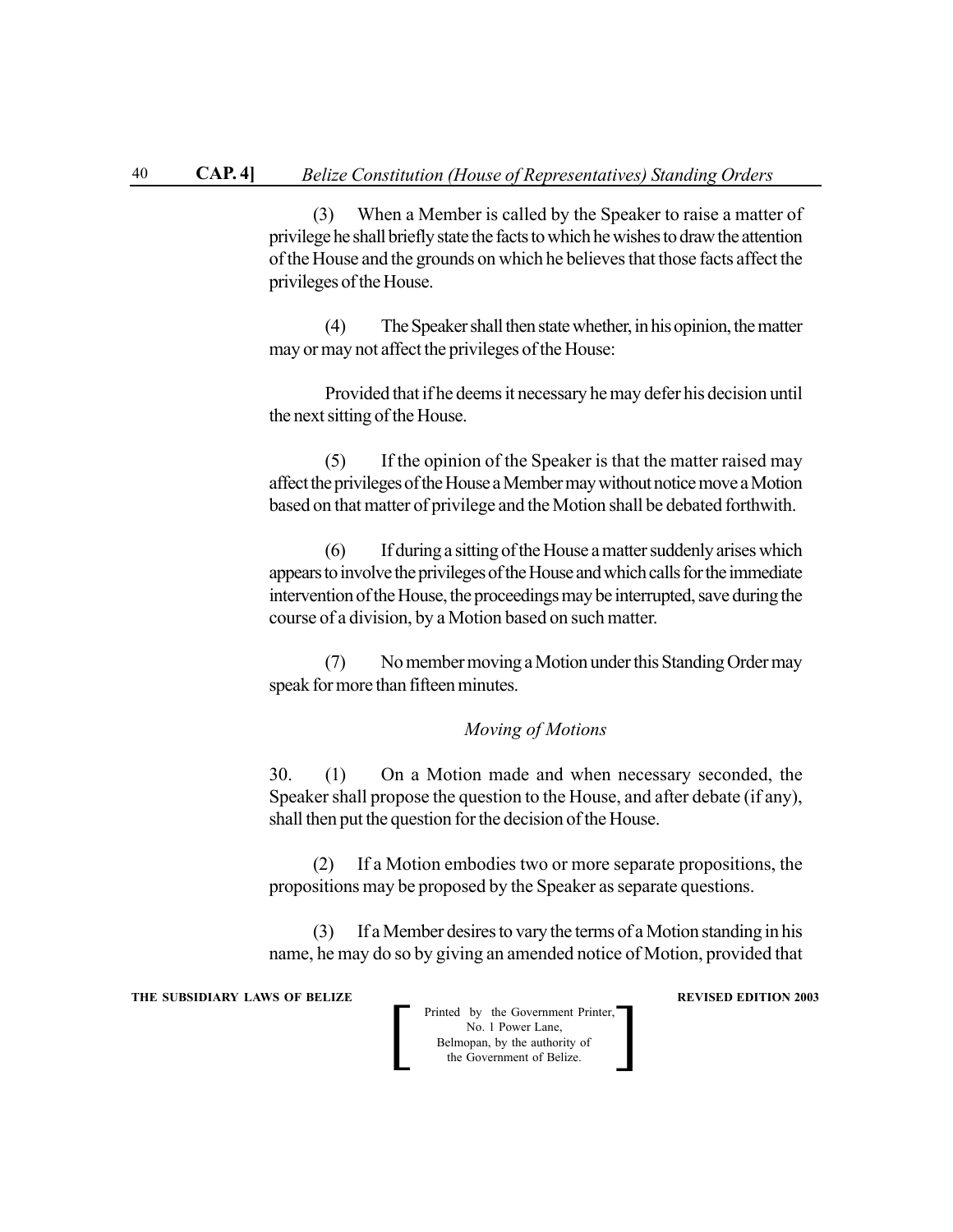such amendment does not, in the opinion of the Speaker, materially alter any principle embodied in the original Motion or the scope thereof. Such amended notice of Motion shall run from the time at which the original notice of Motion was given.

# *Seconding of Motions and Amendments*

31. (1) In the House the question upon a Motion or amendment shall not be proposed by the Speaker unless such Motion or amendment has been seconded:

Provided that Government business shall not require seconding.

(2) In Committee a seconder shall not be required.

# *Motions not Moved or Seconded*

32. (1) If a Member other than a Minister does not, when called, move a Motion or amendment which stands in his name such Motion or amendment shall be removed from the Order Paper unless deferred by leave of the House or moved by another Member duly authorised by that Member; but Government business may be moved by any Minister.

(2) No question shall be proposed upon a Motion or amendment, which under these Standing Orders is required to be seconded, if it is not so seconded.

# *Withdrawal of Motions*

33. (1) A Motion may be withdrawn, at the request of the mover, after it has been moved, by leave of the House or Committee, before the question is fully put thereon, provided there is no dissentient voice.

**THE SUBSIDIARY LAWS OF BELIZE REVISED EDITION 2003**

Printed by the Government Printer, No. 1 Power Lane,<br>Belmopan, by the authority of Printed by the Government Printer,<br>
No. 1 Power Lane,<br>
Belmopan, by the authority of<br>
the Government of Belize.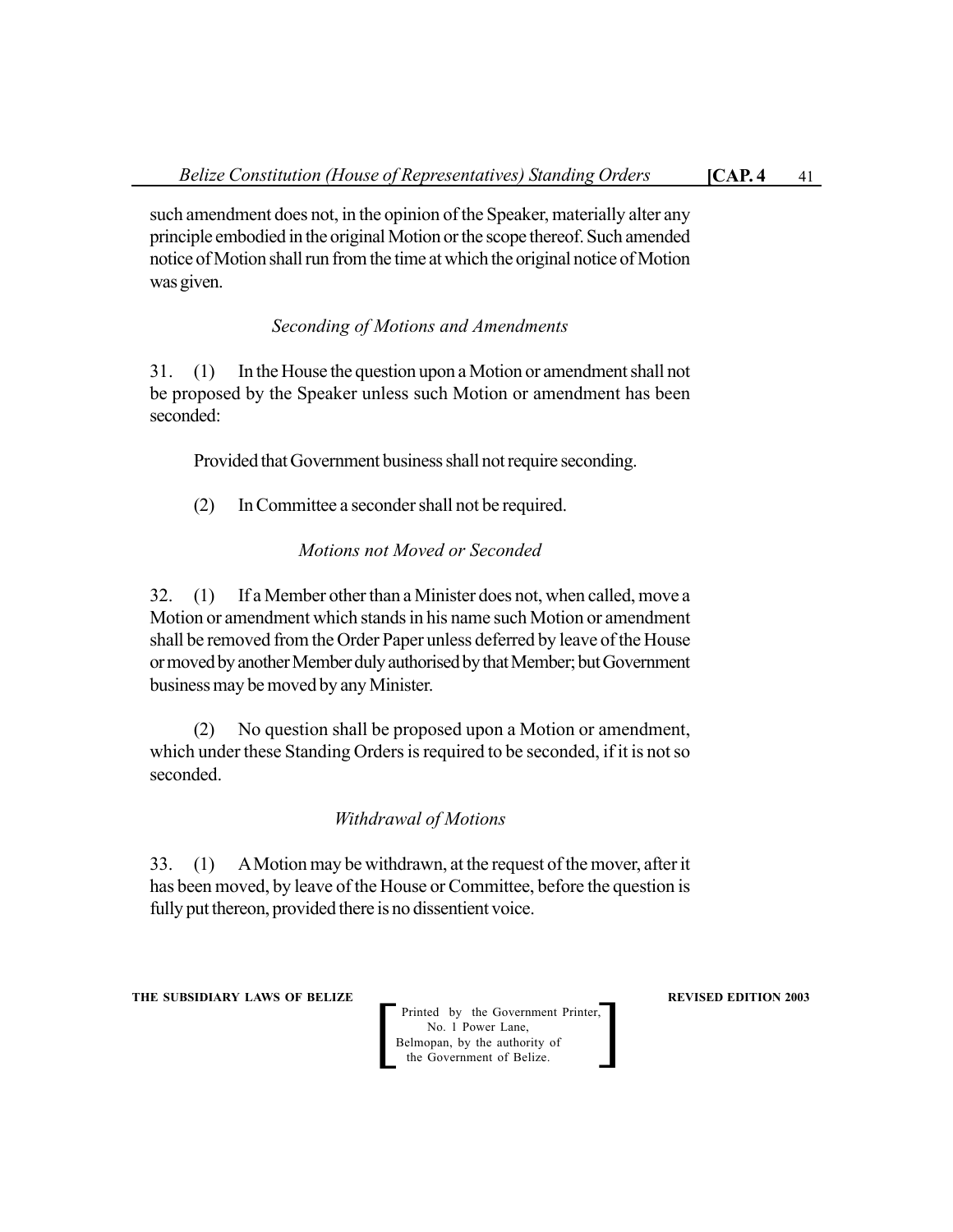(2) A Motion so withdrawn may not be moved again during the same Session.

(3) If an amendment has been proposed to a Motion, the original Motion cannot be withdrawn until the amendment has been disposed of.

*Amendments to Motions - How Moved and Put*

34. (1) When any Motion is under consideration in the House or in a Committee thereof, an amendment may be proposed to the Motion if it is relevant thereto.

(2) An amendment may be proposed to any such amendment if it is relevant thereto.

(3) An amendment to a Motion may be moved and seconded at any time after the question upon the Motion has been proposed by the Speaker or Chairman, and before it has been put by the Speaker or Chairman at the conclusion of the debate upon the Motion. When all amendments have been disposed of the Speaker shall then put the question on the original Motion or the Motion as amended as the case may require.

(4)

- *(a)* On every amendment the question to be proposed shall be "That this amendment be made".
- *(b)* When two or more amendments are proposed to be moved to the same Motion, the Speaker shall call upon the movers in the order in which their amendments relate to the text of the Motion, or in case of doubt in such order as he shall decide.

#### **THE SUBSIDIARY LAWS OF BELIZE REVISED EDITION 2003**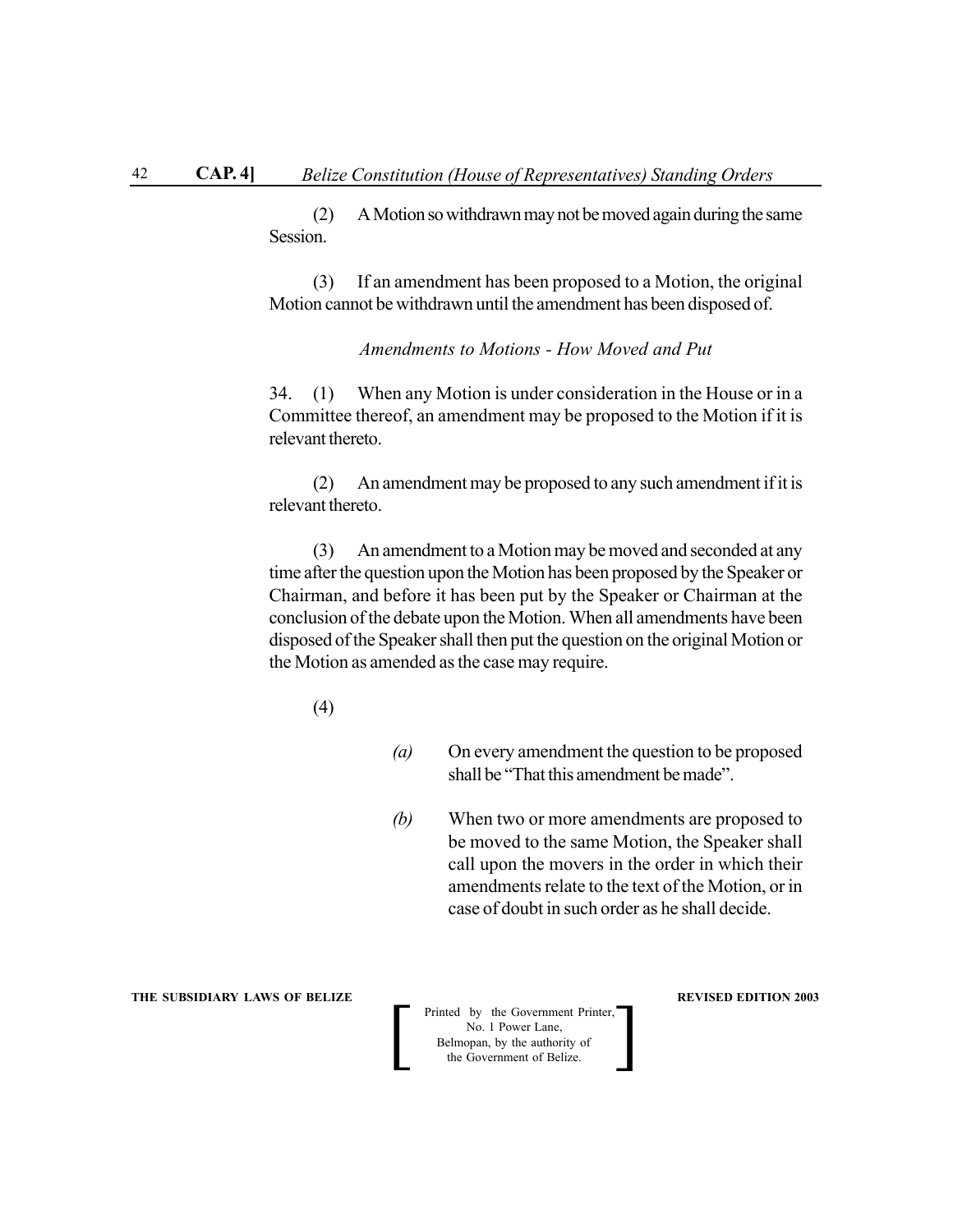- (5)
- *(a)* Any amendment to an amendment which a Member wishes to propose may be moved and seconded at any time after the question upon the original amendment has been proposed, and before it has been put at the conclusion of the debate on the original amendment.
- *(b)* An amendment to an amendment shall be disposed of in the same way as an amendment to a Motion, the question to be proposed being "That this amendment to the amendment be made".
- *(c)* When every such amendment to an amendment has been disposed of, the Speaker shall put the question on the original amendment or on the original amendment as amended as the case may require.

(6) Any amendment, whether in the House or in Committee of the whole House, shall be put into writing by the mover and delivered to the Clerk before the question is proposed thereon.

(7) When the question upon an amendment to a Motion has been proposed by the Speaker or Chairman an earlier part of the Motion may not be amended unless the amendment under discussion is withdrawn.

(8) Any amendment may, by leave of the House, be withdrawn at the request of the mover before the question is fully put thereon, provided that there is no dissentient voice.

(9) An amendment shall not raise any question which, by these Standing Orders, can only be raised by a substantive Motion after notice.

**THE SUBSIDIARY LAWS OF BELIZE REVISED EDITION 2003** 

Printed by the Government Printer, No. 1 Power Lane,<br>Belmopan, by the authority of Printed by the Government Printer,<br>
No. 1 Power Lane,<br>
Belmopan, by the authority of<br>
the Government of Belize.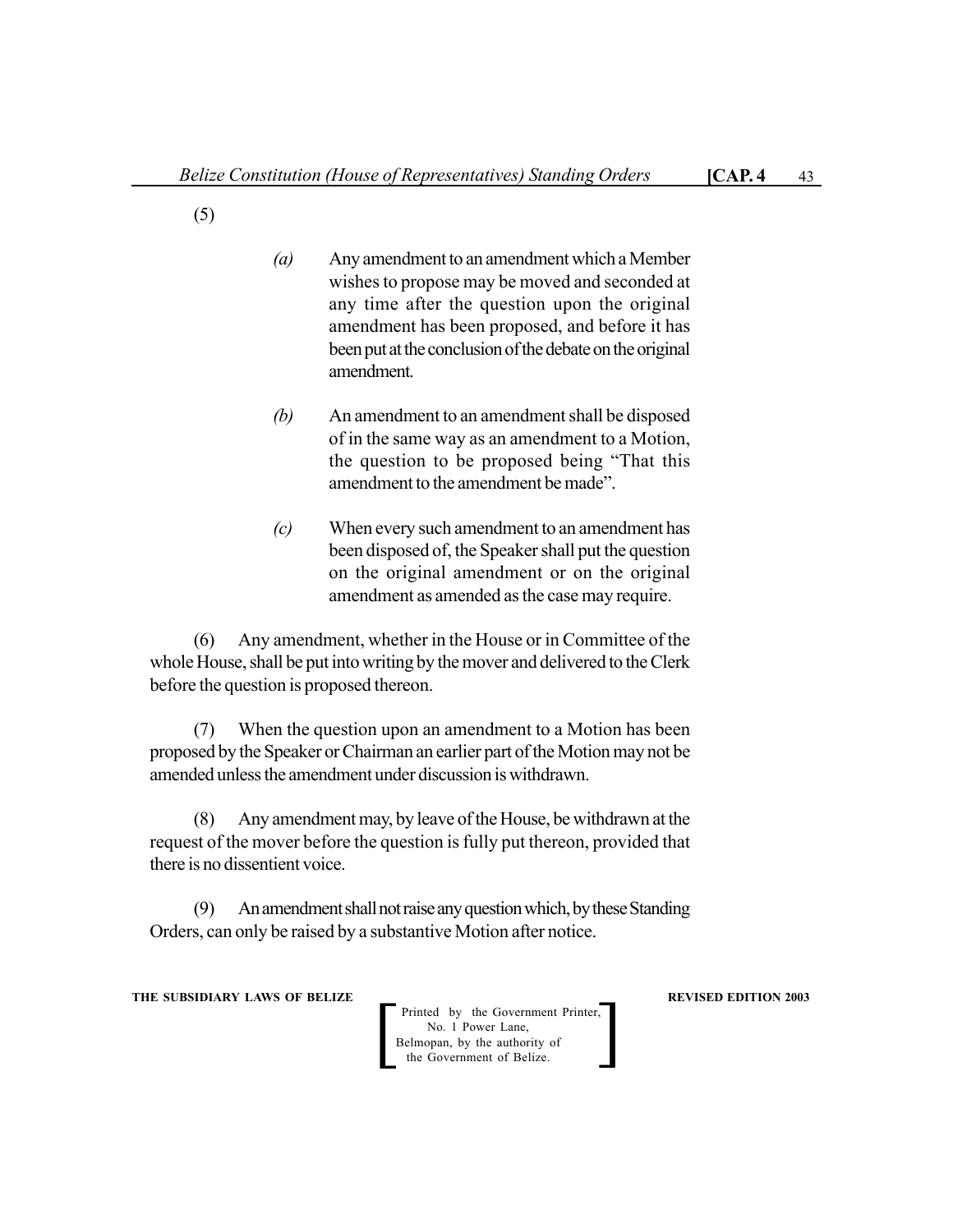# *Time and Manner of Speaking*

35. (1) A Member desiring to speak shall rise in his place and if called upon shall address his observations to the Speaker or Chairman. No Member shall speak unless called by the Speaker or Chairman.

(2) If two or more Members rise at the same time, the Speaker or Chairman shall call upon the Member who first catches his eye.

(3) Subject to paragraph (5) of this Standing Order, no Member shall speak more than once on any question except-

- *(a)* when the House is in Committee; or
- *(b)* in explanation as prescribed in paragraph (4) of this Standing Order; or
- *(c)* to a point of order, as provided in Standing Order No 37 (Interruptions);
- *(d)* in the case of the mover of a substantive Motion, or the member in charge of a Bill in reply:

Provided that any Member may, without prejudice to his right to speak at a later period of the debate, second a Motion or amendment by rising in his place and stating merely that it is his intention to second the Motion or amendment.

(4) A Member who has spoken on a question may again be heard to offer explanations of some material part of his speech which he alleges has been misquoted or misrepresented, but he shall not introduce new matter.

(5) A Member who has spoken may speak again when a new question has been proposed by the Speaker or Chairman, such as a proposed

**THE SUBSIDIARY LAWS OF BELIZE SUBSIDIARY LAWS OF BELIZE** 

| Printed by the Government Printer,<br>No. 1 Power Lane,    |  |
|------------------------------------------------------------|--|
| Belmopan, by the authority of<br>the Government of Belize. |  |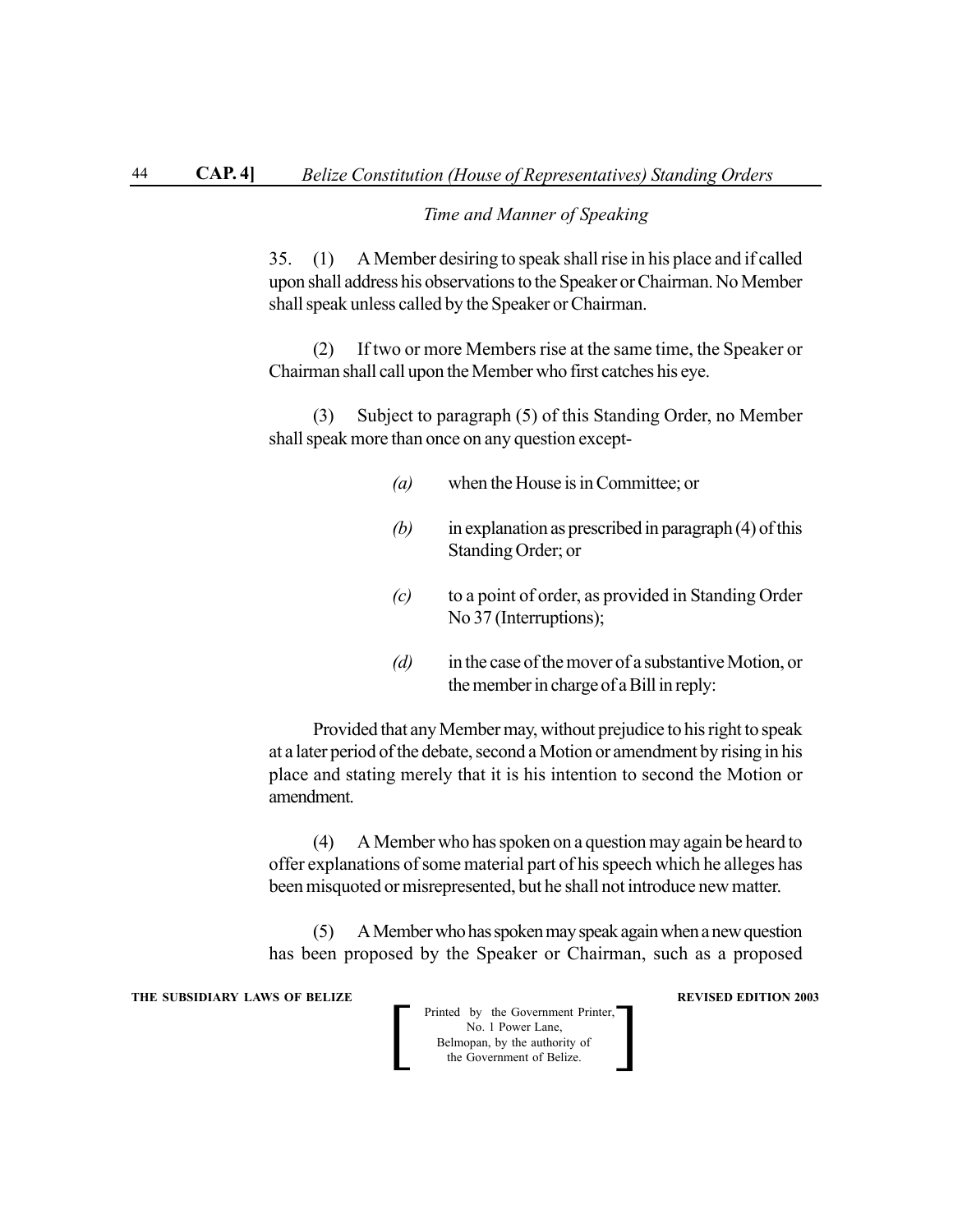amendment or a Motion for the adjournment of the debate.

(6) Except with the leave of the Speaker, a Member shall not read his speech; but he may read extracts from written or printed papers or books in support of his argument, and may refresh his memory by reference to notes.

(7) No Member may speak on any question after it has been put to the vote by the Speaker or Chairman.

# *Right of Reply*

36. (1) The mover of a Motion may reply after all the other Members present have had an opportunity of addressing the House and before the question is put, and after such reply no other Member may speak, except as provided in paragraph (2) of this Order.

(2) A Minister may conclude a debate on any Motion which is critical of the Government, or reflects adversely on or is calculated to bring discredit upon the Government or an Officer thereof.

# *Interruptions*

37. A Member shall not interrupt another Member except-

- *(a)* by rising to a point of order, whereupon the Member speaking shall resume his seat and the Member interrupting shall simply direct attention to the point which he desires to bring to notice and submit it to the Speaker or Chairman for decision; or
- *(b)* to elucidate some matter raised by that Member in the course of his speech, provided that the Member speaking is willing to give way and resumes his seat and that the Member wishing to interrupt is called by

**THE SUBSIDIARY LAWS OF BELIZE REVISED EDITION 2003**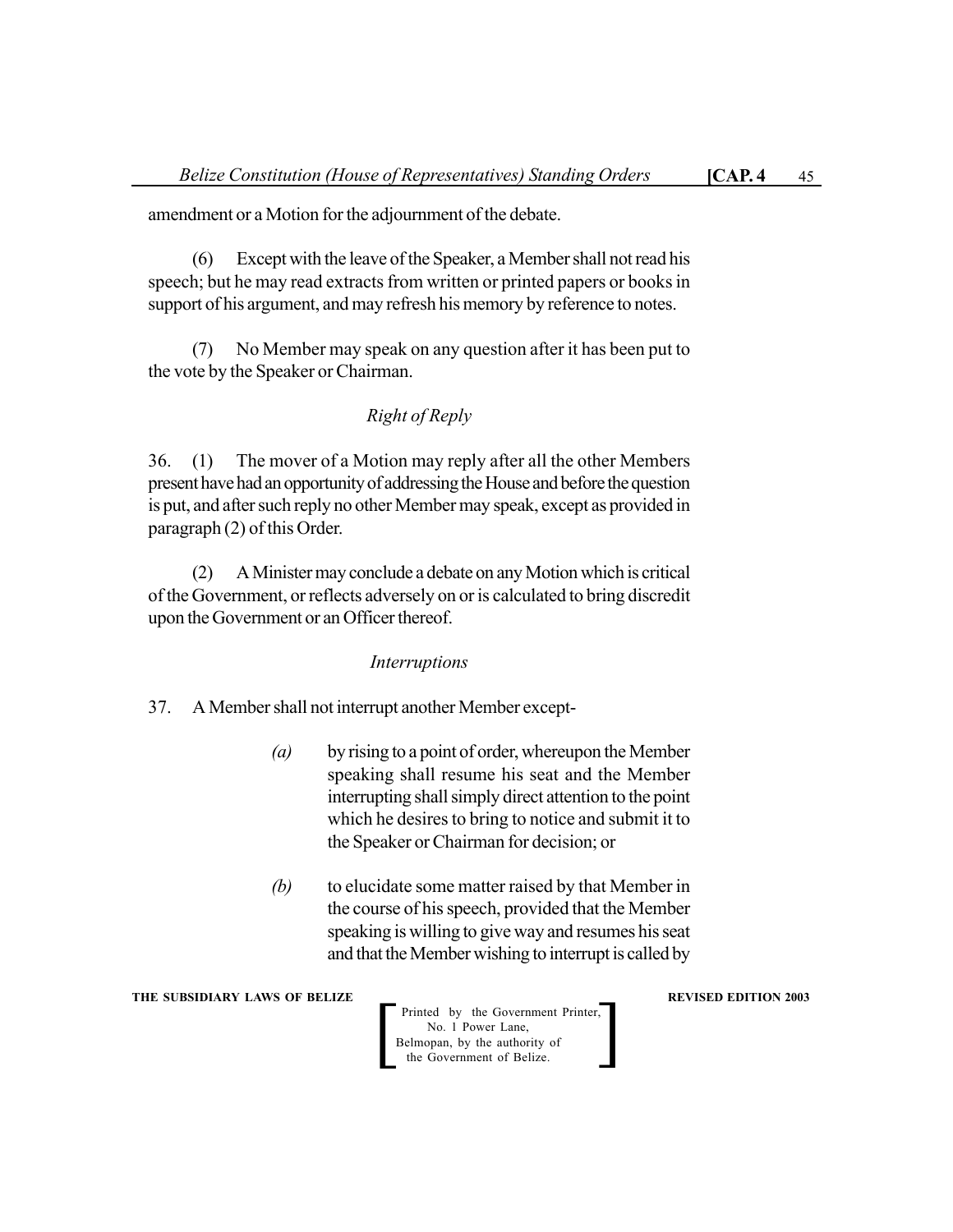# the Chair; or

*(c)* by rising to claim closure under Standing Order No. 41 (Closure of Debate).

# *Contents of Speeches*

38. (1) Subject to the provisions of these Standing Orders, debate upon any Motion, Bill or amendment shall be relevant to such Motion, Bill or amendment and a Member shall confine his observations to the subjects under discussion.

(2) Reference shall not be made to any matter on which a judicial decision is pending in such a way as might, in the opinion of the Chair, prejudice the interests of parties thereto.

(3) It shall be out of order to attempt to revive in any debate a matter or reconsider any specific question (other than a matter or question relating to a Bill which has been recommitted or returned with any amendment by the other Chamber) upon which the House has come to a conclusion during the current Session, except upon a substantive Motion for rescission which Motion shall not be brought sooner than six months after the date on which the House reached its decision.

(4) It shall be out of order to use offensive or insulting language about Members of either Chamber of the Legislature.

(5) No Member shall impute in proper motives to any other Member of either Chamber.

(6) A Member shall not refer to another Member by name, but by the name of the electoral area for which he has been elected.

**THE SUBSIDIARY LAWS OF BELIZE REVISED EDITION 2003**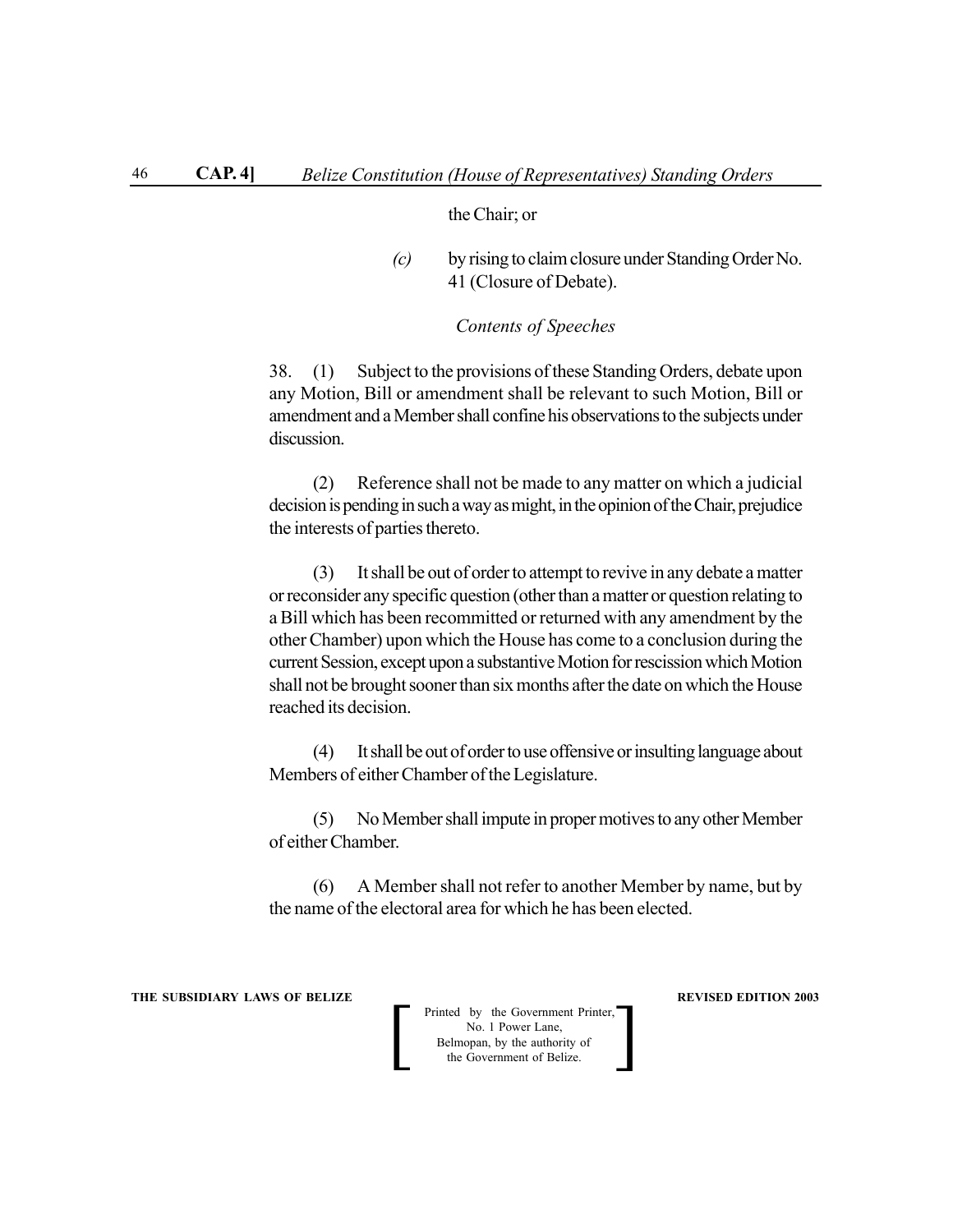(7) Her Majesty's name or the Governor-General's name shall not be used to influence the House.

(8) The conduct of Her Majesty and Members of the Royal Family, the Governor-General, the Speaker, the President of the Senate, Members of the National Assembly, judges and other persons engaged in the administration of justice shall not be raised except upon a substantive Motion moved for the purpose; and in any amendment, question to a Minister, or debate on a Motion dealing with any other subject any reference to the conduct of any such person as aforesaid shall be out of order.

# *Scope of Debate*

39. (1) When an amendment proposes to leave out words and to add or insert other words in their place, debate upon the question "That this amendment be made" may relate to both the words proposed to be left out and those proposed to be added or inserted.

(2) On an amendment proposing only to leave out words or to add or insert words, debate shall be confined to the omission, addition or insertion of such words respectively.

(3) Where during the course of a debate a Motion is made *(a)* for the adjournment of the debate or of the House, or *(b)* in Committee that the Chairman do report progress or do leave the Chair, unless it appears to the Chair that that Motion is an abuse of the rules of the House or an infringement of the rights of the minority, the question on the Motion for the adjournment as aforesaid shall be put forthwith without amendment or debate; and a Member who has moved or seconded such a Motion shall not be entitled to move or second any similar Motion during the same debate; but this paragraph shall not be construed as restricting the customary right of the Minister in charge of arranging the business of the House to move the adjournment of the House on the conclusion of the business of the day.

**THE SUBSIDIARY LAWS OF BELIZE REVISED EDITION 2003**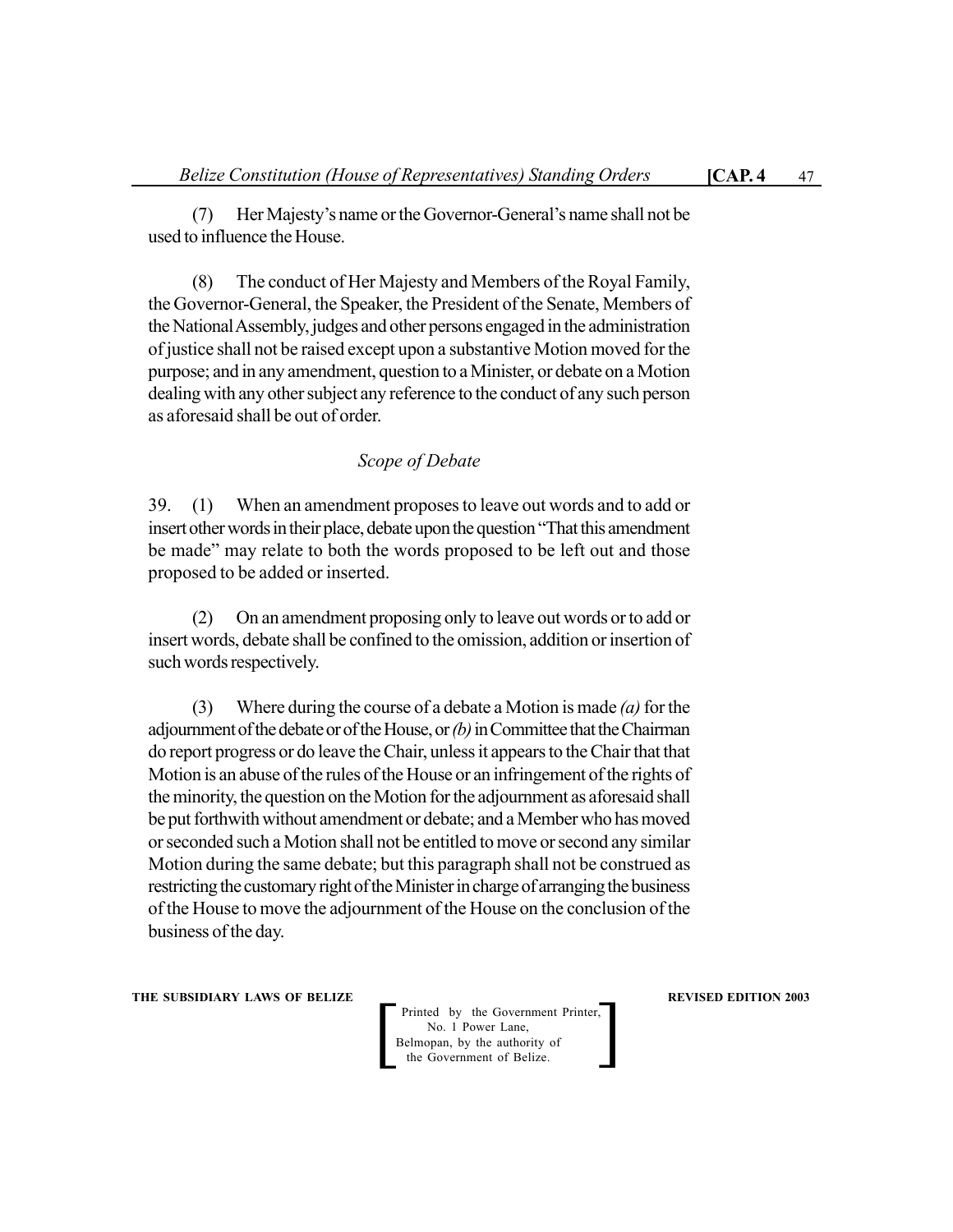### *Anticipation*

40. (1) It shall be out of order to anticipate a Bill by discussion upon a Motion dealing with the subject matter of that Bill.

(2) It shall be out of order to anticipate a Bill or a notice of Motion by discussion upon an amendment, or a Motion for the adjournment of the House.

(3) In determining whether discussion is out of order on the grounds of anticipation, regard shall be had by the Chair to the probability of the matter anticipated being brought before the House within a reasonable time.

# *Closure of Debate*

41. (1) After a question has been proposed any Member may at any time during the course of debate rise in his place and claim to move "That the question be now put" and unless it appears to the Chair that that Motion is an abuse of the rules of the House or an infringement of the rights of the minority, the question "That the question be now put" shall be put forthwith. No debate on that Motion shall be allowed, and if the Motion is carried, the debate then before the House shall cease and the question before the House shall be put forthwith.

(2) When the Motion "That the question be now put" has been carried, and the question consequent thereon has been decided, any Member may claim that any other question already proposed from the Chair be now put and if the assent of the Chair is given, every such question shall be put forthwith and decided without amendment or debate.

(3) A Motion under this Standing Order shall not be decided in the affirmative if it appears on a division that less than ten Members voted in the majority in support of the Motion.

**THE SUBSIDIARY LAWS OF BELIZE REVISED EDITION 2003**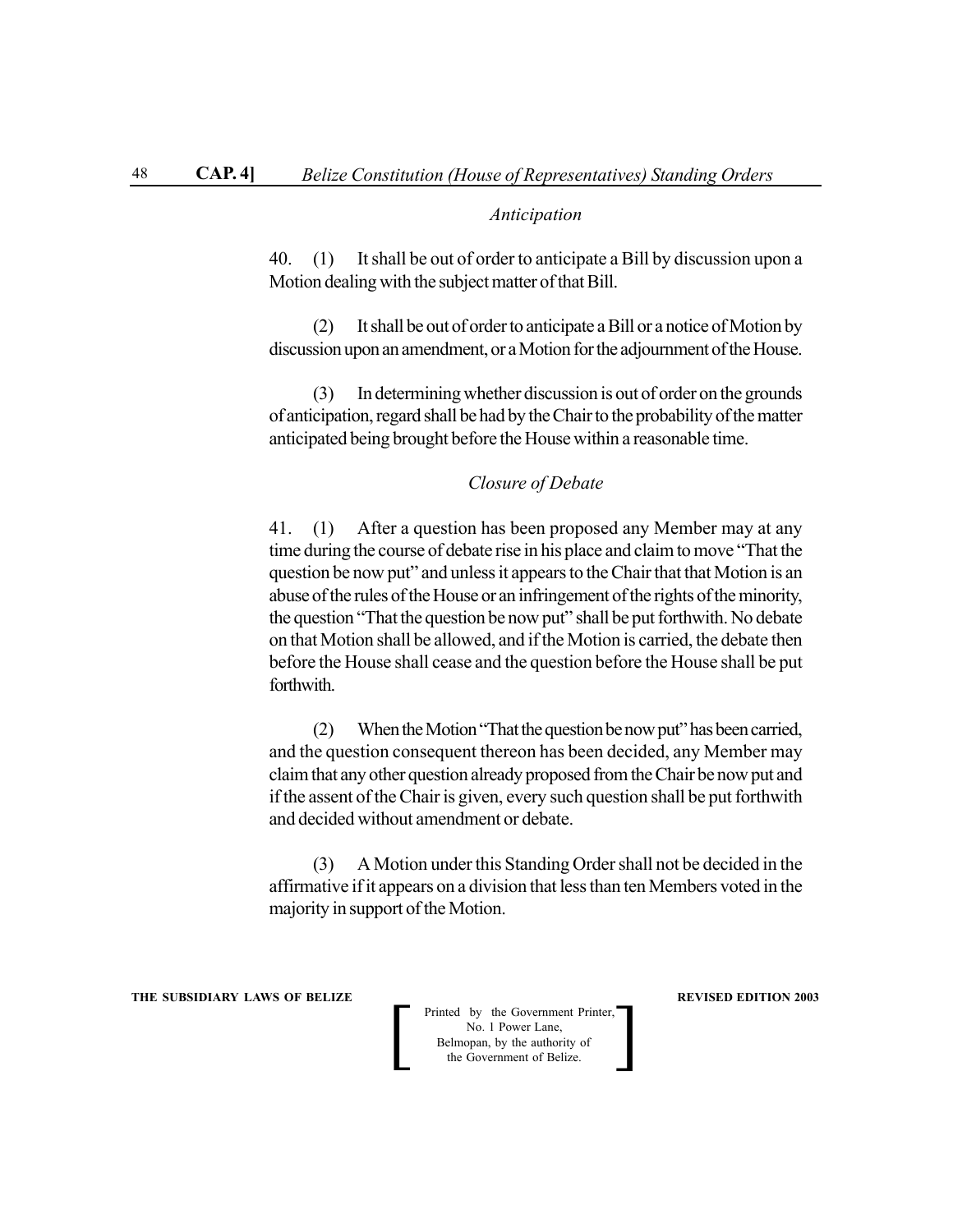# *Rules for Members not Speaking*

- 42. A Member present in the House during a debate-
	- *(a)* shall enter or leave the House with decorum;
	- *(b)* shall maintain silence while another Member is speaking, and shall not interrupt, except in accordance with these Standing Orders; and
	- *(c)* shall otherwise conduct himself in a fit and proper manner.

# *Responsibility for Order in the House and in Committee*

43. (1) The speaker in the House and the Chairman in Committee shall be responsible for the observance of the rules of order in the House and Committee respectively, and their decision upon any Point of order shall not be open to appeal and shall not be reviewed by the House except upon a substantive Motion made after notice.

(2) When the Speaker, or Chairman, rises during a debate any Member then speaking or wishing to speak shall immediately resume his seat, and the House, or the Committee shall be silent.

# *Order in the House and in Committee*

44. (1) The Speaker or the Chairman, after having called the attention of the House or of the Committee, to the conduct of a Member who persists in irrelevance, or tedious repetition either of his own arguments or of the arguments used by other Members in debate, may direct him to discontinue his speech and to resume his seat.

**THE SUBSIDIARY LAWS OF BELIZE REVISED EDITION 2003**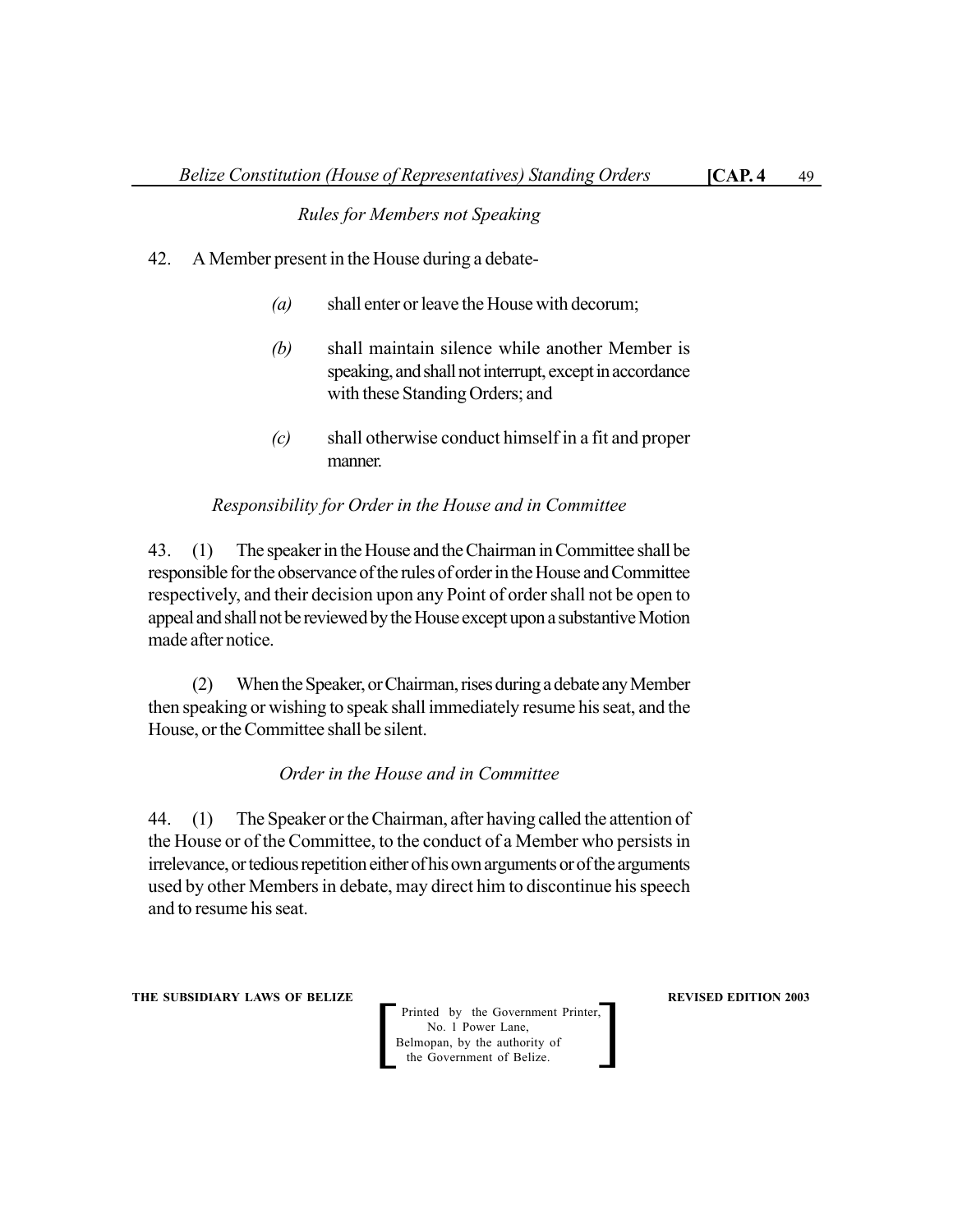(2) Any Member may, after the Speaker or Chairman, as the case may be, has under paragraph (1) of this Standing Order once called the attention of the House or Committee to the conduct of a member who persists in irrelevance or tedious repetition of his own arguments or of the arguments used by other Members in the debate, move that the Member be no longer heard and such Motion shall be put forthwith without amendment or debate.

(3) The Speaker or the Chairman shall order any Member to withdraw immediately from the House during the remainder of the day's sitting and may direct such steps to be taken, as are required, to enforce such order-

- *(a)* where the conduct of such Member is grossly disorderly; or
- *(b)* where such Member has used objectionable, abusive, insulting or offensive words or language or unparliamentary expressions, and, on being called to order, has refused to withdraw such words or language or expressions, and has not offered an apology; for the use thereof to the satisfaction of the House.

(4) If an order under paragraph (2) of this Standing Order be not complied with at once, or if, on any occasion, the Speaker or the Chairman considers that his powers under that paragraph are inadequate, he may name such Member in pursuance of paragraph (5) or paragraph (6) of this Standing Order.

(5) If a Member shows disregard for the authority of the Chair, or abuses the rules of the House by persistently and wilfully obstructing the business of the House or otherwise, the Speaker shall direct the attention of the House thereto, mentioning by name the Member concerned. The Speaker shall then call upon a Minister to move "That Mr. ......................be suspended from the service of the House", and the Speaker shall forthwith put the question, no

**THE SUBSIDIARY LAWS OF BELIZE REVISED EDITION 2003**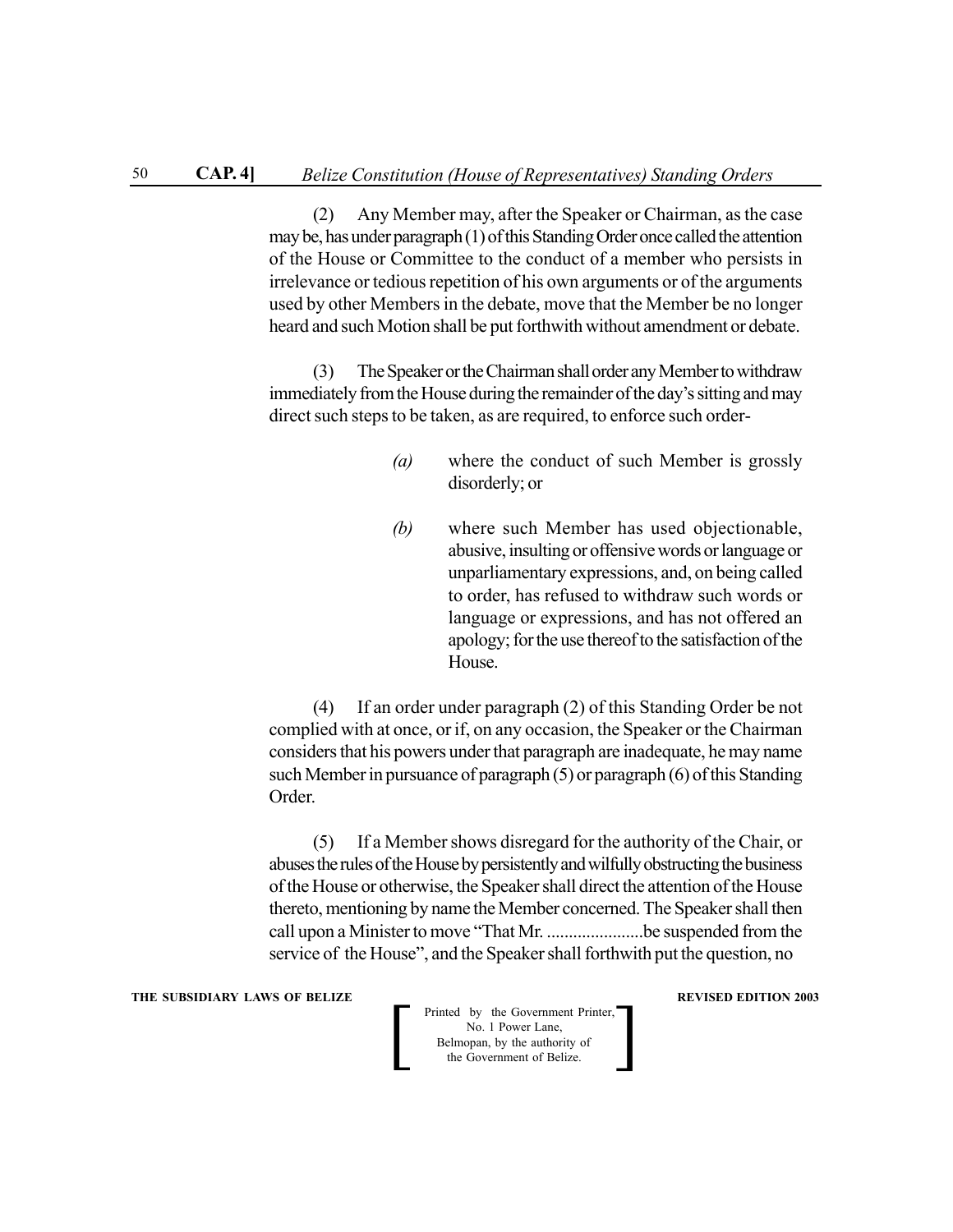seconder being required and no amendment, adjournment or debate being allowed.

(6) If the offence has been committed in a Committee of the whole House, the Chairman shall forthwith suspend the proceedings of the Committee and, as soon as the House has resumed, shall report the circumstances to the House, whereupon the procedure provided for in the preceding paragraph shall be followed.

(7) If a Member is suspended under any provisions of this Standing Order, his suspension shall continue until it is terminated by resolution of the House or, if no such resolution is come to, until the end of the Session.

(8) Not more than one Member shall be named at the same time, unless several Members present together have jointly disregarded the authority of the Chair.

(9) A Member who is ordered to withdraw under the provisions of paragraph (3) of this Standing Order, or who is suspended under the provisions of paragraphs (4) to (6) of this Standing Order, shall forthwith leave the House and its precincts. A Member who is suspended shall not be entitled to attend any sitting of the House, or enter the House or its precincts, until the termination of his suspension.

(10) If any Member, who is ordered to withdraw or who is suspended under this Standing Order, refuses at any time to obey the direction of the Speaker to withdraw from the House and its precincts, the Speaker shall call the attention of the House to the fact that recourse to force is necessary in order to compel obedience to his direction, and the Member named by him as having so refused to obey his direction shall thereupon, without further question put, be suspended from the service of the House during the remainder of the Session.

(11) If resort to force is necessary, the Speaker may suspend the sitting during the removal of the Member and invoke the assistance of any police

**THE SUBSIDIARY LAWS OF BELIZE REVISED EDITION 2003**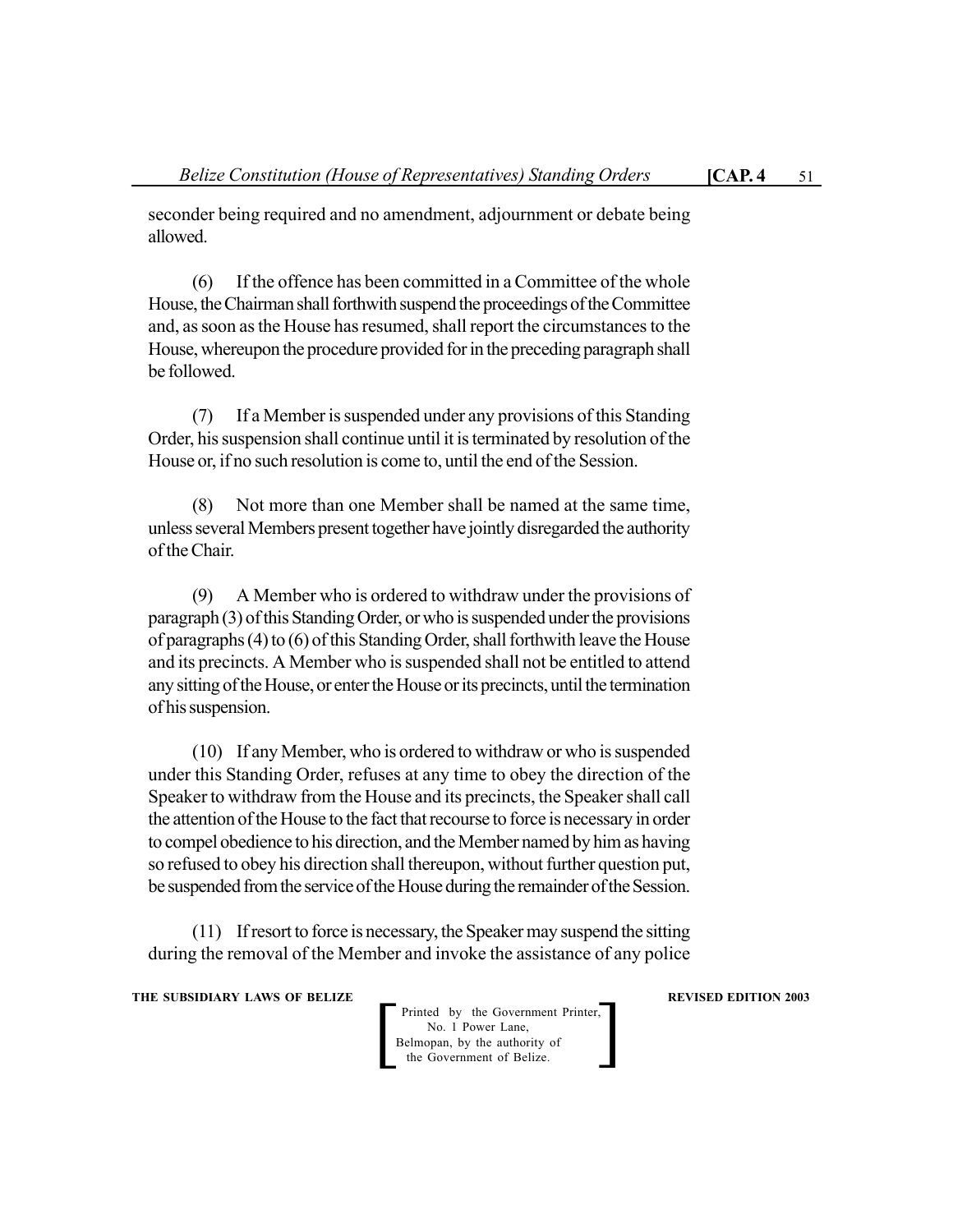officer in ejecting the offending Member and such officer shall, for the purposes of this Order, be deemed to be an Officer of the House.

(12) In the case of grave disorder arising in the House, the Speaker may, if he thinks it necessary to do so, adjourn the House without question put, or suspend the sitting for a time to be named by him.

#### (13) *Repealed by Statutory Instrument [115 of 1998]* 115 of 1998.

(14) Nothing in this Order shall be taken to deprive the House of the power of proceedings against any Member according to any resolution of the **House** 

# *Decision of Questions*

45. (1) Save as otherwise provided in section 73 of the Belize Constitution, or in these Standing Orders, all questions proposed for decision in the House or in any Committee shall be determined by a majority of the votes of those present and voting.  $CAP. 4.$ 

> (2) Where the Speaker is not an Elected Member of the House, he shall have neither an original vote nor a casting vote, and if upon any question before the House the votes are equally divided the Motion shall be declared lost.

> (3) The Speaker, if an Elected Member of the House, or any other Member presiding in the absence of the Speaker, shall have an original vote, but not a casting vote.

# *Collection of Voices*

46. (1) At the conclusion of a debate upon any question the Speaker or Chairman shall put that question for the decision of the House, and shall collect the voices of Ayes and of the Noes, after which no further debate may take

**THE SUBSIDIARY LAWS OF BELIZE REVISED EDITION 2003** 

| Printed by the Government Printer,<br>No. 1 Power Lane,    |  |
|------------------------------------------------------------|--|
| Belmopan, by the authority of<br>the Government of Belize. |  |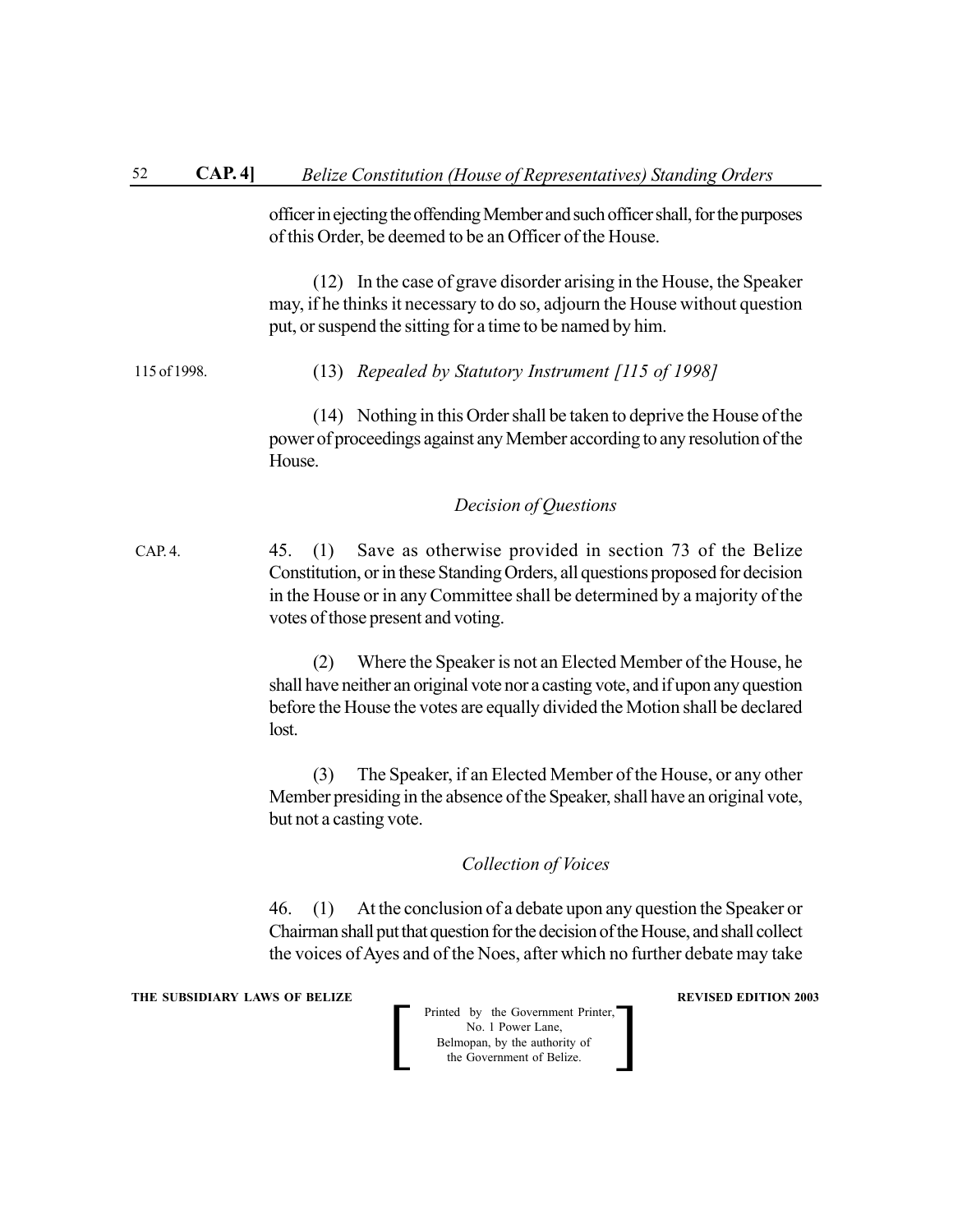place upon that question.

(2) The result shall be declared by the Speaker or Chairman stating "I think the Ayes have it" or "I think the Noes have it" as the case may be, but any Member may challenge the opinion of the Chair by claiming a division.

### *Divisions*

47. (1) In a division the Clerk shall call each Member's name separately and such Member shall indicate how he desires to vote. The Clerk shall thereupon record the vote accordingly.

(2) Every Member present, unless he expressly says that he declines to vote, shall record his vote either for the Ayes or the Noes.

(3) The Clerk shall announce the number of Members who have voted for, and of those who voted against, the proposal, and the number of Members who declined to vote. Subject to the provisions of paragraph (4) of this Standing Order and of paragraph (5) of Standing Order No. 10 (Quorum), the Speaker or other Member presiding, or the Chairman in Committee of the whole House, shall then declare the result of the division.

(4) The Clerk shall enter on the Minutes of Proceedings the record of each Member's vote, and shall add a statement of the number and the names of all the members present who declined to vote.

(5) If a Member states that he voted in error or that his vote has been counted wrongly, he may claim to have his vote altered provided that such claim is made as soon as the Clerk has announced the numbers and before the Chair has declared the result of the division. Upon such claim being made the Speaker, or Chairman, at his sole discretion, shall either direct the Clerk to alter that Member's vote or direct that a fresh division be held.

**THE SUBSIDIARY LAWS OF BELIZE REVISED EDITION 2003**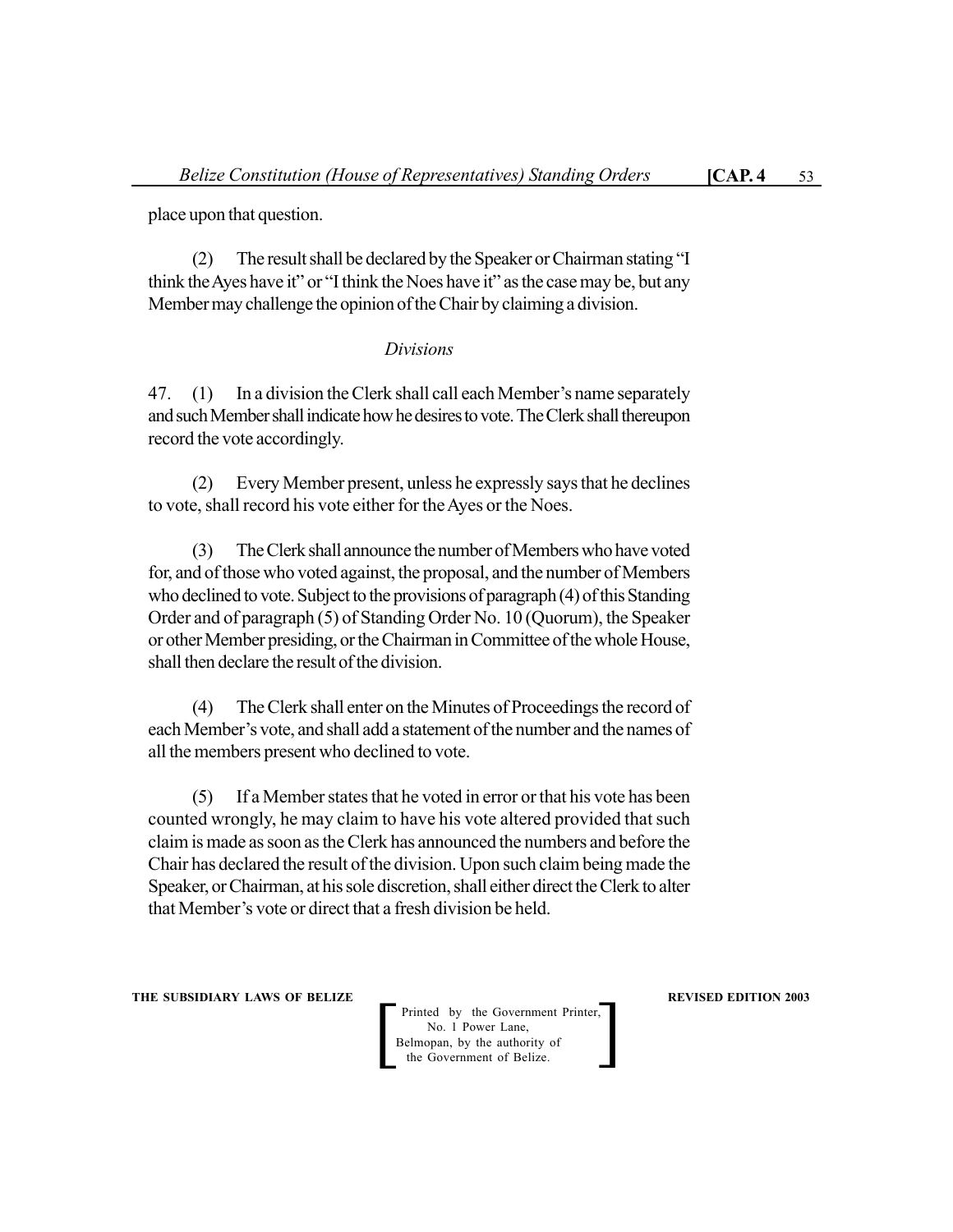# *Introduction and First Reading of Bills*

48. (1) Subject to the provisions of Standing Order No. 24 (Public Money), any Member of the House may move for leave to introduce a Bill of which he has given notice.

(2) Subject to the provisions of Standing Order No. 24 (Public Money), a Bill may be presented to the House on behalf of the Government after notice without an order of the House for its introduction.

(3) A notice of the presentation of a Bill on behalf of the Government may be entered on the Order Paper for the day following the day on which it was received by the Clerk of the House.

(4) A Bill, whether presented in pursuance of an order of the House after leave given or without such order, shall be handed to the Clerk by the Member who gave notice of the Bill. The Clerk shall read aloud the title of the Bill, which, without question put, shall be recorded in the Minutes of Proceedings as having been read a first time and ordered to be printed.

(5) Copies of the Bill, as printed, shall be made available to every Member.

(6) When a Bill has been read a first time, it shall stand committed to a Standing Committee.

(7) The Standing Committee to whom a Bill has been referred shall report to the House whether or not they recommend that such a Bill ought to be read a second time or with such amendments as they may recommend; and they shall have power to state their reasons for recommending that a Bill ought not to be read a second time. If a Standing Committee does not report to the House within 30 days, the House may in its discretion proceed to read a Bill a second time.

#### **THE SUBSIDIARY LAWS OF BELIZE REVISED EDITION 2003**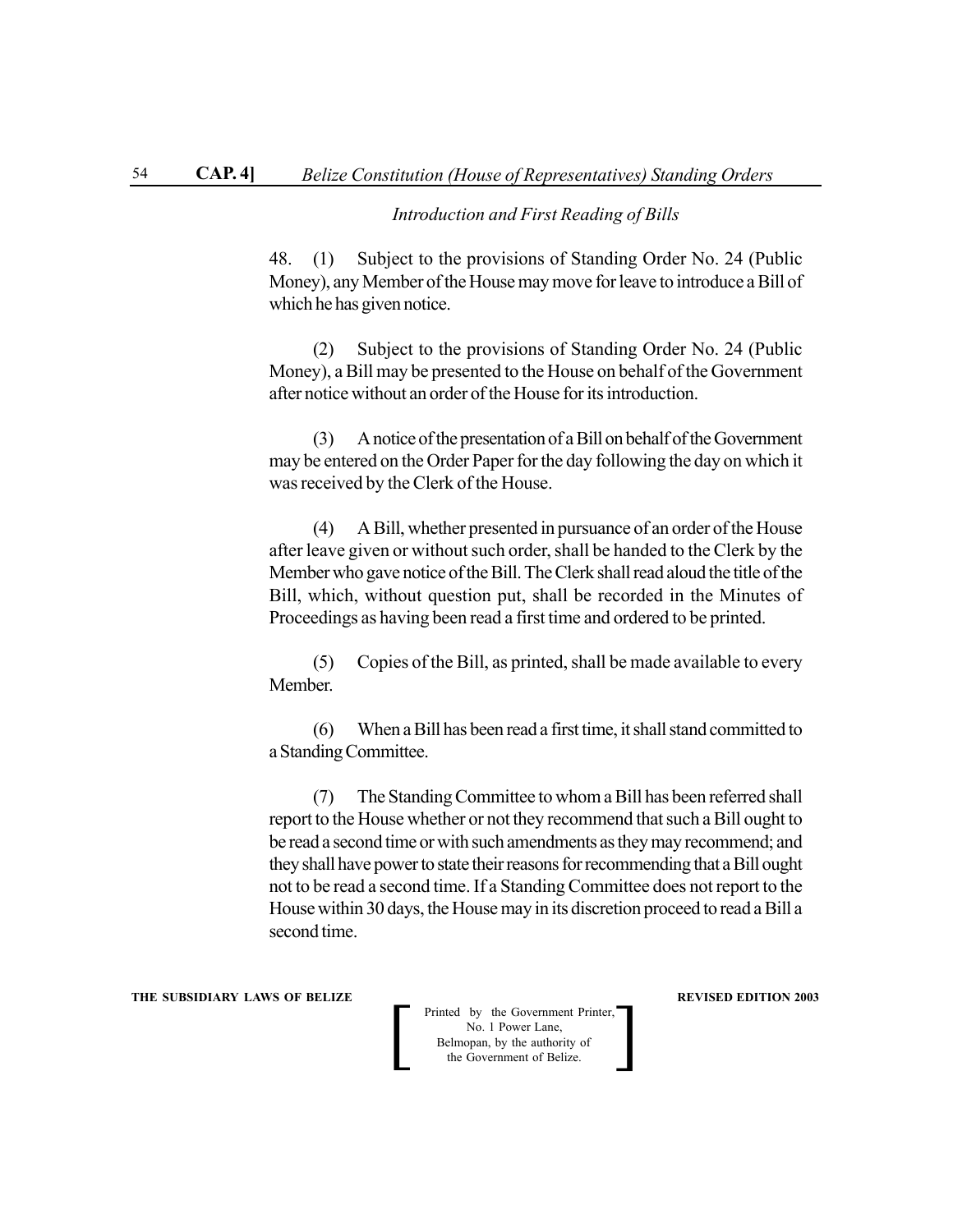(8) When a Bill has been brought from the Senate and in the case of a Private Bill a Member of the House has signified to the Clerk of the House his willingness to take charge of the Bill, that Bill shall be recorded in the Minutes of Proceedings as having been read a first time and ordered to be printed, and shall stand committed to a Standing Committee.

# *Appointment of Days for Stages of Bills*

49. (1) Subject to the provisions of this Standing Order, the Member in charge of the Bill may, at the conclusion of the proceedings on any stage of the Bill, either name a day to be appointed for the next stage of the Bill or move that the next stage be taken forthwith.

(2) An interval of not less than ten days must elapse between the first and second reading of a Bill, unless the House, on motion made and question put, agree to proceed with the Bill at an earlier date or forthwith.

(3) Subject to paragraph (2) of this Order, no Bill shall be read a second time until it has been printed and circulated to Members and published in the *Gazette*.

# *Form of Bills*

50. (1) The Clerk shall be responsible for preparing each Bill for the printer from the draft handed in to him by the Member in Charge of the Bill, and shall satisfy himself-

- *(a)* that the Bill is divided into successive clauses numbered consecutively;
- *(b)* that the Bill has in the margin a short summary of each clause; and
- *(c)* that the provisions of the Bill do not appear to go

**THE SUBSIDIARY LAWS OF BELIZE REVISED EDITION 2003**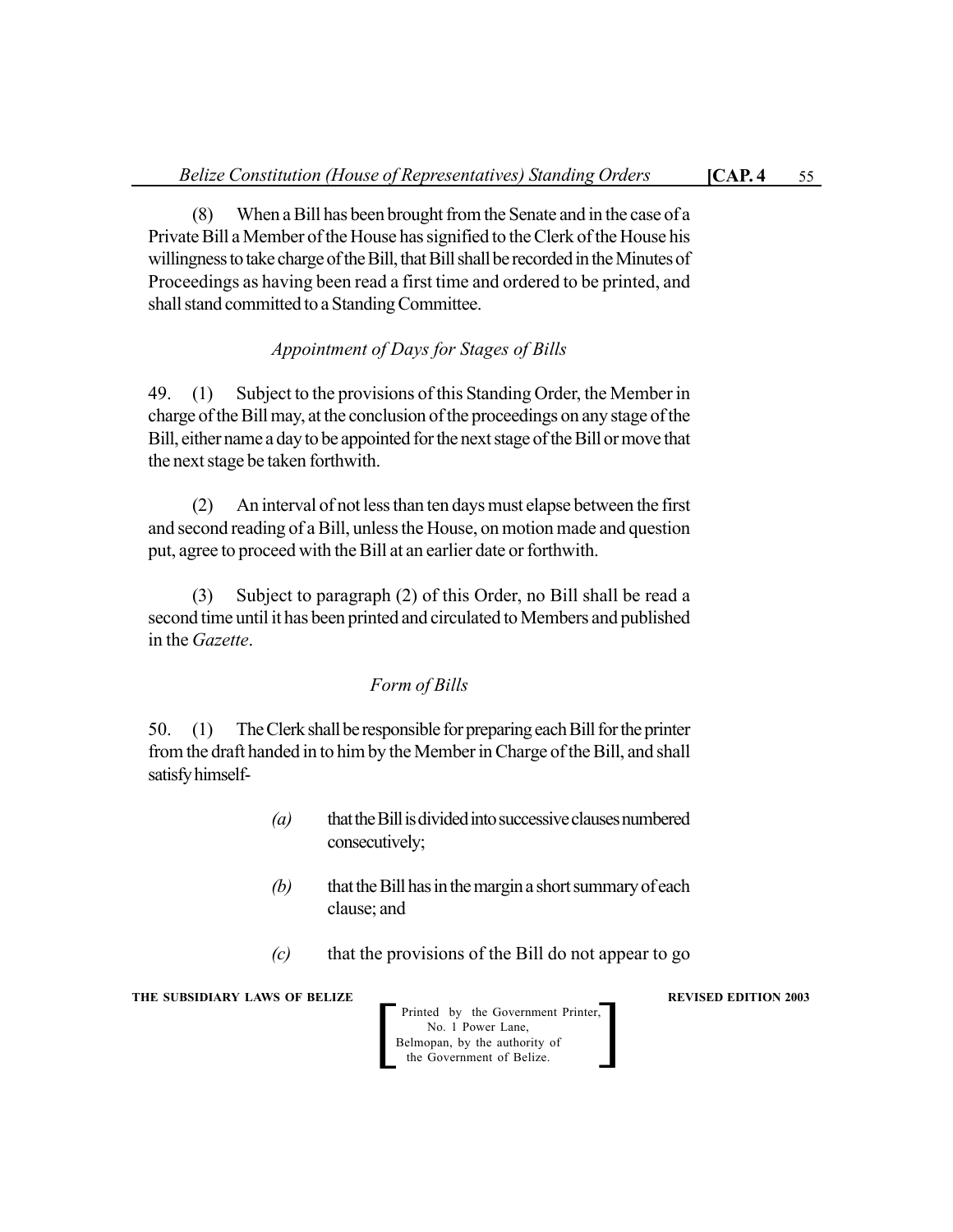### beyond its title.

(2) A Bill maybe accompanied by a short explanatory statement of its contents.

# *Second Reading of Bills*

51. (1) On the second reading of a Bill a debate may arise covering the general merits and principles of the Bill.

(2) To the question "That the Bill be now read a second time" an amendment may be proposed, without notice, to leave out the word "now" and add at the end of the question "upon this day six months", or an amendment may be moved to leave out all the words after the word "that" in order to add words stating the object and motive on which the opposition to the Bill is based, but such words must be strictly relevant to the general merits and principles of the Bill and may not deal with its details.

### *Committal of Bills*

52. (1) When a Bill has been read a second time it shall stand committed to a Committee of the whole House, unless the House, on Motion made, commits it to a Select Committee. Such Motion shall not require notice and must be made immediately after the Bill has been read a second time, and the question thereon shall be put without amendment or debate and may, though opposed, be decided after 5.50 p.m. The said Motion may be proposed by any Member.

(2) When a Bill has been committed to a Select Committee, no further proceedings shall be taken thereon until the Select Committee has presented its report to the House.

**THE SUBSIDIARY LAWS OF BELIZE REVISED EDITION 2003**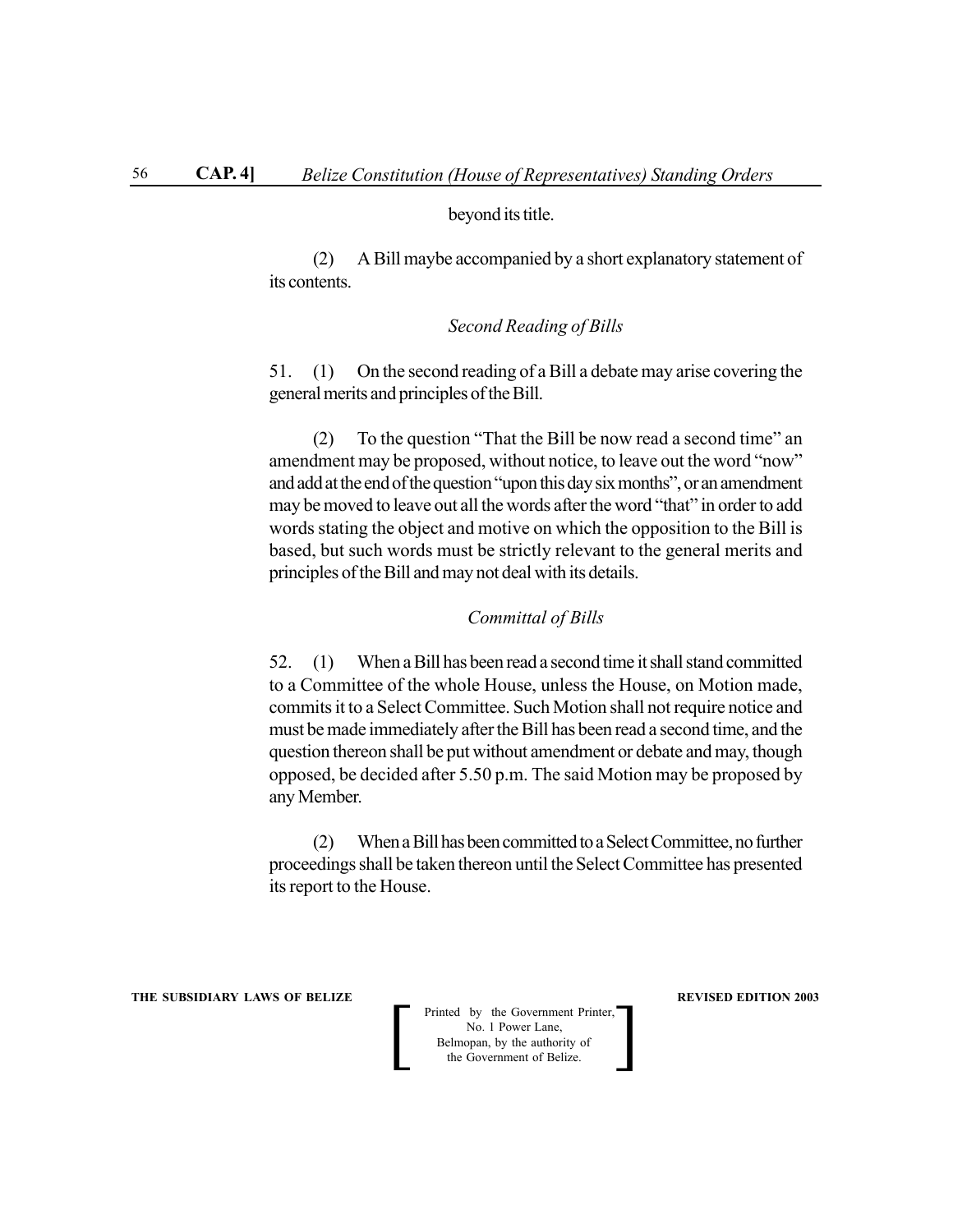# *Functions of Committees on Bills*

53. (1) Any Committee to which a Bill is committed after it has been read a second time shall not discuss the general merits and principles of the Bill but only its details.

(2) Any such Committee shall have power to make such amendments therein as they shall think fit, provided that the amendments, including new clauses and new schedules, are relevant to the subject matter of the Bill, but if any such amendments are not within the title of the Bill, they shall amend the title accordingly, and shall report the same specially to the House.

*Procedure in Committee of the Whole House on a Bill*

54. (1) On the order being read for a Committee of the whole House on a Bill, the Speaker shall leave the Chair without question put.

(2) The Chairman in Committee of the whole House shall call the number of each clause in succession. If no amendment is proposed thereto, or when all proposed amendments have been disposed of, he shall propose the question "That the clause (or the clause as amended) stand part of the Bill" and, when all Members who wish to speak thereon have spoken, he shall put that question to the Committee for its decision.

(3) Any proposed amendments of which notice has not been given shall be handed to the Chairman in writing.

(4) The following provisions shall apply to amendments relating to Bills:

- *(a)* an amendment must be relevant to the subject matter of the Bill, and to the subject matter of the clause to which it relates;
- *(b)* an amendment must not be inconsistent with any

**THE SUBSIDIARY LAWS OF BELIZE REVISED EDITION 2003**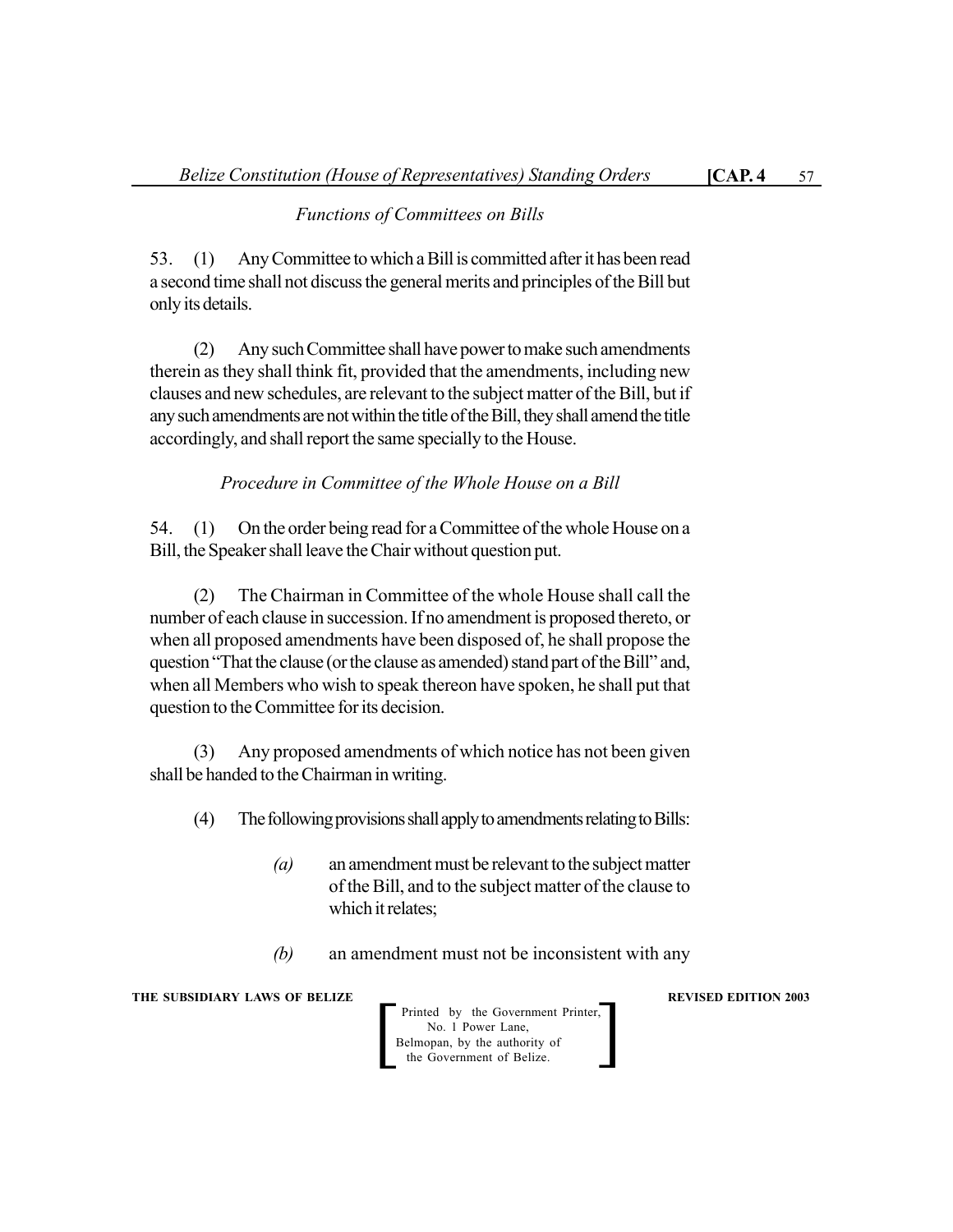clause already agreed to or with any previous decision of the Committee;

- *(c)* an amendment must not be such as to make the clause which it proposes to amend, unintelligible or ungrammatical;
- *(d)* if an amendment refers to, or is not intelligible without, a subsequent amendment or schedule, notice of the subsequent amendment or schedule must be given before or when the first amendment is moved so as to make the series of amendments intelligible as a whole;
- *(e)* in order to save time and repetition of arguments, the Chairman may allow a single discussion to cover a series of interdependent amendments;
- *(f)* the Chairman may refuse to allow an amendment, which is, in his opinion, frivolous or meaningless, to be moved;
- *(g)* the Chairman may at any time during the discussion of a proposed amendment withdraw it from the consideration of the Committee if, in his opinion, the discussion has shown that the amendment violates the provisions of this Standing Order.

(5) The provisions of paragraphs (4) and (5) of Standing Order No. 34 (Amendments to Motions-How moved and put) shall apply to the discussion of amendments to Bills, with the substitution, where appropriate, of the word "Clause" for the word "Motion" or the word "Question", and of the word "Chairman" for the word "Speaker" and the word "Committee" for the word "House" throughout.

### **THE SUBSIDIARY LAWS OF BELIZE REVISED EDITION 2003**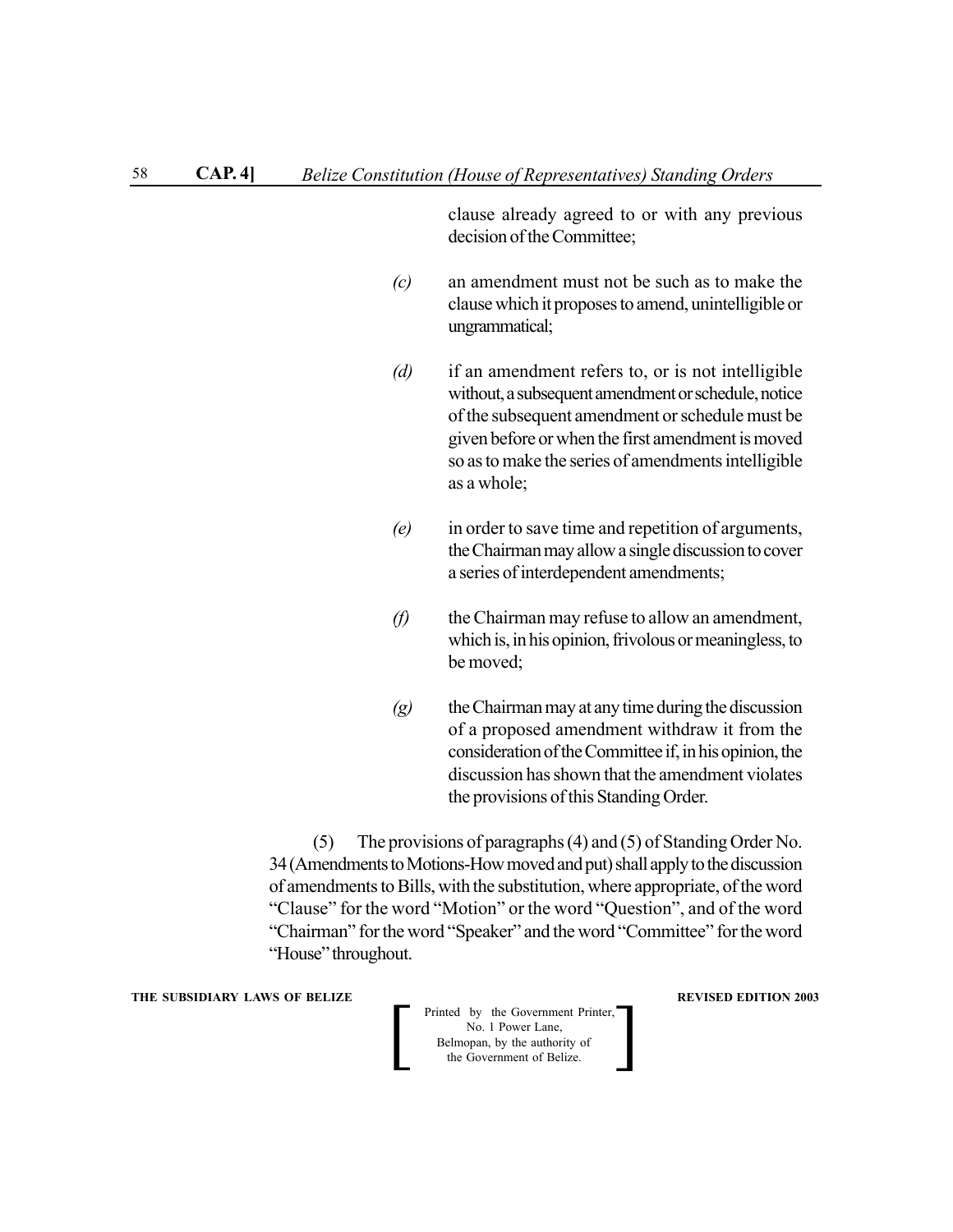(6) A Clause may be postponed, unless a decision has already been taken upon an amendment thereto. Postponed clauses shall be considered after the remaining clauses of the Bill have been considered and before new clauses are brought up.

(7) Any proposed new clause shall be considered after the clauses of the Bill have been disposed of and before consideration of any schedule to the Bill: Provided that a new clause proposed in substitution for a clause which has been disagreed to may be considered immediately after such disagreement.

(8) On the title of any new clause being read by the Clerk the clause shall be deemed to have been read a first time. The question shall then be proposed "That the clause be read a second time"; if this is agreed to, amendments may then be proposed to the new clause. The final question to be proposed shall be "That the clause (or the clause as amended) be added to the Bill".

(9) Schedules shall be disposed of in the same way as clauses, and any proposed new schedules shall be considered after the schedules to the Bill have been disposed of, and shall be treated in the same manner as a new clause.

(10) When every clause and schedule and proposed new clause or schedule has been dealt with, the preamble, if there is one, shall be considered and the question put "That the preamble to the Bill be approved". No amendment to the preamble shall be considered which is not made necessary by a previous amendment to the Bill.

(11) If any amendment to the title of the Bill is made necessary by an amendment to the Bill, it shall be made at the conclusion of the proceedings detailed above, but no question shall be put that the title (as amended) stand part of the Bill; nor shall any question be put upon the enacting formula.

**THE SUBSIDIARY LAWS OF BELIZE REVISED EDITION 2003** 

Printed by the Government Printer, No. 1 Power Lane, Printed by the Government Printer,<br>
No. 1 Power Lane,<br>
Belmopan, by the authority of<br>
the Government of Belize.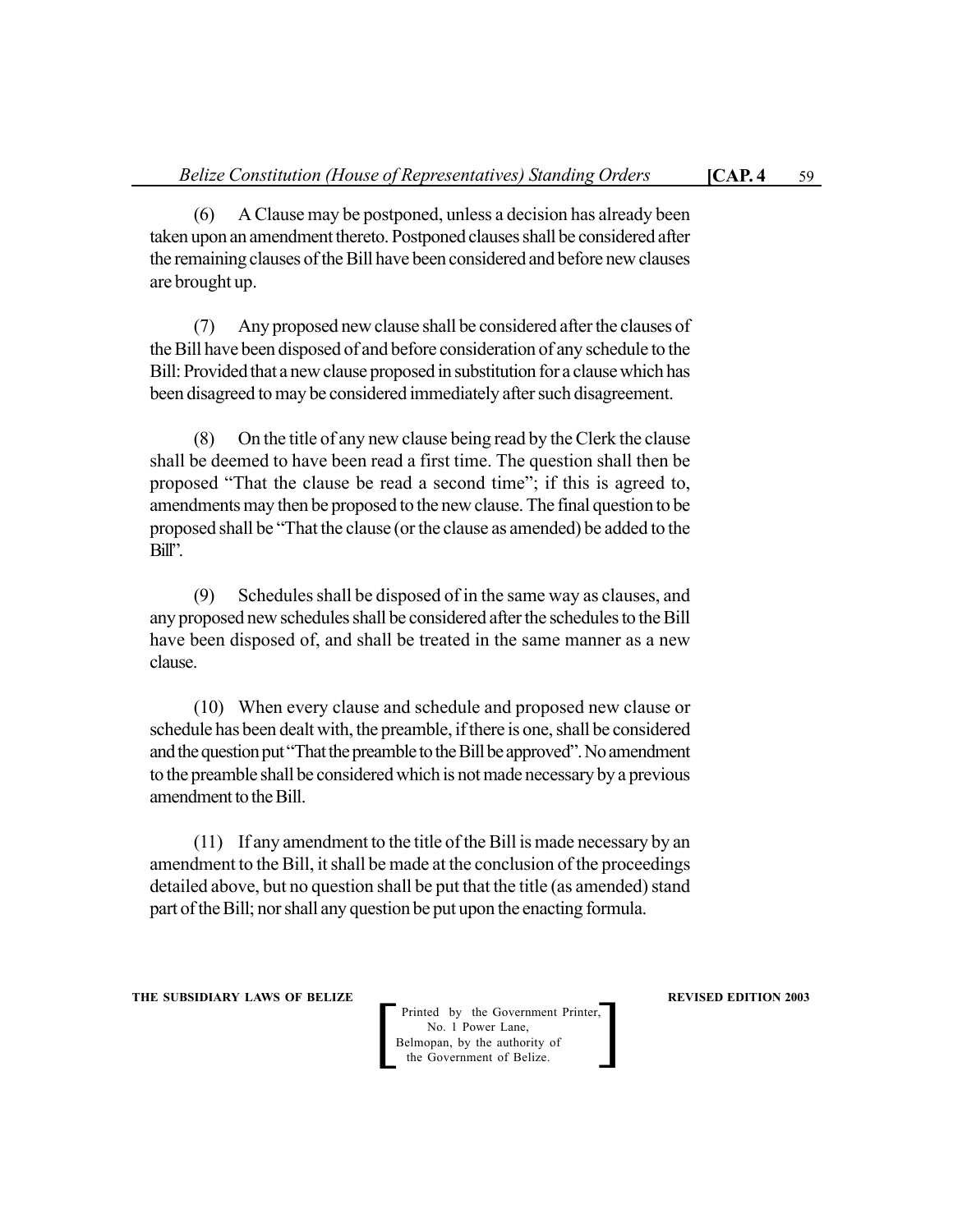(12) At the conclusion of the proceedings in Committee on a Bill, the Chairman shall put the question "That the Bill (or the Bill as amended) be reported to the House" which question shall be decided without amendment or debate.

(13) If any Member, before the conclusion of proceedings on a Bill, moves to report progress and such Motion is carried, or if the proceedings in a Committee of the whole House have not been finished at the moment of interruption, the Chairman shall leave the Chair of the Committee and the Member in charge of the Bill shall report progress to the House and ask leave to sit again, and name a day for the resumption of the proceedings.

(14) A Committee having met to consider a Bill shall proceed with its consideration, except that during the proceedings on a Bill the Member in charge of the Bill may, subject to the discretion of the Chairman, move a Motion "That the Committee do not proceed further with the Bill". If the Motion is carried, the Committee shall then report the Bill to the House as so far amended or without amendment as the case may be, and make a special report explaining its proceedings on the Bill, and the special report and the Bill shall be ordered to lie upon the Table without question put.

# *Procedure in Select Committee on a Bill*

55. A Select Committee on a Bill shall be subject to Standing Orders No. 79 (Procedure in Select Committees) and Nos. 45 (Decision of Questions), 46 (Collection of Voices) and 47 (Divisions) but, before reporting the Bill to the House, it shall go through the Bill as provided in Standing Order No. 54 (Procedure in Committee of the whole House on a Bill).

### *Procedure on Reporting of Bills from Committee of the Whole House*

56. (1) So soon as a Committee of the whole House has agreed that a Bill be reported, the Chairman shall leave the Chair of the Committee and the House shall resume, and the Member in charge of the Bill shall report it to the

**THE SUBSIDIARY LAWS OF BELIZE REVISED EDITION 2003** 

| Printed by the Government Printer,<br>No. 1 Power Lane,    |  |
|------------------------------------------------------------|--|
| Belmopan, by the authority of<br>the Government of Belize. |  |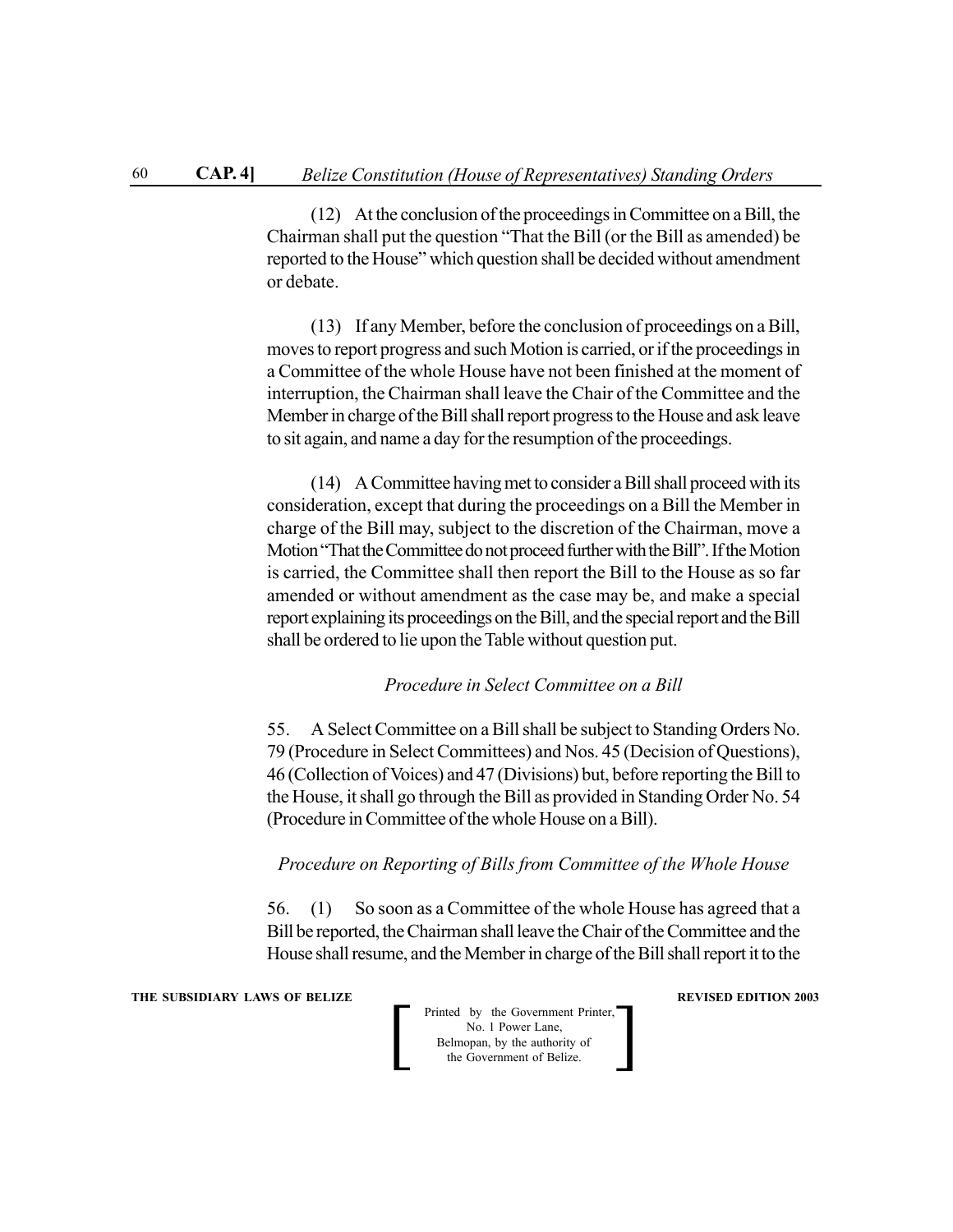House.

(2) When a Bill has been reported from a Committee of the whole House, it shall be ordered to be read a third time.

# *Recommittal of Bills reported from Committee of the Whole House*

57. (1) If any Member desires to delete or amend any provisions contained in a Bill as reported from a Committee of the whole House or to introduce any new provision therein, he may, at any time before a Member rises to move the third reading of the Bill, move that the Bill be recommitted either wholly or in respect only of some particular part or parts of the Bill or some proposed new clause or new schedule. No notice of such Motion shall be required, the question shall be put without amendment or debate and, if the Motion is agreed to, the Bill shall stand so recommitted. The House may then, upon Motion made, resolve itself into Committee to consider the business so recommitted either forthwith or upon a later day.

(2) When the whole Bill has been recommitted, the Committee shall go through the Bill as provided in Standing Order No. 54 (Procedure in Committee of the whole House on a Bill).

(3) When the Bill has been recommitted in respect only of some particular part or parts or of some proposed new clause or new schedule, the Committee shall consider only the matter so recommitted and any amendment which may be moved thereto.

(4) At the conclusion of the proceedings in Committee on a Bill recommitted under the provisions of this Standing Order, the Chairman shall put the question "That the Bill (or the Bill as amended on recommittal) be reported to the House"which question shall be decided without amendment or debate. So soon as the Bill has been reported, the Member in charge of the Bill may either name a future day for the third reading of the Bill or move that it be read a third time forthwith.

**THE SUBSIDIARY LAWS OF BELIZE REVISED EDITION 2003** 

Printed by the Government Printer, No. 1 Power Lane, Printed by the Government Printer,<br>
No. 1 Power Lane,<br>
Belmopan, by the authority of<br>
the Government of Belize.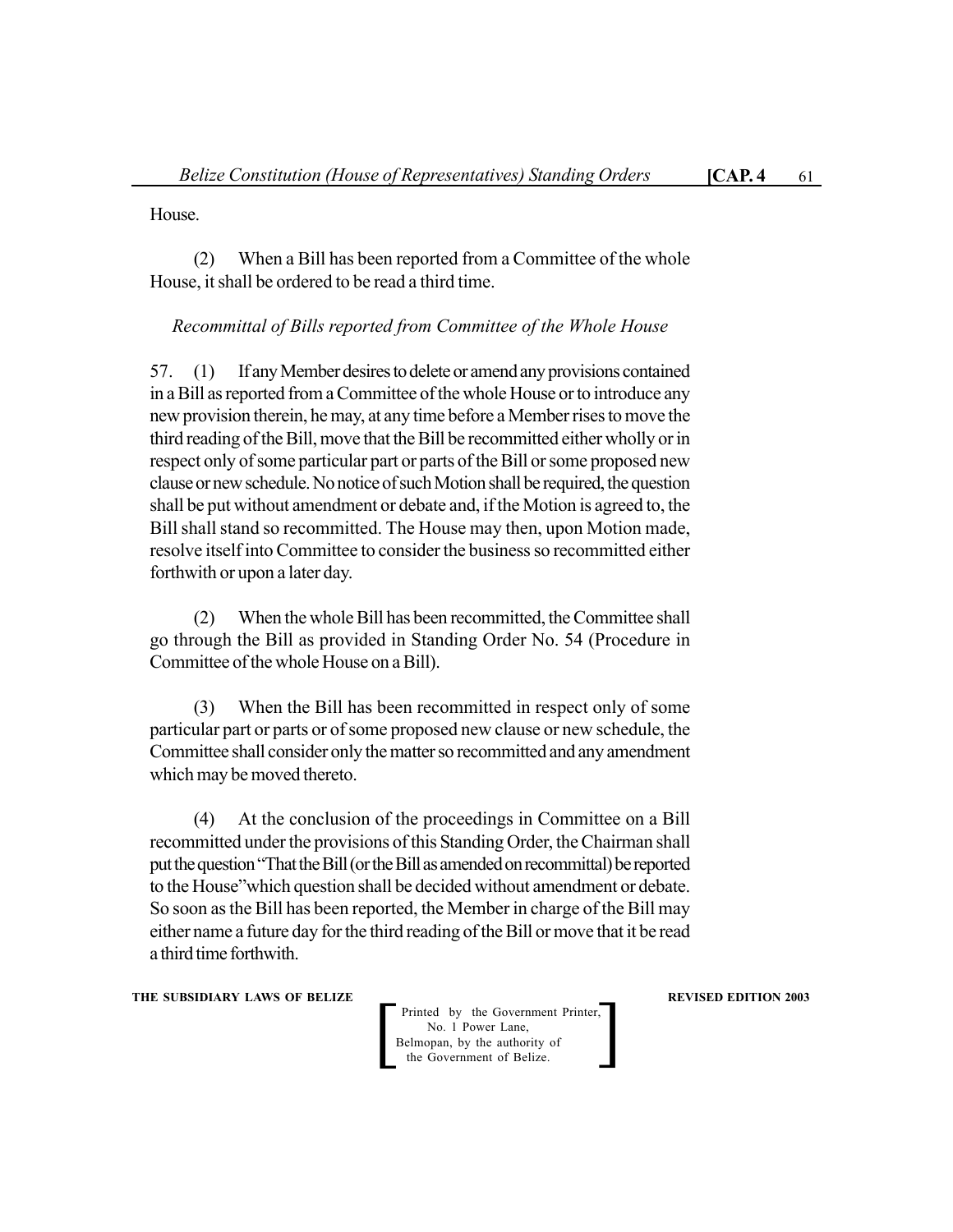### *Procedure on Bills reported from Select Committee*

58. (1) When a Bill has been reported from a Select Committee, the House may proceed to consider the Bill as reported from the Select Committee upon a Motion "That the report of the Select Committee on the ............................Bill be adopted", moved under paragraph (6) of Standing Order No. 81 (Reports from Select Committees). If no amendment is proposed to such Motion, the question on the Motion shall be decided forthwith without debate.

(2) If that Motion is agreed to without amendment, the House may proceed to the third reading of the Bill as reported from the Select Committee.

(3) Upon a Motion to adopt the report of the Select Committee on a Bill, any Member may propose an amendment to add, at the end of the Motion, the words "subject to the recommittal of the Bill (either wholly or in respect only of some particular part or parts of the Bill or of some proposed new clause or new schedule) to a Committee of the whole House", and if that Motion is agreed to with such an amendment, the Bill shall stand so recommitted and the House may then resolve itself into a Committee to consider the business so recommitted.

(4) A Committee of the whole House upon a Bill recommitted under the provisions of this standing Order shall proceed in accordance with paragraph (2) or paragraph (3) of Standing Order No. 57 (Recommittal of Bills reported from Committee of the whole House), and the conclusion of its proceedings and the remaining proceedings on the Bill shall be subject to paragraph (4) of that Order.

### *Third Reading of Bills*

59. (1) On the third reading of a Bill no amendments may be proposed to the question "that the Bill be now read a third time and passed" and the question shall be put without debate.

**THE SUBSIDIARY LAWS OF BELIZE REVISED EDITION 2003** 

**Printed by the Government Printer,**<br>
No. 1 Power Lane,<br>
Belmopan, by the authority of<br>
the Government of Belize. No. 1 Power Lane, Belmopan, by the authority of<br>the Government of Belize.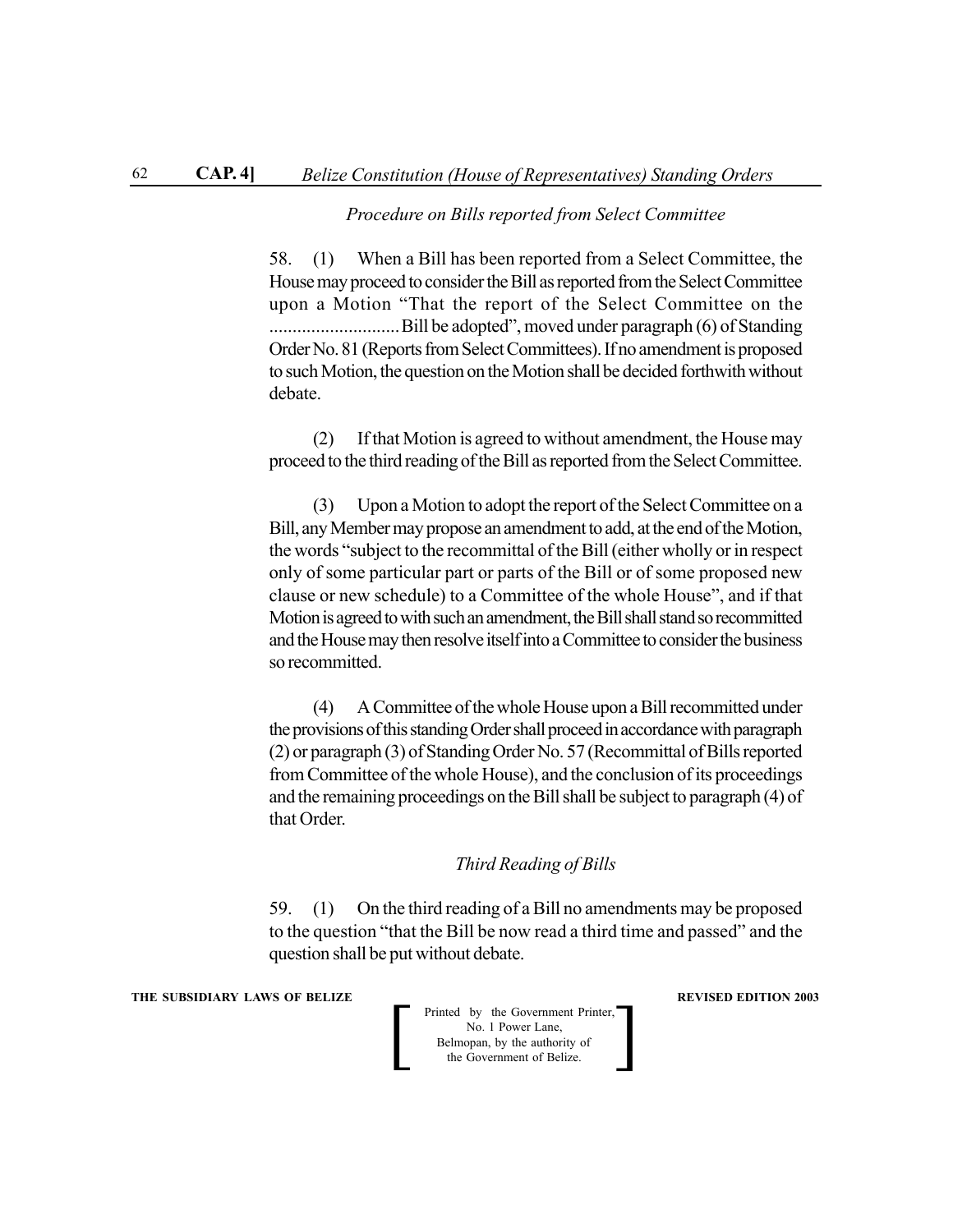(2) Corrections of errors or oversights may be made by the Speaker before the question for the third reading of the Bill is put from the Chair.

(3) When a Bill which originated in the House has been read the third time, a printed copy of it, signed by the Clerk of the House and endorsed by the Speaker, shall be sent to the Senate, together with a message informing the Senate that the Bill has been passed by the House and desiring the concurrence of the Senate.

(4) When a Bill which originated in the Senate has been read a third time and passed by the House without amendment, the Clerk of the House of Representatives shall retain the Bill and a message shall be sent to the Senate "That the House of Representatives has agreed to the ..........................Bill without amendment" and a printed copy shall be submitted to the Governor General for his Assent.

(5) When a Bill which originated in the Senate has been read a third time and passed by the House with amendment or amendments, the Clerk of the House shall cause the said amendment or amendments made to the Bill by the House to be entered in the original copy of the Bill received from the Senate which copy, signed by the Clerk and endorsed by the Speaker, shall then be returned to the Senate, with a message desiring the concurrence of the Senate in the amendment or amendments made by the House of Representatives.

- (6) When the Senate has returned to the House-
	- *(a)* a Bill to which paragraph (3) of this Standing Order applies with a message that the Bill has been read the third time and passed without amendment; or
	- *(b)* a Bill to which paragraph (5) of this Standing Order applies with a message that the Senate has agreed to the amendments made thereto by the House,

**THE SUBSIDIARY LAWS OF BELIZE REVISED EDITION 2003**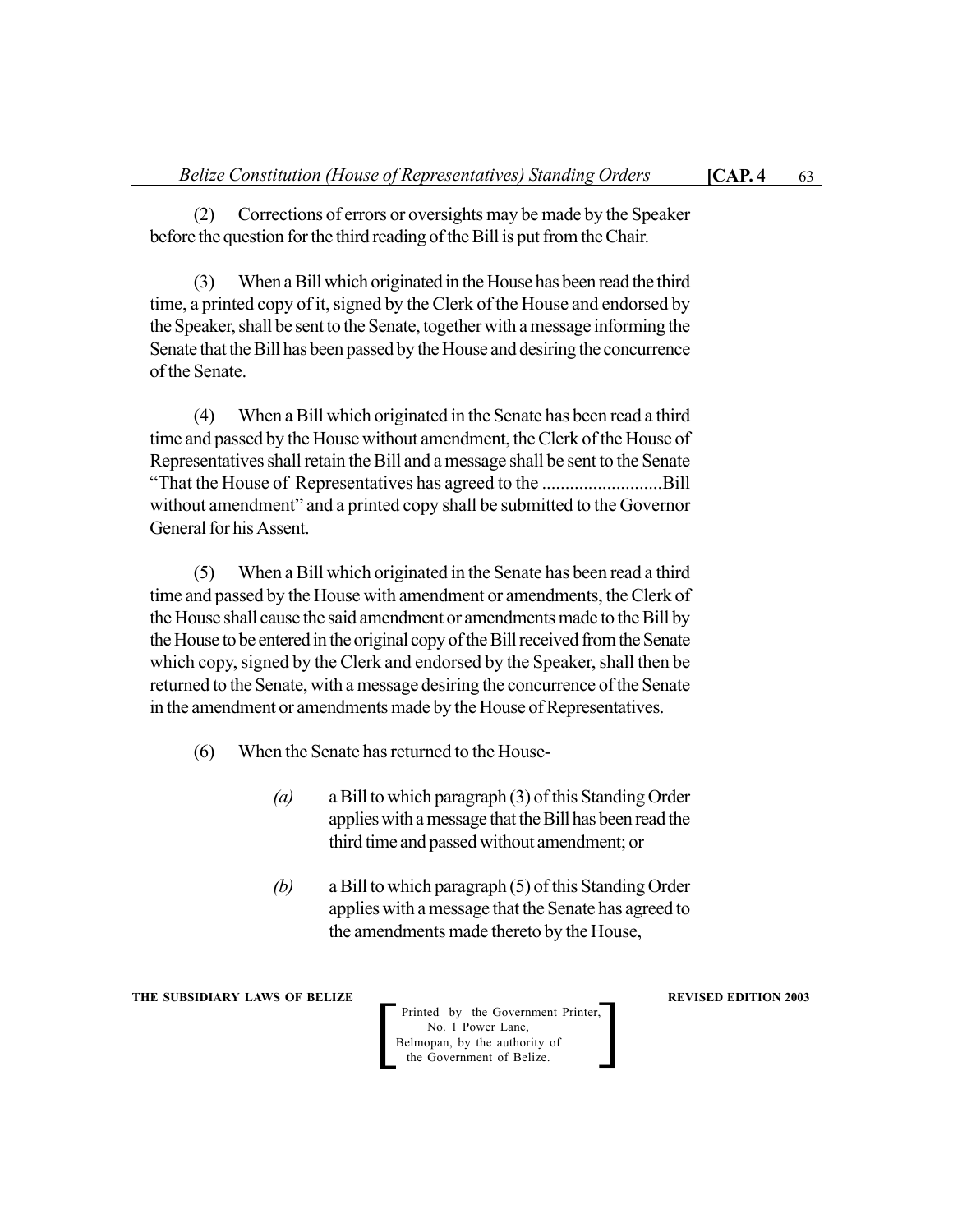the Clerk shall submit a printed copy to the Governor- General for his Assent.

# *Procedure on Senate Amendments*

60. (1) When a Bill is returned from the Senate with amendments, the consideration of such amendments may, with the consent of the Speaker, be entered upon forthwith, or may be put down for such future day as the Member in charge of the Bill shall appoint.

(2) Upon a motion being made "That the Senate amendments to the Bill be now considered", an amendment may be proposed to that question, to leave out the word "now", and add at the end of the question "upon this day six months" or some other date.

(3) When the House proceeds to the consideration of Senate amendments, each amendment shall be read by the Clerk and may be agreed to, or agreed to with amendment, or disagreed to. Upon any such amendment being disagreed to, an amendment may be made to the Bill *in lieu* thereof, but no amendment may be proposed to a Senate amendment save an amendment strictly relevant thereto, nor may an amendment be moved to the Bill, unless the amendment be relevant to or consequent upon either the acceptance or rejection of a Senate amendment.

(4) When the House has concluded the consideration of the Senate amendments-

- *(a)* if such amendments have been agreed to, a message shall be sent to the Senate informing them "That the House of Representatives has agreed to the amendments to the .......................... Bill", and a printed copy of the Bill as amended shall be submitted to the Governor-General for his Assent;
- *(b)* if such amendments have been amended, the Bill as

**THE SUBSIDIARY LAWS OF BELIZE REVISED EDITION 2003**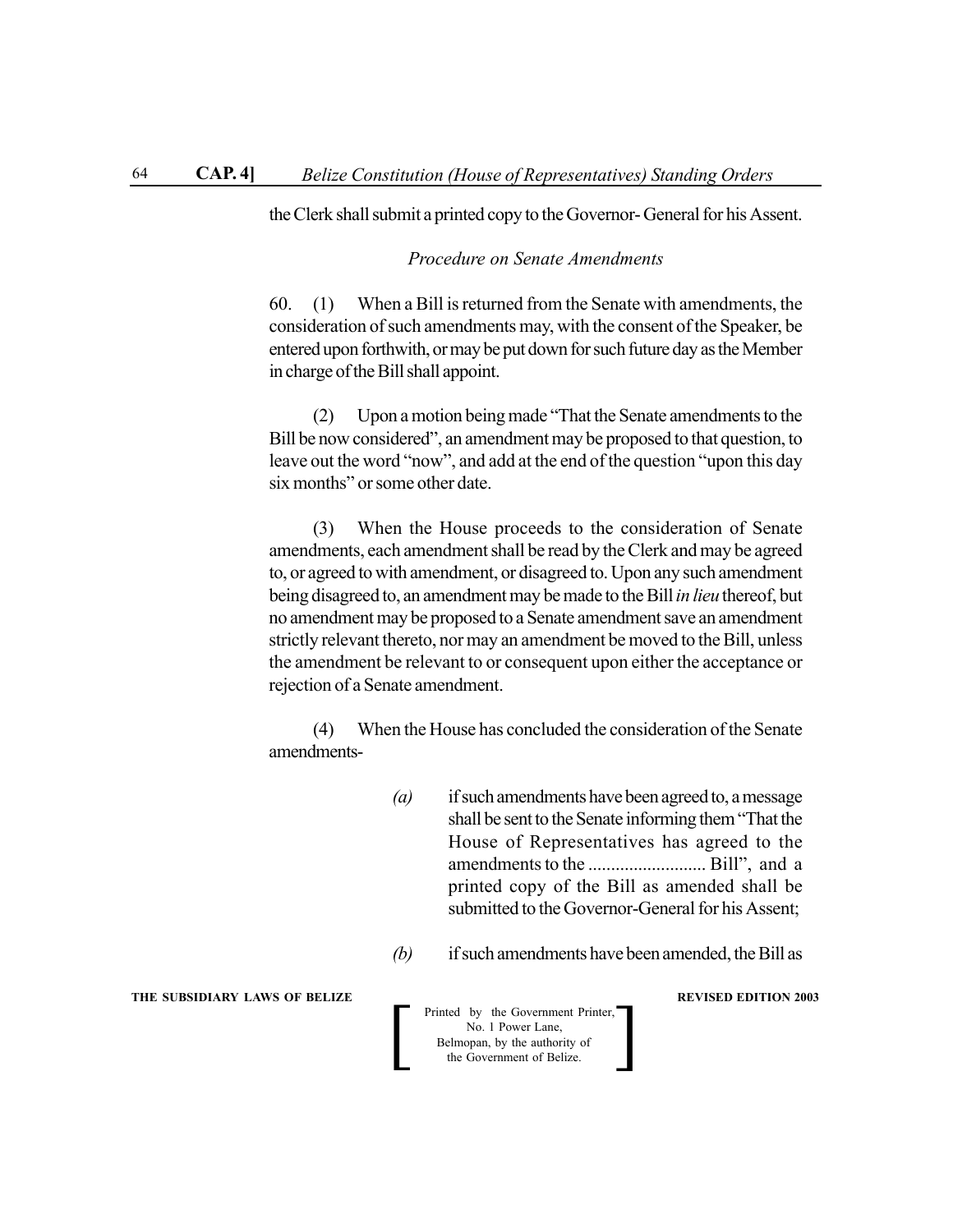amended, endorsed by the Speaker, shall be returned to the Senate together with a message informing the Senate that the House has passed the Bill with amendments to which they desire the concurrence of the Senate;

*(c)* if such amendments have been disagreed to, the Bill shall be returned to the Senate with a message informing the Senate "That the House of Representatives have disagreed to the Senate amendments to the........................................Bill".

(5) When the House has disagreed to a Senate amendment, if the Senate returns the Bill with a message that it insists upon the amendment the House may either-

- *(a)* agree to the said amendment, in which case the provisions of paragraph (4) *(a)* of this Standing Order shall apply; or
- *(b)* amend such amendments in which case the provisions of paragraph (4) *(b)* of this Standing Order shall apply; or
- *(c)* postpone the consideration of the Senate amendment for six months or any other period decided by the House; or
- *(d)* order the withdrawal of the Bill; or
- *(e)* subject to the Provisions of sections 78, 79 and 80 of the Belize Constitution, present the Bill as passed by the House of Representatives to the Governor-General for his Assent notwithstanding the  $CAP. 4.$

**THE SUBSIDIARY LAWS OF BELIZE SUBSIDIARY LAWS OF BELIZE**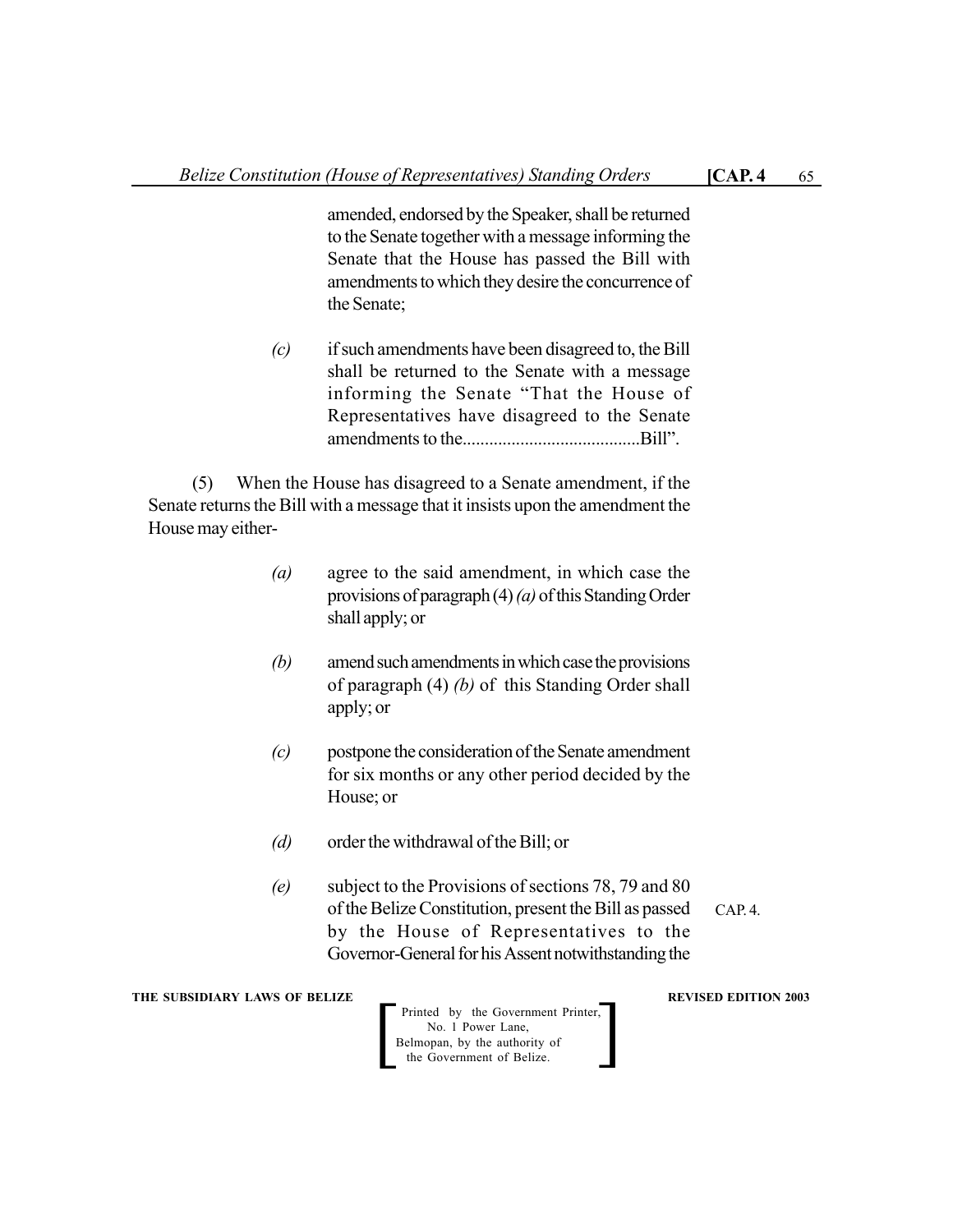### disagreement of the Senate.

*Custody of Bills and Assent thereto*

- 61. (1) The Clerk of the House shall have custody of-
	- *(a)* every Bill passed by the House and agreed to by the Senate;
	- *(b)* every Bill passed by the Senate and agreed to by the House;

and shall, as soon as possible, present every such Bill to the Governor-General for his Assent.

(2) The Clerk, when directed by the Speaker, shall present to the Governor-General for his Assent any Bill passed by the House but not agreed to by the Senate, if under section 78 or 79 of the Belize Constitution, the Bill can be presented to the Governor-General for his Assent notwithstanding that the Senate has not consented to the Bill.

### *Withdrawal of Bills*

62. A Bill may be withdrawn by leave of the House or, as the case may be, of the Committee either-

- *(a)* before the commencement of Public Business; or
- *(b)* when any stage of the Bill is reached in the Order of Business, if before the Question is fully put, the mover so requests and there is no dissentient voice.

**THE SUBSIDIARY LAWS OF BELIZE REVISED EDITION 2003** 

**Printed by the Government Printer,**<br>
No. 1 Power Lane,<br>
Belmopan, by the authority of<br>
the Government of Belize. No. 1 Power Lane, Belmopan, by the authority of<br>the Government of Belize.

CAP. 4.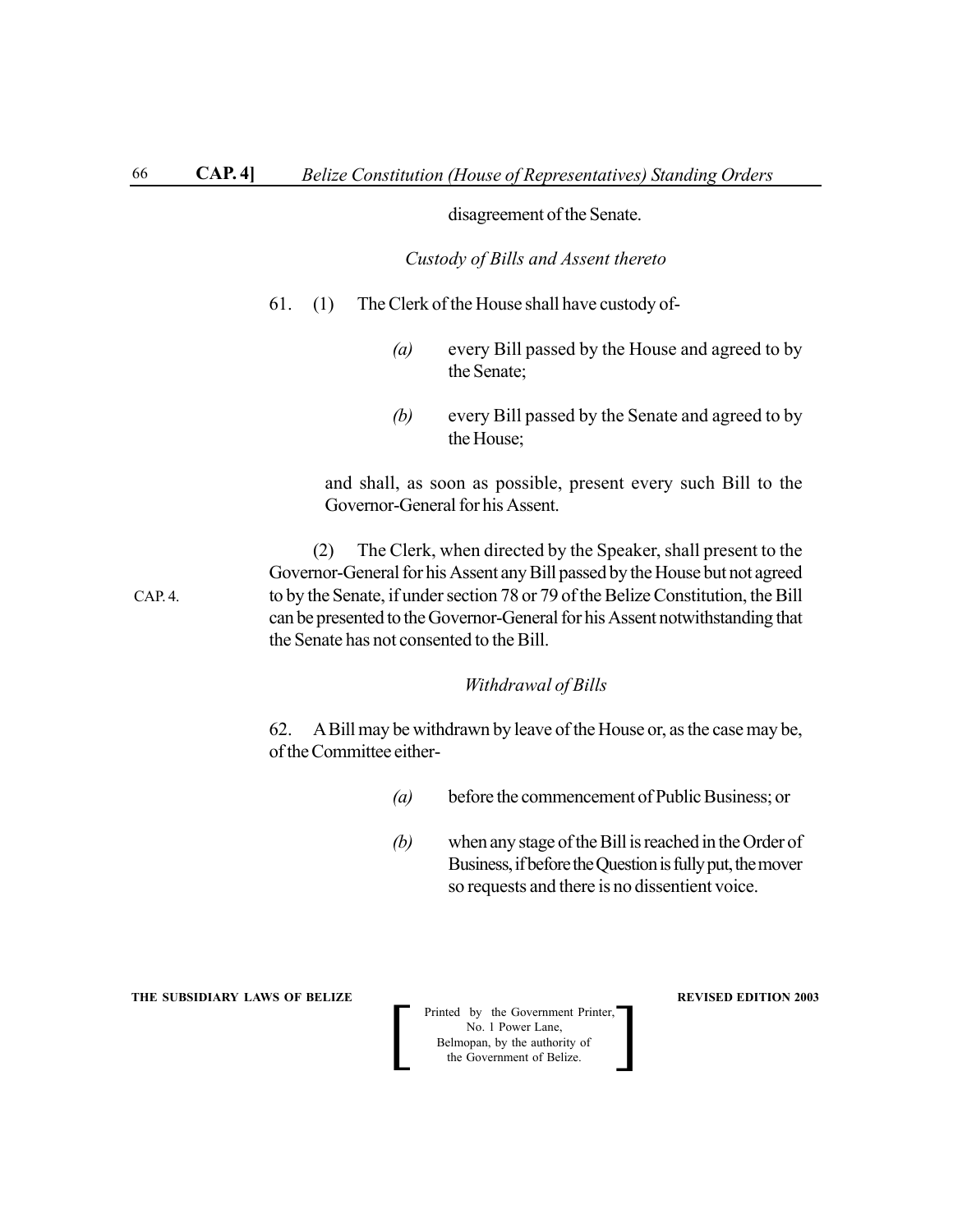# *Bills containing substantially the same Provisions*

63. Once the second reading of any Bill has been agreed to or negatived, no question shall be proposed during the same Session for the second reading of any other Bill containing substantially the same provisions.

# *Presentation and Second Reading of Appropriation Bill*

64. (1) Any Bill containing the estimated financial requirements for expenditure on all the services of the Government of this Country for the current or succeeding financial year shall be known as an Appropriation Bill.

(2) Estimates containing the details of the said financial requirements shall be presented at the same time as any such Bill.

(3) Immediately after the presentation of an Appropriation Bill, the Minister presenting the same shall, notwithstanding the provisions of Standing Order No. 49 (Appointment of days for stages of Bills), be entitled to move the second reading of the Appropriation Bill. A seconder shall not be required.

(4) The motion for such second reading shall be the occasion for the Minister of Finance to make his annual financial statement or budget speech. After the Minister has made his Budget Speech, no other Member shall speak then on the motion and the Minister of Finance shall name the day upon which debate on the second reading shall be resumed.

(5) After the motion for the second reading of the Appropriation Bill has been resumed under paragraph (4) of this Standing Order, the debate shall be confined to the financial and economic state of the Country and the general principles of Government policy and administration as indicated by the Appropriation Bill and the Estimates.

(6) When the Appropriation Bill is read a second time, a Minister may move that the House resolve itself into a Committee of the whole House to be

**THE SUBSIDIARY LAWS OF BELIZE REVISED EDITION 2003**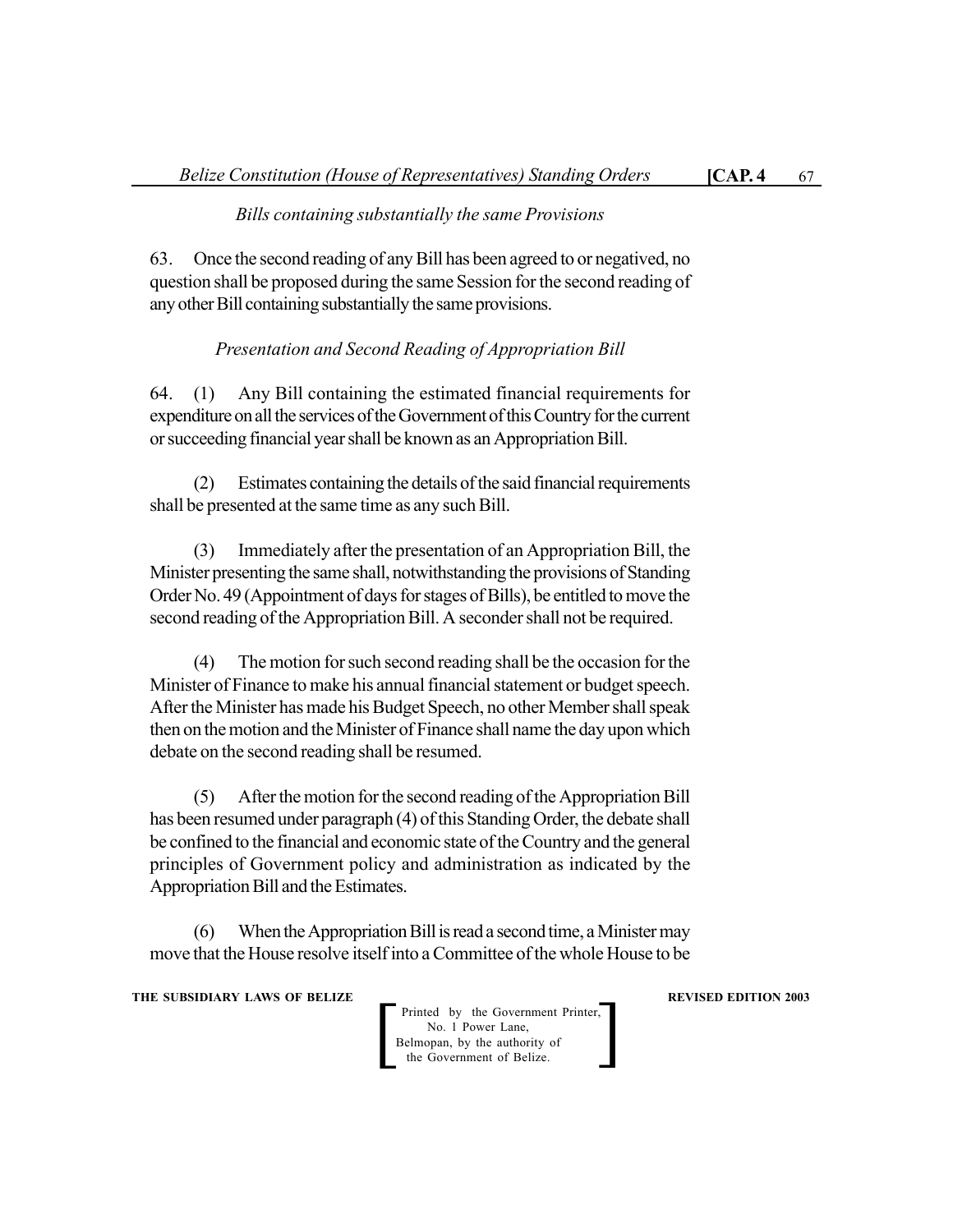called the Committee of Supply to consider the Bill and the Estimates, and thereupon and without question put, the House shall go into Committee, or may name a date for consideration of the Bill and the Estimates in Committee.

# *Committee of Supply*

65. (1) There shall be a Committee of the whole House, to be called the Committee of Supply, the deliberations of which shall not take place in public.

(2) The Estimates shall, upon presentation to the House, stand referred to the Committee of Supply, and the Appropriation Bill, on being read a second time, shall stand committed to that Committee. The Committee shall also consider and report on all proposals for expenditure from public revenue or other funds which are not included in the Estimates, including proposals for supplementary or unforseen expenditure, and any other matter which may be referred to it by resolution of the House.

(3) Save as provided in paragraph (5) of Standing Order No. 64 (Presentation and Second Reading of Appropriation Bill), not less than forty-eight hours'notice shall be given for the House to resolve itself into Committee of Supply, except in case of emergency signified to the House by a Minister.

(4) The Chairman of the Committee of Supply shall be the Minister of Finance.

*Allotment of Time in Committee of Supply*

66. (1) There may be allotted a maximum number of days to be determined by the Minister responsible for Finance after such consultation with Members as he may deem fit, for discussion of the Appropriation Bill with the Estimates in the Committee of Supply or for consideration of any vote on account.

**THE SUBSIDIARY LAWS OF BELIZE REVISED EDITION 2003**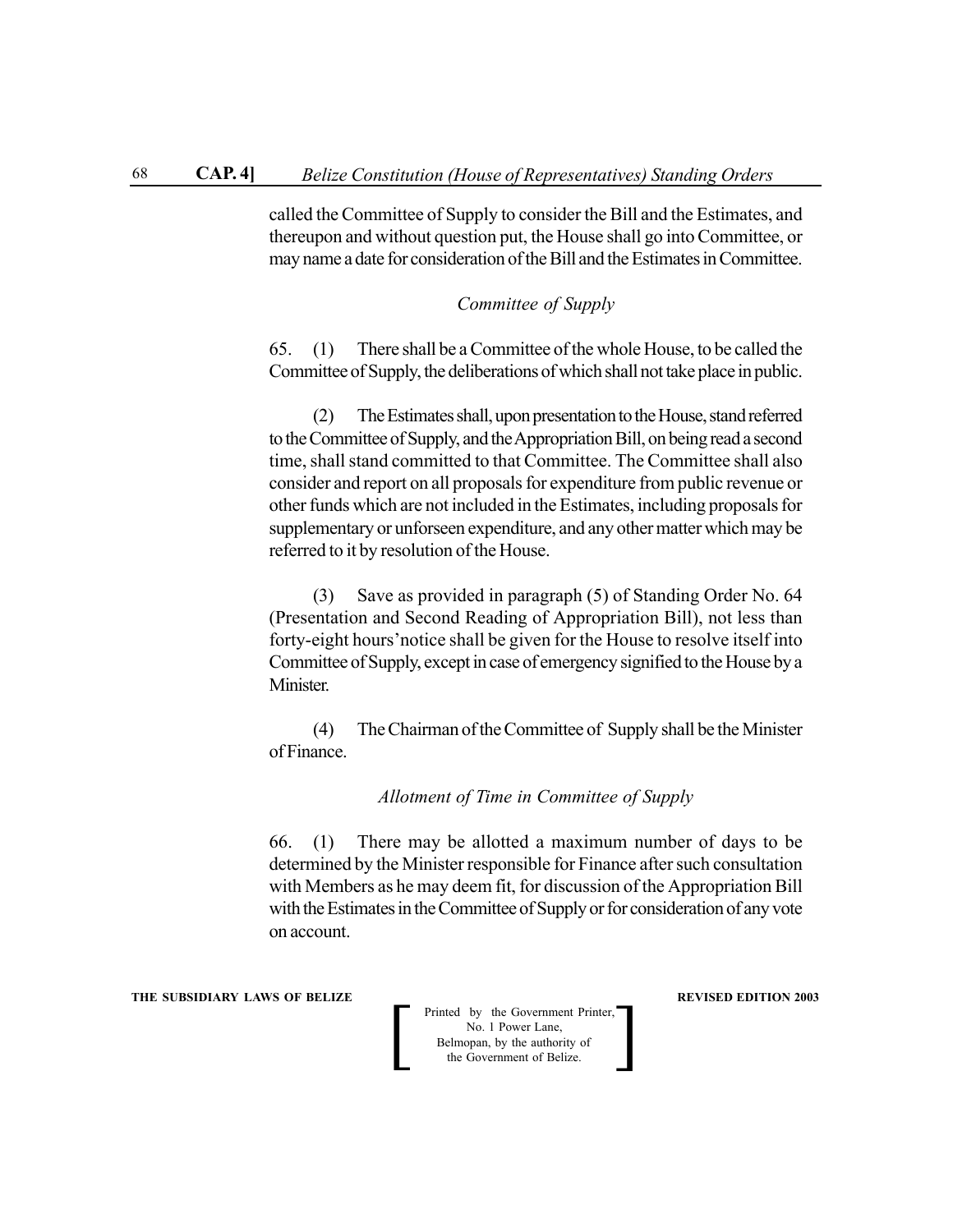(2) Upon any day allotted under paragraph (1) of this Standing Order, no dilatory motion shall be moved, except by a Minister, upon any proceedings upon the Appropriation Bill; and such proceedings shall not be interrupted or postponed under any Standing Order.

(3) The Speaker may name the hour upon any day allotted under paragraph (1) of this Standing Order at which proceedings upon any Head of Expenditure in the Schedules to the Appropriation Bill, or any Schedule of, or on the clauses of the Bill, shall be concluded. If in the case of any Head or Schedule or of the clauses the hour so named is reached before the business concerned is disposed of, the Chairman shall put forthwith any question necessary to dispose of that business:

Provided that, if in the case of any Head or Schedule the proceedings thereon are concluded before the hour named, the next business may be entered upon forthwith.

# *Procedure in Committee of Supply*

67. (1) On the consideration of the Appropriation Bill in the Committee of Supply the clauses of the Bill shall stand postponed until after consideration of the Schedule or Schedules.

(2) On consideration of the Schedules each Head of Expenditure shall be considered with the appropriate Estimate, and any reference in these Standing Orders to a sub-head or an item means a sub-head or an item in the Estimates for the Head then under discussion.

(3) On the consideration of a Schedule, the Chairman shall call the title of each Head of Expenditure in turn, and shall propose the question "That the sum of \$..................................for Head...................................... stand part of the Schedule", and unless an amendment is proposed under the provisions of the next succeeding Standing Order, a debate may take place on that question.

**THE SUBSIDIARY LAWS OF BELIZE REVISED EDITION 2003**

Printed by the Government Printer, No. 1 Power Lane,<br>Belmopan, by the authority of Printed by the Government Printer,<br>
No. 1 Power Lane,<br>
Belmopan, by the authority of<br>
the Government of Belize.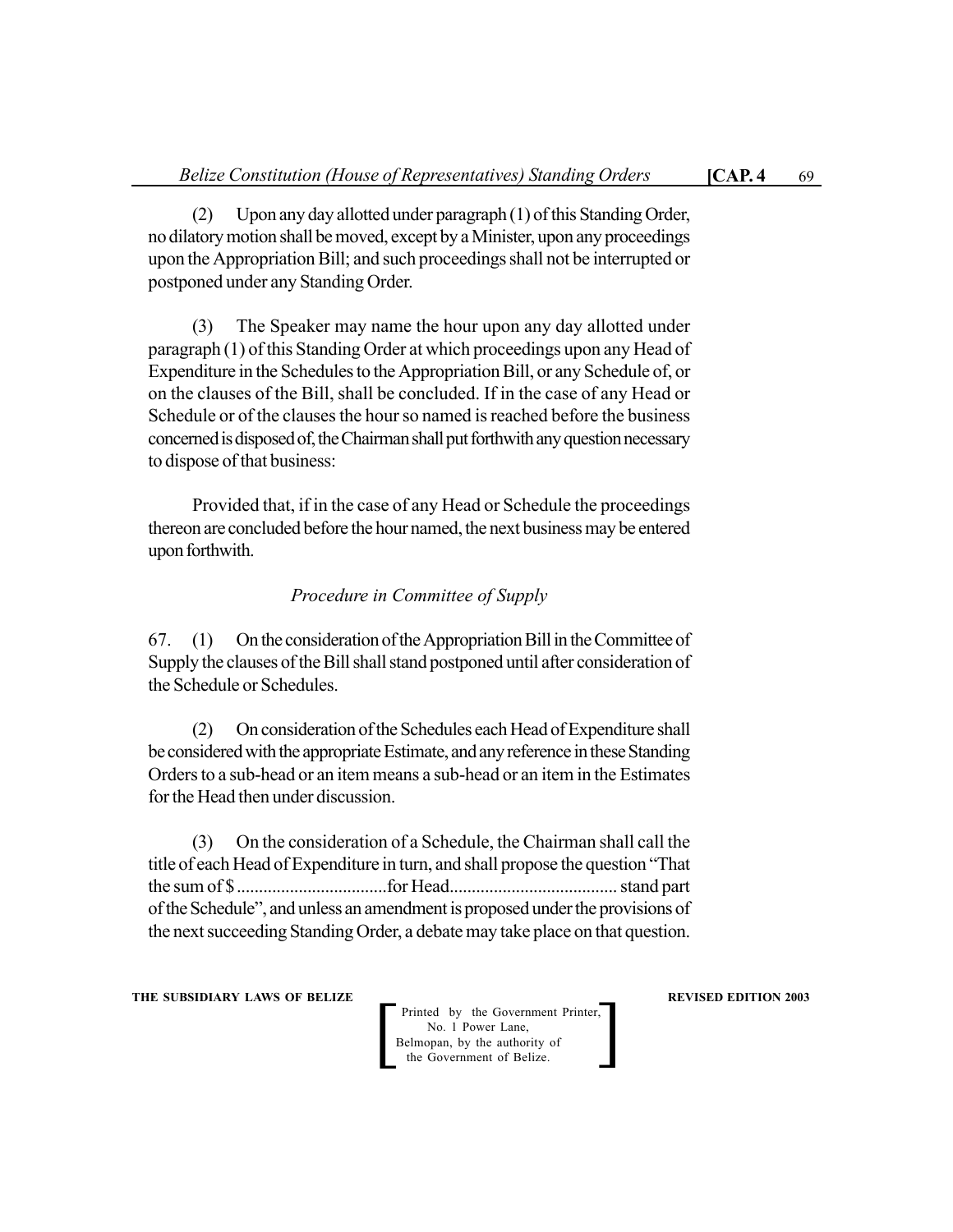(4) When all the Heads in a Schedule have been disposed of, the Chairman shall put forthwith, without amendment or debate, the question "That the Schedule (as amended) stand part of the Bill."

(5) When every Schedule has been disposed of, the Chairman shall call successively each clause of the Bill and shall forthwith propose the question "That the clause stand part of the Bill" and, unless a consequential amendment is moved, the question shall be disposed of without amendment or debate.

(6) No amendment may be moved to any clause except any amendment consequential on an alteration in the total sum appropriated by any Schedule. Any such consequential amendment shall be moved by a Minister only, and may be moved without notice, and the question thereon shall be put forthwith without amendment or debate. When the question on the last of any such amendments to a clause has been decided, the Chairman shall forthwith put the question "That the clause as amended stand part of the Bill" and that question shall then be decided without amendment or debate.

(7) When the question upon every clause of the Bill has been decided, the Chairman shall put the question to the Committee that the Bill (as amended) be reported to the House, which question shall be decided without amendment or debate. Upon such question being agreed to, the chairman shall leave the Chair and the House shall resume, and the Member in charge of the Bill shall report it to the House.

# *Amendments to Heads of Estimates in Committee of Supply*

68. (1) No amendment shall be moved in the Committee of Supply under this Standing Order until one clear day after that on which notice of the amendment was given to the Clerk of the House.

(2) An amendment to any Head of Expenditure to increase the sum allotted thereto whether in respect of any item or sub-head or of the Head itself may only be moved by a Minister who shall signify to the Committee the

**THE SUBSIDIARY LAWS OF BELIZE REVISED EDITION 2003** 

| Printed by the Government Printer,<br>No. 1 Power Lane,    |  |
|------------------------------------------------------------|--|
| Belmopan, by the authority of<br>the Government of Belize. |  |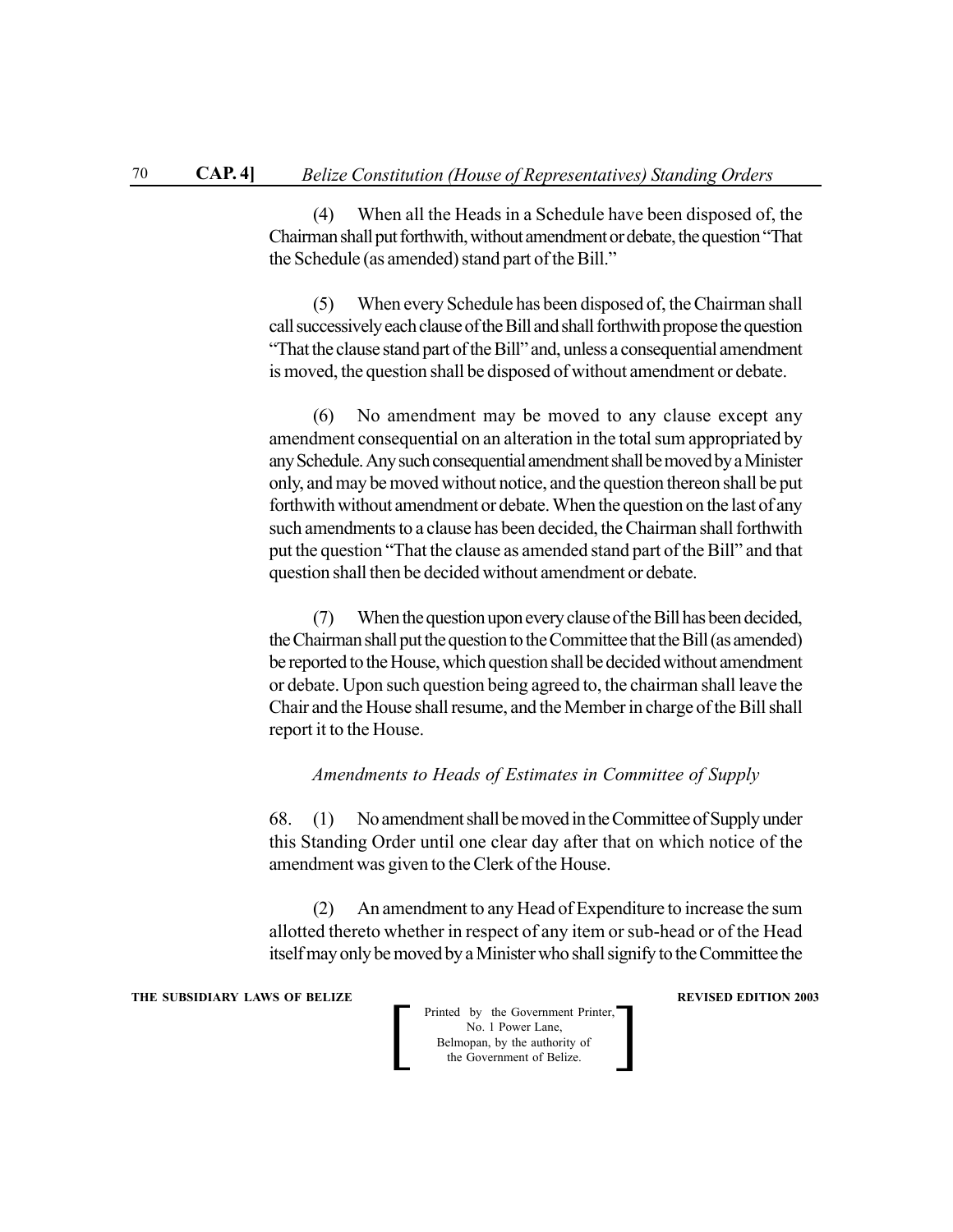recommendation or consent of the Governor-General to the increase in accordance with paragraph (4) *(g)* of Standing Order No. 54 (Procedure in Committee of the whole House on a Bill). Every such amendment shall take the

form of a motion "That Head..................................................be increased by \$....................(in respect of sub-head.......................item........................) (sub-head............................)".

(3) An amendment to increase a Head whether in respect of any item or sub-head or of the Head itself shall take precedence over an amendment to reduce the Head in the same respect, and, if it is carried, no amendment to reduce the Head in that respect shall be called.

(4) An amendment to any Head of Expenditure to reduce the sum allotted thereto in respect of an item therein may be moved by any Member, and shall take the form of a motion "That Head................................be reduced by \$..............................in respect of (or by leaving out) sub-head ...................item...................".

(5) An amendment to reduce a Head in respect of any sub-head or by leaving out a sub-head shall only be in order if the sub-head is not itemised.

(6) An amendment to reduce a Head without reference to a subhead therein shall only be in order if the Head is not divided into sub-heads.

(7) An amendment to leave out a Head shall not be in order, and shall not be placed on the Order Paper.

(8) In the case of each Head, amendments in respect of items or sub-heads under that Head shall be placed upon the Order Paper, and considered in the order in which the items or sub-heads to which they refer, stand under the Head in the Estimates.

(9) When notice has been given of two or more amendments to reduce the same item, sub-head, or Head they shall be placed upon the Order Paper,

**THE SUBSIDIARY LAWS OF BELIZE REVISED EDITION 2003**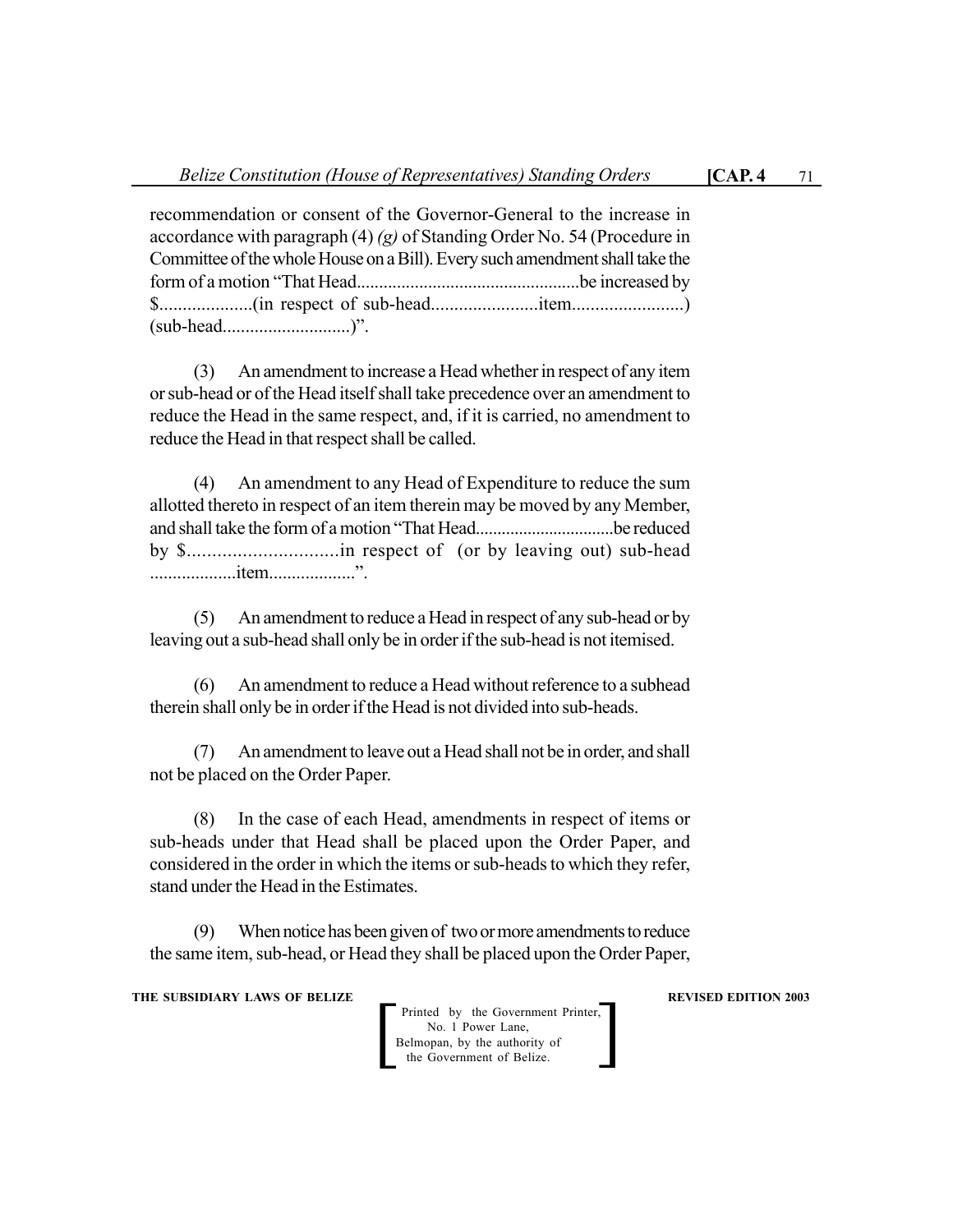and considered in the order of the magnitude of the reductions proposed, the amendment proposing the largest reduction being placed first in each case.

(10) Debate on every amendment shall be confined to the item, sub-head or Head to which the amendment refers, and after an amendment to an item or sub-head has been disposed of, no amendment or debate on a previous item or sub-head of that Head shall be permitted.

(11) When all amendments standing on the Order Paper in respect of any particular Head of Expenditure have been disposed of, the Chairman shall again propose the question: "That the sum of \$......................for Head............... stand part of the Schedule", or shall propose the amended question "That the (increased) (reduced) sum of \$........................for Head..........................stand part of the Schedule", as the case may require. There shall be no debate on any such question.

# *Third Reading of Appropriation Bill*

69. So soon as the Appropriation Bill has been reported to the House, a Motion for the third reading shall be made by a Minister.

# *Supplementary Financial Provisions*

70. (1) If a Minister presents a Paper setting out the details of any proposals for expenditure likely to be incurred in the course of the current financial year either in respect of a service or of several services for which no provision has been made in an Appropriation Act for that year or in respect of further financial provision beyond the total sum already sanctioned for a particular Head or for particular Heads, it shall stand referred to the Committee of Supply without question put and shall be appointed to be considered on a day to be named by the Minister presenting the Paper, subject to the provisions of paragraph (3) of Standing Order No. 65 (Committee of Supply).

**THE SUBSIDIARY LAWS OF BELIZE REVISED EDITION 2003**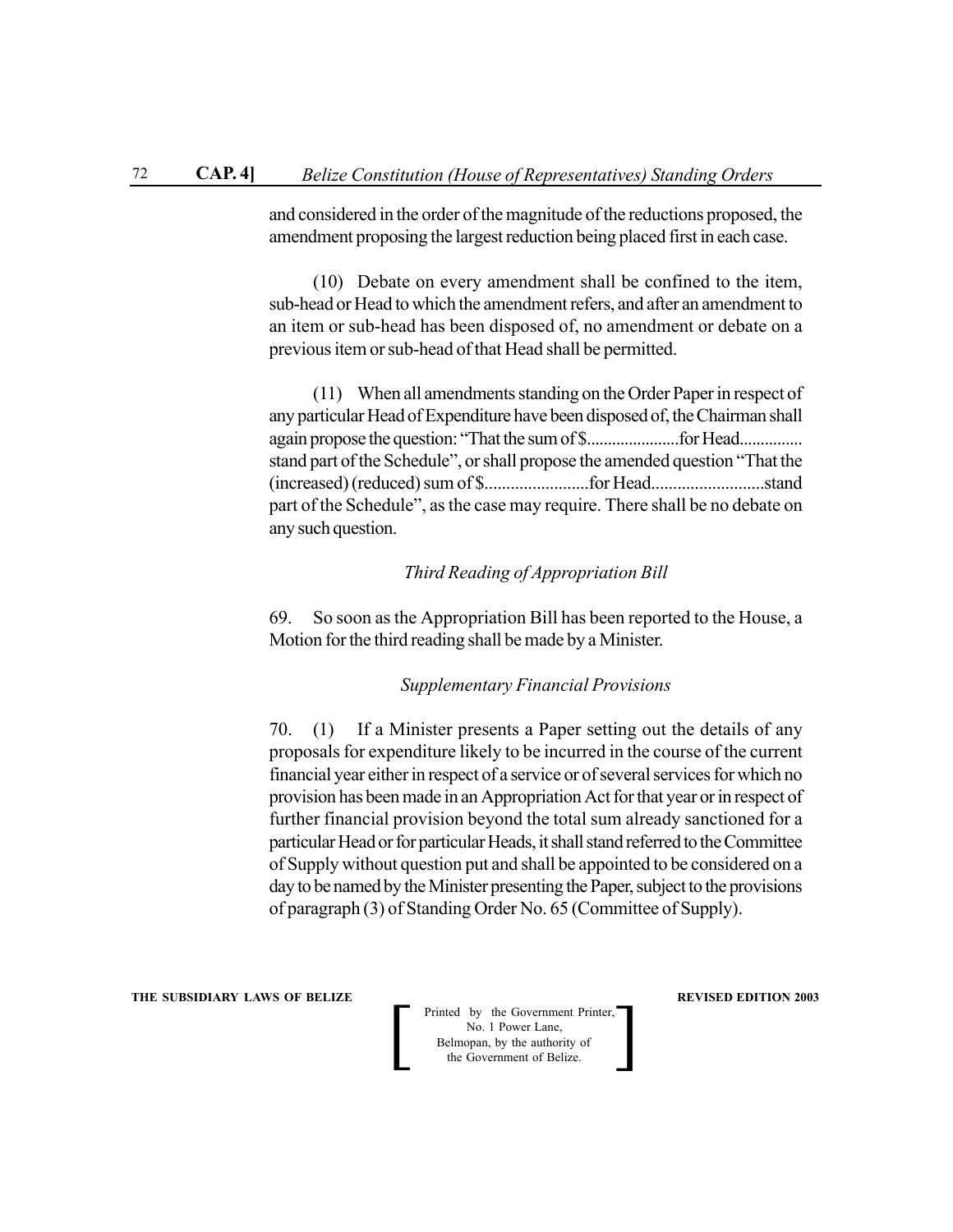(2) On the day named under paragraph (1) of this Order, the Committee of Supply shall stand as the first item of Public Business and the House shall resolve itself into the Committee without question put.

(3) When the House has resolved itself into a Committee of Supply to consider such a Paper, a Minister may move without notice (the recommendation or consent of the Governor-General being first signified) "That the Committee approves the proposal (or proposals) set out in Paper No . ...................to which Motion amendments may be moved to add words either leaving out or reducing an item or a sub-head of any particular proposal or if there be more than one proposal leaving out any particular proposal :

Provided that when an amendment has been proposed to leave out or reduce any item or sub-head no amendment may be moved to an earlier item or sub-head and that when an amendment to leave out a proposal (or, where there is only one proposal, the question "That the Committee approves the proposal set out in Paper No . ...................") has been proposed, no amendment to an item or sub-head in that proposal may be moved.

(4) When the Motion "That the Committee approves the proposal (or proposals) set out in Paper No . ..........................or that Motion as amended, has been agreed to, the Chairman shall leave the Chair and the Member in charge shall report that the Committee has come to a Resolution and move "That this House doth agree with the Committee in the said Resolution" and the question thereon shall be put forthwith without amendment or debate.

(5) If the consideration of the proposal or proposals in a Paper has not been concluded by the hour at which the Chairman is directed under Standing Order No.12 (Hours of Sitting) to leave the Chair, the Member in charge shall after reporting any Resolutions that may have been agreed to report progress and ask leave to sit again and shall then name a day for the resumption of the Committee.

**THE SUBSIDIARY LAWS OF BELIZE REVISED EDITION 2003**

Printed by the Government Printer, No. 1 Power Lane, Belmopan, by the authority of<br>the Government of Belize.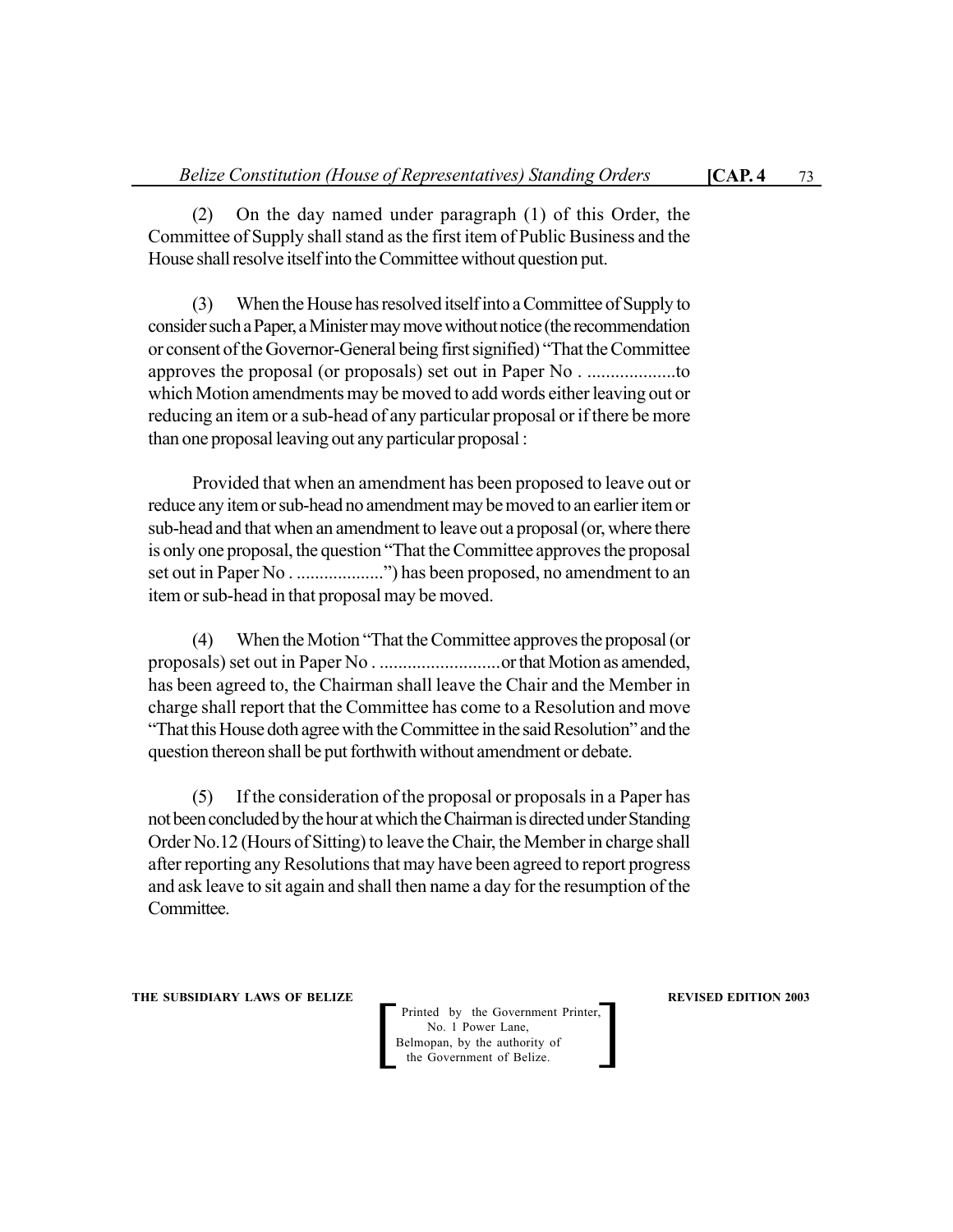# *Supplementary Appropriation Bills*

|                            | 71. (1) If from time to time, whether in the course of a particular financial<br>year or after its close, a supplementary Appropriation Bill is presented<br>appropriating only proposals which have been approved by the Committee of<br>Supply and agreed to by the House under Standing Order No. 70<br>(Supplementary Financial Provisions), then the debate on the second reading<br>of the said Bill shall be strictly confined to the matter for which additional<br>expenditure is required; and, when the question thereon has been agreed to,<br>the Bill shall not be committed and the question "That the Bill be now read a<br>third time" shall be put forthwith without amendment or debate. |
|----------------------------|-------------------------------------------------------------------------------------------------------------------------------------------------------------------------------------------------------------------------------------------------------------------------------------------------------------------------------------------------------------------------------------------------------------------------------------------------------------------------------------------------------------------------------------------------------------------------------------------------------------------------------------------------------------------------------------------------------------|
|                            | The proceedings on any such Bill shall not be interrupted under<br>(2)<br>the provisions of Standing Order No. 12 (Hours of Sitting) and may be entered<br>upon after 5.50 p.m. although opposed.                                                                                                                                                                                                                                                                                                                                                                                                                                                                                                           |
|                            | <b>Standing Committees</b>                                                                                                                                                                                                                                                                                                                                                                                                                                                                                                                                                                                                                                                                                  |
| 115 of 1998.<br>8 of 2000. | When the House first meets after any general election or as soon<br>72.<br>(1)<br>thereafter as may be convenient, the following Select Committees (in these<br>Standing Orders referred to as Standing Committees) shall be appointed:                                                                                                                                                                                                                                                                                                                                                                                                                                                                     |
|                            | Finance and Economic Development;<br>$\left(a\right)$                                                                                                                                                                                                                                                                                                                                                                                                                                                                                                                                                                                                                                                       |
|                            | Public Utilities, Transport and Communications<br>(b)<br>Committee;                                                                                                                                                                                                                                                                                                                                                                                                                                                                                                                                                                                                                                         |
|                            | Health and Human Development Committee,<br>(c)                                                                                                                                                                                                                                                                                                                                                                                                                                                                                                                                                                                                                                                              |

- including Rural Development and Culture;
- *(d)* Education, Sports and Housing Committee;
- *(e)* Constitution and Foreign Affairs, Privileges and Standing Orders, House and Regulations Committee;

**THE SUBSIDIARY LAWS OF BELIZE REVISED EDITION 2003**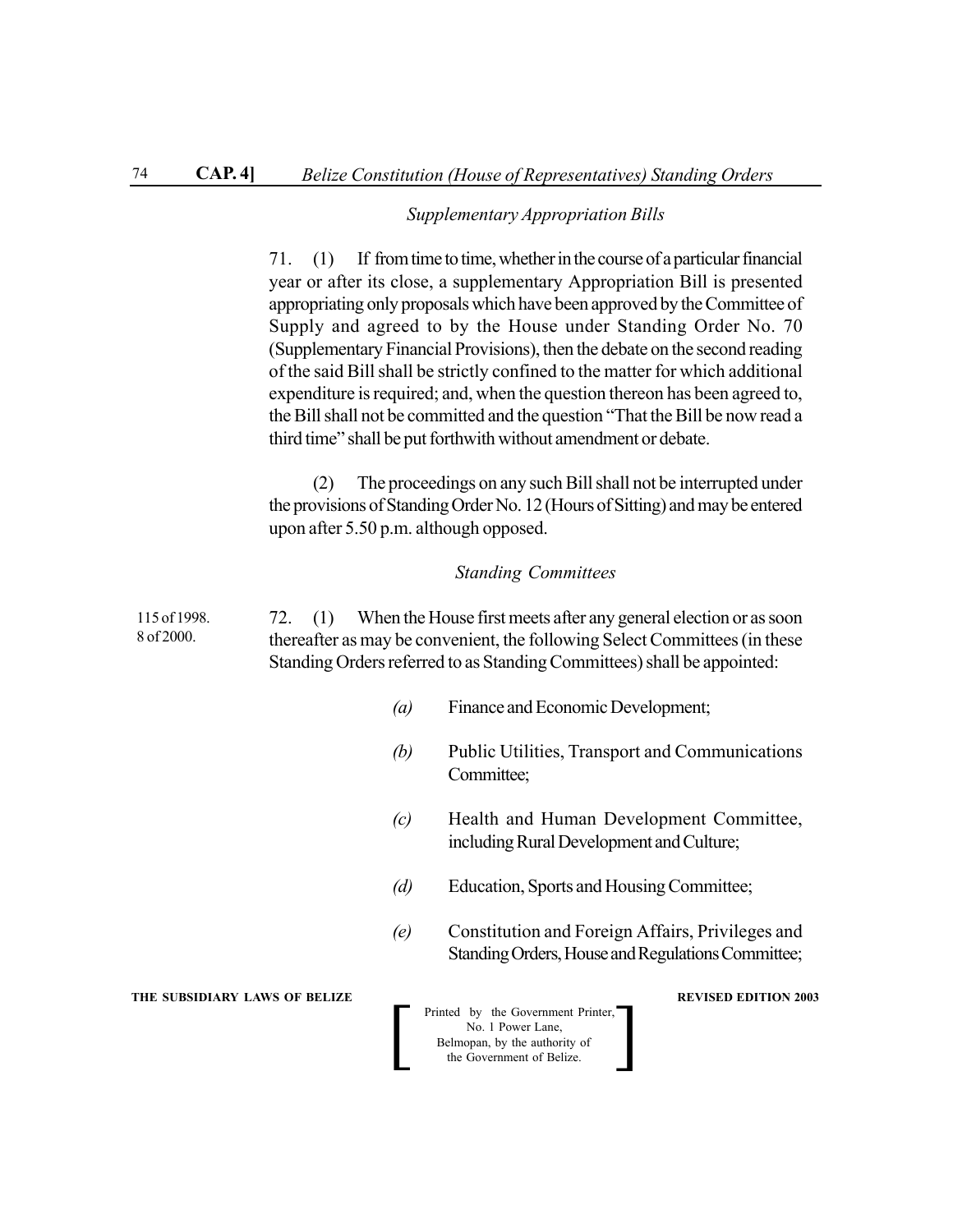- *(f)* Works Committee;
- *(g)* Public Service, Labour, Industry and Trade Committee;
- *(h)* Natural Resources and Evironment Committee;
- *(i)* National Security and Immigration Committee;
- *(j)* Agriculture and Fisheries Committee;
- *(k)* Public Accounts Committee;
- *(l)* Tourism Archaeology and Broadcasting Committee;
- *(m)* Ombudsman Reports Committee.

and such other Standing Committees as may be necessary for the consideration of Bills or other business committed or referred to a Standing Committee.

(2) The quorum of a Standing Committee may be fixed by order of the House and unless so fixed shall when the number of members exceeds three be three.

(3) Members of the public shall be allowed sufficient opportunity to present their views at the meetings of all Standing Committees.

(4) The Bills and Reports committed to a Standing Committee shall be distributed among the Committees by the Speaker. 8 of 2000.

(5) In all Standing Committees Government Bills shall have precedence and shall be considered in whatever order Ministers may decide.

(6) All Standing Committees shall have leave to print and circulate

**THE SUBSIDIARY LAWS OF BELIZE SUBSIDIARY LAWS OF BELIZE** 

Printed by the Government Printer, No. 1 Power Lane, Belmopan, by the authority of<br>the Government of Belize.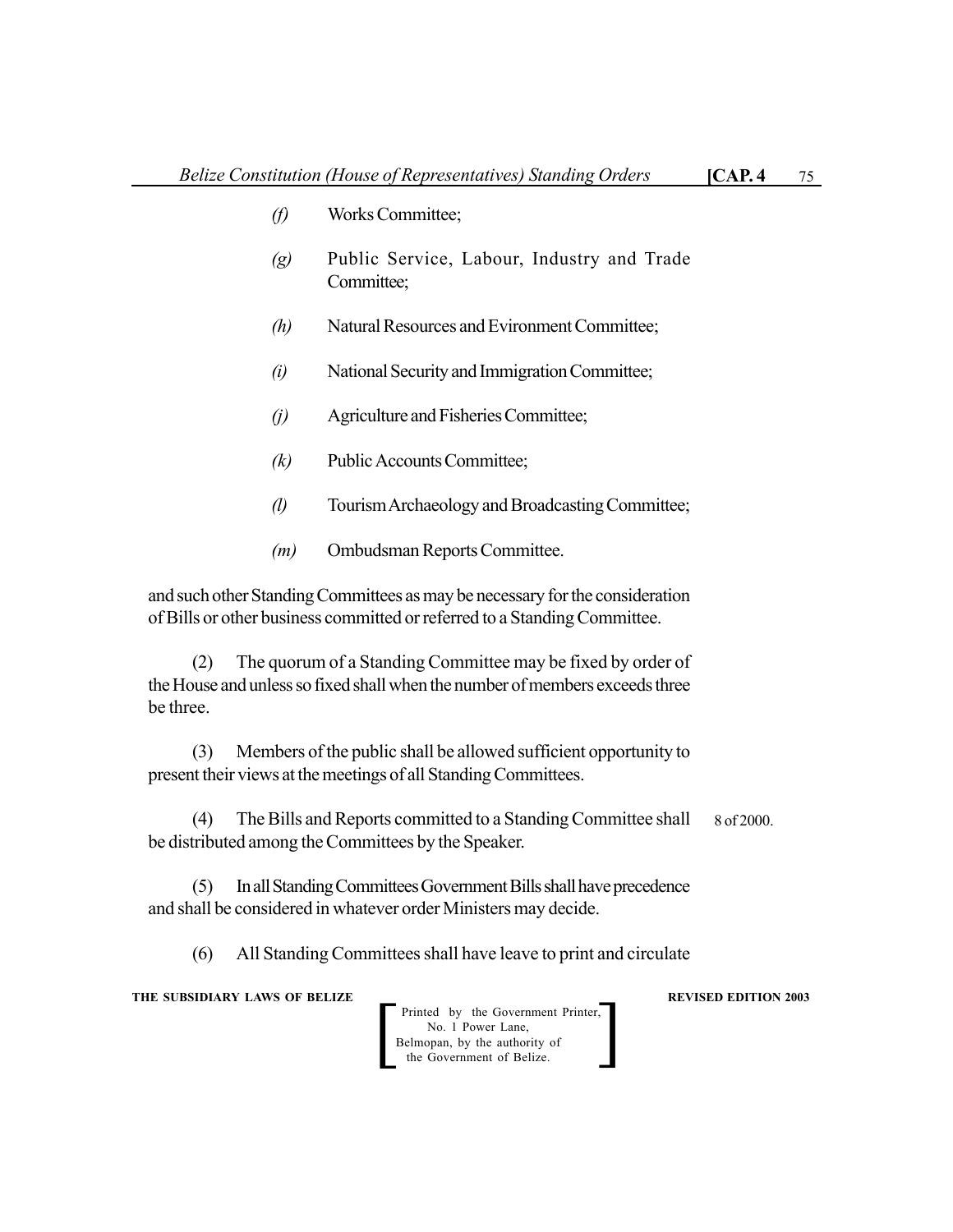among Members of the House the minutes of their proceedings and clauses of Bills as amended by them.

*Constitution of Standing Committees*

73. (1) Each of the said Standing Committees shall consist of not less than three and not more than nine members to be nominated by a Committee of Selection to consist of not less than six members to be chosen by the Speaker as soon as may be after the beginning of each Session: 115 of 1998.

> Provided that no Minister shall be appointed to a Standing Committee which deals with any subject or matter assigned to that Minister.

> (2) The Committee of Selection, in nominating members of a Standing Committee, shall have regard to the composition of the House in order to ensure, so far as possible, that the balance of parties in the House is reflected in the Committee:

Provided that each Standing Committee shall have at least two members who do not support the Government (unless there are no members, or insufficient members, of the House of Representatives who do not support the Government): 115 of 1998.

> (3) The Committee of Selection shall also have power to add not more than five members to a Standing Committee in respect of any Bill referred to it, to serve on the Committee during the consideration of such Bill, and in adding such members shall have regard to their qualifications.

(4) Every member of a Standing Committee may appoint an alternative member of the House who may attend the meeting of the Committee in the event of the inability of such member to attend, and every alternate so appointed shall have the same power and authority (including but not limited to the right to vote) as enjoyed by the member by whom he was so appointed. 115 of 1998.

**THE SUBSIDIARY LAWS OF BELIZE REVISED EDITION 2003**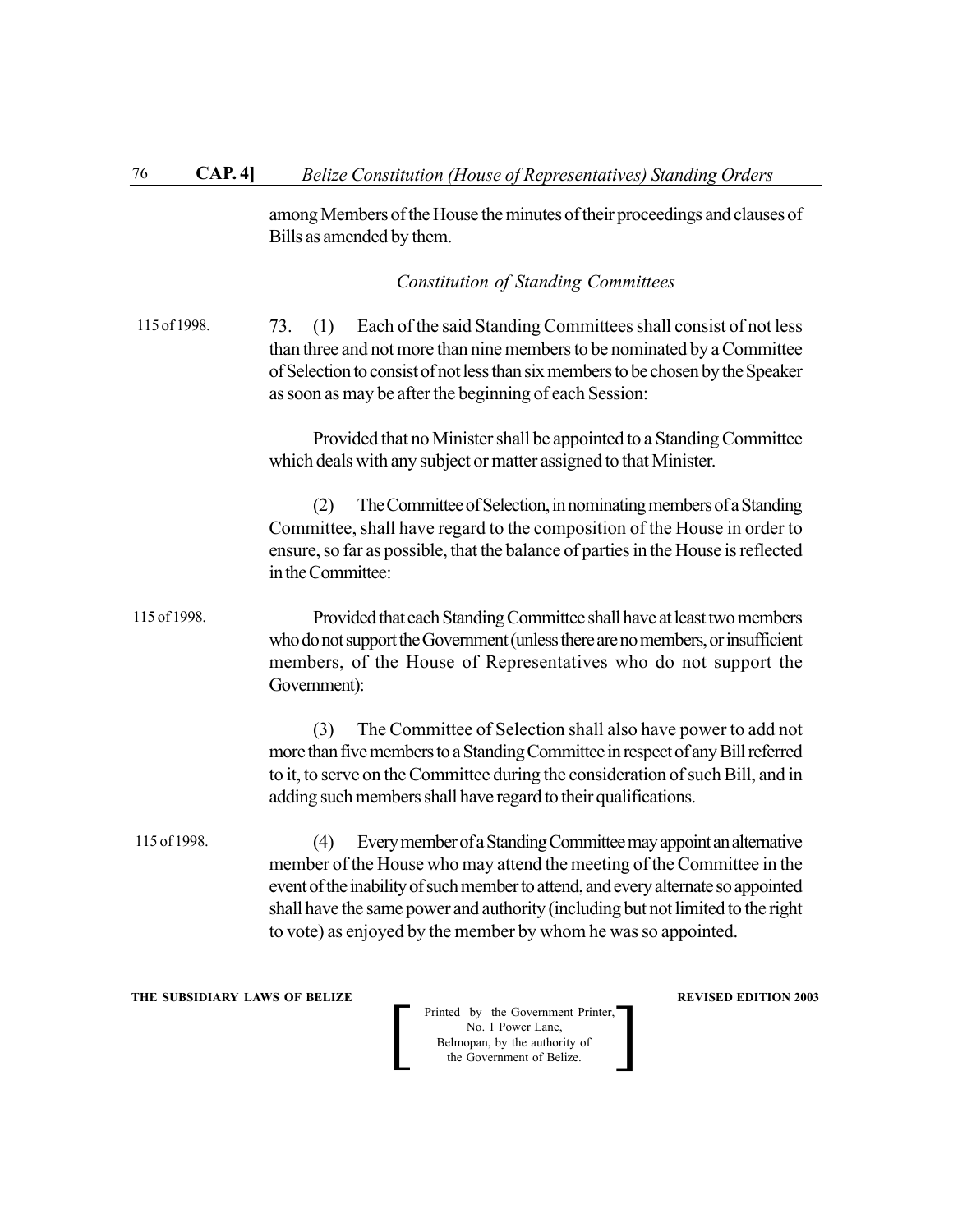#### *Powers and Duties of Standing Committees*

74. (1) All proposed legislation, messages, petitions, reports, motions and other matters relating to the subjects hereinafter mentioned under the title of each Standing Committee shall be referred by the House to such Committee for examination, consideration and report to the House, and the Committee shall, as far as practicable, make such report within sixty days:- 115 of 1998. 8 of 2000.

#### 1. Finance and Economic Development Committee.

- *(a)* Taxation and fiscal matters;
- *(b)* Banking, currency and insurance;
- *(c)* Customs, excise, imports and exports;
- *(d)* Exchange control;
- *(e)* Salaries, pensions and provident funds;
- *(f)* Public debt and public loans;
- *(g)* Economic development;
- *(h)* Any other subjects assigned under the Constitution to the Minister responsible for Finance or the Minister responsible for Budget Planning and Management and Economic Development in their capacity as such Ministers.
- 2. Public Utilities, Transport and Communications Committee.
	- *(a)* Public Utilities;

**THE SUBSIDIARY LAWS OF BELIZE REVISED EDITION 2003** 

Printed by the Government Printer, No. 1 Power Lane,<br>Belmopan, by the authority of Printed by the Government Printer,<br>
No. 1 Power Lane,<br>
Belmopan, by the authority of<br>
the Government of Belize.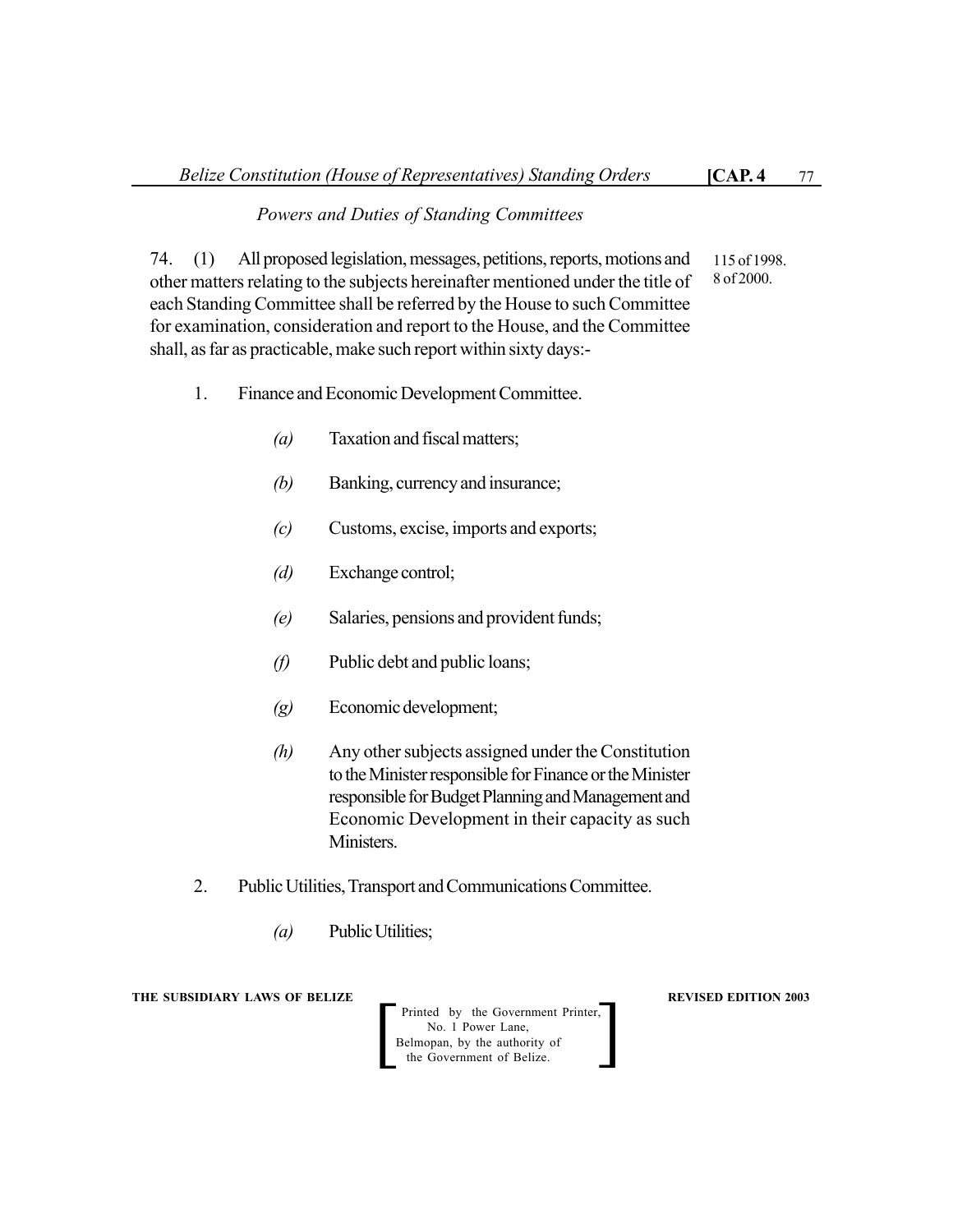- *(b)* Transport;
- *(c)* Communications;
- *(d)* Any other subjects assigned under the Constitution to the Minister responsible for Public Utilities, Transport and Communications.

3. Health and Human Development Committee, including Rural Development and Culture.

- *(a)* All subjects assigned under the Constitution to the Minister responsible for Health;
- *(b)* All subjects assigned under the Constitution to the Ministers responsible for Human Development, Women, Youth, Rural Development and Culture.
- 4. Education, Sports and Housing Committee.
	- *(a)* All subjects assigned under the Constitution to the Minister responsible for Education and Sports;
	- *(b)* All subjects assigned under the Constitution to the Minister responsible for Housing in his capacity as such Minister.

5. Constitution and Foreign Affairs Privileges, Standing Orders, House and Regulations Committee.

- *(a)* Constitution;
- *(b)* Civil liabilities and administration of justice;

#### **THE SUBSIDIARY LAWS OF BELIZE REVISED EDITION 2003**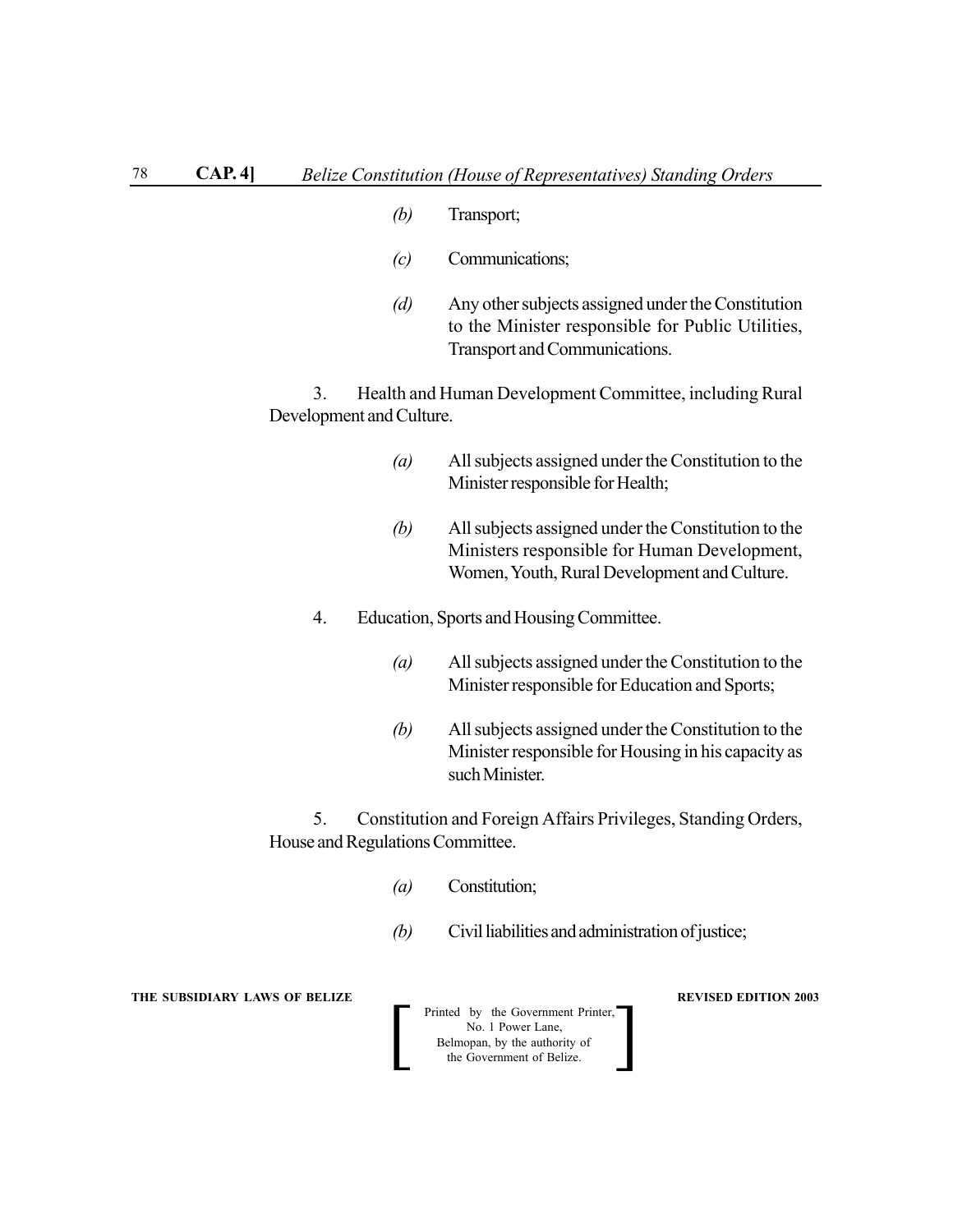- *(c)* Legal affairs;
- *(d)* Relations of Belize with the Commonwealth countries and foreign countries;
- *(e)* International conferences;
- *(f)* Foreign representation;
- *(g)* Subject to Standing Order No. 29 (5), all matters which appear to affect the powers or privileges of the House;
- *(h)* Standing Orders of the House and such other matters relating thereto as may be referred to the Committee by the House;
- *(i)* Order of Business of the House;
- *(j)* Recesses and adjournments of the House;
- *(k)* All matters relating to the remuneration and allowances and the comfort and convenience of Members of the House;
- *(l)* Employment of officers and other persons by the House;
- *(m)* All such orders, rules, regulations and by-laws which are required by any law to be laid before the House.

This Committee shall bring to the attention of the House any order, rule, regulation or by-law -

**THE SUBSIDIARY LAWS OF BELIZE SUBSIDIARY LAWS OF BELIZE** 

Printed by the Government Printer, No. 1 Power Lane,<br>Belmopan, by the authority of Printed by the Government Printer,<br>
No. 1 Power Lane,<br>
Belmopan, by the authority of<br>
the Government of Belize.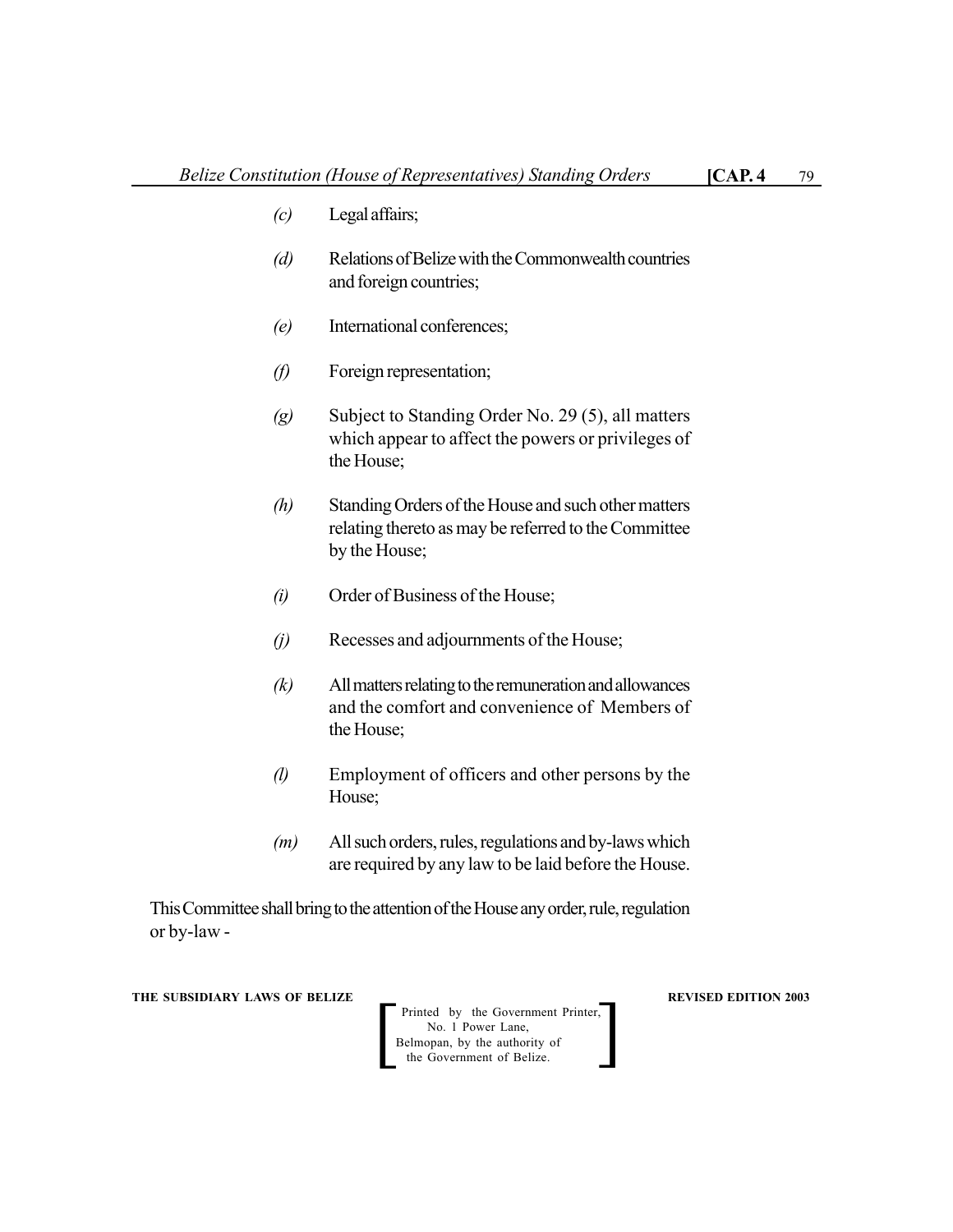- *(a)* which involves the expenditure of public moneys or imposes or fixes fees for licences or for services;
- *(b)* which cannot be challenged in the Courts on the ground that it is *ultra vires*, or is only temporarily so challengeable;
- *(c)* the making of which appears to constitute an unusual or unexpected use of the powers conferred by the law under which it was made;
- *(d)* which purports to have retroactive effect although the law under which it was made does not in terms give the Minister such a power;
- *(e)* the publication or the laying before the House of which appears to have been unduly delayed; or
- *(f)* the purport or form of which appears to require elucidation.

## 6. Works Committee.

- *(a)* Public works;
- *(b)* All other matters assigned under the Constitution to the Minister responsible for Works.
- 7. Public Service, Labour, Industry and Trade Committee.
	- *(a)* Public Service;
	- *(b)* Labour matters;

#### **THE SUBSIDIARY LAWS OF BELIZE REVISED EDITION 2003**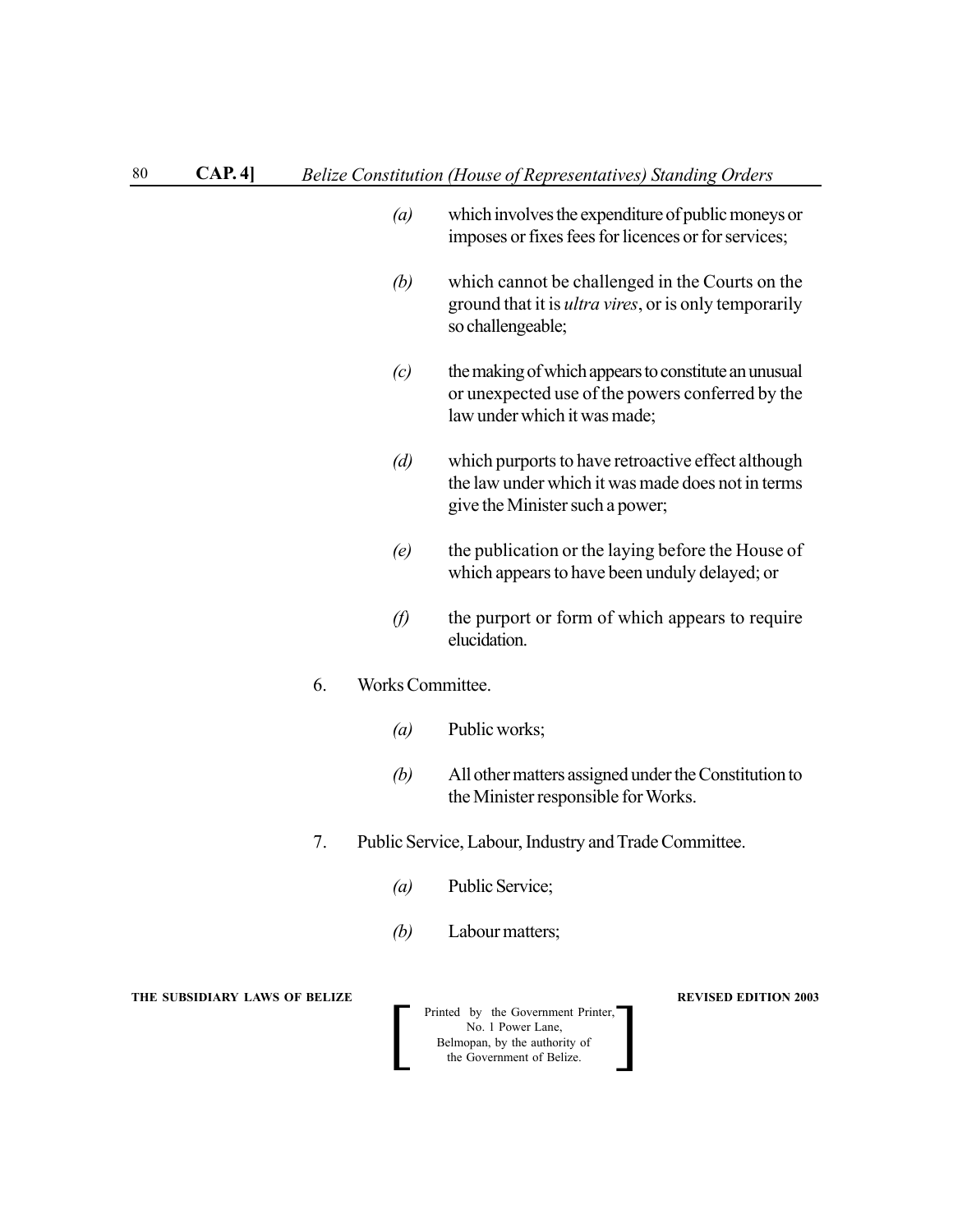- *(c)* Trade, Industry and Commerce;
- *(d)* Home affairs;
- *(e)* Local Government;
- *(f)* Any other subjects assigned under the Constitution to the Minister responsible for Industry and Commerce, Public Service and Labour.
- 8. Natural Resources and Environment Committee.

All matters assigned under the Constitution to the Minister responsible for Natural Resources and the Environment.

9. National Security and Immigration Committee.

All matters assigned under the Constitution to the Minister responsible for National Security and Immigration.

- 10. Agriculture and Fisheries Committee.
	- *(a)* All matters assigned under the Constitution to the Minister responsible for Agriculture and Fisheries;
	- *(b)* Cooperatives.
- 11. Public Accounts Committee.

The Public Accounts Committee shall have the duty of examining, considering and reporting on -

*(a)* the accounts showing the appropriation of the sums granted by the National Assembly to meet the public

**THE SUBSIDIARY LAWS OF BELIZE REVISED EDITION 2003** 

Printed by the Government Printer, No. 1 Power Lane, Printed by the Government Printer,<br>
No. 1 Power Lane,<br>
Belmopan, by the authority of<br>
the Government of Belize.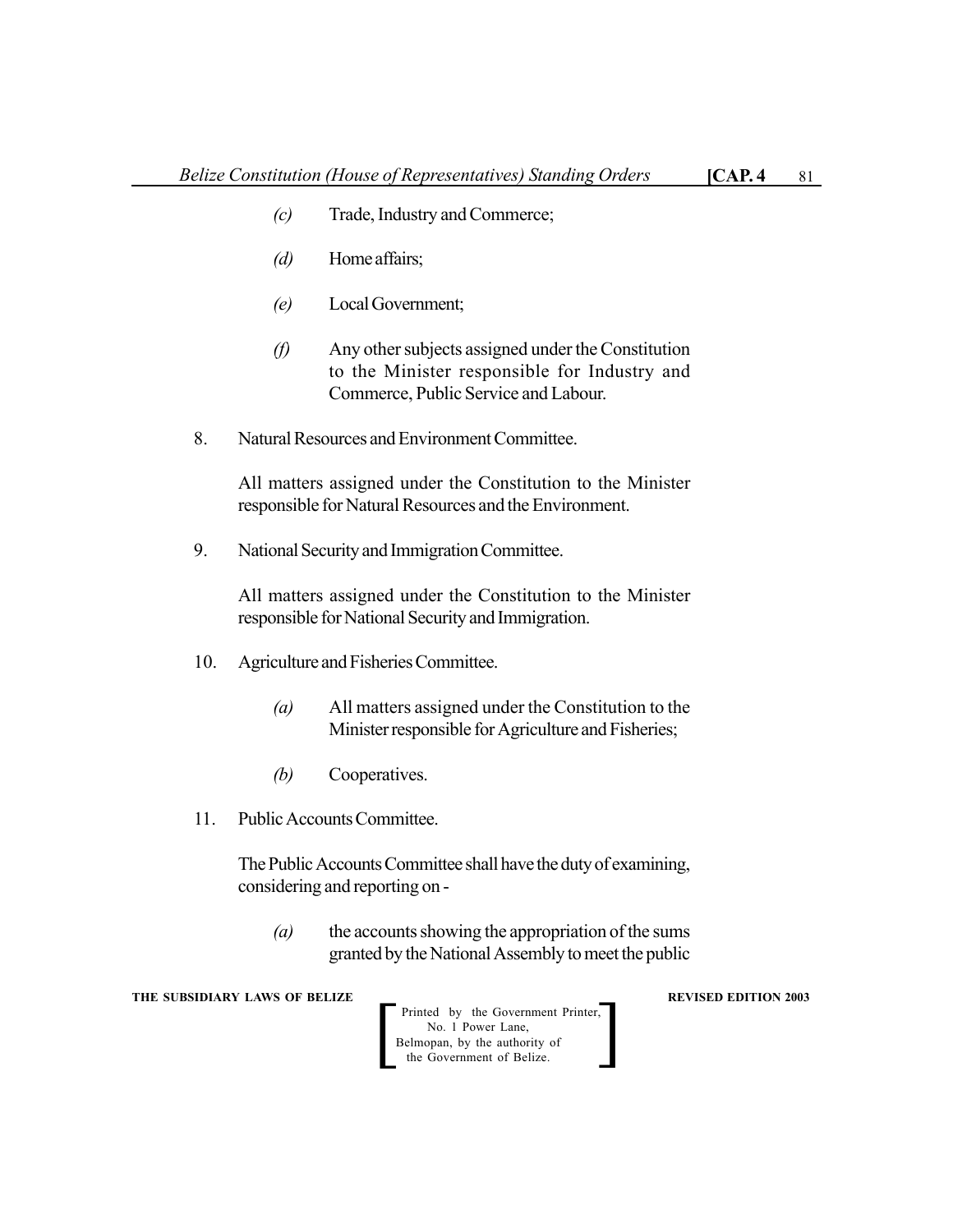# expenditure of the country;

- *(b)* such other accounts as may be referred to the Committee by the House or under any Law; and
- *(c)* the report of the Auditor General on any such accounts.

## 12. Tourism, Archaeology and Information Committee.

- *(a)* Archaeology;
- *(b)* Salvaging of Wrecks;
- *(c)* All matters related to Tourism;
- *(d)* Information and Broadcasting.

#### 13. Ombudsman Reports Committee. 8 of 2000.

- *(a)* Reports by the Ombudsman made under the Ombudsman Act;
- *(b)* Any other matters incidental to or connected with *(a)* above.

 $(1:01)$ Notwithstanding the provisions of paragraph  $(1)$  of this Order, the Standing Committees established in that paragraph shall have the power, in respect of all matters assigned to them, other than proposed legislation, to hold meetings on their own initiative without having the matter referred to them by the House, and for that purpose, a meeting shall be duly called if a requisition under the hand of the Chairman, or, if the Chairman is unable for any reason to do so, under the hands of any three members of the

**THE SUBSIDIARY LAWS OF BELIZE REVISED EDITION 2003** 

76 of 2000.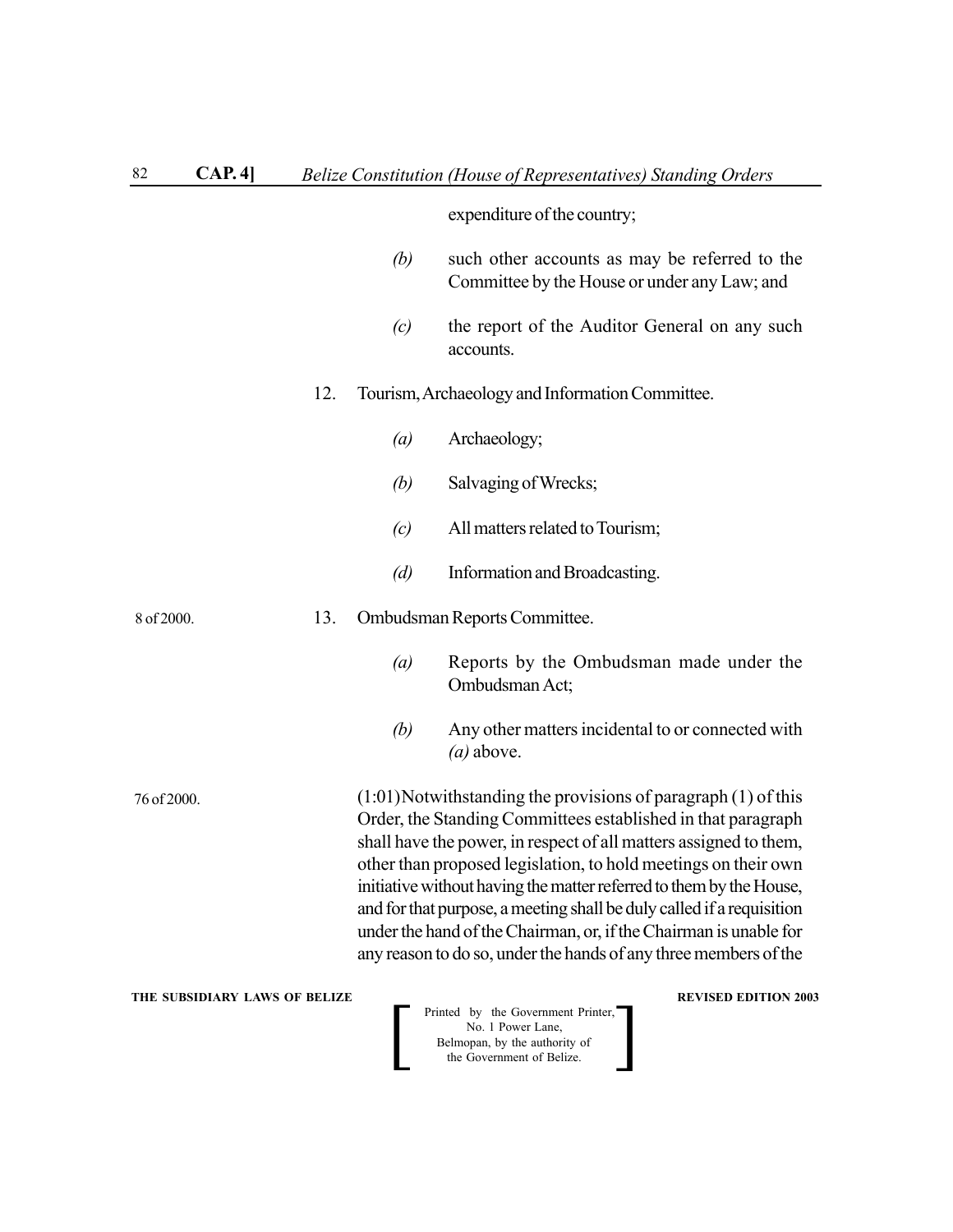Committee, is sent to the other members of the Committee. Paragraph 2 of this Order shall apply to a meeting held pursuant to this paragraph.

(2) The Standing Committees set out in paragraph (1) this order shall also have the power to oversee the expenditure, administration and policy of government departments and their associated public bodies, falling within the subjects assigned to the respective Standing Committees, and in exercise of this power the Standing Committees may, subject to paragraph (3) below -

- *(a)* send for persons, papers and records and specialists advisers, where necessary, to elucidate matters of complexity within the Committee's terms of reference;
- *(b)* communicate to any other such Committee its evidence and any other documents relating to matters of common interest;
- *(c)* meet concurrently with any such Committee for the purposes of deliberating, taking evidence, or considering draft reports; and
- *(d)* sit notwithstanding any adjournment of the House, adjourn from place to place, and report from time to time.

(3) Where a Minister of Government is requested to attend the Committee he shall comply with such request unless prevented from doing so on good and reasonable grounds, in which case he shall arrange for his Permanent Secretary or other senior public officer to attend on his behalf.

(4) Unless the House otherwise orders, all Members nominated to a Committee appointed under this order shall continue to be members of that Committee for the remainder of the National Assembly.

**THE SUBSIDIARY LAWS OF BELIZE REVISED EDITION 2003** 

Printed by the Government Printer, No. 1 Power Lane, Belmopan, by the authority of<br>the Government of Belize.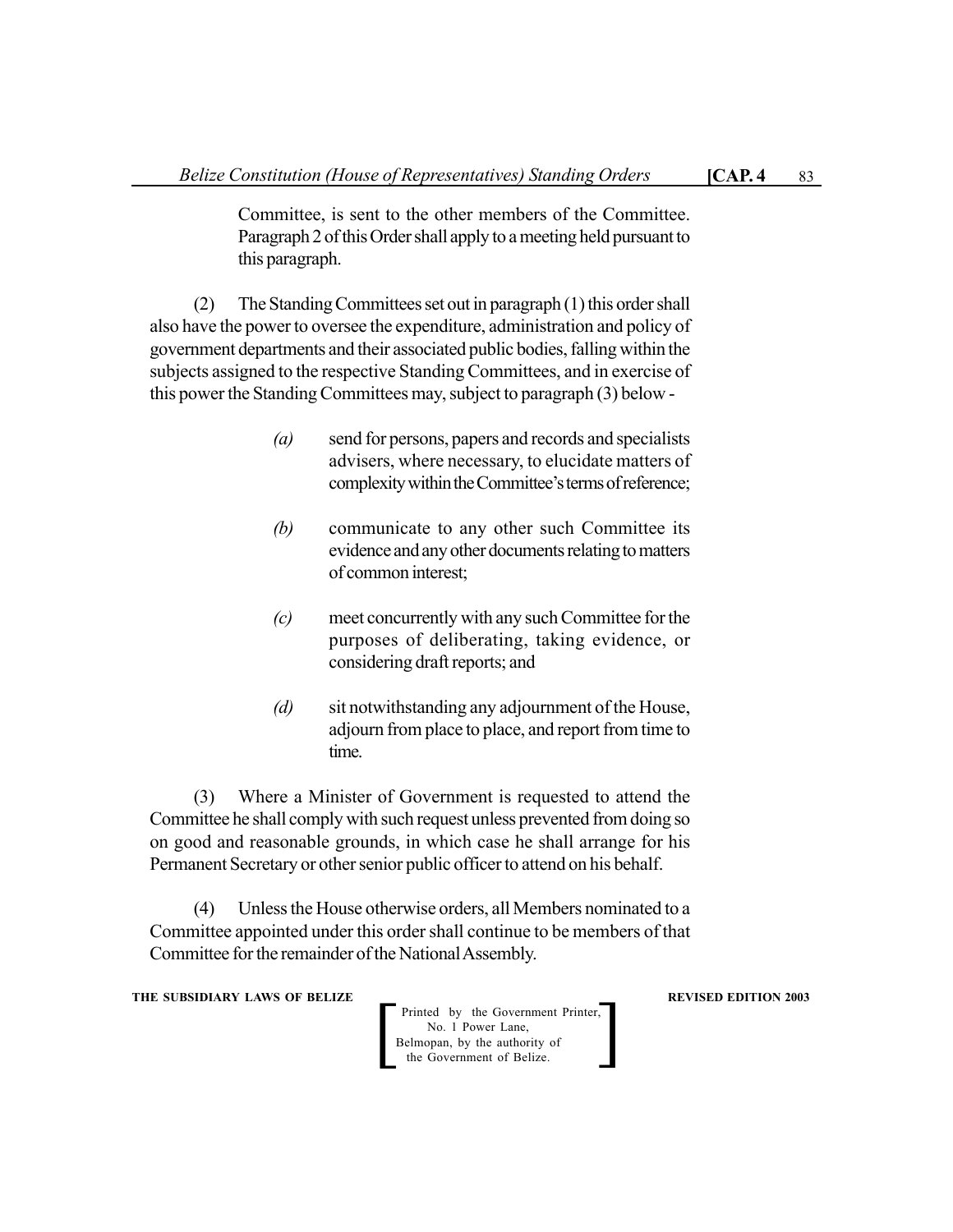#### *Chairmen of Standing Committees*

75. (1) Subject to the provisions of paragraph (2) of this Standing Order, each Standing Committee shall select its Chairman from among the members thereof. In the temporary absence of the Chairman the member next in rank in the order named in the election of the Committee, and so on, as often as the case shall happen, shall act as Chairman. In the case of a permanent vacancy in the Chairmanship of any such Committee, the Committee of Selection shall appoint another Chairman.

(2) The Chairman of the Public Accounts Committee shall be chosen from among the members who do not support the Government (except at times when there is no such member). 115 of 1998.

#### *Special Select Committees*

76. (1) A Select Committee other than a Standing Committee shall be known as a Special Select Committee. It shall be appointed by Order of the House which shall specify the terms of reference of the Committee and shall consist of such Members as may be directed by Order of the House and, in the absence of such direction shall consist of such Members as may be chosen by the Speaker.

(2) The quorum of a Special Select Committee shall be such as shall be specified in the Order of the House or, in the absence of such Order, by the Speaker.

*Constitution and Chairmen of Select Committees*

77. (1) Every Select Committee shall be so constituted as to ensure, so far as is possible, that the balance of parties in the House is reflected in the Committee:

Provided that a Select Committees shall have at least two members

**THE SUBSIDIARY LAWS OF BELIZE REVISED EDITION 2003** 

115 of 1998.

| Printed by the Government Printer,<br>No. 1 Power Lane,    |  |
|------------------------------------------------------------|--|
| Belmopan, by the authority of<br>the Government of Belize. |  |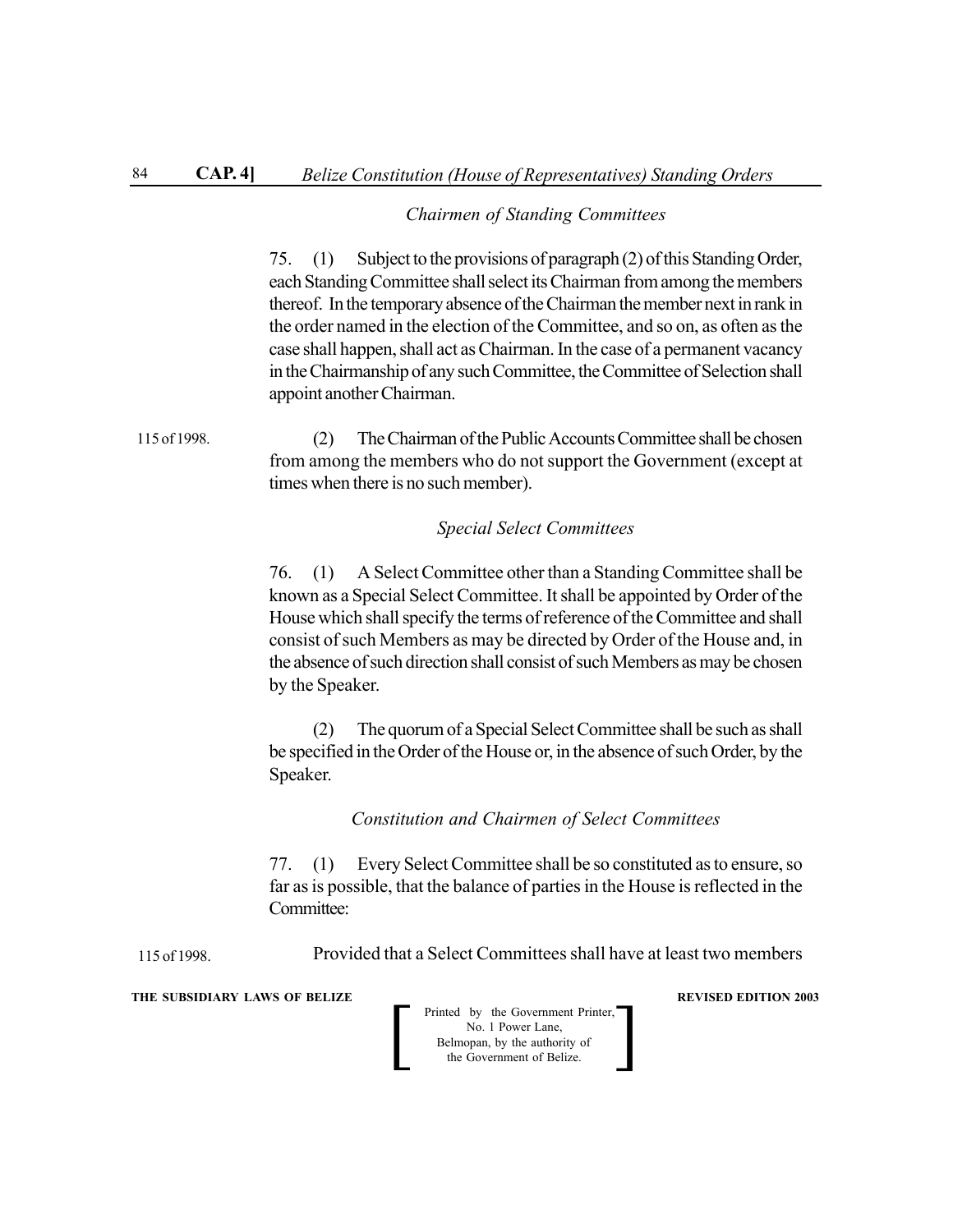(2) Where a Member of a Select Committee dies or for any other reason his seat becomes vacant, then, subject to the preceding paragraph, the Speaker or the Committee of Selection in the case of a Standing Committee shall appoint another Member in his place.

(3) Except as is otherwise provided by these Standing Orders or by special direction of the House, a Select Committee shall elect a Chairman from among its Members.

(4) Every member of a Select Committee may appoint an alternative member of the House who may attend the meetings of the Committee in the event of inability of such member to attend, and every alternate so appointed shall have the same power and authority (including but not limited to the right to vote) as enjoyed by the member by whom he was so appointed. 115 of 1998.

## *Joint Select Committees*

78. (1) The House may for the purposes of any Select Committee appoint not more than six Members to sit with Members of the Senate as a joint Select **Committee** 

(2) The quorum of a joint Select Committee shall be such as the Committee may decide.

(3) Except as is otherwise provided by these Standing Orders or by special direction of the House, a joint Select Committee shall elect a Chairman from among its members.

(4) A joint Select Committee may be appointed at the request of either House with the approval of the other House.

**THE SUBSIDIARY LAWS OF BELIZE REVISED EDITION 2003**

Printed by the Government Printer, No. 1 Power Lane, Belmopan, by the authority of<br>the Government of Belize.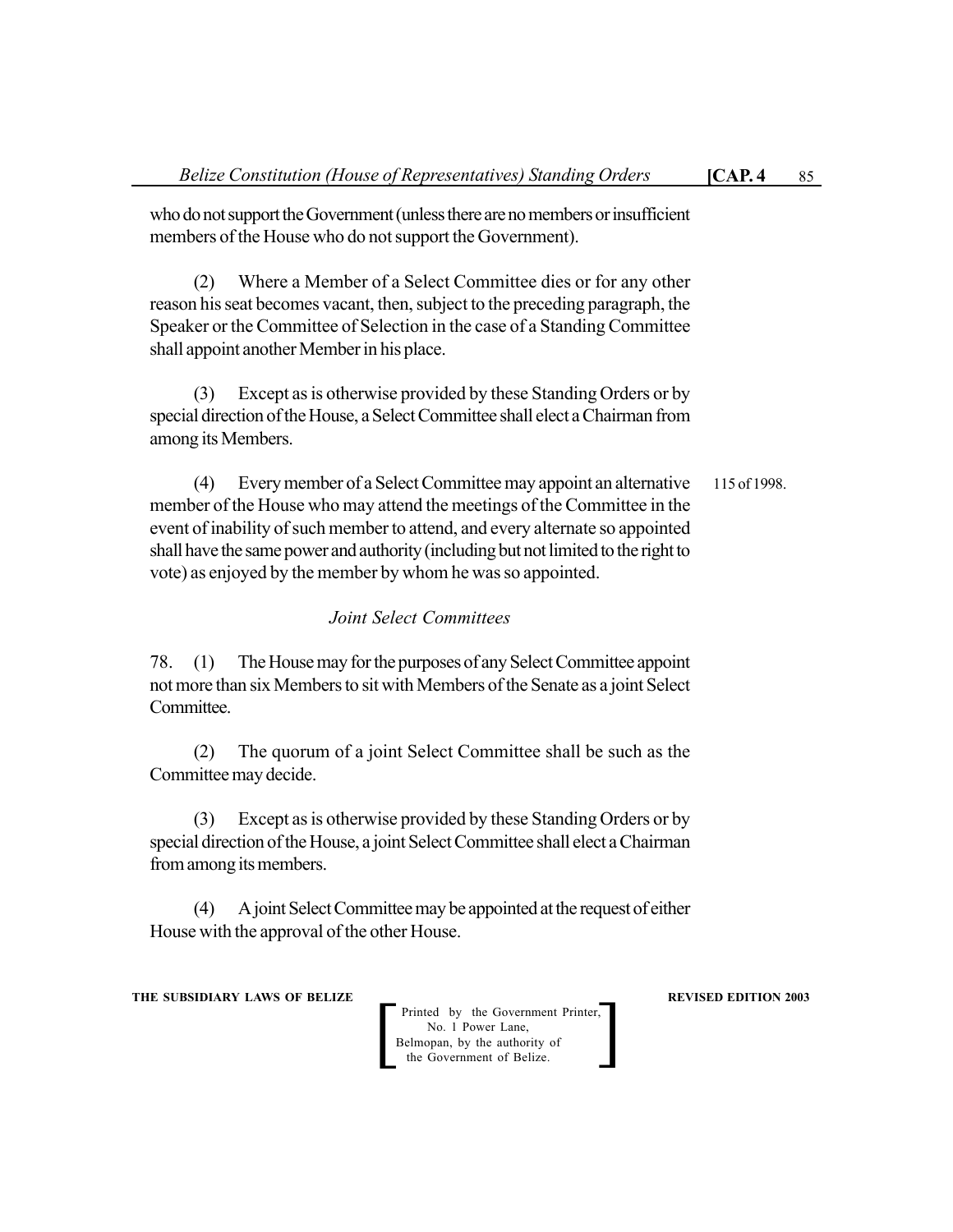#### *Procedure in Select Committees*

79. (1) Except as otherwise provided in Standing Orders Nos. 72 to 75 inclusive (Standing Committees), this Standing Order shall apply to all Select **Committees** 

(2) If the Chairman is unable to be present at any meeting, the Committee shall elect another Chairman whose tenure of office shall be for the day of his election.

(3) Unless the House otherwise directs, every Select Committee shall have power to send for persons, papers and records. 115 of 1998.

> (4) A Select Committee shall not have power to delegate any of its functions to its Chairman or any other member.

> (5) Unless the House otherwise directs, three Members shall be the quorum. In ascertaining whether there is a quorum present, the Member in the Chair shall not be excluded.

> (6) The deliberations of a Select Committee shall be confined to the matter referred to it by the House and any extension or limitation thereof made by the House, and, in the case of a Select Committee on a Bill, to the Bill committed to it and relative amendments.

> (7) Where, by resolution of the House or under these Standing Orders, the Speaker or a Minister is Chairman of a Select Committee, the Speaker or the Minister shall appoint the time and place for the holding of the first meeting of the Committee. In all other cases the first meeting of a Select Committee shall be summoned by the Speaker and the first business to be transacted thereat shall be the Election of a Chairman of the Committee; if at such meeting a Chairman is not elected, the Speaker shall appoint a Member of the Committee to be the Chairman.

**THE SUBSIDIARY LAWS OF BELIZE REVISED EDITION 2003**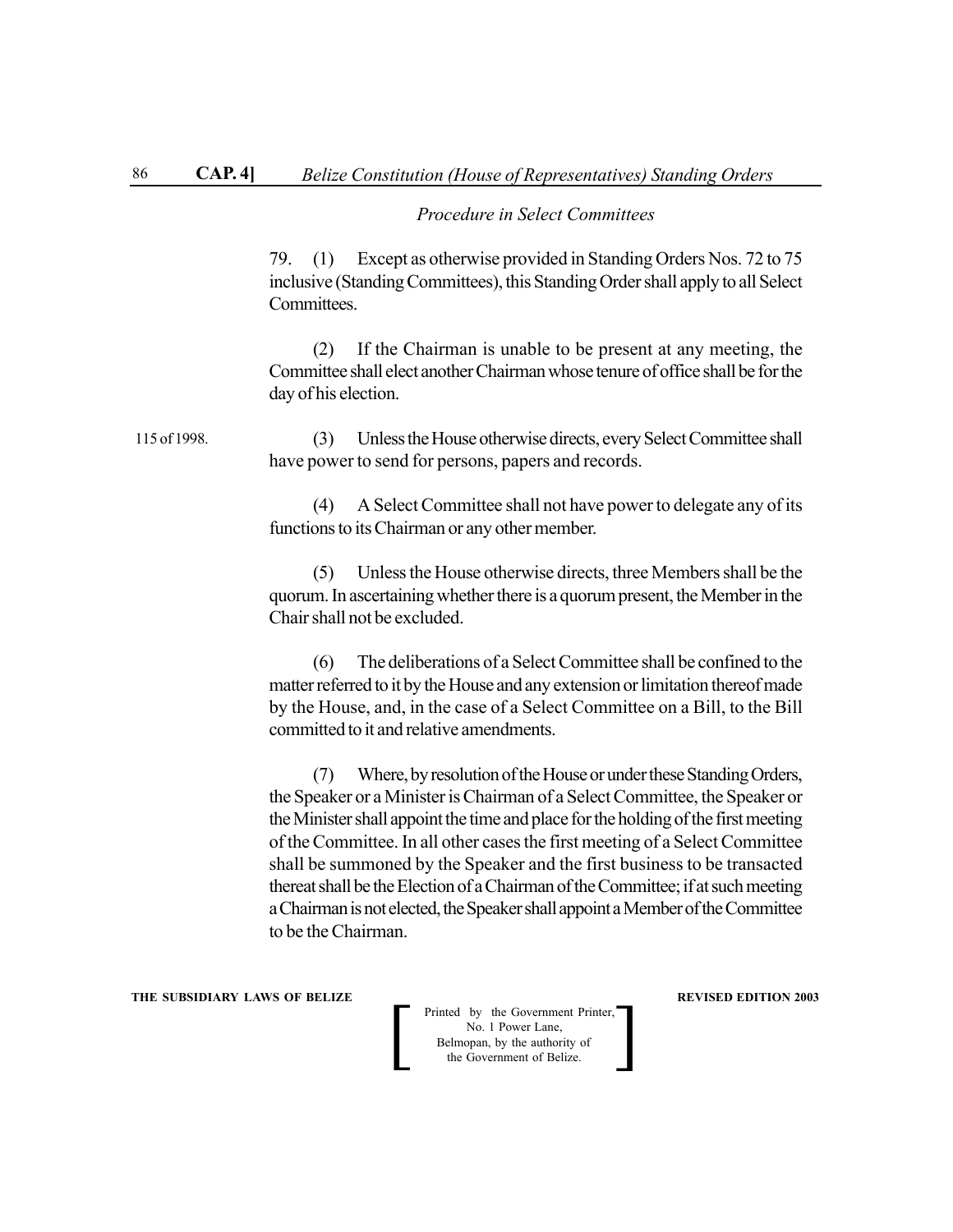(8) Subsequent meetings shall be held at such time and place as the Select Committee may determine; provided that, if the Committee fail to do so, the Chairman shall, in consultation with the Clerk of the House, appoint such time and place.

(9) Subject to any order of the House or resolution of the Committee,the sitting of a Select Committee shall be held in private.

(10) Except by leave of the House no Select Committee may sit while the House is sitting, but a Select Committee may sit any time when the House is adjourned or the sitting of the House is suspended.

(11) When it is intended to examine any witnesses the Member requiring such witnesses shall deliver to the clerk of the Committee the name, residence and occupation of any witnesses he desires to examine and the Committee shall decide if and when to summon the witnesses.

(12) If the Committee desires to summon any witnesses, the Chairman shall supply the name, residence and occupation of every such witness to the Clerk of the House at least seven days before his evidence is required. The Clerk shall then, subject to the directions of the Speaker, summon every such witness on behalf of the House.

(13) The evidence of every witness shall be taken down *verbatim* and sent in proof to the witness.The witness shall be at liberty, within fourteen days from that on which the Clerk sent out the proof, to suggest corrections due to inaccurate reporting, and the evidence shall be printed with such of the corrections as may be approved by the Chairman.

(14) The Committee may at its discretion refuse to hear any irrelevant evidence or any recalcitrant witness.

**THE SUBSIDIARY LAWS OF BELIZE REVISED EDITION 2003**

Printed by the Government Printer, No. 1 Power Lane, Belmopan, by the authority of<br>the Government of Belize.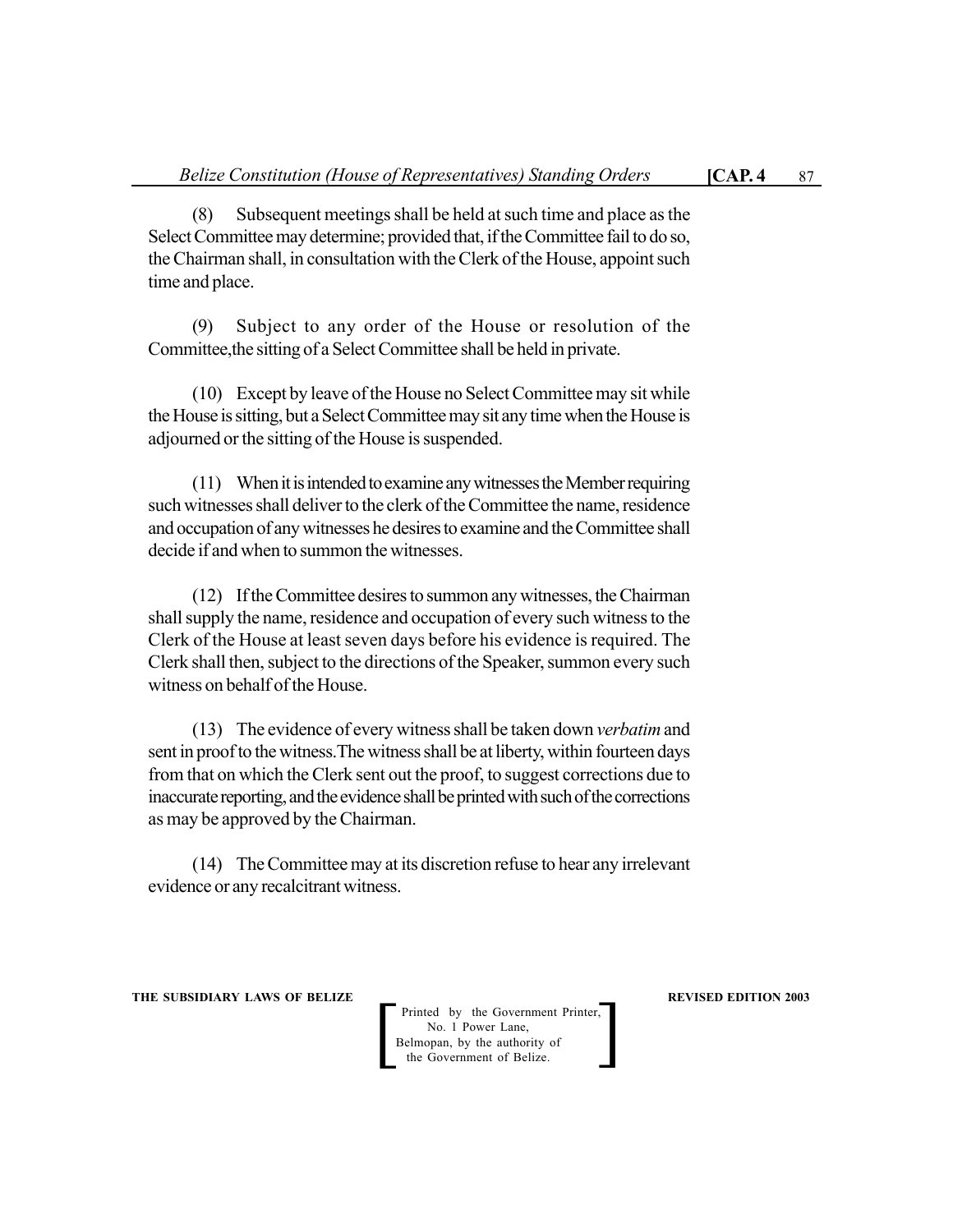(15)

- *(a)* Any Member of a Select Committee may bring up a report for its consideration, and all such reports shall be entered in full upon the minutes of proceedings of the Committee. When all the reports have been brought up, the Chairman shall propose the reports in order until one is accepted as a basis for discussion, beginning with his own report and proceeding with the remainder in the order in which they were brought up. The question to be proposed by the Chairman on any report shall be "That the Chairman's (or Mr. ....................'s) report be read a second time paragraph by paragraph". When this question has been agreed to, it shall not be proposed on any further reports, but any portions thereof may be offered as amendments to the report under consideration, if they are relevant to it.
- *(b)* The Committee shall then proceed to go through the report paragraph by paragraph and paragraphs (1) to (7) of Standing Order No. 54 (Procedure in Committee of the whole House on a Bill) shall apply to such consideration as if the report were a Bill and the paragraphs thereof the clauses of the Bill.
- *(c)* Upon the conclusion of the consideration of the report paragraph by paragraph and when all proposed new paragraphs have been considered, the Chairman shall put the question that this report be the report of the Committee to the House.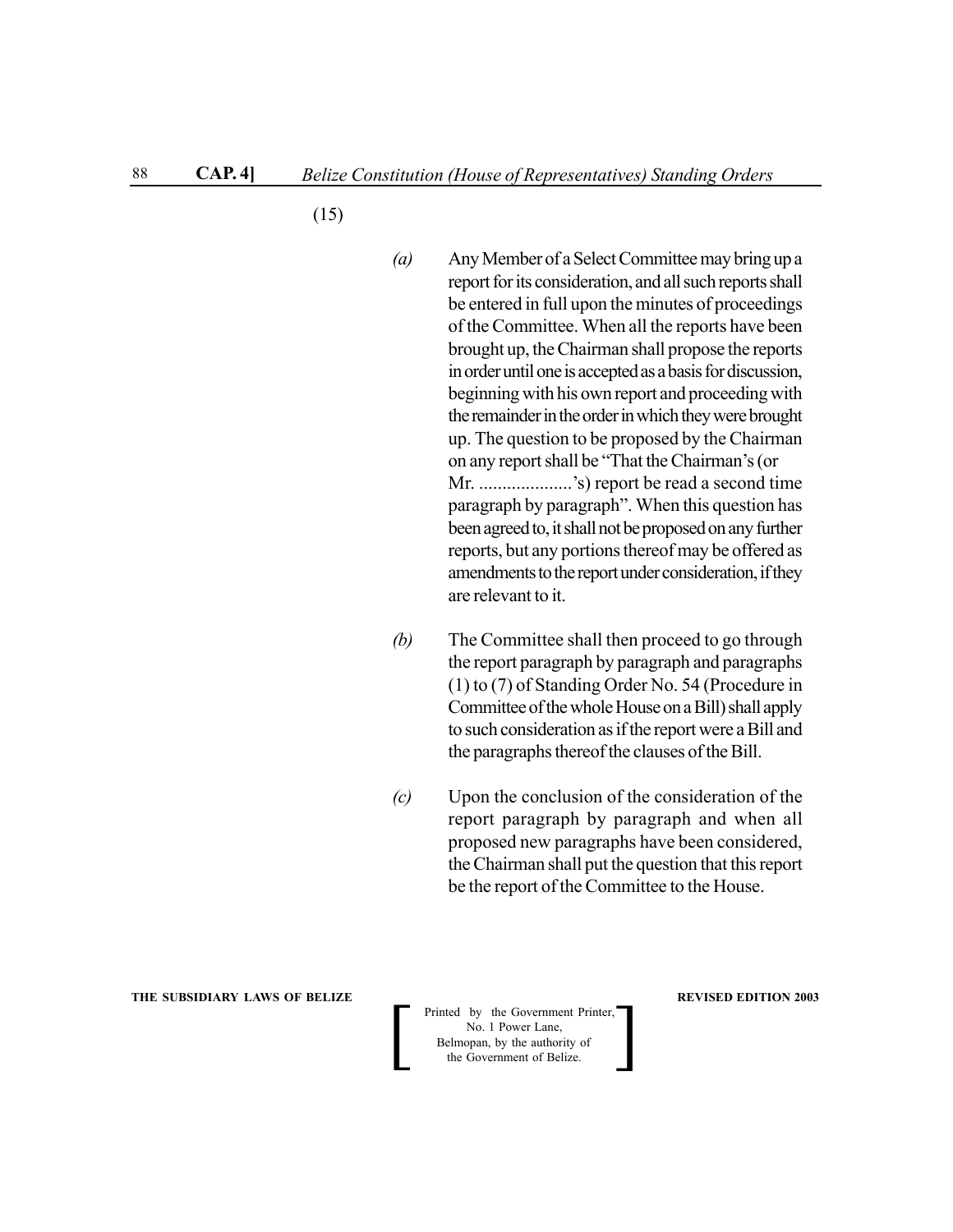### *Premature Publication of Evidence*

80. (1) The proceedings of and the evidence taken before, any Select Committee, and any documents presented to, and decisions of, such a Committee shall not be published by any Member thereof or by any other person before the Committee has presented its report to the House.

(2) Any Member who contravenes the provisions of paragraph (1) of this Standing Order shall be liable, as the House may determine, either-

- *(a)* to the censure of the House, or
- *(b)* to be dealt as if he had committed a breach of order contrary to paragraph (5) of Standing Order No.44 (Order in the House and in Committee), in which case the provisions of paragraphs (5) to (14) inclusive of that Order shall apply; and in addition the Member may be prosecuted for an offence contrary to the provisions of the Legislative Assembly (Powers and Privileges) Act 1962.\*

#### *Reports from Select Committees*

81. (1) Every Select Committee shall, before the end of every Session, make a report to the House upon the matters referred to it; but where a Select Committee finds itself unable to conclude its investigation before the end of the Session, it may so report to the House.

\*This Act was omitted from the Revised Edition of the Laws of Belize 1980-1990 and from the Substantive Laws of Belize, Revised Edition 2000.

**THE SUBSIDIARY LAWS OF BELIZE REVISED EDITION 2003**

Printed by the Government Printer, No. 1 Power Lane,<br>Belmopan, by the authority of Printed by the Government Printer,<br>
No. 1 Power Lane,<br>
Belmopan, by the authority of<br>
the Government of Belize.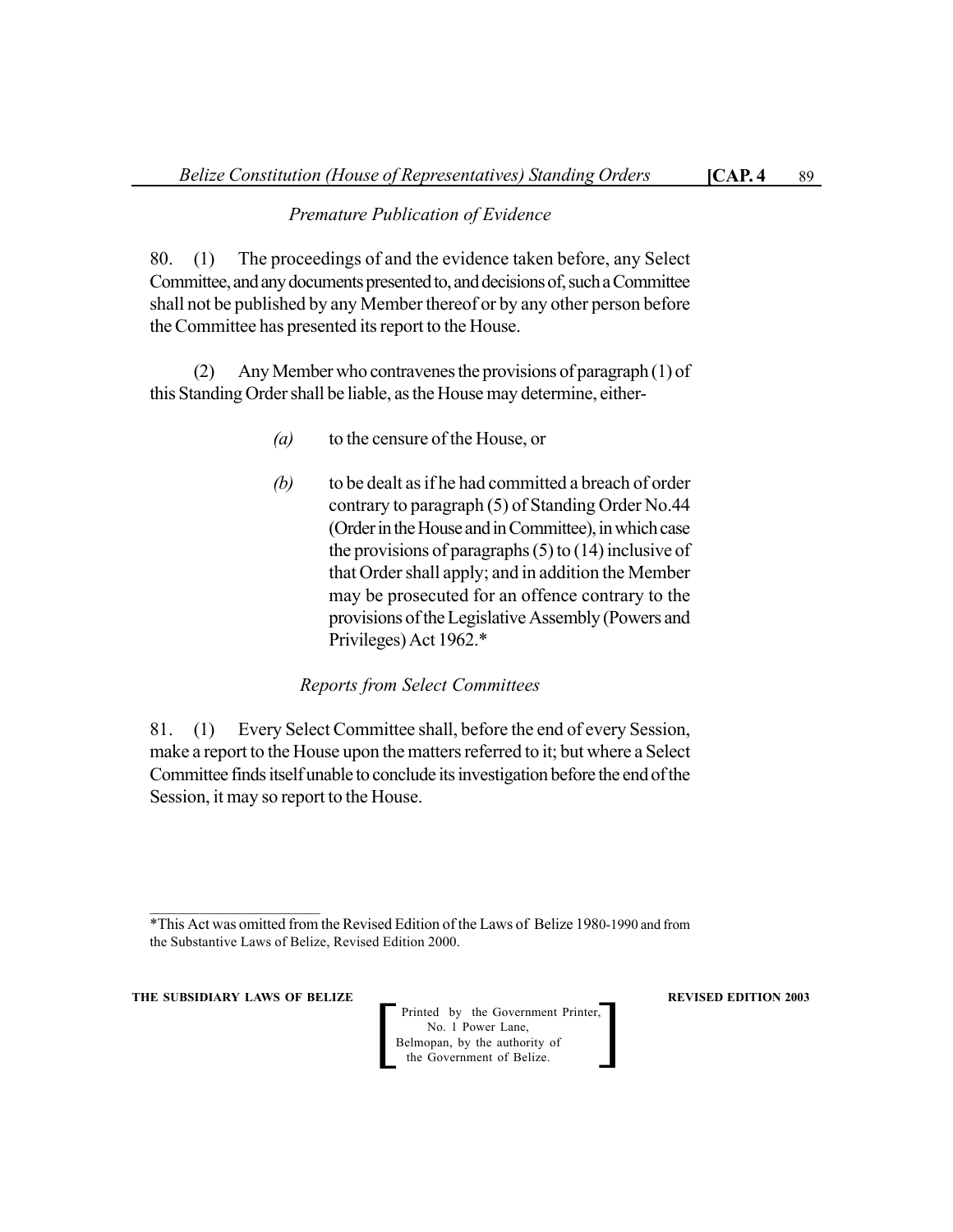(2) A report of a Select Committee may contain the opinions and observations of the Committee, and may be accompanied by the minutes of evidence taken before the Committee.

(3) A Select Committee may make a special report relating to its powers, functions and proceedings on any matters that it thinks fit to bring to the notice of the House.

(4) The report of a Select Committee shall be presented to the House by the Chairman or other Member deputed by the Committee, and shall be ordered to be laid on the Table, and be printed, without question put.

- (5) The minutes of proceedings of a Select Committee shall record-
	- *(a)* the names of the Members present each day of the sitting of the Committee;
	- *(b)* the names of the witnesses examined;
	- *(c)* in the event of a division taking place,the question proposed, the names of the proposer and the respective votes thereon of the Members present and the names of the Members (if any) who declined to vote.

(5) The minutes of the proceedings of a Select Committee shall be printed with the report of the Committee, unless the House otherwise direct, and the Clerk shall preserve the original thereof as part of the records of the House.

(6) The Report of a Select Committee may be taken into consideration by the House on a motion "That the Report of the Select Committee on ................................................be adopted". Such a motion may be moved by any Member after one clear day's notice.

**THE SUBSIDIARY LAWS OF BELIZE REVISED EDITION 2003**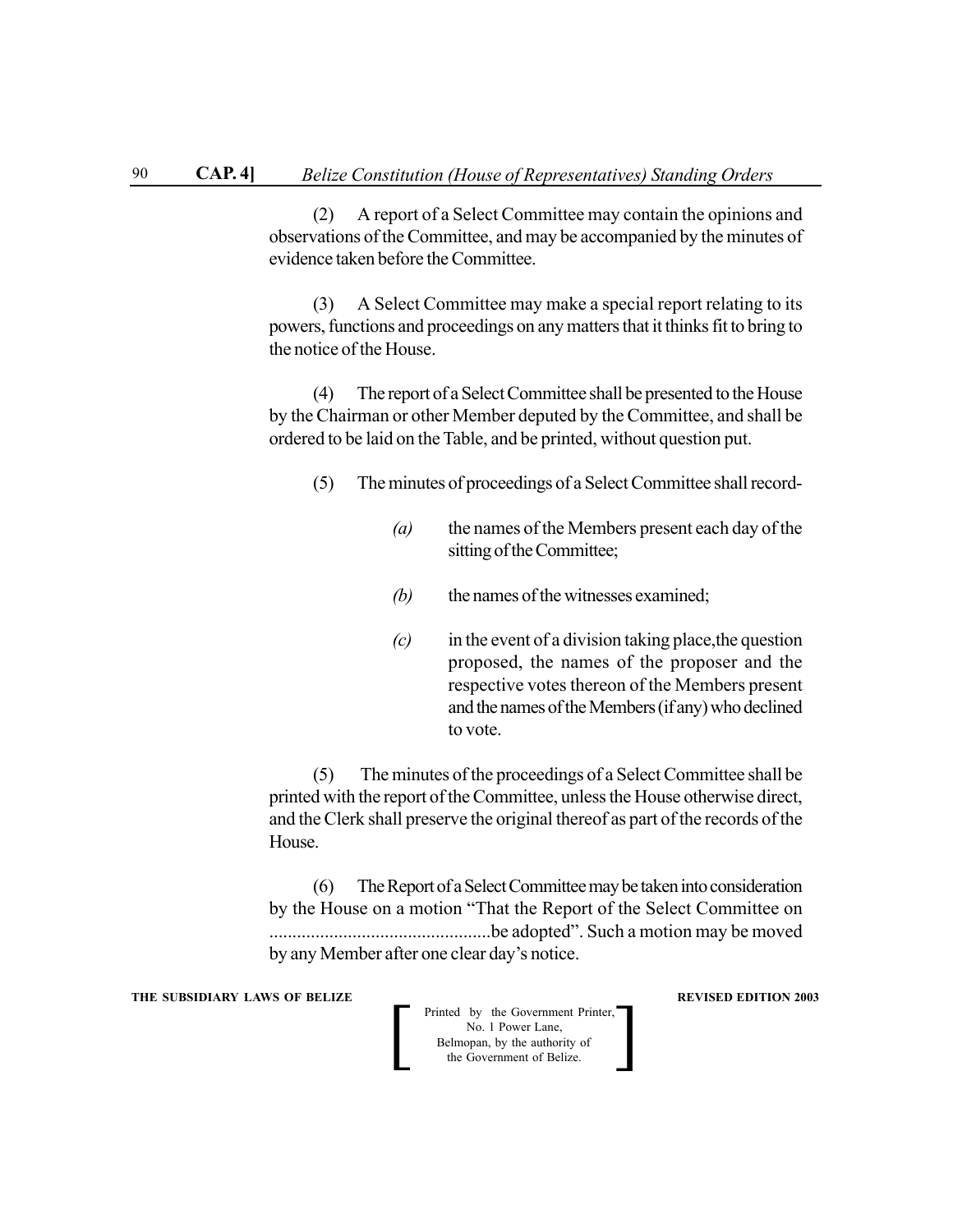#### *Divisions in Select Committees*

82. (1) Every division in a Select Committee shall be taken by the Clerk to the Committee asking each Member of the Committee separately how he desires to vote and recording the votes accordingly.

(2) In taking the division, the names of all Members of the Committee present shall be called in alphabetical order.

(3) When a division is claimed in a Select Committee every Member of the Committee present shall, unless he expressly states that he declines to vote, record his vote either for Ayes or Noes. The Clerk to the Committee shall enter in the Minutes of the proceedings the record of each Member's vote and shall add a statement of the names of Members who declined to vote.

(4) As soon as the Clerk has collected the votes he shall state the number of Members voting for the Ayes and Noes respectively and the Chairman shall then declare the result of the division. The Chairman shall not have an original vote but in the event of an equality of votes he shall give a casting vote.

(5) If a Member of the Committee states that he voted in error or that his vote has been wrongly counted he may claim to have his vote altered, provided that such request is made as soon as the Clerk has announced the numbers and before the Chairman has declared the result of the division.

#### *Private Bills*

83. (1) Every Bill, not being a Government measure, intended to affect or benefit some particular person, association or corporate body (in this Standing Order called a "Private Bill") shall contain a clause saving the rights of Her Majesty the Queen, Her Heirs and Successors, all bodies politic and corporate, and all others except such as are mentioned in the Bill and those claiming by, from, or under, them, and may be introduced into the House under the provisions of this Standing Order:

**THE SUBSIDIARY LAWS OF BELIZE REVISED EDITION 2003** 

Printed by the Government Printer, No. 1 Power Lane,<br>Belmopan, by the authority of the Government of Belize.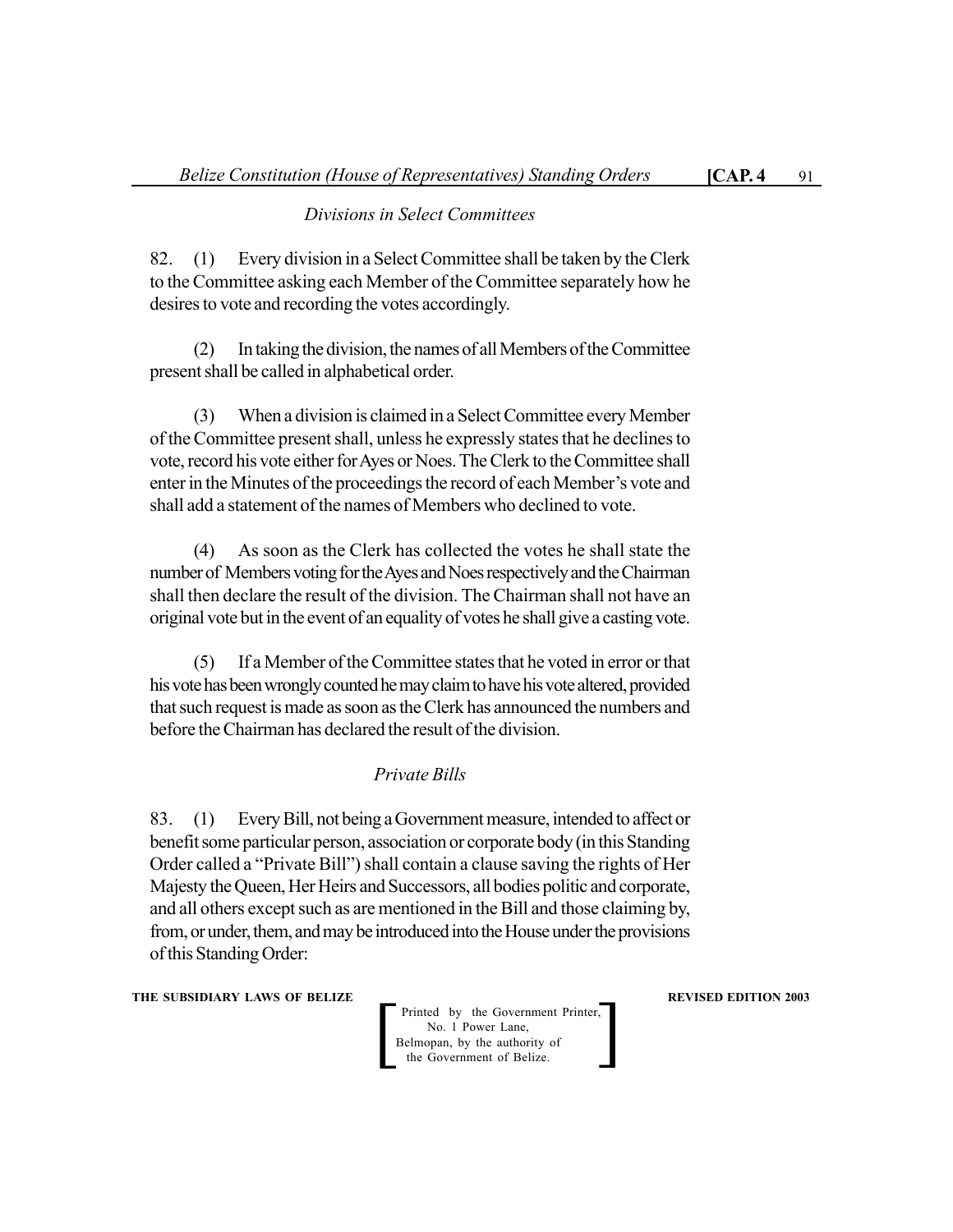Provided that the provisions of paragraph (1) of this Order shall not apply to measures to incorporate churches, and from the commencement of this *proviso*, churches shall be incorporated as companies limited by guarantee under the Companies Act. 110 of 2000. CAP. 250.

> (2) Any Bill, not being a Government measure, which in the opinion of the Speaker appears to affect directly private rights or property may be introduced into the House as a Private Bill under the provisions of this Standing Order.

- (3) A Private Bill shall be introduced by a Member, only-
	- *(a)* on petition from the promoters stating the objects of and reasons for the Bill; and
	- *(b)* after notice of the Bill has been given-
		- *(i)* by not less than three successive publications of the Bill in the *Gazette,* and
		- *(ii)* by three successive publications in a newspaper circulating in the Country of a notice containing a statement of the objects of and the reasons for the Bill.

(4) The Petition shall be presented by being lodged with the Clerk, and shall be read at the first ordinary sitting of the House after it is so lodged, and thereupon the Speaker shall put the question that the promoters be allowed to proceed.

(5) Subject to paragraph (6) of this Standing Order, when leave to proceed has been granted, the promoters shall, within the next ensuing three months after such leave has been granted, lodge with the Clerk of the House-

**THE SUBSIDIARY LAWS OF BELIZE REVISED EDITION 2003**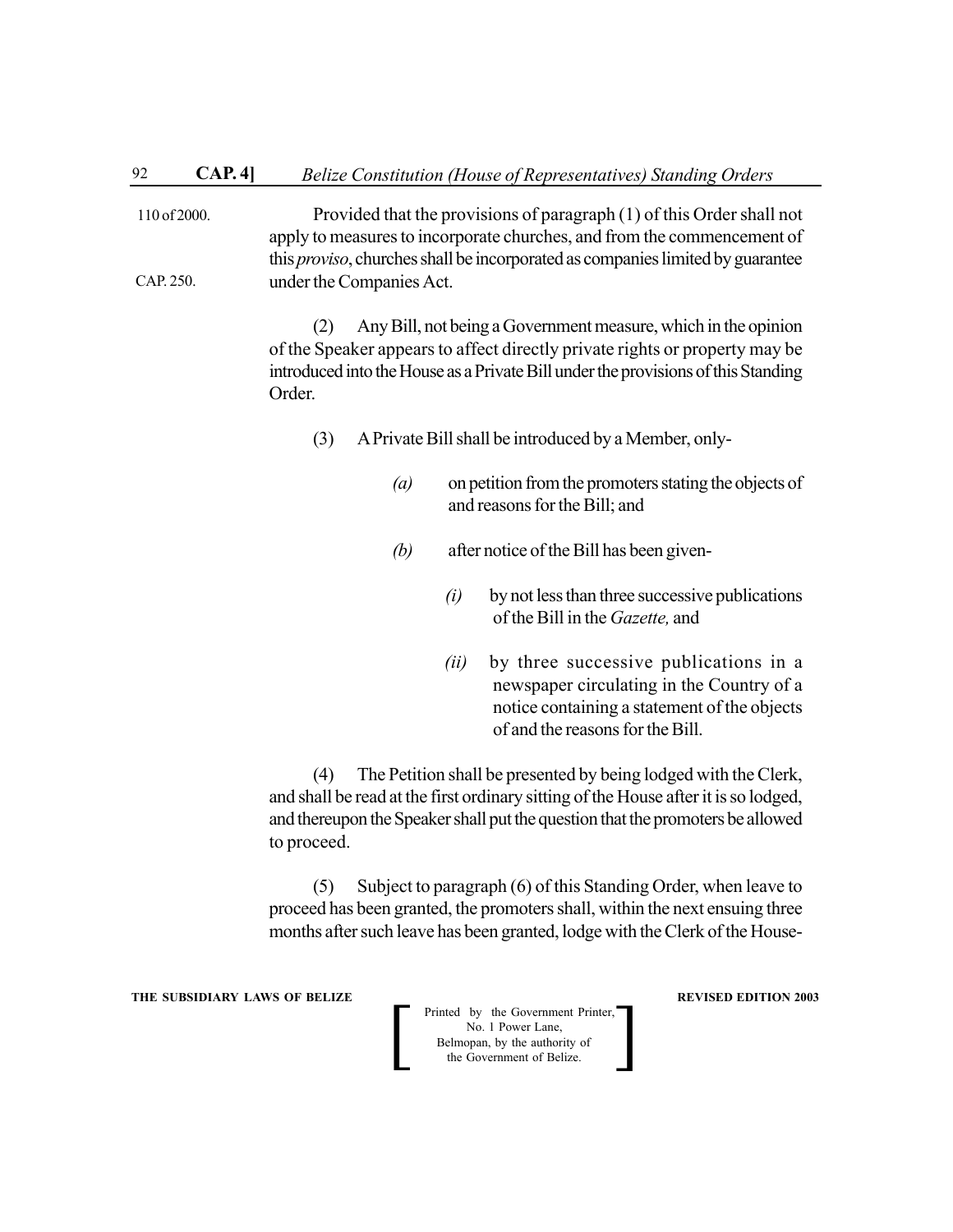- *(b)* a certificate under the hand of the Accountant General certifying that the sum of two hundred and fifty dollars (or such less sum as the Clerk may in writing approve), to meet the expenses of printing, has been deposited with the Accountant General;
- *(c)* a bond duly executed by two sufficient persons obliging them to pay on demand to the Clerk any excess over the deposited sum, required for such expenses.

(6) The Clerk shall cause the Bill lodged with him to be printed as early as possible, and, at the first ordinary sitting of the House after the printing is completed, the Speaker, if he is satisfied that the notices required by paragraph (3) of this Standing Order have been given, shall put the question that the Bill be read a first time, upon which no discussion shall be allowed. After the Bill is read a first time, it shall stand upon the Order Paper for the second reading at the next ordinary sitting of the House.

(7) Upon the day ordered for second reading, the Speaker shall, unless the House otherwise orders, put the question that the Bill be read a second time.

(8) After the Bill has been read a second time, it shall stand referred to a Special Select Committee to be chosen by the Speaker. The Speaker shall appoint the Chairman of the Committee.

(9)

*(a)* Every Special Select Committee on such a Bill shall require proof of the facts and other allegations set forth in the Bill as showing that it is expedient that the

**THE SUBSIDIARY LAWS OF BELIZE REVISED EDITION 2003**

Printed by the Government Printer, No. 1 Power Lane,<br>Belmopan, by the authority of Printed by the Government Printer,<br>
No. 1 Power Lane,<br>
Belmopan, by the authority of<br>
the Government of Belize.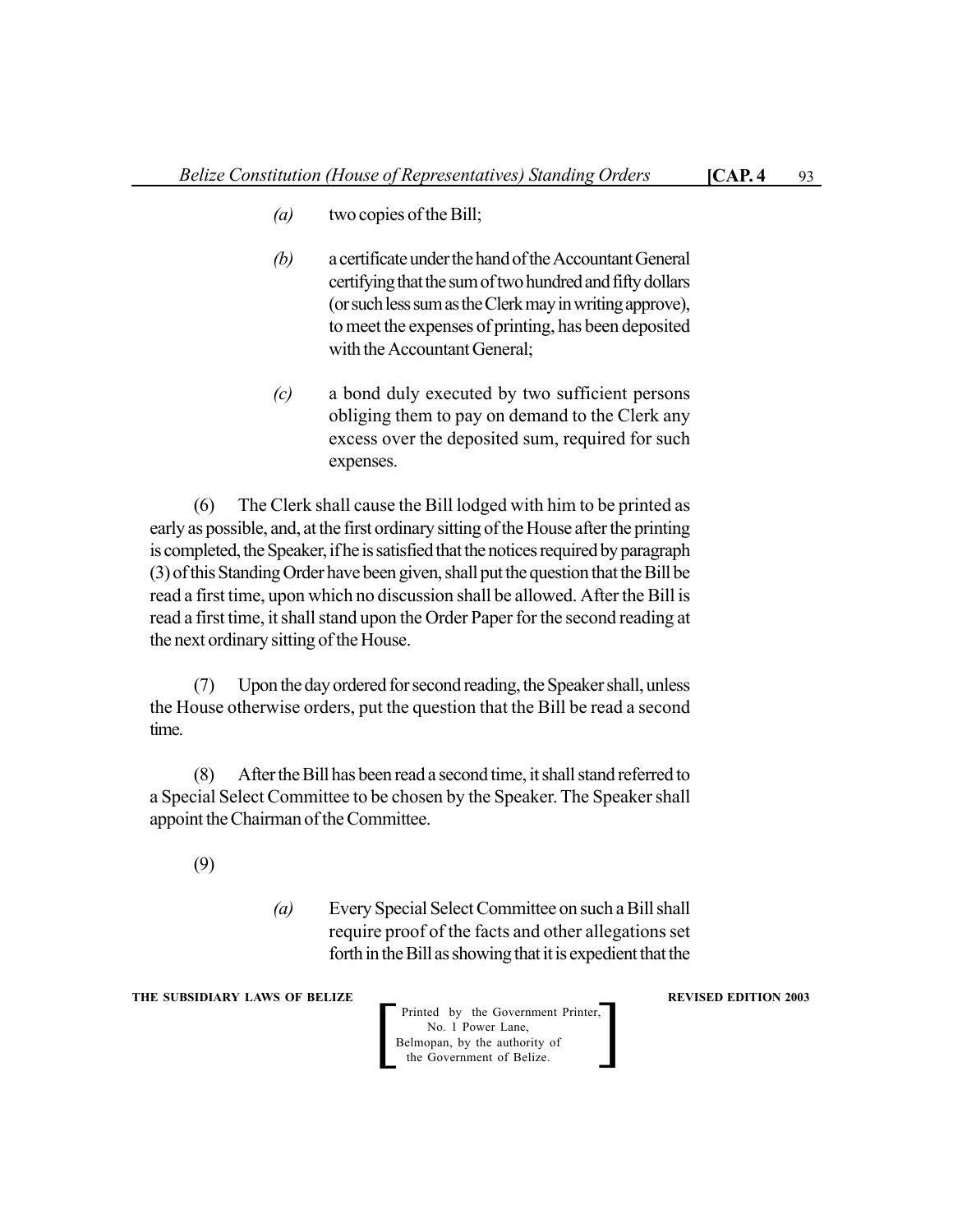Bill should be passed, and may take such oral or other evidence as it may think requisite; and thereafter, if the Select Committee finds that the said facts and allegations are not proved, it shall report to the House accordingly, and thereupon no further proceedings shall be taken with reference to the Bill unless the House makes a special order to the contrary.

*(b)* If the Special Select Committee finds that the said facts and allegations have been proved, the Committee shall consider the several clauses of the Bill and may strike out clauses, add new clauses, and make any other amendments which it shall deem necessary, and in respect of such new clauses and other amendments shall describe their purport in a Special Report to the House. No new clauses or amendments shall be allowed in such a Bill which are foreign to the objects of and reasons for the Bill or which are beyond its scope.

(10) No person, other than a Member of the House, shall be heard in opposition to any Private Bill, unless he has previously lodged a petition with the Clerk showing the nature of his objections to the Bill, and stating whether his objections extend to the whole or some part of the preamble (if any), or to the clauses of the said Bill, and praying that he may be heard by himself or his Counsel against the Bill.

(11) Subject to the provisions of this Standing Order, all petitions against a Bill, where such petitions contain a prayer that the petitioners be heard by themselves or Counsel, shall stand referred to the Special Select Committee, and the Committee shall hear all such opposers who appear to have a *locus standi.*

**THE SUBSIDIARY LAWS OF BELIZE REVISED EDITION 2003**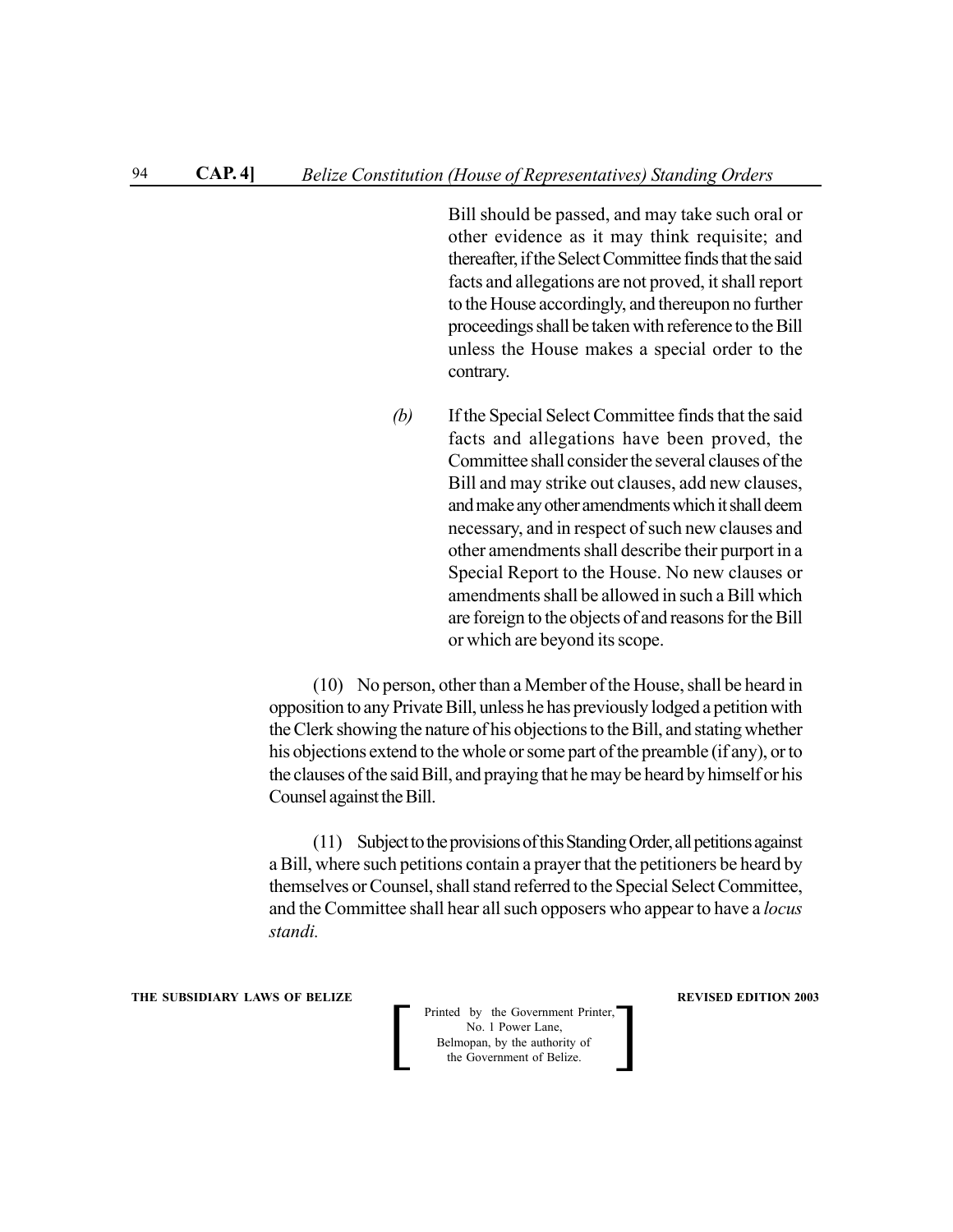(12) When it is intended to examine any witnesses before the Special Select Committee, the provisions of paragraphs (11) and (12) of Standing Order 79 (Procedure in Select Committees) shall apply.

(13) The Special Select Committee shall examine the Bill and make such amendments thereto as it thinks proper, and shall report to the House that it has examined the Bill, and (if the fact be so) made amendments thereto, and shall make to the House such recommendations, if any, as it thinks fit.

(14) After the report of the Special Select Committee has been presented to and adopted by the House in accordance with Standing Order No. 57 the Speaker shall put the question, without amendment or debate, that the Bill be read a third time.

(15) As soon as practicable after any Private Bill is passed, rejected, dropped or abandoned, the Clerk of the House shall make out an account showing, according to the scale prescribed or approved by the Minister, the expenses of printing, and shall transmit the same, signed by him, to the Accountant General who thereupon shall, if the amount of the account is less than two hundred and fifty dollars, transfer such amount from the deposited sum of two hundred and fifty dollars to the general revenue of this Country, and pay the balance to the depositors, their executors or administrators.

(16) If the account for the expenses of printing exceeds two hundred and fifty dollars the Accountant General shall transfer the whole of the deposited sum to the credit of the general revenue of this Country, and the Attorney General shall, in the event of the promoters failing to pay the Accountant General the balance after being requested so to do, take proceedings to enforce payment of such balance.

## *Absence of Members*

84. (1) Any Member who is prevented from attending a meeting of the House shall acquaint the Clerk as early as possible of his inability to attend.

**THE SUBSIDIARY LAWS OF BELIZE REVISED EDITION 2003** 

Printed by the Government Printer, No. 1 Power Lane, Belmopan, by the authority of<br>the Government of Belize.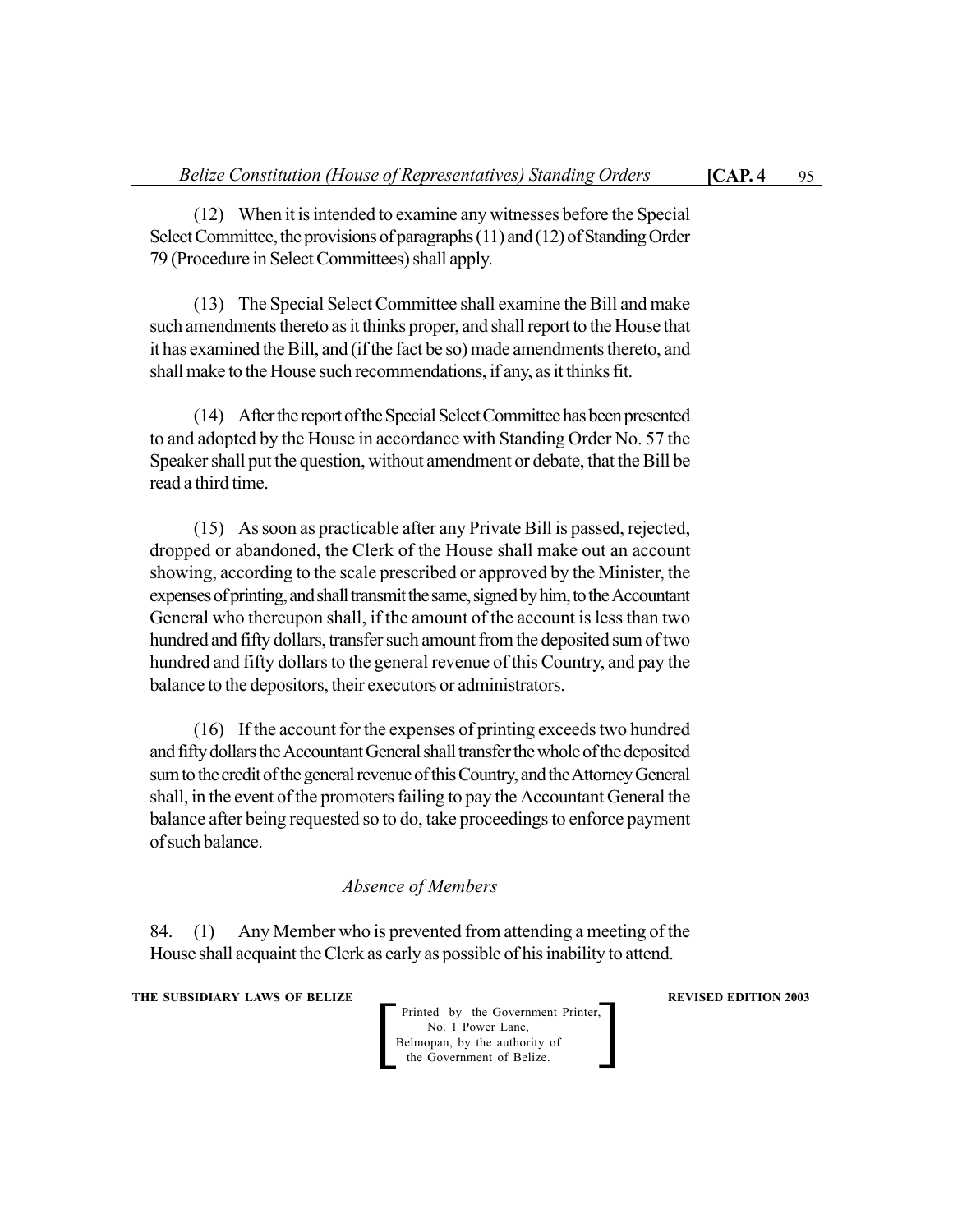(2) If, without the leave of the Speaker obtained in writing before the end of the last of the sittings referred to in this paragraph, any Member is absent from the House for more than six consecutive sittings occurring during the same Session, and within a period of not longer than three calendar months, such Member shall vacate his seat in the House under section 59 (2) of the Belize Constitution*.*

#### *Employment of Members in Professional Capacity*

85. No Member of the House shall appear before the House or any Committee thereof as Counsel or Attorney-at-Law for any party or in any capacity for which he is to receive a fee or reward.

#### *Report of Debates*

86. (1) An Official Report of the proceedings, and of all speeches made, in the House shall be prepared under the supervision of the Clerk, acting under such instructions as the Speaker from time to time may give.

(2) The report shall be published in such form as the Speaker may direct, and a copy thereof shall be sent to each Member as soon as practicable.

#### *Strangers*

87. (1) Strangers may be present in the Chamber of the House in the places set apart for them, under such rules as the Speaker may make from time to time for that purpose.

(2) If, at any sitting of the House, any Member shall move that strangers withdraw, the Speaker shall forthwith put the question "That strangers do withdraw" without permitting any debate or amendment.

(3) The Speaker may, whenever he thinks fit, order the withdrawal of strangers from any part of the Chamber and its precincts, and may order

**THE SUBSIDIARY LAWS OF BELIZE REVISED EDITION 2003** 

 $CAP. 4.$ 

| Printed by the Government Printer,<br>No. 1 Power Lane,    |  |
|------------------------------------------------------------|--|
| Belmopan, by the authority of<br>the Government of Belize. |  |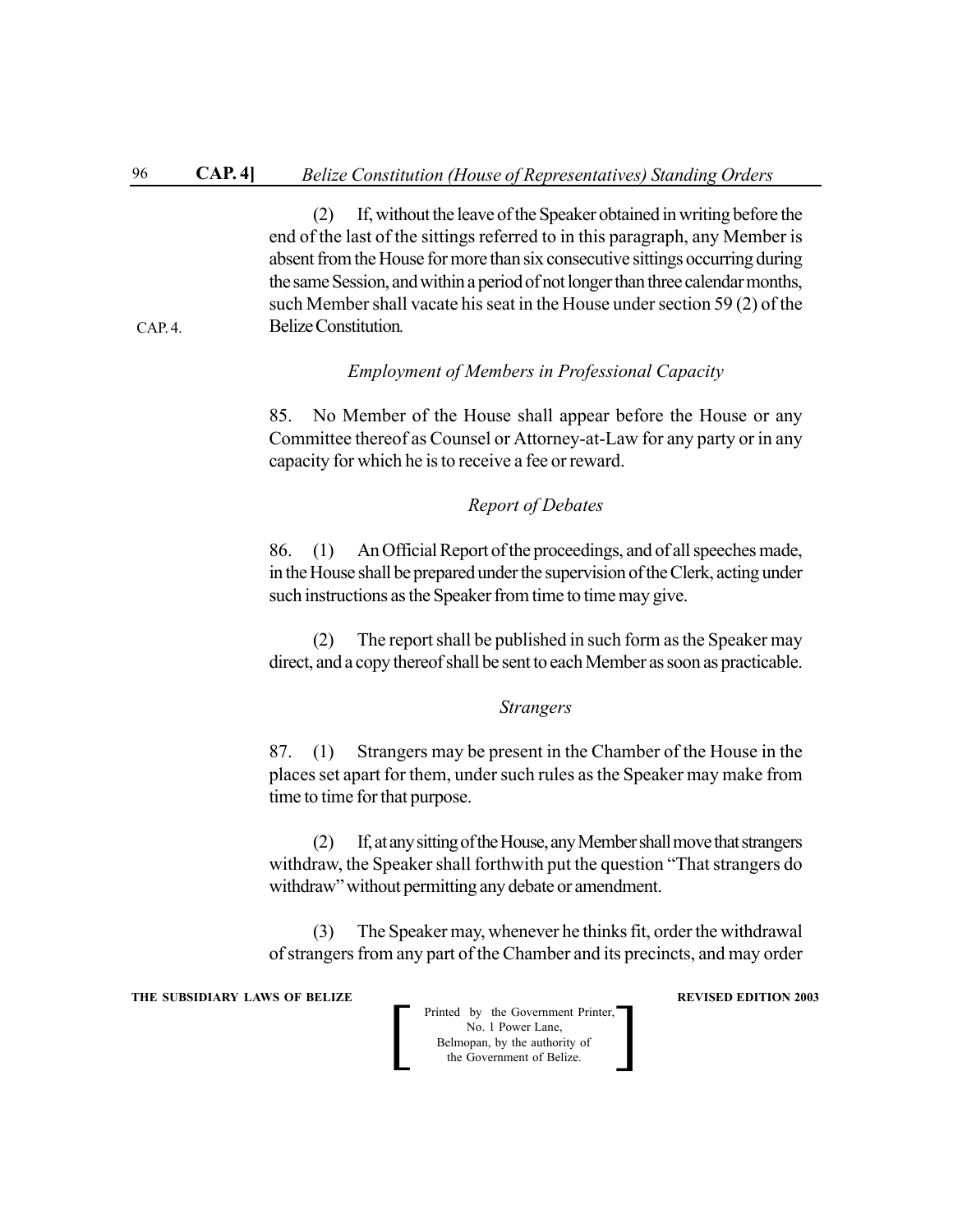the doors of the Chamber to be closed.

(4) Strangers must preserve silence, and must conduct themselves in a fit and proper manner during a sitting.

(5) Strangers must withdraw from the Chamber and its precincts when called upon by the Speaker to do so.

#### *Press*

88. (1) The Speaker may grant a general permission to the representative of any journal or newspaper or other medium of public information to attend the sittings of the House under such rules as he may make from time to time for that purpose.

(2) If such rules are contravened, such permission may be revoked.

#### *Amendment of Standing Orders*

89. (1) Unless the Speaker shall otherwise direct, not less than eight days' notice of a motion to amend the Standing Orders shall be given, and the notice shall be accompanied by a draft of the proposed amendments.

(2) The motion shall be set down for the earliest convenient sitting after the expiration of the notice.

(3) When the Motion is reached, the mover shall move the Motion, and after it has, if necessary, been seconded, the Motion shall be referred forthwith, without any question being put thereon, to the Standing Orders Committee, and no further proceedings shall be taken on any such Motion until the Committee has reported thereon.

**THE SUBSIDIARY LAWS OF BELIZE REVISED EDITION 2003**

Printed by the Government Printer, No. 1 Power Lane,<br>Belmopan, by the authority of Printed by the Government Printer,<br>
No. 1 Power Lane,<br>
Belmopan, by the authority of<br>
the Government of Belize.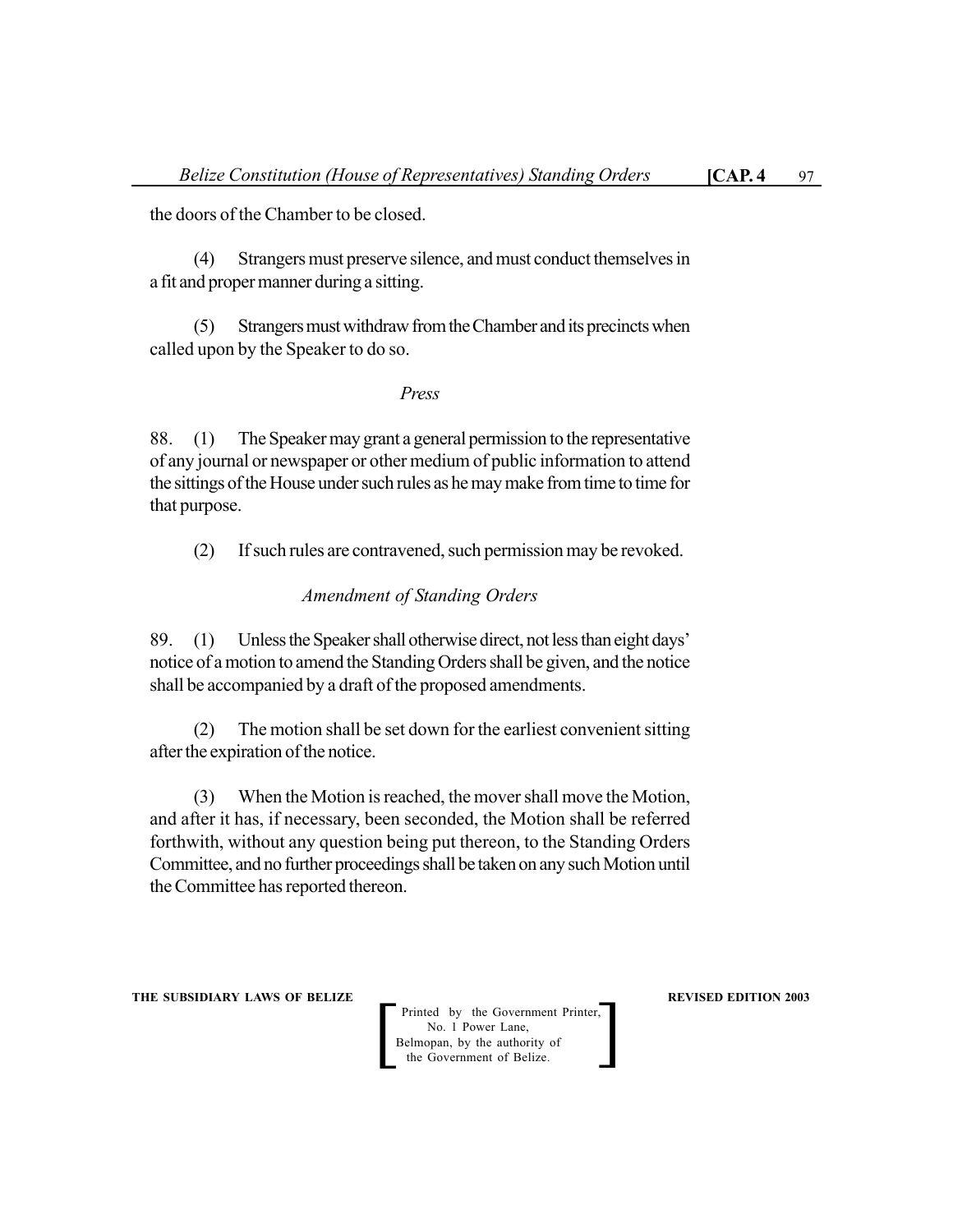#### *Suspension of Standing Orders*

90. (1) Any one or more of these Standing Orders may, after notice or with the leave of the Speaker, be suspended on a Motion made by a Member at any sitting and agreed to by not less than three-fourths of the Members then present.

(2) A Motion under this Standing Order shall be decided without amendment or debate.

#### *General Authority of the Speaker*

91. (1) The Speaker shall have power to regulate the conduct of business in all matters not provided for in these Standing Orders.

(2) The decision in all cases for which these Standing Orders do not provide, shall lie within the discretion of the Speaker, and shall not be open to challenge.

(3) The Speaker shall be responsible for the management and general administration of the Chamber.

*Agreement between both sides of the House*

92. Where agreement has been reached by leave of the Speaker between the Leader of the House and the Leader of the Opposition with regard to the transaction of any of the business of the House for any sitting or period, such agreement shall be announced in the House by the Speaker and the Speaker shall, the provisions of these Standing Orders notwithstanding, conduct such business in accordance with the terms of the said agreement.

**THE SUBSIDIARY LAWS OF BELIZE REVISED EDITION 2003**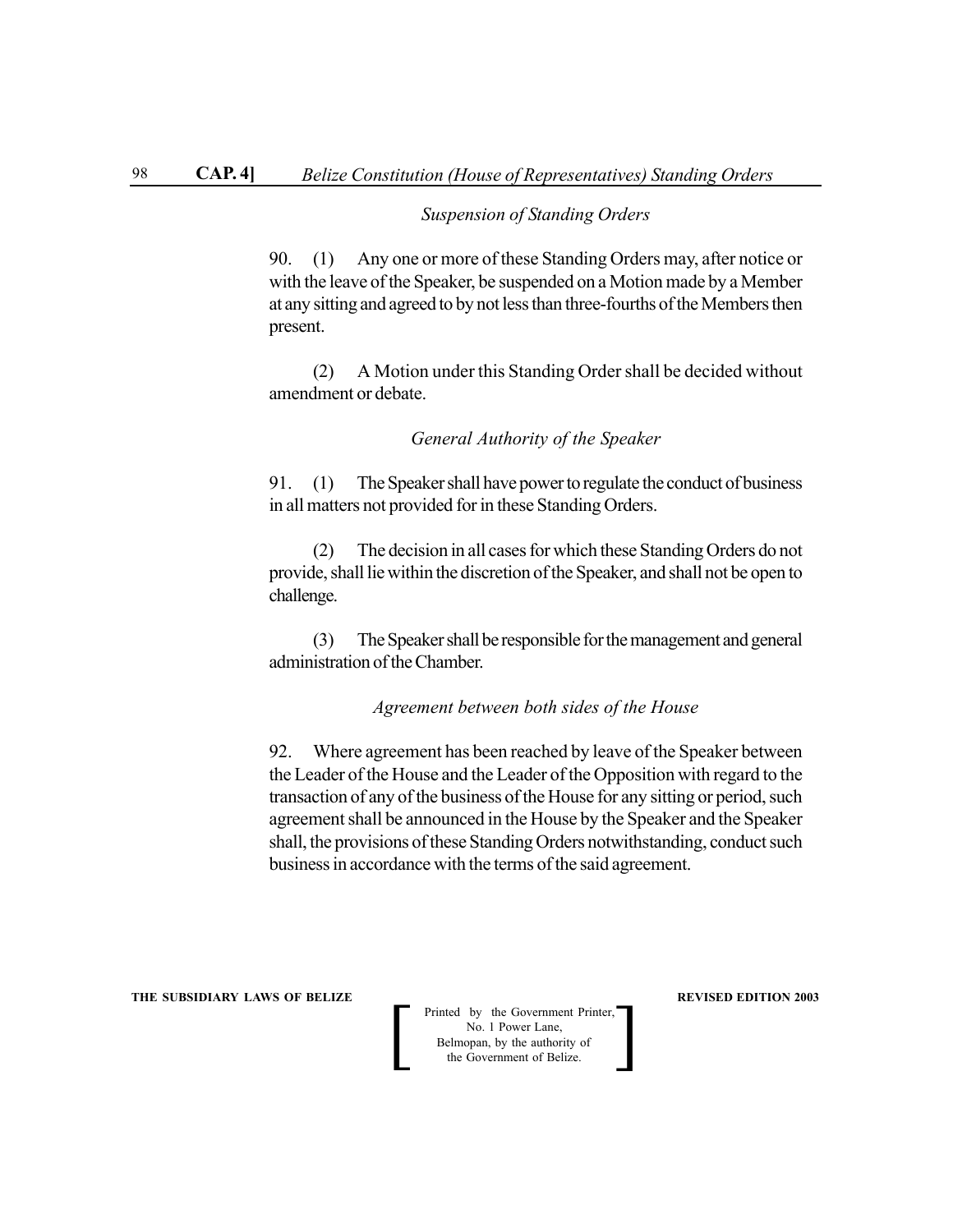#### *Interpretation*

 $\mathcal{L}_\text{max}$ 

93. In these Standing Orders "Clerk of the House" and "Clerk" mean the person appointed under section 67 of the Belize Constitution, and includes the person deputed to act for him. CAP. 4.

**THE SUBSIDIARY LAWS OF BELIZE REVISED EDITION 2003** 

Printed by the Government Printer, No. 1 Power Lane, Printed by the Government Printer,<br>
No. 1 Power Lane,<br>
Belmopan, by the authority of<br>
the Government of Belize.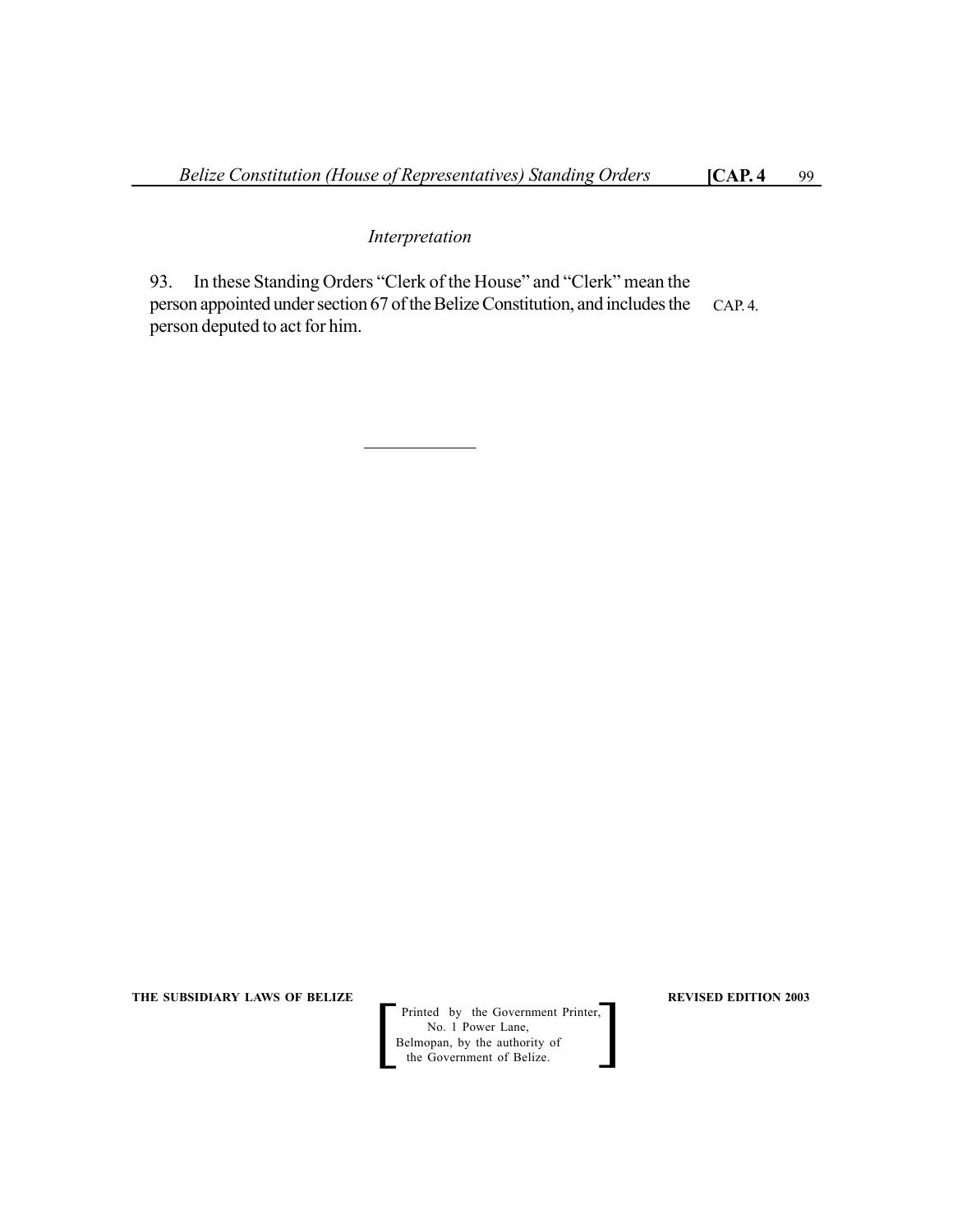# **CHAPTER 4**

#### **BELIZE CONSTITUTION (SENATE) STANDING ORDERS**

# **ARRANGEMENT OF PARAGRAPHS**

- 1. Title.
- 2. Oath of Allegiance.
- 3. Election of President.
- 4. Election of Vice-President.
- 5. Presiding in the Senate and in Committee.
- 6. Duties of the Clerk of the Senate.
- 7. Language.
- 8. Quorum.
- 9. Days of Sitting.
- 10. Hours of Sitting.
- 11. Adjournment of the Senate.
- 12. Adjournment Definite Matters of Urgent Public Importance.
- 13. Order of Business.
- 14. Petitions.
- 15. Papers.
- 16. Nature of Questions.
- 17. Notice of Questions.
- 18. Contents of Questions.

**THE SUBSIDIARY LAWS OF BELIZE REVISED EDITION 2003** 

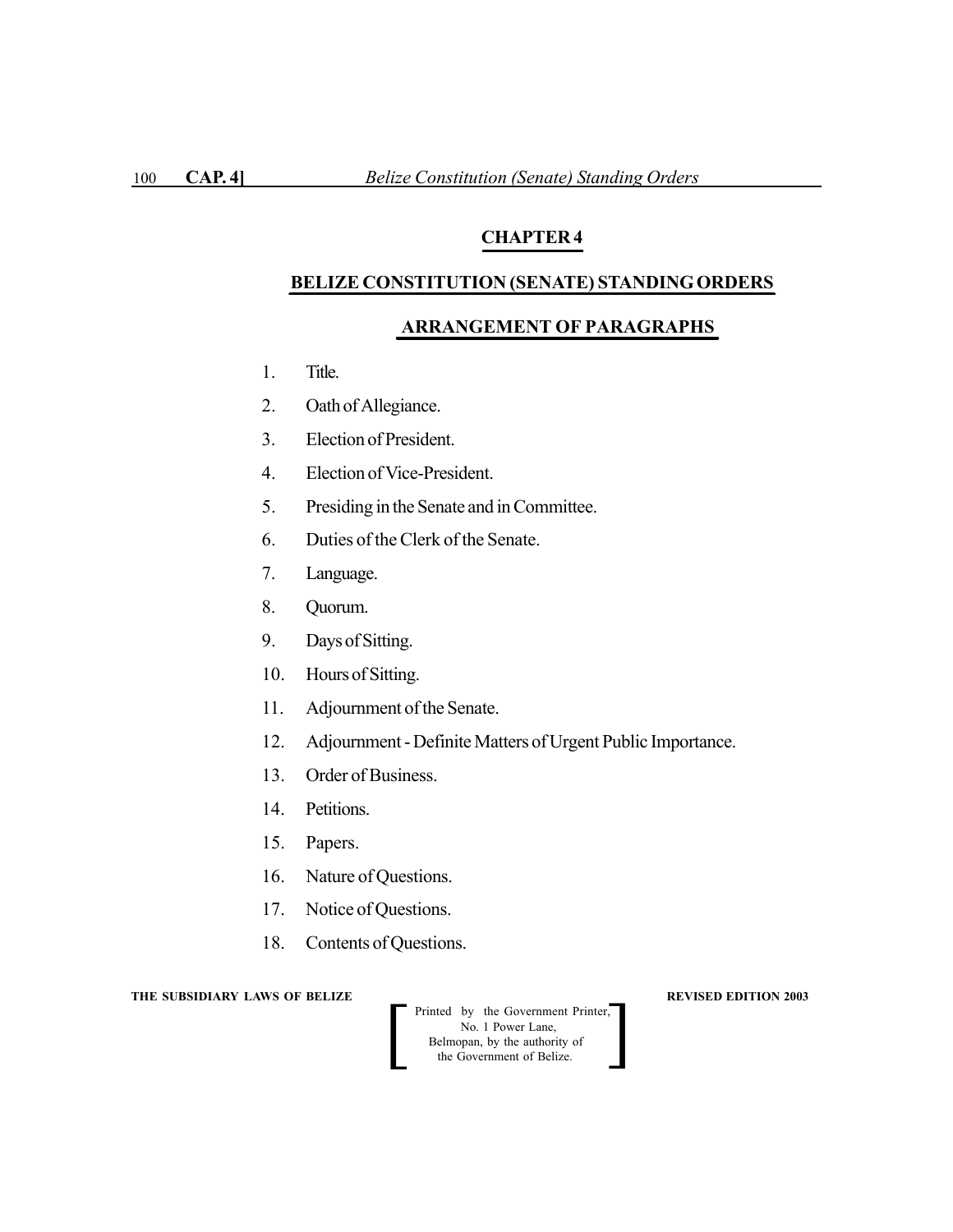- 20. Personal Explanations.
- 21. Arrangement of Public Business.
- 22. Public Money.
- 23. Notice of Motions or Amendments.
- 24. Period of Notice.
- 25. Exemption from Notice.
- 26. Dispensing with Notice.
- 27. Privilege Motions.
- 28. Moving of Motions.
- 29. Seconding of Motions and Amendments.
- 30. Motions not moved or seconded.
- 31. Withdrawal of Motions.
- 32. Amendments to Motions How Moved and Put.
- 33. Time and Manner of Speaking.
- 34. Right of Reply.
- 35. Interruptions.
- 36. Contents of Speeches.
- 37. Scope of Debate.
- 38. Anticipations.
- 39. Closure of Debate.
- 40. Rules for Members not Speaking.
- 41. Time Limit of Speeches.

**THE SUBSIDIARY LAWS OF BELIZE REVISED EDITION 2003**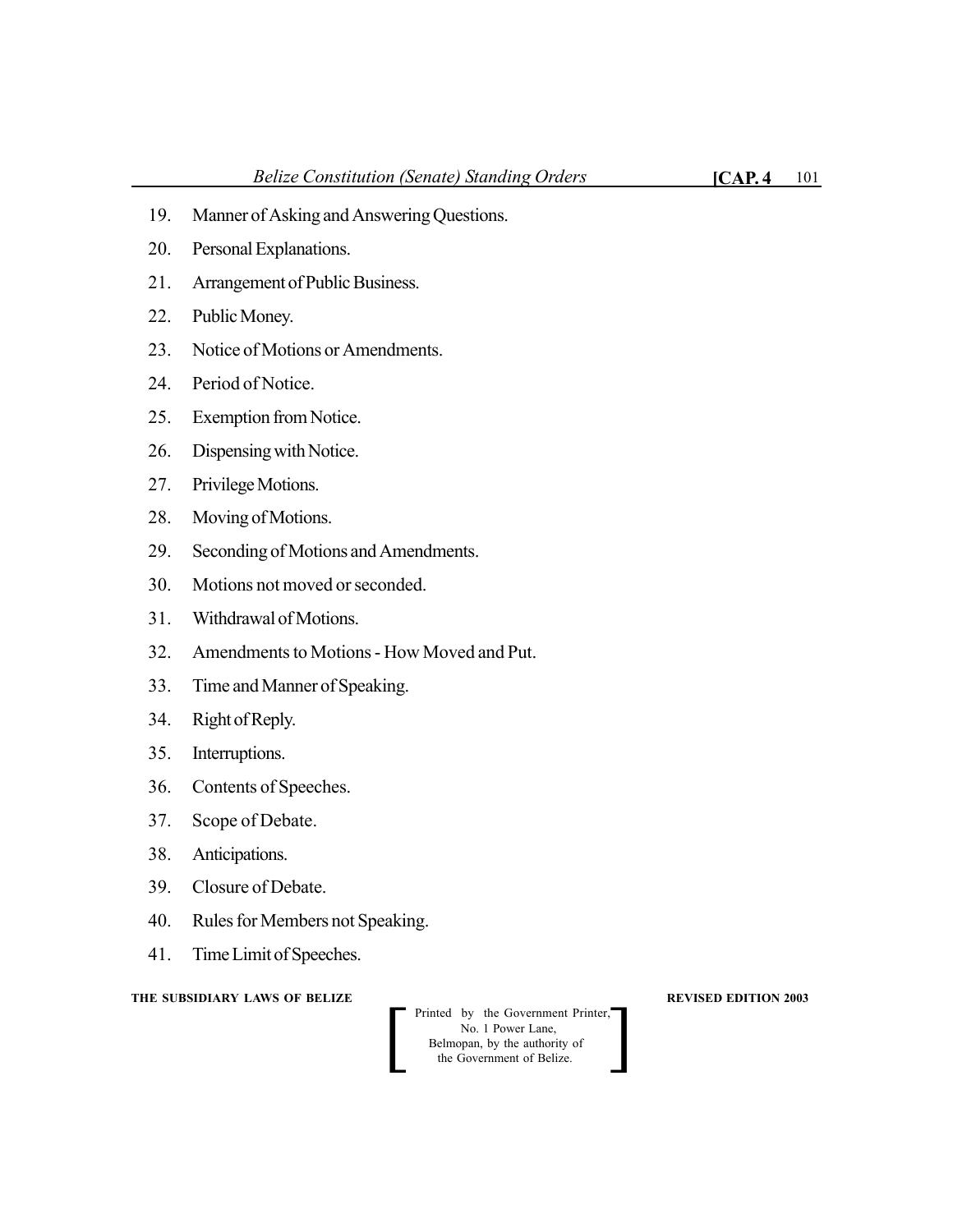- 42. Responsibility for orders in the Senate and in Committee.
- 43. President to be heard in Silence.
- 44. Orders in the Senate and in Committee.
- 45. Decision of Questions.
- 46. Collection of Voices.
- 47. Division.
- 48. Procedure on Bills Introduction and First Reading of Bills.
- 49. Appointment of Days for Stages of Bill.
- 50. Form of Bills.
- 51. Second Reading of Bills.
- 52. Committal of Bills.
- 53. Functions of Committees on Bill.
- 54. Procedure in Committee of the whole Senate on a Bill.
- 55. Procedure in Select Committee on a Bill.
- 56. Procedure on reporting of Bills from Committee of the whole Senate.
- 57. Recommittal of Bills Reported from Committee of the whole Senate.
- 58. Procedure on Bills Reported from Select Committee.
- 59. Third Reading.
- 60. Procedure on House of Representatives Amendments.
- 61. Withdrawal of Bills.
- 62. Bills containing substantially the same provisions.
- 63. Money Bills.
- 64. Sessional Select Committees.

**THE SUBSIDIARY LAWS OF BELIZE REVISED EDITION 2003**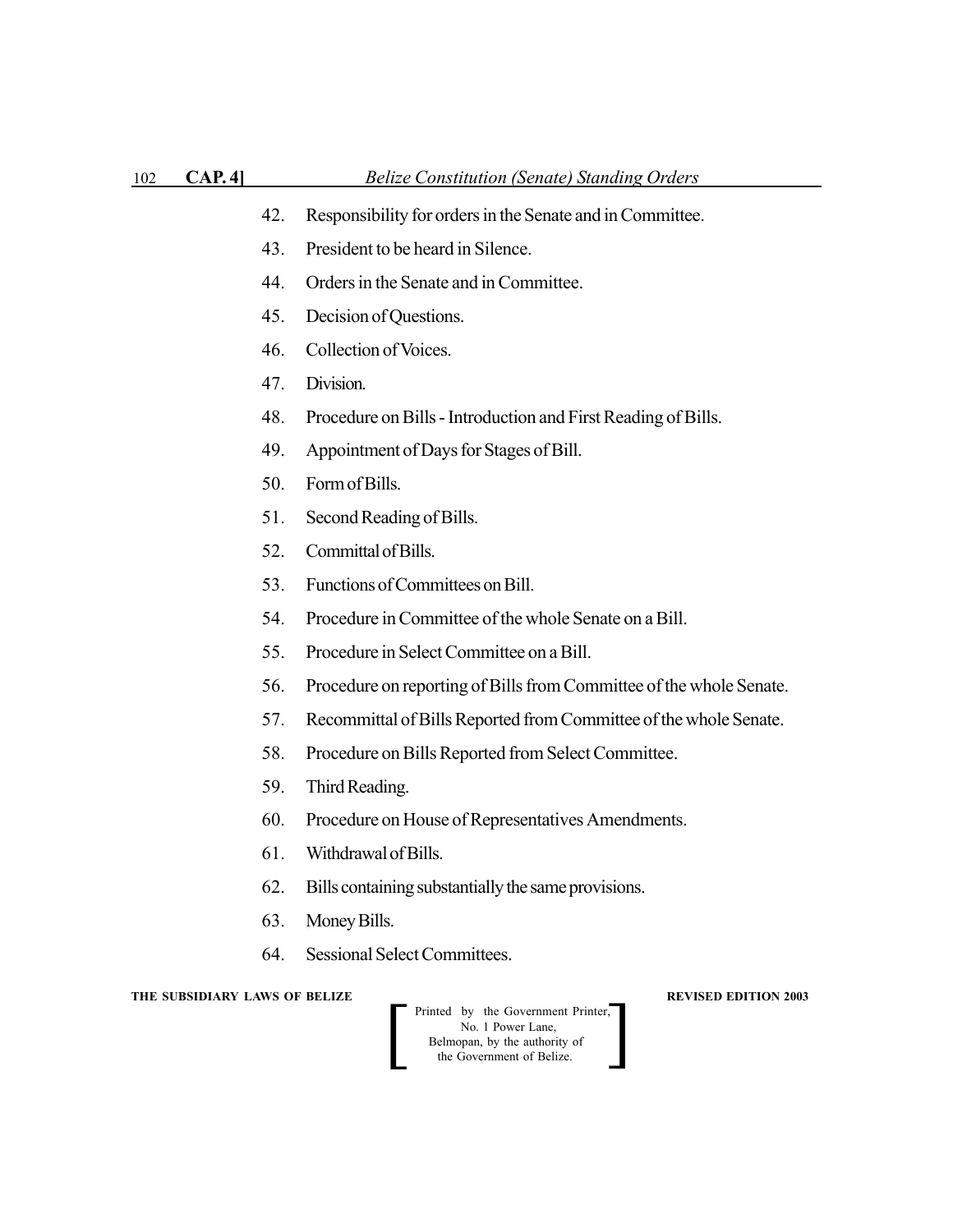- 65. Standing Orders Committee.
- 66. House Committee.
- 67. Committee of Privileges.
- 68. Regulations Committee.
- 68:01.Constitution and Foreign Affairs Committee.
- 69. Special Select Committees.
- 70. Constitution and Chairman of Select Committee.
- 71. Joint Select Committees.
- 72. Procedure in Select Committees.
- 73. Divisions in Select Committee.
- 74. Premature Publication of Evidence.
- 75. Reports from Select Committees.
- 76. Private Bills.
- 77. Miscellaneous Absence of Members.
- 78. Employment of Members in Professional Capacity.
- 79. Report of Debates.
- 80. Strangers.
- 81. Press.
- 82. Amendment of Standing Orders.
- 83. Suspension of Standing Orders.
- 84. General Authority of the President.
- 85. Absence of the President.
- 86. Interpretation.

**THE SUBSIDIARY LAWS OF BELIZE REVISED EDITION 2003** 

Printed by the Government Printer,<br>
No. 1 Power Lane,<br>
Belmopan, by the authority of<br>
the Government of Belize. No. 1 Power Lane, Belmopan, by the authority of<br>the Government of Belize.

 $\frac{1}{2}$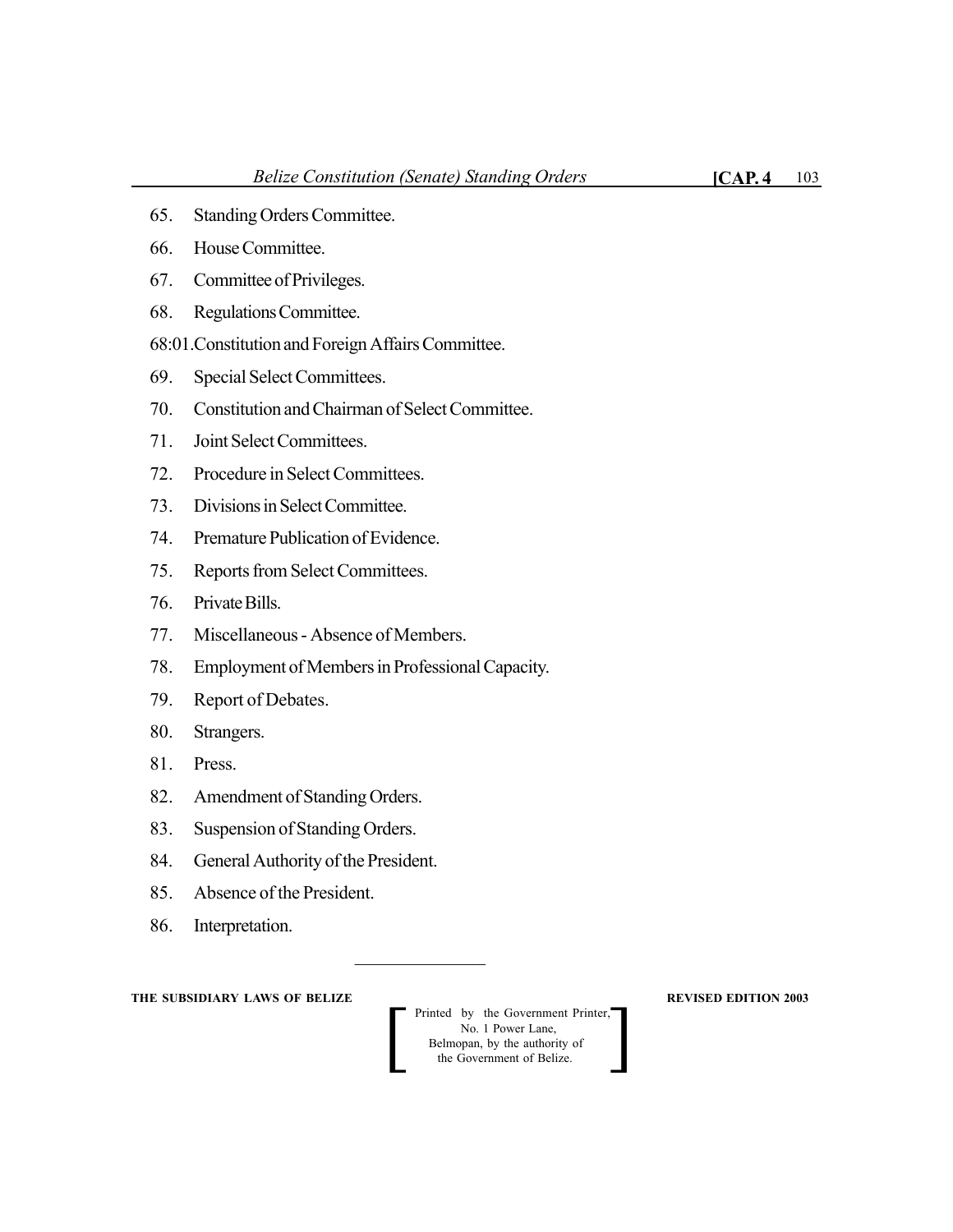104 **CAP. 4]** *Belize Constitution (Senate) Standing Orders*

#### **CHAPTER 4**

#### **BELIZE CONSTITUTION (SENATE) STANDING ORDERS** *(Section 17) \** 34 of 1967. 19 of 2002.

*[15th July, 1967]*

*Title*

### 1. These Standing Orders may be cited as the

#### **SENATE STANDING ORDERS.**

#### *Oath of Allegiance*

2. (1) When the Senate first meets after a general election, the Clerk of the Senate shall, immediately following the election of a President and Vice-President, administer the oath or affirmation of allegiance, first to the President and Vice-President and then to the other Senators.

(2) At any other time, except in a case to which section 71 (3) of the Belize Constitution applies, the oath or affirmation shall be administered immediately after the Prayers.  $CAP<sub>4</sub>$ 

(3) The oath or affirmation shall be in the form set out in Schedule 3 to the Belize Constitution. CAP. 4.

#### *Election of President*

3. (1) At the first meeting of the Senate after a general election and before the Senate proceeds to the despatch of any other business, or whenever it is necessary for the Senate to elect a President by reason of a vacancy in the office occurring otherwise, the Clerk shall call upon the Senate to elect a

**THE SUBSIDIARY LAWS OF BELIZE REVISED EDITION 2003**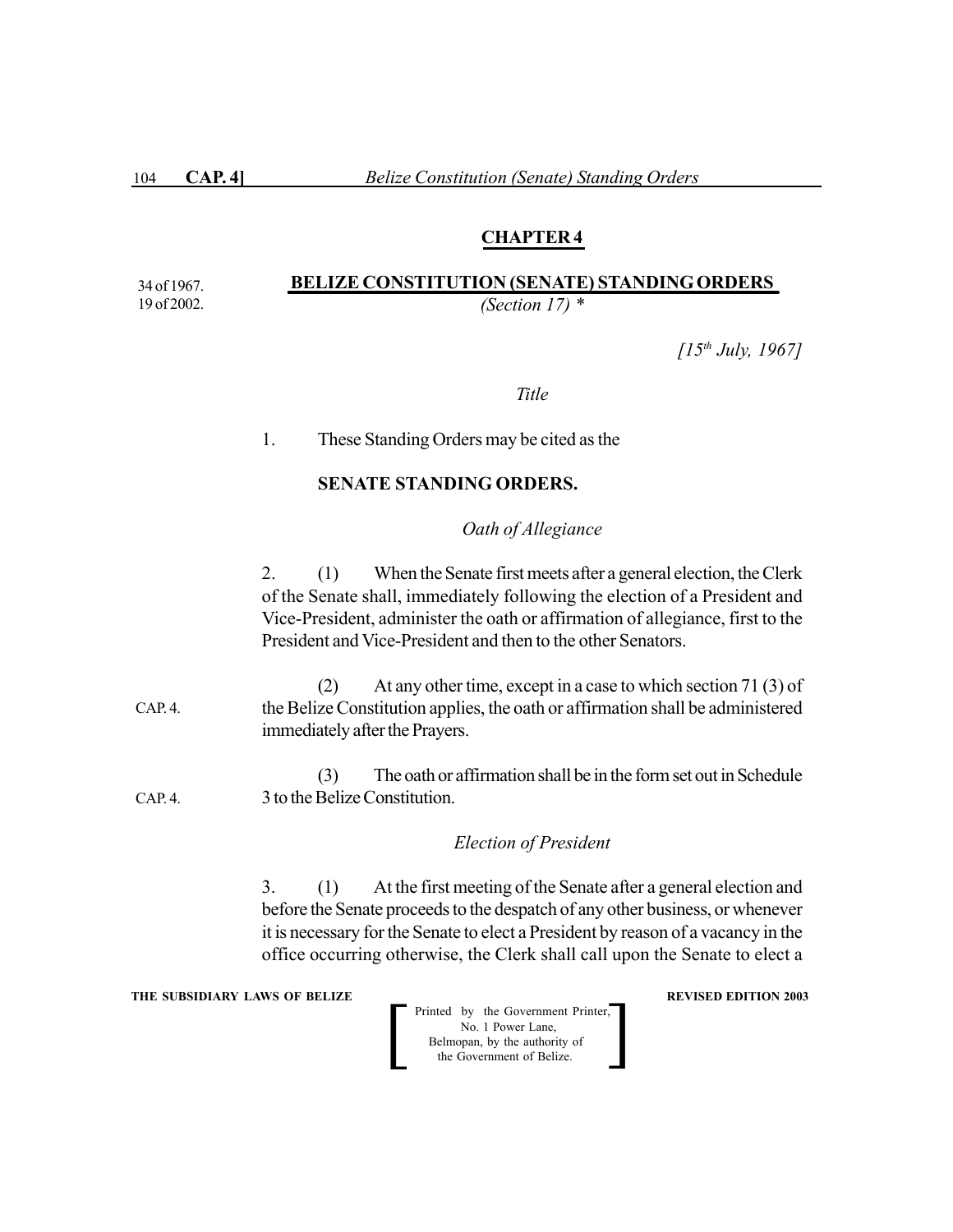President.

(2) A Senator, having first ascertained that the Senator, or other person to be proposed, is willing to serve if elected, may, rising in his place and addressing the Clerk, propose any other Senator (not being a Minister), or any other person who is not a Member of either Chamber of the Legislature, to the Senate as President of the Senate; and if that proposal be seconded, the Clerk, if no other such Senator or person be proposed for the office, shall declare the Senator or the person so proposed and seconded to be President of the Senate.

(3) If another such Senator or person, willing to serve if elected, be proposed and seconded, the Clerk shall propose the question that the Senator who was first proposed should be the President. If that proposal be agreed to, the Senator or other person so chosen shall be President, but if the proposal be negatived, the Clerk shall propose a like question in respect of any other such Senator or person, who has been proposed and seconded, until the question is carried in favour of one of the Senators, or other persons, so proposed.

### *Election of Vice-President*

4. (1) At the first meeting of the Senate after a general election and before the Senate proceeds to the despatch of any other business except the election of President, so soon as the President has been elected the Senate shall proceed to the election of one of its Senators, not being a Minister, to be Vice-President of the Senate.

(2) If the office of Vice-President falls vacant at any time before the next dissolution of the Legislature, the Senate shall, as soon as convenient, elect another Senator not being a Minister to that office.

(3) The election of the Vice-President shall be conducted in a similar manner to the election of the President, save that the President shall preside.

**THE SUBSIDIARY LAWS OF BELIZE AND SUBSIDIARY LAWS AREVISED EDITION 2003**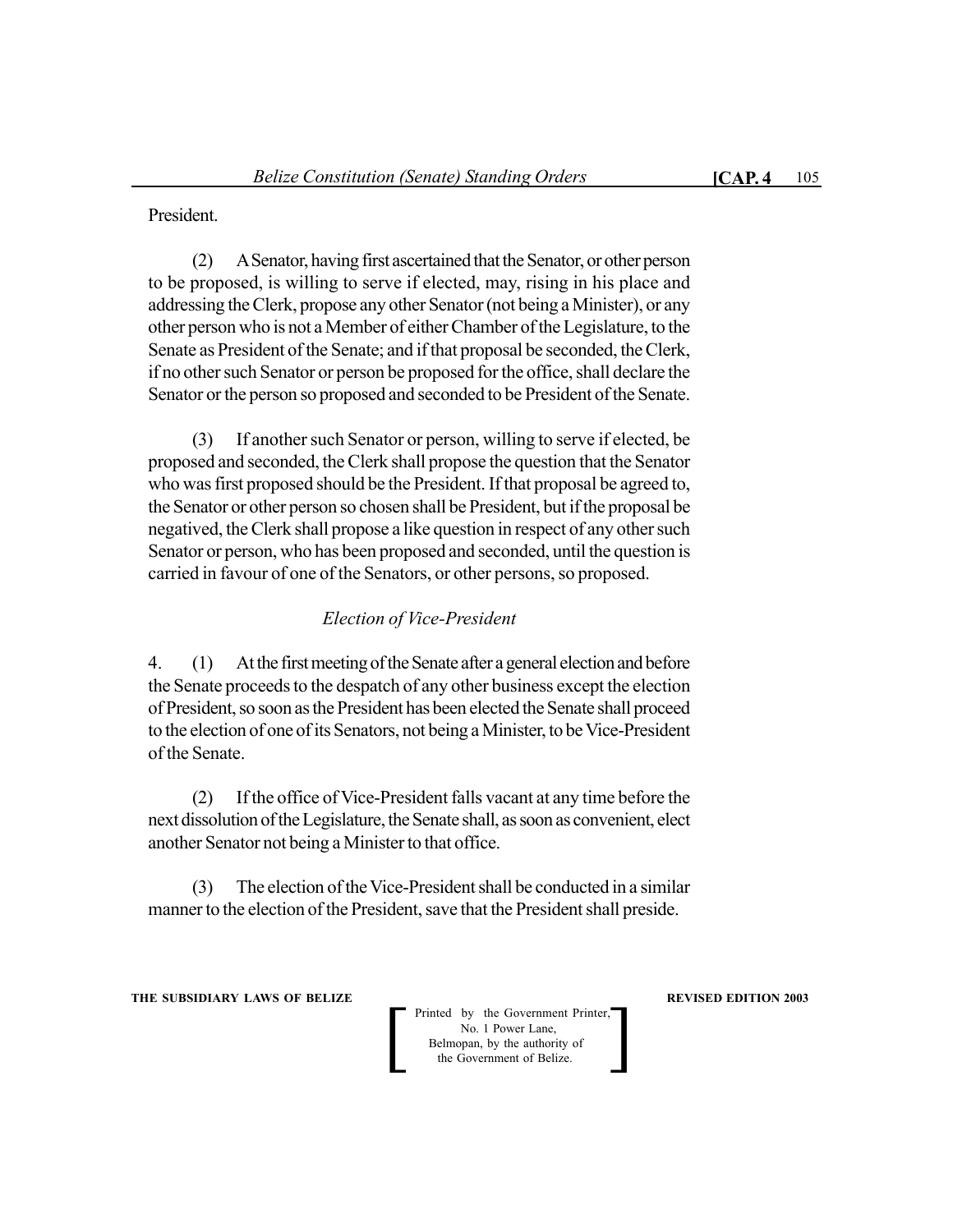#### *Presiding in the Senate and in Committee*

5. (1) The President, or in his absence the Vice-President, or in their absence a Senator (not being a Minister) elected by the Senate for the sitting, shall preside at the sittings of the Senate and shall act as Chairman of Committee of the whole Senate.

(2) Save as otherwise provided in these Standing Orders, the Vice-President, or other Senator presiding, shall have all the authority and power of the President when presiding or otherwise performing the functions of the President.

(3) The President or in his absence the Vice-President may, without any formal communication to the Senate or to the Committee, as the case may be, ask any Senator present (not being a Minister) to take the Chair temporarily.

(4) Whenever the unavoidable absence of the President from any day's sitting is announced by the Clerk at the Table, the Vice President shall take the Chair and shall be invested with all the powers of the President until the President resumes.

*Duties of the Clerk of the Senate*

6. (1) The Clerk of the Senate shall keep the Minutes of Proceedings of the Senate and of Committees of the whole Senate, and shall circulate copies thereof to the Senators as early as practicable and, if possible, on the day following each sitting of the Senate.

(2) The Minutes shall record the names of Senators attending, all decisions of the Senate, and details of every division held, and shall be signed by the President.

(3) In the case of divisions of the Senate or of a Committee of the whole Senate, the Minutes shall include the numbers voting for and against the

**THE SUBSIDIARY LAWS OF BELIZE REVISED EDITION 2003**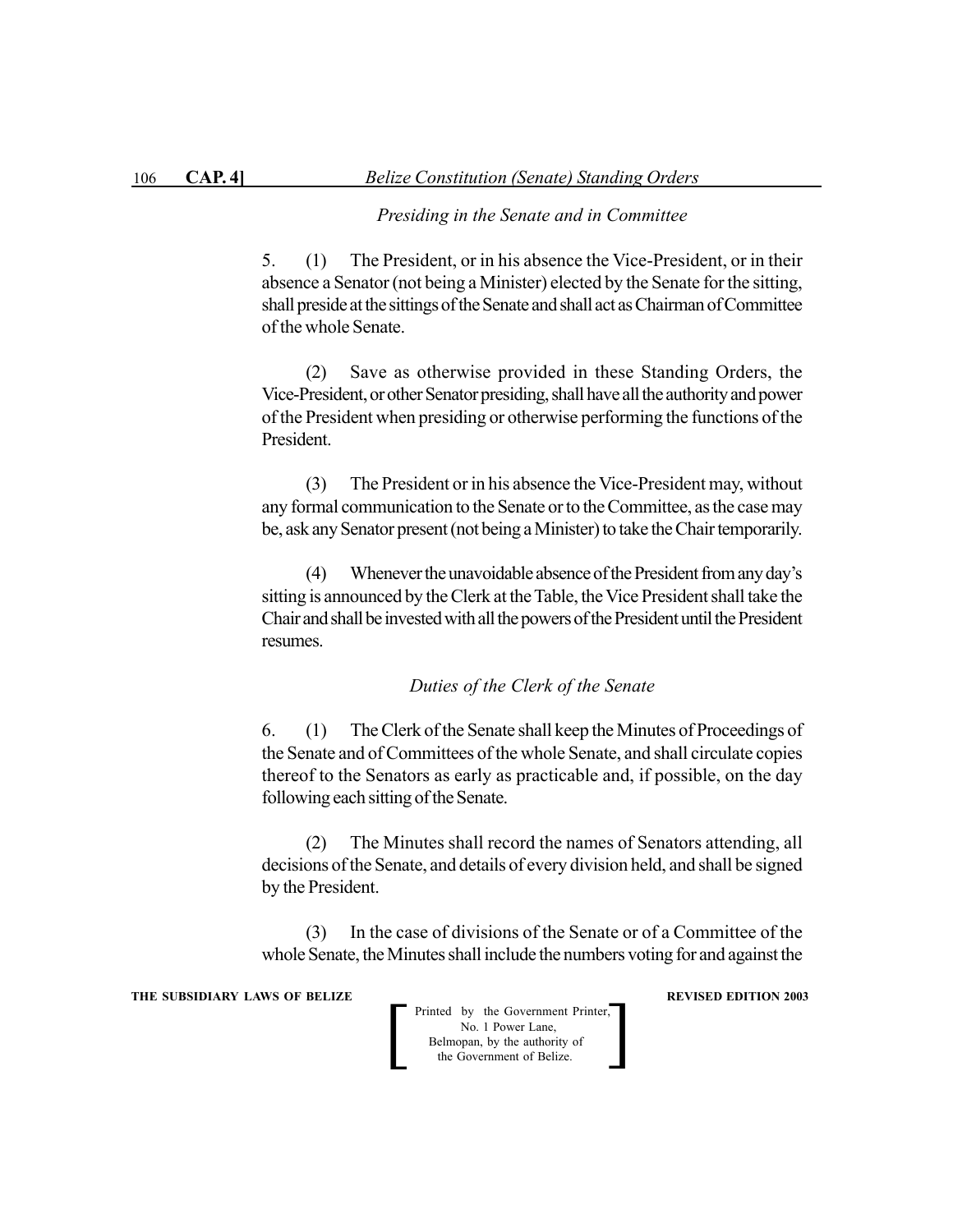question, the names of Senators so voting, and the names (and the number) of Senators who declined to vote on the question.

(4) The Clerk shall prepare from day to day, and keep on the Table of the Senate and in the Clerk's office, an Order Book showing all business appointed for any future day, and any Notices of Questions or Motions which have been set down for a future day whether for a day named or not. The Order Book shall be open to the inspection of Senators at all reasonable hours.

(5) The Clerk shall cause to be printed and circulated to every Senator in respect of each sitting of the Senate an Order Paper setting out the business to be transacted at that sitting.

(6) The Clerk shall be responsible for the custody of the votes, records, Bills and other documents laid before the Senate, which shall be open to inspection by Senators and other persons under such arrangements as may be sanctioned by the President.

(7) It shall be the responsibility of the Clerk to provide every Select Committee of the Senate with a clerk and, if so required by the Committee, with a shorthand writer.

(8) At the end of each Session, the Clerk shall cause to be prepared and placed in the records of the Senate a bound volume containing the Minutes of Proceedings of that Session, marked with all such corrections as the President may have directed to be made therein.

(9) Where a Proclamation of the Governor-General under section 83 of the Belize Constitution, is published in the *Gazette,* the Clerk shall send to each Senator a copy of the Proclamation.

(10) The Clerk shall be responsible, under the President for the administration of the office and the control and discipline of the officers of the Senate subordinate to him.

**THE SUBSIDIARY LAWS OF BELIZE AND SUBSIDIARY LAWS AREVISED EDITION 2003** 

Printed by the Government Printer,<br>
No. 1 Power Lane,<br>
Belmopan, by the authority of<br>
the Government of Belize. No. 1 Power Lane, Belmopan, by the authority of

CAP. 4.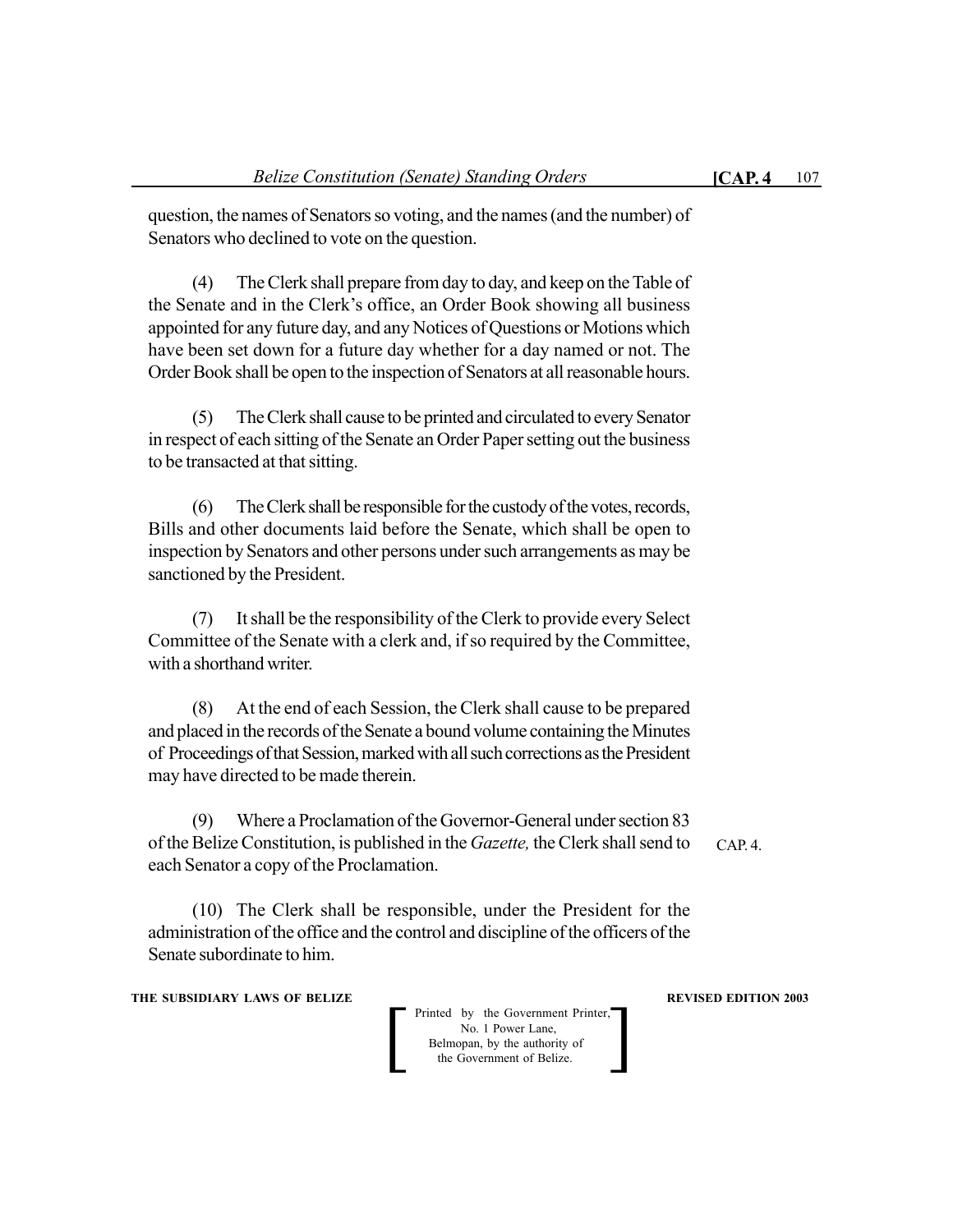#### *Language*

7. (1) The proceedings and debates of the Senate shall be in the English language.

(2) Every petition shall be in the English language.

#### *Quorum*

8. (1) A quorum of the Senate and of a Committee of the whole Senate shall consist of three Senators (excluding the Senator in the Chair).

(2) If any Senator draws the attention of the President or of the Chairman in Committee of the whole Senate to the fact that a quorum is not present, the President or Chairman, as the case may be, shall direct Senators within the precincts of the Chamber to be summoned.

(3) When the order to summon Senators has been given in the Senate, the President shall, after the expiration of ten minutes, count the Senate. If a quorum is not then present he shall adjourn the Senate without question put.

(4) When the order to summon Senators has been given in Committee of the whole Senate, the Chairman shall, after the expiration of ten minutes, count the Committee. If he ascertains that a quorum is not then present, he shall leave the Chair, the Senate shall resume and the President shall count the Senate. If a quorum is then present the Senate shall again resolve itself into Committee; but if a quorum is not present, the President shall adjourn the Senate without question put.

(5) If, from the number of Senators taking part in a division, including those Senators who declined to vote, it appears that a quorum is not present, the division shall be invalid, and the business then under consideration shall stand over until the next sitting, and the Senate or Committee shall be counted in accordance with paragraph (3) or paragraph (4) of this Standing Order.

#### **THE SUBSIDIARY LAWS OF BELIZE REVISED EDITION 2003**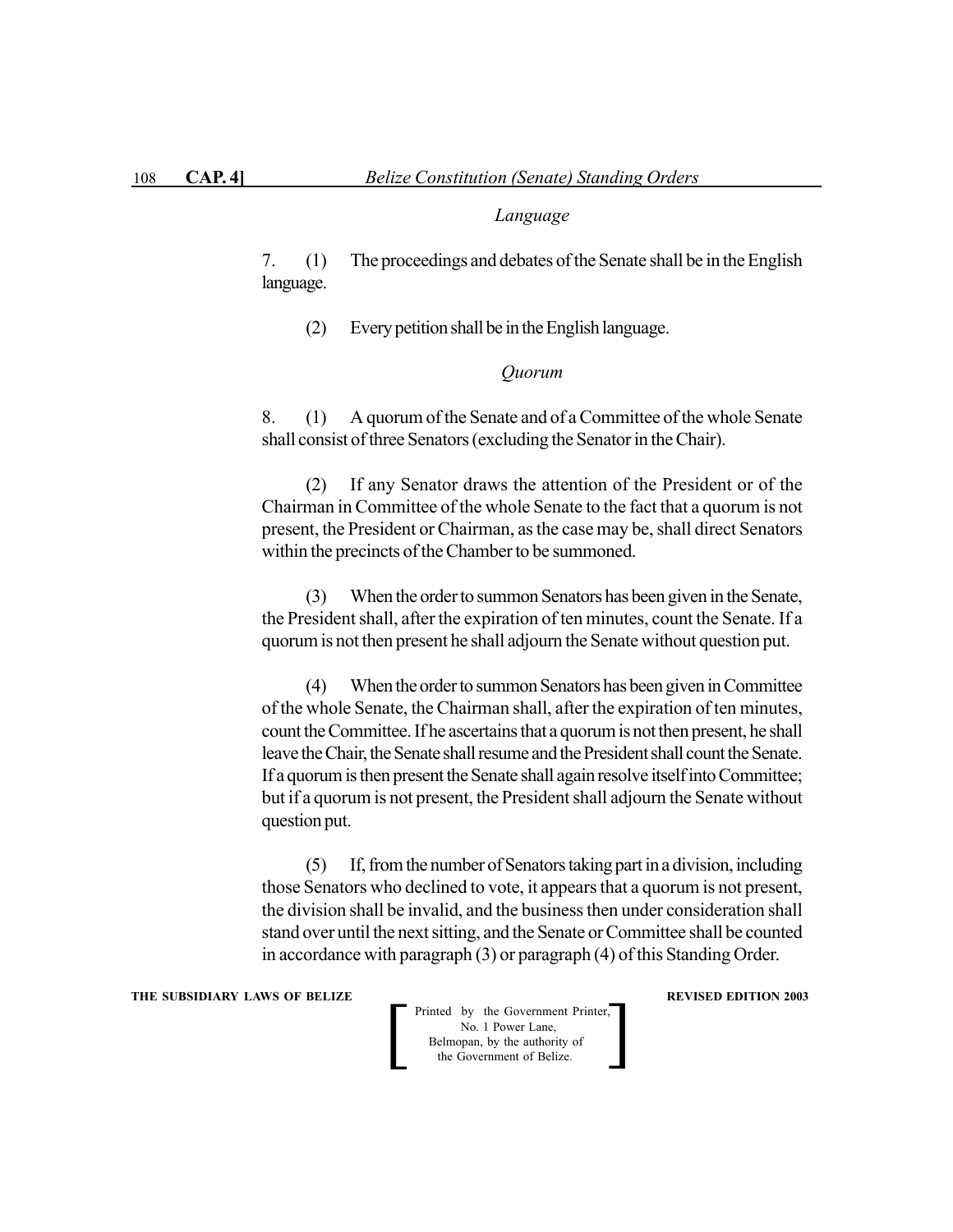## *Days of Meeting*

9. (1) Subject to paragraph (2) of this Standing Order the Senate shall meet on Tuesdays, and every adjournment of the Senate shall be to the next Tuesday unless the Senate upon a Motion moved by a Senator otherwise decides. Notice of such a Motion shall not be required, and the question thereon shall be put without amendment or debate: Provided, that in every year there shall be three periods of six weeks each, the first commencing from the Saturday preceding Holy Week, the second from the first day of August, and the third from the seventeenth day of December, during which the Senate shall not meet except in pursuance of a summons issued under paragraph (3) of this Standing Order.

(2) If at any time when the Senate stands adjourned pursuant to its own order it is represented to the President by a Minister or the Senator responsible for Government Business that there is urgent necessity for the Senate to meet upon a day earlier than the day to which the Senate stands adjourned, the President may, if he is satisfied that such urgent necessity exists, direct the Clerk to summon a meeting of the Senate for such time on such day, whether Tuesday or otherwise, as the President may determine.

(3) Every direction under paragraph (2) of this Standing Order shall be in writing and shall be signed by the President and shall bear the date upon which it is given to the Clerk and shall specify the business to be transacted at such meeting.

(4) Forthwith upon receipt of any direction under paragraph (3) of this Standing Order, the Clerk shall inform every member, as expeditiously as possible and personally if practicable, of the day and hour appointed by the President for the holding of the special meeting of the Senate and of the business to be transacted at such meeting.

(5) Except by leave of the Senate, no business otherwise than the business specified in the directive under paragraph (2) of this Standing Order

**THE SUBSIDIARY LAWS OF BELIZE AND SUBSIDIARY LAWS AREVISED EDITION 2003**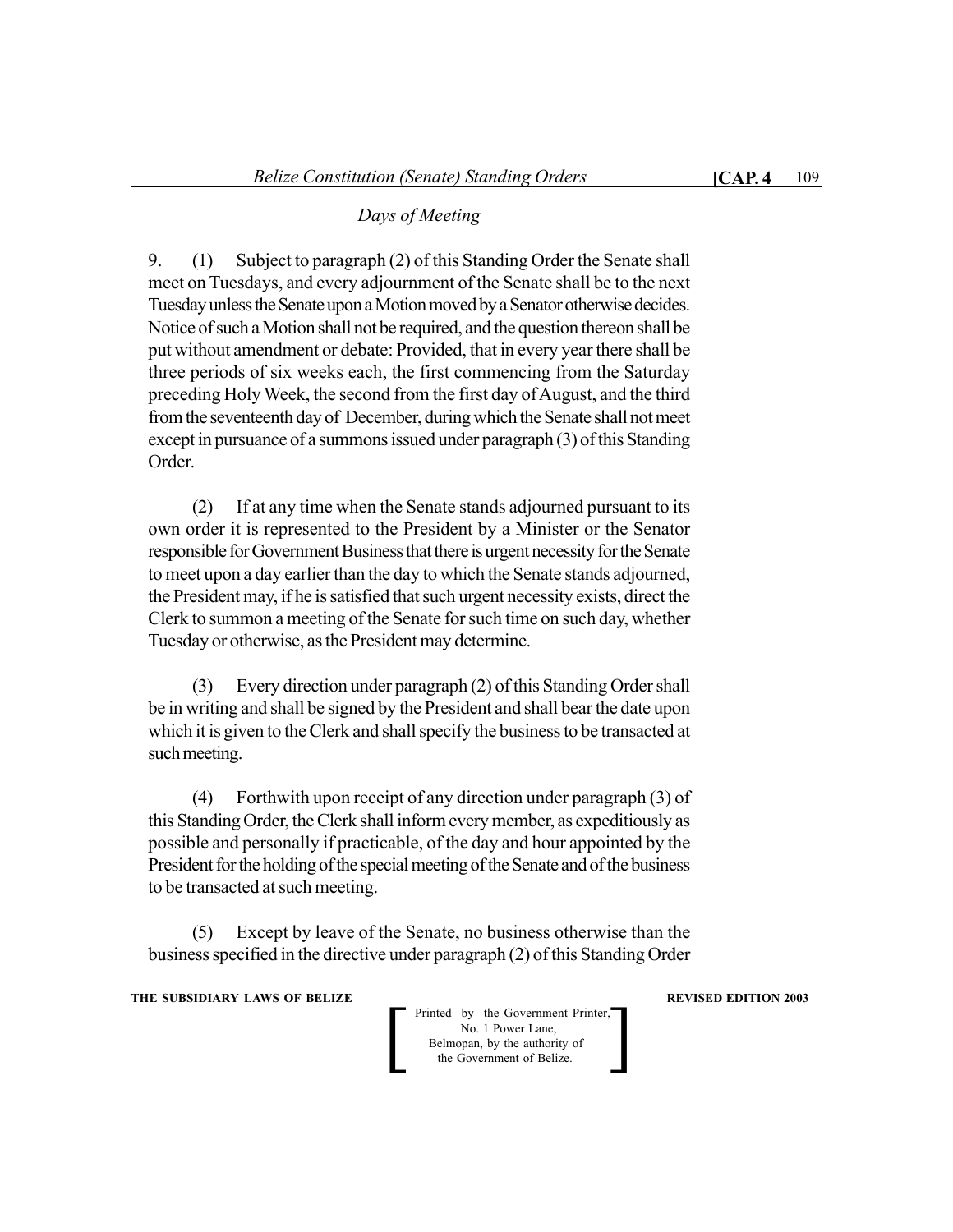shall be transacted at any special meeting of the Senate under the said paragraph.

## *Hours of Sitting*

10. (1) Except as provided in these Standing Orders, every sitting of the Senate shall begin at 10.30 o' clock in the forenoon and, subject to the provisions of this Standing Order, shall end not later than 4.30 p.m.

(2) The President may at any time suspend the sitting for a period stated by him, and shall in any event suspend the sitting at 12 noon and order it to be resumed at 2 p.m.

(3) The President shall at 4.20 p.m. interrupt the business under discussion and its resumption shall be appointed for such day as the Minister in charge of arranging the business of the Senate shall direct, and if the Senate is in Committee at that time the Chairman shall leave the Chair forthwith and report to the Senate and the Committee shall be directed to sit again on such day as the said Minister shall appoint. If a division is in progress at 4.20 p.m., the proceedings shall not be interrupted until the result of the division has been declared. Any other business, if unopposed, shall then be disposed of, and at its conclusion, or at 4.30 p.m. notwithstanding that there may be business then still under discussion, the President shall adjourn the Senate without question put, and the business not disposed of shall stand over till the next sitting.

(4) If the President or Chairman is of the opinion that the proceedings on which the Senate or Committee is engaged at 4.20 p.m. could be concluded by a short extension of time, he may defer interrupting the business until not later than 4.35 p.m. in which case the President shall not adjourn the Senate without question put until such time after 4.30 o'clock as is equivalent to the period of deferment of the interruption.

(5) If any business, when called during the time of unopposed business, is opposed, it shall be appointed for such a day as the Minister or the Senator in charge of arranging the business of the Senate shall direct. Any business

**THE SUBSIDIARY LAWS OF BELIZE REVISED EDITION 2003**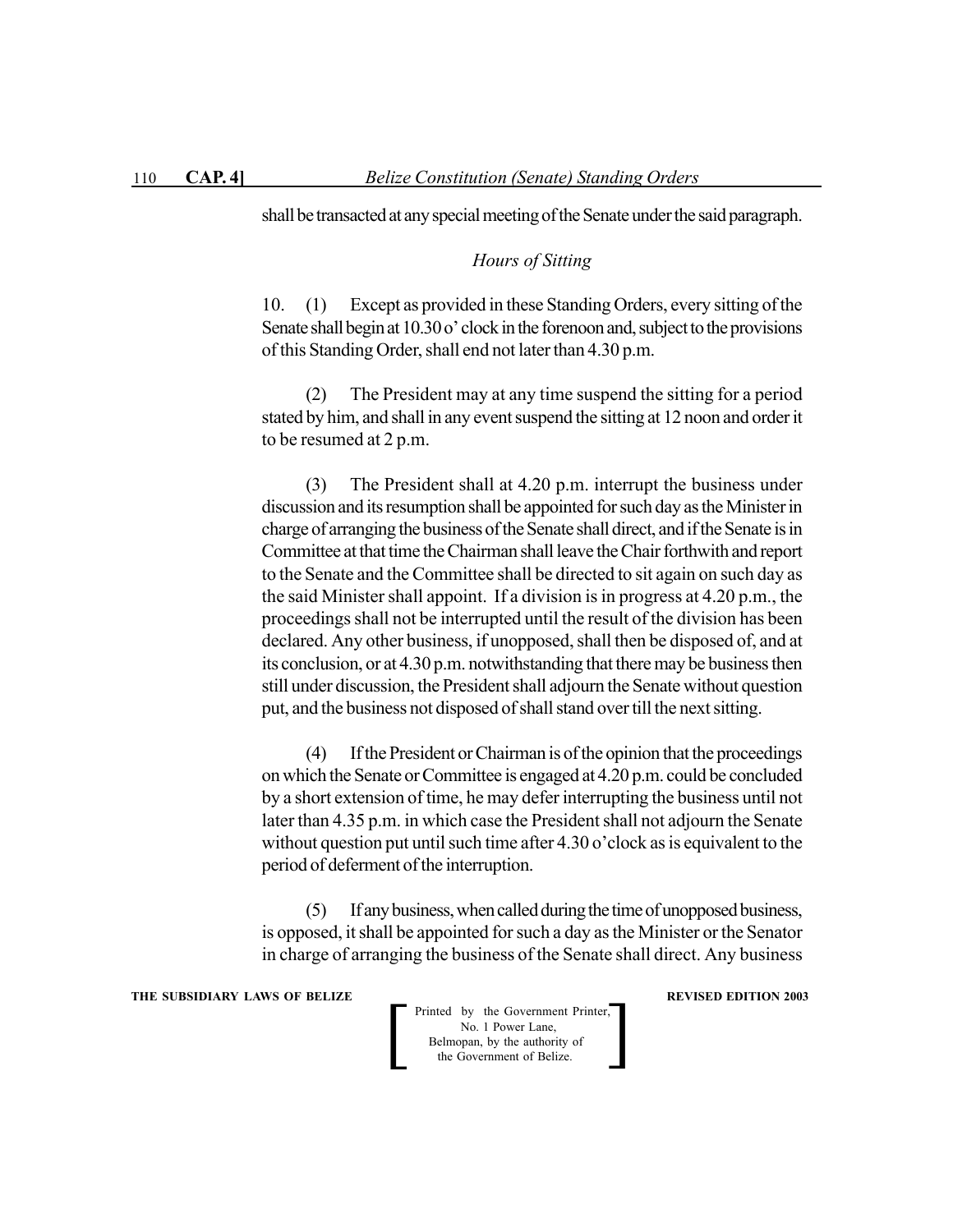which, when called during the time of unopposed business, is objected to by a Senator, or upon which, when the question is put, a division is sought, shall be treated as opposed business.

(6) If all the business appointed at a sitting is concluded before 4.30 p.m., the President shall call upon a Minister or the Senator responsible for Government Business to move "That the Senate do now adjourn". If that question has not been agreed to at 4.30 p.m. the President shall at that hour adjourn the Senate without question put.

(7) On the interruption of business the Closure may be moved; and if it is so moved, or if proceedings under Standing Order No. 39 (Closure of Debate) are then in progress, the President or the Chairman shall not leave the Chair until the question consequent thereon, and on any further Motion as provided for in Standing Order No.39 (Closure of Debate) have been decided, even though the divisions on such questions continue beyond 4.30 p.m., but in the latter event, immediately the last of such questions has been decided or, if in Committee, as soon as the Chairman's report has been received, the President shall adjourn the Senate without question put.

(8) A Minister or the Senator responsible for Government Business may, without notice, either at the time appointed in Standing Order No. 13 (Order of Business) or on the interruption of business, move "That the proceedings on *any specified business* may be entered upon and proceeded with at this day's sitting at any hour though opposed", and any such Motion shall be decided without amendment or debate. The business so specified shall not be interrupted at 4.20 p.m., or, if already interrupted, shall be resumed, and may be entered upon at any hour though opposed. Upon the conclusion after 4.30 p.m. of all business so specified the President shall adjourn the Senate without question put.

(9) The Senate may from time to time by resolution alter, either generally or in respect of a particular sitting, the hours set forth in this Standing Order.

**THE SUBSIDIARY LAWS OF BELIZE AND SUBSIDIARY LAWS AREVISED EDITION 2003**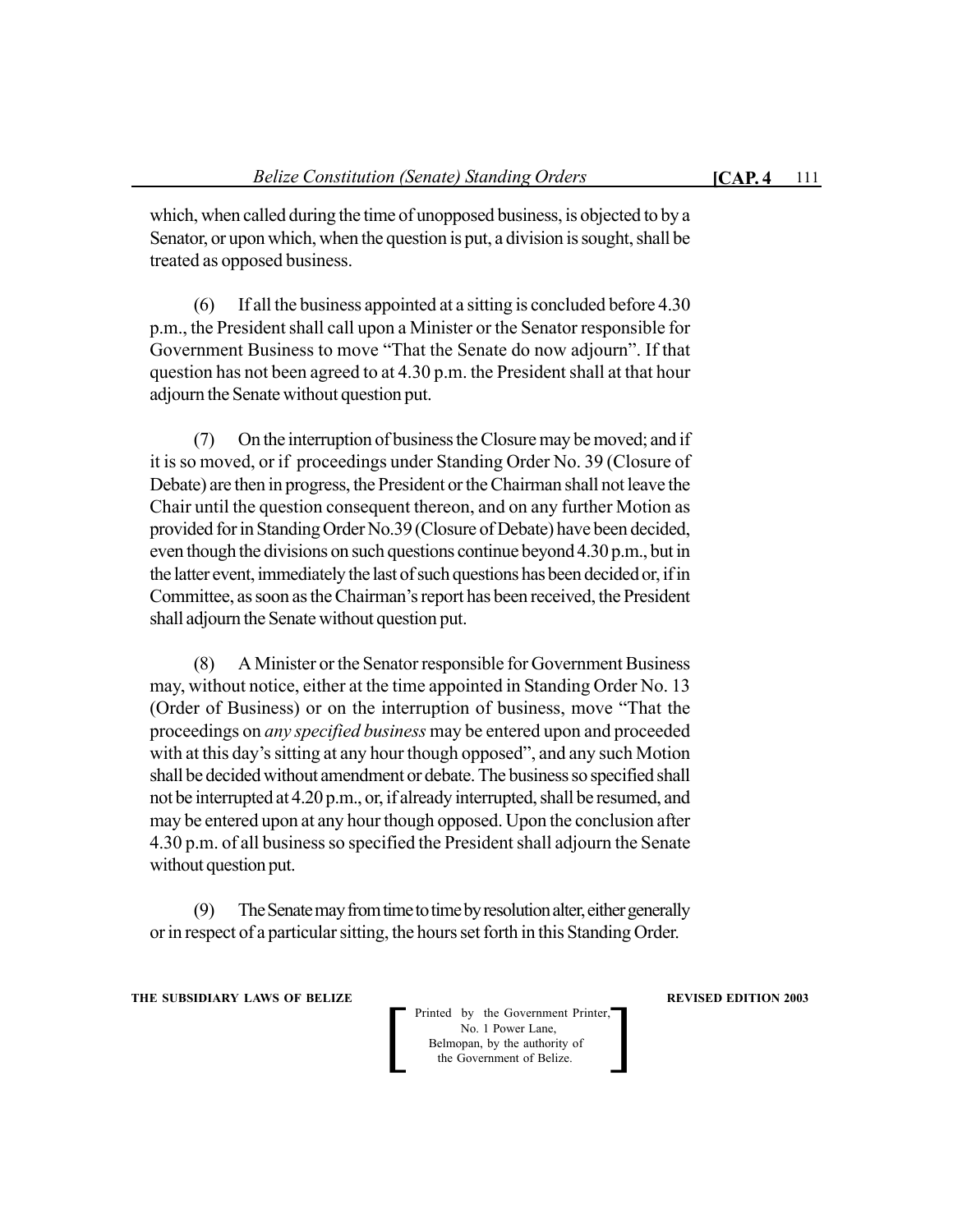#### *Adjournment of the Senate*

11. (1) A Minister or in the absence of a Minister the Senator in charge of Government Business may move "that this Senate do now adjourn" at any time after the conclusion of Questions at any sitting, but any other Senator may only move such a Motion under Standing Order No. 12 (Adjournment - Definite Matter of Urgent Public Importance).

(2) Upon any Motion "That the Senate do now adjourn" moved by a Minister or the Senator responsible for Government Business under the preceding paragraph or paragraph (6) of Standing Order No. 10 (Hours of Sitting), any matter for which the Cabinet is responsible may be raised by any Senator who has obtained the right to do so on that day, and the Minister responsible for the matter raised or, in his absence, any other Senator to whom such responsibility has been delegated by the Minister, shall reply. Thereafter, if time permits, any other Senator who has obtained the right may similarly raise another matter subject to the same conditions. A debate on such a Motion shall not be interrupted at 4.20 p.m., but shall cease at 4.30 p.m. or, with leave of the President, at 4.45 p.m.

(3) Any Senator who wishes to raise a matter under the provisions of paragraph (2) of this Standing Order at a particular sitting shall give notice of the matter in writing to the Clerk for transmission to the President not less than two days before the sitting concerned, and the Clerk shall also transmit a copy of the notice to the appropriate Minister and the Senator responsible for Government business. Subject to the giving of such notice, the right to raise a matter shall be allotted for each sitting through such arrangements as the President may make.

#### *Adjournment - Definite Matter of Urgent Public Importance*

12. (1) No Senator other than a Minister may move the adjournment of the Senate except in accordance with the following paragraphs of this Standing Order.

**THE SUBSIDIARY LAWS OF BELIZE REVISED EDITION 2003**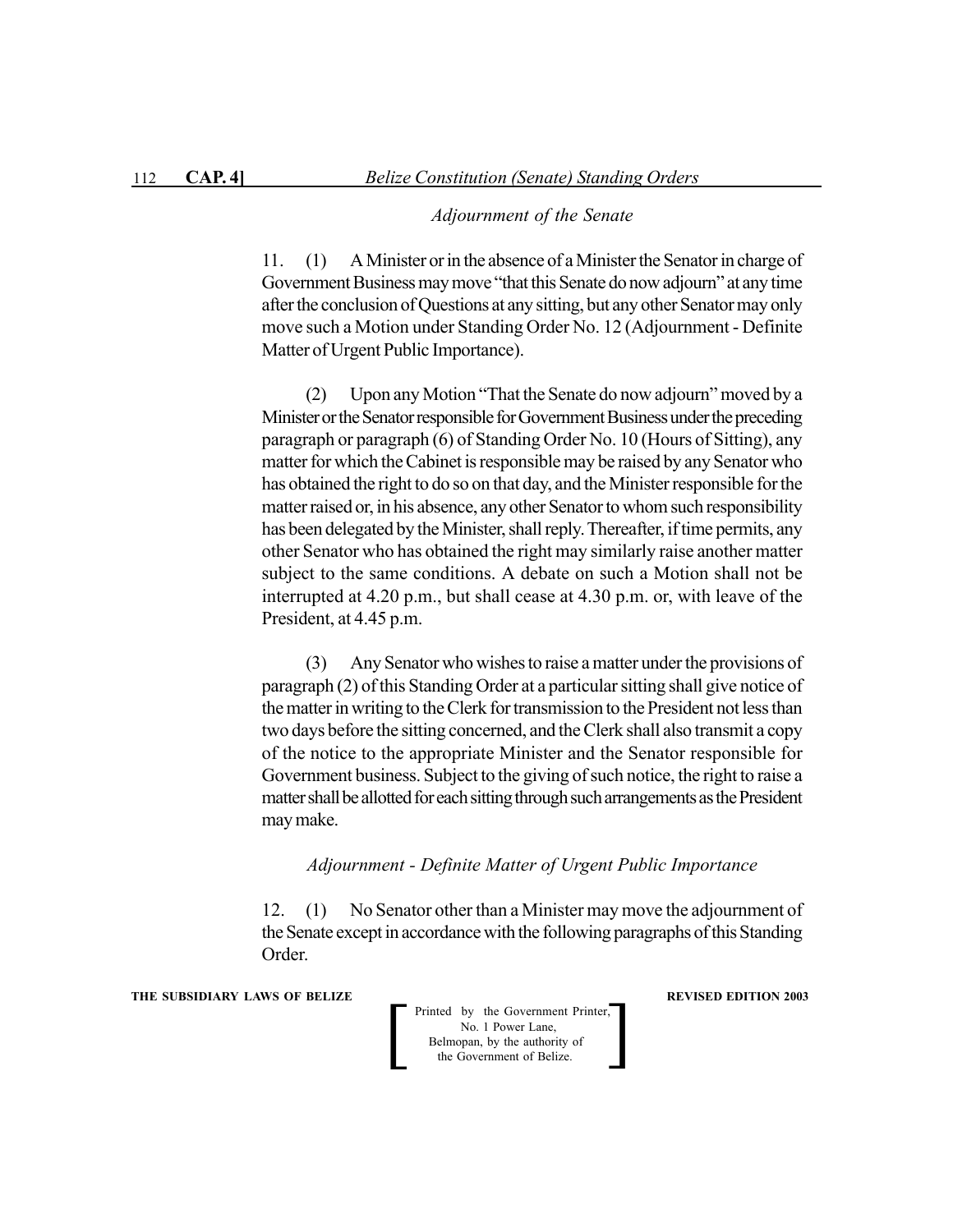(2) A Senator who wishes to ask leave to move the adjournment of the Senate for the purpose of discussing a definite matter of urgent public importance shall, before the commencement of the sitting, hand to the President a written notification of the matter which he wishes to discuss. The President shall refuse to allow the claim unless he is satisfied-

- *(a)* that the matter is definite;
- *(b)* that the matter is urgent;
- *(c)* that the matter is of public importance; and
- *(d)* that the matter may properly be raised on a Motion for the adjournment of the Senate.
- (3) If the President is so satisfied and either-
	- *(a)* leave of the Senate is given; or
	- *(b)* if it is not given, at least two Senators by rising indicate that they support the request,

the Motion shall stand over until such hour on the same day as the President may appoint, and at that hour any proceeding on which the Senate is engaged shall be postponed until the Motion for the adjournment is disposed of, or until such Motion has continued for the period of one hour, whichever is earlier. When the debate on the Motion for the adjournment has continued for a period of one hour, the Motion for the adjournment shall lapse and the proceedings which were postponed shall be resumed and dealt with in accordance with the relevant Standing Orders. The Senate's ordinary hours of sitting shall be extended by a period of time equivalent to the period of time spent in respect of the debate on the Motion for the adjournment of the Senate for the purpose of discussing a definite matter of urgent public importance.

**THE SUBSIDIARY LAWS OF BELIZE AND SUBSIDIARY LAWS AREVISED EDITION 2003**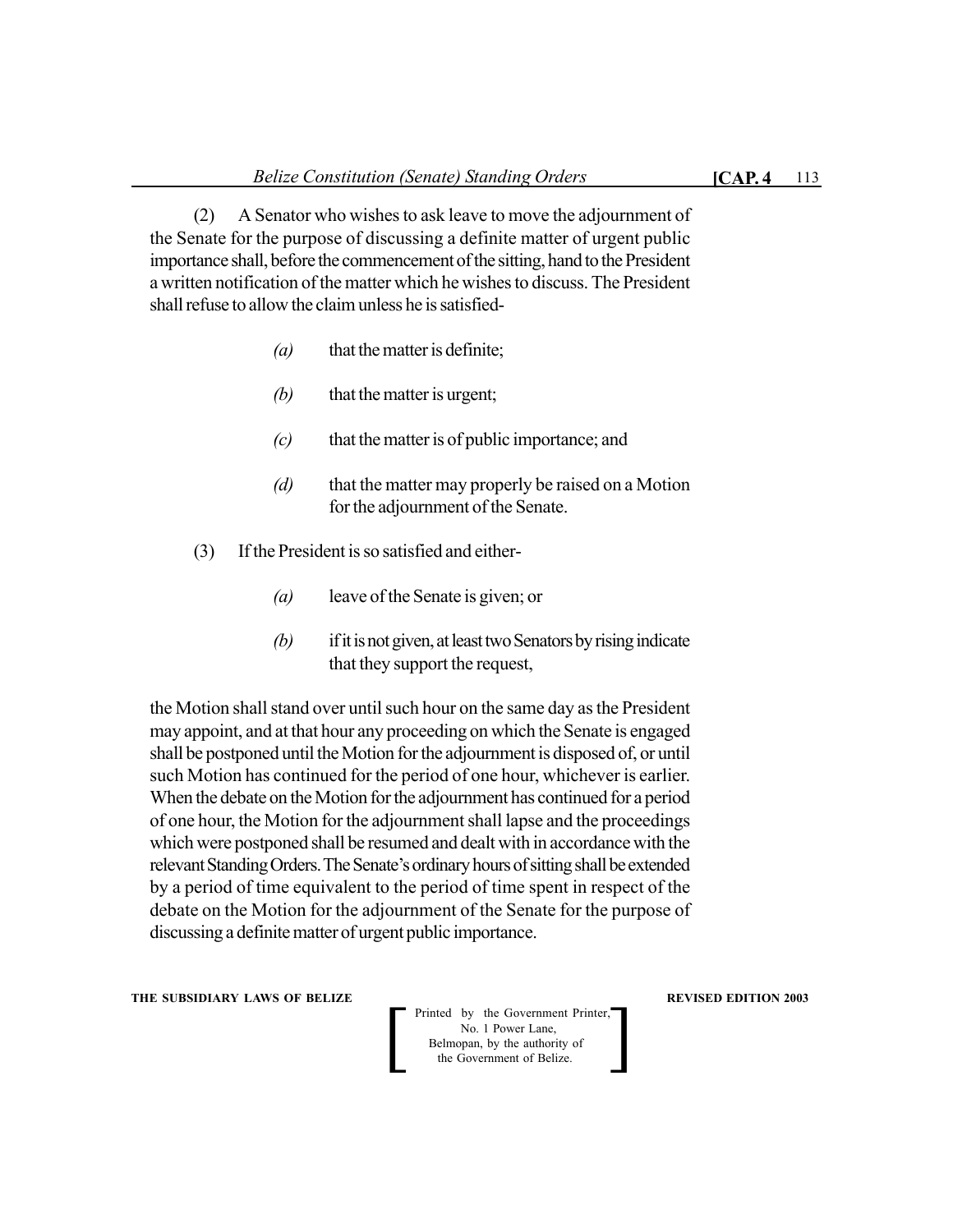(4) Not more than one Motion for the adjournment of the Senate under this Standing Order may be allowed at one sitting.

## *Order of Business*

13. Unless the Senate otherwise directs, the business of each sitting day shall be transacted in the following order:

- (1) Prayers;
- (2) Oath of Allegiance of a new Senator;
- (3) Announcements by the President;
- (4) Bills brought from the House of Representatives;
- (5) Petitions;
- (6) Papers;
- (7) Presentation of Reports from Select Committees;
- (8) Questions to Ministers;
- (9) Requests for leave to move the adjournment of the Senate on definite matters of urgent public importance;
- (10) Statements by Ministers;
- (11) Personal Explanations;
- (12) Introduction of Bills;
- (13) Motions relating to the Business or Sittings of the Senate and

**THE SUBSIDIARY LAWS OF BELIZE REVISED EDITION 2003** 

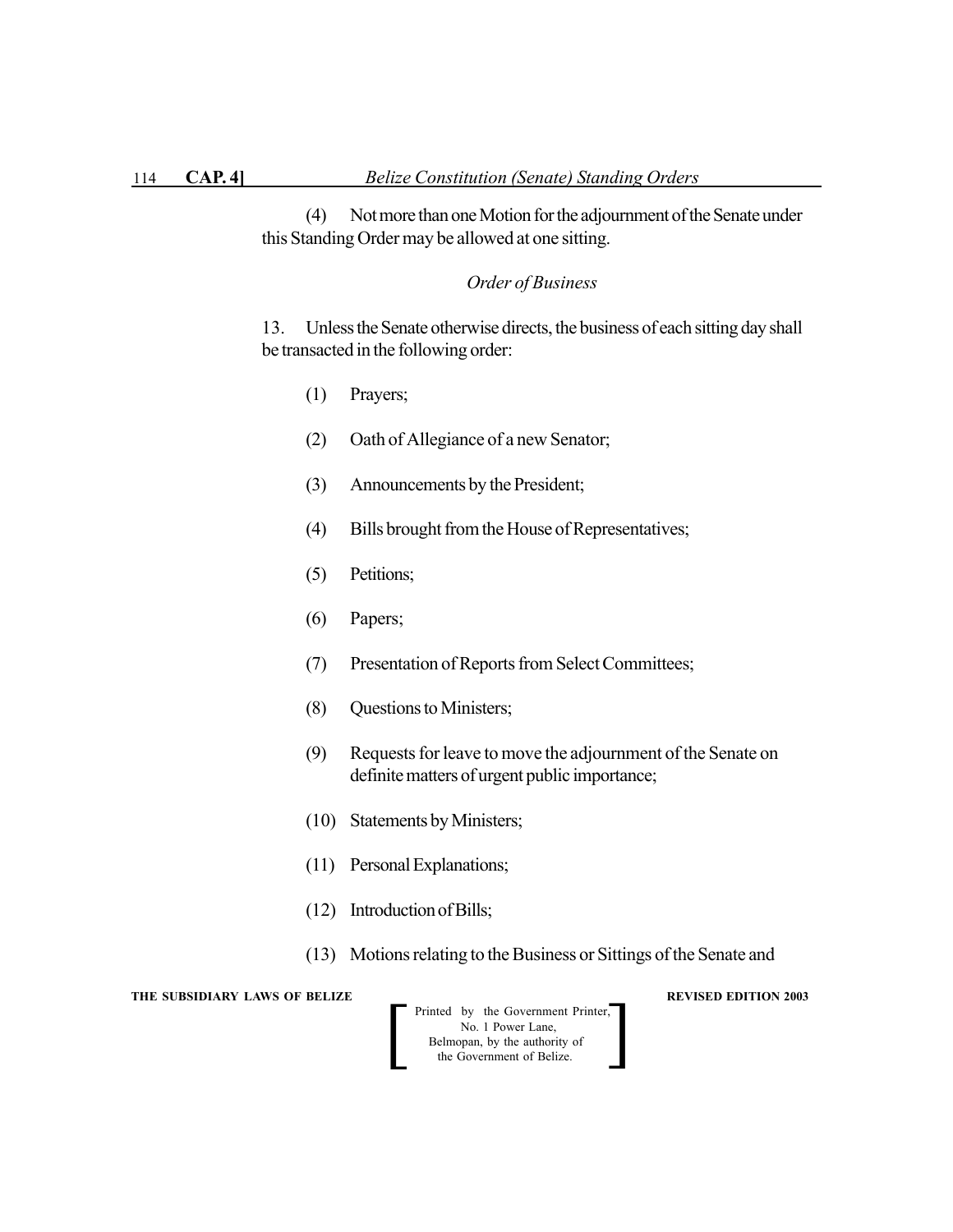moved by a Minister or the Senator in charge of Government Business, and

(14) Public Business.

## *Petitions*

14. (1) Every Petition intended to be presented to the Senate must conclude with a prayer setting forth the general object of the Petition.

(2) A Petition shall not be presented to the Senate unless it shall have been endorsed by the Clerk as being in accordance with the rules in regard to Petitions.

(3) The Senator presenting a Petition may state concisely the purport of the Petition.

(4) All Petitions shall be ordered to lie upon the Table without question put unless a Senator when presenting a Petition moves for it to be read or printed, or referred to a Select Committee. Any such motion shall be decided forthwith without amendment or debate. The provisions of this paragraph shall not apply to a Petition from the promoters of a Private Bill under Standing Order 76 (Private Bills).

- (5) The Senate shall not receive any Petition-
	- *(a)* which is not addressed to the Senate or which is not properly and respectfully worded; or
	- *(b)* which has not at least one signature on the sheet on which the prayer of the Petition appears and which has not at least the prayer at the head of each subsequent sheet of signatures; or

**THE SUBSIDIARY LAWS OF BELIZE AND SUBSIDIARY LAWS AREVISED EDITION 2003**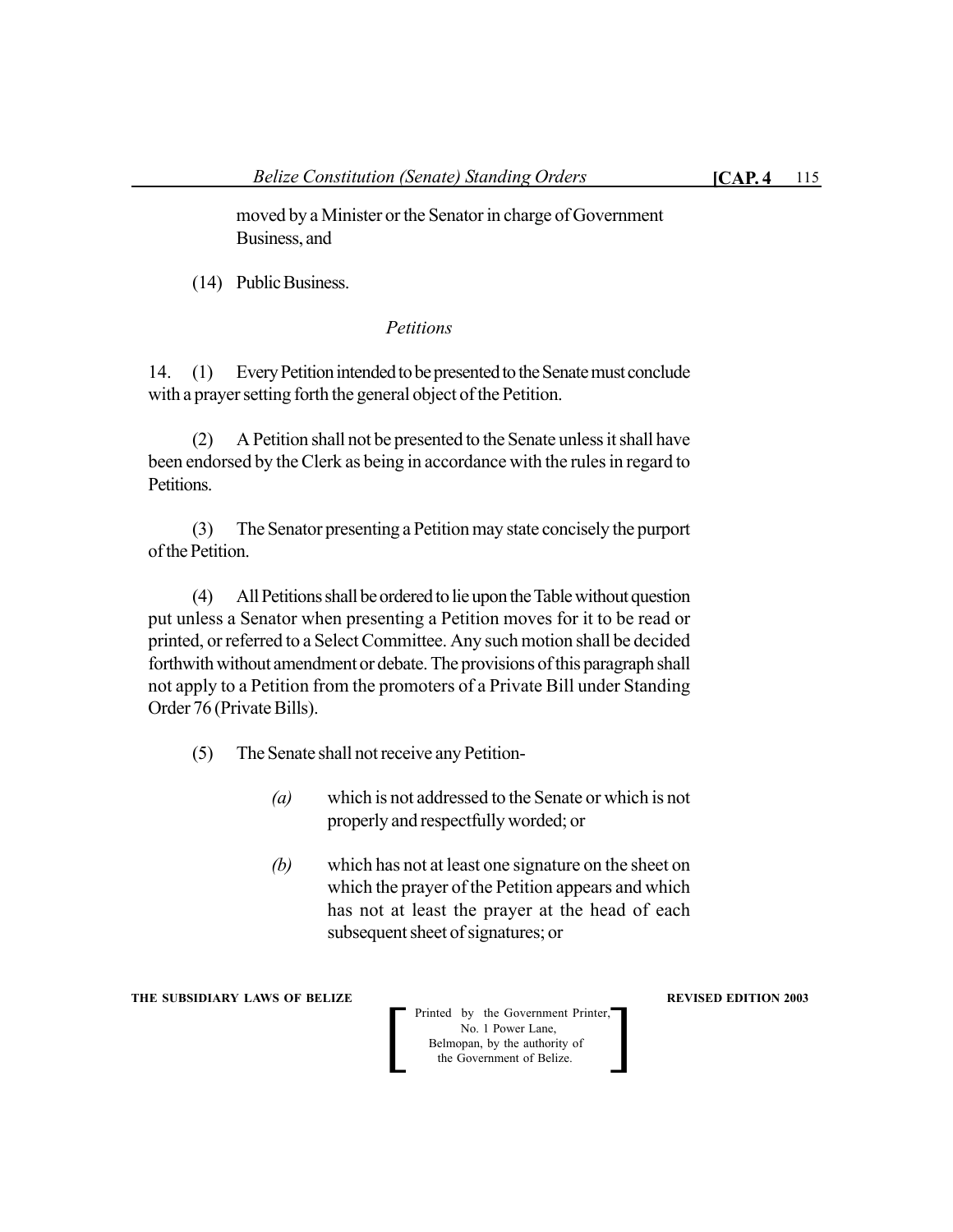*(c)* which, in the opinion of the President requests that provision be made for imposing or increasing or reducing or abolishing any tax, for imposing or increasing any charge on the revenues or other funds of Belize or for altering any such charge otherwise than by reducing it, or for compounding or remitting any debt due to Belize unless on the recommendation or with the consent of the Governor-General, signified by a Minister or the Senator responsible for Government Business.

*Papers*

15. (1) Every Paper shall be presented by a Minister or the Senator in charge of Government Business and its presentation shall be recorded in the Minutes of Proceedings.

(2) A Minister or the Senator in charge of Government Business presenting a Paper may make a short explanatory statement of its contents.

(3) All Papers presented to the Senate shall be ordered to lie upon the Table without question put, and any Motion for the printing thereof as a Senate Paper shall be determined without amendment or debate.

(4) All Instruments made under the authority of any law, if required to be laid before the Senate, shall be laid on the Table of the Senate as soon as may be after being made.

## *Nature of Questions*

16. Questions may be put to a Minister relating to any matter, subject or Department in respect of which the Minister is charged with responsibility.

**THE SUBSIDIARY LAWS OF BELIZE REVISED EDITION 2003**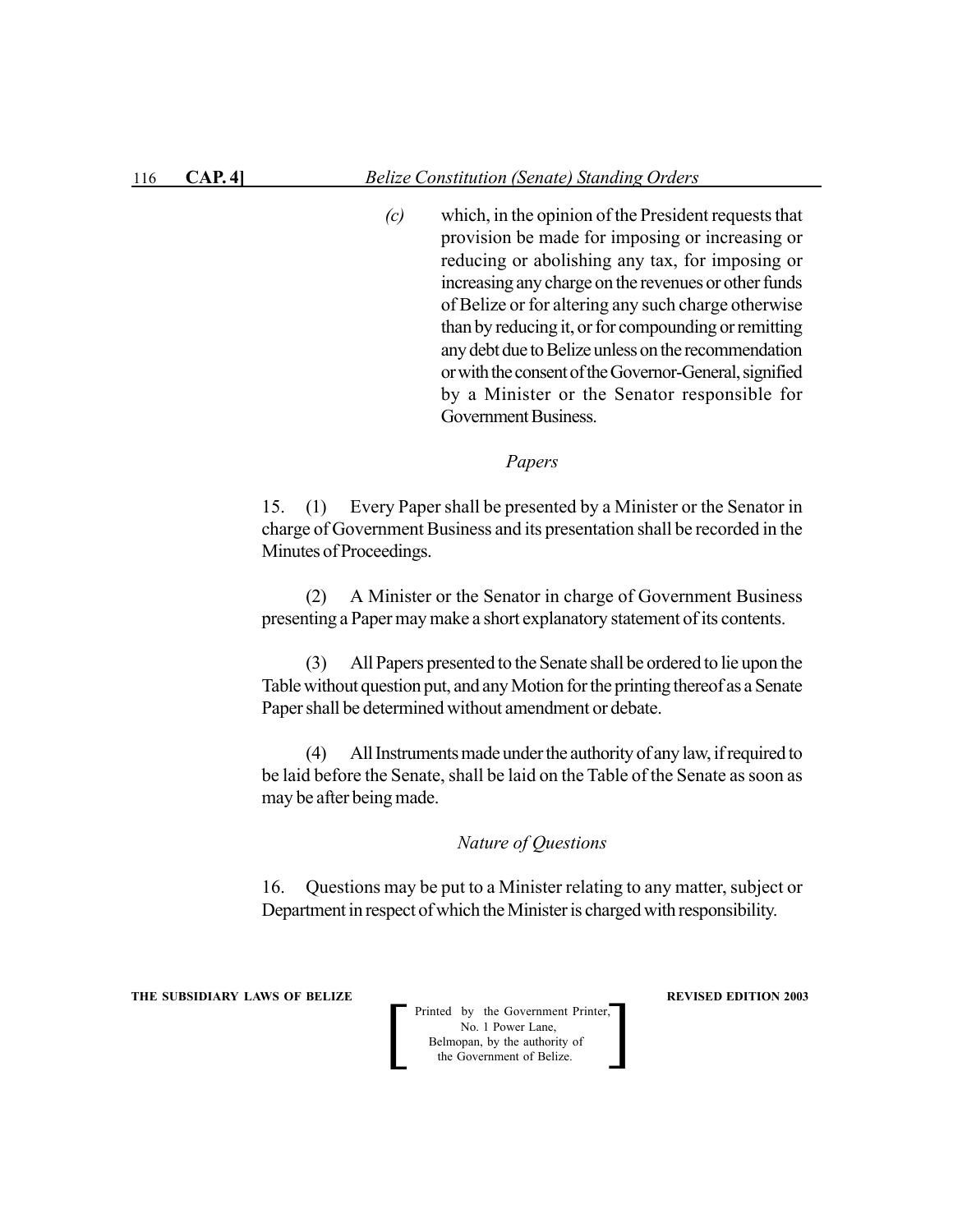17. (1) A question shall not be asked without notice, unless it is of an urgent character or relates to the business of the day, and unless the Member has obtained the leave of the President to ask it.

(2) Notice of a question maybe handed by a Senator to the Clerk when the Senate is sitting, or may be sent to or left at the office of the Clerk at any time during the hours prescribed for the purpose. Every such notice must be signed by the Senator giving it.

(3) A Senator who desires an oral answer to a question shall mark his notice with an asterisk and such a question shall be put down for a day to be named by the Senator being a day not earlier than five clear days after notice of the question has been given. A question not so marked may be put down for the next sitting day of the Senate and the answer, when received, shall be circulated with the Minutes of Proceedings.

## *Contents of Questions*

18. (1) The right to ask a question shall be subject to the following general rules, as to the interpretation of which the President shall be the sole judge:

- *(a)* the proper object of a question is to obtain information on a question of fact within the official cognisance of the Minister to whom it is addressed, or to ask for official action;
- *(b)* a question shall not include the names of persons, or any statements of fact, unless they be necessary to render the question intelligible;
- *(c)* if a question contains a statement of fact, the Senator asking it shall make himself responsible for the

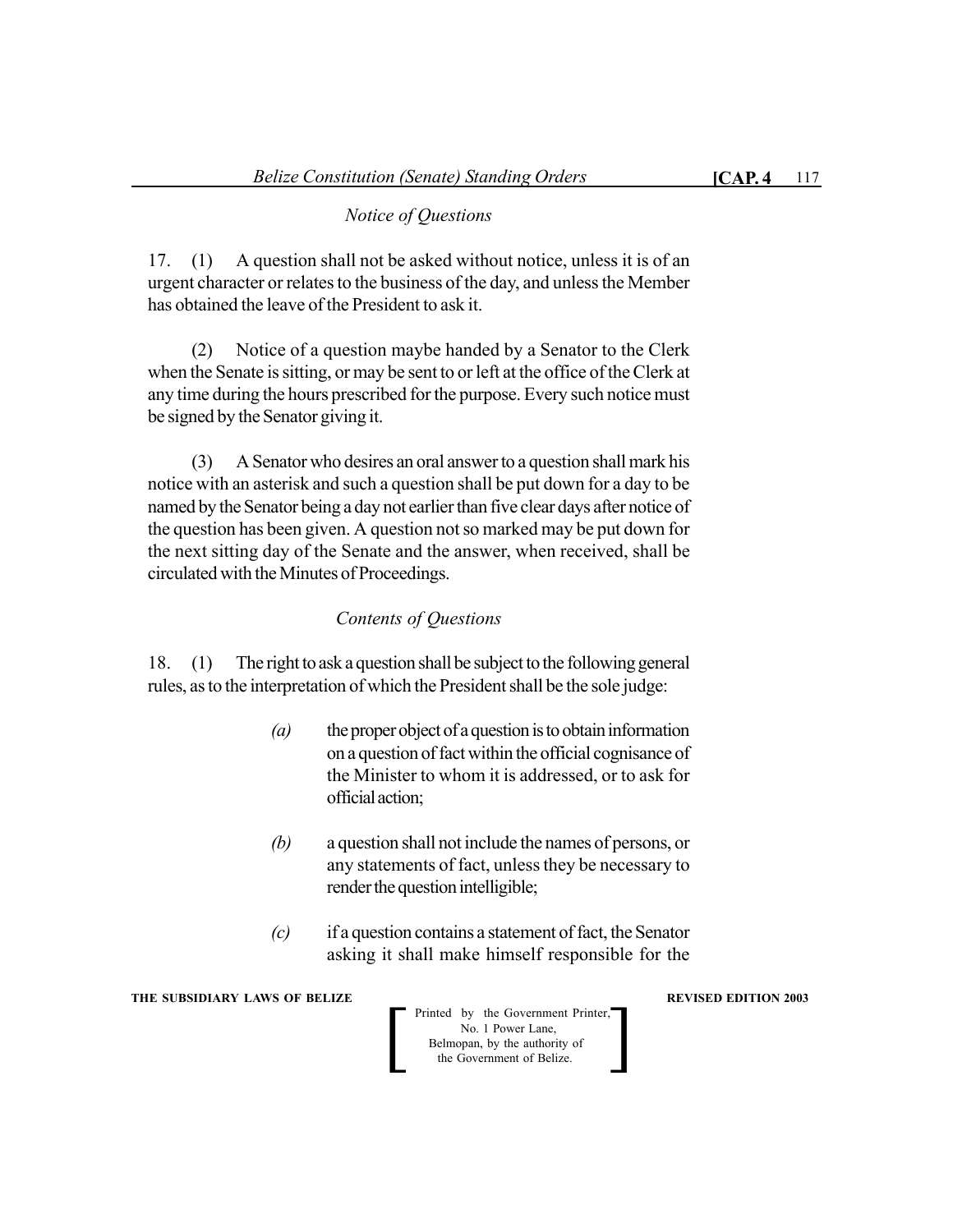| 118 | CAP. 4]                       |                   | <b>Belize Constitution (Senate) Standing Orders</b>                                                                                                                                                                                                                                                                                                                                                                               |                                                                                                                                                                    |  |
|-----|-------------------------------|-------------------|-----------------------------------------------------------------------------------------------------------------------------------------------------------------------------------------------------------------------------------------------------------------------------------------------------------------------------------------------------------------------------------------------------------------------------------|--------------------------------------------------------------------------------------------------------------------------------------------------------------------|--|
|     |                               |                   |                                                                                                                                                                                                                                                                                                                                                                                                                                   | accuracy of the statement, and no question shall be<br>based upon a newspaper report or upon an unofficial<br>publication;                                         |  |
|     |                               | (d)               | no Senator shall address the Senate upon any<br>question, and a question shall not be made the pretext<br>for a debate;<br>not more than one subject shall be referred to in any<br>one question, and a question shall not be of excessive<br>length;<br>a question shall not contain arguments, inferences,<br>opinions, imputations, epithets, ironical expressions<br>or hypothetical cases;<br>a question shall not be asked- |                                                                                                                                                                    |  |
|     |                               | (e)               |                                                                                                                                                                                                                                                                                                                                                                                                                                   |                                                                                                                                                                    |  |
|     |                               | $\varnothing$     |                                                                                                                                                                                                                                                                                                                                                                                                                                   |                                                                                                                                                                    |  |
|     |                               | $\left( g\right)$ |                                                                                                                                                                                                                                                                                                                                                                                                                                   |                                                                                                                                                                    |  |
|     |                               |                   | (i)                                                                                                                                                                                                                                                                                                                                                                                                                               | which raises an issue already decided in the<br>Senate, or which has been answered fully<br>during the current Session, or to which an<br>answer has been refused; |  |
|     |                               |                   | (ii)                                                                                                                                                                                                                                                                                                                                                                                                                              | seeking information about matters which are<br>in their nature secret;                                                                                             |  |
|     |                               |                   | (iii)                                                                                                                                                                                                                                                                                                                                                                                                                             | regarding proceedings in a Committee which<br>have not been placed before the Senate by a<br>report from the Committee;                                            |  |
|     |                               |                   | (iv)                                                                                                                                                                                                                                                                                                                                                                                                                              | which deals with matters referred to a<br>Committee of Enquiry or within the jurisdiction<br>of the Chairman of a Select Committee;                                |  |
|     | THE SUBSIDIARY LAWS OF BELIZE |                   | <b>REVISED EDITION 2003</b><br>Printed by the Government Printer,<br>No. 1 Power Lane,<br>Belmopan, by the authority of<br>the Government of Belize.                                                                                                                                                                                                                                                                              |                                                                                                                                                                    |  |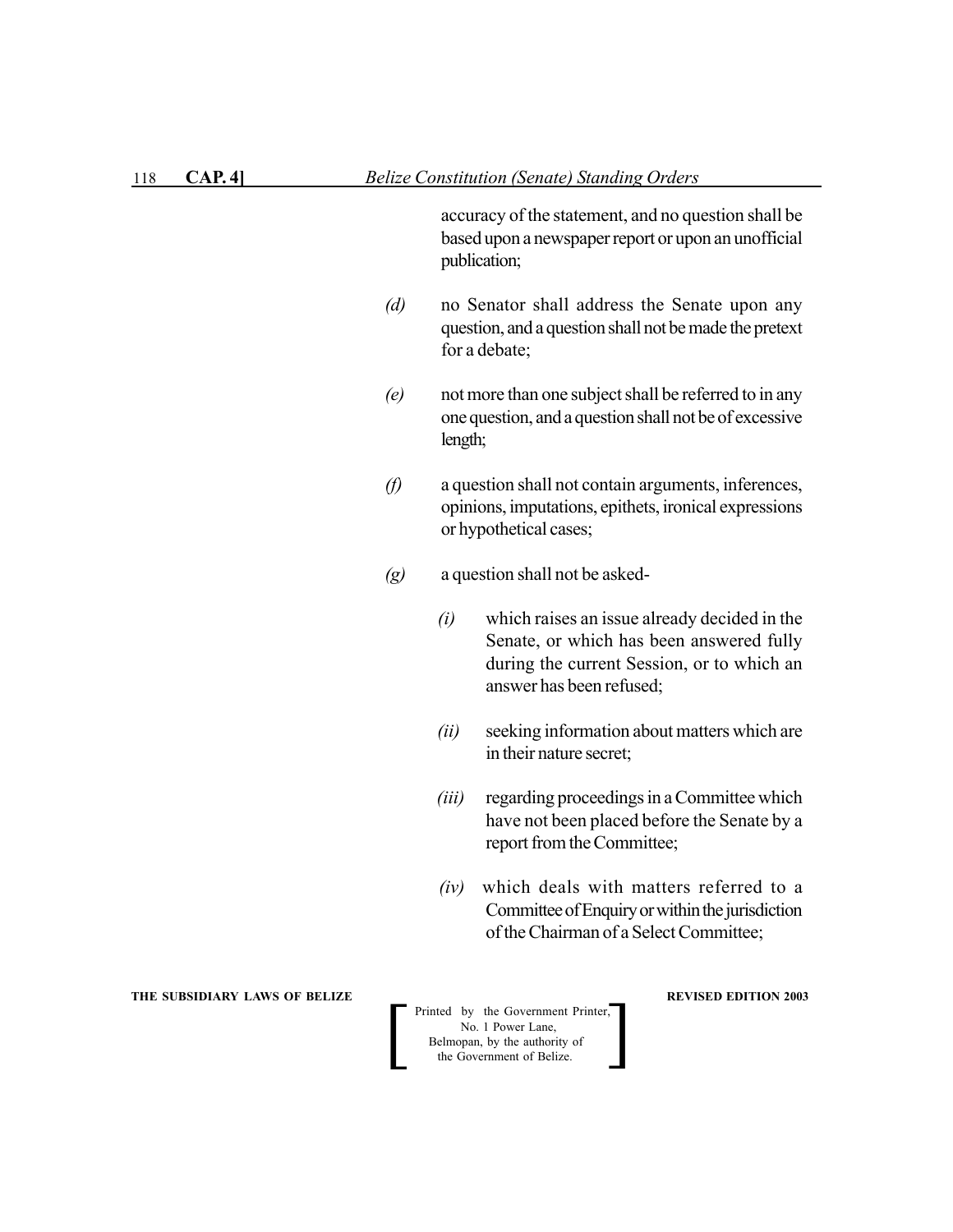- *(vi)* about any matter then pending before any Court of justice, or which reflects on the decision of a Court of justice;
- *(vii)* reflecting on the character or conduct of any person whose conduct can only be challenged on a substantive motion under Standing Order 36 (Contents of Speeches);
- *(viii)* asking whether statements in the Press, or of private individuals, or unofficial bodies are accurate;
- *(ix)* the answer to which can be found by reference to available official publications;
- *(x)* referring discourteously to, or seeking information about, the internal affairs of any Territory within the Commonwealth or of a friendly Foreign Country;
- *(xi)* dealing with the action of a Minister for which he is not responsible to the Legislature;
- *(xii)* seeking, for purposes of argument, information on matters of past history; or
- *(xiii)* raising questions of policy too large to be dealt with in the limits of an answer to a question;
- *(h)* a question shall not solicit the expression of an opinion,

**THE SUBSIDIARY LAWS OF BELIZE AND SUBSIDIARY LAWS AREVISED EDITION 2003** 

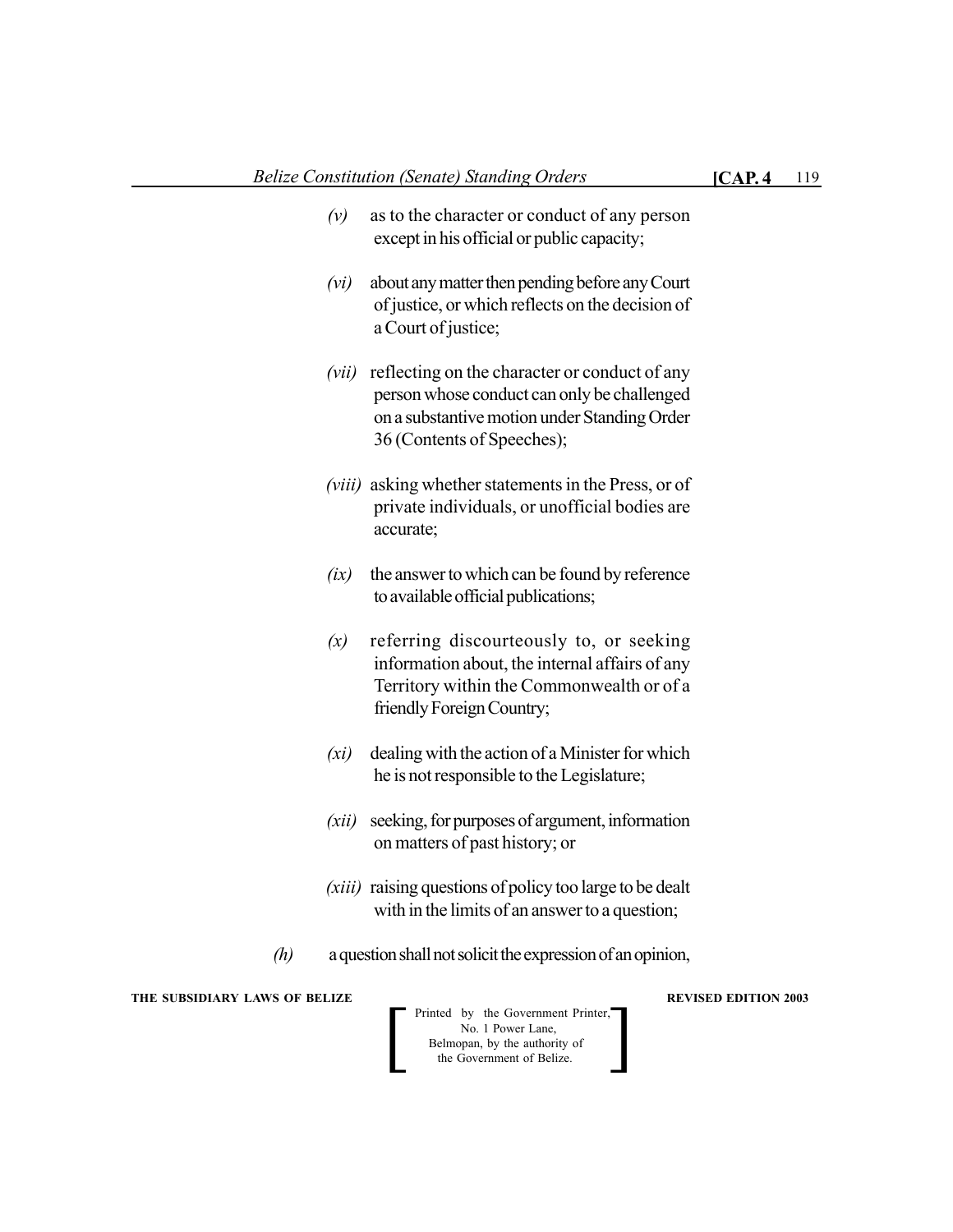on the solution of an abstract legal question, or of a hypothetical proposition.

(2) If the President is of the opinion that any question of which a Senator has given notice to the Clerk infringes the provisions of any Standing Order or is in any way an abuse of the right of questioning, he may direct-

- *(a)* that the Senator concerned be informed that the question is out of order; or
- *(b)* that the question be entered in the Order Book with such alterations as he may direct.

#### *Manner of Asking and Answering Questions*

19. (1) At the time appointed for the oral asking and answering of questions under Standing Order No. 13 (Order of Business), the President shall call in turn upon each Senator in whose name a question stands upon the Order Paper, in the order in which the questions are printed, or in any such other order as the President may on any particular occasion determine. Each Senator so called shall rise in his place and ask the question by reference to its number on the Order Paper, and the Minister questioned shall give his reply.

(2) After the answer to a question has been given, supplementary questions may, at the discretion of the President, be put for the purpose of elucidating the answer given orally, but the President may refuse any such question which in his opinion introduces matters not relative to the original question, or which infringes any of the provisions of Standing Order No. 18 (Contents of Questions), and may in that case direct that such question be not reported in the Official Report.

(3) When all the questions for which an oral answer is required have been called, the President, if time permits, shall call again any question which has not been asked by reason of the absence of the Senator in whose name it

**THE SUBSIDIARY LAWS OF BELIZE REVISED EDITION 2003**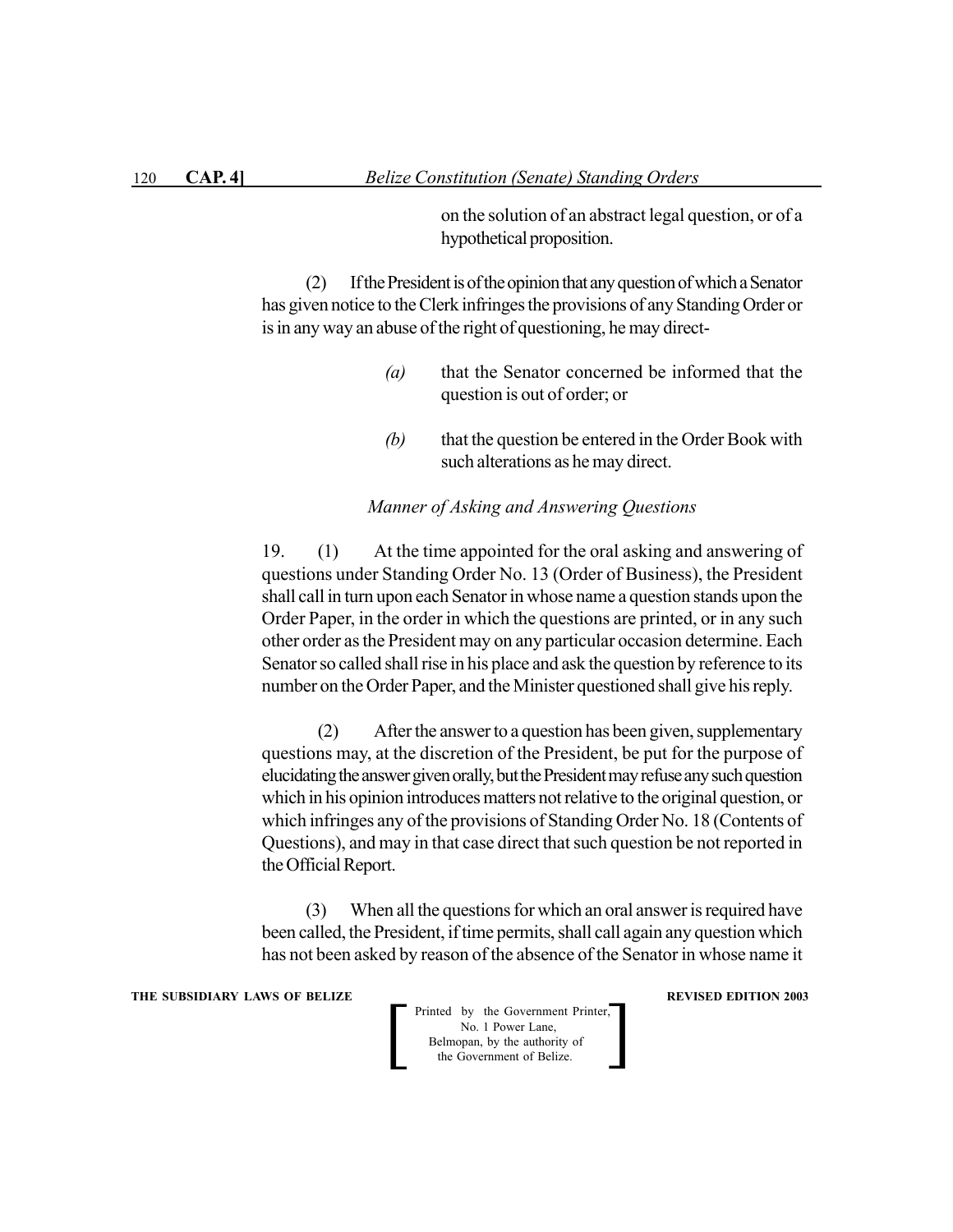stands; in which case another Senator may, if deputed by the absent Senator, on his behalf either ask the question or request its postponement. The President shall also call again any question which has not been answered by reason of the absence of the Minister to whom it is addressed.

(4) A Minister may decline to answer a question, if the publication of the answer would in his opinion be contrary to the public interest.

(5) Not more than three questions requiring an oral answer shall appear on the Order Paper in the name of the same Senator for the same day, and any question in excess of this number shall not be called by the President but shall be answered as provided in paragraph (7) of this Standing Order, save that no postponement shall be allowed.

(6) No question shall be asked later than forty-five minutes after the opening of the sitting, except any question which the President has allowed to be asked without notice under paragraph (1) of Standing Order No. 17 (Notice of Questions).

(7) In any case where, forty-five minutes after the opening of the sitting of the Senate, a question has not received an oral answer, it shall be answered in writing by the Minister to whom the question was addressed, and copies of the answer shall be sent immediately after that hour to the Clerk of the Senate, who shall send a copy to the Senator in whose name the question stood upon the Order Paper and shall cause the answer to be circulated with the Minutes of Proceedings, unless, at any time earlier than forty-five minutes after the opening of the sitting, a Senator having a question on the Order Paper but whose name has not yet been called by the President, signifies to the Clerk at the Table his desire to postpone the question to a subsequent sitting of the Senate or to withdraw it.

## *Personal Explanations*

20. With the leave of the President and by the indulgence of the Senate, a

**THE SUBSIDIARY LAWS OF BELIZE AND SUBSIDIARY LAWS AREVISED EDITION 2003**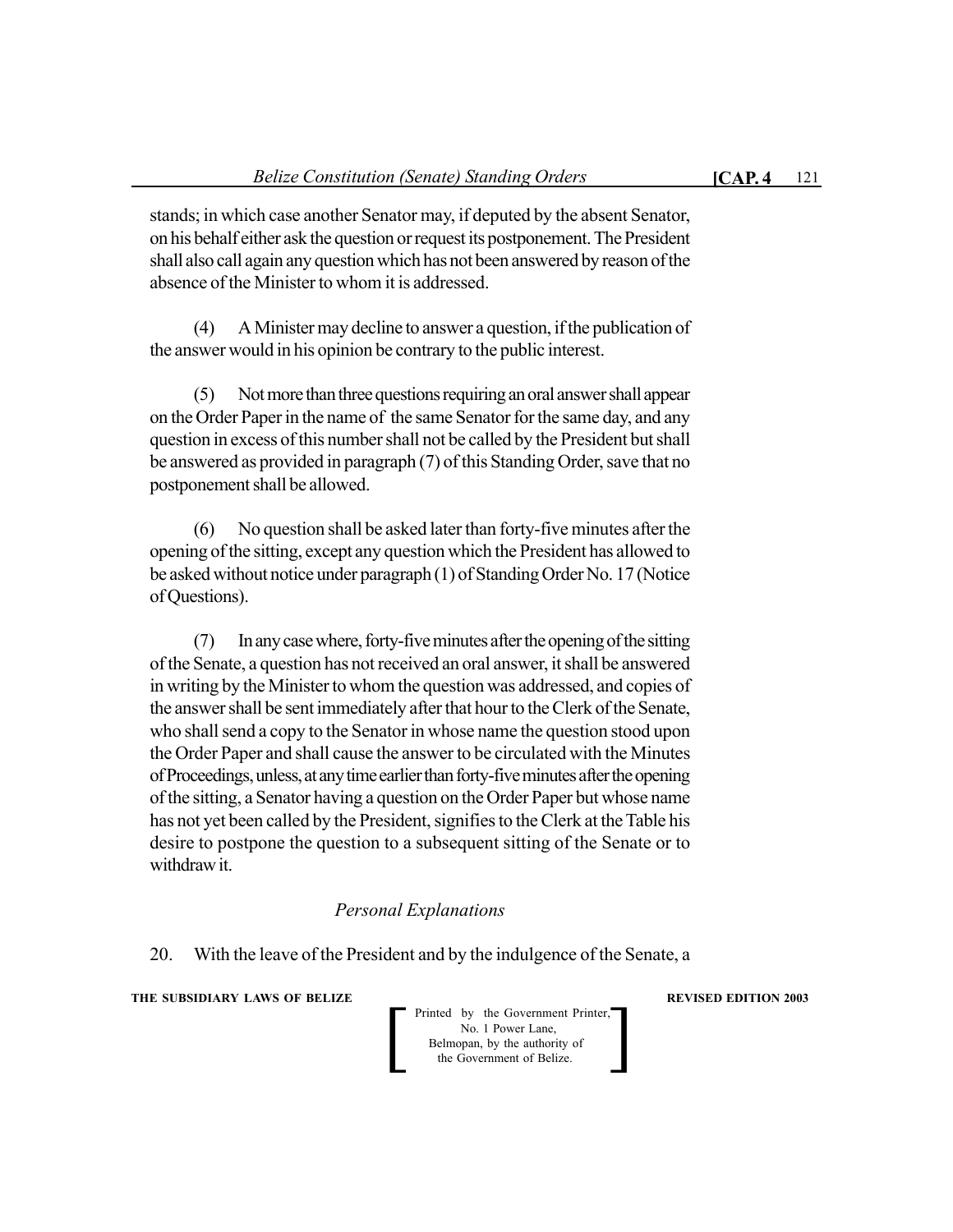Senator may make a personal explanation of not more than ten minutes duration at the time appointed under Standing Order No. 13 (Order of Business) although there is no question before the Senate; but no controversial matter may be brought forward nor any debate arise upon the explanation.

## *Arrangement of Public Business*

21. (1) Public Business shall consist of Motions and Public Bills.

(2) Subject to the provisions of these Standing Orders, Government Business shall have precedence on every day.

(3) Government Business shall consist of Motions proposed to be made and Bills sponsored by Ministers, and shall be set down in such order as the Government think fit.

(4) Private Senators' business shall be set down on the Order Paper for a particular day in the order in which it was entered in the Order Book for that day, and business so entered shall take precedence over any business postponed from a previous day.

## *Public Money*

22. Except on the recommendation or with the consent of the Governor-General, to be signified by a Minister and recorded in the Minutes of Proceedings, the Senate shall not-

- *(a)* proceed with any Bill (including any amendment to a Bill) which, in the opinion of the President, makes provision for-
	- *(i)* imposing or increasing or reducing or abolishing any tax,

**THE SUBSIDIARY LAWS OF BELIZE REVISED EDITION 2003**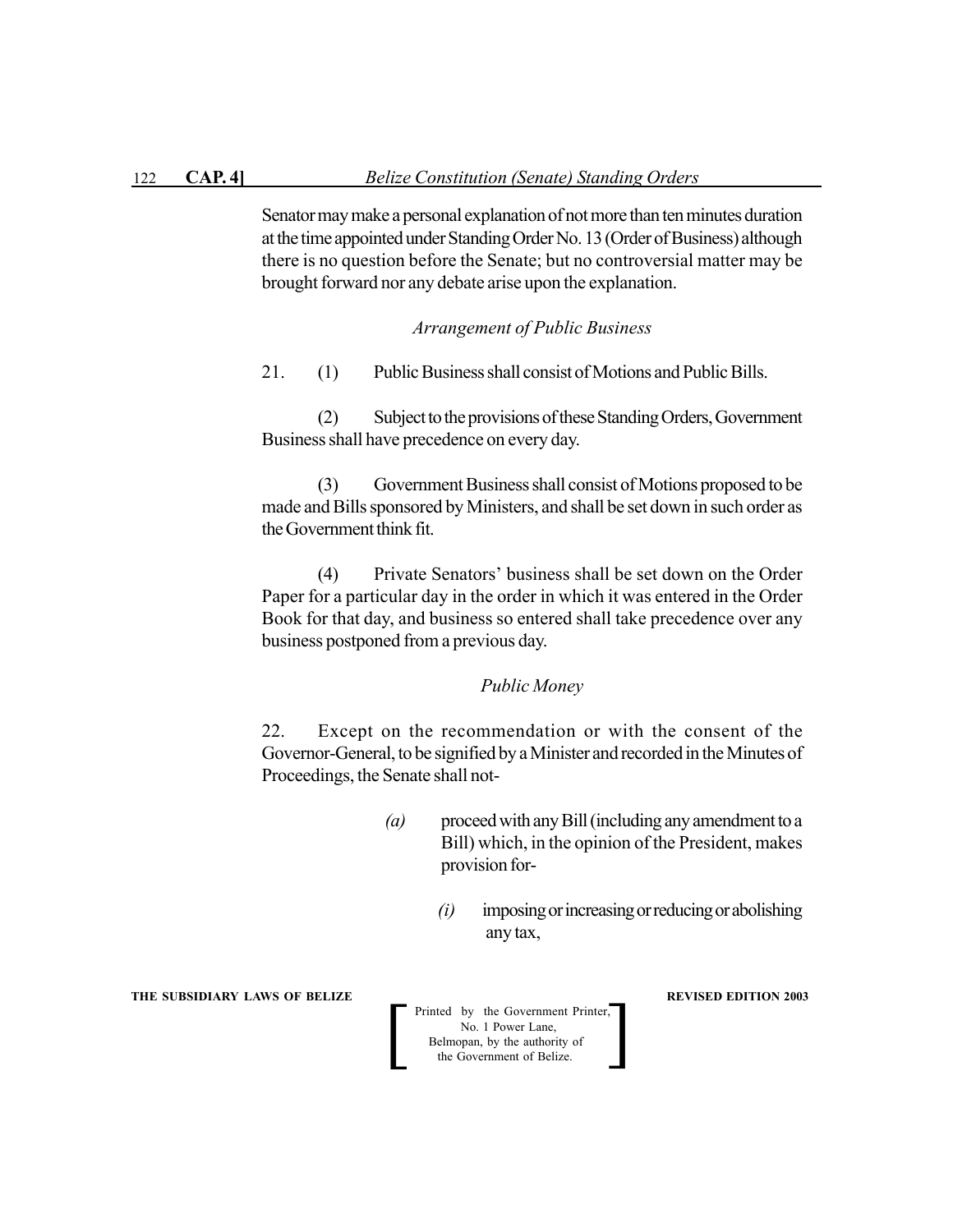- *(ii)* imposing or increasing any charge on the revenue or other funds of the country or for altering any such charge otherwise than by reducing it,
- *(iii)* compounding or remitting any debt due to the country;
- *(b)* proceed upon any Motion (including any amendment to a Motion) the effect of which, in the opinion of the President, would be to make provision for any of the purposes aforesaid; or
- *(c)* receive any Petition which, in the opinion of the President requests that provision be made for any of the purposes aforesaid.

## *Notice of Motions or Amendments*

23. (1) Where under any Standing Order notice of Motion or of an amendment is required, such notice shall be given in writing signed by the Senator and addressed to the Clerk of the Senate; such notice shall be handed to the Clerk, or sent to, or left at, the Clerk's office during the hours prescribed for the purpose.

(2) If the President is of opinion that any notice of Motion which has been received by the Clerk infringes the provision of any Standing Order or is in any other way out of order, he may direct-

- *(a)* that the Senator concerned be informed that the notice of Motion is out of order; or
- *(b)* that the notice of Motion be entered in the Order Book with such alterations as he may direct.

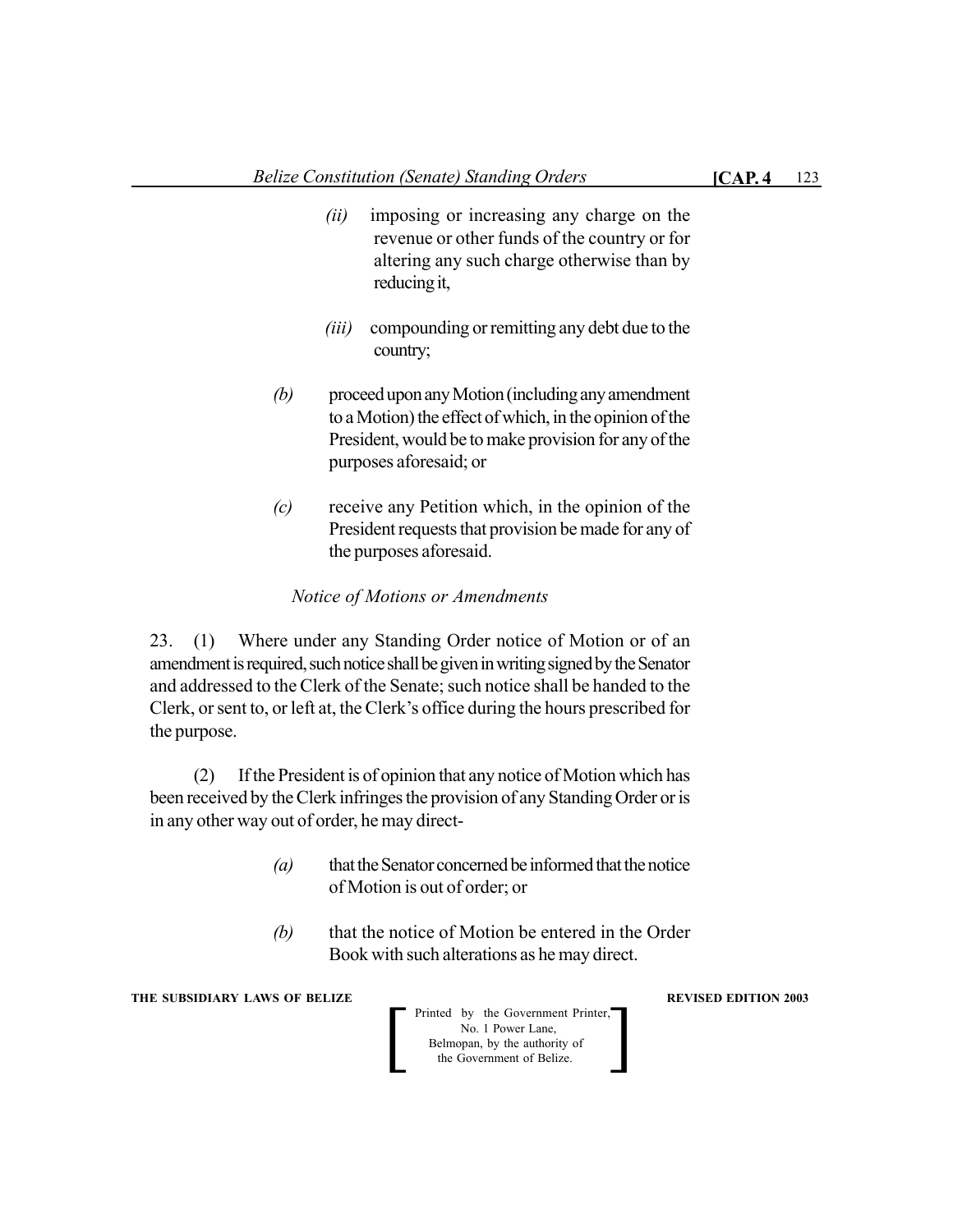(3) Not more than three notices Of Motion in the name of the same Senator may be entered on the Order Paper of any sitting. The provisions of this paragraph shall not apply to a Senator who is a Minister.

(4) Copies of Motions and amendments sent to the Clerk shall be circulated by him to Senators, whether or not they be matters of which notice is required, and, in the case of amendments to Bills, shall be arranged, so far as may be, in the order in which they will be proposed.

## *Period of Notice*

24. (1) Except with the consent of the President, notice of a Government Motion shall not be placed upon the Order Paper of any sitting earlier than the day following the day on which the notice was given to the Clerk.

(2) Except as provided in Standing Order No. 75 (Reports from Select Committees), a notice of a private Senator's Motion shall not be entered in the Order Book, or placed upon the Order Paper, for a day earlier than four clear days from the day on which the notice was given to the Clerk.

#### *Exemption from Notice*

25. Unless the Standing Orders otherwise provide, notice shall be given of any Motion which it is proposed to make, with the exception of the following:

- *(a)* a Motion for the amendment of any Motion;
- *(b)* a Motion for the adjournment of the Senate or of a debate;
- *(c)* a Motion for the election of a temporary presiding officer under paragraph (1) of Standing Order No. 5 (Presiding in the Senate and in Committee);

**THE SUBSIDIARY LAWS OF BELIZE REVISED EDITION 2003** 

 Printed by the Government Printer, No. 1 Power Lane, Belmopan, by the authority of Printed by the Government Printer,<br>No. 1 Power Lane,<br>Belmopan, by the authority of<br>the Government of Belize.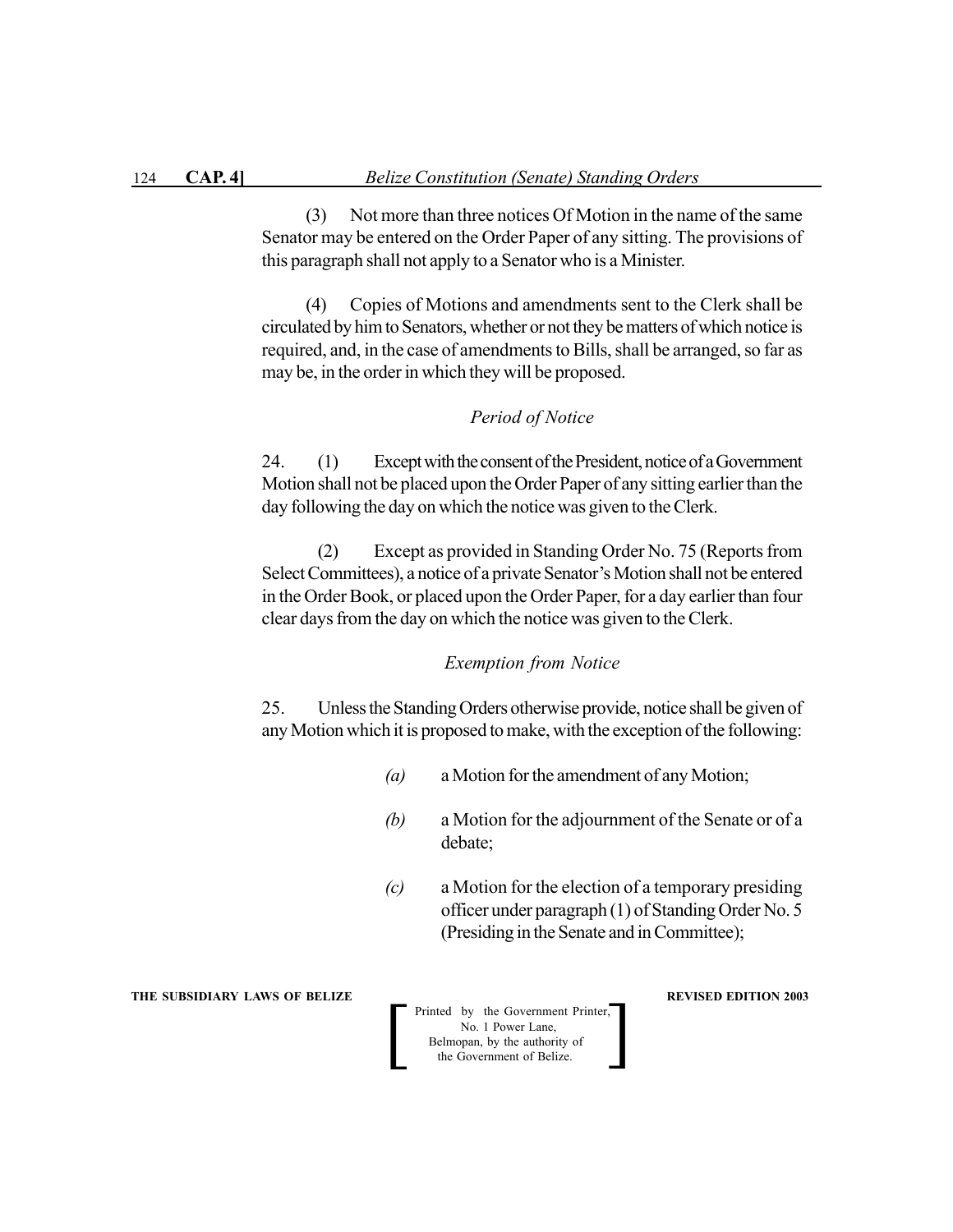- *(d)* a Motion for the suspension of Standing Orders put with the leave of the President;
- *(e)* a Motion for the withdrawal of strangers;
- *(f)* a Motion that the Senate resolve itself into Committee;
- *(g)* a Motion made in Committee of the whole Senate;
- *(h)* a Motion for the suspension of a Senator;
- *(i)* a Motion that a petition be read, printed or referred to a Select Committee;
- *(j)* a Motion for the printing of a paper under paragraph (3) of Standing Order No. 15 (Papers);
- *(k)* a Motion relating to a matter of privilege;
- *(l)* a Motion arising out of any item of business made immediately after that item is disposed and before the next item is entered upon;
- *(m)* a Motion to recommit a Bill under paragraph (1) of Standing Order No.57 (Recommittal of Bills reported from Committee of the whole Senate)
- *(n)* a Motion in respect of which notice has been dispensed with under Standing Order No. 26 (Dispensing with Notice);
- *(o)* a Motion for the withdrawal of a Bill under Standing Order No. 61 (Withdrawal of Bills);

**THE SUBSIDIARY LAWS OF BELIZE 2003 REVISED EDITION 2003**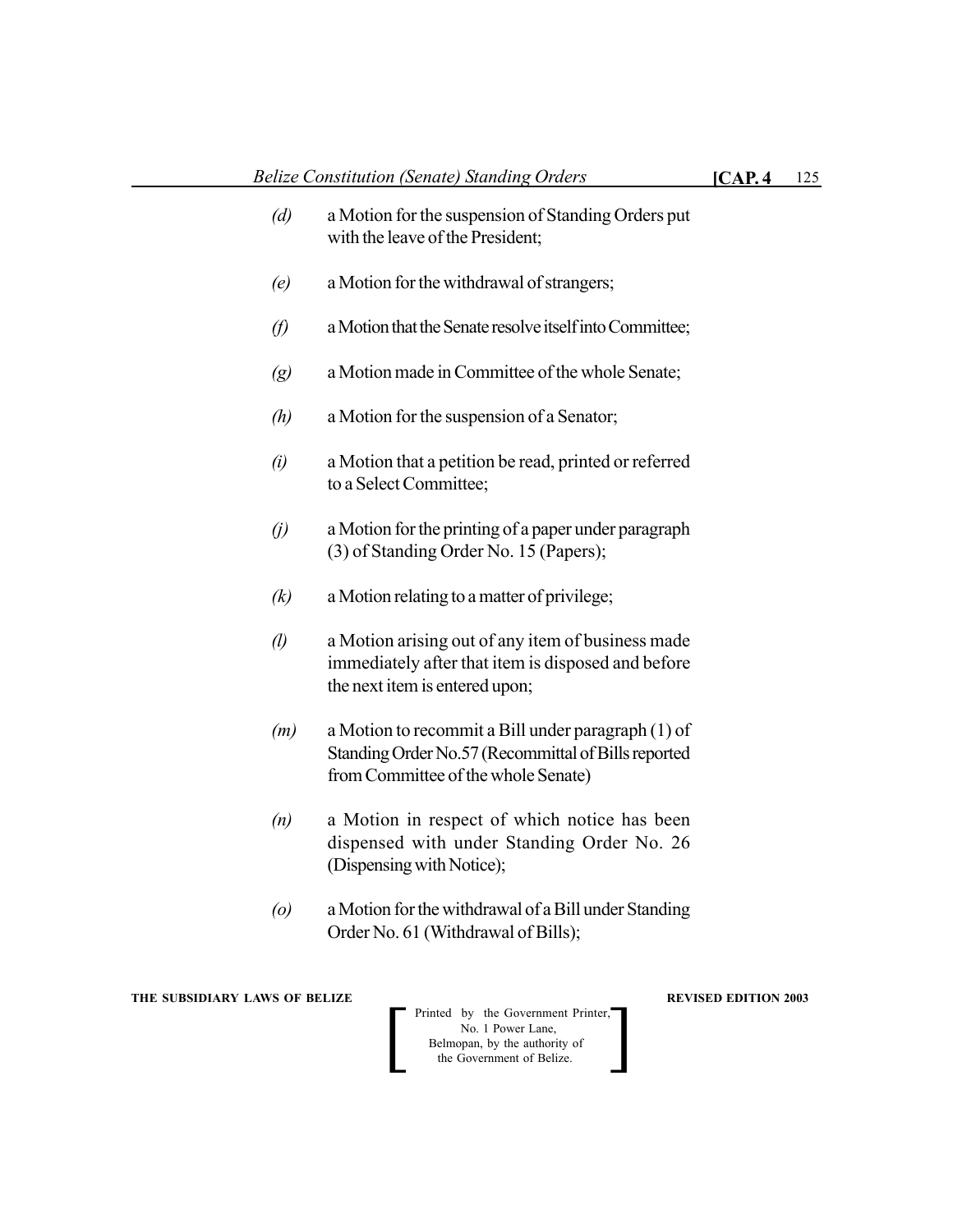*(p)* a Motion that the Report of a Select Committee be referred to a Committee of the whole Senate, or a Motion that such Report be printed as a Senate Paper.

#### *Dispensing with Notice*

26. Notice shall not be dispensed with in the case of a Motion or in respect of any proceedings for which notice is required, except with the consent of the President and the assent of the majority of Senators present at the time.

## *Privilege Motions*

27. (1) A Motion directly concerning the privileges of the Senate shall take precedence of all other public business.

(2) A Senator who wishes to raise a matter which he believes to affect the privileges of the Senate shall do so as soon as possible after the matter comes to his attention. Such Member shall inform the President of his wish, stating the facts to which he wishes to draw attention, at least one hour before the commencement of the sitting at which he wishes to raise the matter.

(3) When a Senator is called by the President to raise a matter of privilege he shall briefly state the facts to which he wishes to draw the attention of the Senate and the grounds on which he believes that those facts affect the privileges of the Senate.

(4) The President shall then state whether, in his opinion, the matter may or may not affect the privileges of the Senate:

Provided that if he deems it necessary he may defer his decision until the next sitting of the Senate.

(5) If the opinion of the President is that the matter raised may affect the privileges of the Senate a Member may without notice move a Motion

**THE SUBSIDIARY LAWS OF BELIZE REVISED EDITION 2003**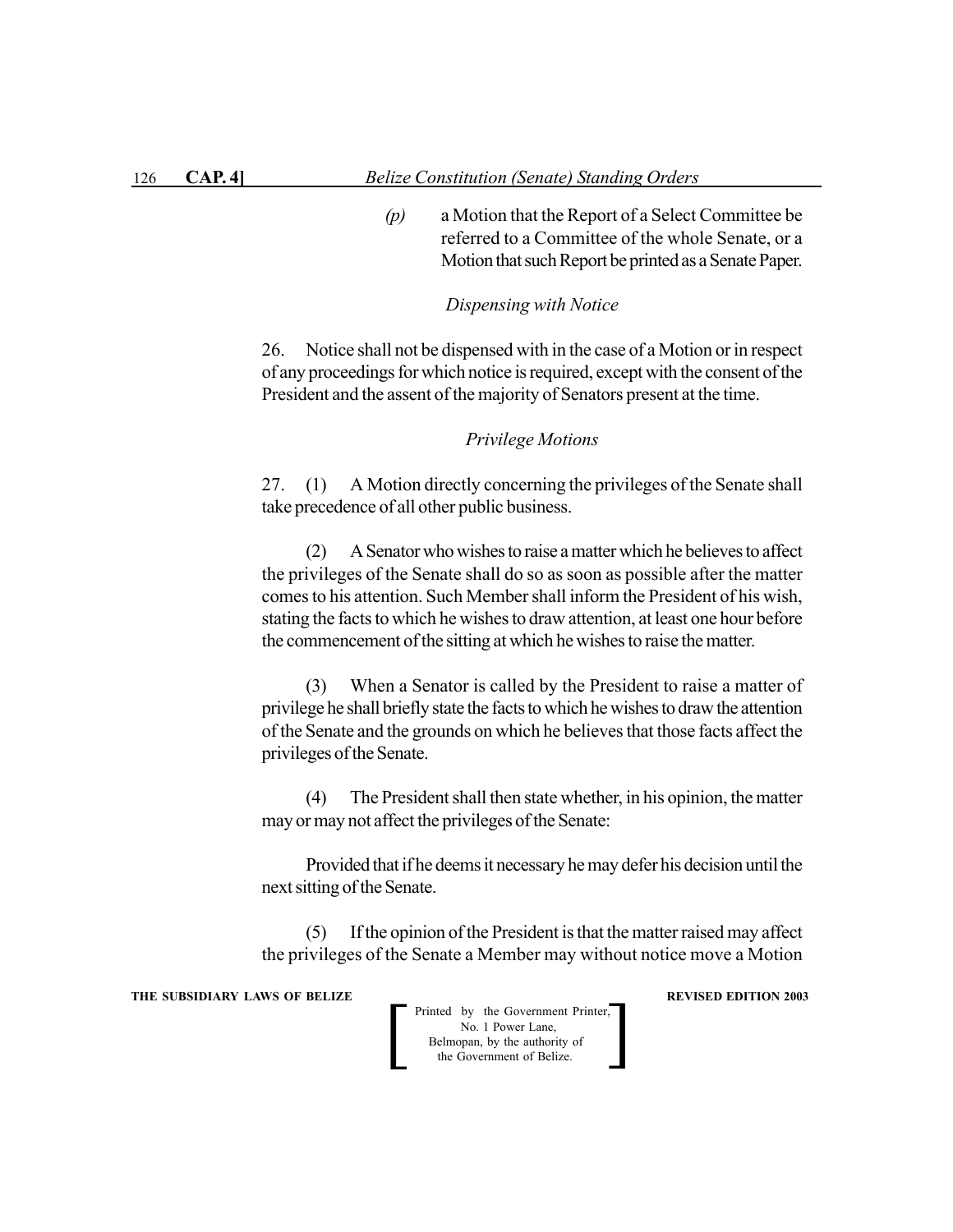based on that matter of privilege and the Motion shall be debated forthwith.

(6) If during a sitting of the Senate a matter suddenly arises which appears to involve the privileges of the Senate and which calls for the immediate intervention of the Senate, the proceedings may be interrupted, save during the progress of a division, by a Motion based on such matter.

(7) No Senator moving a Motion under this Standing Order may speak for more than fifteen minutes.

## *Moving of Motions*

28. (1) On a motion made and when necessary seconded, the President shall propose the question to the Senate, and after debate (if any), shall then put the question for the decision of the Senate.

(2) If a Motion embodies two or more separate propositions, the propositions may be proposed by the President as separate questions.

(3) If a Senator desires to vary the terms of a Motion standing in his name, he may do so by giving an amended notice of Motion, provided that such amendment does not, in the opinion of the President, materially alter any principle embodied in the original Motion or the scope thereof. Such amended notice of Motion shall run from the time at which the original notice of Motion was given.

## *Seconding of Motions and Amendments*

29. (1) In the Senate the question upon a Motion or amendment shall not be proposed by the President unless such Motion or amendment has been seconded:

Provided that Government Business shall not require seconding.

**THE SUBSIDIARY LAWS OF BELIZE AND SUBSIDIARY LAWS AREVISED EDITION 2003**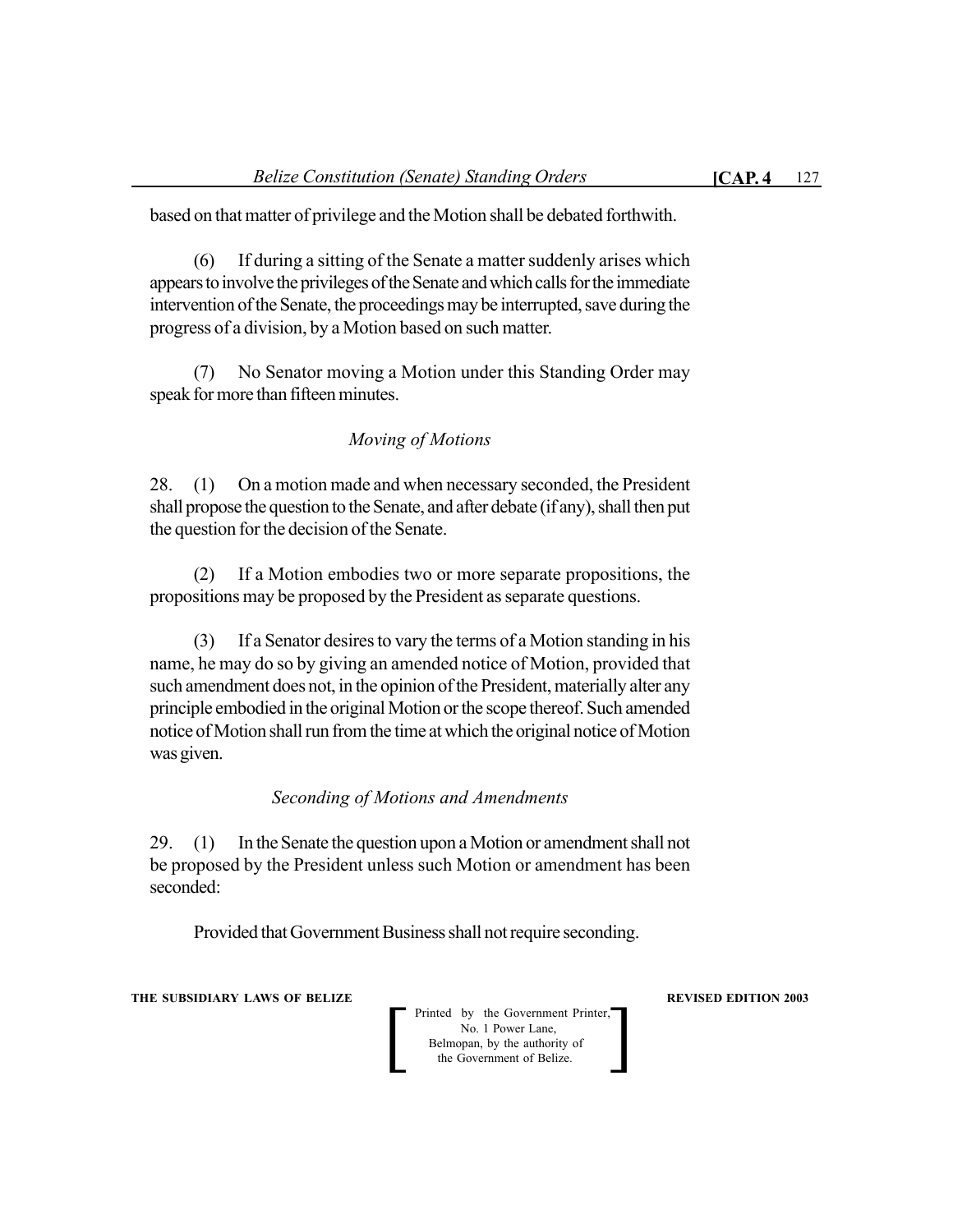(2) In Committee a seconder shall not be required.

#### *Motions not Moved or Seconded*

30. (1) If a Senator other than a Minister does not, when called, move a Motion or amendment which stands in his name such Motion or amendment shall be removed from the Order Paper unless deferred by leave of the Senate or moved by another Senator duly authorised by that Senator; but Government Business may be moved by any Minister.

(2) No question shall be proposed upon a Motion or amendment, which under these Standing Orders is required to be seconded, if it is not so seconded.

## *Withdrawal of Motions*

31. (1) A Motion may be withdrawn, at the request of the mover, after it has been moved, by leave of the Senate or Committee, before the question is fully put thereon, provided there is no dissentient voice.

(2) A Motion so withdrawn may not be moved again during the same Session.

(3) If an amendment has been proposed to a Motion, the original Motion cannot be withdrawn until the amendment has been disposed of.

*Amendments to Motions - How Moved and Put*

32. (1) When any Motion is under consideration in the Senate or in a Committee thereof, an amendment may be proposed to the Motion if it is relevant thereto.

(2) An amendment may be proposed to any such amendment if it is relevant thereto.

**THE SUBSIDIARY LAWS OF BELIZE REVISED EDITION 2003**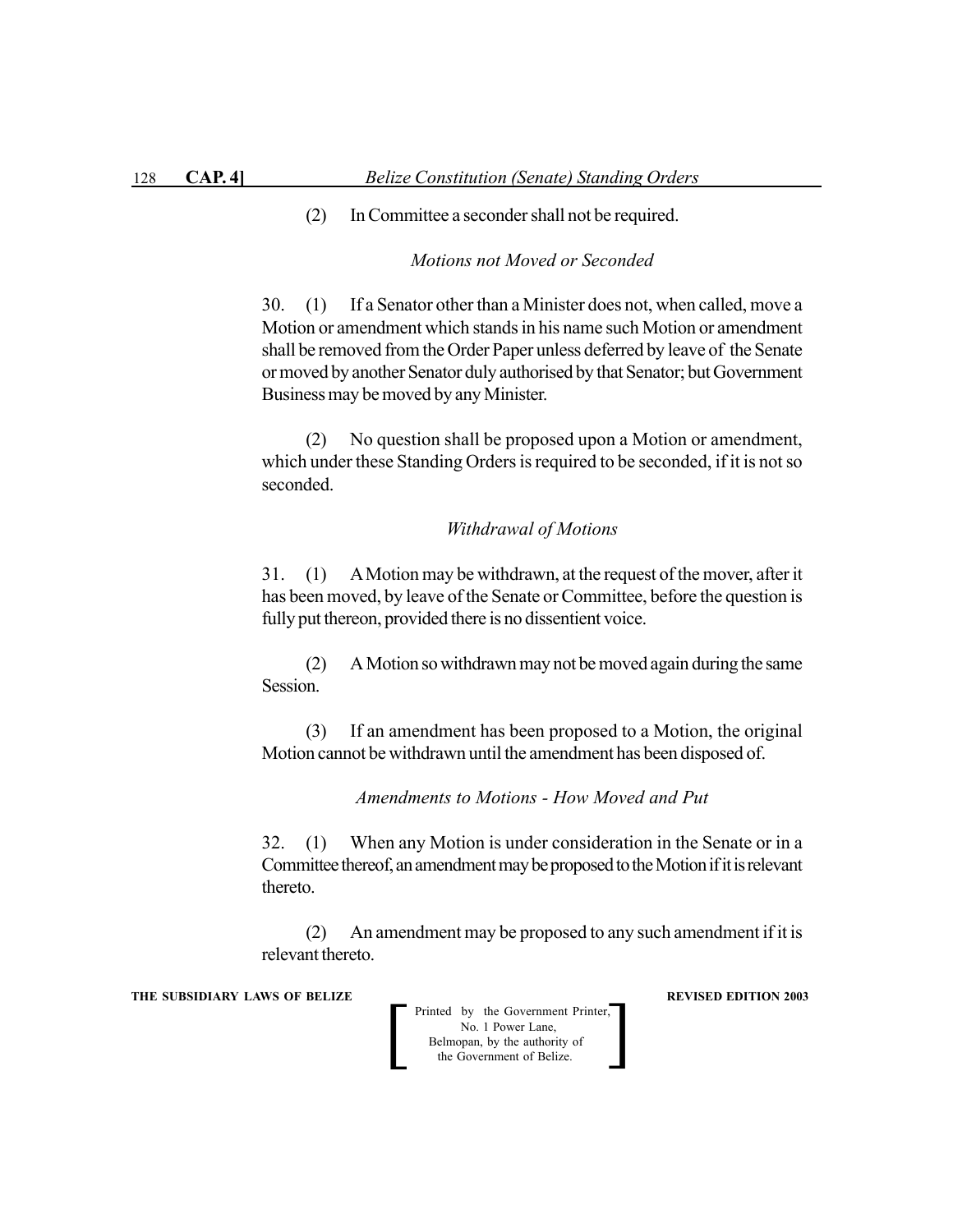(3) An amendment to a Motion may be moved and seconded at any time after the question upon the Motion has been proposed by the President or Chairman, and before it has been put by the President or Chairman at the conclusion of the debate upon the Motion. When all amendments have been disposed of the President shall then put the question on the original Motion or the Motion as amended as the case may require.

(4)

- *(a)* On every amendment the question to be proposed shall be "That this amendment be made".
- *(b)* When two or more amendments are proposed to be moved to the same Motion, the President shall call upon the movers in the order in which their amendments relate to the text of the Motion, or in case of doubt, in such order as he shall decide.
- (5)
- *(a)* Any amendment to an amendment which a Senator wishes to propose may be moved and seconded at any time after the question upon the original amendment has been proposed, and before it has been put at the conclusion of the debate on the original amendment.
- *(b)* An amendment to an amendment shall be disposed of in the same way as an amendment to a Motion, the question to be proposed being "That this amendment to the amendment be made".
- *(c)* When every such amendment to an amendment has been disposed of, the President shall, as the case may

**THE SUBSIDIARY LAWS OF BELIZE AND SUBSIDIARY LAWS AREVISED EDITION 2003**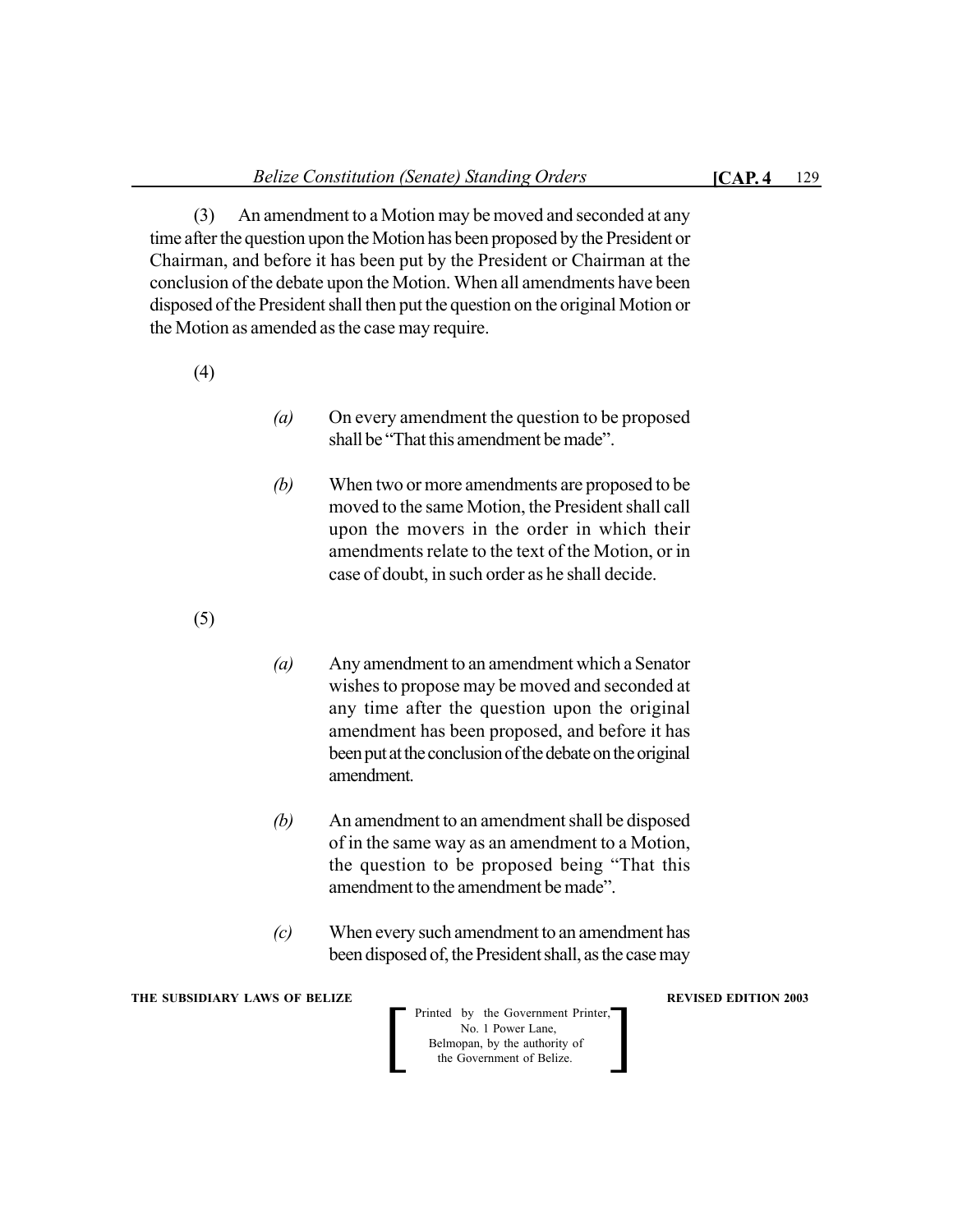require, either put the question upon the original amendment or shall put the question on the original amendment as amended.

(6) Any amendment, whether in the Senate or in Committee of the whole Senate, shall be put into writing by the mover and delivered to the Clerk before the question is proposed thereon.

(7) When the question upon an amendment to a Motion has been proposed by the President or Chairman an earlier part of the Motion may not be amended unless the amendment under discussion is withdrawn.

(8) Any amendment may, by leave of the President, be withdrawn at the request of the mover before the question is fully put thereon, provided that there is no dissentient voice.

(9) An amendment shall not raise any question which, by these Standing Orders, can only be raised by a substantive Motion after notice.

## *Time and Manner of Speaking*

33. (1) A Senator desiring to speak shall rise in his place and if called upon shall address his observations to the President or Chairman. No Senator shall speak unless called by the President or Chairman.

(2) If two or more Senators rise at the same time, the President or Chairman shall call upon the Senator who first catches his eye.

(3) Subject to paragraph (5) of this Standing Order, no Senator shall speak more than once on any question except-

*(a)* when the Senate is in Committee; or

*(b)* in explanation as prescribed in paragraph (4) of this

**THE SUBSIDIARY LAWS OF BELIZE REVISED EDITION 2003**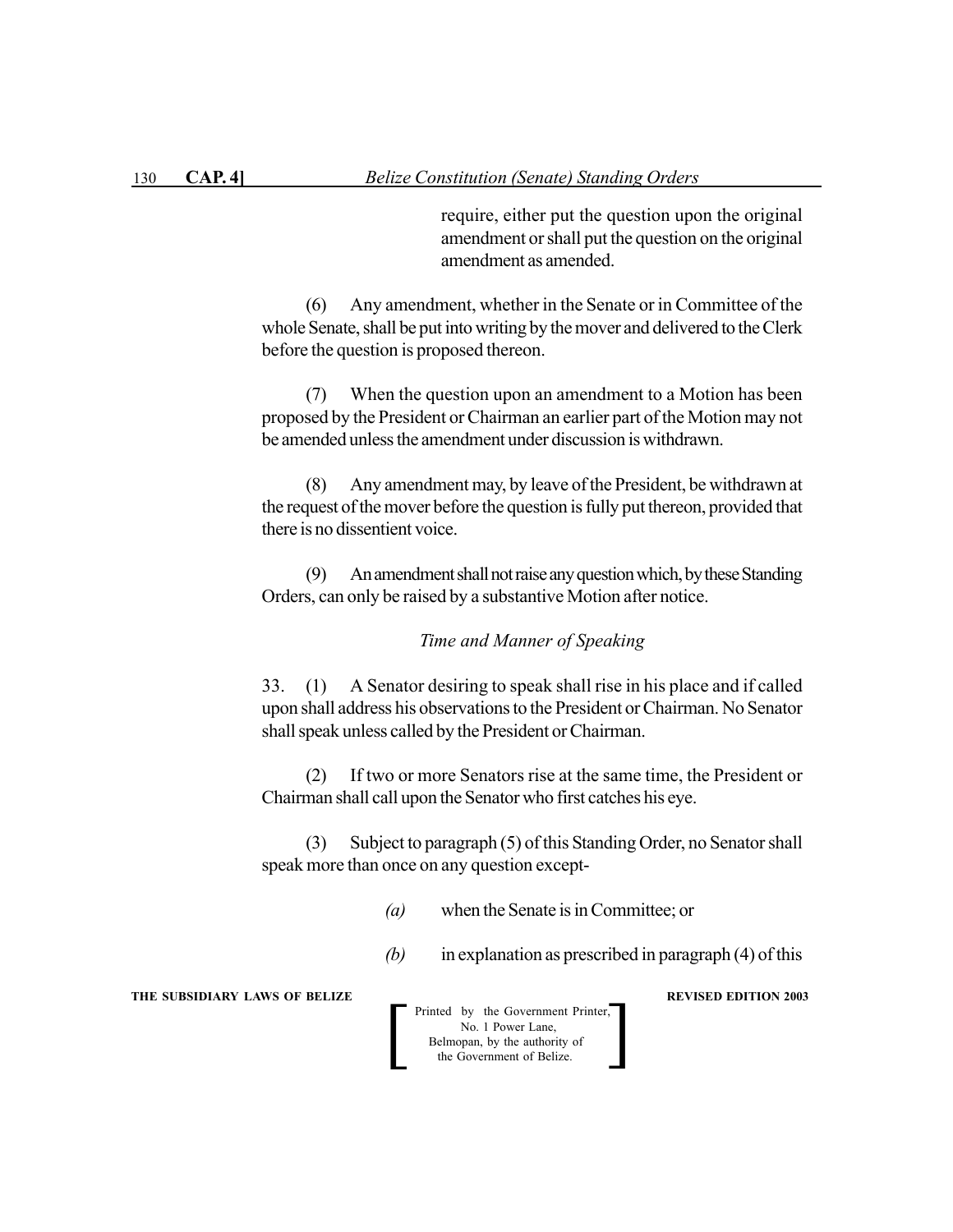Standing Order; or

- *(c)* to a point of order, as provided in Standing Order No.35 (Interruptions);
- *(d)* in the case of the mover of a substantive Motion or the Senator in charge of a Bill in reply:

Provided that any Senator may, without prejudice to his right to speak at a later period of the debate, second a Motion or amendment by rising in his place and stating merely that it is his intention to second the Motion or amendment.

(4) A Senator who has spoken on a question may again be heard to offer explanations of some material part of his speech which he alleges has been misunderstood or misrepresented, but he shall not introduce new matter.

(5) A Senator who has spoken may speak again when a new question has been proposed by the President or Chairman, such as a proposed amendment or a Motion for the adjournment of the debate.

(6) Except with the leave of the President a Senator shall not read his speech; but he may read extracts from written or printed papers or books in support of his argument, and may refresh his memory by reference to notes.

(7) No Senator may speak on any question after it has been put to the vote by the President or Chairman.

## *Right of Reply*

34. (1) The mover of a Motion may reply after all the other Senators present have had an opportunity of addressing the Senate and before the question is put, and after such reply no other Senator may speak, except as provided in paragraph (2) of this Order.

**THE SUBSIDIARY LAWS OF BELIZE AND SUBSIDIARY LAWS AREVISED EDITION 2003**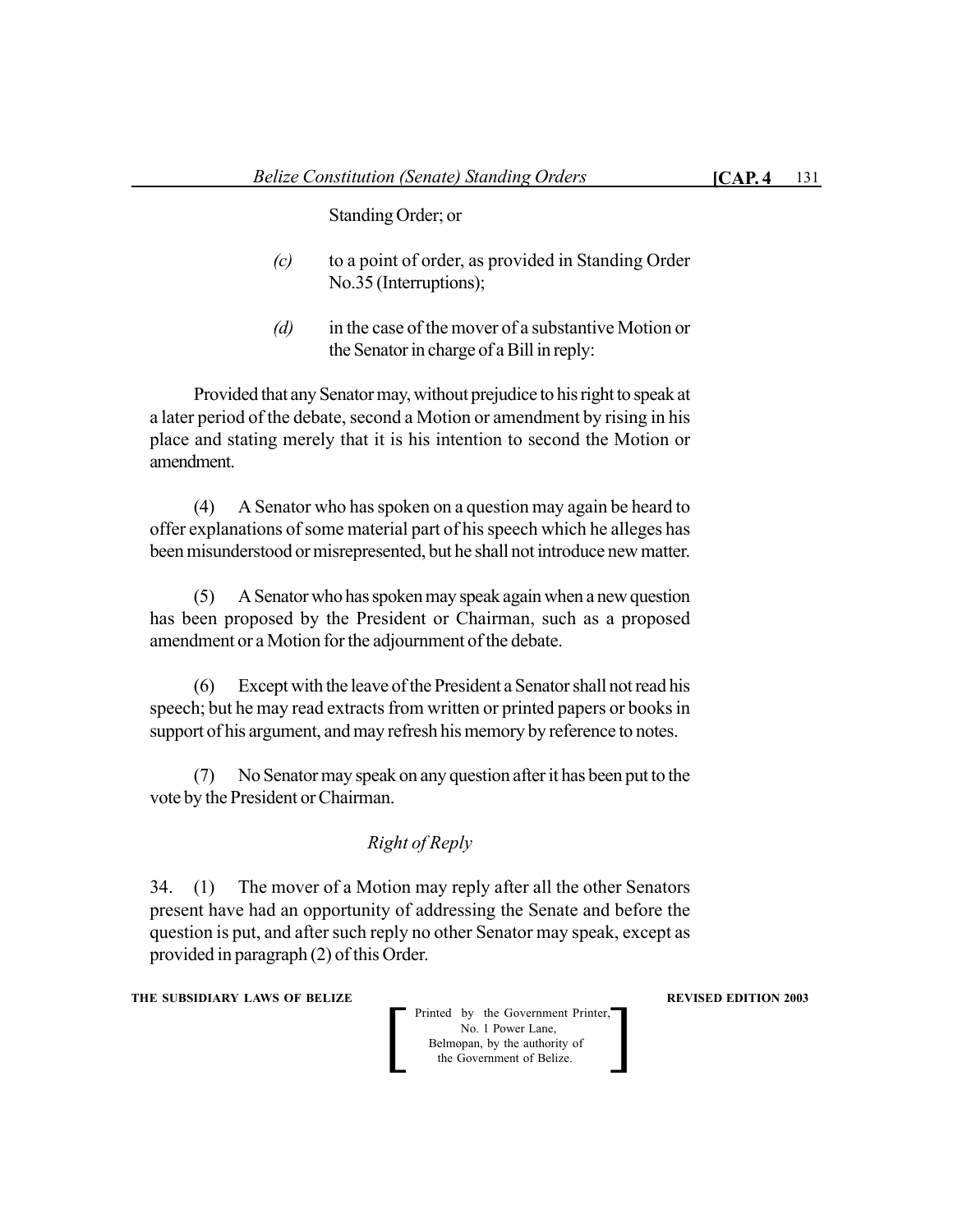(2) A Minister may conclude a debate on any Motion which is critical of the Government, or reflects adversely on or is calculated to bring discredit upon the Government or an officer thereof.

#### *Interruptions*

- 35. A Senator shall not interrupt another Senator except-
	- *(a)* by rising to a point of order, whereupon the Senator speaking shall resume his seat and the Senator interrupting shall simply direct attention to the point which he desires to bring to notice and submit it to the President or Chairman for decision; or
	- *(b)* to elucidate some matter raised by that Senator in the course of his speech, provided that the Senator speaking is willing to give way and resumes his seat and that the Senator wishing to interrupt is called by the Chair; or
	- *(c)* by rising to claim closure under Standing Order No. 39 (Closure of Debate).

## *Contents of Speeches*

36. (1) Subject to the provisions of these Standing Orders, debate upon any Motion, Bill or amendment shall be relevant to such Motion, Bill or amendment, and a Senator shall confine his observations to the subject under discussion.

(2) Reference shall not be made to any matter on which a judicial decision is pending, in such a way as might, in the opinion of the Chair, prejudice the interests of parties thereto.

**THE SUBSIDIARY LAWS OF BELIZE REVISED EDITION 2003**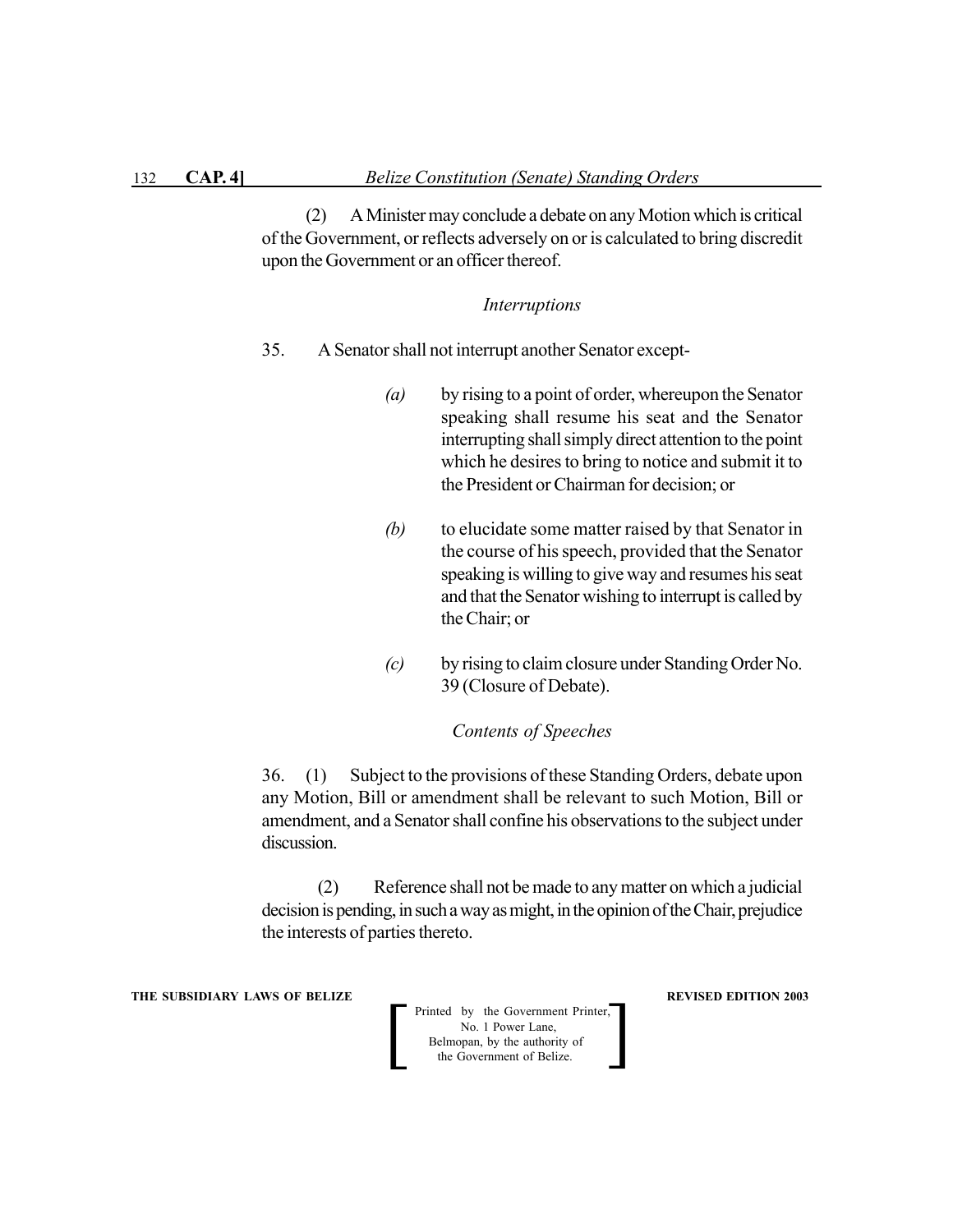(3) It shall be out of order to attempt to revive in any debate a matter or reconsider any specific question (other than a matter or question relating to a Bill which has been recommitted or returned with any amendment by the other Chamber) upon which the Senate has come to a conclusion during the current Session, except upon a substantive Motion for recission which Motion shall not be brought sooner than six months after the date on which the Senate reached its decision.

(4) It shall be out of order to use offensive or insulting language about members of either Chamber.

(5) No Senator shall impute improper motives to any member of either Chamber.

(6) Ministers shall be referred to by the title of their appointment and other Senators by name.

(7) Her Majesty's name or the Governor-General's name shall not be used to influence the Senate.

(8) The conduct of Her Majesty, Members of the Royal Family, the Governor-General, Members of the Senate or the House of Representatives, or of judges or other persons engaged in the administration of justice shall not be raised except upon a substantive Motion moved for the purpose; and in any amendment, question to a Minister, or debate on a Motion dealing with any other subject any reference to the conduct of any such person as aforesaid shall be out of order.

# *Scope of Debate*

37. (1) When an amendment proposes to leave out words and to add or insert words in their place, debate upon the question "That this amendment be made" may relate to both the words proposed to be left out and those proposed to be added or inserted.

**THE SUBSIDIARY LAWS OF BELIZE AND SUBSIDIARY LAWS AREVISED EDITION 2003**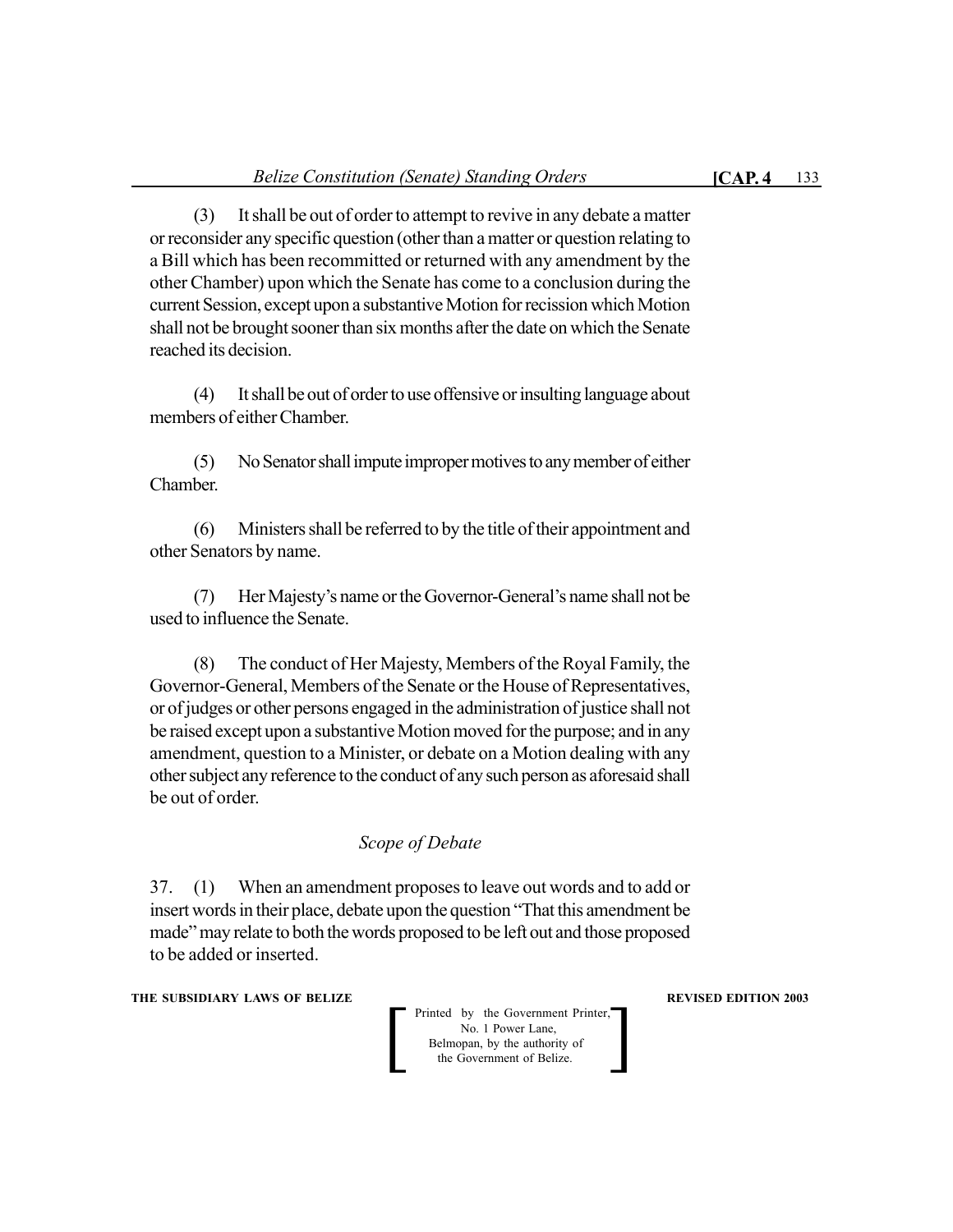(2) On an amendment proposing only to leave out words or to add or insert words, debate shall be confined to the omission, addition or insertion of such words respectively.

(3) Where during the course of a debate a Motion is made *(a)* for the adjournment of the debate or of the Senate, or *(b)* in Committee that the Chairman do report progress or do leave the Chair, unless it appears to the Chair that that Motion is an abuse of the rules of the Senate or an infringement of the rights of the minority, the question on the motion for the adjournment as aforesaid shall be put forthwith without amendment or debate; and a Senator who has moved or seconded such a Motion shall not be entitled to move or second any similar Motion during the same debate; but this paragraph shall not be construed as restricting the customary right of the Minister in charge of arranging the business of the Senate to move the adjournment of the Senate on the conclusion of the business of the day.

## *Anticipation*

38. (1) It shall be out of order to anticipate a Bill by discussion upon a Motion dealing with the subject matter of that Bill.

(2) It shall be out of order to anticipate a Bill or a notice of Motion by discussion upon an amendment, or a Motion for the adjournment of the Senate.

(3) In determining whether discussion is out of order on the grounds of anticipation, regard shall be had by the Chair to the probability of the matter anticipated being brought before the Senate within a reasonable time.

## *Closure of Debate*

39. (1) After a question has been proposed any Senator may at any time during the course of debate rise in his place and claim to move "That the question be now put" and unless it appears to the Chair that that Motion is an abuse of the rules of the Senate or an infringement of the rights of the minority, the question

**THE SUBSIDIARY LAWS OF BELIZE REVISED EDITION 2003**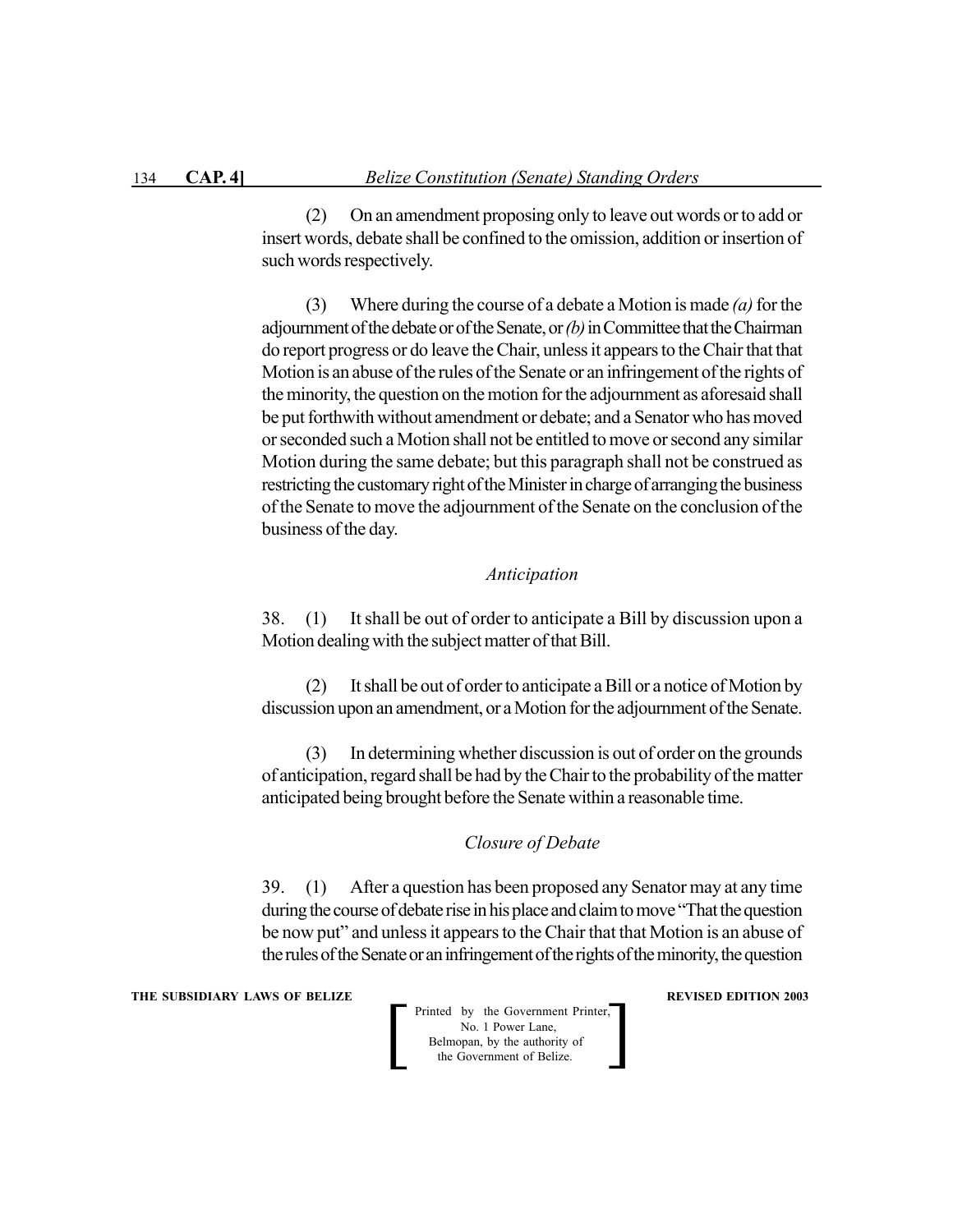"That the question be now put" shall be put forthwith. No debate on the motion shall be allowed, and if the Motion is carried, the debate then before the Senate shall cease and the question before the Senate shall be put forthwith.

(2) When the Motion "That the question be now put" has been carried, and the question consequent thereon has been decided, any Senator may claim that any other question already proposed from the Chair be now put and if the assent of the Chair is given every such question shall be put forthwith and decided without amendment or debate.

(3) A Motion under this Standing Order shall not be decided in the affirmative if it appears on a division that less than three Senators voted in the majority in support of the Motion.

## *Rules for Members not Speaking*

- 40. A Senator present in the Senate during a debate-
	- *(a)* shall enter or leave the Senate with decorum;
	- *(b)* shall maintain silence while another Senator is speaking, and shall not interrupt, except in accordance with these Standing Orders; and
	- *(c)* shall otherwise conduct himself in a fit and proper manner.

## *Time Limit of Speeches*

41. (1) The mover of an original motion shall be limited in the duration of his speech in presenting his Motion to seventy-five minutes.

(2) Subject to the preceding paragraph of this Standing Order, a Senator shall not be entitled to address the Senate or a Committee of the whole

**THE SUBSIDIARY LAWS OF BELIZE AND SUBSIDIARY LAWS AREVISED EDITION 2003** 

 Printed by the Government Printer, No. 1 Power Lane, **Belmopan**, by the authority of Printed by the Government Printer,<br>No. 1 Power Lane,<br>Belmopan, by the authority of<br>the Government of Belize.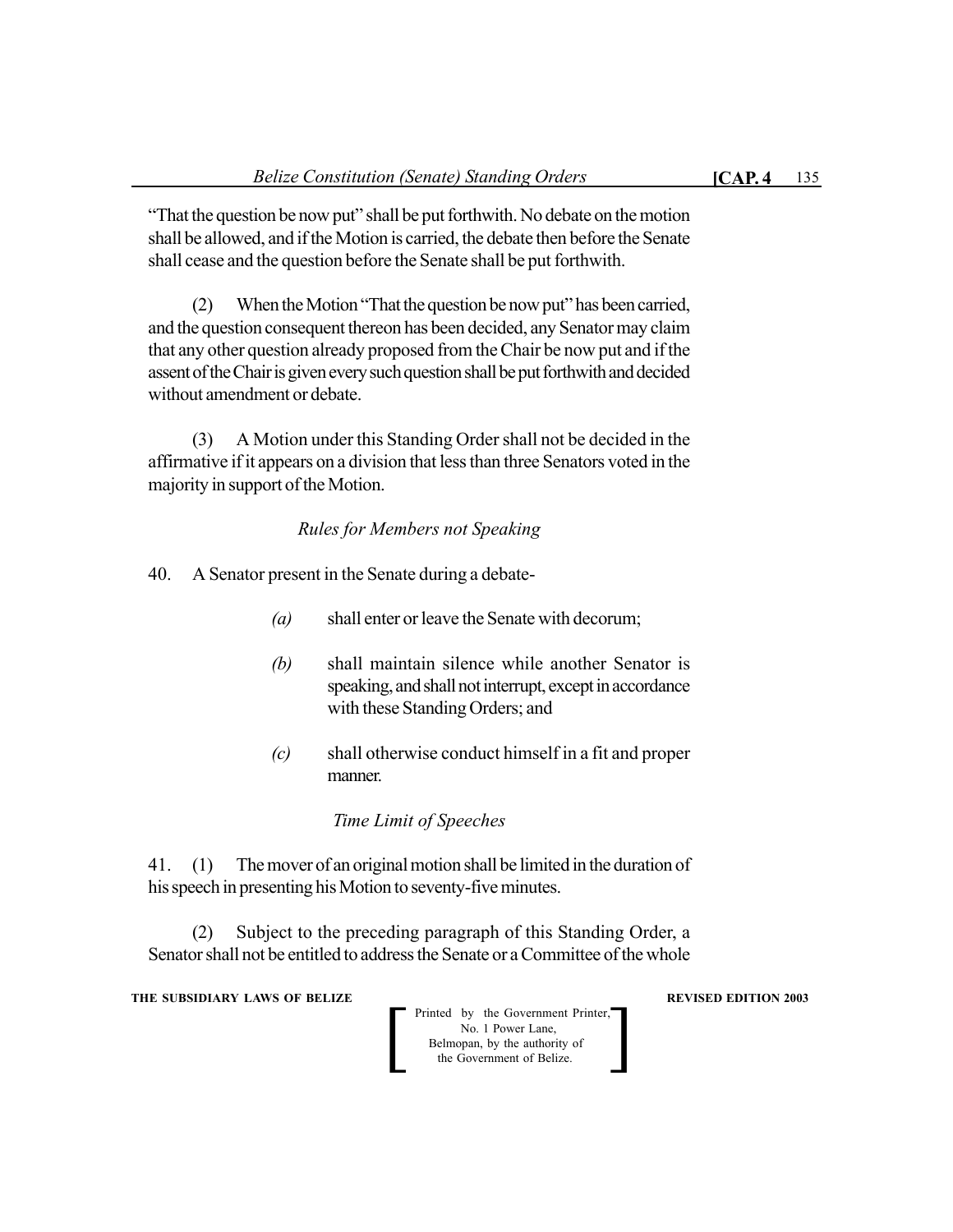Senate for more than forty-five minutes on any subject:

Provided that the Senate or the Committee may by Motion made and carried without amendment or debate, extend once only the time limited by this Standing Order for such period not exceeding thirty minutes as may be agreed to by the Senate.

(3) The ruling of the President, or the Chairman, as the case may be, as to the time taken by any Senator, shall be final.

#### *Responsibility for order in the Senate and in Committee*

42. The President in the Senate and the Chairman in Committee shall be responsible for the observance of the rules of order in the Senate and Committee respectively, and their decision upon any point of order shall not be open to appeal and shall not be reviewed by the Senate except upon a substantive Motion made after notice.

## *President to be heard in Silence*

43. When the President, or Chairman, rises during a debate any Senator then speaking or wishing to speak shall immediately resume his seat, and the Senate, or the Committee, shall be silent.

## *Order in the Senate and in Committee*

44. (1) The President or the Chairman, after having called the attention of the Senate, or of the Committee, to the conduct of a Senator who persists in irrelevance, or tedious repetition either of his own arguments or of the arguments used by other Senators in debate, may direct him to discontinue his speech and to resume his seat.

(2) Any Senator may, after the President or Chairman, as the case may be, has under paragraph (1) of this Standing Order once called the attention

**THE SUBSIDIARY LAWS OF BELIZE REVISED EDITION 2003**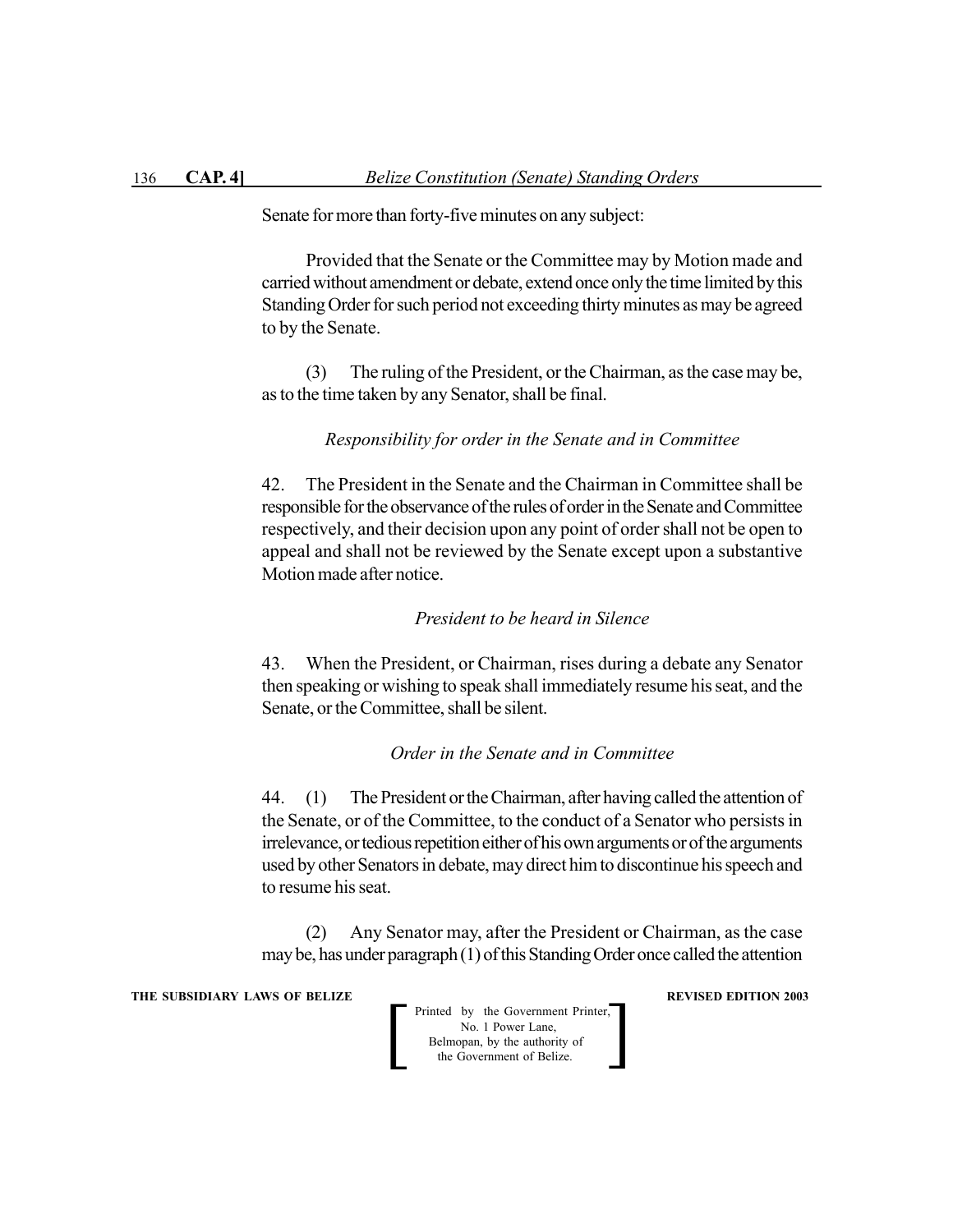of the Senate or Committee to the conduct of a Senator who persists in irrelevance or tedious repetition of his own arguments or of the arguments used by other Senators in the debate, move that the Senator be no longer heard and such Motion shall be put forthwith without amendment or debate.

(3) The President or the Chairman shall order any Senator to withdraw immediately from the Senate during the remainder of the day's sitting and may direct such steps to be taken, as are required, to enforce such order-

- *(a)* where the conduct of such Senator is grossly disorderly; or
- *(b)* where such Senator has used objectionable, abusive, insulting or offensive words or language or unparliamentary expressions, and, on being called to order, has refused to withdraw such words or language or expressions, and has not offered an apology for the use thereof to the satisfaction of the Senate.

(4) If an order under paragraph (3) of this Standing Order be not complied with at once, or if, on any occasion, the President or the Chairman considers that his powers under that paragraph are inadequate, he may name such Senator in pursuance of paragraph (5) or paragraph (6) of this Standing Order.

(5) If a Senator disregards the authority of the Chair, or abuses the rules of the Senate by persistently and wilfully obstructing the business of the Senate or otherwise, the President shall direct the attention of the Senate thereto, mentioning by name the Senator concerned. The President shall then call upon a Minister, and if no Minister be present any other Senator to move "That Mr. .……………………………… be suspended from the service of the Senate", and the President shall forthwith put the question, no seconder being required and no amendment, adjournment or debate being allowed.

**THE SUBSIDIARY LAWS OF BELIZE AND SUBSIDIARY LAWS AREVISED EDITION 2003**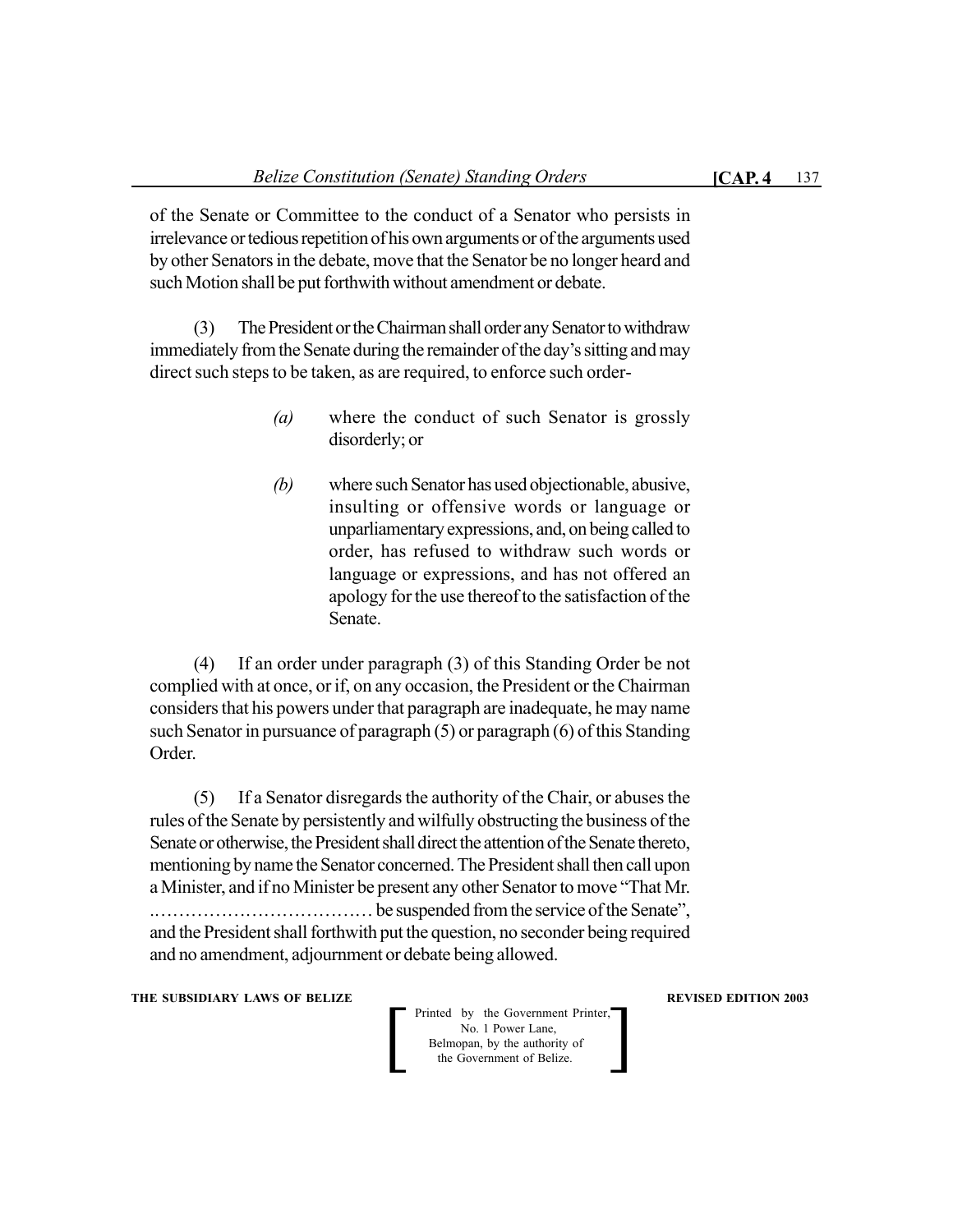(6) If the offence specified in paragraph (5) of this Standing Order has been committed in a Committee of the whole Senate, the Chairman shall forthwith suspend the proceedings of the Committee and, as soon as the Senate has resumed, shall report the circumstances to the Senate, whereupon the procedure provided for in the preceding paragraph shall be followed.

(7) If a Senator is suspended under any provisions of this Standing Order, his suspension shall continue until it is terminated by resolution of the Senate or if no such resolution is come to, until the end of the session.

(8) Not more than one Senator shall be named at the same time, unless several Senators present together have jointly disregarded the authority of the Chair.

(9) A Senator who is ordered to withdraw under the provisions of paragraph (3) of this Standing Order, or who is suspended under the provisions of paragraphs (5) to (7) of this Order, shall forthwith leave the Senate and its precincts. A Senator who is suspended shall not be entitled to attend any sitting of the Senate, or enter the Senate or its precincts, until the termination of his suspension.

(10) If any Senator, who has been ordered to withdraw or who has been suspended under this Standing Order, refuses at any time to obey the direction of the President to withdraw from the Senate and its precincts, the President shall call the attention of the Senate to the fact that recourse to force is necessary in order to compel obedience to his direction, and the Senator named by him as having so refused to obey his direction shall thereupon without further question be suspended from the service of the Senate during the remainder of the Session.

(11) If resort to force is necessary, the President may suspend the sitting during the removal of the Senator and invoke the assistance of any police officer in ejecting the offending Senator and such officer shall, for the purpose of this Order, be deemed to be an officer of the Senate.

**THE SUBSIDIARY LAWS OF BELIZE REVISED EDITION 2003**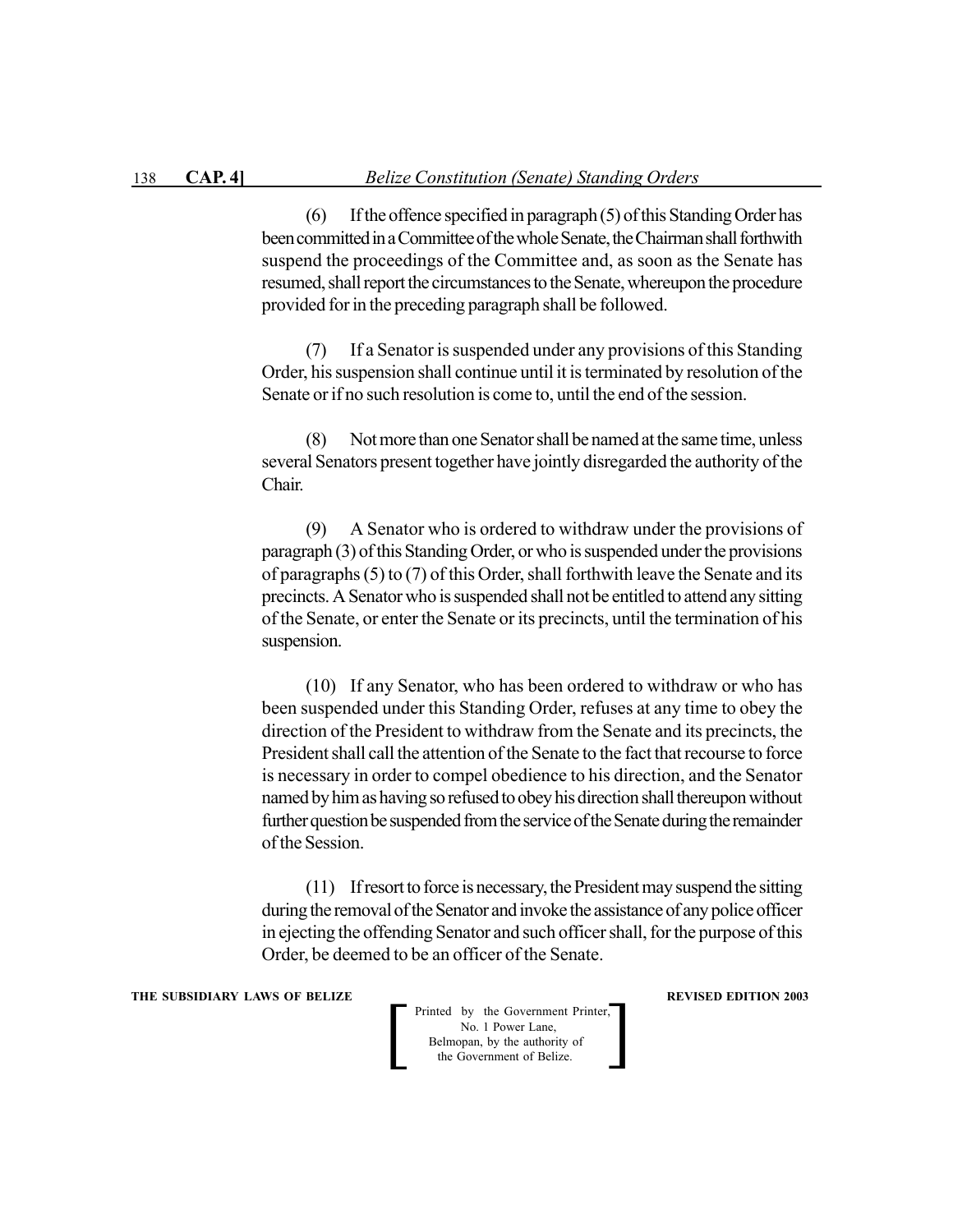(12) A Senator, who is directed to withdraw or who is suspended under this Standing Order, shall not be entitled to attend the sitting from which he was directed to withdraw or in a case of suspension to attend any sitting or enter the precincts of the Senate until the termination of his suspension.

(13) In the case of grave disorder arising in the Senate, the President may, if he thinks it necessary to do so, adjourn the Senate without question put, or suspend the sitting for a time to be named by him.

(14) Any remuneration to which a Senator is entitled as a Senator shall cease for the period of his suspension.

(15) Nothing in this Standing Order shall be taken to deprive the Senate of the power of proceeding against any Senator according to any resolution of the Senate.

## *Decision of Questions*

45. (1) Save as otherwise provided in section 73 of the Belize Constitution Act, or in these Standing Orders all questions proposed for decision in the Senate or in Committee shall be determined by a majority of the votes of those present and voting. CAP. 4.

(2) Where the President is not a Senator, he shall have neither an original vote nor a casting vote, and if upon any question before the Senate the votes are equally divided, the Motion shall be declared lost.

(3) The President, if a Senator, or any other Senator presiding in the absence of the President, shall have an original vote but not a casting vote.

# *Collection of Voices*

46. (1) At the conclusion of a debate upon any question the President or Chairman shall put that question for the decision of the Senate, and shall collect

**THE SUBSIDIARY LAWS OF BELIZE AND SUBSIDIARY LAWS AREVISED EDITION 2003**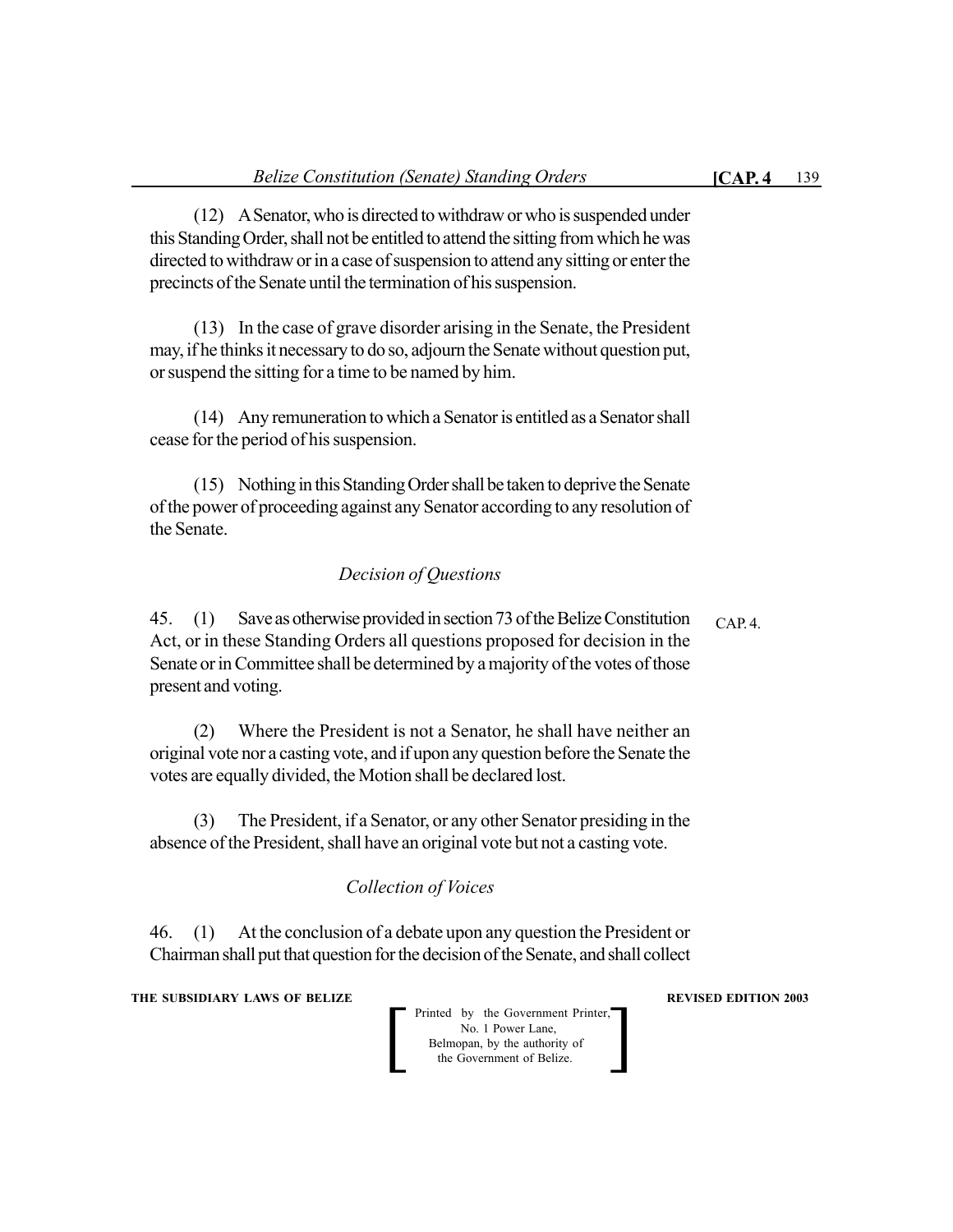the voices of the Ayes and of the Noes, after which no further debate may take place upon that question.

(2) The result shall be declared by the President or Chairman stating "I think the Ayes have it" or "I think the Noes have it" as the case may be, but any Senator may challenge the opinion of the Chair by claiming a division.

## *Division*

47. (1) In a division the Clerk shall call each Senator's name separately and such Senator shall indicate how he desires to vote. The Clerk shall thereupon record the vote accordingly.

(2) Every Senator present, unless he expressly says that he declines to vote, shall record his vote either for the Ayes or the Noes.

(3) The Clerk shall announce the number of Senators who have voted for, and of those who voted against, the proposal, and the number of Members who declined to vote. Subject to the provisions of paragraph (2) of Standing Order No. 45 (Decision of Questions), the President or other Senator presiding, or the Chairman in Committee of the whole Senate shall then, subject to paragraph (5) of Standing Order No. 8 (Quorum), declare the result of the division.

(4) The Clerk shall enter in the Minutes of Proceedings the record of each Senator's vote, and shall add a statement of the number and the names of all the Senators present who declined to vote.

(5) If a Senator states that he voted in error or that his vote has been counted wrongly, he may claim to have his vote altered provided that such claim is made as soon as the Clerk has announced the numbers and before the Chair has declared the result of the division. Upon such claim being made the President, or Chairman, at his sole discretion, shall either direct the Clerk to alter that Senator's vote or direct that a fresh division be held.

**THE SUBSIDIARY LAWS OF BELIZE REVISED EDITION 2003** 

 Printed by the Government Printer, No. 1 Power Lane, Belmopan, by the authority of Printed by the Government Printer,<br>No. 1 Power Lane,<br>Belmopan, by the authority of<br>the Government of Belize.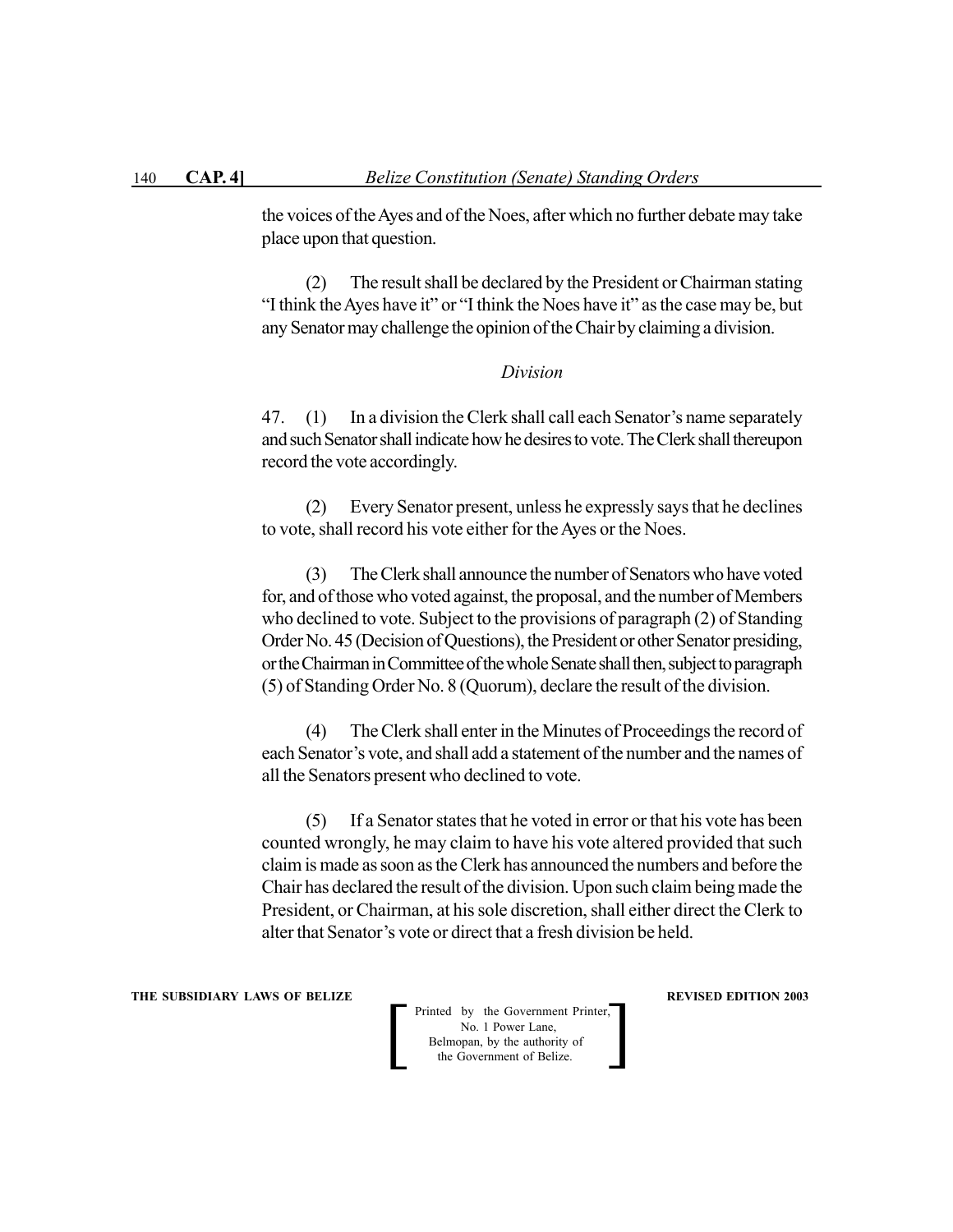*Procedure on Bills - Introduction and First Reading of Bills*

48. (1) Subject to the provisions of paragraph (4) of this Standing Order any Senator may move for leave to introduce a Bill of which he has given notice.

(2) Subject to the provisions of paragraph (4) of this Standing Order, a Bill may be presented to the Senate on behalf of the Government after notice without an order of the Senate for its introduction.

(3) A notice of the presentation of a Bill on behalf of the Government may be entered on the Order Paper for the day following the day on which it was received by the Clerk of the Senate.

(4) A Bill, whether presented in pursuance of an order of the Senate after leave given or without such order, shall be handed to the Clerk by the Senator who gave notice of the Bill. The Clerk shall read aloud the title of the Bill, which, without question put, shall be recorded in the Minutes of Proceedings as having been read a first time and ordered to be printed and published in the *Gazette.*

(5) Copies of the Bill, as printed and published in the *Gazette,* shall be made available to every Senator.

(6) When a Bill has been brought from the House of Representatives and a Senator has signified to the Clerk of the Senate his willingness to take charge of the Bill, that Bill shall be recorded in the Minutes of Proceedings as having been read a first time and ordered to be printed and circulated, and shall be put down for second reading on a day to be named by the Senator in charge of the Bill.

*Appointment of Days for Stages of Bill*

49. (1) Subject to the provisions of this Standing Order, the Senator in

**THE SUBSIDIARY LAWS OF BELIZE AND SUBSIDIARY LAWS AREVISED EDITION 2003** 

Printed by the Government Printer,<br>
No. 1 Power Lane,<br>
Belmopan, by the authority of<br>
the Government of Belize. No. 1 Power Lane, Belmopan, by the authority of<br>the Government of Belize.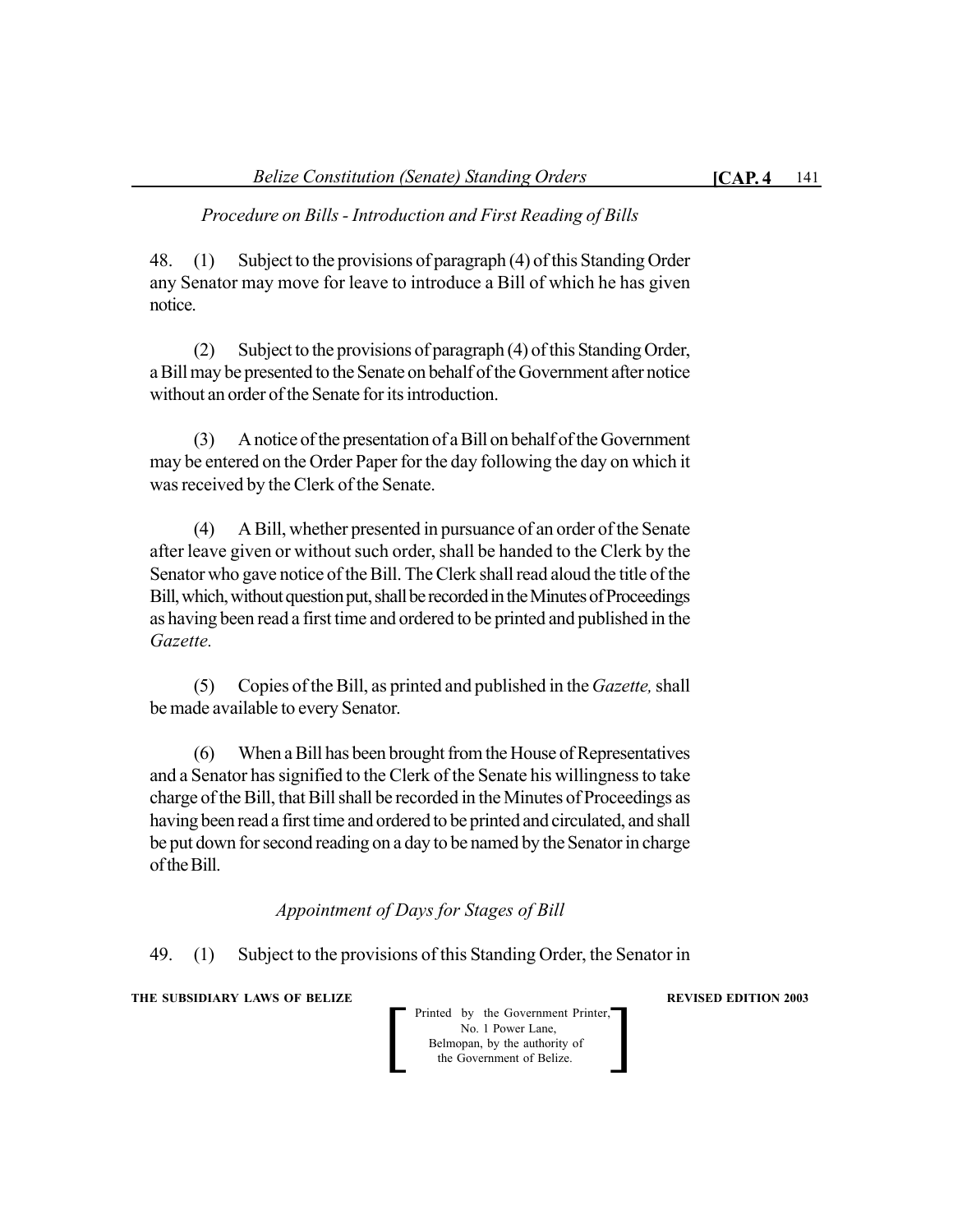charge of a Bill may, at the conclusion of the proceedings on any stage of the Bill, either name a day to be appointed for the next stage of the Bill or move that the next stage be taken forthwith.

(2) An interval of not less than five days must elapse between the first and second reading of a Bill, unless the Senate, on motion made and question put, agree to proceed with the Bill at an earlier date or forthwith.

(3) Subject to paragraph (2) of this Order, no Bill shall be read a second time until it has been printed and circulated to Senators.

## *Form of Bills*

50. (1) The Clerk shall be responsible for preparing each Bill for the printer from the draft handed in to him by the Senator in charge of the Bill, and shall satisfy himself-

- *(a)* that the Bill is divided into successive clauses numbered consecutively;
- *(b)* that the Bill has in the margin a short summary of each clause;
- *(c)* that the provisions of the Bill do not appear to go beyond its title.

(2) A Bill may be accompanied by a short explanatory statement of its contents.

## *Second Reading of Bills*

51. (1) On the second reading of a Bill a debate may arise covering the general merits and principles of the Bill.

**THE SUBSIDIARY LAWS OF BELIZE REVISED EDITION 2003**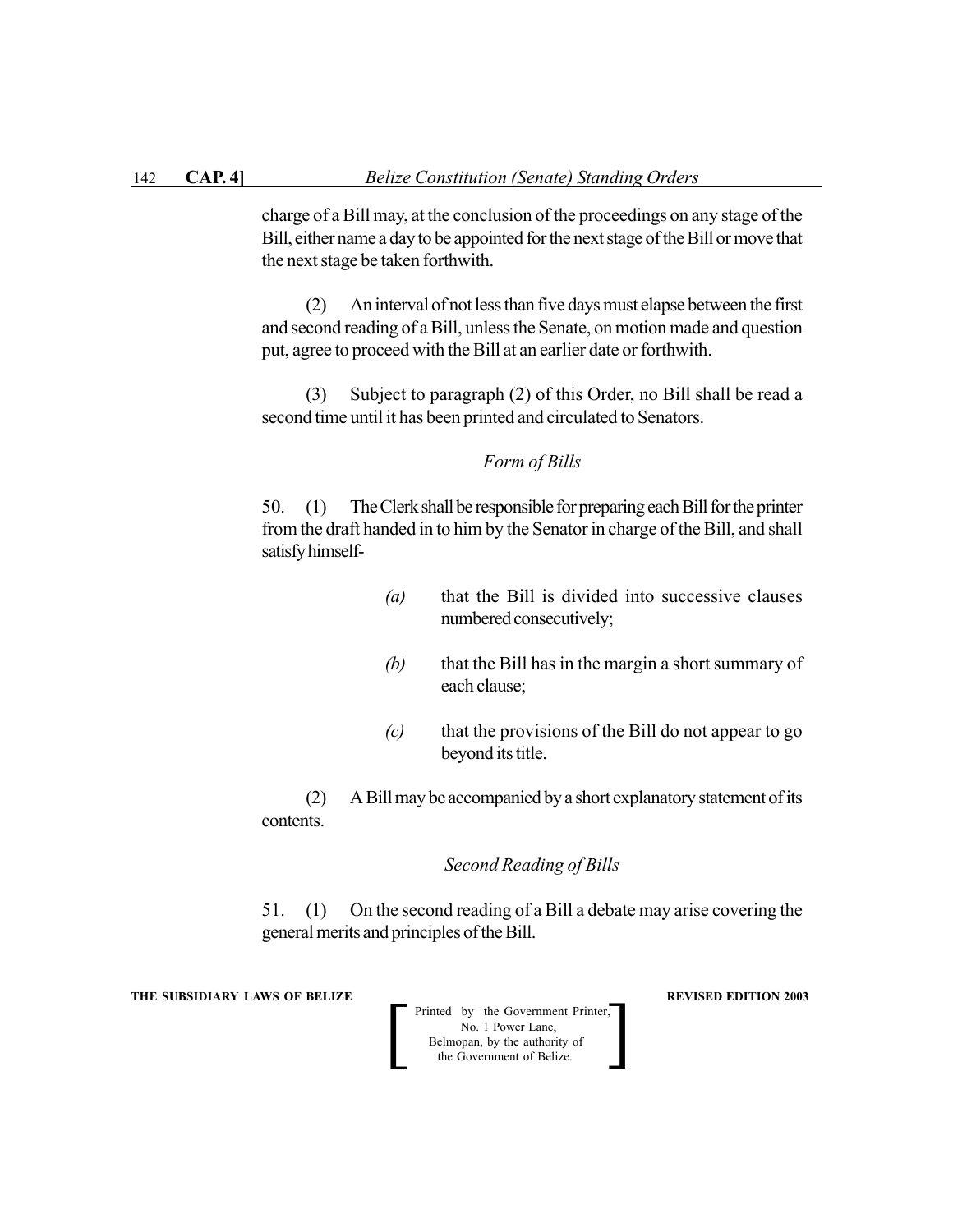(2) To the question "That the Bill be now read a second time" an amendment may be proposed to leave out the word "now" and add at the end of the question "upon this day six months", or an amendment may be moved to leave out all the words after the word "that" in order to add words stating the object and motive on which the opposition to the Bill is based, but such words must be strictly relevant to the general merits and principles of the Bill and may not deal with its details.

## *Committal of Bill*

52. (1) When a Bill has been read a second time it shall stand committed to a Committee of the whole Senate, unless the Senate on Motion made commits it to a Select Committee. Such Motion shall not require notice and must be made immediately after the Bill has been read a second time, and the question thereon shall be put without amendment or debate and may, though opposed, he decided after 4.20 p.m. The said Motion may be proposed by any Senator.

(2) When a Bill has been committed to a Select Committee, no further proceedings shall be taken thereon until the Select Committee has presented its report to the Senate.

## *Functions of Committees on Bill*

53. (1) Any Committee to which a Bill is committed shall not discuss the general merits and principles of the Bill but only its details.

(2) Any such Committee shall have power to make such amendments therein as the Committee shall think fit, provided that the amendments, including new clauses and new schedules, are relevant to the subject matter of the Bill, but if any such amendments are not within the title of the Bill, the Committee shall amend the title accordingly, and shall report the same specially to the Senate.

**THE SUBSIDIARY LAWS OF BELIZE AND SUBSIDIARY LAWS AREVISED EDITION 2003**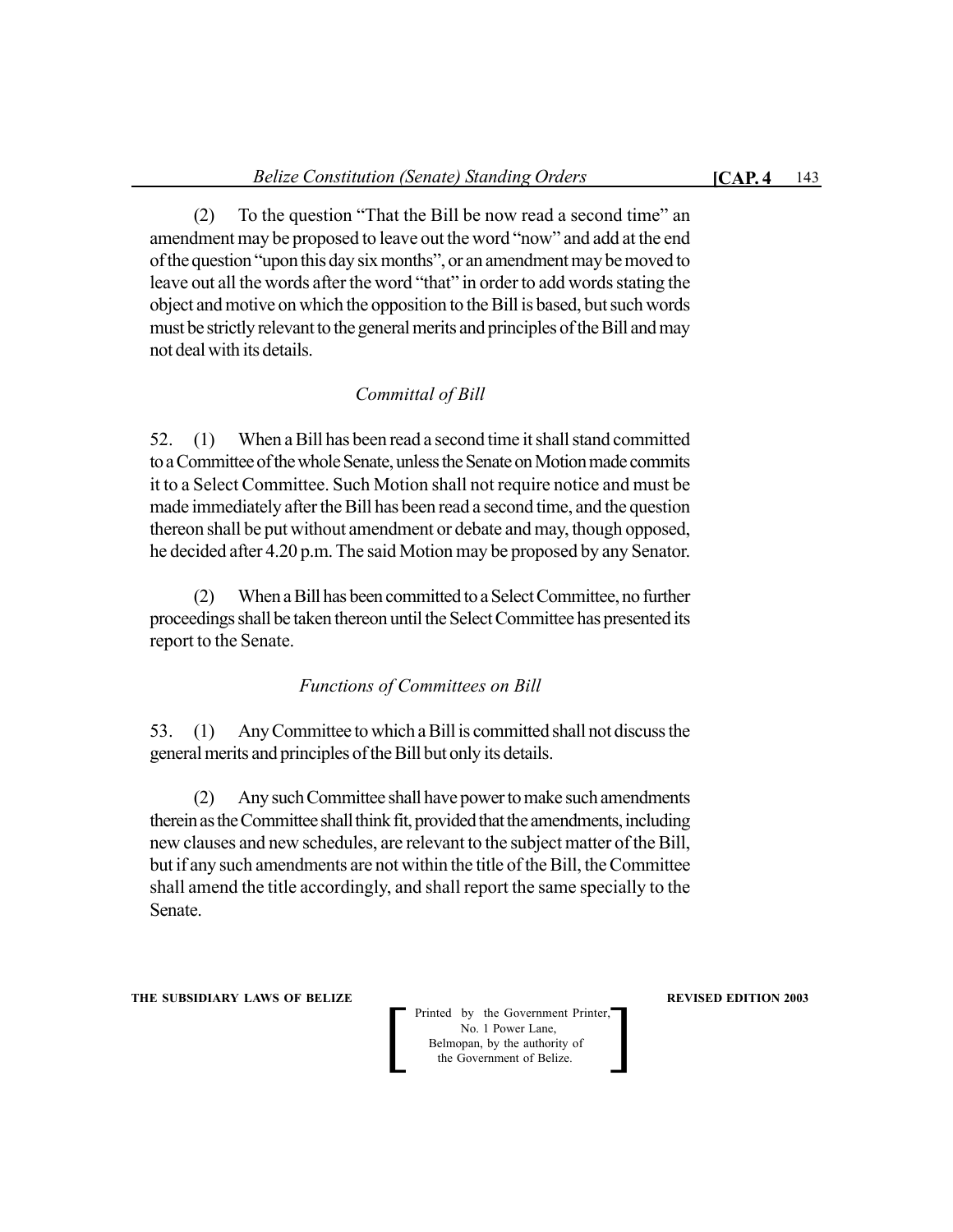#### *Procedure in Committee of the whole Senate on a Bill*

54. (1) On the order being read for a Committee of the whole Senate on a Bill, the President shall leave the Chair without question put.

(2) The Chairman in Committee of the whole Senate shall call the number of each clause in succession. If no amendment is proposed thereto, or when all proposed amendments have been disposed of, he shall propose the question "That the clause (or the clause as amended) stand part of the Bill" and, when all Senators who wish to speak thereon have spoken, he shall put that question to the Committee for its decision.

(3) Any proposed amendments of which notice has not been given shall be handed to the Chairman in writing.

- (4) The following provisions shall apply to amendments relating to Bills:
	- *(a)* an amendment must be relevant to the subject matter of the Bill, and to the subject matter of the clause to which it relates;
	- *(b)* an amendment must not be inconsistent with any clause already agreed to or with any previous decision of the Committee;
	- *(c)* an amendment must not be such as to make the clause which it proposes to amend, unintelligible or ungrammatical;
	- *(d)* if an amendment refers to, or is not intelligible without a subsequent amendment or schedule, notice of the subsequent amendment or schedule must be given before or when the first amendment is moved so as to make the series of amendments intelligible as a

Printed by the Government Printer,<br>
No. 1 Power Lane,<br>
Belmopan, by the authority of<br>
the Government of Belize. No. 1 Power Lane, Belmopan, by the authority of

#### **THE SUBSIDIARY LAWS OF BELIZE REVISED EDITION 2003**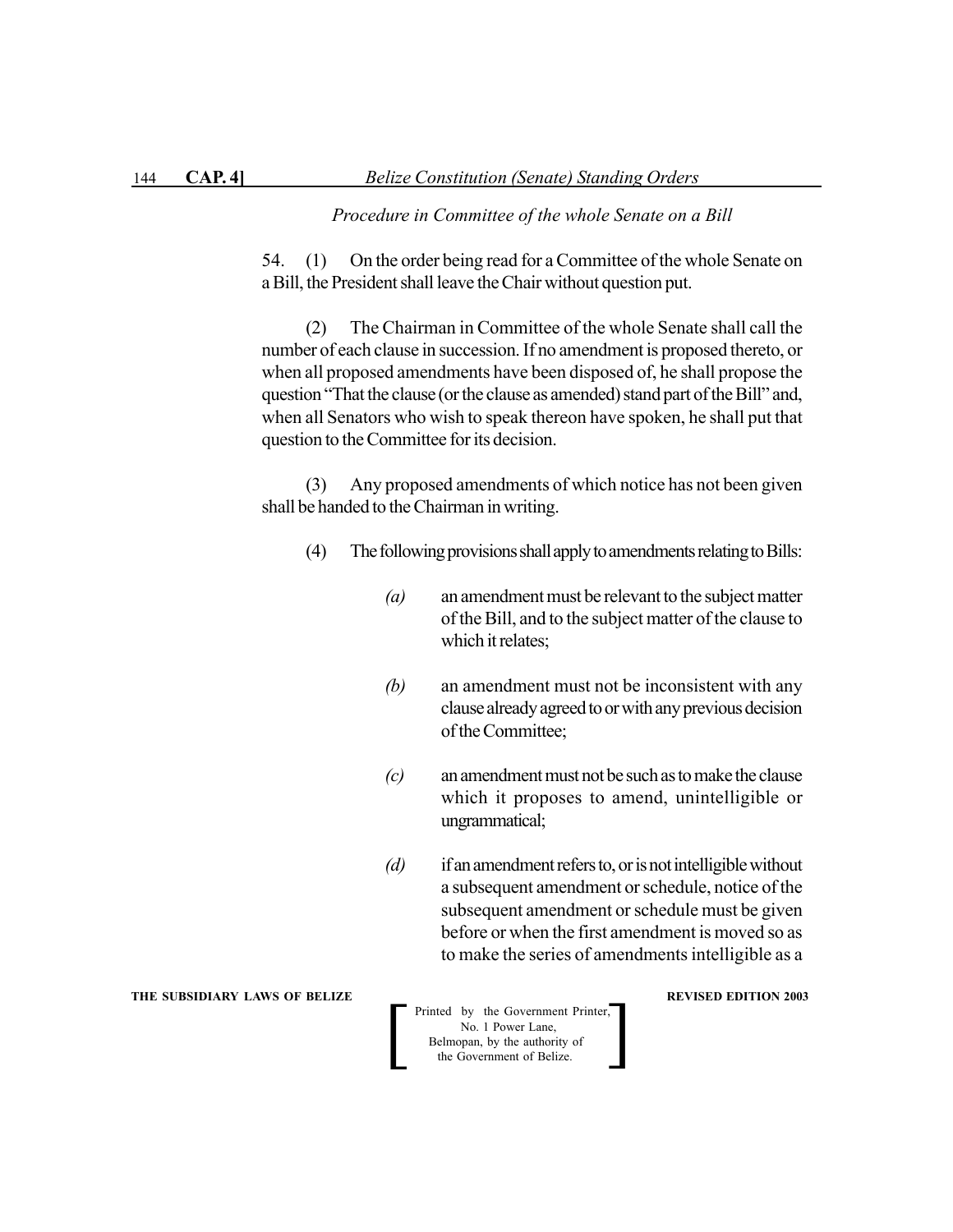whole;

- *(e)* in order to save time and repetition of arguments, the Chairman may allow a single discussion to cover a series of interdependent amendments;
- *(f)* the Chairman may refuse to allow an amendment to be moved which is, in his opinion, frivolous or meaningless;
- *(g)* the Chairman may at any time during the discussion of a proposed amendment withdraw it from the consideration of the Committee if, in his opinion, the discussion has shown that the amendment violates the provisions of this Standing Order.

(5) The provisions of paragraphs (4) and (5) of Standing Order No. 32 (Amendments to Motions - How Moved and Put) shall apply to the discussion of amendments to Bills, with the substitution, where appropriate, of the word "clause" for the word "Motion" or the word "Question", and of the word "Chairman" for the word "President" and the word "Committee" for the word "Senate" throughout.

(6) A clause may be postponed, unless a decision has already been taken upon an amendment thereto. Postponed clauses shall be considered after the remaining clauses of the Bill have been considered and before new clauses are brought up.

(7) Any proposed new clause shall be considered after the clauses of the Bill have been disposed of and before consideration of any schedule to the Bill: Provided that a new clause proposed in substitution for a clause which has been disagreed to may be considered immediately after such disagreement.

(8) On the title of any new clause being read by the Clerk, the clause

**THE SUBSIDIARY LAWS OF BELIZE AND SUBSIDIARY LAWS AREVISED EDITION 2003** 

Printed by the Government Printer,<br>
No. 1 Power Lane,<br>
Belmopan, by the authority of<br>
the Government of Belize. No. 1 Power Lane, Belmopan, by the authority of<br>the Government of Belize.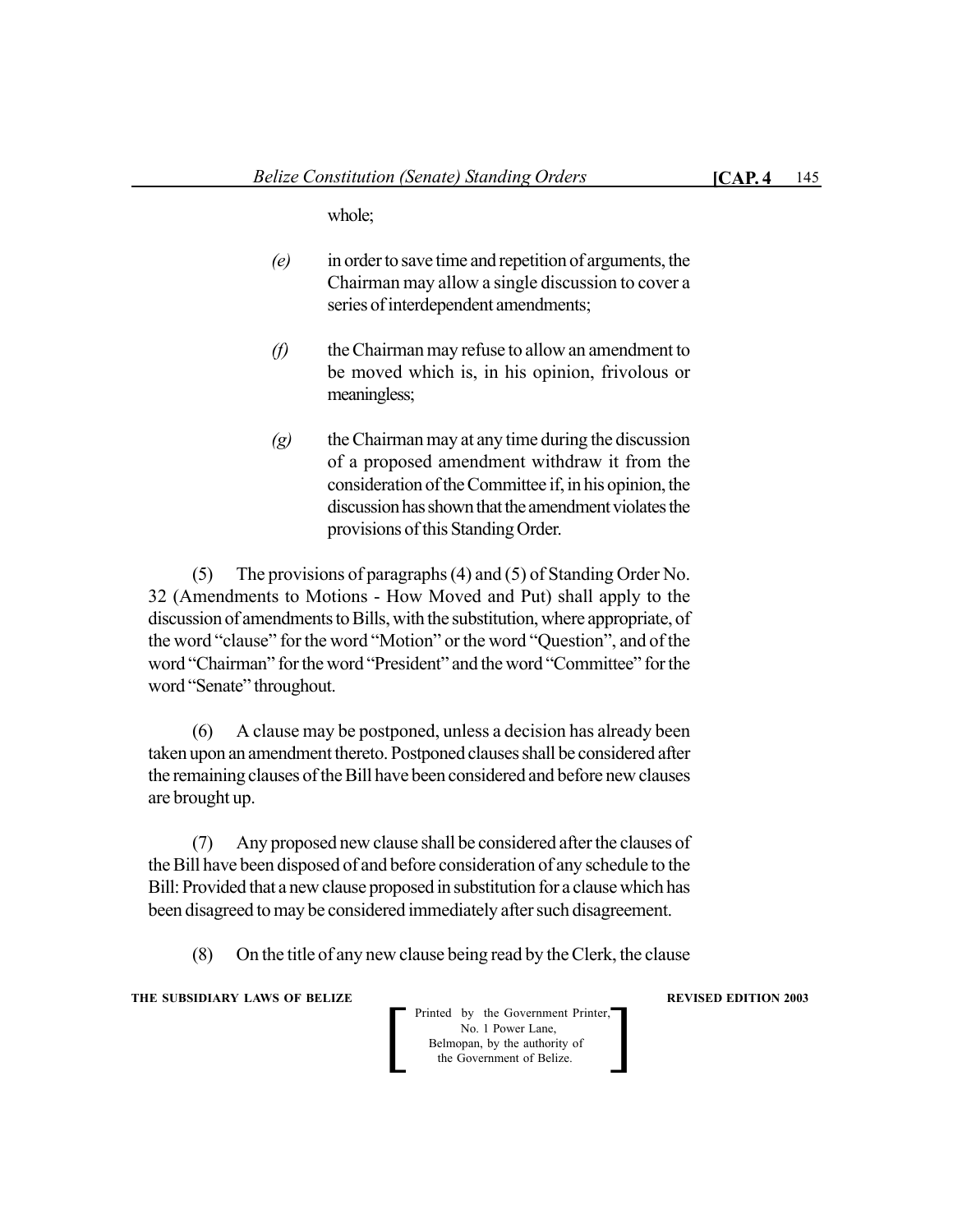shall be deemed to have been read a first time. The question shall then be proposed "That the clause be read a second time"; if this is agreed to, amendments may then be proposed to the new clause. The final question to be proposed shall be "That the clause (or the clause as amended) be added to the Bill".

(9) Schedules shall be disposed of in the same way as clauses, and any proposed new schedule shall be considered after the schedules to the Bill have been disposed of, and shall be treated in the same manner as a new clause.

(10) When every clause and schedule and proposed new clause or schedule has been dealt with, the preamble, if there is one, shall be considered and the question put "That the preamble to the Bill be approved". No amendment to the preamble shall be considered which is not made necessary by a previous amendment to the Bill.

(11) If any amendment to the title of the Bill is made necessary by an amendment to the Bill, it shall be made at the conclusion of the proceedings detailed above, but no question shall be put that the title (as amended) stand part of the Bill; nor shall any question be put upon the enacting formula.

(12) At the conclusion of the proceedings in Committee on a Bill, the Chairman shall put the question "That the Bill (or the Bill as amended) be reported to the Senate", which question shall be decided without amendment or debate.

(13) If any Senator, before the conclusion of proceedings on a Bill, moves to report progress and such Motion is carried, or if the proceedings in a Committee of the whole Senate have not been finished at the moment of interruption, the Chairman shall leave the Chair of the Committee and the Senator in charge of the Bill shall report progress to the Senate and ask leave to sit again, and name a day for the resumption of the proceedings.

(14) A Committee having met to consider a Bill shall proceed with its

**THE SUBSIDIARY LAWS OF BELIZE REVISED EDITION 2003** 

 Printed by the Government Printer, No. 1 Power Lane, Belmopan, by the authority of Printed by the Government Printer,<br>No. 1 Power Lane,<br>Belmopan, by the authority of<br>the Government of Belize.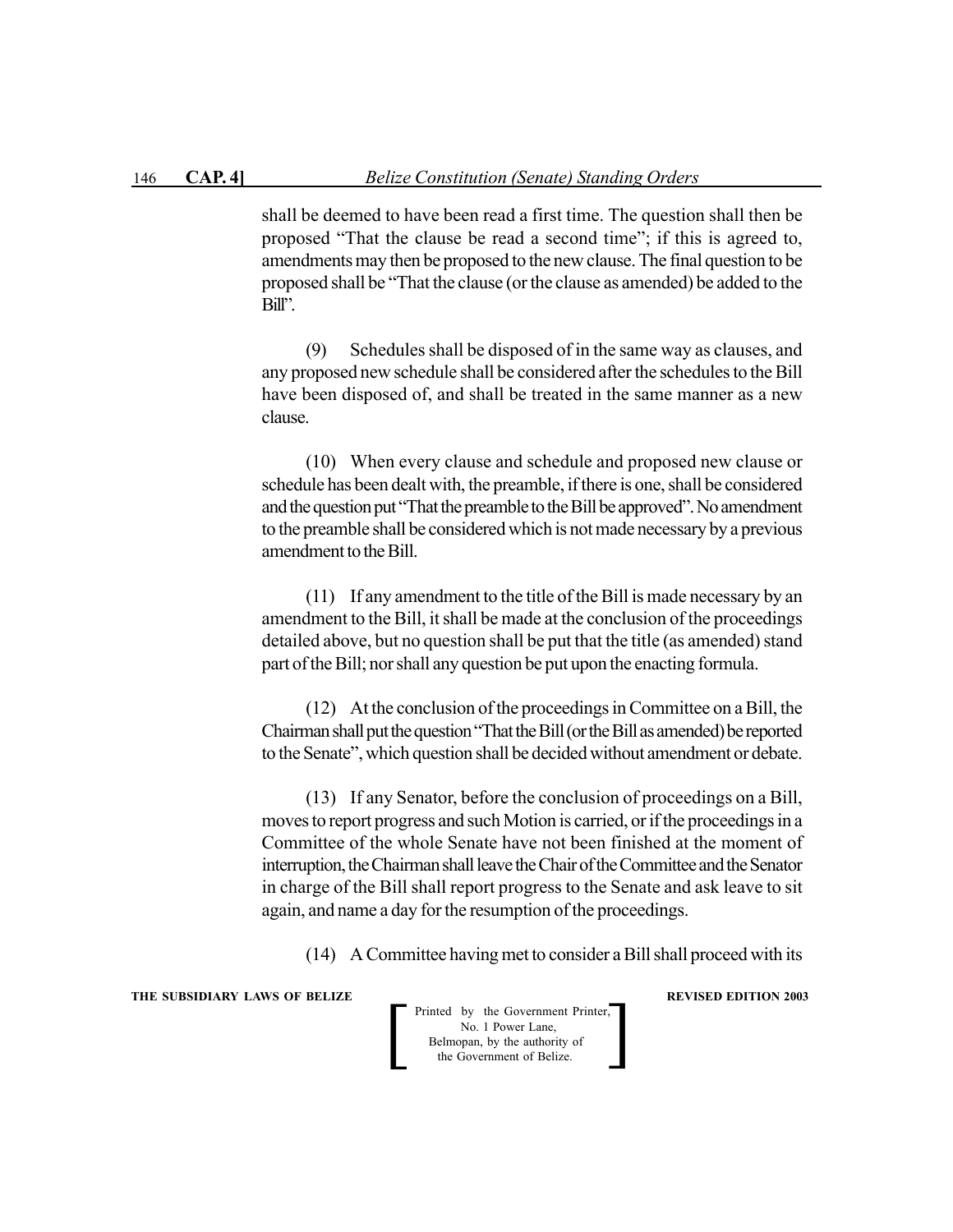consideration, except that during the proceedings on a Bill the Senator in charge of the Bill may, subject to the discretion of the Chairman, move a Motion "That the Committee do not proceed further with the Bill". If the Motion is carried, the Committee shall then report the Bill to the Senate as so far amended or without amendment as the case may be, and make a special report explaining its proceedings on the Bill, and the special report and the Bill shall be ordered to lie upon the Table without question put.

## *Procedure in Select Committee on a Bill*

55. A Select Committee on a Bill shall be subject to Standing Orders No. 72 (Procedure in Select Committees) and Nos. 45 (Decision of Questions), 46 (Collection of Voices) and 47 (Divisions) but, before reporting the Bill to the Senate, it shall go through the Bill as provided in Standing Order No. 54 (Procedure in Committee of the whole Senate on a Bill).

## *Procedure on reporting of Bills from Committee of the whole Senate*

56. (1) So soon as a Committee of the whole Senate has agreed that a Bill be reported the Chairman shall leave the Chair of the Committee and the Senate shall resume, and the Senator in charge of the Bill shall report it to the Senate.

(2) Subject to these Standing Orders, when a Bill has been reported from a Committee of the whole Senate, it shall be ordered to be read a third time.

# *Recommittal of Bills Reported from Committee of the whole Senate*

57. (1) If any Senator desires to debate or amend any provision contained in a Bill as reported from a Committee of the whole Senate or to introduce any new provision therein, he may, at any time before a Senator rises to move the third reading of the Bill, move that the Bill be recommitted either wholly or in respect only of some particular part or parts of the Bill or some proposed new clause or new schedule. No notice of such Motion shall be required, the question

**THE SUBSIDIARY LAWS OF BELIZE AND SUBSIDIARY LAWS AREVISED EDITION 2003**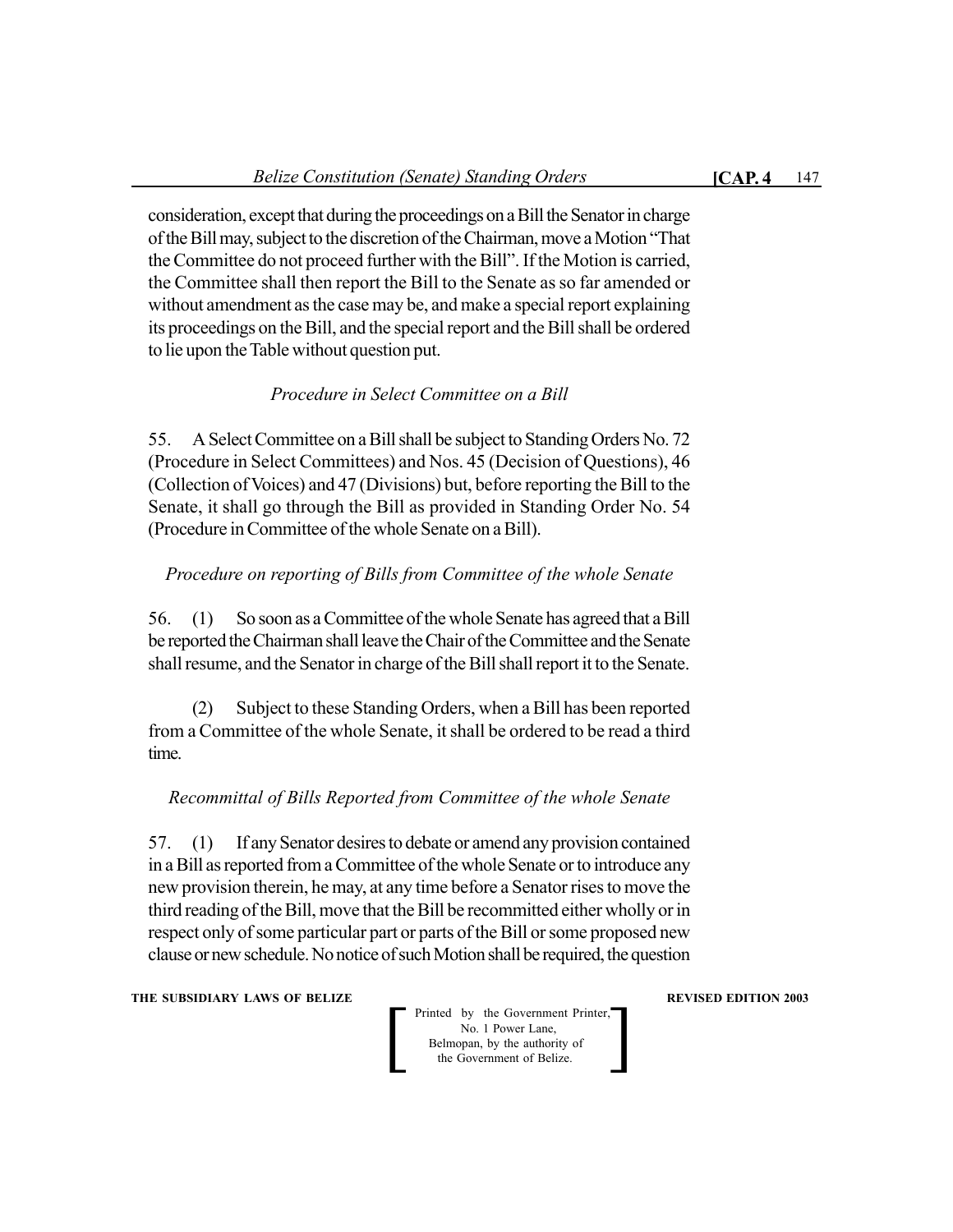shall be put without amendment or debate and, if the Motion is agreed to, the Bill shall stand so recommitted. The Senate may then, upon Motion made, resolve itself into Committee to consider the business so recommitted either forthwith or upon a later date.

(2) When the whole Bill has been recommitted, the Committee shall go through the Bill as provided in Standing Order No. 54 (Procedure in Committee of the whole Senate on a Bill).

(3) When the Bill has been recommitted in respect only of some particular part or parts or of some proposed new clause or new schedule, the Committee shall consider only the matter so recommitted and any amendment which may be moved thereto.

(4) At the conclusion of the proceedings in Committee on a Bill recommitted under the provisions of this Standing Order, the Chairman shall put the question "That the Bill (or the Bill as amended on recommittal) be reported to the Senate", which question shall be decided without amendment or debate. So soon as the Bill has been reported, the Senator in charge of the Bill may either name a future day for the third reading of the Bill or move that it be read a third time forthwith.

#### *Procedure on Bills Reported from Select Committee*

58. (1) When a Bill has been reported from a Select Committee, the Senate may proceed to consider the Bill as reported from the Select Committee upon a Motion "That the report of the Select Committee on …………………..... Bill be adopted: moved under paragraph (7) of Standing Order No. 75 (Reports from Select Committees). If no amendment is proposed to such Motion, the question on the Motion shall be decided forthwith without debate.

(2) If that Motion is agreed to without amendment, the Senate may proceed to the third reading of the Bill as reported from the Select Committee.

**THE SUBSIDIARY LAWS OF BELIZE REVISED EDITION 2003**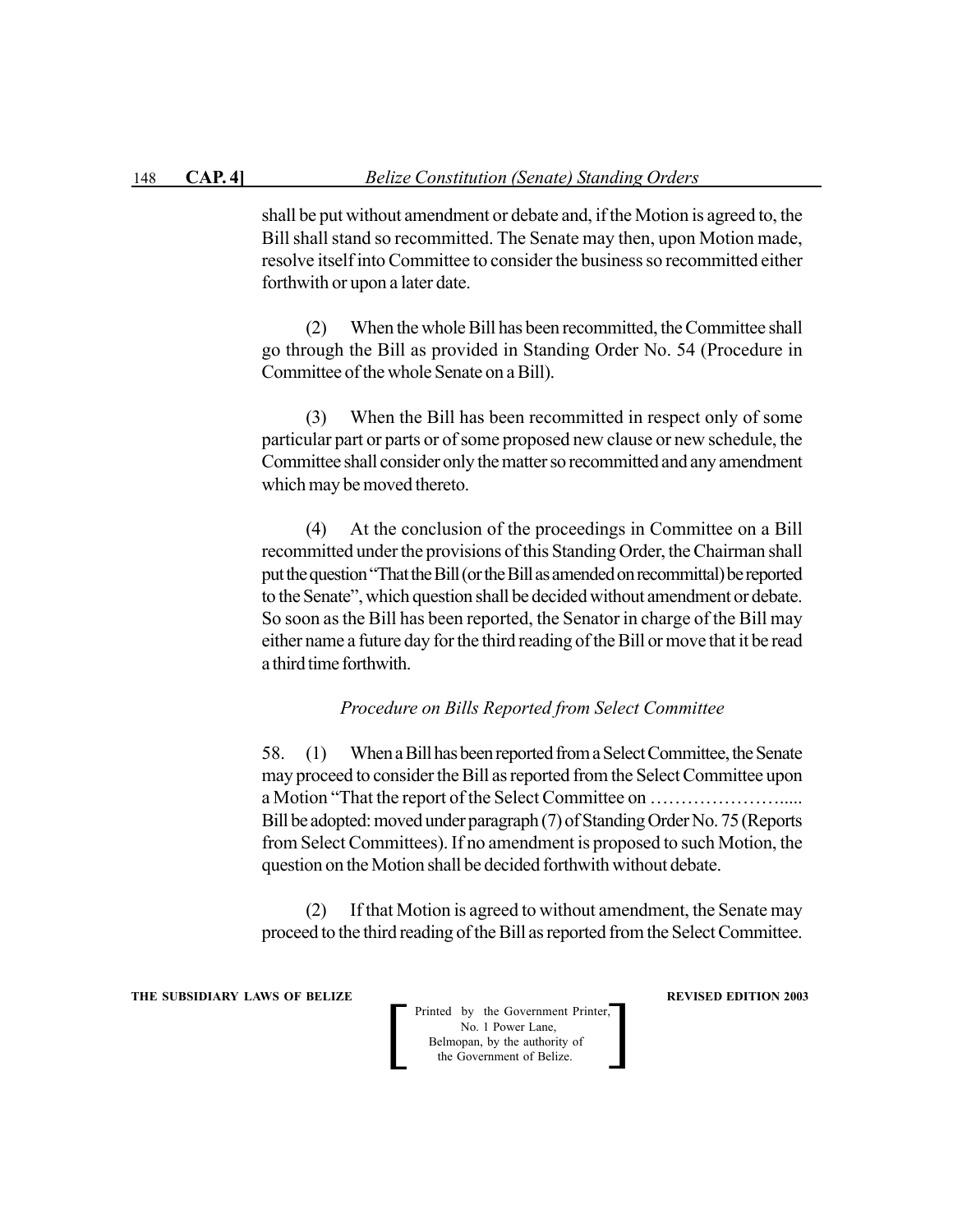(3) Upon a Motion to adopt the report of the Select Committee on a Bill, any Senator may propose an amendment to add, at the end of the Motion, the words "subject to the recommittal of the Bill (either wholly or in respect only of some particular part or parts of the Bill or some proposed new clause or new schedule) to a Committee of the whole Senate", and if that Motion is agreed to with such an amendment, the Bill shall stand so recommitted and immediately thereafter the Senate may then resolve itself into a Committee to consider the business so recommitted.

(4) A Committee of the Whole Senate upon a Bill recommitted under the provisions of this Standing Order shall proceed in accordance with paragraph (2) or paragraph (3) of Standing Order No. 56 (Recommittal of Bill reported from Committee of the whole Senate), and the conclusion of its proceedings and the remaining proceedings on the Bill shall be subject to paragraph (4) of that Order.

## *Third Reading*

59. (1) On the third reading of a Bill no amendments may be proposed to the question "That the Bill be now read a third time and passed" and the question shall be put without debate.

(2) Corrections of errors or oversights may be made by the President before the question for the third reading of the Bill is put from the Chair.

(3) When a Bill originating in the Senate has been read a third time, a printed copy of it, signed by the Clerk and endorsed by the President, shall be forwarded by the Clerk of the Senate to the Clerk of the House of Representatives, together with a message informing the House that the Bill has been passed by the Senate and desiring the concurrence of the House of Representatives.

(4) When a Bill which originated in the House of Representatives has been read a third time and passed by the Senate without amendment, the Clerk

**THE SUBSIDIARY LAWS OF BELIZE AND SUBSIDIARY LAWS AREVISED EDITION 2003**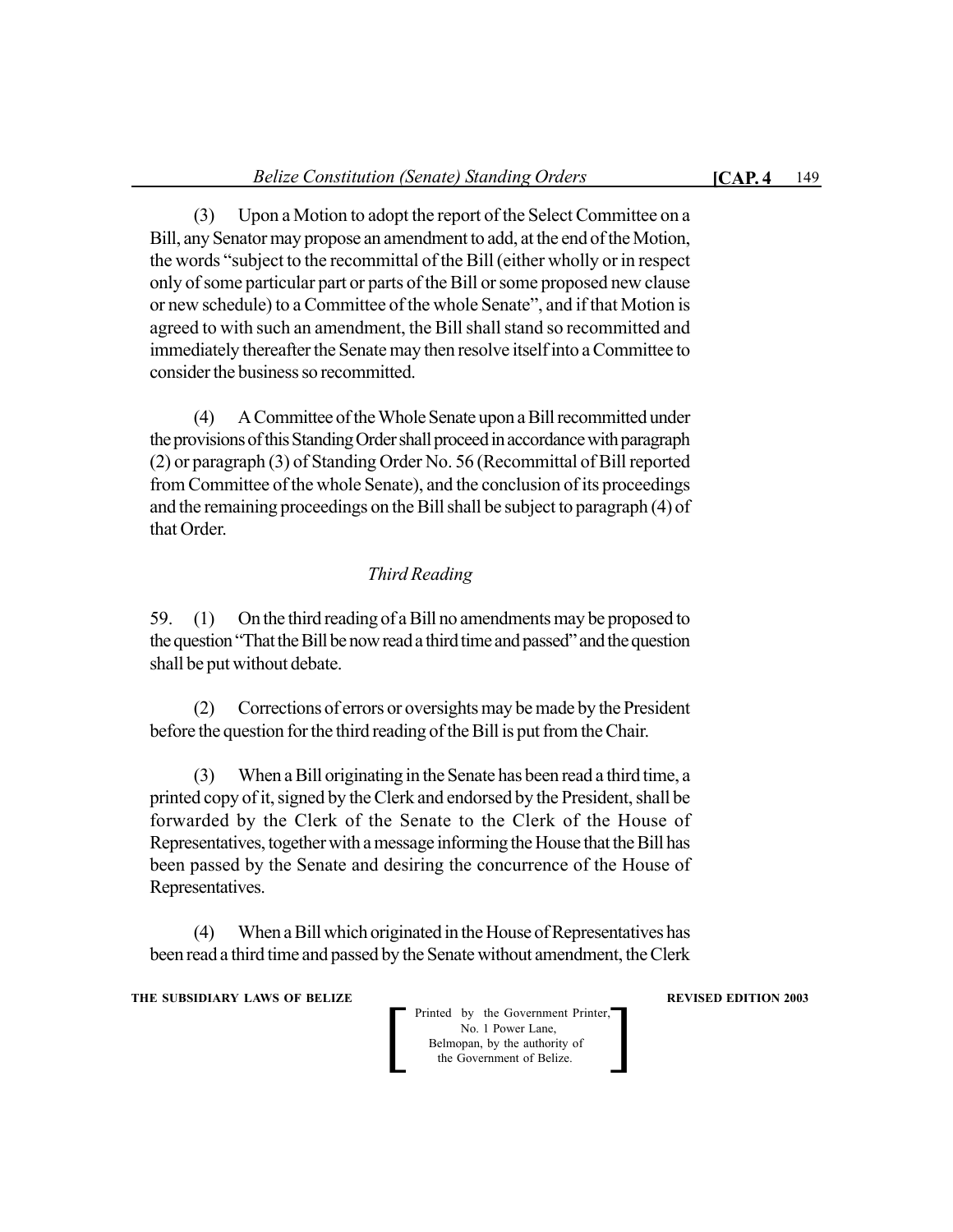of the Senate shall return the Bill to the House of Representatives, together with a message "That the Senate has agreed to the …………………… Bill without amendment".

(5) When a Bill which originated in the House of Representatives has been read a Third Time and passed by the Senate with amendment or amendments, the Clerk of the Senate shall cause the said amendment or amendments made to the Bill by the Senate to be entered in the original copy of the Bill received from the House of Representatives which copy, signed by the Clerk endorsed by the President, shall then be returned to the House of Representatives, with a message desiring the concurrence of the House of Representatives, in the amendment or amendments made by the Senate.

#### *Procedure on House of Representatives Amendments*

60. (1) When a Bill is returned from the House of Representatives with amendments, the consideration of such amendments may with the consent of the President be entered upon forthwith, or may be put down for each future day as the Senator in charge of the Bill shall appoint.

(2) Upon a Motion being made "That the House of Representatives amendments to the ………………Bill be now considered", an amendment may be proposed to that question, to leave out the word "now" and add at the end of the question "upon this day six months" or some other date.

(3) When the Senate proceeds to the consideration of House of Representatives amendments, each amendment shall be read by the Clerk and may be agreed to, agreed to with amendment or disagreed to. Upon any such amendment being disagreed to an amendment may be made to the Bill in lieu thereof, but no amendment may be proposed to a House of Representatives amendment save an amendment strictly relevant thereto nor may an amendment be moved to the Bill, unless the amendment be relevant to or consequent upon either the acceptance or rejection of a House of Representatives amendment.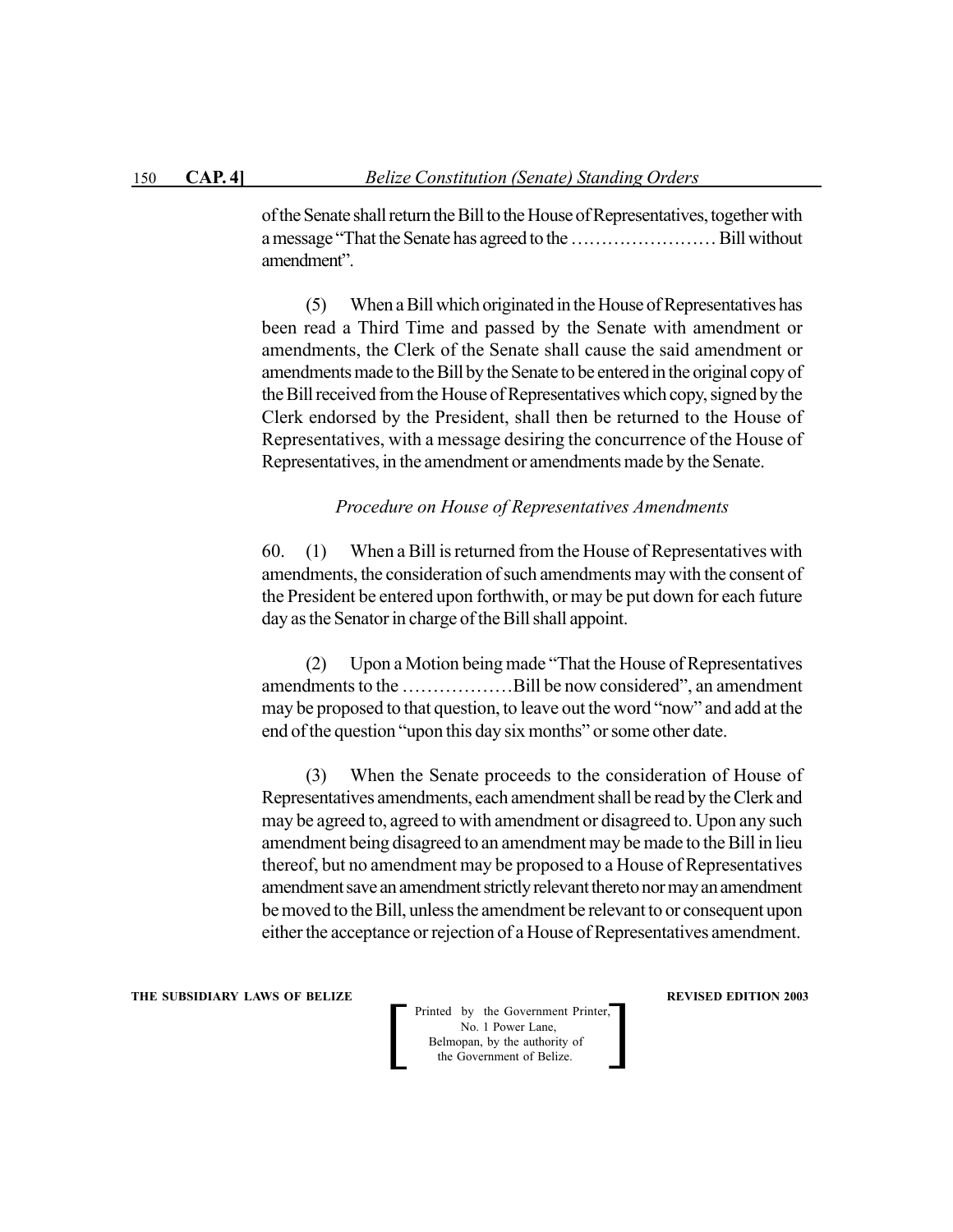(4) When the Senate has concluded the consideration of the House of Representatives amendments -

- *(a)* if such amendments have been agreed to, the Bill shall be returned to the House of Representatives with a message informing the House "That the Senate has agreed to the amendments to the …………………….Bill".
- *(b)* if such amendments have been amended, the Bill as amended, endorsed by the President, shall be returned to the House of Representatives together with a message informing the House that the Senate has passed the Bill with amendments to which they desire the concurrence of the House;
- *(c)* if such amendments have been disagreed to, the Bill shall be returned to the House of Representatives with a message informing the House "That the Senate has disagreed to the House of Representatives amendments to the .........………........ Bill".

(5) When the Senate has disagreed to a House of Representatives amendment, if the House of Representatives return the Bill with a message that it insists upon the amendment the Senate may either-

- *(a)* agree to the said amendment, in which case the provisions of paragraph (4) *(a)* of this Standing Order shall apply; or
- *(b)* amend such amendments in which case the provisions of paragraph (4) *(b)* of this Standing Order shall apply; or

**THE SUBSIDIARY LAWS OF BELIZE AND SUBSIDIARY LAWS AREVISED EDITION 2003**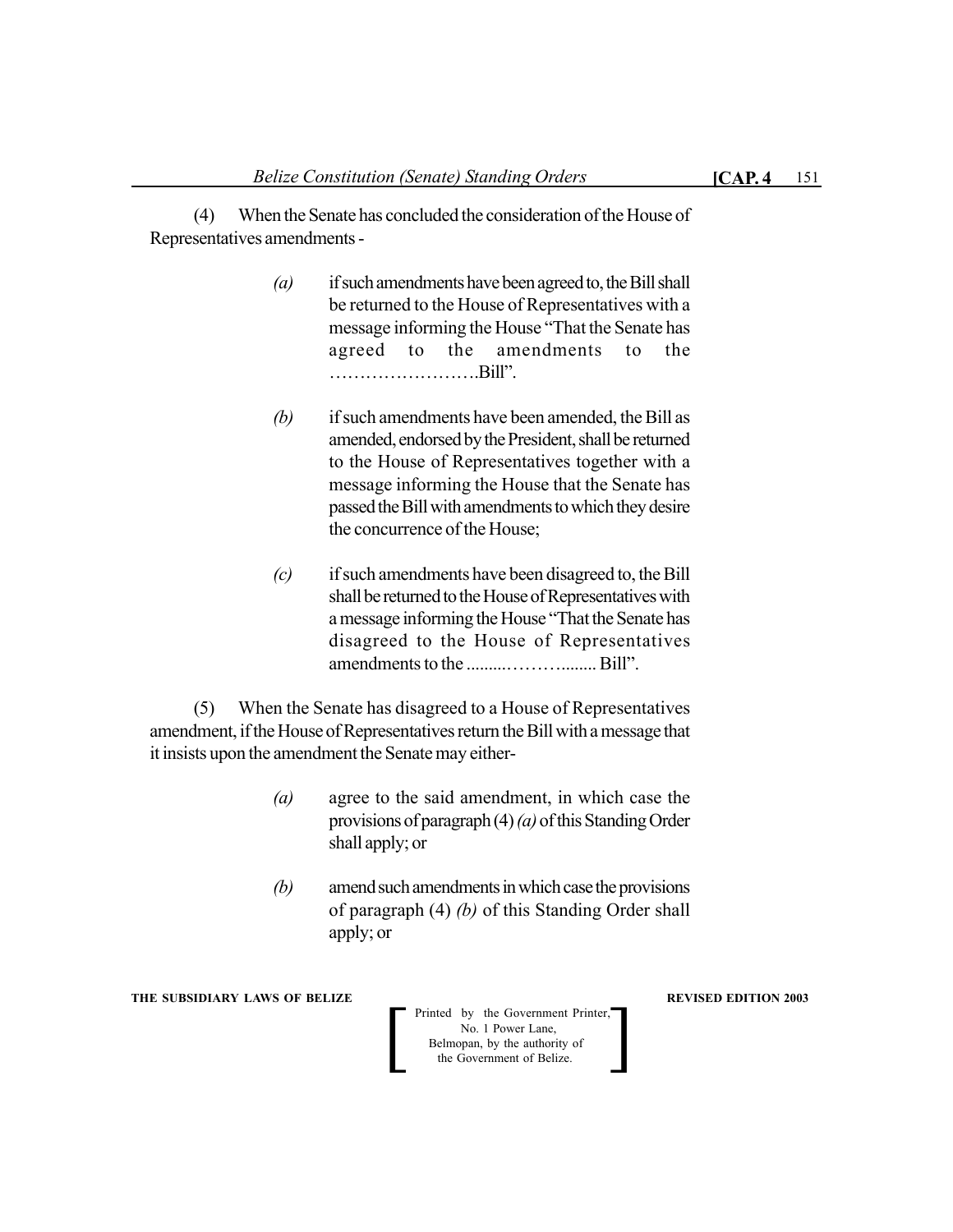- *(c)* postpone the consideration of the House of Representatives amendment for six months; or
- *(d)* order the withdrawal of the Bill.

*Withdrawal of Bills*

61. A Bill may be withdrawn by leave of the Senate (or, as the case may be, of the Committee) either.

- *(a)* before the commencement of Public Business; or
- *(b)* when any stage of the Bill is reached in the Order of Business, if before the question is fully put, the mover so requests and there is no dissentient voice.

#### *Bills containing substantially the same provisions*

62. Once the second reading of any Bill has been agreed to or negatived, no question shall be proposed during the same Session for the second reading of any other Bill containing substantially the same provisions.

#### *Money Bills*

63. When a Money Bill, as defined in section 80 of the Belize Constitution, has been read a second time, it shall stand committed to a Committee of the whole Senate unless on Motion made, of which no notice shall be required, the Senate decides that the Bill shall not be so committed, whereupon the President shall forthwith put the question that the Bill be now read a third time and that question shall be decided without amendment or debate. CAP. 4.

*Sessional Select Committees*

64. (1) There shall be the following Sessional Select Committees-

**THE SUBSIDIARY LAWS OF BELIZE REVISED EDITION 2003** 

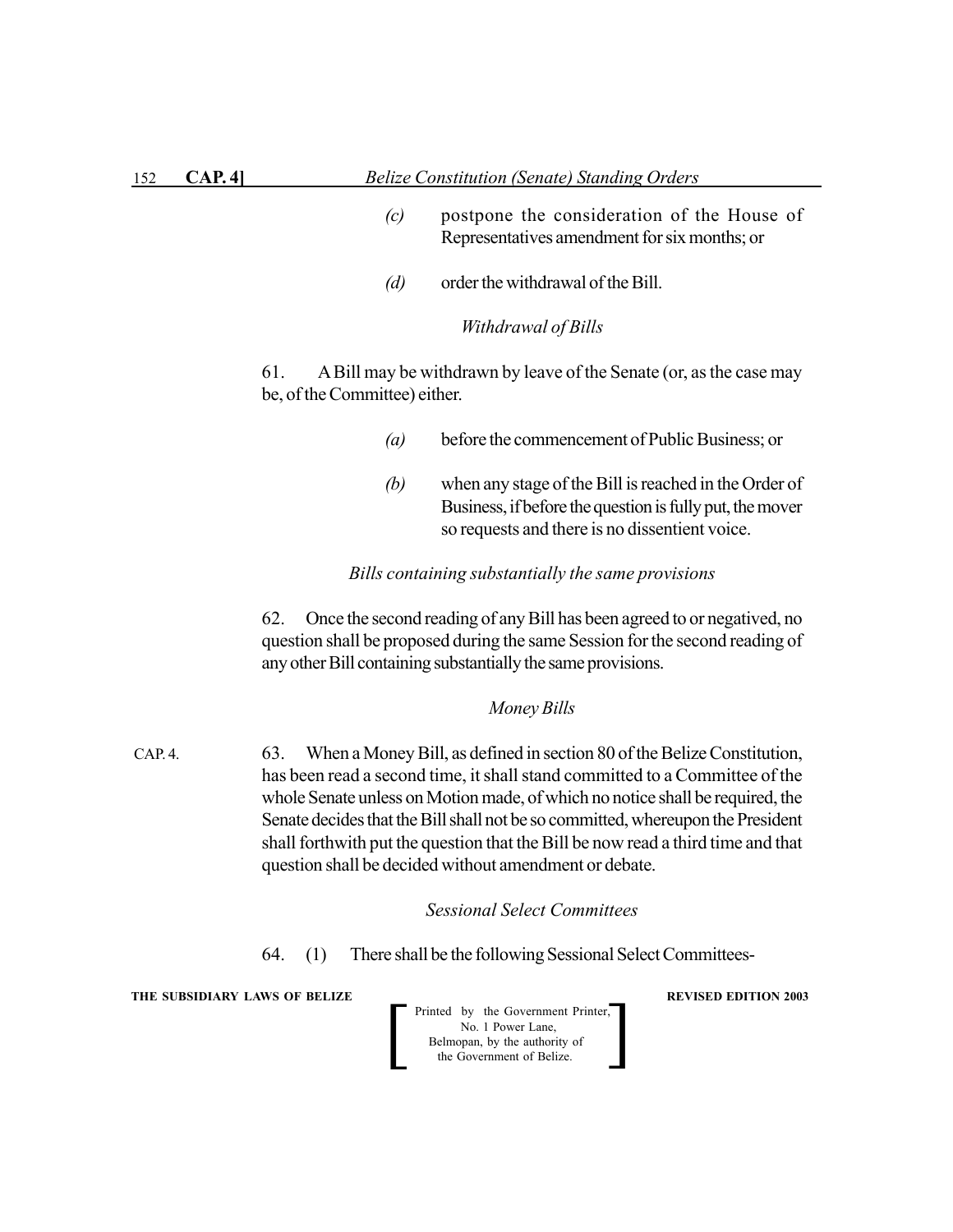- *(b)* The House Committee;
- *(c)* The Committee of Privileges;
- *(d)* The Regulations Committee;
- *(e)* Constitution and Foreign Affairs Committee. 19 of 2002.

(2) Members of the Sessional Select Committees shall be appointed by the President as soon as may be after the beginning of each Session.

## *Standing Orders Committee*

65. (1) The Standing Orders Committee shall have the duty of considering from time to time and reporting on all such matters relating to Standing Orders as may be referred to it by the Senate.

(2) The President shall be a Member, and the Chairman, of the Standing Orders Committee.

(3) The Standing Orders Committee shall consist of four Members inclusive of the Chairman.

#### *House Committee*

66. (1) The House Committee shall consider, and advise the President upon-

- *(a)* all matters relating to the renumeration and allowances, and the comfort and convenience of Senators;
- *(b)* the employment of officers and other persons by the

**THE SUBSIDIARY LAWS OF BELIZE REVISED EDITION 2003** 

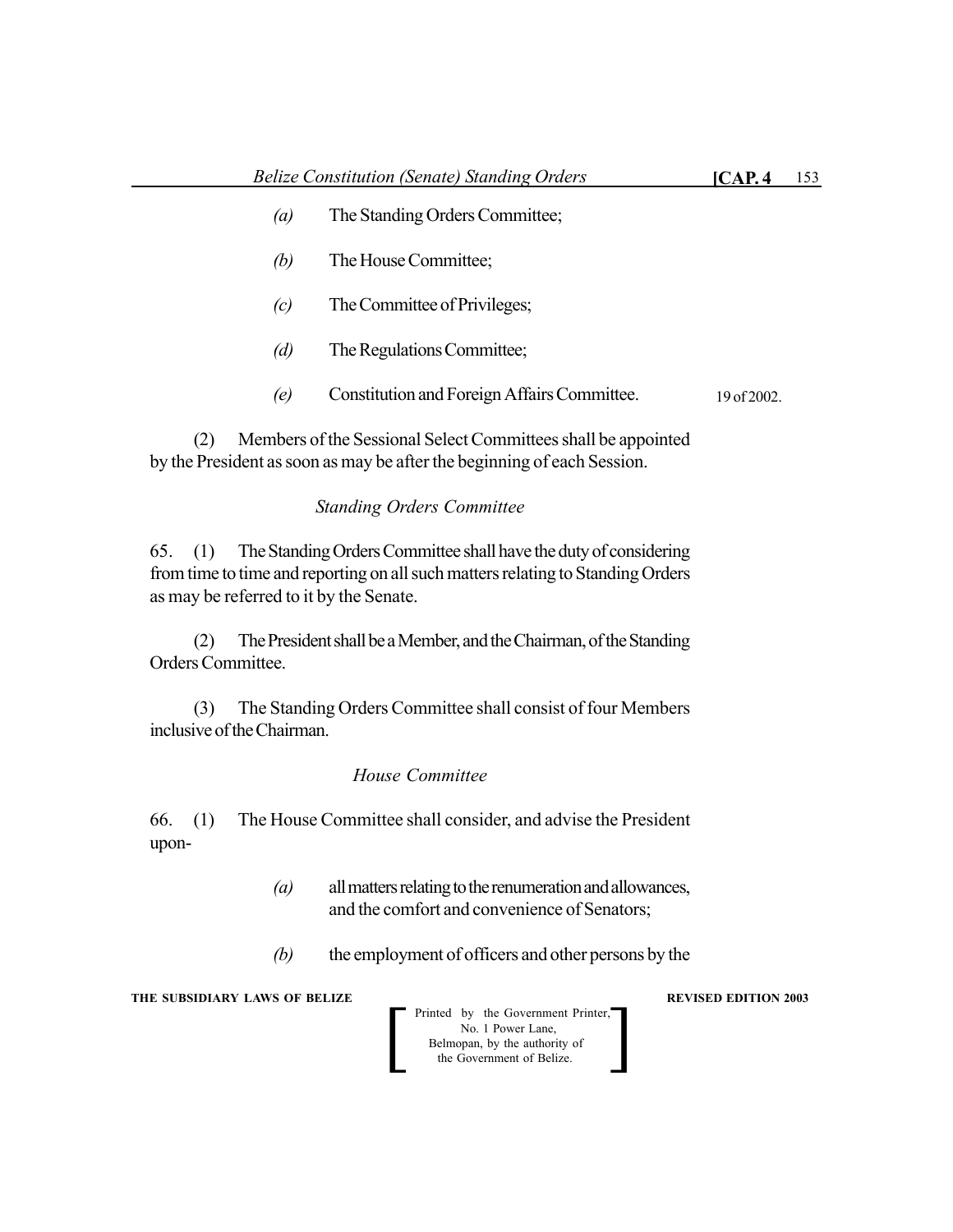Senate.

(2) The President shall be a Member, and the Chairman, of the House Committee.

(3) The House Committee shall consist of four Members inclusive of the Chairman.

(4) The said Committee shall from time to time report its minutes of proceedings to the Senate.

#### *Committee of Privileges*

67. (1) There shall be referred to the Committee of Privileges any matter which appears to affect the powers or privileges of the Senate, and it shall be the duty of the Committee to consider any matter so referred and to report thereon to the Senate.

(2) The President shall be a Member, and the Chairman, of the Committee of Privileges.

(3) The Committee of Privileges shall consist of four members inclusive of the Chairman.

#### *Regulations Committee*

CAP. 1.

68. (1) The Regulations Committee shall have the duty of considering all such regulations (as defined by the Interpretation Act for the time being in force) as under the authority of any law are to be laid before the Senate, and to bring to the special attention of the Senate, any regulation or draft-

> *(a)* which involves the expenditure of public moneys or imposes or fixes fees for licences or for services;

**THE SUBSIDIARY LAWS OF BELIZE REVISED EDITION 2003**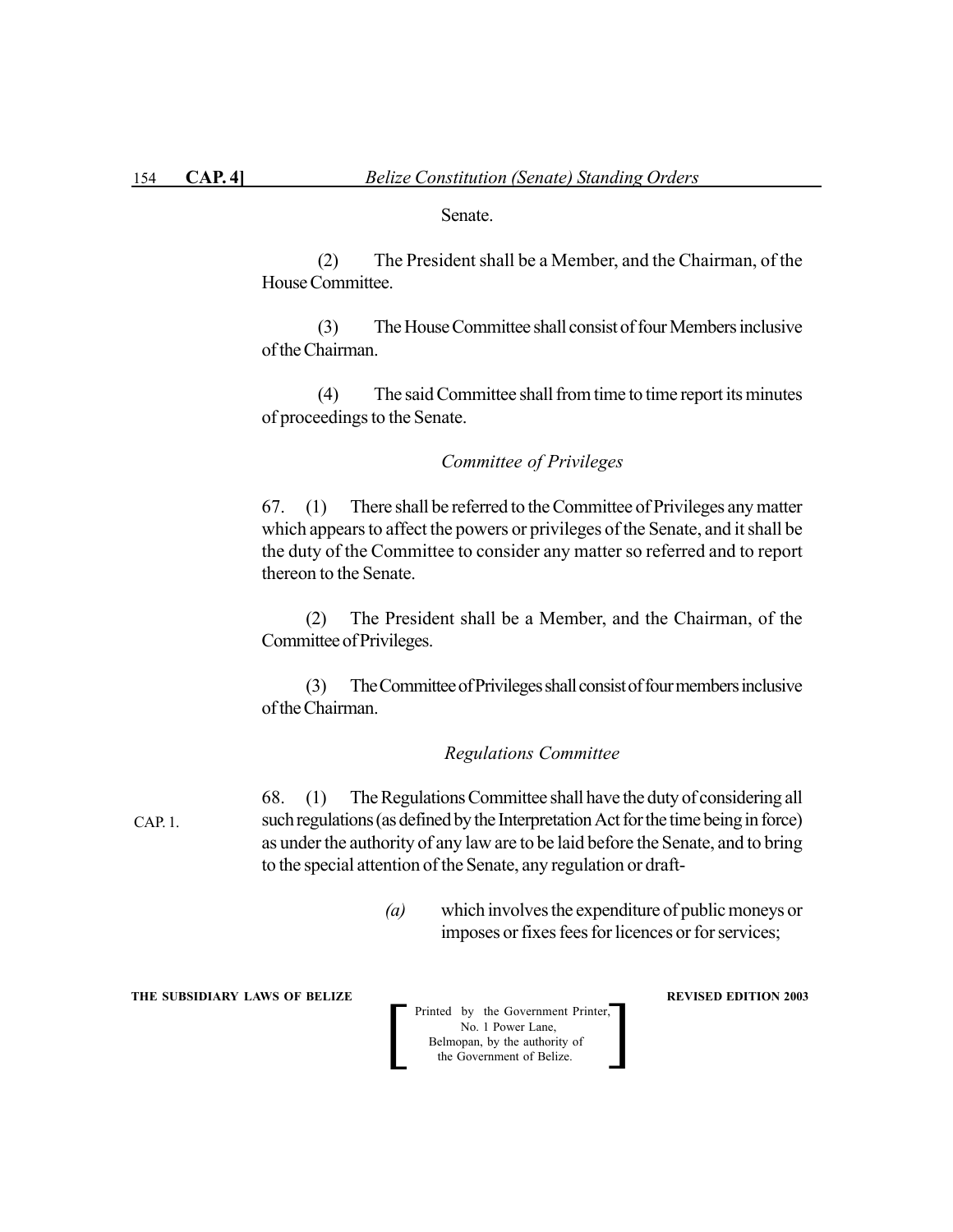- *(b)* which cannot be challenged in the Courts on the ground that it is *ultra vires*, or is only temporarily so challengeable;
- *(c)* the making of which appears to constitute an unusual or unexpected use of the powers conferred by the law under which it was made;
- *(d)* which purports to have retroactive effect although the law under which it was made does not in terms give the Minister such a power;
- *(e)* the publication or the laying before the Senate of which, appears to have been unduly delayed;
- *(f)* in respect of which there has been unjustifiable delay in notifying the President that the instrument had come into operation before it was laid before the Senate; or
- *(g)* the purport or form of which appears to require elucidation.

(2) The Regulations Committee shall not consider or report on the merits or policy of any regulations.

(3) The Regulations Committee shall consist of four Members inclusive of the Chairman.

#### *Constitution and Foreign Affairs Committee*

68:01 The Constitution and Foreign Affairs Committee shall be a Committee of the Whole Senate and shall have the duty of considering any of the following constitutional and foreign affairs measures, namely - 19 of 2002.

**THE SUBSIDIARY LAWS OF BELIZE REVISED EDITION 2003**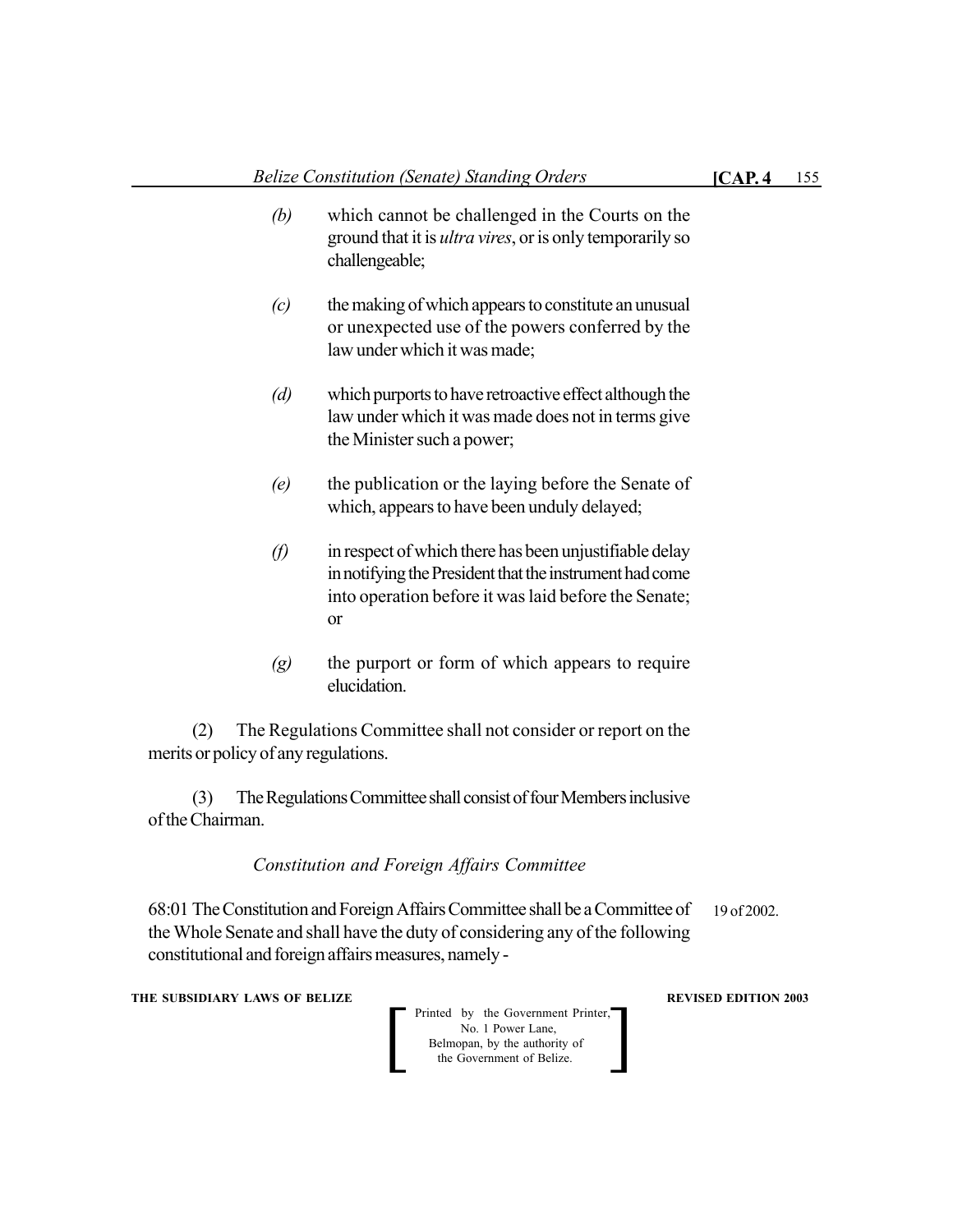| 156   | <b>CAP.4</b> |                  | <b>Belize Constitution (Senate) Standing Orders</b>                                                                                                                                                                                            |  |  |
|-------|--------------|------------------|------------------------------------------------------------------------------------------------------------------------------------------------------------------------------------------------------------------------------------------------|--|--|
| CAP.4 |              | $\left(a\right)$ | any Bill to alter any provision of Part II of the<br>Constitution in accordance with subsection (5A) of<br>section 69 of the Belize Constitution;                                                                                              |  |  |
|       |              | (b)              | whether the Senate should authorise the ratification<br>of any treaty by the Government of Belize, including<br>any treaty for the final settlement of the territorial<br>dispute between Belize and the Republic of<br>Guatemala;             |  |  |
|       |              | (c)              | whether there should be established in Belize any new<br>military base of operations for any foreign military<br>forces after the 2nd January, 2002;                                                                                           |  |  |
|       |              | (d)              | whether the Senate should approve the appointment<br>of any person as an Ambassador, High Commissioner,<br>the Chief Justice, a Justice of the Supreme Court, a<br>Justice of the Court of Appeal, the Contractor General<br>or the Ombudsman. |  |  |

(2) The Constitution and Foreign Affairs Committee shall consist of all the members of the Senate, and the President of the Senate shall be the Chairman of the Committee.

(3) The powers and functions of the Constitution and Foreign Affairs Committee under this Order shall be exercised through a Resolution supported by a simple majority of all the Senators.

#### *Special Select Committees*

69. (1) A Select Committee other than a Sessional Select Committee shall be known as a Special Select Committee. It shall be appointed by order of the Senate which shall specify the terms of reference of the Committee and shall consist of such and so many Senators as may be directed by order of the

**THE SUBSIDIARY LAWS OF BELIZE REVISED EDITION 2003**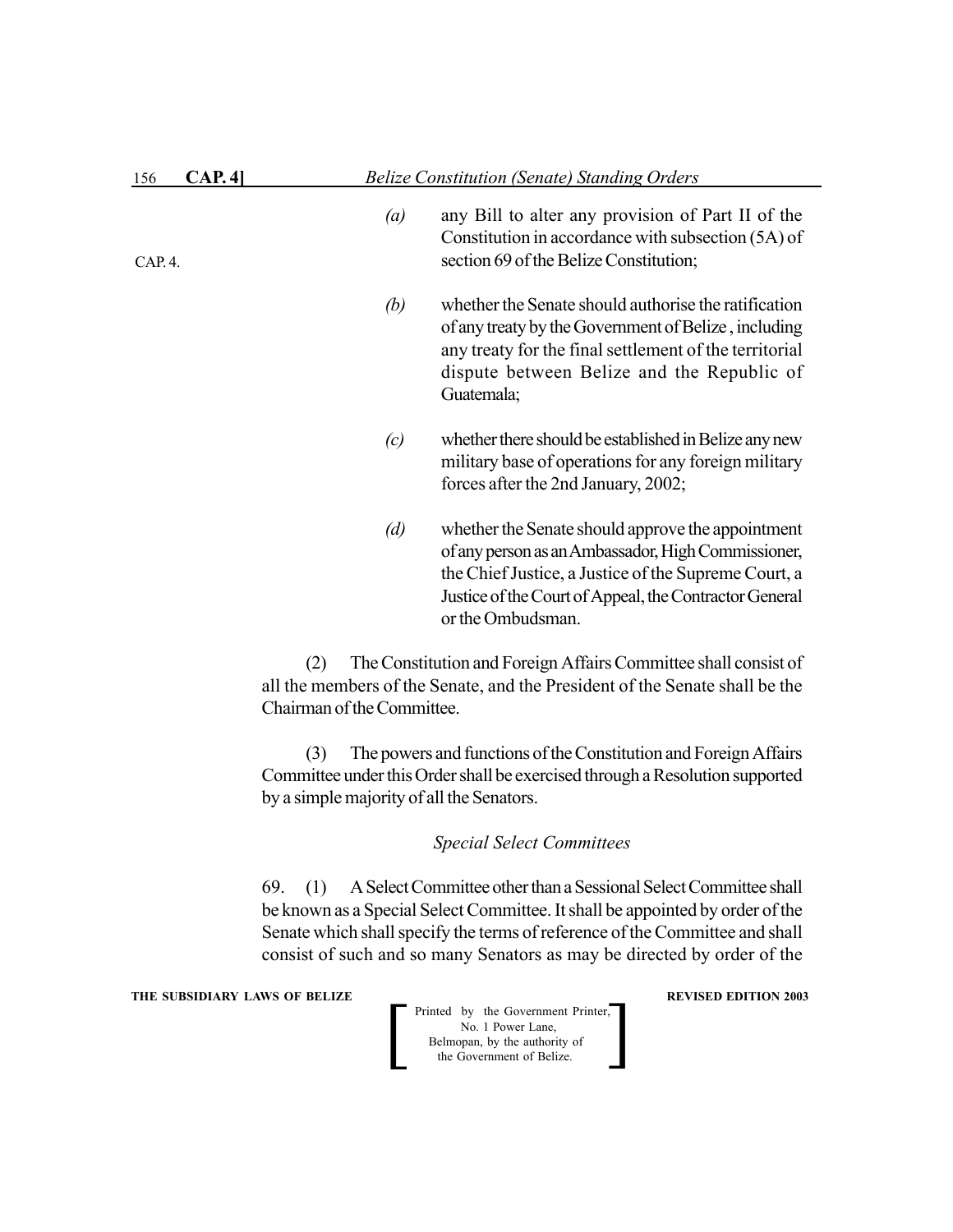Senate and, in the absence of such direction, shall consist of such Senators as may be chosen by the President.

(2) The quorum of a Special Select Committee shall be such as shall be specified in the order of the Senate or, in the absence of such Order, by the President.

## *Constitution and Chairman of Select Committee*

70. (1) Every Select Committee shall be so constituted as to ensure, so far as is possible, that the balance of parties in the Senate is reflected in the Committee.

(2) Where a Member of a Select Committee dies or for any other reason his seat becomes vacant, then, subject to the preceding paragraph, the President shall appoint another Senator in his place.

(3) Except as is otherwise provided by these Standing Orders or by special direction of the Senate, a Select Committee shall elect a Chairman from among its Members.

## *Joint Select Committees*

71. (1) The Senate may for the purposes of any Select Committee appoint not more than six Members to sit with Members of the House of Representatives as a joint Select Committee.

(2) The quorum of a joint Select Committee shall be such as the Committee may decide.

(3) Except as is otherwise provided by these Standing Orders or by special direction of the Senate, a joint Select Committee shall elect its Chairman from among its Members.

**THE SUBSIDIARY LAWS OF BELIZE AND SUBSIDIARY LAWS AREVISED EDITION 2003**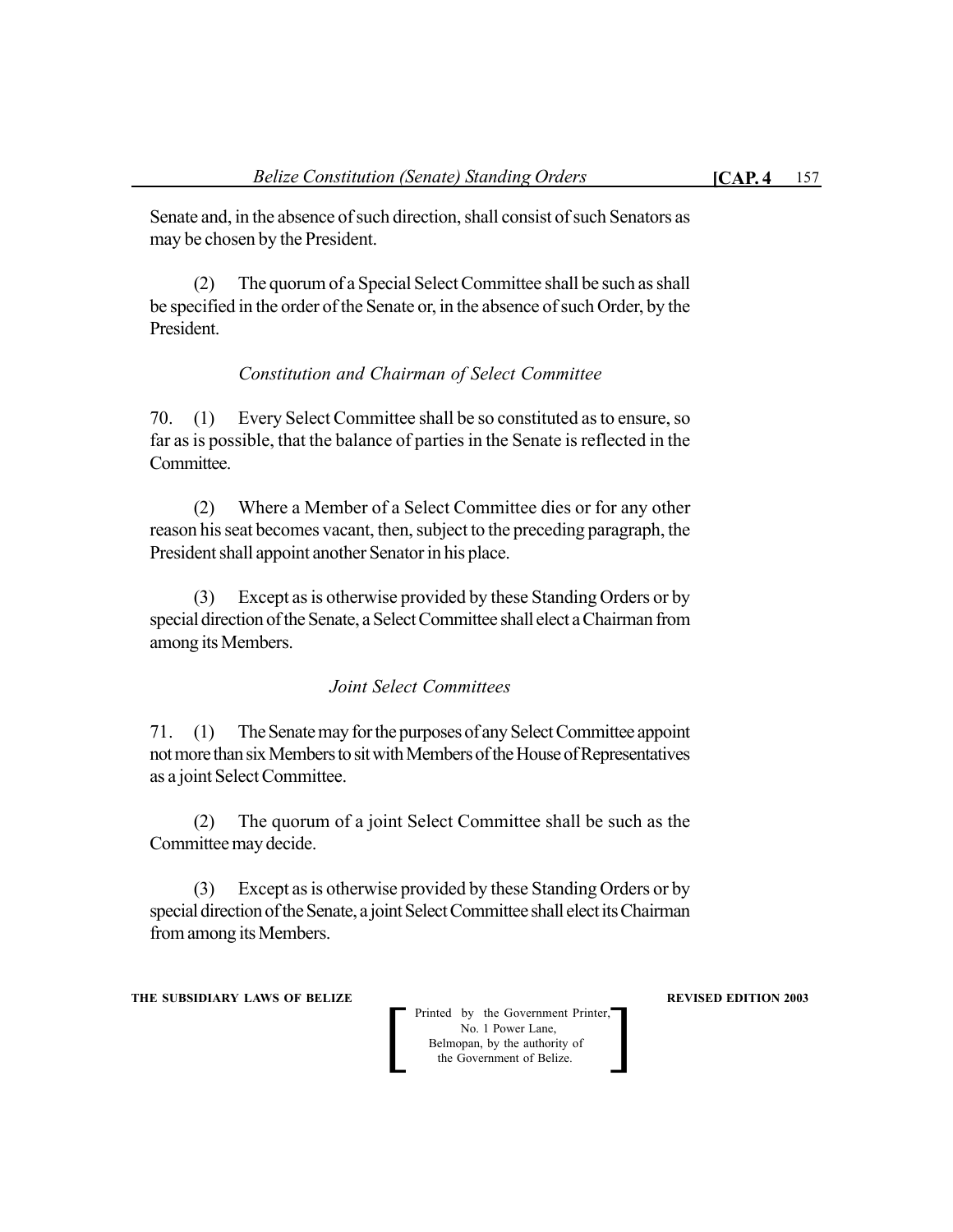(4) A joint Select Committee may be appointed at the request of either House with the approval of the other House.

*Procedure in Select Committees*

72. (1) Except as otherwise provided in Standing Orders No. 64 to No. 68 inclusive (Sessional Select Committees), this Standing Order shall apply to all Select Committees.

(2) If the Chairman is unable to be present at any meeting, the Committee shall elect another Chairman whose tenure of office shall be for the day of his election.

(3) Unless the Senate otherwise directs the Standing Orders Committee and the House Committee shall not have, but every other Select Committee shall have, power to send for persons, papers and records.

(4) A Select Committee shall not have power to delegate any of its functions to its Chairman, or any other Senator.

(5) Unless the Senate otherwise directs, three Senators shall be the quorum. In ascertaining whether there is a quorum present, the Senator in the Chair shall not be excluded.

(6) The deliberations of a Select Committee shall be confined to the matter referred to it by the Senate and any extension or limitation thereof made by the Senate, and, in the case of a Select Committee on a Bill, to the Bill committed to it and relative amendments.

(7) Where, by resolution of the Senate or under these Standing Orders, the President or a Minister is Chairman of a Select Committee, the President or the Minister shall appoint the time and place for the holding of the first meeting of the Committee. In all other cases, the first meeting of a Select Committee shall be summoned by the President and the first business to be transacted

#### **THE SUBSIDIARY LAWS OF BELIZE REVISED EDITION 2003**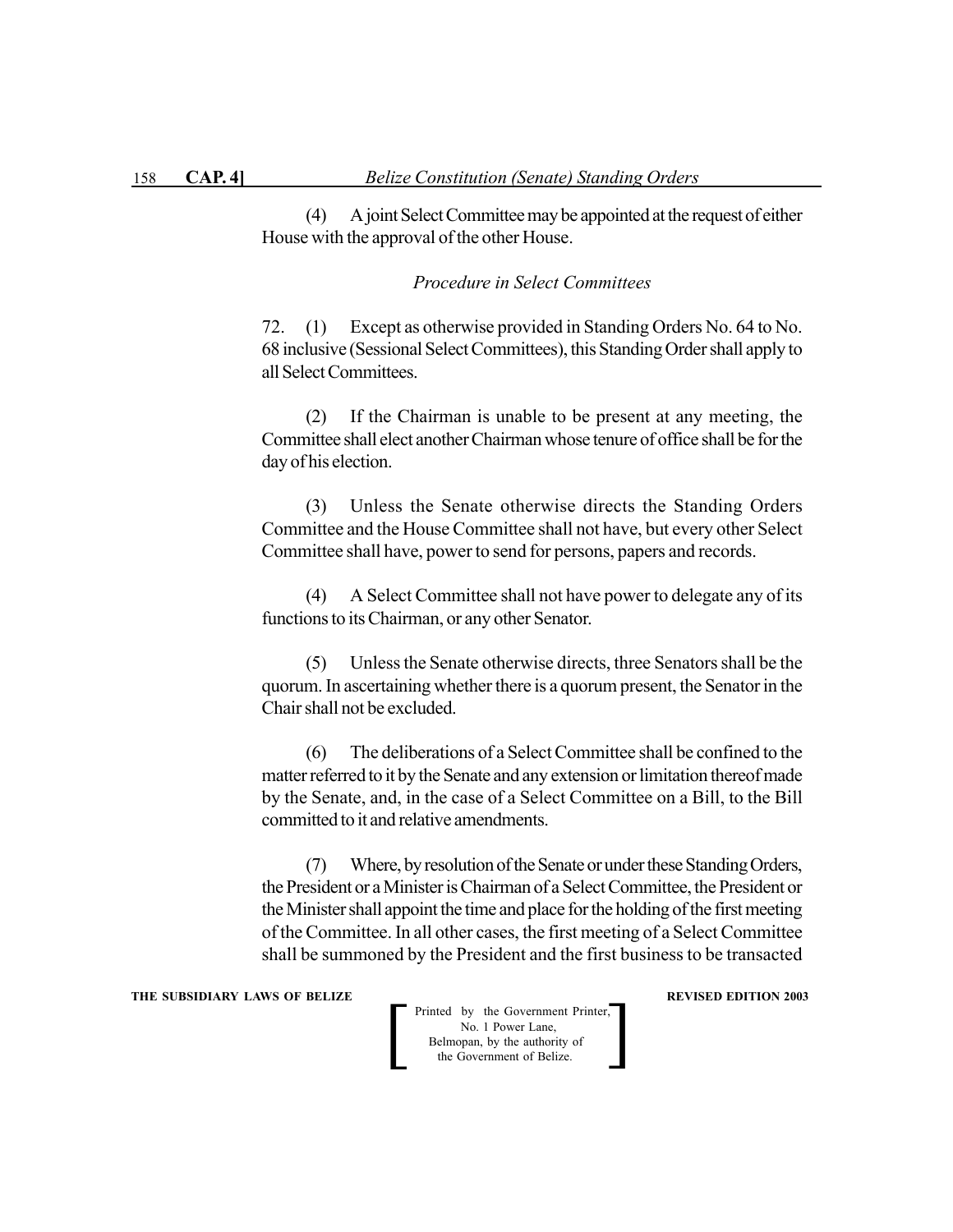thereat shall be the Election of a Chairman of the Committee; if at such meeting a Chairman is not elected, the President shall appoint a Member of the Committee to be the Chairman.

(8) Subsequent meetings shall be held at such time and place as the Select Committee may determine; provided that, if the Committee fail to do so, the Chairman shall, in consultation with the Clerk of the Senate, appoint such time and place.

(9) Subject to any order of the Senate or resolution of the Committee, the sittings of a Select Committee shall be held in private.

(10) Except by leave of the Senate no Select Committee may sit while the Senate is sitting, but a Select Committee may sit at anytime when the Senate is adjourned or the sitting of the Senate is suspended.

(11) When it is intended to examine any witnesses, the Senator requiring such witnesses shall deliver to the Clerk of the Committee the name, residence and occupation of any witnesses he desires to examine.

(12) If the Committee desires to summon any witnesses, the Chairman shall supply the name, residence and occupation of every such witnesses to the Clerk of the Senate at least seven days before his evidence is required. The Clerk shall then, subject to the directions of the President, summon every such witness on behalf of the Senate.

(13) The evidence of every witness shall be taken down verbatim and sent in proof to the witness. The witness shall be at liberty, within fourteen days from that on which the Clerk sent out the proof, to suggest corrections due to inaccurate reporting, and the evidence shall be printed with such of the corrections as may be approved by the Chairman.

(14) The Committee may at its discretion refuse to hear any irrelevant evidence or any recalcitrant witness.

#### **THE SUBSIDIARY LAWS OF BELIZE AND SUBSIDIARY LAWS AREVISED EDITION 2003**

 Printed by the Government Printer, No. 1 Power Lane, **Belmopan**, by the authority of Printed by the Government Printer,<br>No. 1 Power Lane,<br>Belmopan, by the authority of<br>the Government of Belize.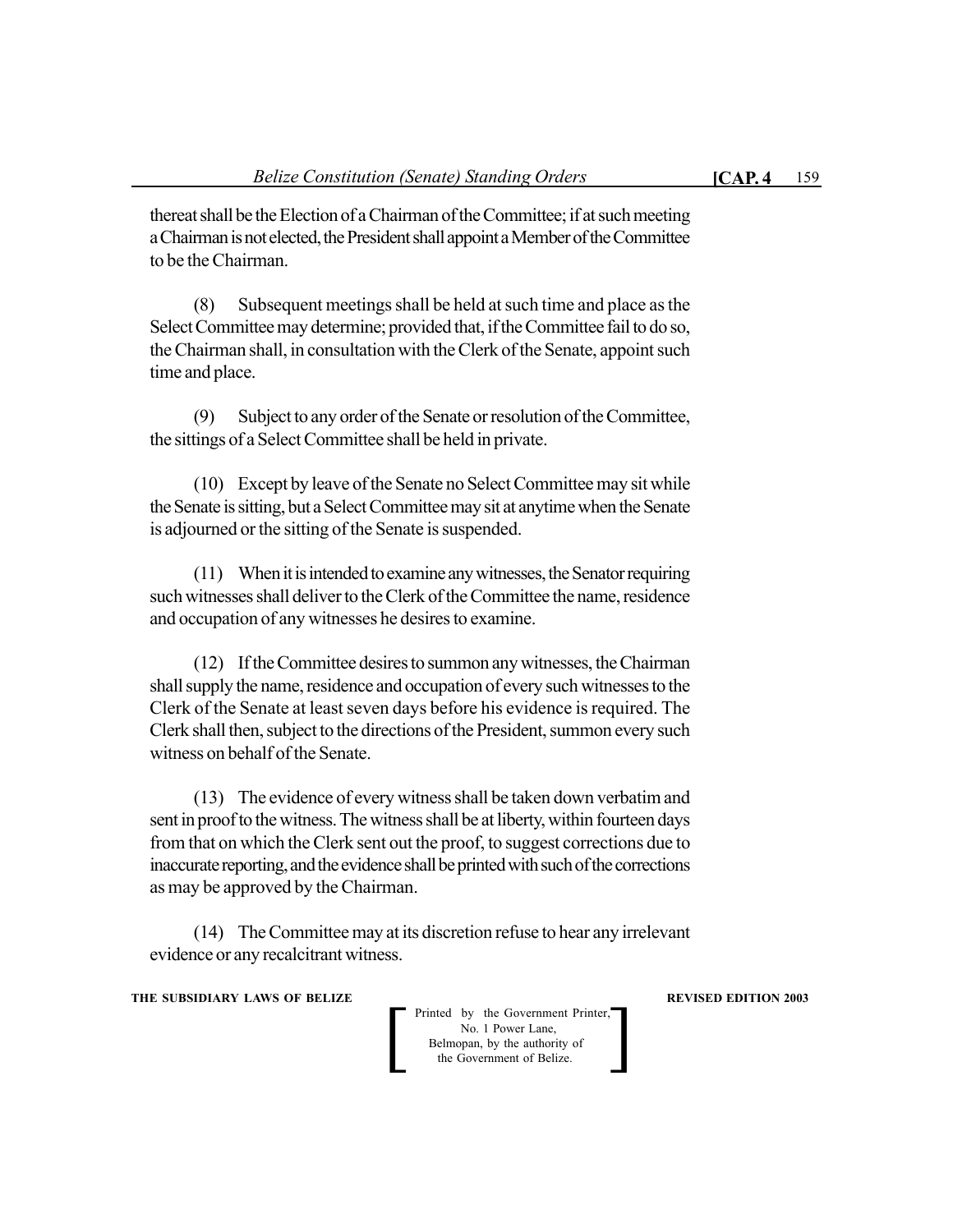- (15)
- *(a)* Any Member of a Select Committee may bring up a report for its consideration, and all such reports shall be entered in full upon the minutes of proceedings of the Committee. When all the reports have been brought up, the Chairman shall propose the reports in order until one is accepted as a basis for discussion, beginning with his own report and proceeding with the remainder in the order in which they were brought up. The question to be proposed by the Chairman on any report shall be "That the Chairman's (or Mr. ………………………………'s) report be read a second time paragraph by paragraph". When this question has been agreed to, it shall not be proposed on any further reports, but any portions thereof may be offered as amendments to the report under consideration, if they are relevant to it.
- *(b)* The Committee shall then proceed to go through the report paragraph by paragraph and paragraphs (1) to (7) of Standing Order No. 54 (Procedure in Committee of the whole Senate on a Bill) shall apply to such consideration as if the report were a Bill and the paragraphs thereof the clauses of the Bill.

Upon the conclusion of the consideration of the report paragraph by paragraph and when all proposed new paragraphs have been considered, the Chairman shall put the question that this report be the report of the Committee to the Senate.

#### *Divisions in Select Committee*

73. (1) Every division in a Select Committee shall be taken by the Clerk

**THE SUBSIDIARY LAWS OF BELIZE REVISED EDITION 2003** 

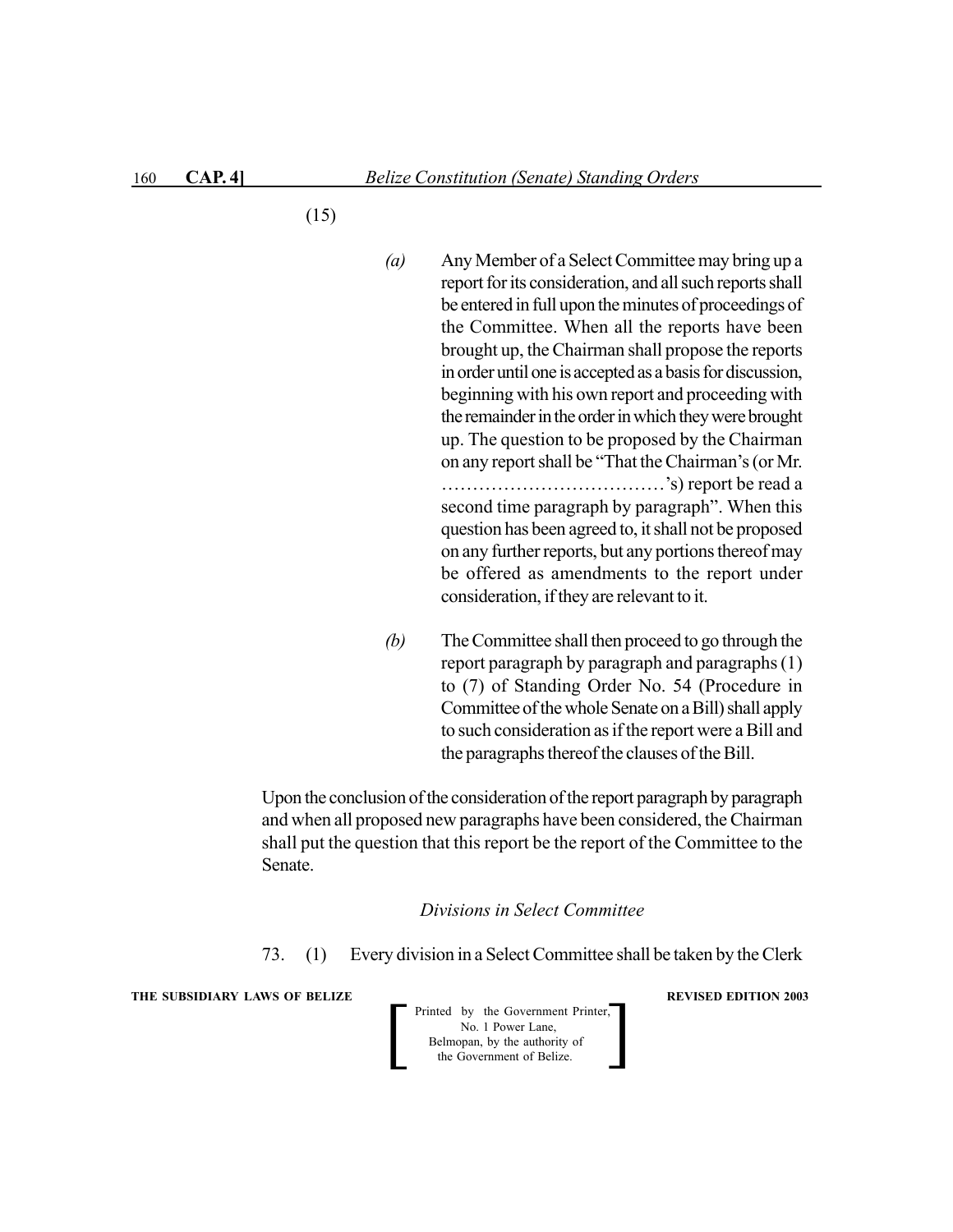to the Committee asking each Member of the Committee separately how he desires to vote and recording the votes accordingly.

(2) In taking the division, the names of all Members of the Committee present shall be called in alphabetical order.

(3) When a division is claimed in a Select Committee every member of the Committee present shall, unless he expressly states that he declines to vote, record his vote either for Ayes or Noes. The Clerk to the Committee shall enter in the Minutes of the proceedings the record of each Member's vote and shall add a statement of the names of Members who declined to vote.

(4) As soon as the Clerk has collected the votes he shall state the number of Members voting for the Ayes and Noes respectively and the Chairman shall then declare the result of the division. The Chairman shall not have an original vote but in the event of an equality of votes he shall give a casting vote.

(5) If a Member of the Committee states that he voted in error or that his vote has been wrongly counted he may claim to have his vote altered, provided that such request is made as soon as the Clerk has announced the numbers and before the Chairman has declared the result of the division.

## *Premature Publication of Evidence*

74. The proceedings of, and the evidence taken before, any Select Committee and any documents presented to and decisions of, such a Committee shall not be published by any Member thereof or by any other person, before the Committee has presented its report to the Senate.

## *Reports from Select Committees*

75. (1) Every Select Committee shall, before the end of the Session in which it was appointed, make a report to the Senate upon the matters referred to it; but where a Select Committee finds itself unable to conclude its investigations

**THE SUBSIDIARY LAWS OF BELIZE AND SUBSIDIARY LAWS AREVISED EDITION 2003** 

 Printed by the Government Printer, No. 1 Power Lane, **Belmopan**, by the authority of Printed by the Government Printer,<br>No. 1 Power Lane,<br>Belmopan, by the authority of<br>the Government of Belize.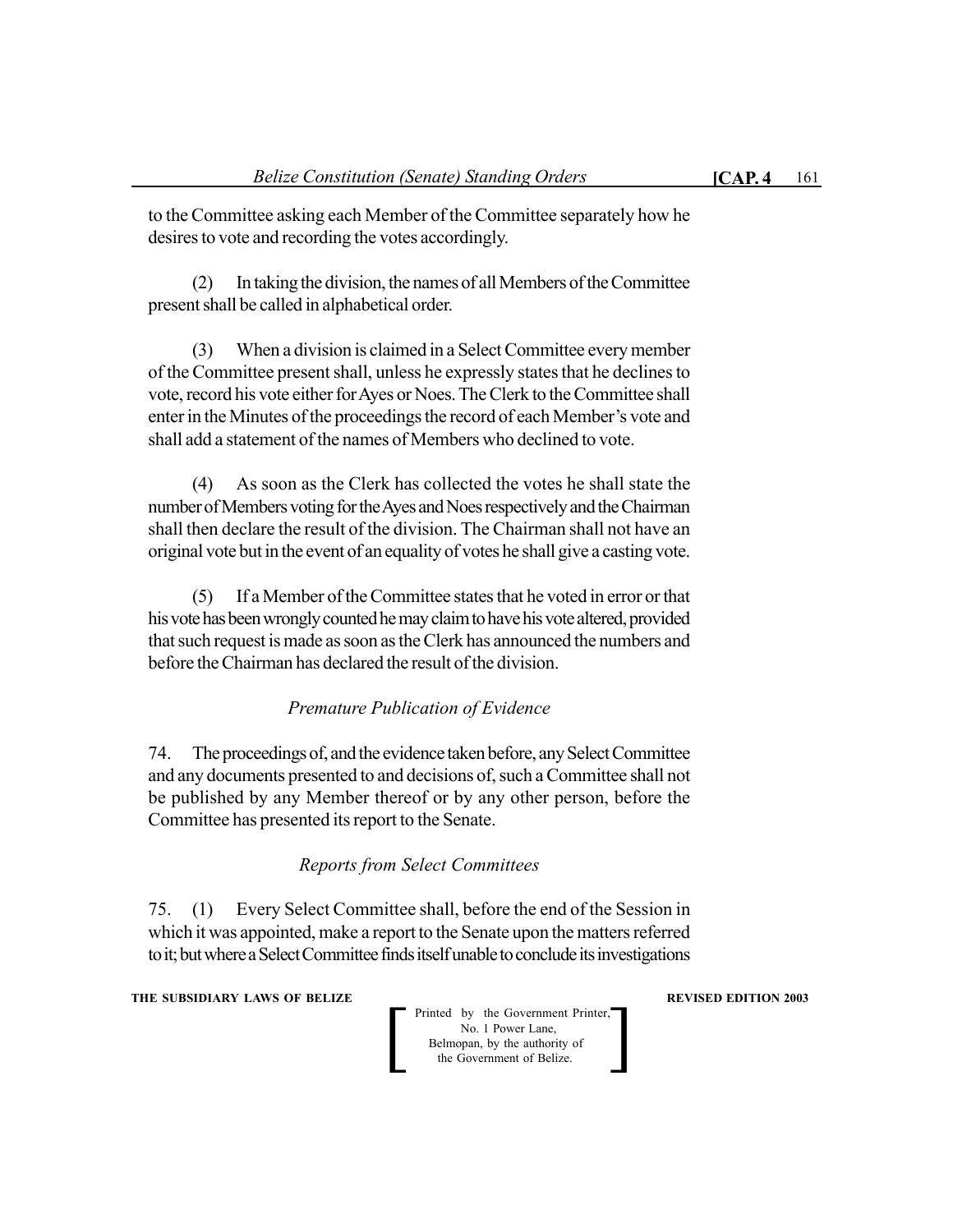before the end of the Session, it may so report to the Senate.

(2) A report of a Select Committee may contain the opinions and observations of the Committee, and may be accompanied by the minutes of evidence taken before the Committee.

(3) A Select Committee may make a special report relating to its powers, functions and proceedings on any matters that it thinks fit to bring to the notice of the Senate.

(4)

- *(a)* The Chairman of a Select Committee shall prepare a draft report and submit it for the consideration of the Committee;but alternative drafts may be submitted for consideration by any other Member at the request of the Chairman.
- *(b)* The report finally to be adopted shall be such as is agreed to, with amendments (if any), by all the Members of the Select Committee or, failing unanimous agreement, then such as is agreed to by a majority of the Members.
- *(c)* Any Member dissenting from the report of a majority of the Committee may put in a concise written statement of his reasons for such dissent, and such statement shall be appended to the report; or, if he so desires, he may submit a minority report.

(5) The report of a Select Committee including any minority report shall be presented to the Senate by the Chairman or other Member deputed by the Committee, and shall be ordered to be laid on the Table, and be printed without question put.

**THE SUBSIDIARY LAWS OF BELIZE REVISED EDITION 2003** 

Printed by the Government Printer, No. 1 Power Lane, Belmopan, by the authority of the Government of Belize. Printed by the Government Printer,<br>No. 1 Power Lane,<br>Belmopan, by the authority of<br>the Government of Belize.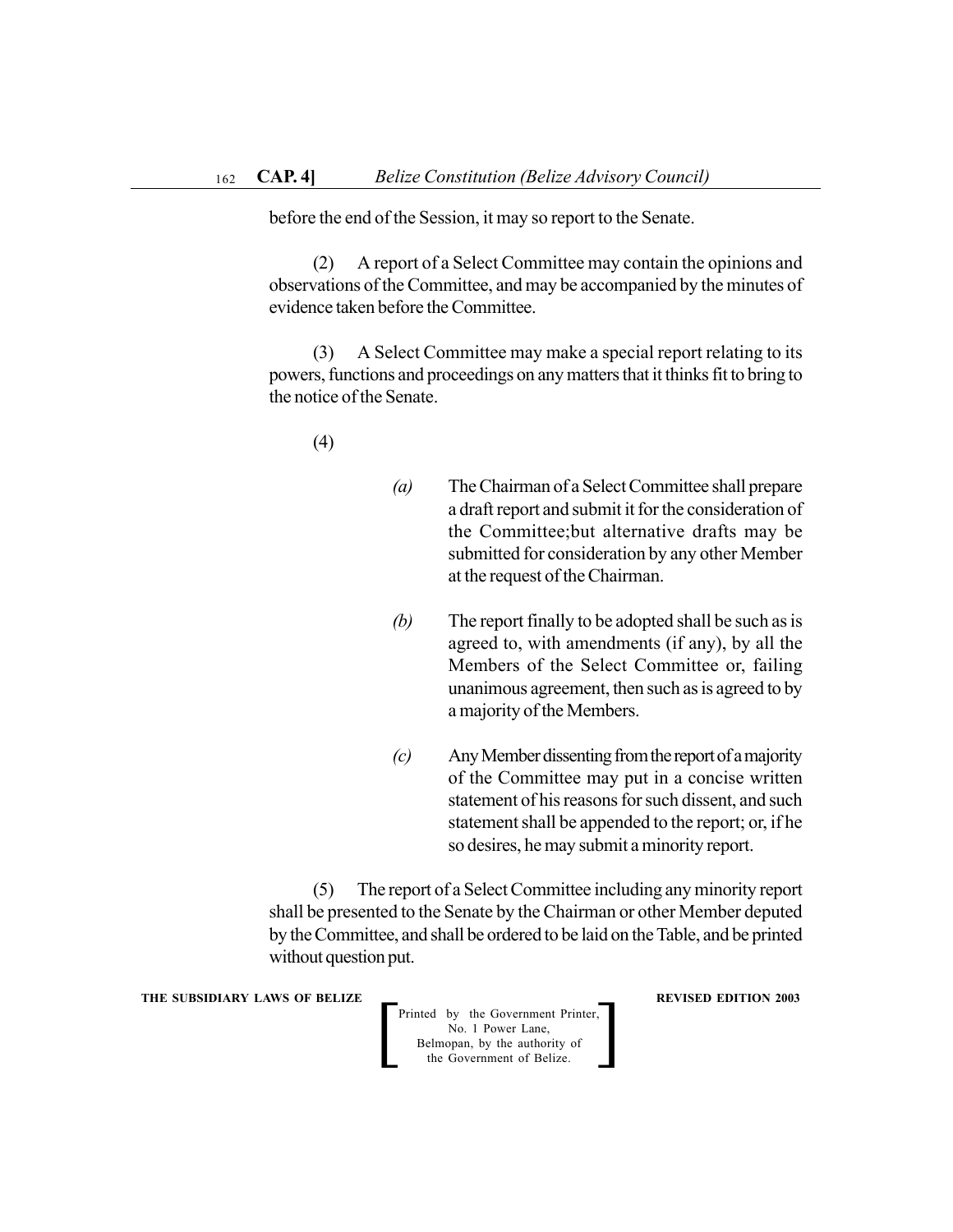- (6) The minutes of proceedings of a Select Committee shall record-
	- *(a)* the names of the Members present each day of the sitting of the Committee;
	- *(b)* the names of the witnesses examined;
	- *(c)* in the event of a division taking place, the question proposed, the names of the proposer and the respective votes thereon of the Members present and the names of the Members (if any) who declined to vote.

(7) The report of a Select Committee maybe taken into consideration by the Senate on a Motion "That the Report of the Select Committee on ……………….. be adopted". Such a Motion may be moved by any Senator after one clear day's notice.

#### *Private Bills*

76. (1) Every Bill, not being a Government measure, intended to affect or benefit some particular person, association or corporate body (in this Standing Order called a "Private Bill") shall contain a clause saving the rights of Her Majesty the Queen, Her Heirs and Successors, all bodies politic and corporate, and all others except such as are mentioned in the Bill and those claiming by, from or under them; and may be introduced into the Senate under the provisions of this Standing Order.

(2) Any Bill, not being a Government measure, which in the opinion of the President appears to affect directly private rights or property may be introduced into the Senate as a Private Bill under the provisions of this Standing Order.

**THE SUBSIDIARY LAWS OF BELIZE REVISED EDITION 2003**

Printed by the Government Printer, No. 1 Power Lane, Belmopan, by the authority of the Government of Belize. Printed by the Government Printer,<br>No. 1 Power Lane,<br>Belmopan, by the authority of<br>the Government of Belize.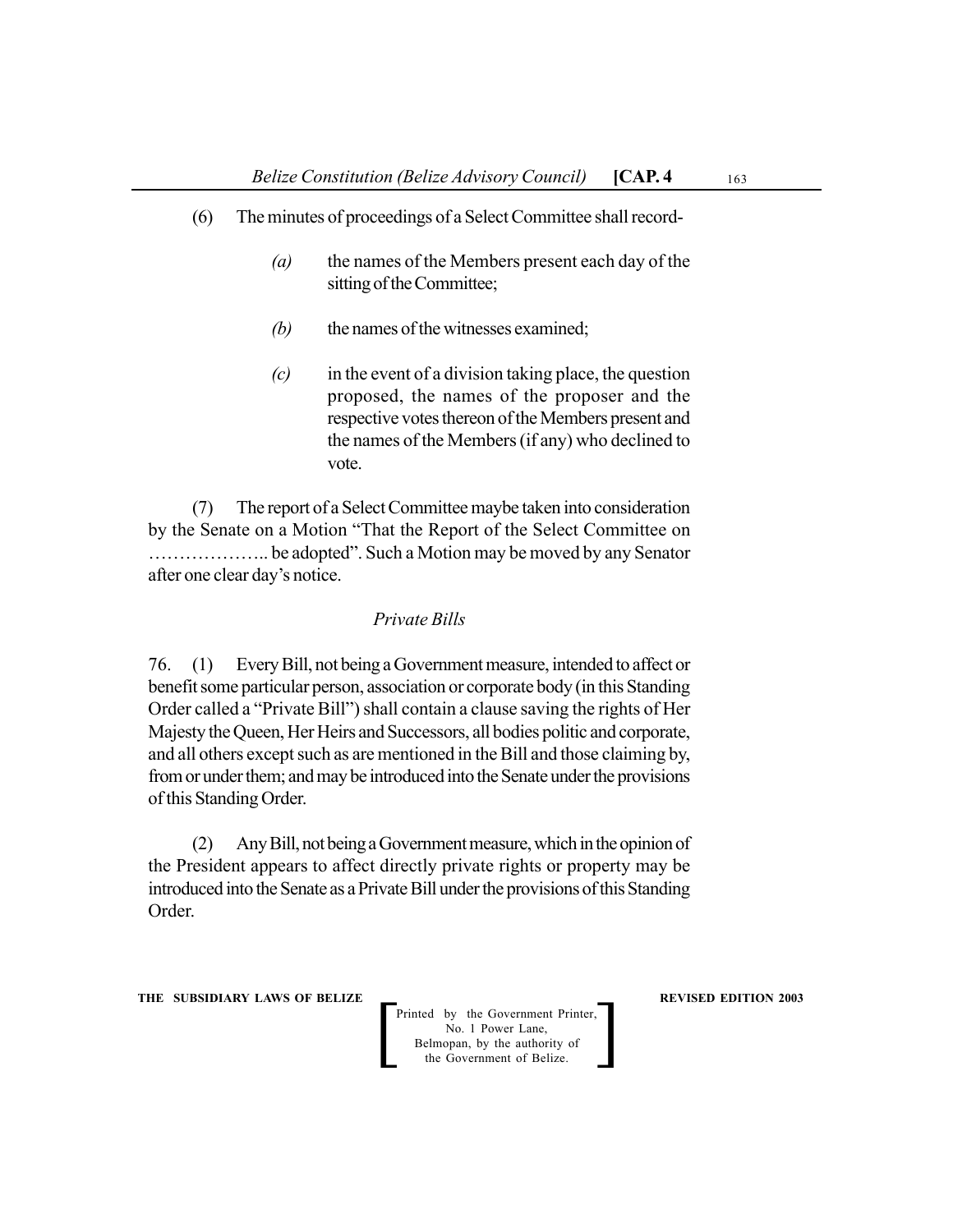- (3) A Private Bill shall be introduced by a Senator only-
	- *(a)* on petition from the promoters stating the objects of and reasons for the Bill; and
	- *(b)* after notice of the Bill has been given
		- *(i)* by not less than three successive publications of the Bill in the *Gazette;* and
		- *(ii)* by three publications in a newspaper circulating in the Country of a notice containing a statement of the objects of and the reasons for the Bill.

(4) The petition shall be presented by being lodged with the Clerk, and shall be read at the first ordinary sitting of the Senate after it is so lodged, and thereupon the President shall put the question that the promoters be allowed to proceed.

(5) Subject to paragraph (6) of this Standing Order, when leave to proceed has been granted, the promoters shall, within the next ensuing three months after such leave has been granted, lodge with the Clerk of the Senate

- *(a)* two copies of the Bill;
- *(b)* a certificate under the hand of the Accountant General certifying that the sum of two hundred and fifty dollars, or such less sum as the Accountant General may in writing approve, to meet the expenses of printing, has been deposited with the Accountant General;
- *(c)* a bond duly executed by two sufficient persons obliging them to pay on demand to the Clerk any

**THE SUBSIDIARY LAWS OF BELIZE REVISED EDITION 2003**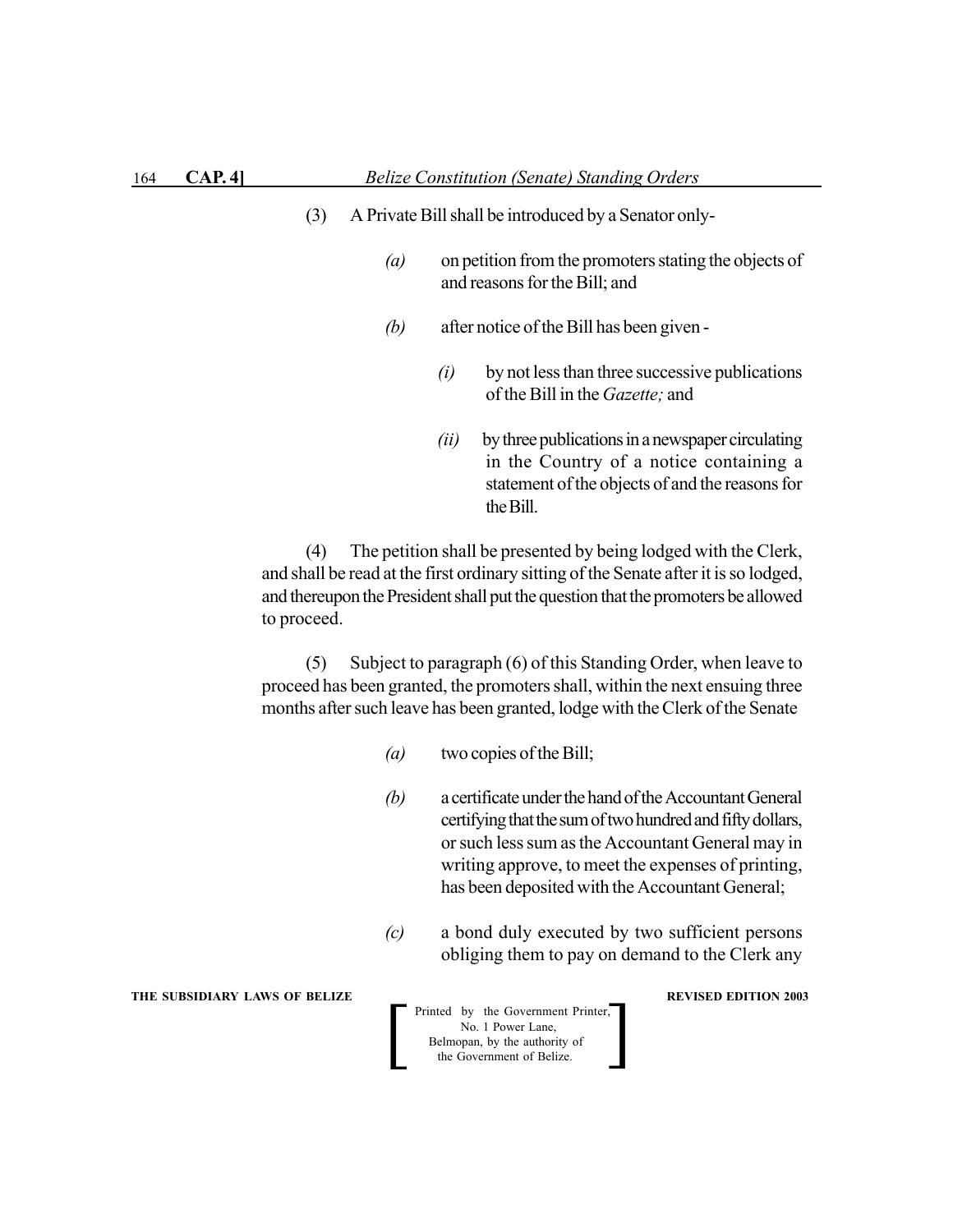excess over the deposited sum, required for such expenses.

(6) The Clerk shall cause the Bill lodged with him to be printed as early as possible, and, at the first ordinary sitting of the Senate after the printing is completed, the President, if he is satisfied that the notices required by paragraph (3) of this Standing Order have been given, shall put the question that the Bill be read a first time upon which no discussion shall be allowed. After the Bill is read a first time, it shall stand upon the Order Paper for the second reading at the next ordinary sitting of the Senate.

(7) Upon the day ordered for second reading, the President shall, unless the Senate otherwise orders, put the question that the Bill be read a second time.

(8) After the Bill has been read a second time, it shall stand referred to a Special Select Committee to be chosen by the President. The President shall appoint the Chairman of the Committee.

(9)

- *(a)* Every Special Select Committee on such a Bill shall require proof of the facts and other allegations set forth in the Bill as showing that it is expedient that the Bill should be passed, and may take such oral or other evidence as it may think requisite; and thereafter, if the Select Committee finds that the said facts and allegations are not proved, it shall report to the Senate accordingly, and thereupon no further proceedings shall be taken with reference to the Bill unless the Senate makes a special order to the contrary.
- *(b)* If the Special Select Committee finds that the said facts and allegations have been proved, the Committee

**THE SUBSIDIARY LAWS OF BELIZE AND SUBSIDIARY LAWS AREVISED EDITION 2003** 

Printed by the Government Printer,<br>
No. 1 Power Lane,<br>
Belmopan, by the authority of<br>
the Government of Belize. No. 1 Power Lane, Belmopan, by the authority of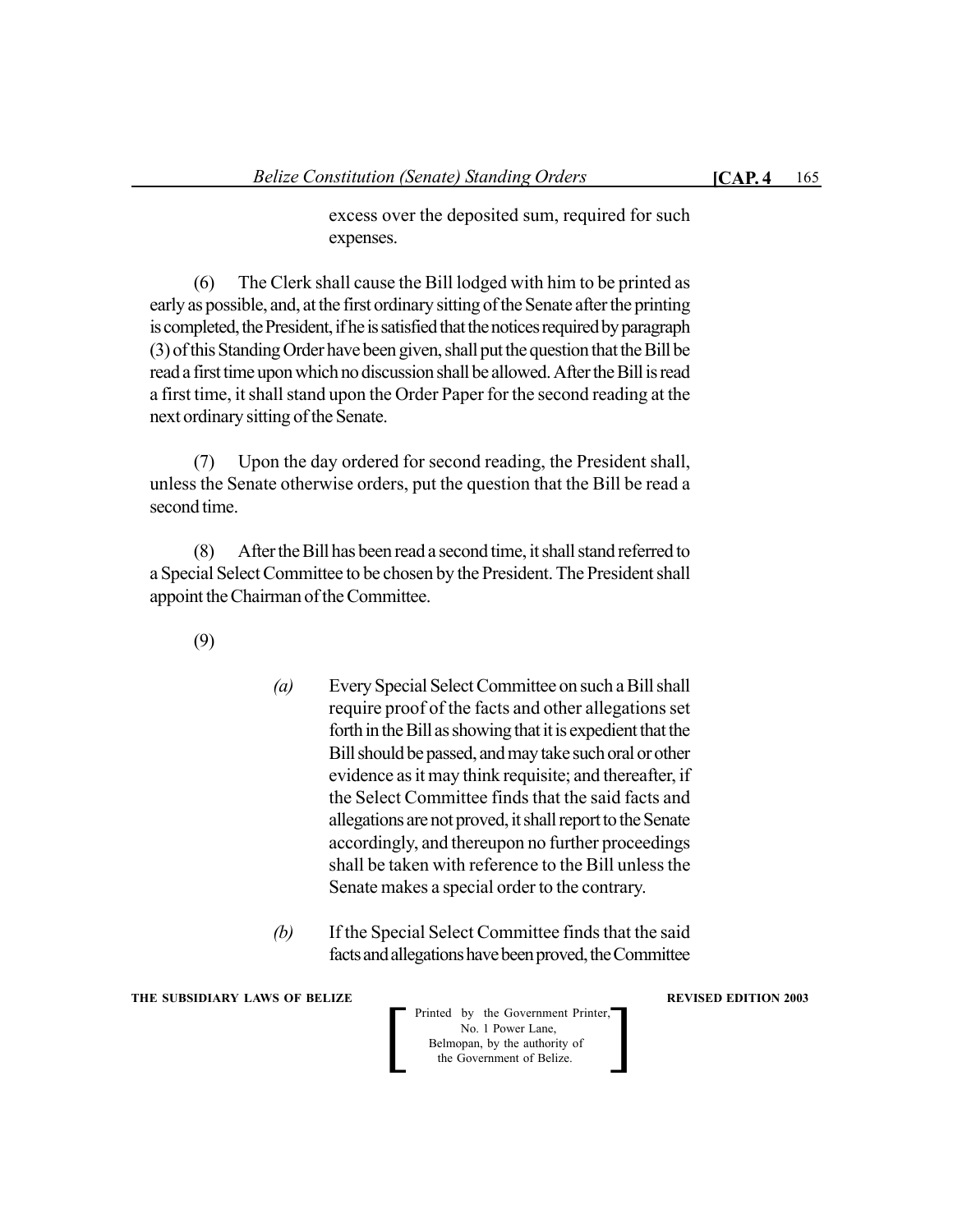shall consider the several clauses of the Bill and may strike out clauses, add new clauses, and make any other amendments which it shall deem necessary, and in respect of such new clauses and other amendments, shall describe their purport in a Special Report to the Senate. No new clauses or amendments shall be allowed in such a Bill which are foreign to the objects of and reasons for the Bill or which are beyond its scope.

(10) No person, other than a Senator shall be heard in opposition to any Private Bill, unless he has previously lodged a petition with the Clerk showing the nature of his objections to the Bill, and stating whether his objections extend to the whole or some part of the preamble (if any), or to the clauses of the said Bill, and praying that he may be heard by himself or his Counsel against the Bill.

(11) Subject to the provisions of this Standing Order, all petitions against a Bill, where such petitions contain a prayer that the petitioners be heard by themselves or Counsel, shall stand referred to the Select Committee, and the Committee shall hear all such opposers who appear to have a *locus standi*.

(12) When it is intended to examine any witness before the Special Select Committee, the provisions of paragraphs 11 and 12 of Standing Order 72 (Procedure in Select Committees) shall apply.

(13) The Special Select Committee shall examine the Bill and make such amendments thereto as it thinks proper, and shall report to the Senate that it has examined the Bill, and (if the fact be so) made amendments thereto, and shall make to the Senate such recommendations, if any, as it thinks fit.

(14) After the report of the Special Select Committee has been presented to and adopted by the Senate in accordance with Standing Order No. 58, the President shall put the question, without amendment or debate, that the Bill be read a third time.

**THE SUBSIDIARY LAWS OF BELIZE REVISED EDITION 2003**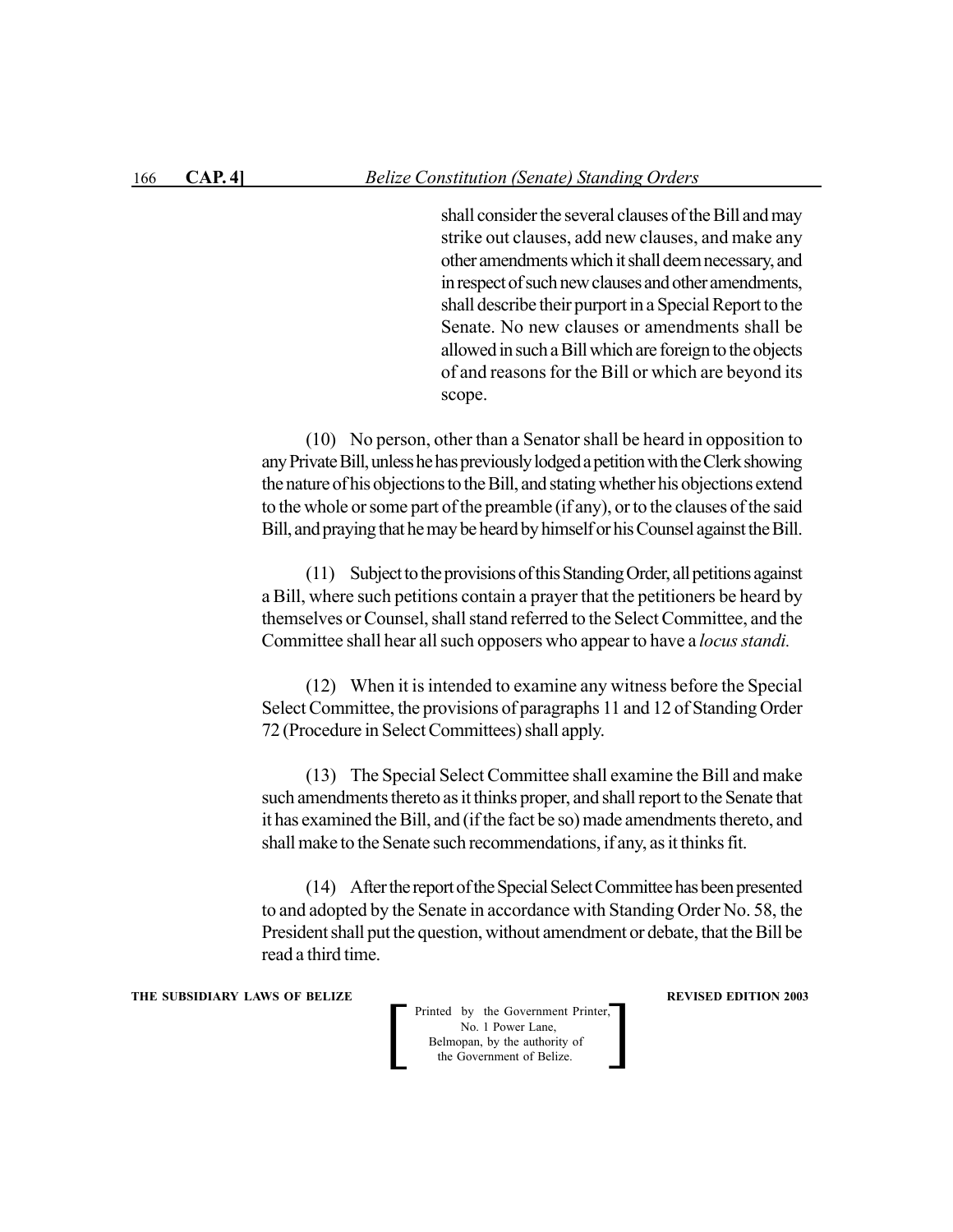(15) As soon as practicable after any Private Bill is passed, rejected, dropped or abandoned, the Clerk of the Senate shall make out an account showing, according to the scale prescribed or approved by the Minister, the expenses of printing, and shall transmit the same, signed by him, to the Accountant General who thereupon shall, if the amount of the account is less than two hundred and fifty dollars, transfer such amount from the deposited sum of two hundred and fifty dollars to the general revenue of this Country, and pay the balance to the depositors, their executors or administrators.

(16) If the account for the expenses of printing exceeds two hundred and fifty dollars, the Accountant General shall transfer the whole of the deposited sum to the credit of the general revenue of this Country, and the Attorney General shall, in the event of the promoters failing to pay the Accountant General the balance, take proceedings to enforce payment of such balance.

## *Miscellaneous*

## *Absence of Members*

77. (1) Any Senator who is prevented from attending a meeting of the Senate shall acquaint the Clerk as early as possible of his inability to attend.

(2) If, without the leave of the President obtained in writing before the end of the last of the sittings referred to in this paragraph, any Senator is absent from the Senate for more than ten consecutive sittings occurring during the same session, such Senator shall vacate his seat in the Senate under subsection (2) *(a)* of section 64 of the Belize Constitution Act.

CAP. 4.

## *Employment of Members in Professional Capacity*

78. No Senator shall appear before the Senate or any Committee thereof as Counsel or Attorney-at-Law for any party or in any capacity for which he is to receive a fee or reward.

**THE SUBSIDIARY LAWS OF BELIZE AND SUBSIDIARY LAWS AREVISED EDITION 2003**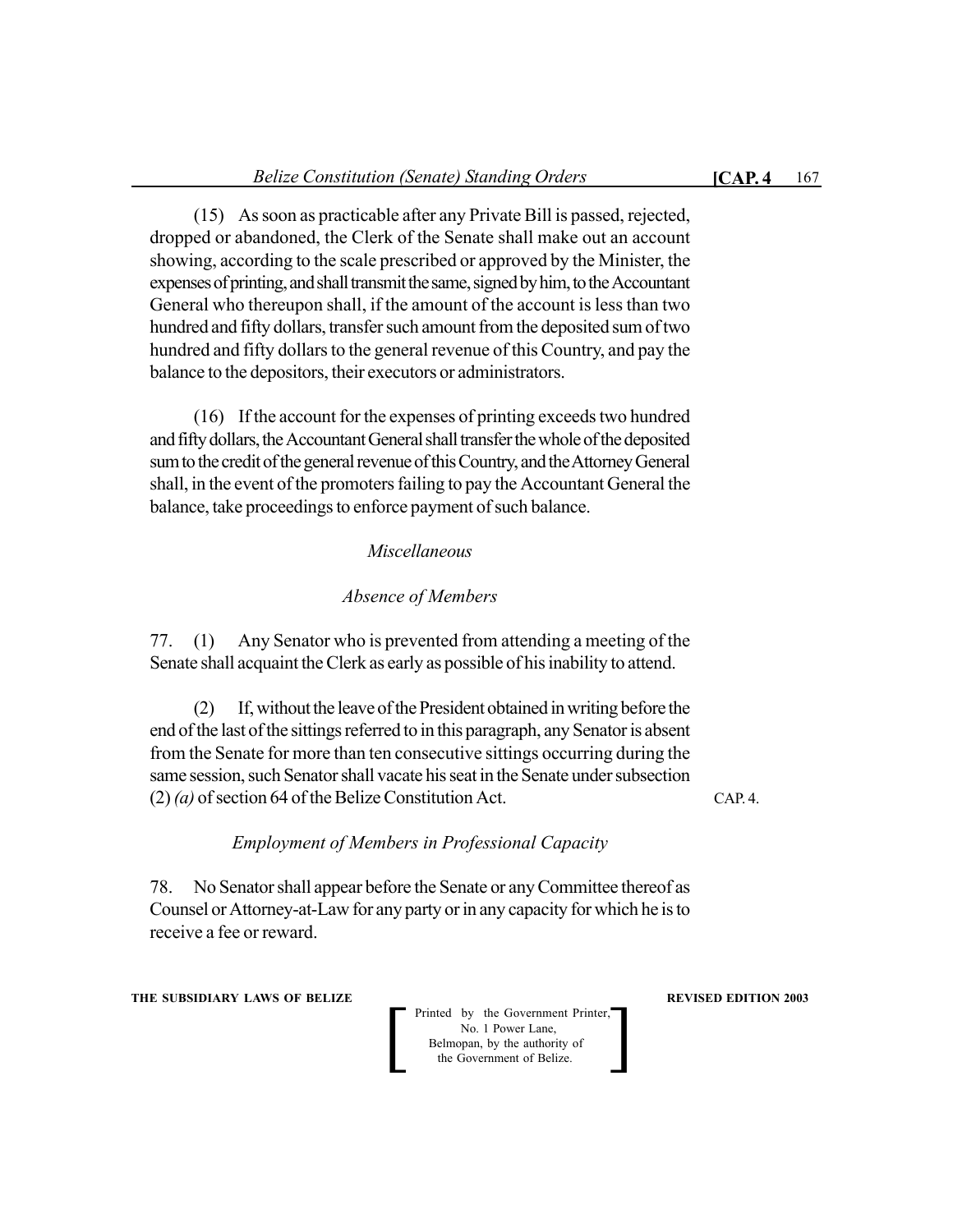#### *Report of Debates*

79. (1) An official report of the proceedings, and ofall speeches made, in the Senate shall be prepared under the supervision of the Clerk of the Senate, acting under such instructions as the President may from time to time give.

(2) The report shall be published in such form as the President may direct, and a copy thereof shall be sent to each Senator as soon as practicable.

#### *Strangers*

80. (1) Strangers may be present in the Chamber of the Senate in the places set apart for them, under such rules as the President may make from time to time for that purpose.

(2) If, at any sitting of the Senate, any Senator shall move that strangers withdraw, the President shall forthwith put the question "That strangers do withdraw" without permitting any debate or amendment.

(3) The President may, whenever he thinks fit, order the withdrawal of strangers from any part of the Chamber and its precincts, and may order the doors of the Chamber to be closed.

(4) Strangers must preserve silence, and must conduct themselves in a fit and proper manner during a sitting.

(5) Strangers must withdraw from the Chamber and its precincts when called upon by the President to do so.

#### *Press*

81. (1) The President may grant a general permission to the representatives of any journal or newspaper or other medium of public information to attend the sittings of the Senate, under such rules as he may make from time to time for

**THE SUBSIDIARY LAWS OF BELIZE REVISED EDITION 2003** 

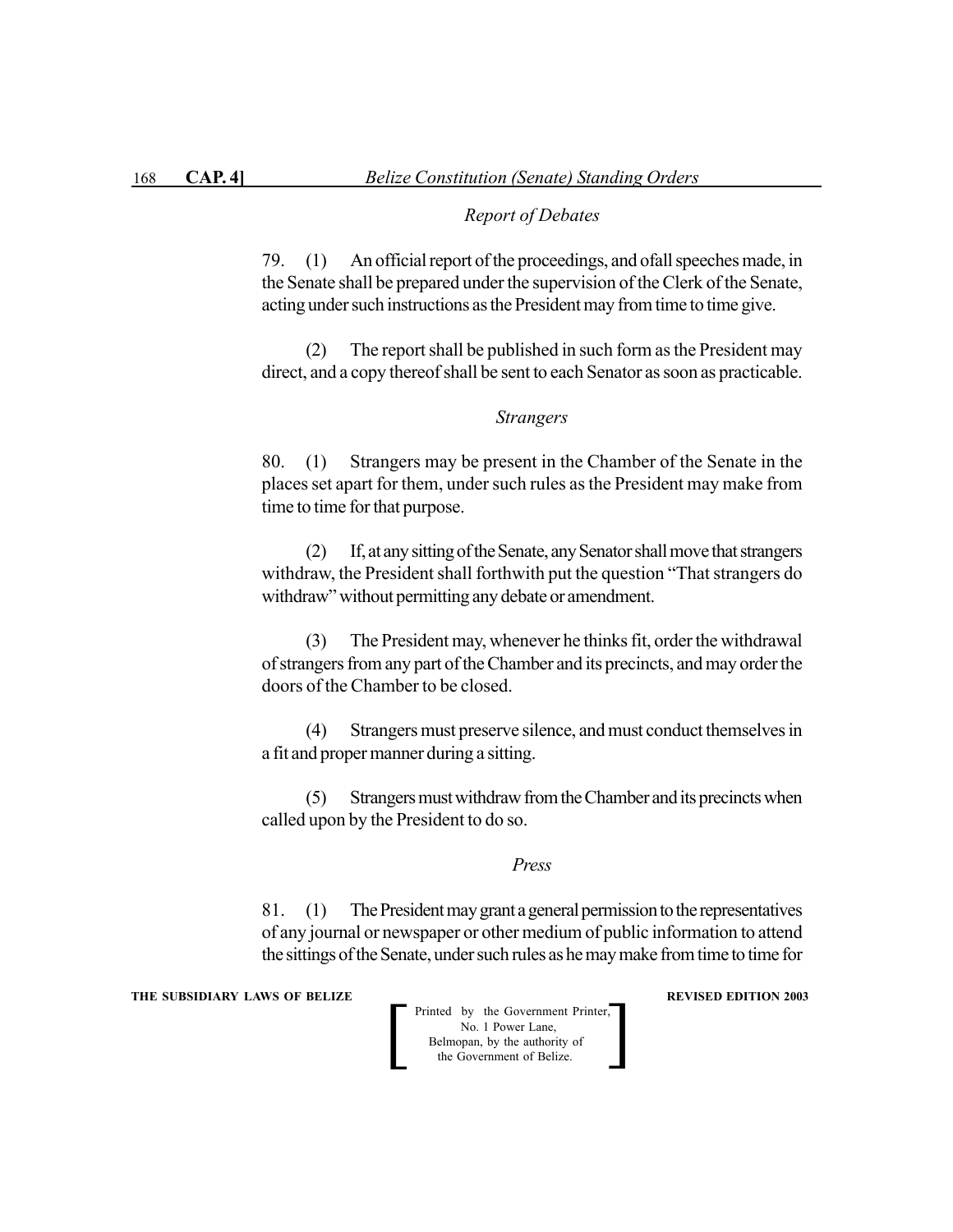that purpose.

(2) If such rules are contravened, such permission may be revoked.

## *Amendment of Standing Orders*

82. (1) Unless the President shall otherwise direct, not less than twelve days' notice of a Motion to amend the Standing Orders shall be given, and the notice shall be accompanied by a draft of the proposed amendments.

(2) The Motion shall be set down for the earliest convenient sitting after the expiration of the notice.

(3) When the Motion is reached, the mover shall move the Motion, and after it has, if necessary, been seconded, the Motion shall be referred forthwith, without any question being put thereon, to the Standing Orders Committee, and no further proceedings shall be taken on any such Motion until the Committee has reported thereon.

## *Suspension of Standing Orders*

83. (1) Any one or more of these Standing Orders may, after notice or with the leave of the President, be suspended on a Motion made by a Senator at any sitting.

(2) A Motion under this Standing Order shall be decided without amendment or debate.

## *General Authority of the President*

84. (1) The President shall have power to regulate the conduct of business in all matters not provided for in these Standing Orders.

**THE SUBSIDIARY LAWS OF BELIZE AND SUBSIDIARY LAWS AREVISED EDITION 2003**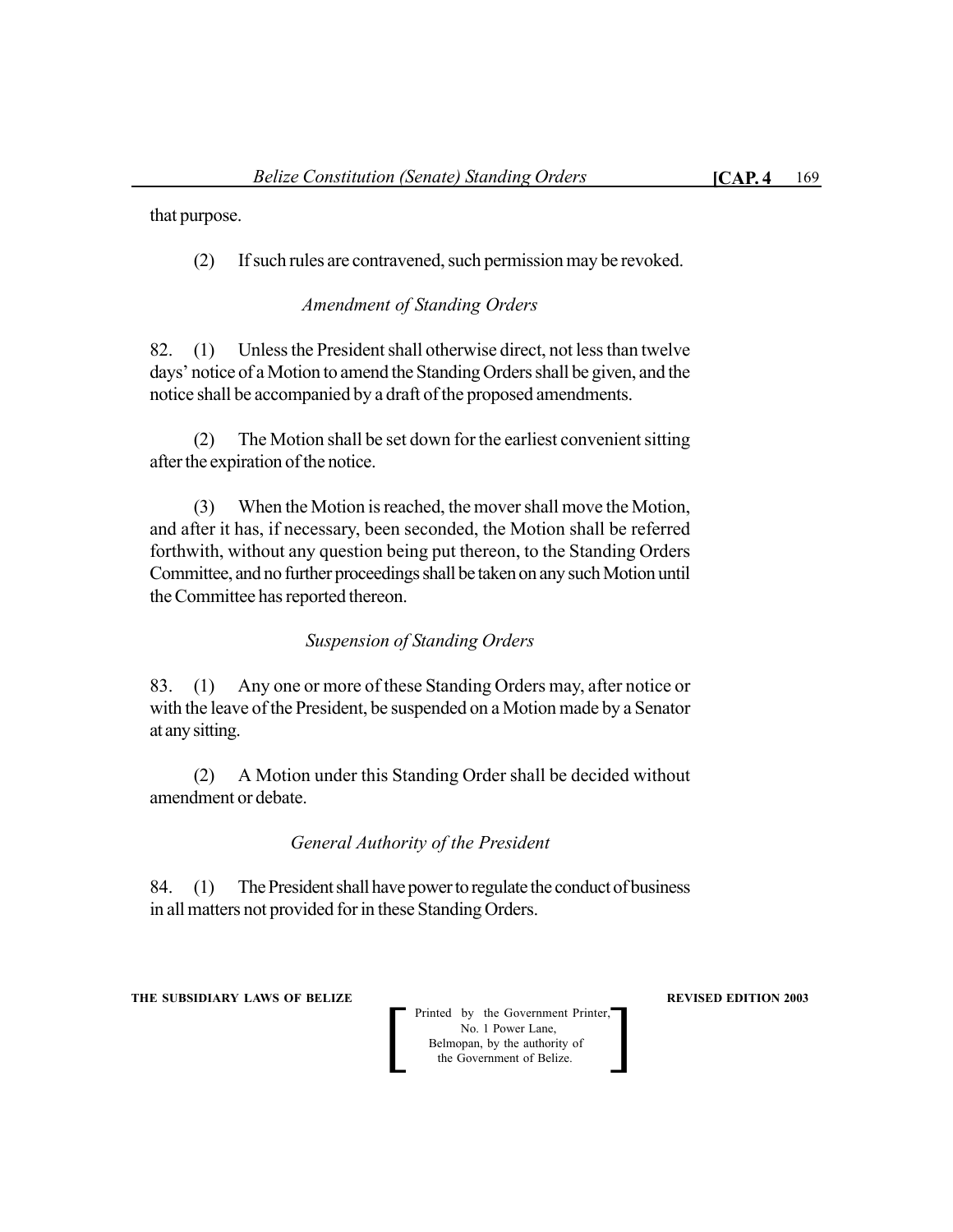(2) The decision in all cases for which these Standing Orders do not provide, shall lie within the discretion of the President, and shall not be open to challenge.

(3) The President shall be responsible for the management and general administration of the Chamber.

#### *Absence of the President*

85. During any period where the President is absent on account of illness or is for any other reason unable to perform the functions of his office, these functions shall be assumed and performed by the Vice-President, until such time as the President resumes his office.

#### *Interpretation*

86. In these Standing Orders "Clerk of the Senate" or "Clerk of the House of Representatives" means the person appointed under section 67 of the Belize Constitution Act, and includes the person deputed to act for him.

 $\mathcal{L}_\text{max}$ 

CAP. 4.

**THE SUBSIDIARY LAWS OF BELIZE**  $\qquad$  $\qquad$  **REVISED EDITION 2003** 

Printed by the Government Printer, No. 1 Power Lane, Belmopan, by the authority of Printed by the Government Printer,<br>No. 1 Power Lane,<br>Belmopan, by the authority of<br>the Government of Belize.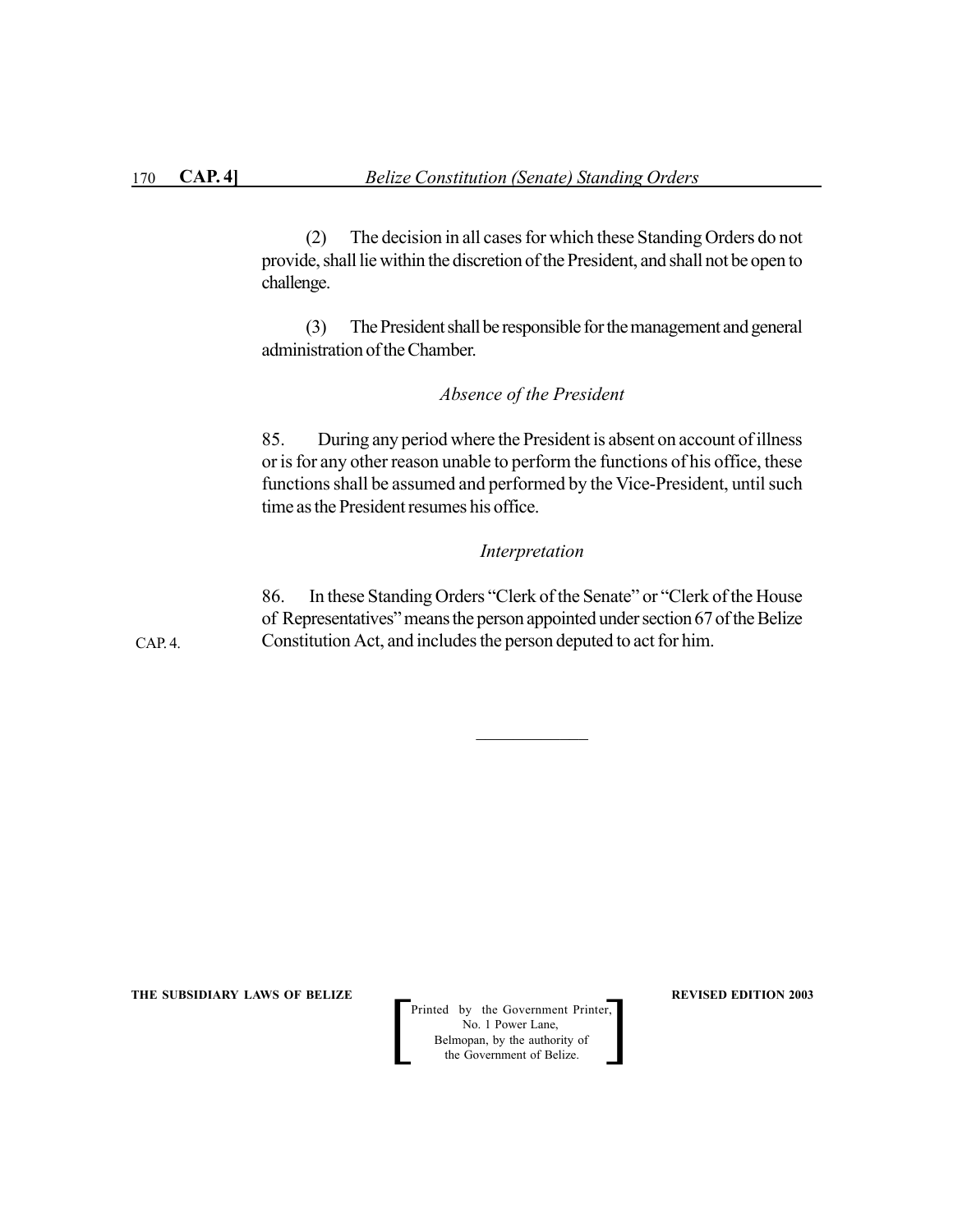## **CHAPTER 4**

## **A PROCLAMATION APPOINTING A DATE FOR HOLDING A SESSION OF THE NATIONAL ASSEMBLY**

46 of 2003. 47 of 2003.

*[22nd March, 2003]*

**WHEREAS,** it is provided by section 83 of the Belize Constitution, *inter alia,* that there shall be a session of the National Assembly at least once in every year, and that such session shall be held at such place within Belize and shall begin at such time as the Governor-General shall appoint by proclamation published in the *Gazette;*

**AND WHEREAS,** it is further provided by the said section 83 that the first sitting of each House after the National Assembly has at any time been prorogued or dissolved shall begin at the same time;

**AND WHEREAS,** the National Assembly was dissolved with effect from the **4th February, 2003** and a general election of the members of the House of Representatives was held on the **5th March, 2003;**

**NOW THEREFORE, I, COLVILLE NORBERT YOUNG,** Knight Grand Cross of the Most Distinguished Order of Saint Michael and Saint George, Member of the Most Excellent Order of the British Empire, **Governor General,** in exercise of the powers conferred upon me by the aforesaid provisions of the Belize Constitution, **do hereby proclaim** that a session of the National Assembly will be held **in front of the New Administration Building**, **Belmopan**, on **FRIDAY, 4th APRIL, 2003** and that the first sitting of the House of Representatives and of the Senate will be held at the said venue commencing at **10:00 o'clock in the forenoon.**

47 of 2003.

**THE SUBSIDIARY LAWS OF BELIZE REVISED EDITION 2003** 

Printed by the Government Printer, No. 1 Power Lane, Belmopan, by the authority of Printed by the Government Printer,<br>No. 1 Power Lane,<br>Belmopan, by the authority of<br>the Government of Belize.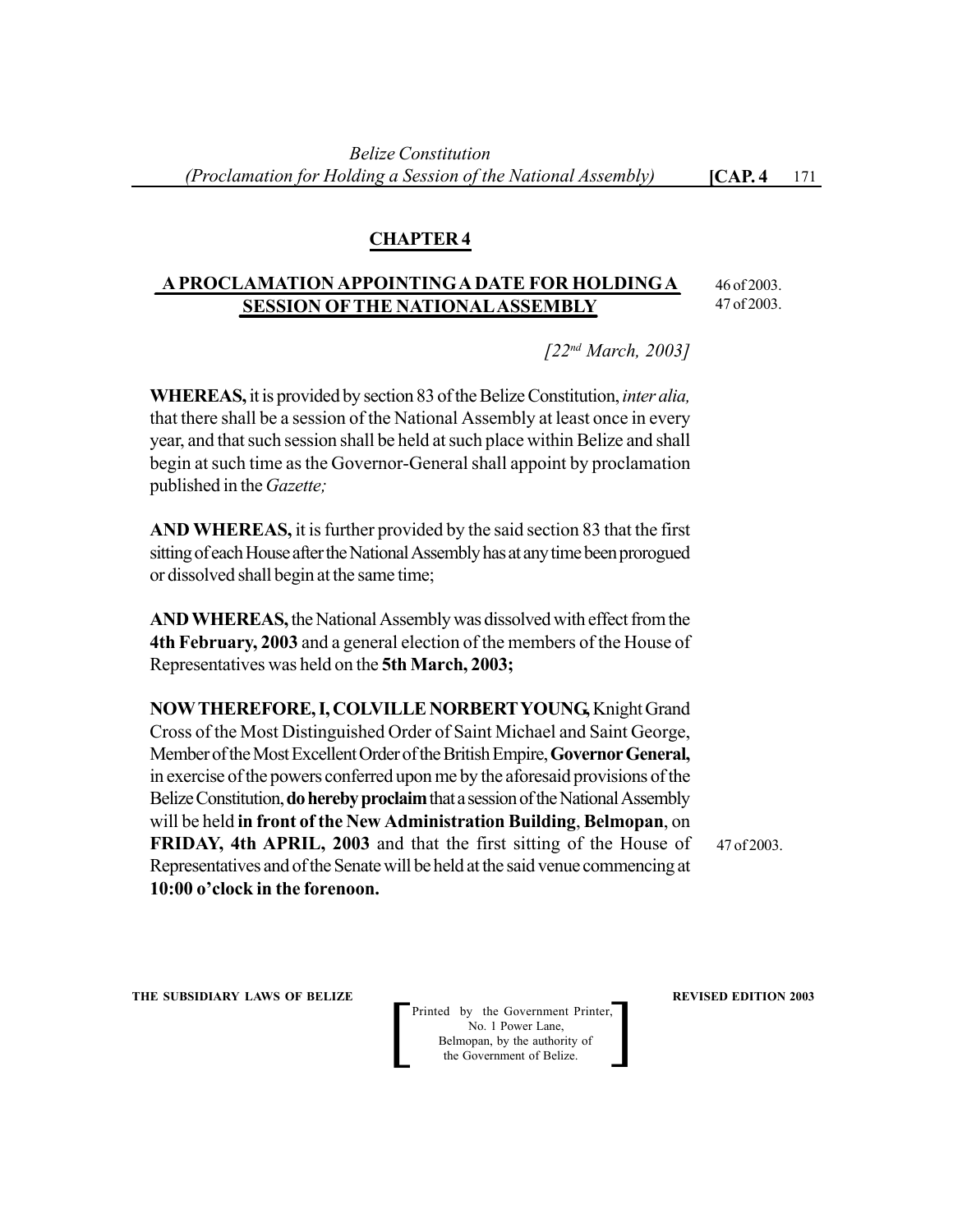*Belize Constitution* 172 **CAP. 4]** *(Proclamation for Holding a Session of the National Assembly)*

> **GIVEN** under my hand and the Public Seal of Belize this **17th day of March, 2003.**

# **(SIR COLVILLE N. YOUNG) GOVERNOR-GENERAL**

 $\mathcal{L}_\text{max}$ 

**THE SUBSIDIARY LAWS OF BELIZE REVISED EDITION 2003** 

 Printed by the Government Printer, No. 1 Power Lane, Belmopan, by the authority of<br>the Government of Belize. Printed by the Government Printer,<br>
No. 1 Power Lane,<br>
Belmopan, by the authority of<br>
the Government of Belize.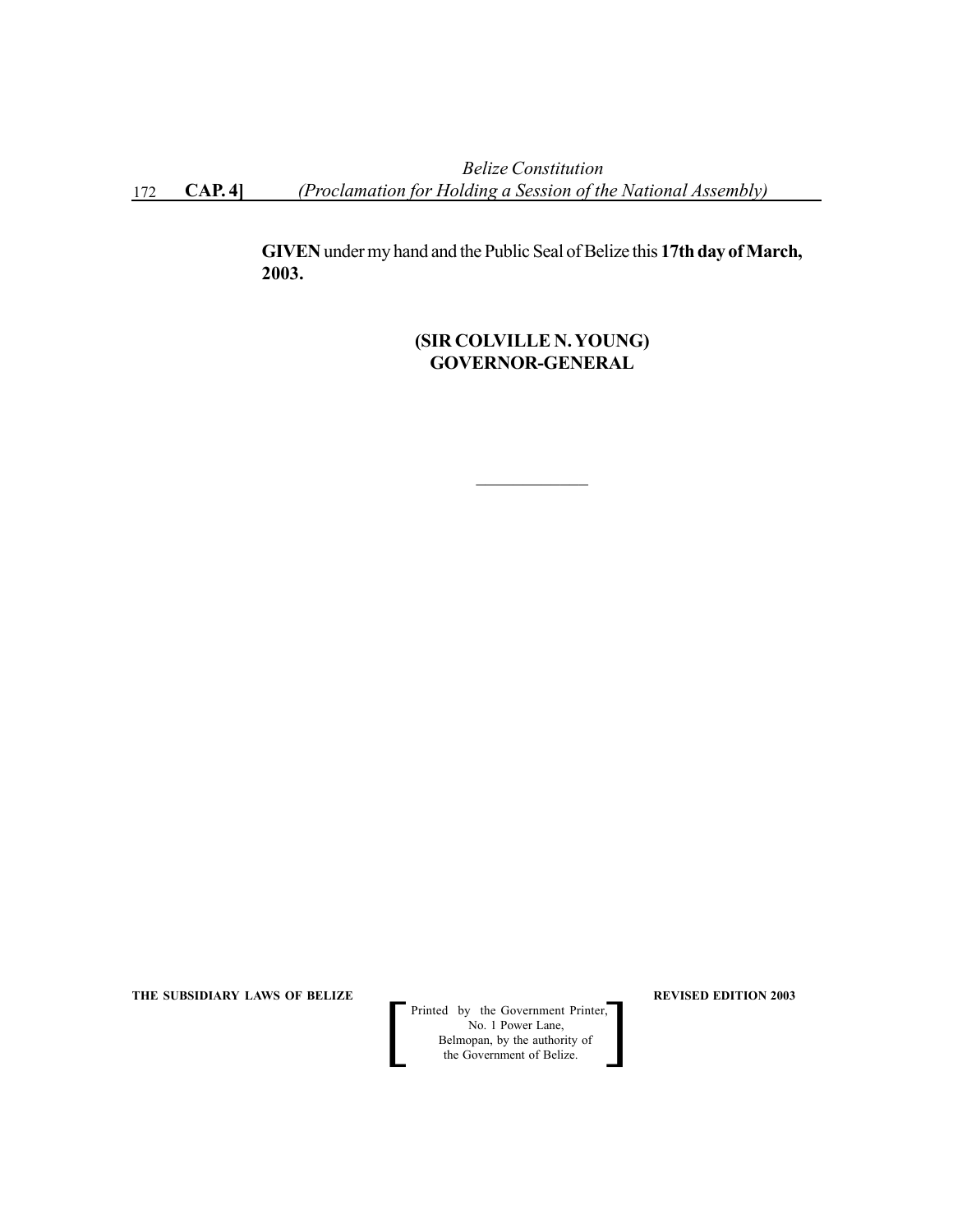# **CHAPTER 4**

# **BELIZE CONSTITUTION (GOVERNMENT OPEN VOTE WORKERS) REGULATIONS**

## **ARRANGEMENT OF REGULATIONS**

- 1. Short title.
- 2. Interpretation.
- 3. Classification of workers.
- 4. Engagement of workers.
- 5. Medical examination.
- 6. Wages.
- 7. Hours of work.
- 8. Overtime.
- 9. Holidays.
- 10. Stoppage of work.
- 11. Wet work, dirty work and heights work.
- 12. Accommodation.
- 13. Rates, subsistence allowance, other allowances.

**THE SUBSIDIARY LAWS OF BELIZE REVISED EDITION 2003** 

 Printed by the Government Printer, No. 1 Power Lane, Belmopan, by the authority of Printed by the Government Printer,<br>No. 1 Power Lane,<br>Belmopan, by the authority of<br>the Government of Belize.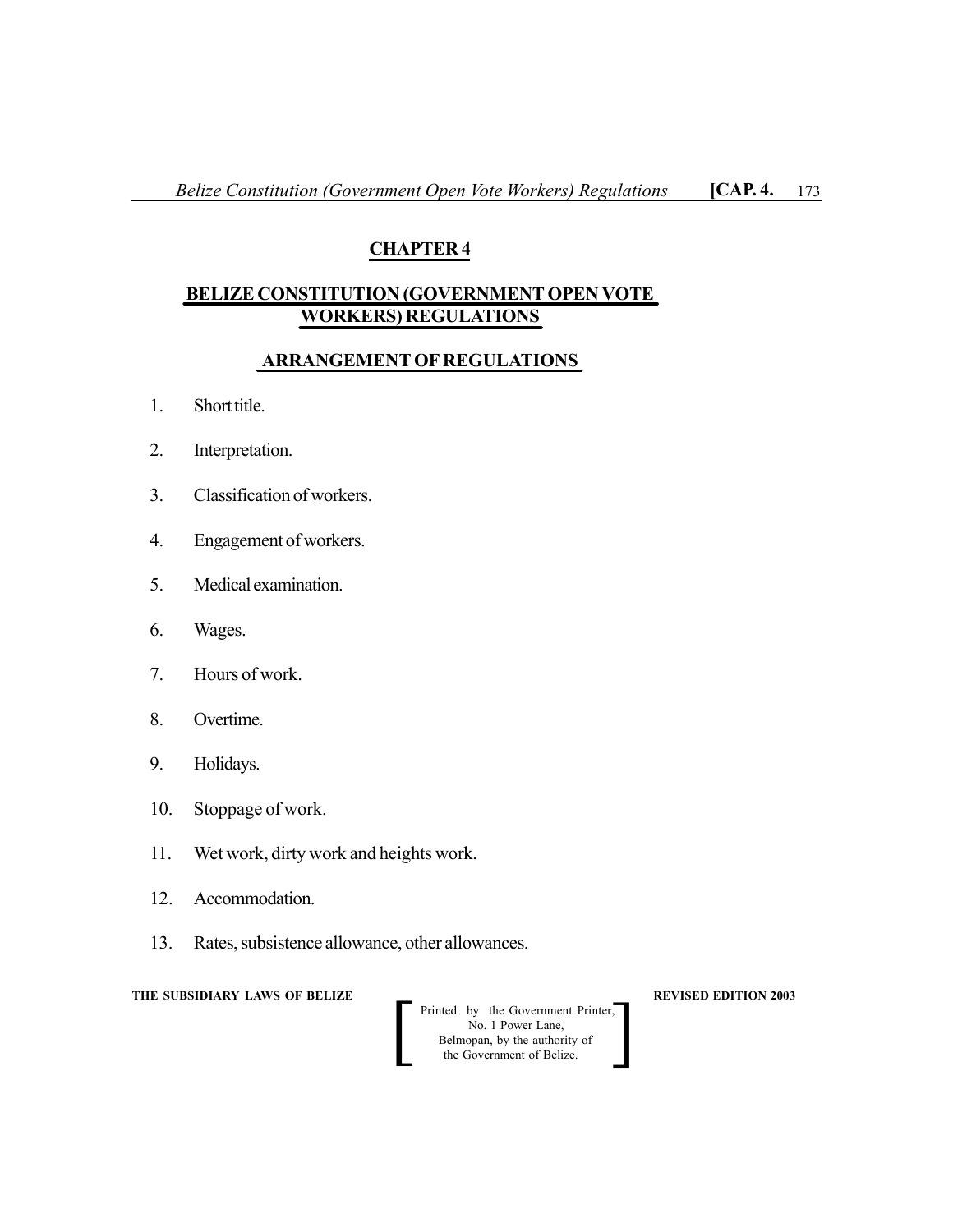- 14. Medical supplies.
- 15. Infectious diseases.
- 16. Illness.
- 17. Injuries.
- 18. Leave.
- 19. Transportation.
- 20. Transfers.
- 21. Employment of children, women and young persons.
- 22. Employment of aliens.
- 23. Sale of goods.
- 24. Termination of services.
- 25. Dismissal.
- 26. Representation of workers.
- 27. Trade Union and Credit Union contributions.
- 28. Layoffs and re-engagement.
- 29. Retirement benefits.
- 30. Maternity Benefits.

**THE SUBSIDIARY LAWS OF BELIZE AND REVISED EDITION 2003** 

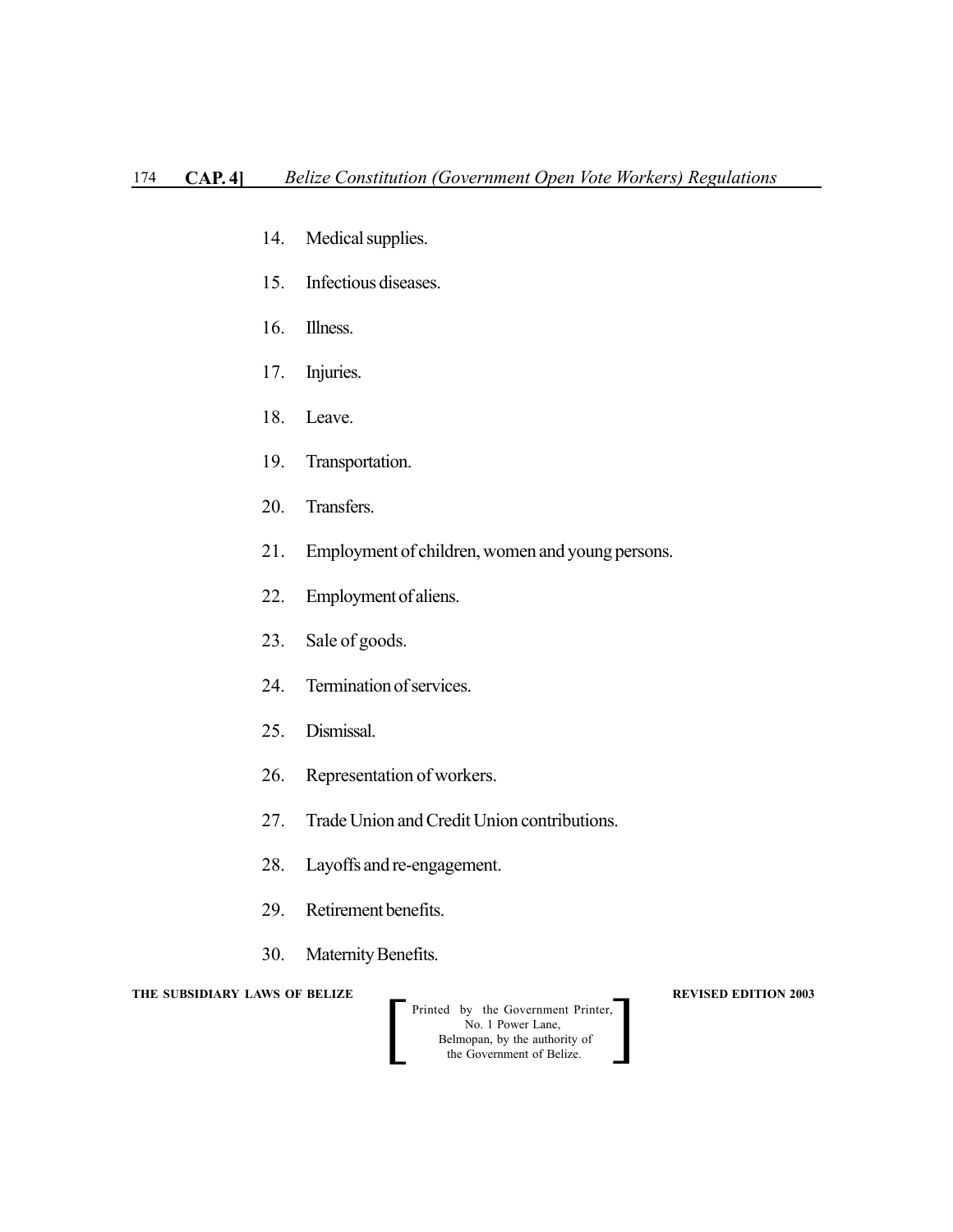$\mathcal{L}_\text{max}$ 

- 31. Annual increments
- 32. Resignation
- 33. Amendment of Appendices
- 34. Commencement and repeal

**THE SUBSIDIARY LAWS OF BELIZE**  $\qquad$  $\qquad$  **REVISED EDITION 2003** 

Printed by the Government Printer, No. 1 Power Lane, Belmopan, by the authority of Printed by the Government Printer,<br>No. 1 Power Lane,<br>Belmopan, by the authority of<br>the Government of Belize.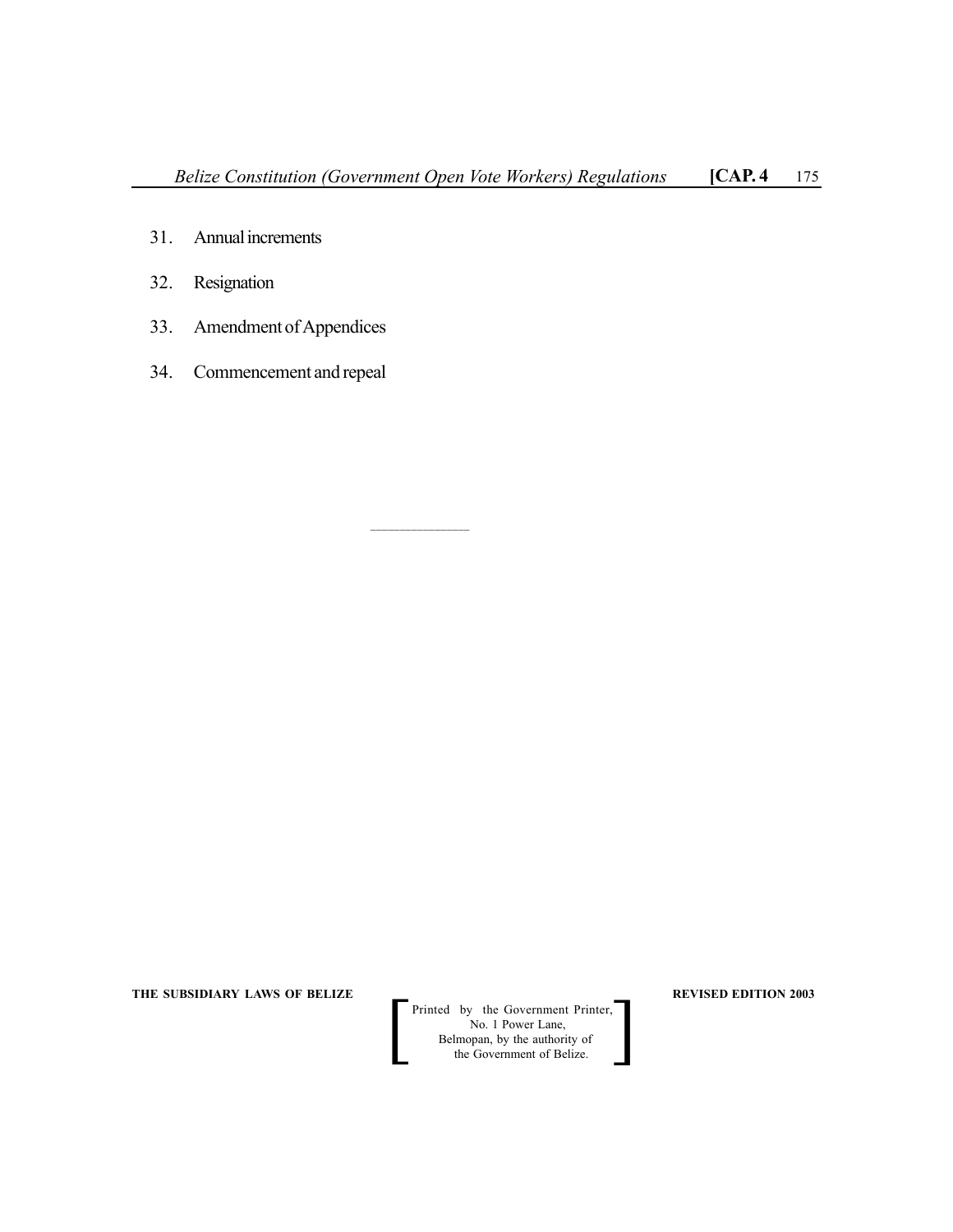#### **CHAPTER 4**

#### **BELIZE CONSTITUTION (GOVERNMENT OPEN VOTE WORKERS) REGULATIONS** 145 of 1992.

41 of 1997. Act 40 of 2001.

## *[28th November, 1992]*

1. These Regulations may be cited as the Short title.

## **BELIZE CONSTITUTION (GOVERNMENT OPEN VOTE WORKERS) REGULATIONS.**

2. In these Regulations, unless the context otherwise requires- Interpretation.

"Head of Department" means-

- *(i)* an officer authorized by Treasury warrant to incur expenditure under the Estimates on the employment of any Government Workers; and
- *(ii)* any senior officer or foreman to whom a Head of Department as defined in *(i)* above may from time to time have delegated all or any of the powers under these Regulations.

"open vote worker" means an employee of any Government Department whose post is not provided for under any Personal Emoluments item of any Head of Expenditure in the Estimates;

"worker" means an open vote worker as defined above.

3. (1) Workers shall be divided into two categories: Classification of workers.

**THE SUBSIDIARY LAWS OF BELIZE A LOCAL CONSUMING A LOCAL CONSUMING A LOCAL CONSUMING A LOCAL CONSUMING A LOCAL CONSUMING A LOCAL CONSUMING A LOCAL CONSUMING A LOCAL CONSUMING A LOCAL CONSUMING A LOCAL CONSUMING A LOCAL CON** 

Printed by the Government Printer, No. 1 Power Lane, Belmopan, by the authority of<br>the Government of Belize. Printed by the Government Printer,<br>No. 1 Power Lane,<br>Belmopan, by the authority of<br>the Government of Belize.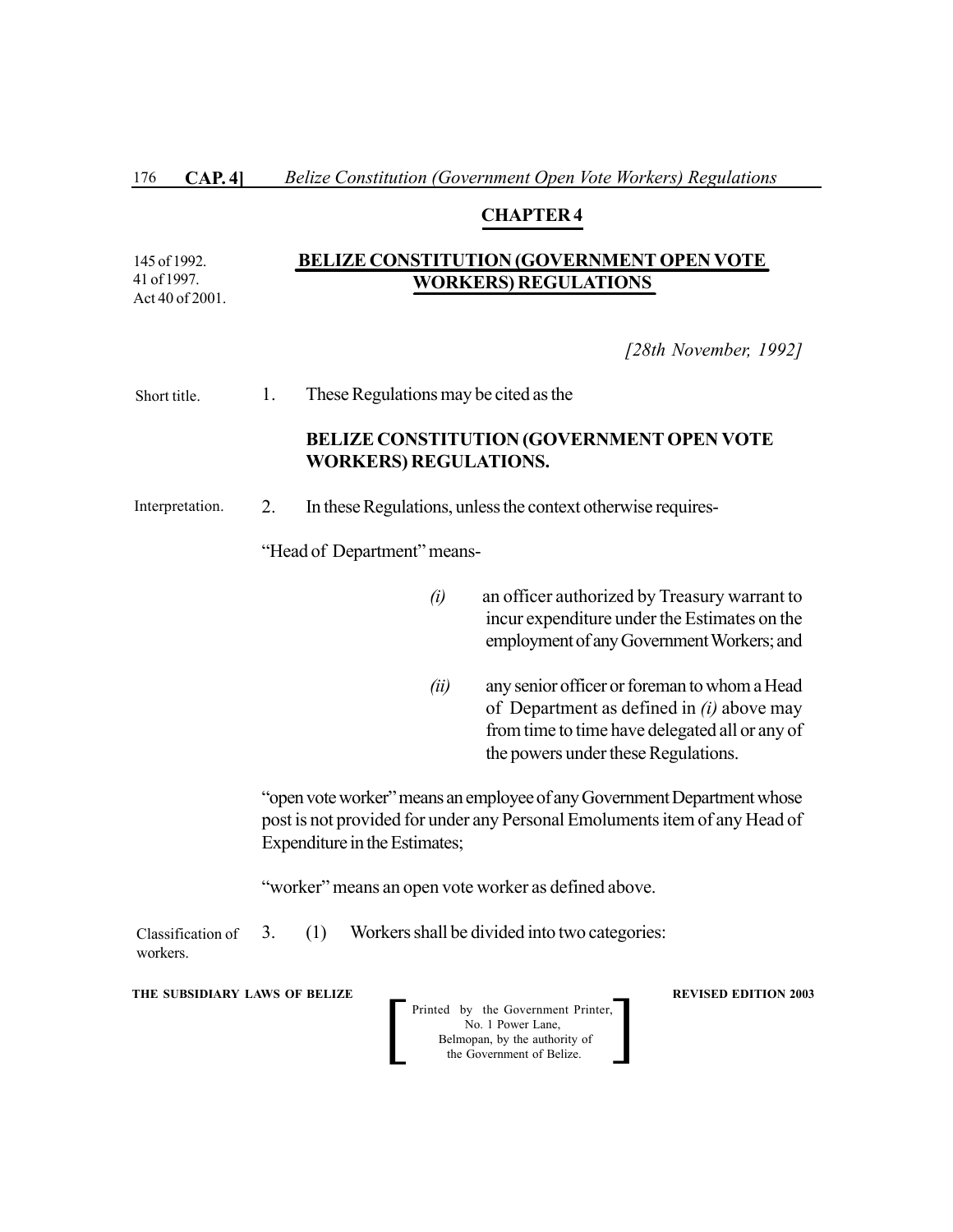Category A:

- *(i)* Workers engaged for any permanent "round the year service", or
- *(ii)* workers who have service for 5 years or more and whose employment is not intended to be permanent round the year service, including workers whose employment is intended to be for a particular project only.

Category B:

Workers with less than five years' service whose employment is not intended to be permanent "round the year service", including workers whose employment is intended to be for a particular project only.

(2) For the purpose of *Category A (ii)* above, where the service is not continuous, it shall be the aggregate of all interrupted periods of service between which there is a break of not more than three months'duration unless such break followed voluntary termination of his services by the worker himself, dismissal under regulation 25 or other default attributable to the worker himself.

(3) Heads of Departments shall keep in the form of Appendix 1, service records of workers clearly showing their dates of engagement and re-engagement, periods of service and rates of wages. Appendix I.

4. (1) A Head of Department shall engage all workers through the employment exchange of the Labour Department where such a service exists. Engagement of workers.

(2) No fee, gratuity or other form of reward shall be either asked for or received from a worker as a condition of his being offered employment.

**THE SUBSIDIARY LAWS OF BELIZE REVISED EDITION 2003**

Printed by the Government Printer, No. 1 Power Lane, Belmopan, by the authority of Printed by the Government Printer,<br>No. 1 Power Lane,<br>Belmopan, by the authority of<br>the Government of Belize.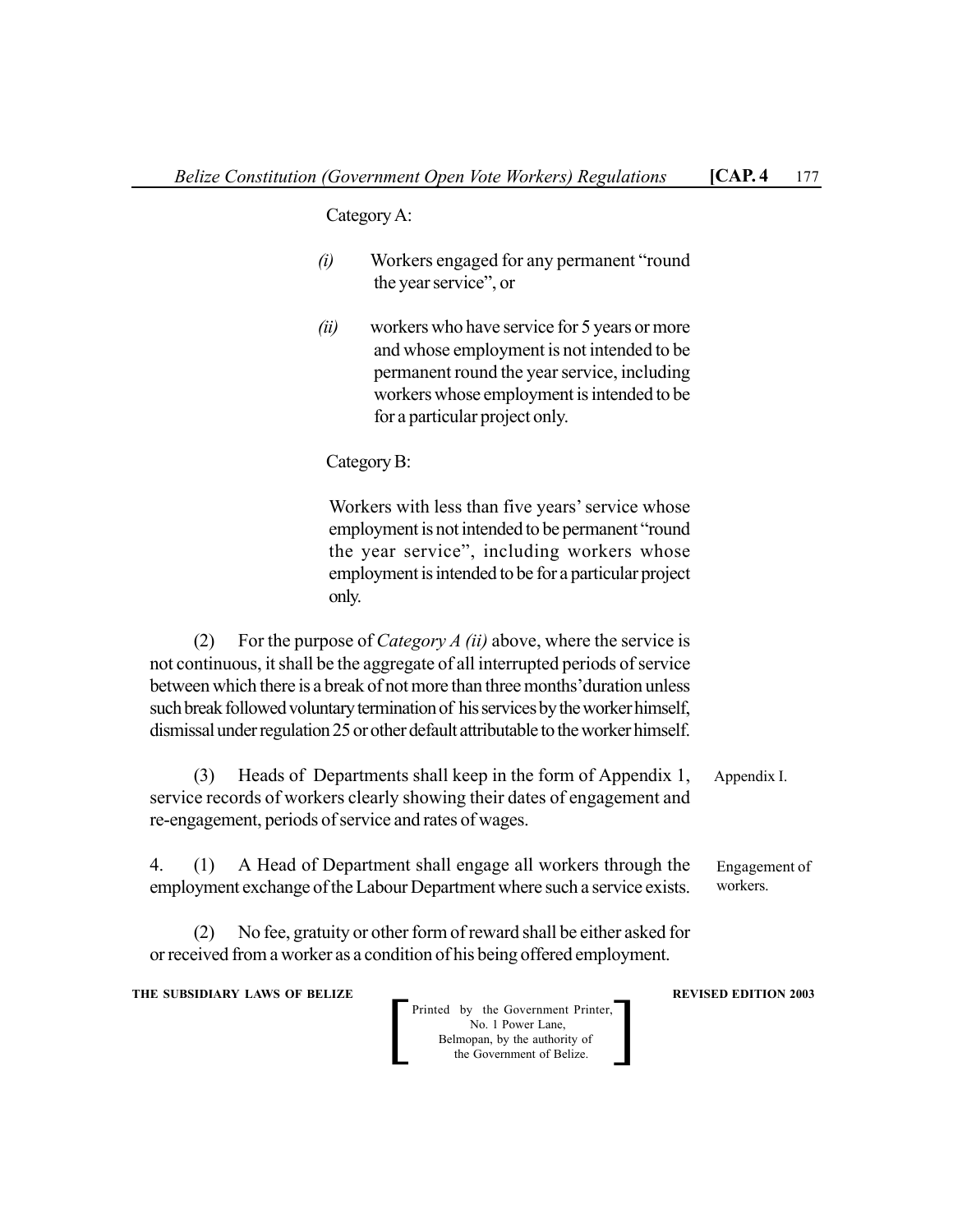(3) A Head of Department engaging workers shall make the terms of employment clear to each of them by a notification in the form of Appendix 11 by explaining the following points: Appendix II.

- *(i)* the nature of the work and the method of payment i.e. whether by time rates, task rate or piece rates;
- *(ii)* the rate of wages and of overtime;
- *(iii)* the approximate duration of the employment;
- *(iv)* the place of work;
- *(v)* the normal working hours per week;
- *(vi)* the first two weeks of employment shall be deemed to be probationary employment and may be terminated at will by either party without notice;
- *(vii)* the period of notice as provided under regulation 24;
- *(viii)* the worker's classification; and
- *(ix)* that these Regulations will apply to the employment.

5. (1) *Category A* workers shall be required to take a medical examination which shall include a drug test. Medical examination.

> (2) *Category B* workers may at the discretion of the Head of Department be required to take a medical examination.

**THE SUBSIDIARY LAWS OF BELIZE A LOCAL CONSUMING A LOCAL CONSUMING A LOCAL REVISED EDITION 2003** 

Printed by the Government Printer, No. 1 Power Lane, Belmopan, by the authority of<br>the Government of Belize. Printed by the Government Printer,<br>No. 1 Power Lane,<br>Belmopan, by the authority of<br>the Government of Belize.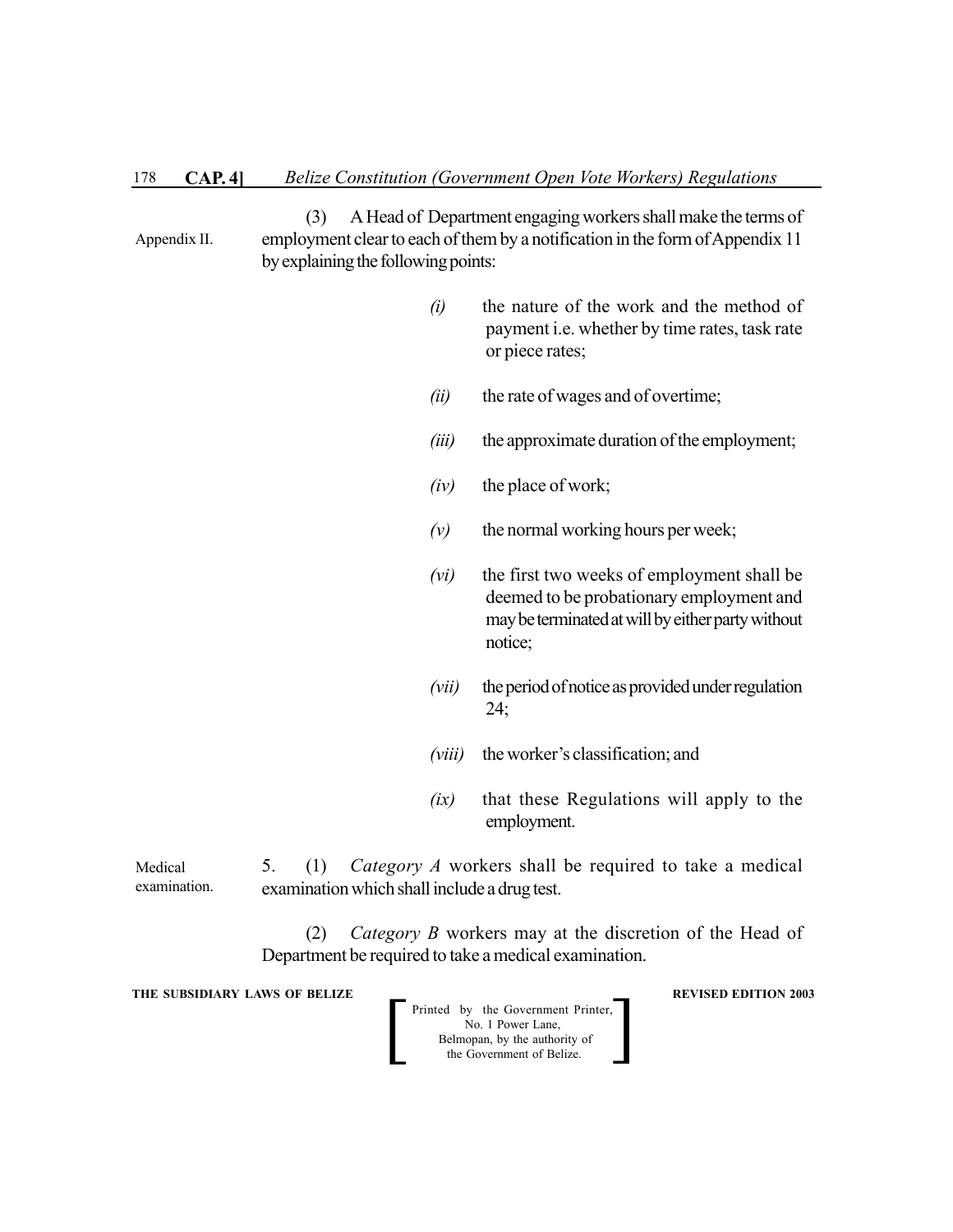| Belize Constitution (Government Open Vote Workers) Regulations                                                                                                                                                                                                                                                                                                                                                                                      | [CAP.4]                     | 179 |
|-----------------------------------------------------------------------------------------------------------------------------------------------------------------------------------------------------------------------------------------------------------------------------------------------------------------------------------------------------------------------------------------------------------------------------------------------------|-----------------------------|-----|
| If the nature of the employment is likely to mean continuous absence<br>(3)<br>for more than a month in areas beyond the ready services of a medical practitioner,<br>a worker shall be examined free of charge by a Government Medical Officer.<br>The examining Medical Officer shall send to the Head of Department a certificate<br>in duplicate in the form set out in Appendix 111.                                                           | Appendix III.               |     |
| All categories of workers shall normally be paid at daily rates at<br>(1)<br>6.<br>such pay periods as the Head of Department may determine.                                                                                                                                                                                                                                                                                                        | Wages.                      |     |
| Payment for incomplete hours of work shall be made at the<br>(2)<br>following rates:-                                                                                                                                                                                                                                                                                                                                                               |                             |     |
| 15 minutes or less<br>15 minutes pay                                                                                                                                                                                                                                                                                                                                                                                                                |                             |     |
| $16 - 30$ minutes<br>30 minutes pay                                                                                                                                                                                                                                                                                                                                                                                                                 |                             |     |
| $31 - 60$ minutes<br>60 minutes pay                                                                                                                                                                                                                                                                                                                                                                                                                 |                             |     |
| Piece work and task work will be used whenever possible. Rates<br>(3)<br>for tasks and piece rates should be set, as far as possible, so that employment<br>on these conditions would enable an average worker to earn half as much again<br>as the time rate for the job. Task and piece rates may only be altered after<br>consultation with the appropriate Union Representative where one has been<br>elected in accordance with regulation 26. |                             |     |
| Wages will normally be paid weekly, but in some circumstances<br>(4)<br>where a worker is required to camp away from his station or in remote areas it<br>may be paid fortnightly or monthly at the discretion of the Head of Department.                                                                                                                                                                                                           | Payment of<br>wages.        |     |
| (5) Advances of wages may be made to a worker at the discretion of<br>the Head of Department concerned. An advance may not exceed six weeks'<br>wages on any one occasion and the total of advances outstanding to a worker<br>at any one time may not exceed six weeks' wages. An advance shall not be<br>granted as a matter of course but only after careful inquiry to make certain that                                                        | Advances of<br>wages.       |     |
| THE SUBSIDIARY LAWS OF BELIZE<br>Printed by the Government Printer,<br>No. 1 Power Lane,<br>Belmopan, by the authority of<br>the Government of Belize.                                                                                                                                                                                                                                                                                              | <b>REVISED EDITION 2003</b> |     |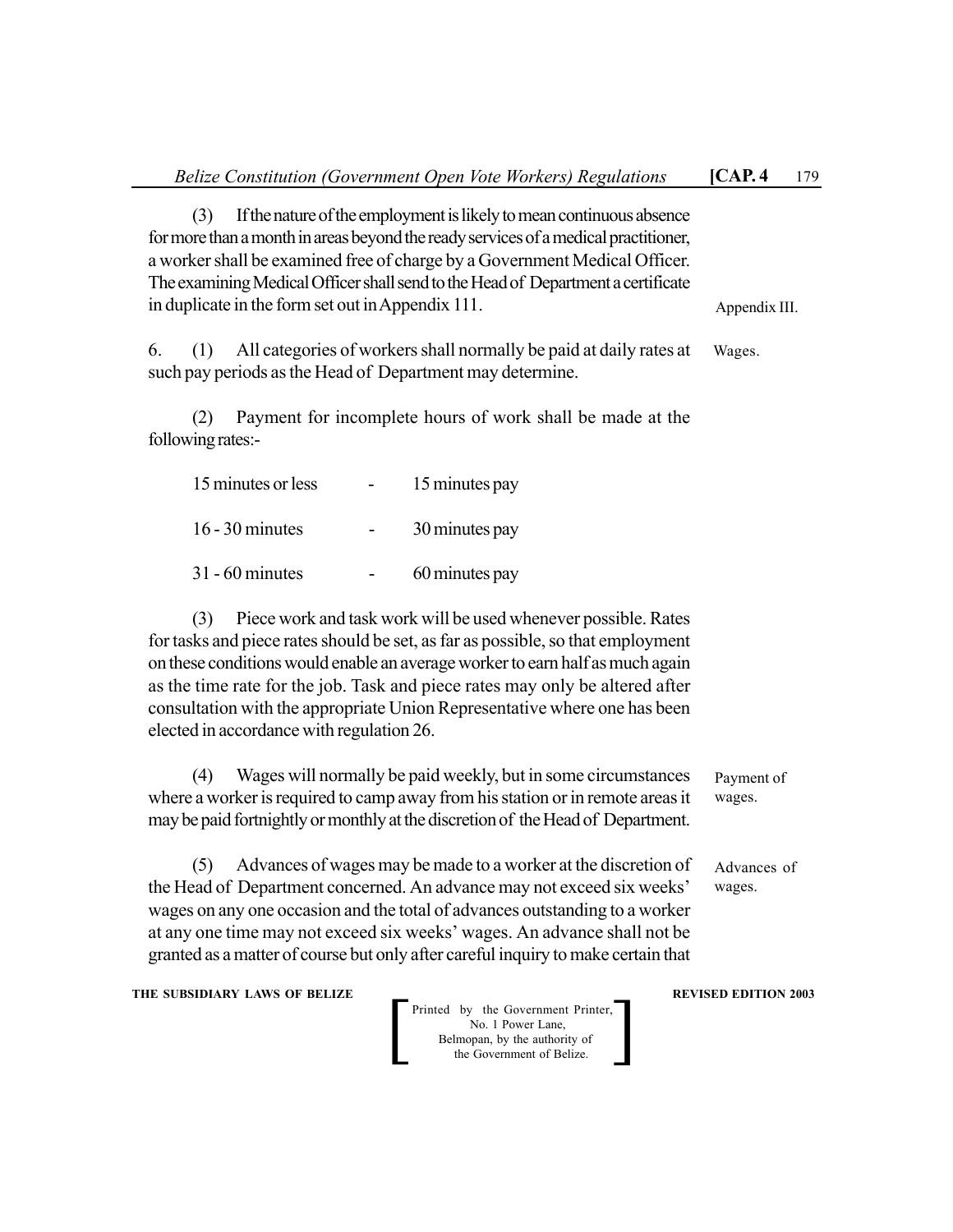it will be used by the worker for one of the following purposes:

- *(a)* to buy articles for use at work;
- *(b)* to meet expenditure for replacement of property lost or irreparably damaged due to fire, hurricane, flood, earthquake, or other act of God;
- *(c)* to meet medical expenses for himself or a member of his immediate family but only on presentation of the necessary medical certificate; or
- *(d)* to meet funeral expenses for a member of his immediate family.

(6) An exceptional advance of wages may be made at the discretion of the Head of Department concerned to a worker who has served for not less than one year to enable either the worker, himself or a member of his immediate family:

- *(a)* to purchase necessary household items such as refrigerator, stove and furniture, bathroom fixtures;
- *(b)* to obtain medical treatment within or outside Belize which is specifically recommended by a registered medical practitioner in Belize. Such an advance shall be limited as follows and must have the prior approval of the Ministry of Finance:-

1 to 5 yrs service - 8 weeks wages 5 to 10 yrs service - 12 weeks wages over 10 years service - 16 weeks wages.

**THE SUBSIDIARY LAWS OF BELIZE A LOCAL CONSUMING A LOCAL CONSUMING A LOCAL CONSUMING A LOCAL CONSUMING A LOCAL CONSUMING A LOCAL CONSUMING A LOCAL CONSUMING A LOCAL CONSUMING A LOCAL CONSUMING A LOCAL CONSUMING A LOCAL CON** 

Printed by the Government Printer, No. 1 Power Lane, Belmopan, by the authority of<br>the Government of Belize. Printed by the Government Printer,<br>No. 1 Power Lane,<br>Belmopan, by the authority of<br>the Government of Belize.

41 of 1997.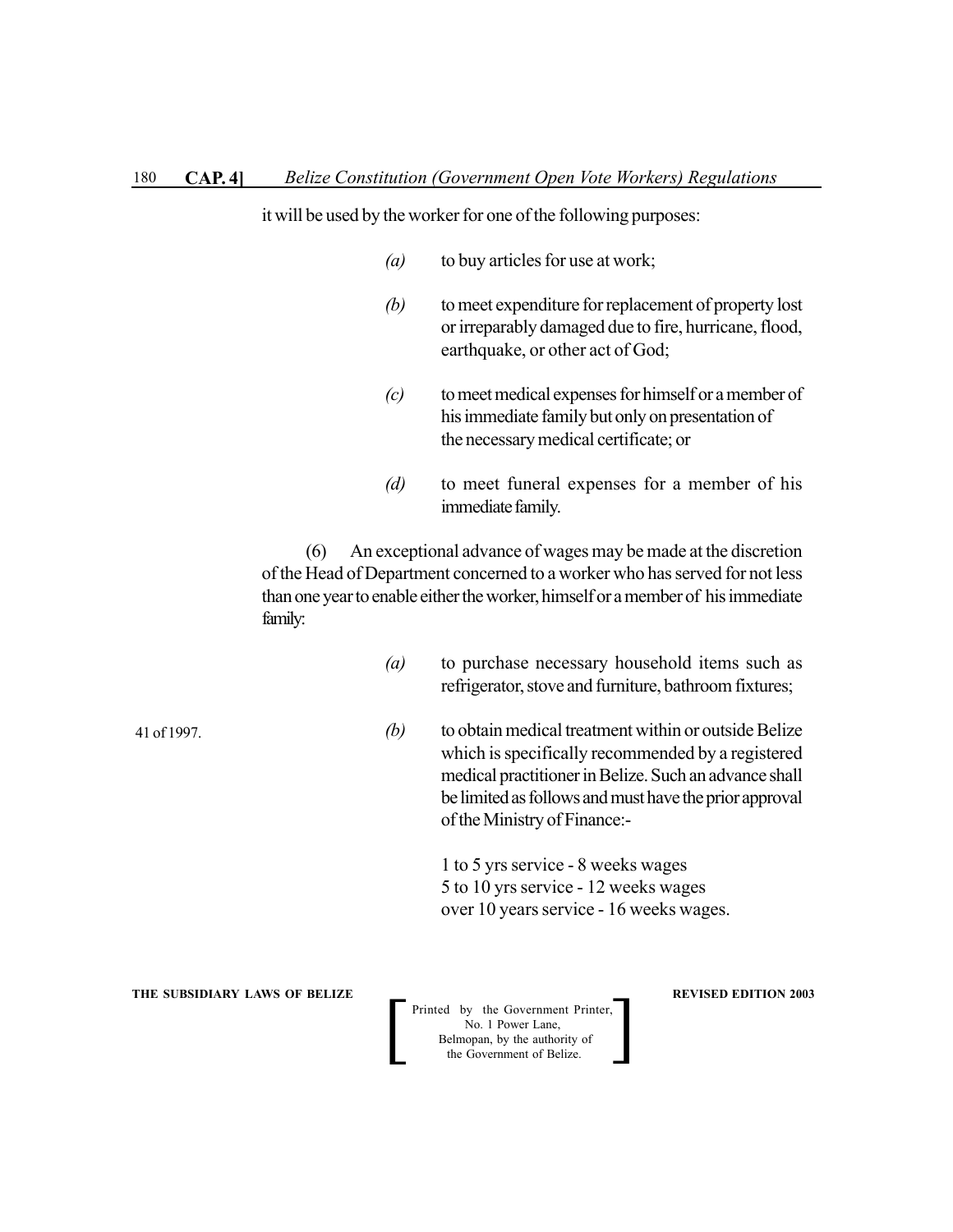(6:01)An exceptional advance of wages shall carry a nominal service charge of five percent (or such other percentage as may be determined in circulars issued by the Ministry of Finance) recoverable at the time of the issue of the advance. 41 of 1997.

(7) All advances must be repaid by reasonable installments according to the probable duration of employment and as directed by the Head of Department. The installments to be deducted from wages should normally be not less than one quarter nor more than one-third of the wages of the worker due for any wage period. Unless the Ministry of Finance approves for any particular case a longer period for repayment, an advance must be repaid in full within the following limits:

| <b>AMOUNT OF ADVANCE</b>         | <b>LIMITATION</b> |
|----------------------------------|-------------------|
| 8 wks. wages or less             | 32 wks.           |
| over 8 wks. up to 12 wks. wages  | 48 wks.           |
| over 12 wks. up to 16 wks. wages | 64 wks.           |

(8) New workers recently employed will only be entitled to an advance of no more than two weeks' wages to assist them in purchasing tools.

(9) The following deductions only may be made from the wages of a worker: Wages deductions.

- *(a)* sums paid out by the Department in respect of the pay period for any family allotment authorized by the worker;
- *(b)* the value of any food supplied by any restaurant or any service for the supply of cooked food operated by the Department for workers, if the worker has previously granted authority in writing for such deduction;

**THE SUBSIDIARY LAWS OF BELIZE REVISED EDITION 2003**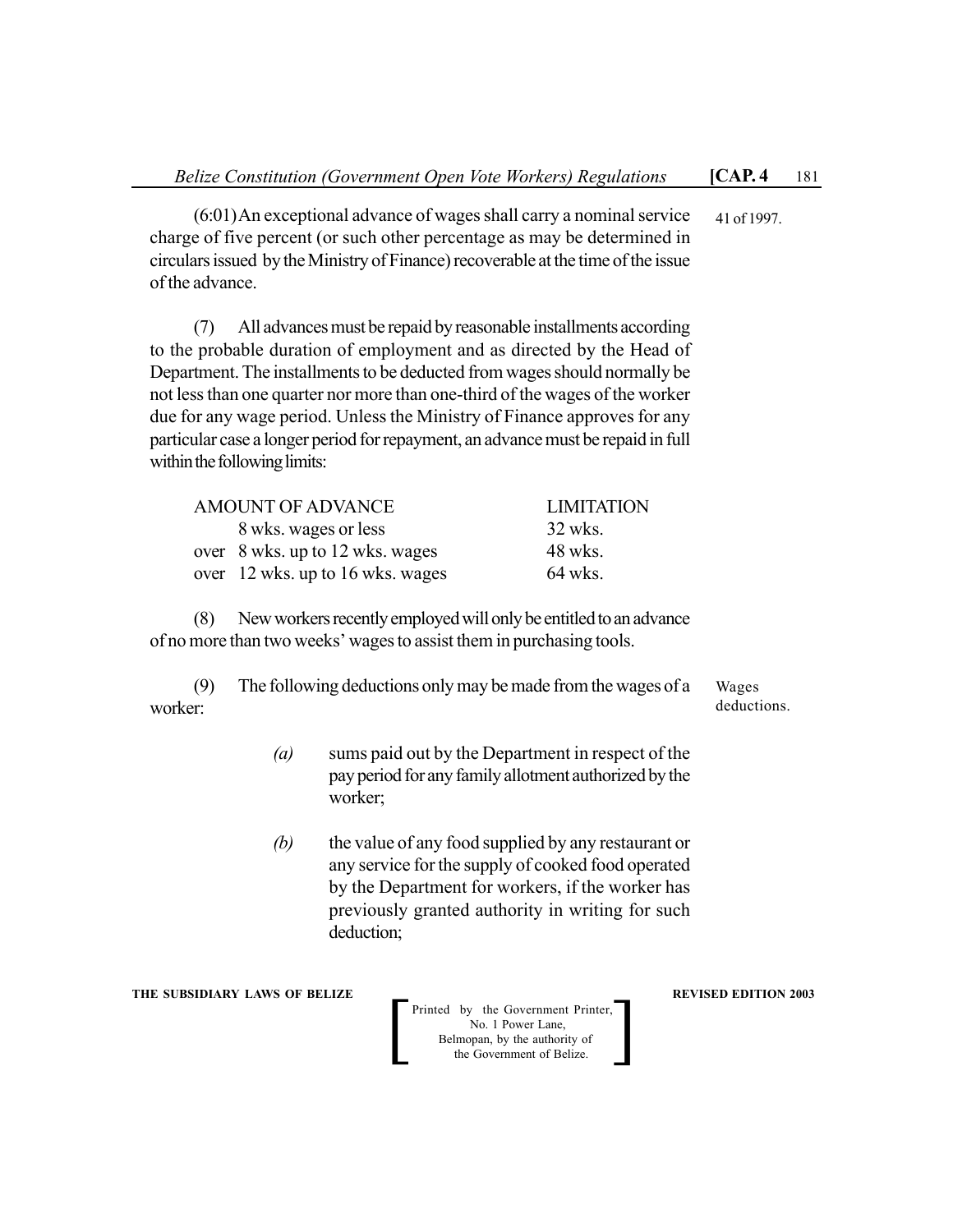|                               | (c)               | the reasonable cost of replacing or repairing any<br>accommodation or tools or equipment supplied to<br>any worker for his work which is lost or damaged by<br>him through his wilful intent, carelessness or neglect;                                                     |
|-------------------------------|-------------------|----------------------------------------------------------------------------------------------------------------------------------------------------------------------------------------------------------------------------------------------------------------------------|
|                               | (d)               | repayment of any advance made by the Government;                                                                                                                                                                                                                           |
|                               | (e)               | the amount of any contribution to a provident fund,<br>sickness benefit fund, credit union, or trade union if<br>such deduction has been previously authorised in<br>writing by the worker (subject to regulation 27);<br>deductions for lateness on the following basis:- |
|                               | $\varnothing$     | deductions for lateness on the following basis:-                                                                                                                                                                                                                           |
|                               |                   | 15 mins. late or less<br>15 mins. pay<br>16 mins. to 30 mins. late -<br>30 mins. pay<br>31 - 60 mins. late<br>1hr's pay;                                                                                                                                                   |
|                               |                   | (These deductions shall not prejudice the right of a Head of<br>Department to discharge any worker for persistent lateness,<br>provided that the worker has first been warned verbally and<br>on a second occasion in writing by a senior officer);                        |
|                               | $\left( g\right)$ | other deductions as may be required by law such as<br>income tax and social security.                                                                                                                                                                                      |
| Wages on<br>discharge.        | (10)<br>to him.   | A worker discharged during the pay period shall be paid not<br>later than the next working day after such discharge, the balance of wages due                                                                                                                              |
| Hours of work.                | (1)<br>7.         | Subject to the provisions of regulation (2) below, no worker shall<br>be obliged to work more than five days in any week or for more than nine hours<br>of actual work in any day or FORTY-FIVE hours of actual work in any week.                                          |
| THE SUBSIDIARY LAWS OF BELIZE |                   | <b>REVISED EDITION 2003</b><br>Printed by the Government Printer,<br>No. 1 Power Lane                                                                                                                                                                                      |

No. 1 Power Lane, Belmopan, by the authority of Printed by the Government Printer,<br>No. 1 Power Lane,<br>Belmopan, by the authority of<br>the Government of Belize.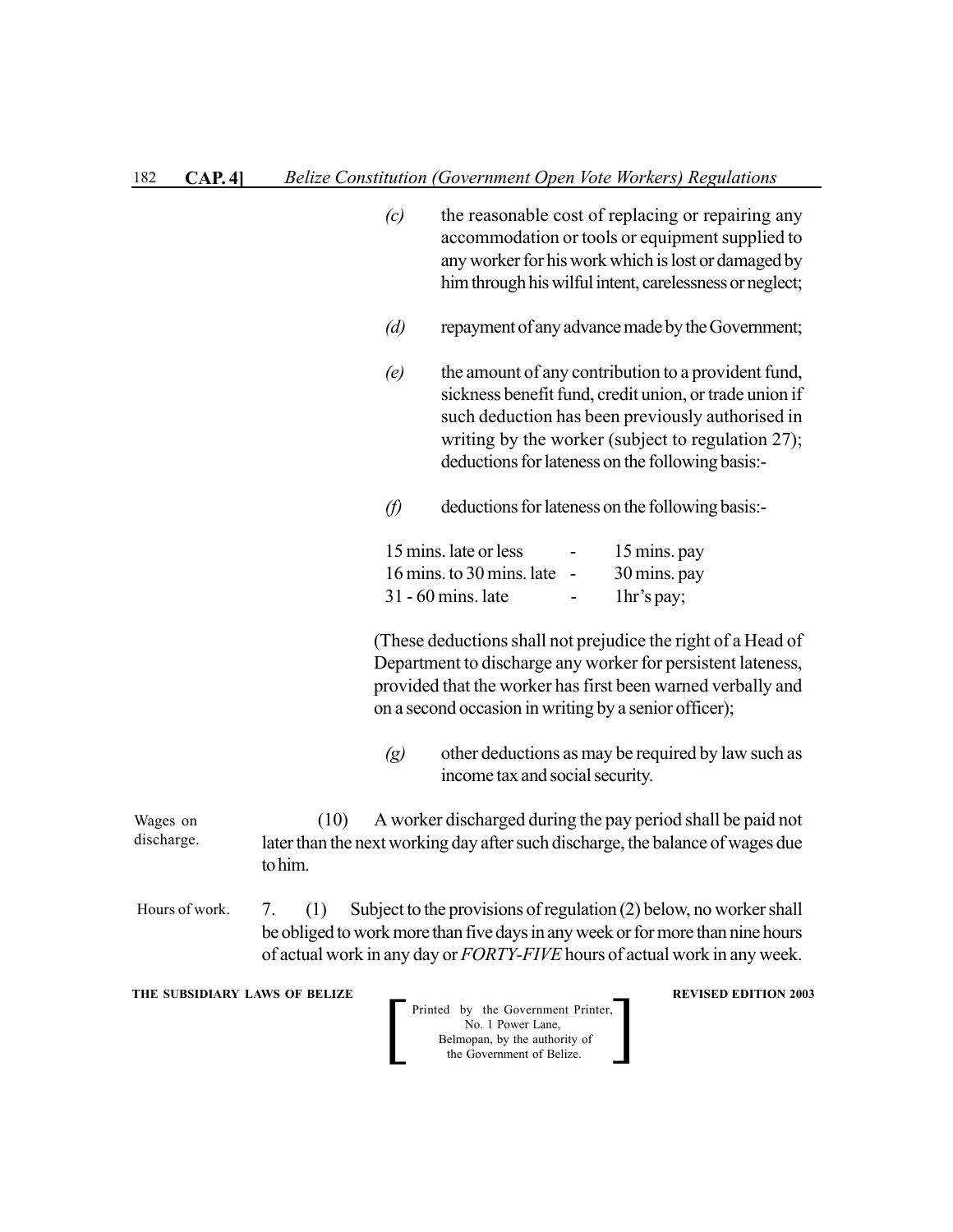- (2) The provisions of regulation (1) above shall not apply to:-
	- *(a)* workers employed in the rearing and/or tending of animals and poultry, in cases where a higher or specific scale of wages is paid;
	- *(b)* workers who are employed on piece work and are not continuously supervised, or on task work;
	- *(c)* workers engaged in meeting natural disasters such as forest fire or hurricane emergency provided that over time rates are paid for hours of actual work in excess of the hours of work prescribed in sub-regulation (1) of this regulation.

(3) The hours of work of workers referred to paragraph (2)*(a)* above shall be so arranged that workers have two days each week free. If they are required to work on a free day, overtime shall be paid in accordance with regulation 8 (1).

(4) During each morning and afternoon of work a ten minute break shall be allowed at such times as the Head of Department in his discretion may consider fit.

8. (1) Work done during hours exceeding those specified in regulation 7 shall be paid for at half as much again as ordinary rates (time and a half). Overtime.

(2) All work done on Christmas Day, Good Friday and Easter Monday shall be paid for at double rates, in addition to any payment to which the worker may be entitled under regulation 9:

Provided that workers who are employed on piece work and are not continuously supervised, or on task work, shall in addition to any payment under regulation 9 be paid at double the ordinary piece rate or task rate for

**THE SUBSIDIARY LAWS OF BELIZE A LOCAL CONSUMING A LOCAL CONSUMING REVISED EDITION 2003**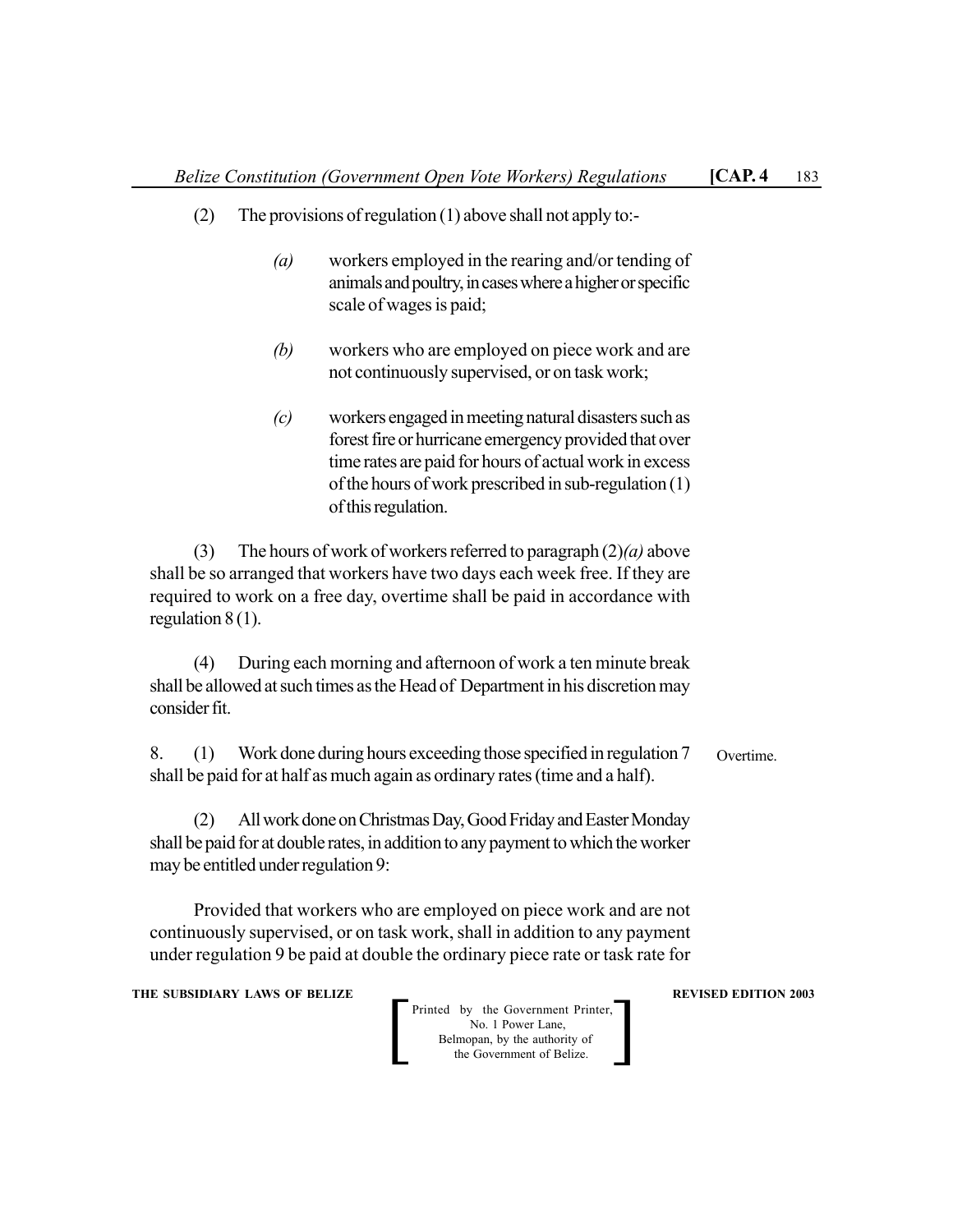work done on Christmas Day, Good Friday and Easter Monday only where such work has been specifically required by the Department to be done on any of these days and only for the amount of work so required.

(3) All work done on Saturdays, Sundays or the holidays set out in regulation 9 other than Christmas Day, Good Friday and Easter Monday shall be paid for half as much again as ordinary rates in addition to any payment to which the worker may be entitled under regulation 9:

Provided that workers who are employed on piece work and who are not continuously supervised, or on task work, shall in addition to any payment under regulation 9 be paid at half as much again as the ordinary piece rate or task rate for work done on Saturdays, Sundays or holidays (other than Christmas Day, Good Friday and Easter Monday) only when such worker has been specifically required by the Department to be done on any of these days and only for the amount of work so required.

9. (1) Subject to these Regulations, public holidays for workers shall be as set out in Appendix IV. Holidays. Appendix IV.

(2) Only essential work will normally be performed on public holidays.

(3) No deduction shall be made from the wages of workers paid by the month or by the week from time not worked on these holidays.

(4) Each worker paid by the day or by the hour, or by piece-rates, or by task-rates, shall be paid holiday pay for each of these holidays equal to the wages for a normal working day, provided that he has been employed on the day immediately preceding the holiday and was at work on the day following the holiday or, where he has been laid off within a week before, if he is re-employed within 6 days after the holiday.

(5) In a week in which a public holiday falls the workers referred to at (3) in regulation 7 shall be given their day off on the public holiday. All workers

**THE SUBSIDIARY LAWS OF BELIZE A LOCAL CONSUMING A LOCAL CONSUMING A LOCAL CONSUMING A LOCAL CONSUMING A LOCAL CONSUMING A LOCAL CONSUMING A LOCAL CONSUMING A LOCAL CONSUMING A LOCAL CONSUMING A LOCAL CONSUMING A LOCAL CON**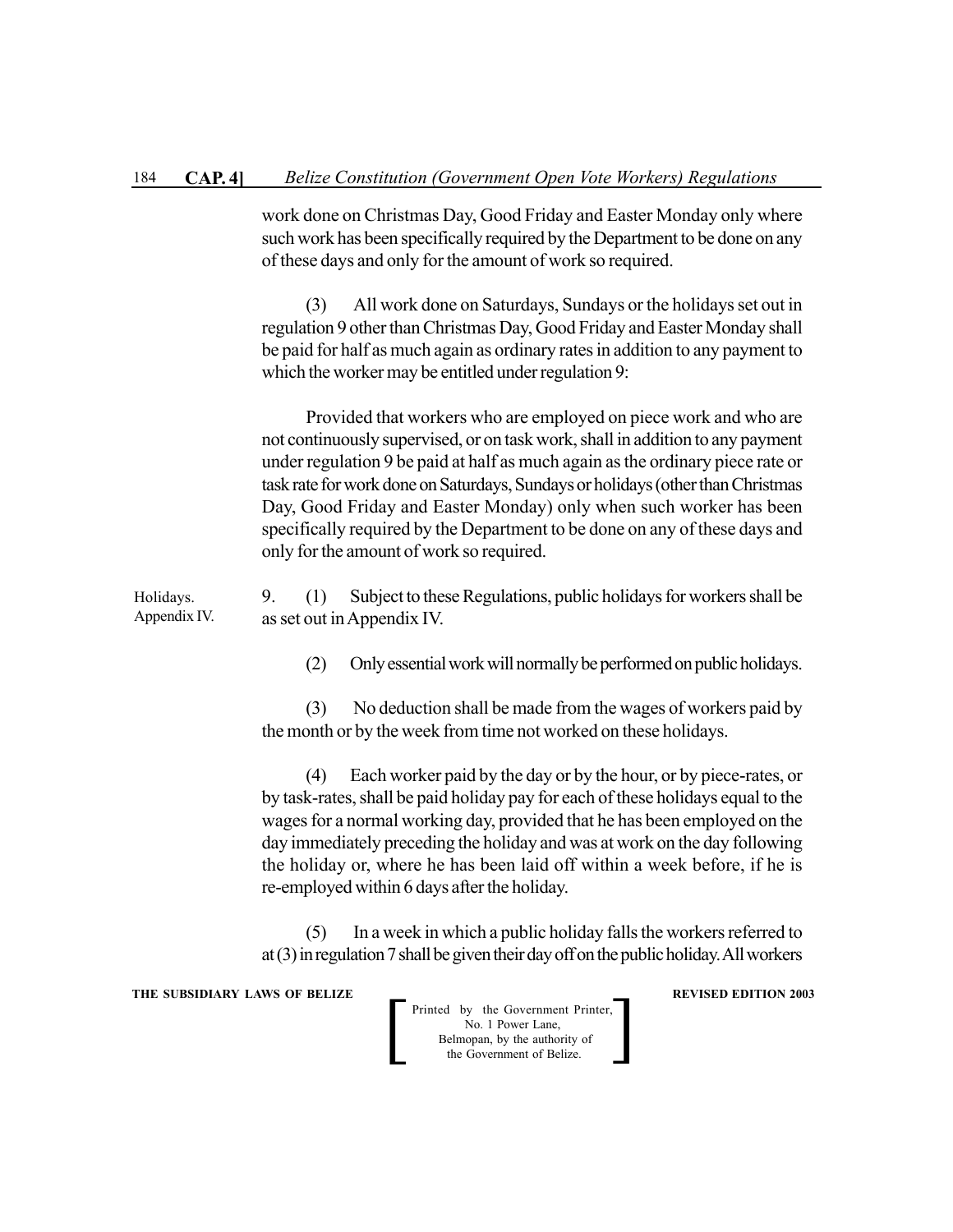(including watchmen) who are required to work on a public holiday shall be paid overtime as provided in regulation 8 in addition to any payment provided by this regulation.

10. (1) No deduction shall be made from the wages of any worker paid by the month or by the week for time lost through rain or through work not being available for reasons beyond the control of the worker, provided that he has reported for work at the beginning of the work period in question, and is available at the work site throughout the period, and further provided that the work site is accessible.

(2) Any worker paid by the day or by the hour shall be allowed the full time wage for his work for time lost through rain or through work not being available for reasons beyond the control of the worker, provided that he has reported for work at the beginning of the site throughout the period and further provided that the worksite is accessible.

(3) If workers are prevented by reason of continuous and heavy rain from reaching the work site at the beginning of the work period, the head of section concerned after consultation with the Union Representative, shall set a time when it would be reasonable to expect the workers to be able to reach the work site, and a period of fifteen minutes grace thereafter shall be allowed for workers to report to work.

- 11. (1) Allowances for wet work and dirty work may be made as follows:-
	- *(a)* the hours of work or the size of the task may, in consultation with the appropriate Union Representative if one has been elected, be reduced in proportion to the unpleasantness of the work without deduction from a normal day's pay; but,

**THE SUBSIDIARY LAWS OF BELIZE REVISED EDITION 2003**

Printed by the Government Printer, No. 1 Power Lane, Belmopan, by the authority of<br>the Government of Belize. Printed by the Government Printer,<br>No. 1 Power Lane,<br>Belmopan, by the authority of<br>the Government of Belize.

Wet work, dirty work and heights work.

Stoppage of work.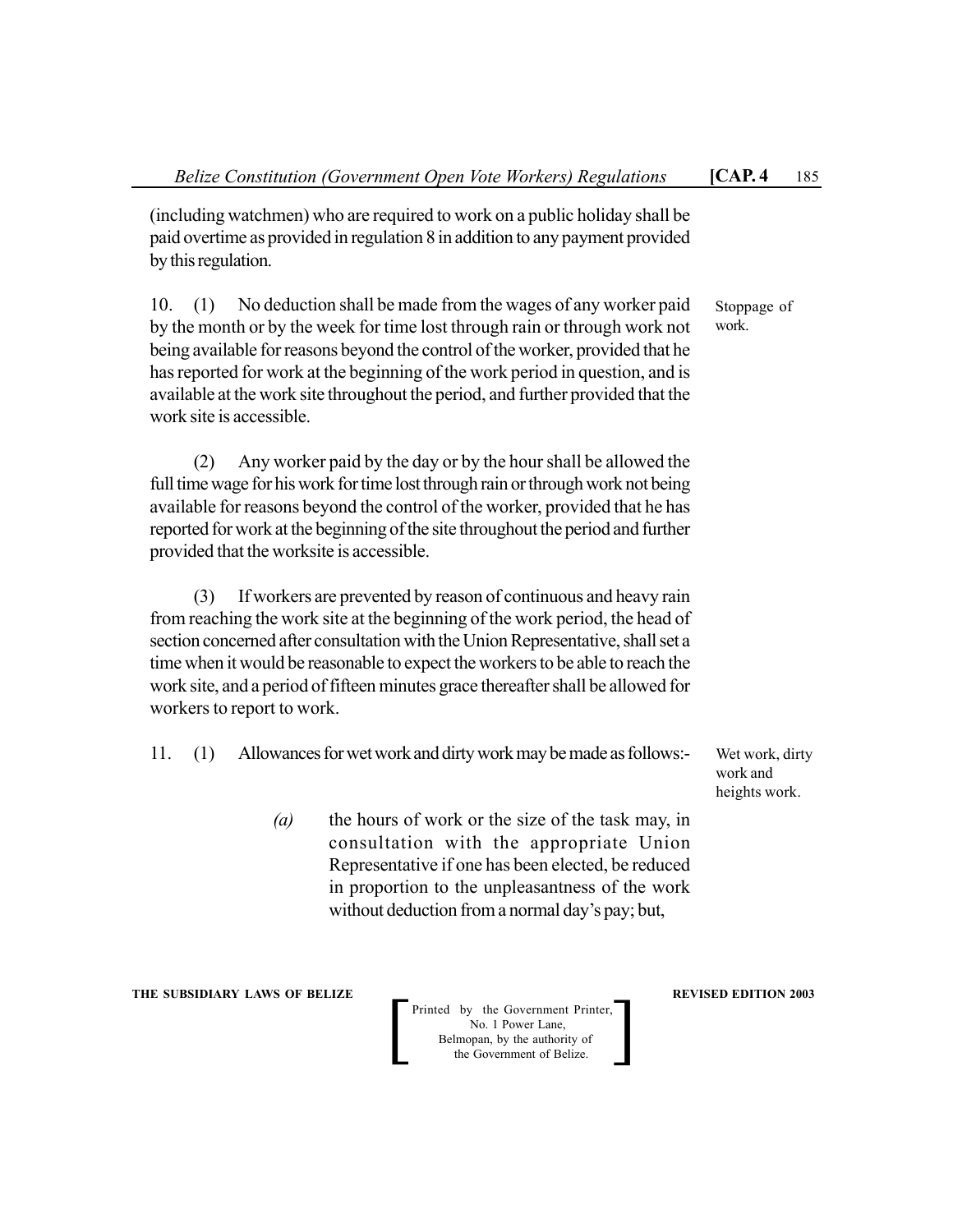*(b)* if to ensure early completion of the work full hours are necessary, a special rate of wages my be paid after consultation with the appropriate Union Representative if one has been elected.

(2) An allowance in addition to normal hourly rates shall be paid for all work performed at a height of 25 feet or more above ground level in consultation with the appropriate Union Representative if one has been elected.

12. Workers employed away from their homes, except those who are obliged to shift continuously from one site to another, shall be given adequate accommodation which include: Accommodation.

- *(a)* sufficient and hygienic house accommodation;
- *(b)* a sufficient supply of wholesome water; and
- *(c)* sufficient and proper sanitary arrangements, for every worker who resides at the place of employment. Such house accommodation, water supply and sanitary arrangements shall conform to such requirements and standards of health and hygiene as may be prescribed.

13. (1) The rates, subsistence allowance and other allowances shall be those set out in Appendix V as may be revised from time to time and issued by the Ministry of Finance.

(2) As long as accommodation is not provided, workers who are moved away from their normal homes shall be paid a lodging allowance of \$7.00 a day in Belize City or District town and \$5.00 a day in all other places, provided that payment of a lodging allowance shall cease under expire of a worker's eligibility to be paid subsistence allowance under subregulation (1) of this regulation.

**THE SUBSIDIARY LAWS OF BELIZE A LOCAL CONSUMING A LOCAL CONSUMING A LOCAL CONSUMING A LOCAL CONSUMING A LOCAL CONSUMING A LOCAL CONSUMING A LOCAL CONSUMING A LOCAL CONSUMING A LOCAL CONSUMING A LOCAL CONSUMING A LOCAL CON** 

Printed by the Government Printer, No. 1 Power Lane, Belmopan, by the authority of Printed by the Government Printer,<br>No. 1 Power Lane,<br>Belmopan, by the authority of<br>the Government of Belize.

Rates, subsistence allowance, other allowances. Appendix V.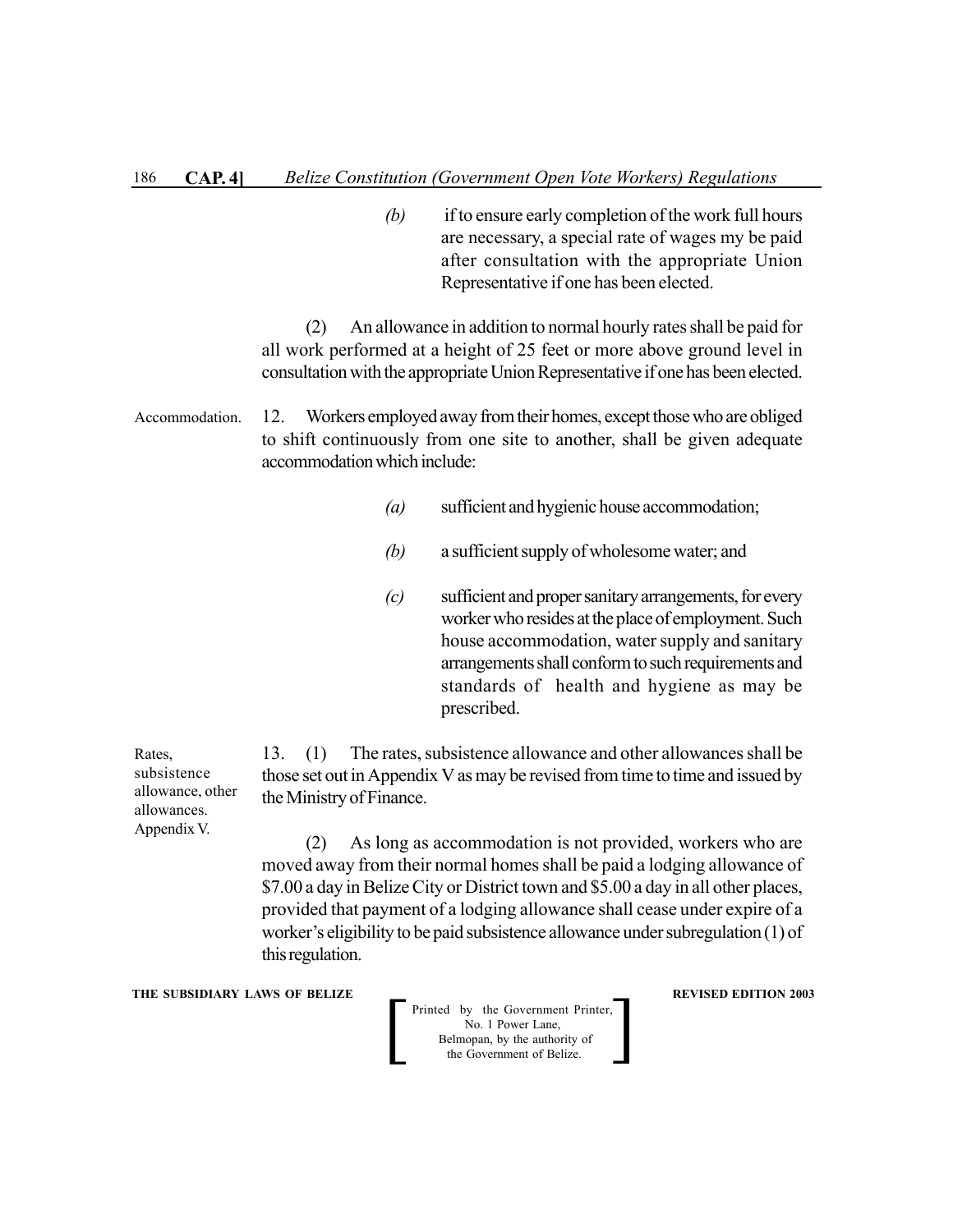(3) For the purpose of this regulation, an Agricultural Station or a Forestry Station shall be deemed to be the home of a worker employed there or therefrom.

(4) If a worker is moved from his normal home under circumstances which make him eligible to receive subsistence and/or lodging allowances under the provisions of this regulation, a Head of Department may, if he considers it essential, make advances to the worker not exceeding in total outstanding at any time the amount of the subsistence and lodging which he estimates will become payable in respect of the current pay period. Any amounts so advanced shall be recovered from subsistence and lodging allowances actually payable but any excess which cannot be recovered in this way shall be treated as if it had been an advance of wages granted under regulation 6 (5) and recovered from wages due to the worker accordingly.

14. Medical supplies, first aid dressings and appliances and, where possible, trained staff shall be provided and maintained. No charge whatever shall be made for any first-aid dressings or medicines supplied to a worker. Medical supplies.

15. (1) Officers in charge of camps shall take such measures for the prevention of malaria and infectious diseases including routine administration of preventive drugs, as the Medical Officer of Health may from time to time prescribe. diseases.

(2) Officers in charge of camps shall at once report to the nearest Medical Officer any outbreak or any suspected outbreak of any contagious or infectious disease.

16. (1) If a worker falls ill during his employment he shall receive free medical treatment, in hospital if necessary, otherwise as an outpatient. If he is in Category A or had worked for Government for at least 30 consecutive working days during the twelve months preceding his illness, and the illness is not due to the worker's own default or misconduct, he may be granted sick leave on full pay for not more than 28 days in any one calendar year:

**THE SUBSIDIARY LAWS OF BELIZE A LOCAL CONSUMING A LOCAL CONSUMING REVISED EDITION 2003** 

Printed by the Government Printer, No. 1 Power Lane, Belmopan, by the authority of<br>the Government of Belize. Printed by the Government Printer,<br>No. 1 Power Lane,<br>Belmopan, by the authority of<br>the Government of Belize.

Infectious

Illness.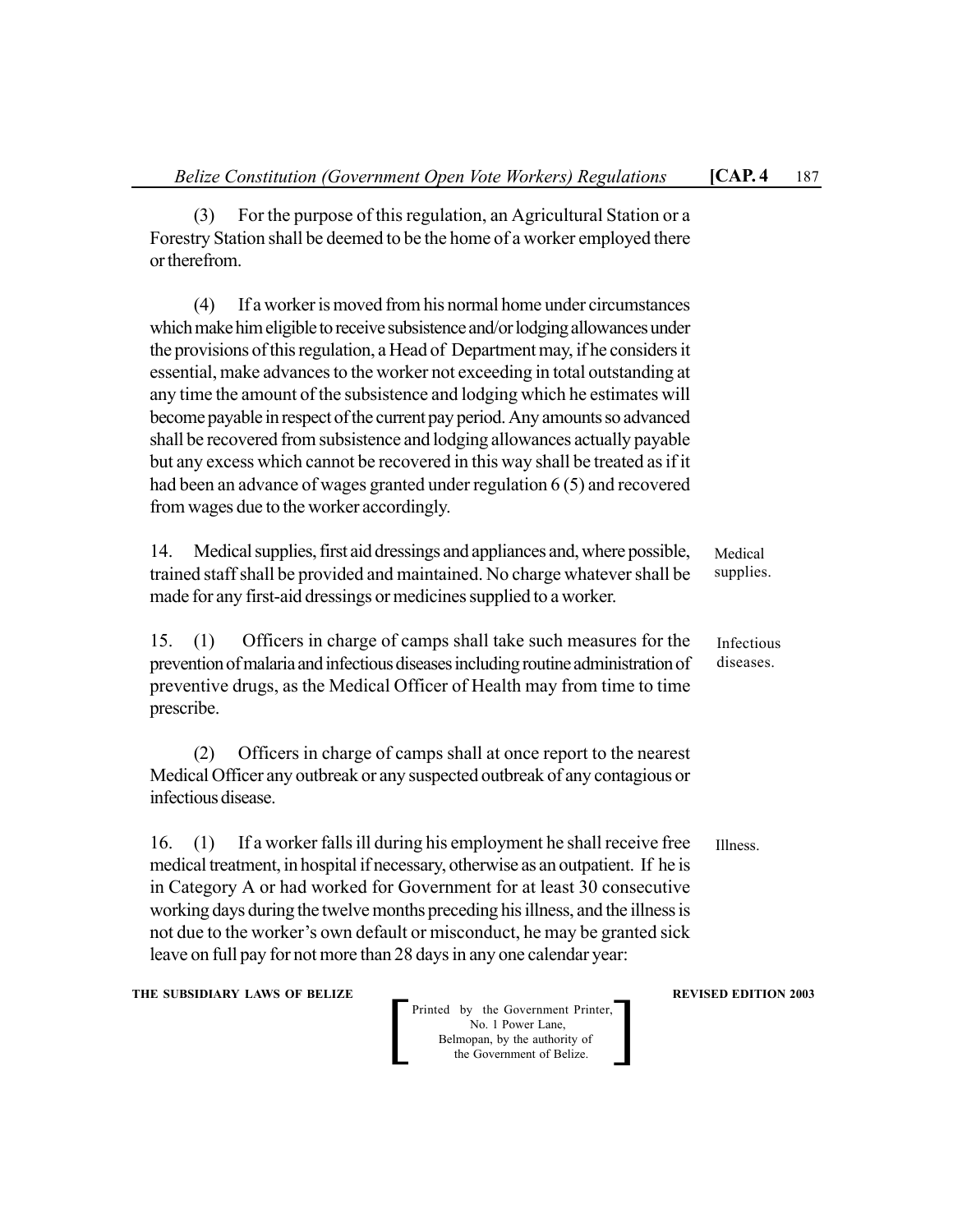Provided that in cases meriting special consideration and where a period of treatment longer than 28 days is required, application may be made to the Ministry of Finance for additional paid sick leave. The granting of sick leave shall normally be conditional on the production of a medical certificate, but this condition may be waived for an absence of not more than one day provided not more than six days of paid leave shall be allowed without a medical certificate in any one year.

(2) Any illness which is certified by a registered medical practitioner to be directly attributable to and brought about solely through the nature of the work e.g., the water itch experienced by men working in streams clearing channels, shall be regarded as if it were an occupational disease under the provisions of the Workmen Compensation Act and the workmen afforded compensation benefits in accordance with regulation 17, unless the worker qualifies for such benefits under the Social Security Scheme.

(3) If a worker is given notice of the termination of his service and becomes ill before such termination, he shall continue to be eligible for the benefits of the provisions of subregulation (1) of this regulation. The service shall be deemed to be terminated at the expiry of the period of notice or at the expiry of the full pay sick leave granted, whichever date is later.

(4) The service of any worker suffering from sustained illness may be terminated by the giving of notice after the expiry of full pay sick leave for which he is eligible under the provisions of subregulation (1) of this regulation.

17. (1) Where a worker does not qualify under the Social Security Scheme for injury benefits, the provisions of the Workmen's Compensation Act, shall be applied to all workers in case of personal injury by accident arising out of and in the course of the employment or of scheduled occupational diseases contracted during the employment, provided that: Injuries. CAP. 303.

> *(a)* paragraph *(a)* of subsection (3) of section 3 of the Workmen's Compensation Act, which states that an

**THE SUBSIDIARY LAWS OF BELIZE A LOCAL CONSUMING A LOCAL CONSUMING A LOCAL CONSUMING A LOCAL CONSUMING A LOCAL CONSUMING A LOCAL CONSUMING A LOCAL CONSUMING A LOCAL CONSUMING A LOCAL CONSUMING A LOCAL CONSUMING A LOCAL CON** 

CAP. 303.

Printed by the Government Printer, No. 1 Power Lane, Belmopan, by the authority of<br>the Government of Belize. Printed by the Government Printer,<br>No. 1 Power Lane,<br>Belmopan, by the authority of<br>the Government of Belize.

CAP. 303.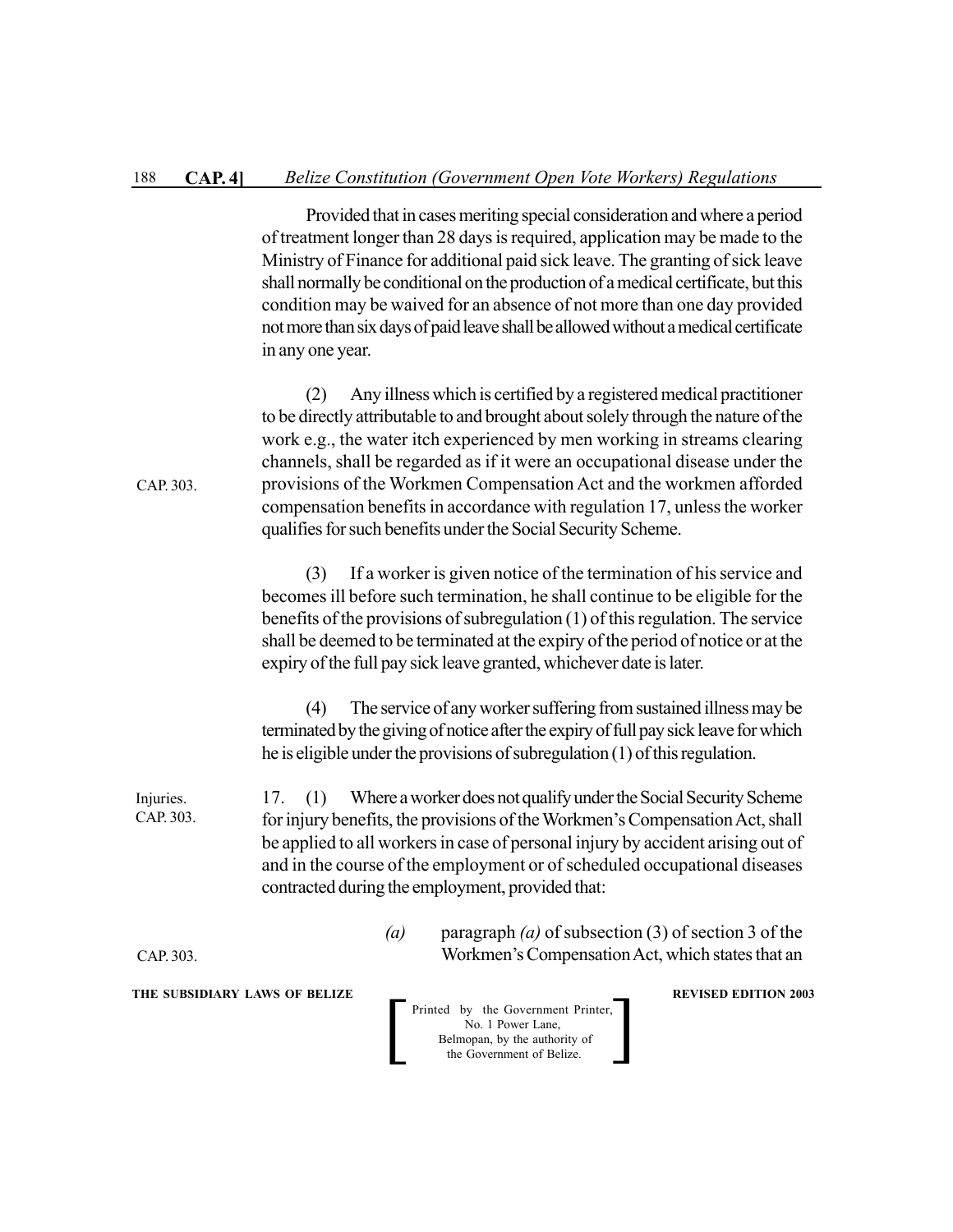|       |                                                                                                                                                                                                                                                        | [CAP.4]                                                                                                                                                                                                                                                                                                                                                                                                                                                                                                                                                                                                         | 189 |
|-------|--------------------------------------------------------------------------------------------------------------------------------------------------------------------------------------------------------------------------------------------------------|-----------------------------------------------------------------------------------------------------------------------------------------------------------------------------------------------------------------------------------------------------------------------------------------------------------------------------------------------------------------------------------------------------------------------------------------------------------------------------------------------------------------------------------------------------------------------------------------------------------------|-----|
|       |                                                                                                                                                                                                                                                        |                                                                                                                                                                                                                                                                                                                                                                                                                                                                                                                                                                                                                 |     |
|       |                                                                                                                                                                                                                                                        | CAP. 303.                                                                                                                                                                                                                                                                                                                                                                                                                                                                                                                                                                                                       |     |
| (i)   | his eligibility for sick leave under regulation 16<br>is not affected;                                                                                                                                                                                 |                                                                                                                                                                                                                                                                                                                                                                                                                                                                                                                                                                                                                 |     |
| (ii)  | after the expiration of 28 days he is eligible for<br>further benefits only under the Workmen's<br>Compensation Act or Social Security Act;                                                                                                            | CAP. 303.<br>CAP. 44.                                                                                                                                                                                                                                                                                                                                                                                                                                                                                                                                                                                           |     |
| (iii) | for the purpose of calculating any balance of a<br>lump sum payable in respect of death or<br>permanent incapacity he shall be deemed to<br>have received only the amount of periodic<br>payments to which he is entitled under the<br>respective Act. |                                                                                                                                                                                                                                                                                                                                                                                                                                                                                                                                                                                                                 |     |
|       |                                                                                                                                                                                                                                                        | Belize Constitution (Government Open Vote Workers) Regulations<br>employer shall not be liable under this Act for such<br>compensation if the injury does not incapacitate the<br>workman whether totally or partially for a period of<br>more than three days', shall not apply;<br>during the first 28 days of any period of total or partial<br>temporary incapacity the injured worker may be<br>granted either periodic payments in accordance with<br>the Workmen's Compensation Act, or full pay as if<br>he were on sick leave under regulation 16, whichever<br>is the greater, so that in either case |     |

(2) If the injury requires treatment in a hospital, the worker shall be removed to hospital at once, where he will be given free treatment either as an inpatient or outpatient.

(3) Heads of Department are responsible, under the Workmen's Compensation Act and Social Security Act for ensuring that all accidents at work are reported forthwith in the proper form to the Labour Department and the Social Security Board respectively. CAP. 303. CAP. 44.

**THE SUBSIDIARY LAWS OF BELIZE 2003**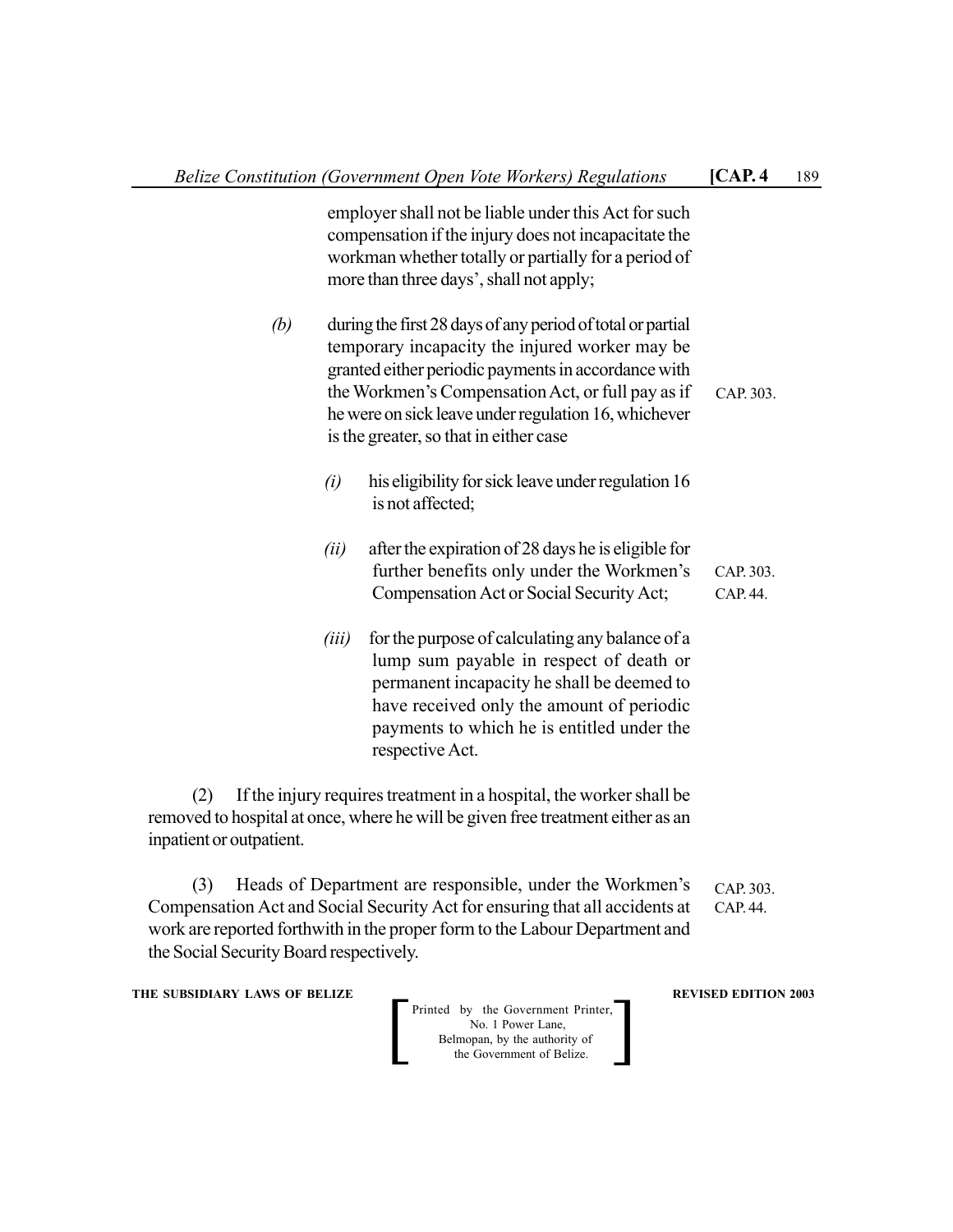(4) Workers who receive any serious injury while in the employment of Government shall, provided they are capable of performing the work in question, be given preferential treatment when workers are laid off or engaged.

Leave.

- 18. (1) Category A workers shall be eligible for leave at the following rates:
	- *(a)* Those with 5 years' service or more in *Category A*: 16 working days leave on full pay for every twelve consecutive months of employment.
	- *(b)* Those with less than 5 years' service in *Category A*: 14 working days leave on full pay for every 12 months of employment:

Provided that where on termination of any *Category A* employment there is outstanding a period of less than one year's service in respect of which leave has not been taken in full, a worker shall be granted leave on full pay calculated as follows:-

Leave due = outstanding period annual entitlement (in days) of service in days  $X$  (i.e. 16 or 14 days 365 as the case may be

> Printed by the Government Printer, No. 1 Power Lane, Belmopan, by the authority of<br>the Government of Belize. Printed by the Government Printer,<br>No. 1 Power Lane,<br>Belmopan, by the authority of<br>the Government of Belize.

**NOTES** 

- (A) Any resulting fraction of a day's leave is to be disregarded.
- (B) Any leave actually taken in respect of the period is to be deducted.
- (C) For the purpose of this Regulation, "period of service" means the calendar period and includes Sundays (or

**THE SUBSIDIARY LAWS OF BELIZE A LOCAL CONSUMING A LOCAL CONSUMING A LOCAL CONSUMING A LOCAL CONSUMING A LOCAL CONSUMING A LOCAL CONSUMING A LOCAL CONSUMING A LOCAL CONSUMING A LOCAL CONSUMING A LOCAL CONSUMING A LOCAL CON**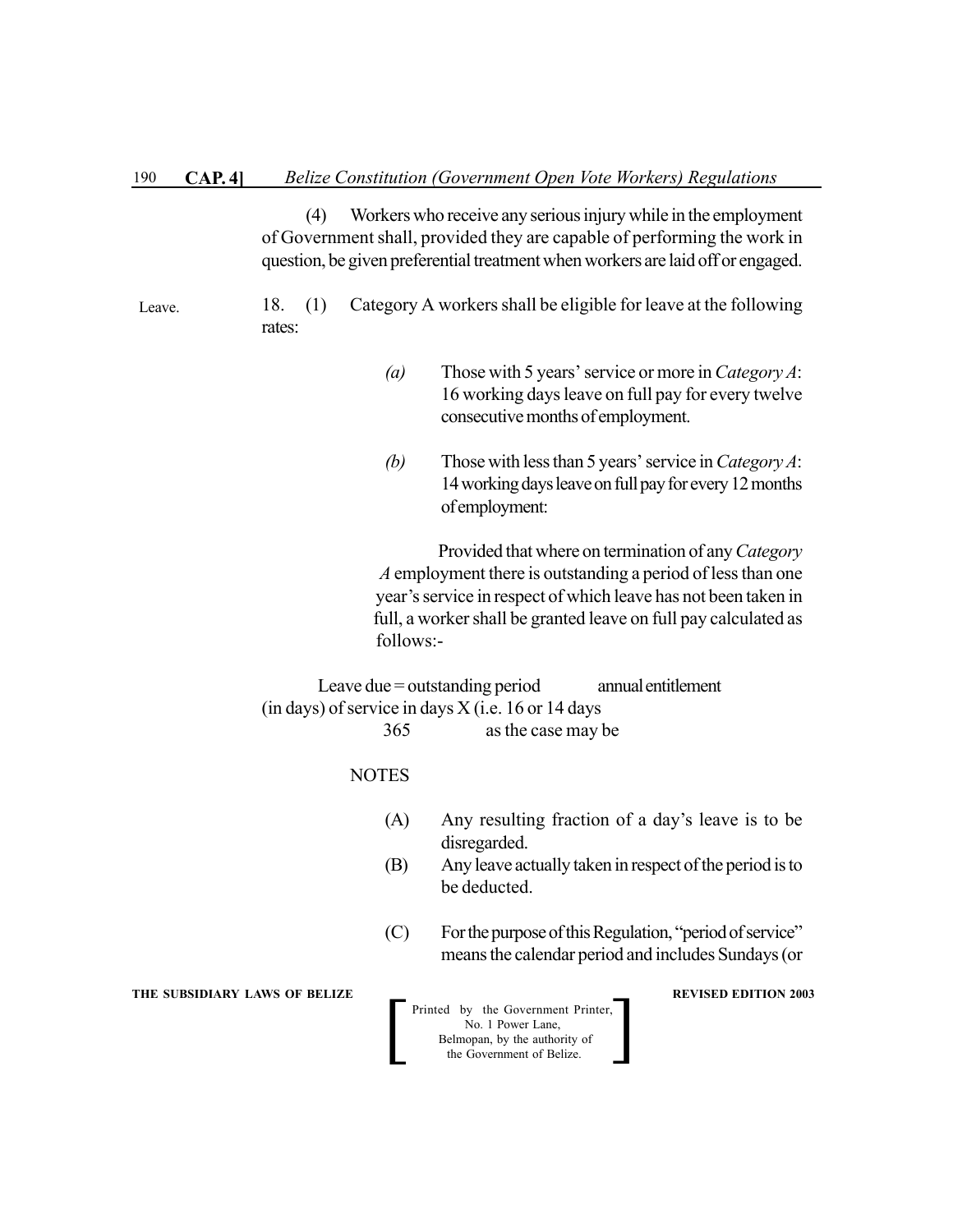other rest days), public holidays and all periods of leave except leave without pay.

### EXAMPLE

A *Category A (a)* worker who has taken all leave due to him for periods up to the 31st December last and a further 4 days in the current year, resigns from Government employment with effect from the 18th August. Leave on full pay due to him for the current year is therefore-

 $229 \times 16 = 10 \frac{14}{365}$ 365

Entitlement for the current year is therefore 10 days (fraction disregarded) and deducting the 4 days leave already taken there would be a balance of 6 days leave still due.

- (2) Category B
	- *(a)* A *Category B* worker shall be eligible for two working weeks annual holiday on full pay, or wages in lieu thereof, in respect of every period of twelve consecutive months during which he has rendered services for the same Department for an aggregate of at least two hundred and fifty days in the case of a worker employed on a weekly, fortnightly, monthly or yearly basis or at least one hundred and fifty days in the case of a worker employed on any other basis.
	- *(b)* A *Category B* worker who has rendered services for the same Department over a total period of more than two months in respect of any periods of twelve consecutive months or less and does not qualify, owing

**THE SUBSIDIARY LAWS OF BELIZE REVISED EDITION 2003**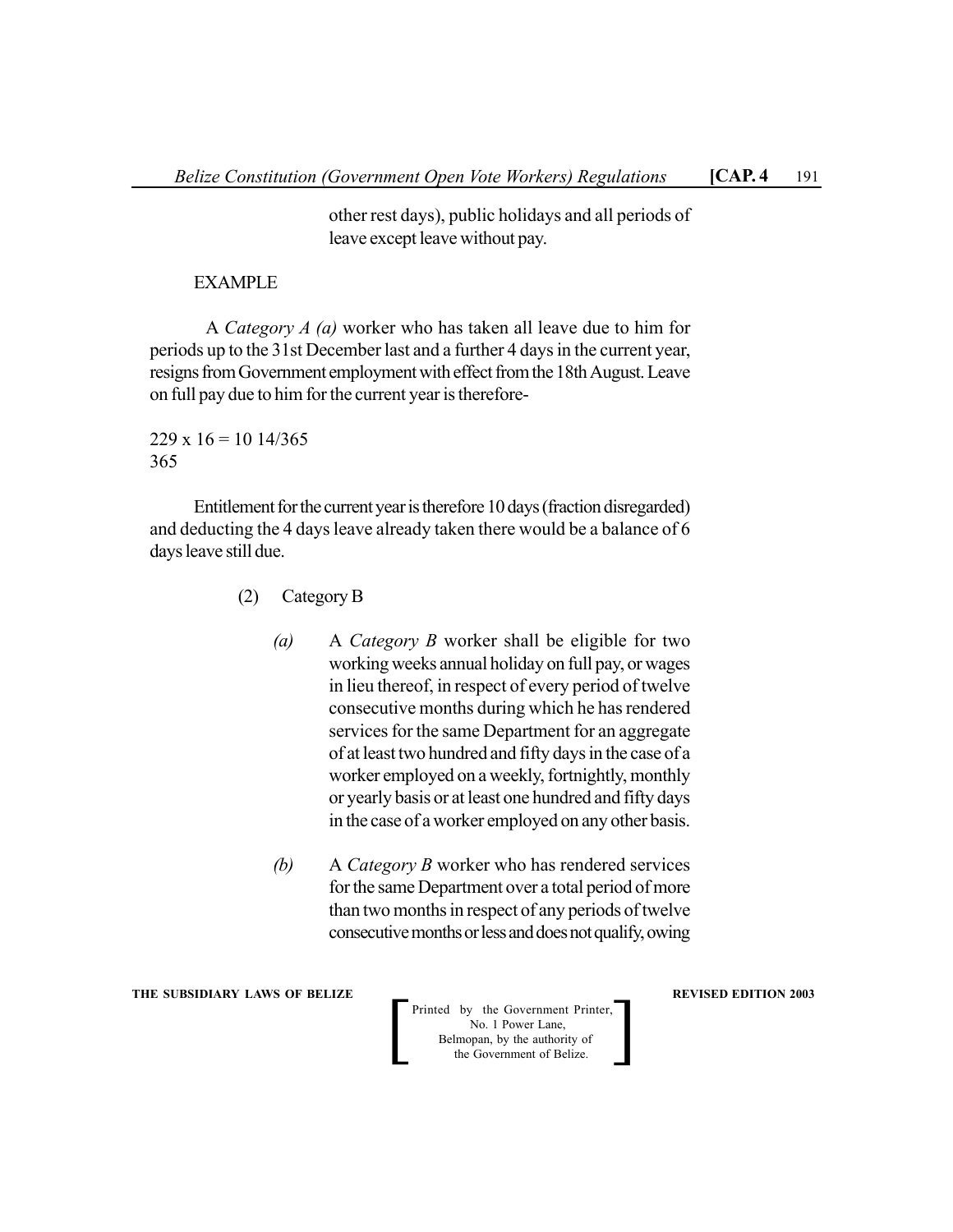to termination of his employment or otherwise, for annual holiday under the preceding subsection

 *(a)* shall be granted proportionate holiday pay calculated as follows:-

 Holiday Pay = Total remuneration 26

#### **NOTES**

- (A) Any days of holiday on full pay, or wages in *lieu*, already granted in respect of the relevant period must be taken into consideration in deciding the amount of holiday pay due.
- (B) In no case may the amount of holiday pay for twelve consecutive months or less exceed two weeks' pay at the average daily rate even though the worker may have rendered services for more than 250 or 150 days, as the case may be, or served in more than one Department.
- (C) For the purpose of this regulation,

"full pay" means the normal basic wage for one day and in the case of workers employed on a weekly, fortnightly, monthly or annual basis is to be calculated by dividing the normal wage for the period by six, twelve, twenty-six or three hundred and twelve, as the case may be;

"total remuneration" means all the basic wages payable to a worker in respect of the relevant period but does not include overtime payments.

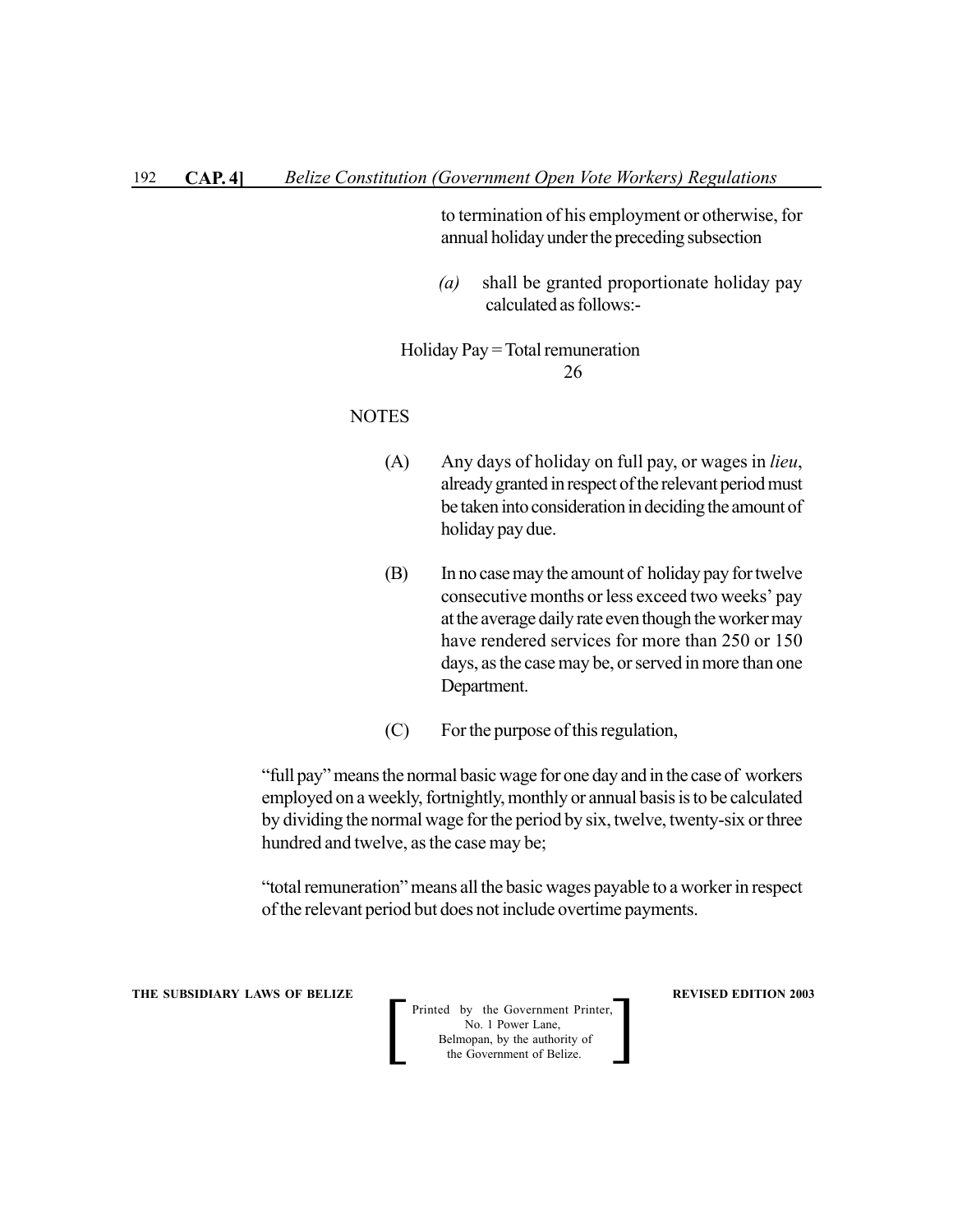(3) Leave is normally due after a worker has been employed for 12 consecutive months. A Head of Department may, however, grant leave to a worker who has been employed for a lesser period and shall so arrange that no worker shall work for a longer period than 18 consecutive months without being granted leave.

(4) The Head of Department shall determine the date on which a worker's leave shall commence and shall give the worker not less than 14 days' notice of such a date.

(5) If a worker becomes ill while on leave granted by his Head of Department, other than leave on termination of his employment, he may be treated as on sick leave for any period he is certified by a registered medical practitioner to be unfit for work and granted a corresponding number of extra days' leave either to follow the period of leave originally approved or at some other time as the Head of Department may decide.

19. (1) A Head of Department who engages workers shall provide free transportation for such workers and, in cases where suitable family accommodation is available, for their families also, from the place of engagement to the site of the work and on return after completion of the whole project.

(2) Wherever practicable, a Head of Department shall provide weekend leave and free transport, for workers on long-term projects in remote areas and all projects in accessible places and at base camps and depots but this Regulation shall not apply unless the worker can be returned to his work site by the normal time of his commencement of work.

20. (1) As far as possible, transfers must be planned in such a way as not to disrupt officers with children attending school during the current school year. Transfers.

(2) Transfers shall be for the benefit of the Public Service, as well as the workers and shall not be used as a punitive measure.

**THE SUBSIDIARY LAWS OF BELIZE REVISED EDITION 2003**

Printed by the Government Printer, No. 1 Power Lane, Belmopan, by the authority of<br>the Government of Belize. Printed by the Government Printer,<br>No. 1 Power Lane,<br>Belmopan, by the authority of<br>the Government of Belize.

Transportation. -on engagement and return home.

-on weekend leave.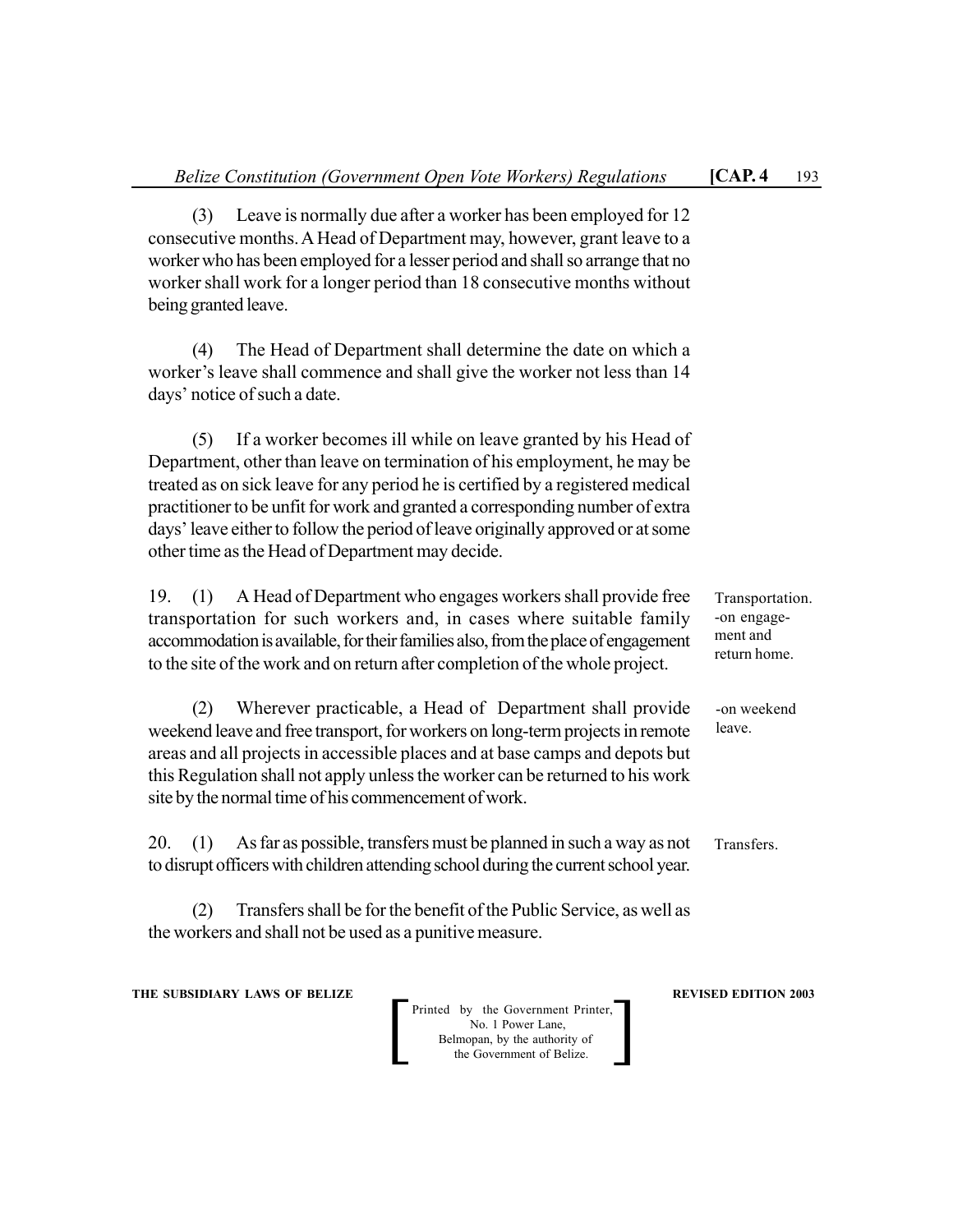(3) Transfers shall not be arbitrary. Wherever practicable, a list of the posts and the names of workers who are likely to be transferred shall be drawn up and made known to such workers and they should be given adequate notice and allowed time to make proper arrangements for their families, especially where children in schools may be affected.

21. (1) A Head of Department may not under any circumstances employ a child under the age of 14.

(2) The provisions of Part IV of the Labour Act shall be applied to the employment of women and young persons (i.e. over 14 but under 18 years of age). The main provisions are:

- *(a)* women and young persons may not be employed in an industrial undertaking at night between the hours of 10 p.m. and 6 a.m. except:
	- *(i)* in an emergency which must be reported to the Labour Commissioner immediately;
	- *(ii)* women may be employed at night in responsible positions of managerial or technical character or in health and welfare services;
- *(b)* there are restrictions on the employment of young persons on vessels engaged in maritime navigation;
- *(c)* prohibitions and restrictions may be relaxed under certain circumstances for the purpose of apprenticeship and vocational training.

(3) Where women or young persons are employed, they shall be given work which is not physically harmful to them and paid wages on the basis of "equal pay for equal work", i.e., they shall be paid at the same rate which

**THE SUBSIDIARY LAWS OF BELIZE A LOCAL CONSUMING A LOCAL CONSUMING A LOCAL CONSUMING A LOCAL CONSUMING A LOCAL CONSUMING A LOCAL CONSUMING A LOCAL CONSUMING A LOCAL CONSUMING A LOCAL CONSUMING A LOCAL CONSUMING A LOCAL CON** 

Printed by the Government Printer, No. 1 Power Lane, Belmopan, by the authority of<br>the Government of Belize. Printed by the Government Printer,<br>No. 1 Power Lane,<br>Belmopan, by the authority of<br>the Government of Belize.

Employment of children, women and young persons. CAP. 297.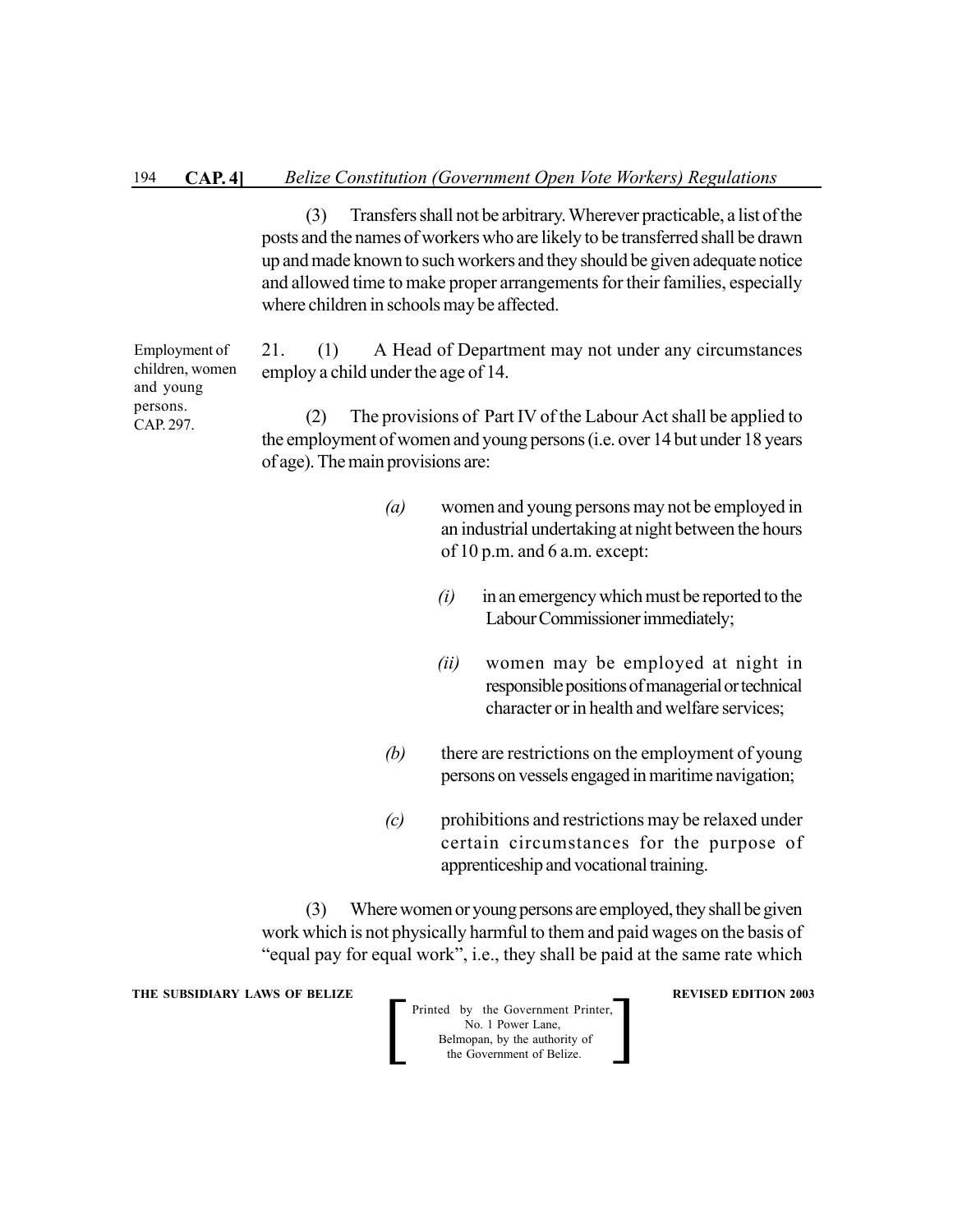| Belize Constitution (Government Open Vote Workers) Regulations                                                                                                                                                                                                                                                                                                                                                                         | $\mathsf{ICAP}.4$<br>195    |  |  |
|----------------------------------------------------------------------------------------------------------------------------------------------------------------------------------------------------------------------------------------------------------------------------------------------------------------------------------------------------------------------------------------------------------------------------------------|-----------------------------|--|--|
| would be paid to an adult male if they can perform the amount of work of the<br>same quality. Their employment shall not be resorted to simply to reduce labour<br>costs.                                                                                                                                                                                                                                                              |                             |  |  |
| 22.<br>Aliens, that is, persons who are not Belizean nationals, shall not be<br>employed unless they possess some special skill or qualification not available in<br>Belize. Their employment shall receive the prior consent of the Minister of<br>Labour. Their employment shall be limited to the time necessary to train local<br>workers to the necessary standard of skill or qualifications in the particular<br>trade of work. | Employment of<br>aliens.    |  |  |
| This restriction shall not apply to those aliens who have lived in Belize for at<br>least five years and have families in Belize dependent on them for support,<br>provided that the prior consent of the Minister of Labour has been obtained.                                                                                                                                                                                        |                             |  |  |
| Gang captains, formen, and other officers in charge of workers shall not<br>23.<br>participate nor have any interest either directly or indirectly in any cookshop or<br>other arrangement whereby food, tobacco, cigarettes, liquor, or any other articles<br>are sold to workers under their charge:                                                                                                                                 | Sale of goods.              |  |  |
| Provided that senior officers may obtain specific goods for and at the<br>request of workers but shall not make a profit or charge commission thereon.                                                                                                                                                                                                                                                                                 |                             |  |  |
| Notice of termination of a contract of service for an indefinite time<br>24.<br>(1)<br>given either by the Head of Department or the worker, shall be of the following<br>respective durations, if the worker has been in the employment of the Department<br>continuously -                                                                                                                                                           | Termination of<br>services. |  |  |
| (a) for more than two weeks but not more than six months<br>- three days;                                                                                                                                                                                                                                                                                                                                                              |                             |  |  |
| for more than six months but not more than one year<br>(b)<br>- one week;                                                                                                                                                                                                                                                                                                                                                              |                             |  |  |
| THE SUBSIDIARY LAWS OF BELIZE<br>Printed by the Government Printer,<br>No. 1 Power Lane,<br>Belmopan, by the authority of<br>the Government of Belize.                                                                                                                                                                                                                                                                                 | <b>REVISED EDITION 2003</b> |  |  |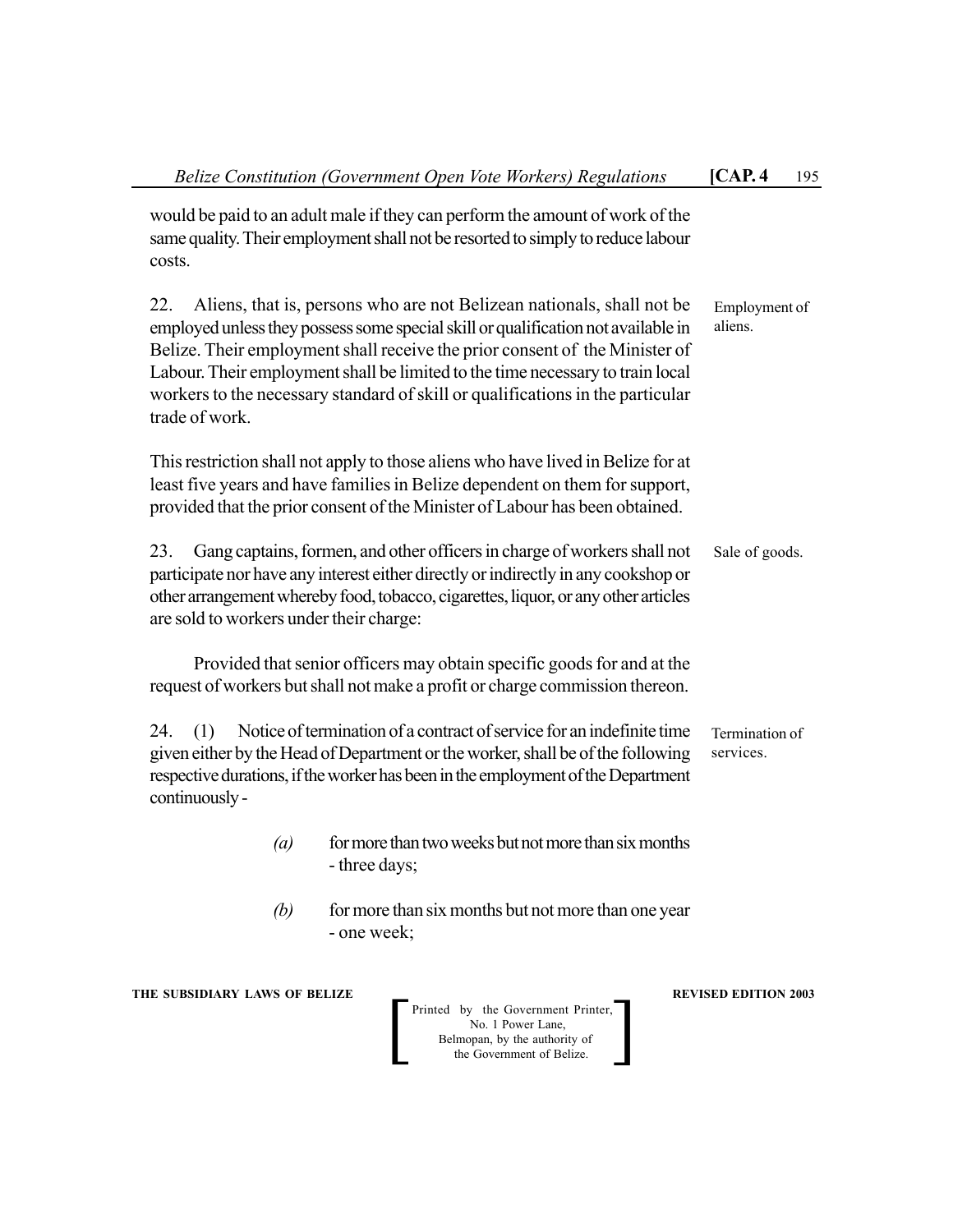- *(c)* for more than one year but not more than two years - two weeks;
- *(d)* for more than two years four weeks.

(2) Notice shall take effect on the day following that in which it is given, provided that in the case of weekly or monthly rated workers, the period of notice shall commence on the first day of the pay period next following that during which it is given.

(3) If a worker under an oral contract of service for an indefinite time fails to give notice as in accordance with the provisions of this regulation, he shall be liable to pay the Government a sum equal to half the wages that would be payable in respect of the period of notice, provided that the Head of Department may in his own discretion and under special circumstances waive this obligation on the part of the worker. If the Head of Department fails to give the said notice, he shall be liable to pay to such worker a sum equal to the wages that would be payable in respect of the period of notice.

(4) In the event of termination of employment on the grounds of redundancy, a worker who has served a minimum of five years shall be entitled to one week's wages for each year of service as severance pay.

25. (1) The Head of Department may dismiss the worker and the worker may abandon service of the Department without giving notice and without any liability to make payment as provided in regulation 24 if there is good and sufficient cause for dismissal or abandonment of service. Dismissal.

> (2) Good and sufficient cause for dismissal without notice shall include dismissal:

> > *(a)* when a worker is guilty of misconduct, whether in the course of his duties or not, inconsistent with the fulfillment of the expressed or implied conditions of

**THE SUBSIDIARY LAWS OF BELIZE A LOCAL CONSUMING A LOCAL CONSUMING A LOCAL CONSUMING A LOCAL CONSUMING A LOCAL CONSUMING A LOCAL CONSUMING A LOCAL CONSUMING A LOCAL CONSUMING A LOCAL CONSUMING A LOCAL CONSUMING A LOCAL CON**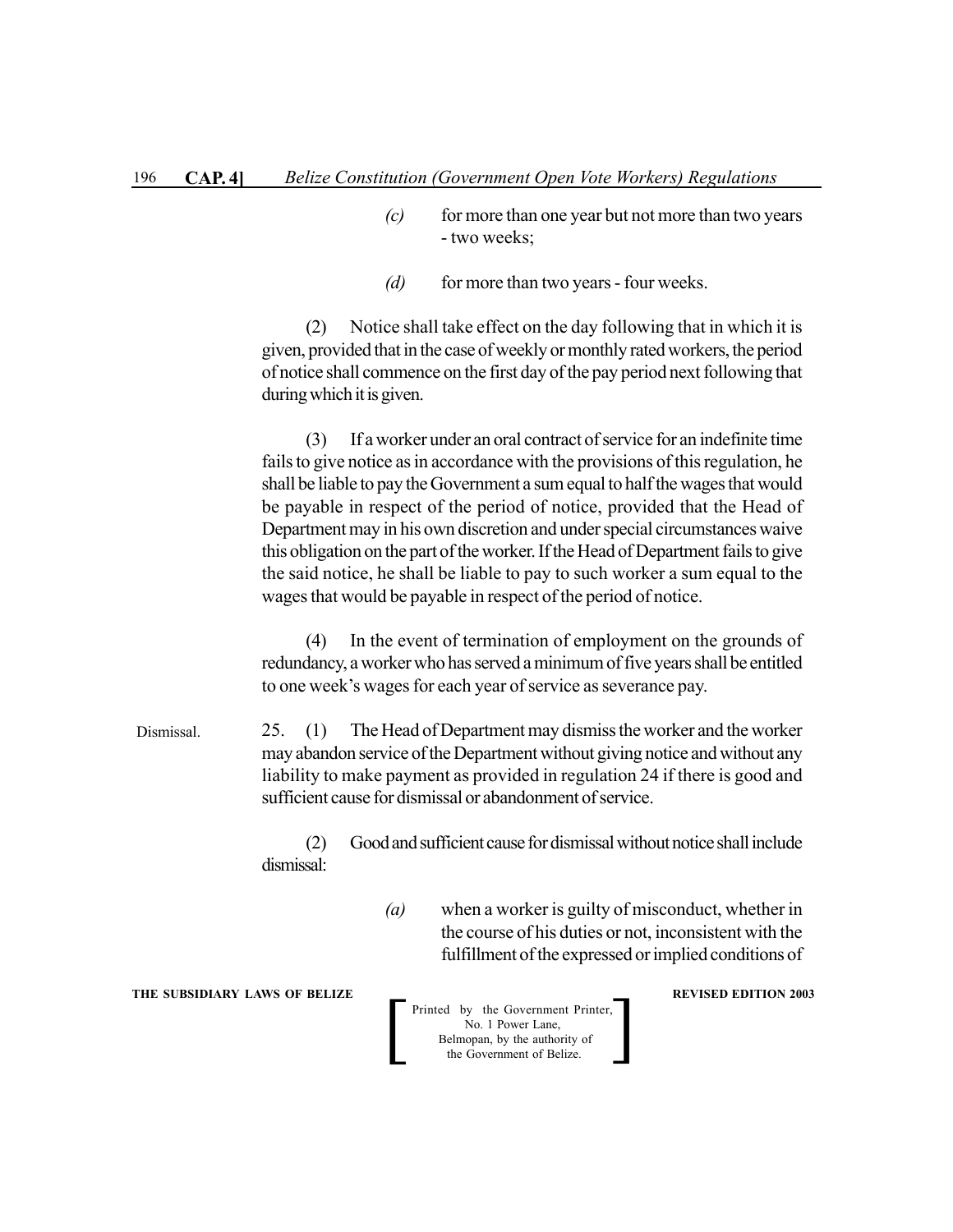his contract of service;

- *(b)* for wilful disobedience to lawful orders given by a Head of Department;
- *(c)* for lack of skill which the worker expressly or by implication warrants himself to possess;
- *(d)* for habitual or substantial neglect of his duties;
- *(e)* for absence from work without permission of the Head of Department or without other reasonable excuse.

(3) A worker dismissed for any of the abovementioned reasons is entitled to payment of wages due up to the time of his dismissal; the worker may in the first instance appeal to the Permanent Secretary of the Ministry in which he was working, and then if necessary, to the Labour Commissioner against dismissal for any of those reasons.

In any such appeal the decision of the Labour Commissioner shall be final and the Head of Department shall comply with the ruling of the Labour Commissioner. In every appeal under this Regulation, the Labour commissioner shall give reasons for his decision.

(4) A worker alleged to have committed a criminal offence of such nature that it may interfere with the safe and proper conduct of the work may be suspended from duty provided that the alleged offence is reported to the Police. Payment of wages may cease or be reduced during such suspension at the discretion of the Head of Department, provided that the worker shall have the right to be heard with a Legal or Union Representative if he so wishes. The worker may be dismissed without notice with effect from the date of suspension, only in the event of his being convicted of the offence. If he is not convicted of the offence he shall be paid full wages for the period of suspension without

**THE SUBSIDIARY LAWS OF BELIZE A LOCAL CONSUMING A LOCAL CONSUMING REVISED EDITION 2003**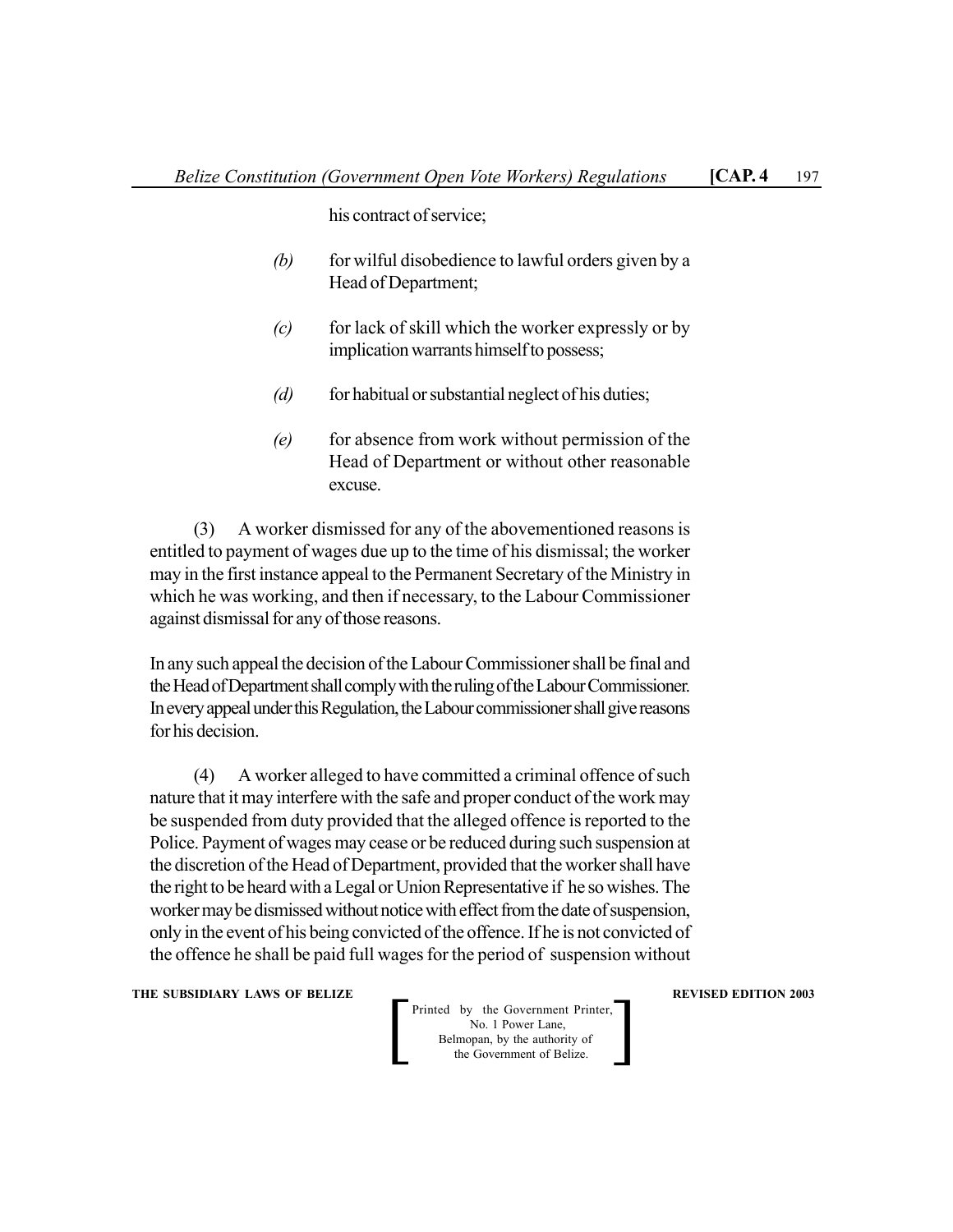prejudice to the right of the Head of Department to give due notice of termination of his services at any time.

(5) Where a worker is guilty of an act or omission which could warrant his dismissal under subregulation (1) and (2) above, a Head of Department may in his own discretion, as an alternative to dismissal, suspend such worker as a disciplinary measure without any liability to pay wages during the period of suspension which shall not in any case exceed 14 working days. Suspension under the regulation shall not constitute a break in service for the purpose of regulation 29.

26. (1) Representation by workers about their wages or conditions of employment, either direct or through their Union, shall be given prompt and courteous attention and receive careful consideration provided they are forwarded in a proper manner. Representation of workers.

> (2) Heads of Department shall report promptly to their Ministry who will inform the Minister of Labour of the circumstances of any wage claim made by or on behalf of any workers or of any disputes which may lead to a stoppage of work.

> (3) In any work place where a substantial proportion of the workers are members of a Trade Union, they shall be permitted to elect one of their members as a Union Representative to represent them in matters connected with their Union or with their working conditions. The name of the Union Representative so elected shall be notified in writing by the Trade Union to the Head of Department.

> (4) A Union Representative who has elected and whose name has been so notified shall be allowed reasonable time off from work to discuss with a foreman or other higher authority, grievances or any matters in dispute, and in connection therewith to visit all sections of the workplace. In cases of urgency he may also be allowed to communicate with the Head Office or Branch Office of his Union, whichever shall be the nearer. But in all other respects, Union

#### **THE SUBSIDIARY LAWS OF BELIZE A LOCAL CONSUMING A LOCAL CONSUMING A LOCAL CONSUMING A LOCAL CONSUMING A LOCAL CONSUMING A LOCAL CONSUMING A LOCAL CONSUMING A LOCAL CONSUMING A LOCAL CONSUMING A LOCAL CONSUMING A LOCAL CON**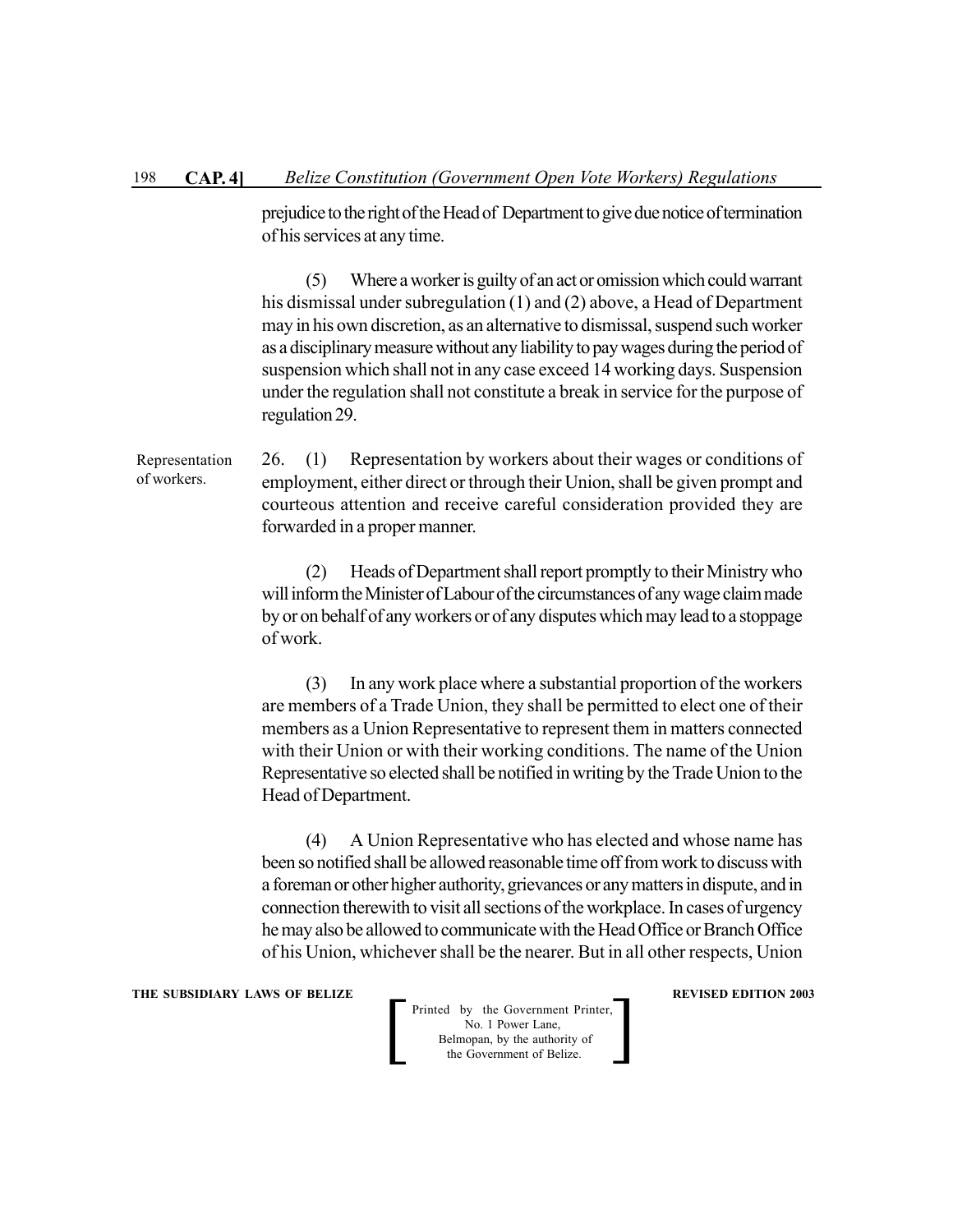Representatives shall conform to the same working conditions as their fellow workers.

27. A Head of Department with the prior approval of the Accountant General shall cause the contributions of members of Trade Unions or Credit Unions to be deducted from wages due upon presentation by the Union concerned of the member's authority in writing to make such deduction. Trade Union and Credit Union contributions.

28. (1) Whenever a reduction in the number of workers employed becomes necessary, the selection of workers to be laid off shall, subject to regulation 17 (4), accord as far as possible with the principle of "last in first out"- within the particular place or project of employment and within the appropriate trade category. ("Continuous service" as defined in regulation 3 shall be used for the purposes of this regulation).

(2) Whenever the number of workers employed is to be increased, workers who have previously been employed shall as far as possible be selected, and their selection shall accord with the principle of 'last out first in" within the particular place or project of employment and within the appropriate trade category.

29. (1) Subject to the Pensions Act and the Pensions Regulations, every open vote worker who has been in the public service under the Government of Belize for ten years or more may be granted on his retirement or resignation retirement benefits in accordance with the Pensions Act and the Pensions Regulations. Retirement benefits. Act 40 of 2001. CAP. 30.

(2) Death in harness benefits shall be granted pursuant to the Pensions Act and the Pensions Regulations. CAP. 30.

(3) Retirement benefits awarded under subregulation (1) and death in harness benefits awarded under sub-regulation (2) shall be computed using the same formula provided in the Pensions Act and the Pensions Regulations for other pensioinable offices. CAP. 30.

**THE SUBSIDIARY LAWS OF BELIZE A LOCAL CONSUMING A LOCAL CONSUMING REVISED EDITION 2003** 

Printed by the Government Printer, No. 1 Power Lane, Belmopan, by the authority of<br>the Government of Belize. Printed by the Government Printer,<br>No. 1 Power Lane,<br>Belmopan, by the authority of<br>the Government of Belize.

Layoffs and reengagement.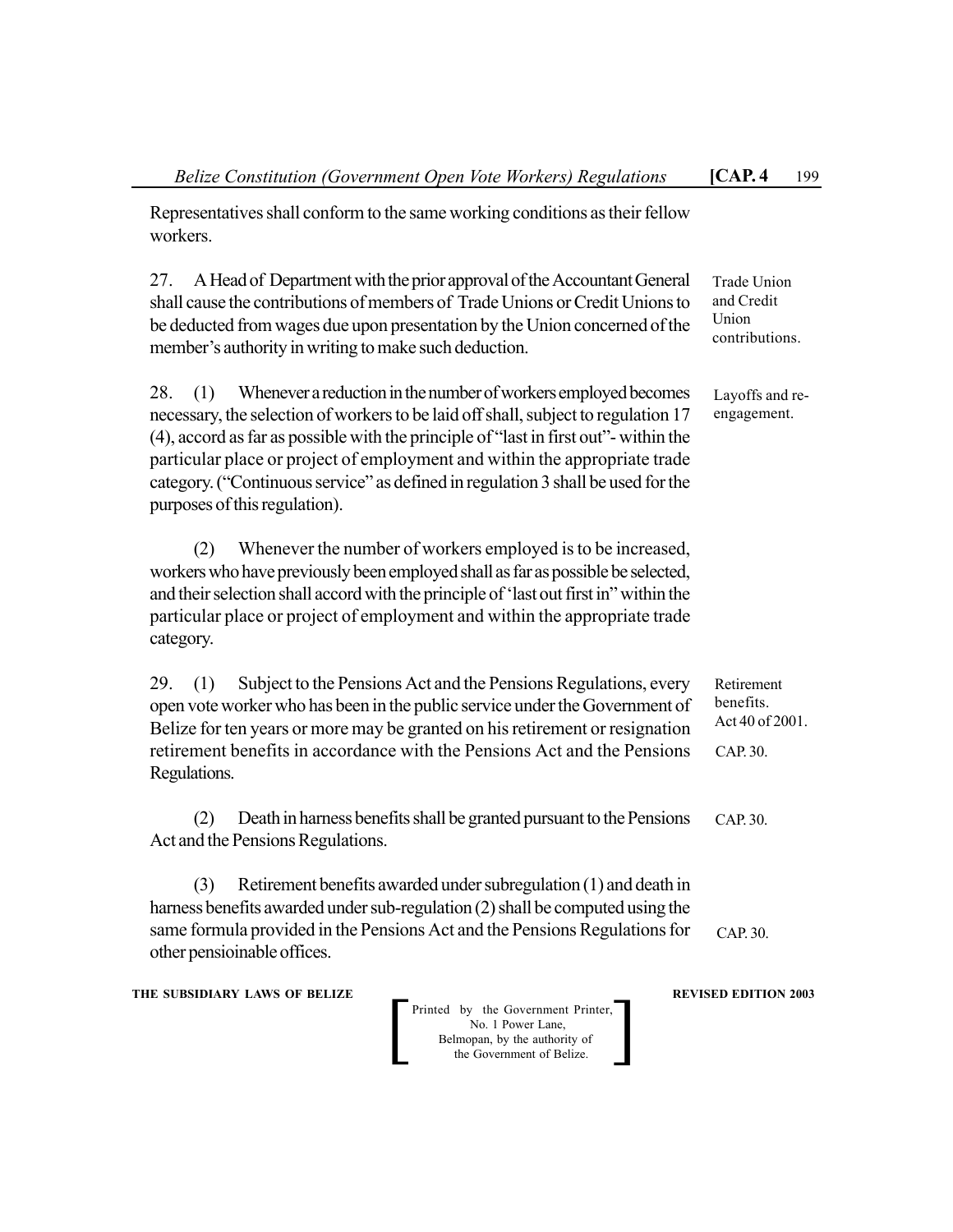30. (1) A female worker shall be entitled to eighty-four days maternity leave as follows: Maternity benefits.

- *(a)* Six weeks before and six weeks after the expected date of parturition on half pay.
- *(b)* Provided a medical certificate stating the expected date of delivery is submitted at least six weeks before leave is due a worker may elect not to take the six weeks before but the six weeks after parturition shall be mandatory and shall be on full pay if six weeks before delivery is not taken.

(2) A worker may, if she so wishes, use all or part of her vacation leave to replace any portion of the leave allowed on half pay:

Provided that the provisions of this subregulation shall not apply to a female worker unless during the twelve months immediately preceding her confinement she was employed in the service of Government for a total of not less than one hundred and fifty days.

(3) Any payments made under subregulation (1) of this regulation shall be made to the worker in the normal pay periods applicable to her.

(4) A female worker who is entitled to the benefits set out in subregulation (1) of this regulation shall be entitled to free attendance by a Government Medical Officer and/ or a certified Public Health Nurse during her pregnancy and confinement. The term "confinement" shall, for the purpose of this sub-regulation, include any illness which can be attributed to the confinement.

(5) No female worker shall be given notice of dismissal during, or to expire during, any period of absence from work in accordance with the provisions of subregulation (1) of this regulation or any further period of absence, not exceeding thirty days, due to illness certified by a qualified medical practioner,

#### **THE SUBSIDIARY LAWS OF BELIZE A LOCAL CONSUMING A LOCAL CONSUMING A LOCAL CONSUMING A LOCAL CONSUMING A LOCAL CONSUMING A LOCAL CONSUMING A LOCAL CONSUMING A LOCAL CONSUMING A LOCAL CONSUMING A LOCAL CONSUMING A LOCAL CON**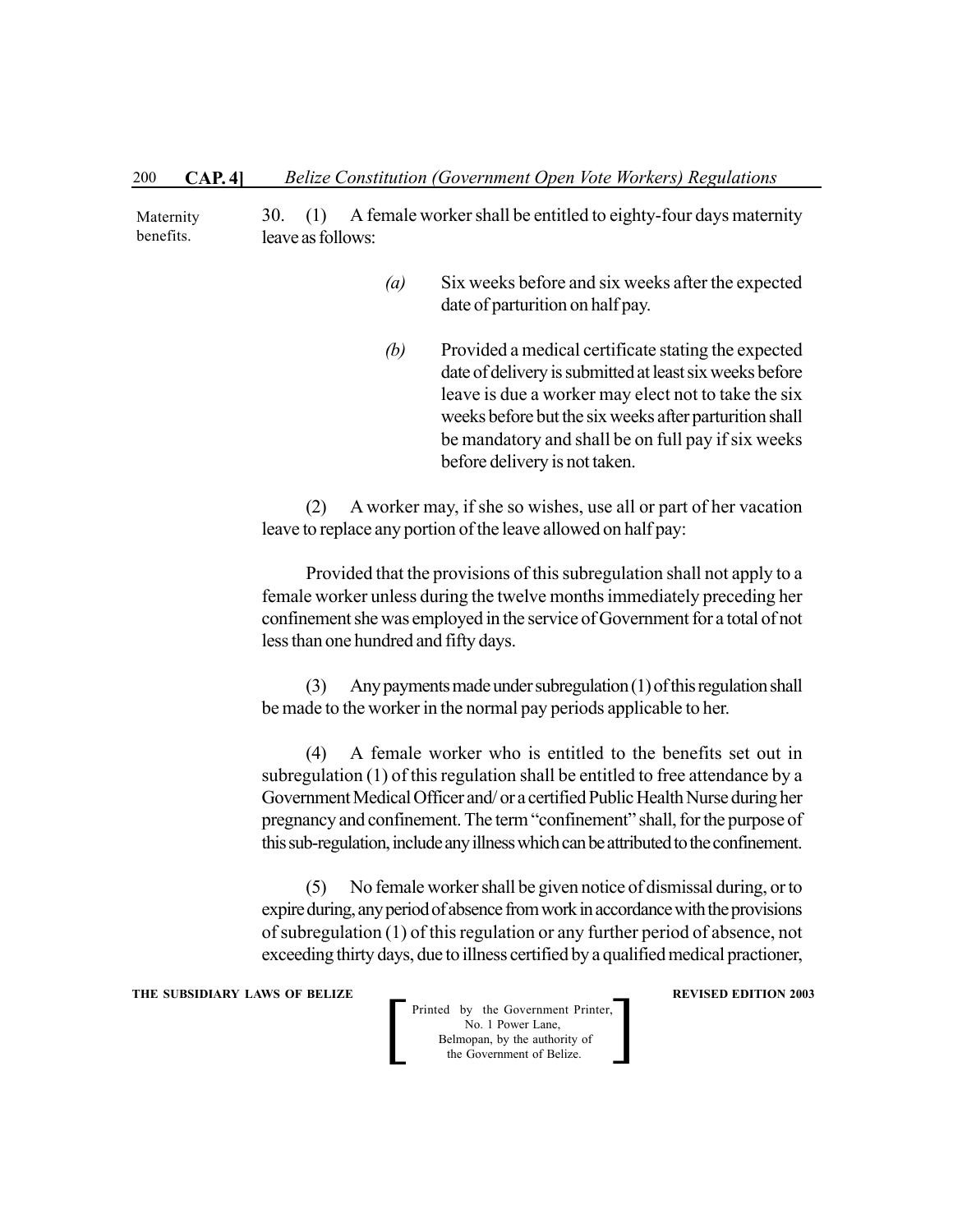to arise out of the worker's pregnancy or confinement.

| 31.       | (1)                | Workers employed in the typing, clerical and regulatory grades<br>shall be entitled to annual increments, subject to satisfactory performance.                                                 | Annual<br>increments.       |
|-----------|--------------------|------------------------------------------------------------------------------------------------------------------------------------------------------------------------------------------------|-----------------------------|
|           | (2)<br>increments. | An assessment form as set out in Appendix V shall be used for<br>assessing the performance of workers for the purpose of awarding annual                                                       | Appendix V.                 |
|           | $32. \quad (1)$    | A worker with a minimum of ten years continuous service who<br>resigns his employment and whose resignation is accepted, shall be eligible for<br>a gratuity in accordance with Regulation 29. | Resignation.                |
| 33.       |                    | The Appendices to these Regulations may, from time to time, be amended<br>by the Permanent Secretary, Establishment, with the approval of the Minister<br>responsible for the Public Service.  | Amendment of<br>Appendices. |
| $34.$ (1) | December, 1992.    | These Regulations shall come into force on the 1st day of                                                                                                                                      | Commencement<br>and repeal. |
|           | (2)                | With effect from the date of commencement of these regulations,                                                                                                                                |                             |

the Government Workers Rules, 1964 shall stand repealed.

# **MADE BY HER EXCELLENCY the GOVERNOR-GENERAL** this 13th day of November, 1992.

# **(DR. DAME MINITA E. GORDON) Governor-General**

**\_\_\_\_\_\_\_\_\_\_\_\_\_\_**

**THE SUBSIDIARY LAWS OF BELIZE 2003**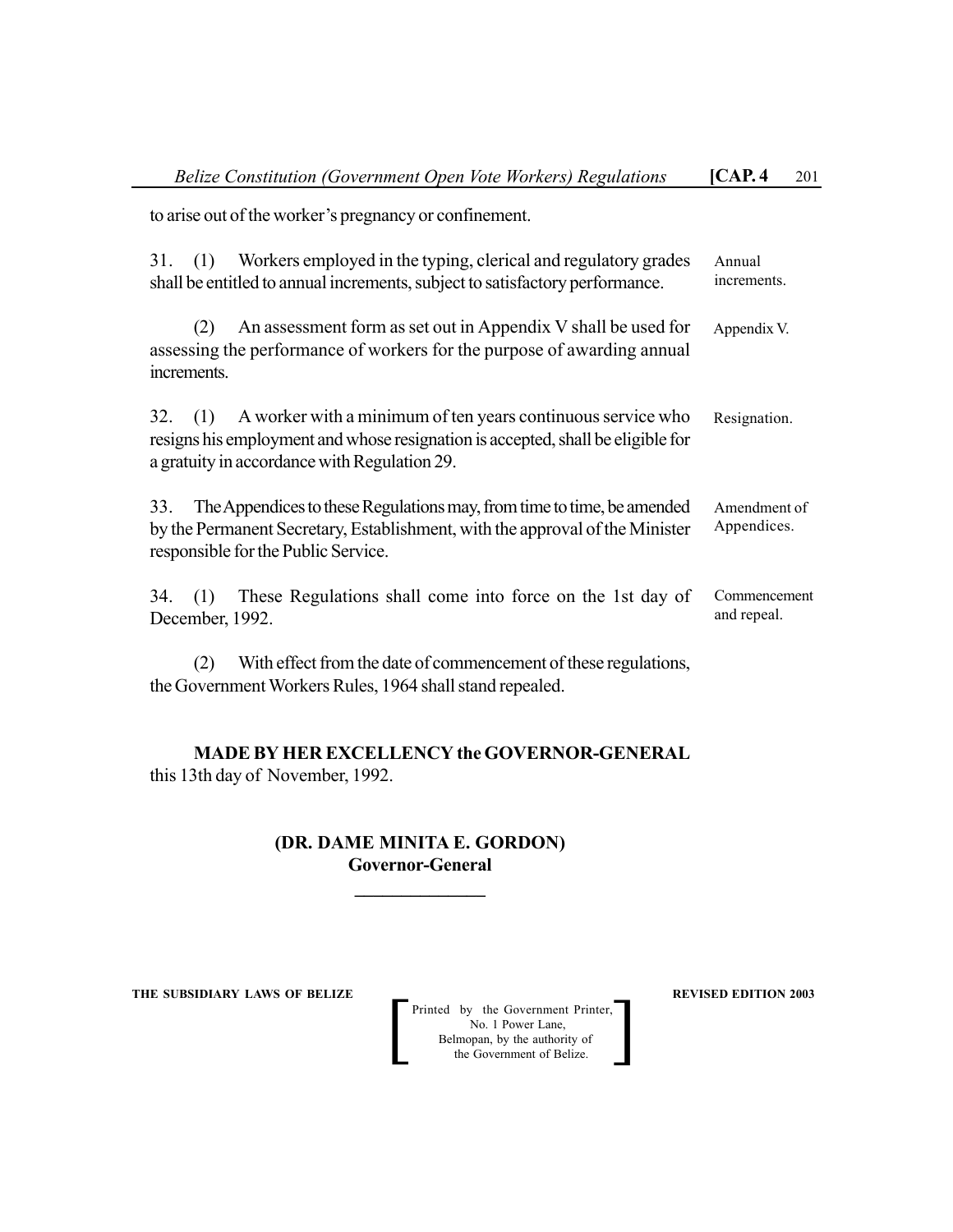|                               |  |  |  |  | Occupation                                                 |                       | Address                   | Name. |                        |                  |                                        |
|-------------------------------|--|--|--|--|------------------------------------------------------------|-----------------------|---------------------------|-------|------------------------|------------------|----------------------------------------|
|                               |  |  |  |  | Appointment<br>Date of                                     |                       | Date of First Appointment |       |                        |                  |                                        |
|                               |  |  |  |  | Termination<br>Date of                                     |                       | :::::::::                 |       |                        | <b>APPENDIX1</b> |                                        |
|                               |  |  |  |  | Hr/wk/Month<br>Rater per                                   | :<br>:<br>:<br>:<br>: |                           |       |                        |                  |                                        |
|                               |  |  |  |  | Vacation Study,<br>Leave<br>Sick                           |                       | Date of Birth             |       | WORKMEN SERVICE RECORD | REG. 3(3)        | <b>GOVERNMENT WORKERS' REGULATIONS</b> |
|                               |  |  |  |  | Break in Service                                           |                       | Sheet No                  |       |                        |                  |                                        |
|                               |  |  |  |  | Remarks                                                    |                       | ::::::::::::::::          |       |                        |                  |                                        |
| THE SUBSIDIARY LAWS OF BELIZE |  |  |  |  |                                                            |                       |                           |       |                        |                  | <b>REVISED EDITION 2003</b>            |
|                               |  |  |  |  | Printed by the Government Printer,<br>No. 1 Power Lane,    |                       |                           |       |                        |                  |                                        |
|                               |  |  |  |  | Belmopan, by the authority of<br>the Government of Belize. |                       |                           |       |                        |                  |                                        |

202 **CAP. 4]** *Belize Constitution (Government Open Vote Workers) Regulations*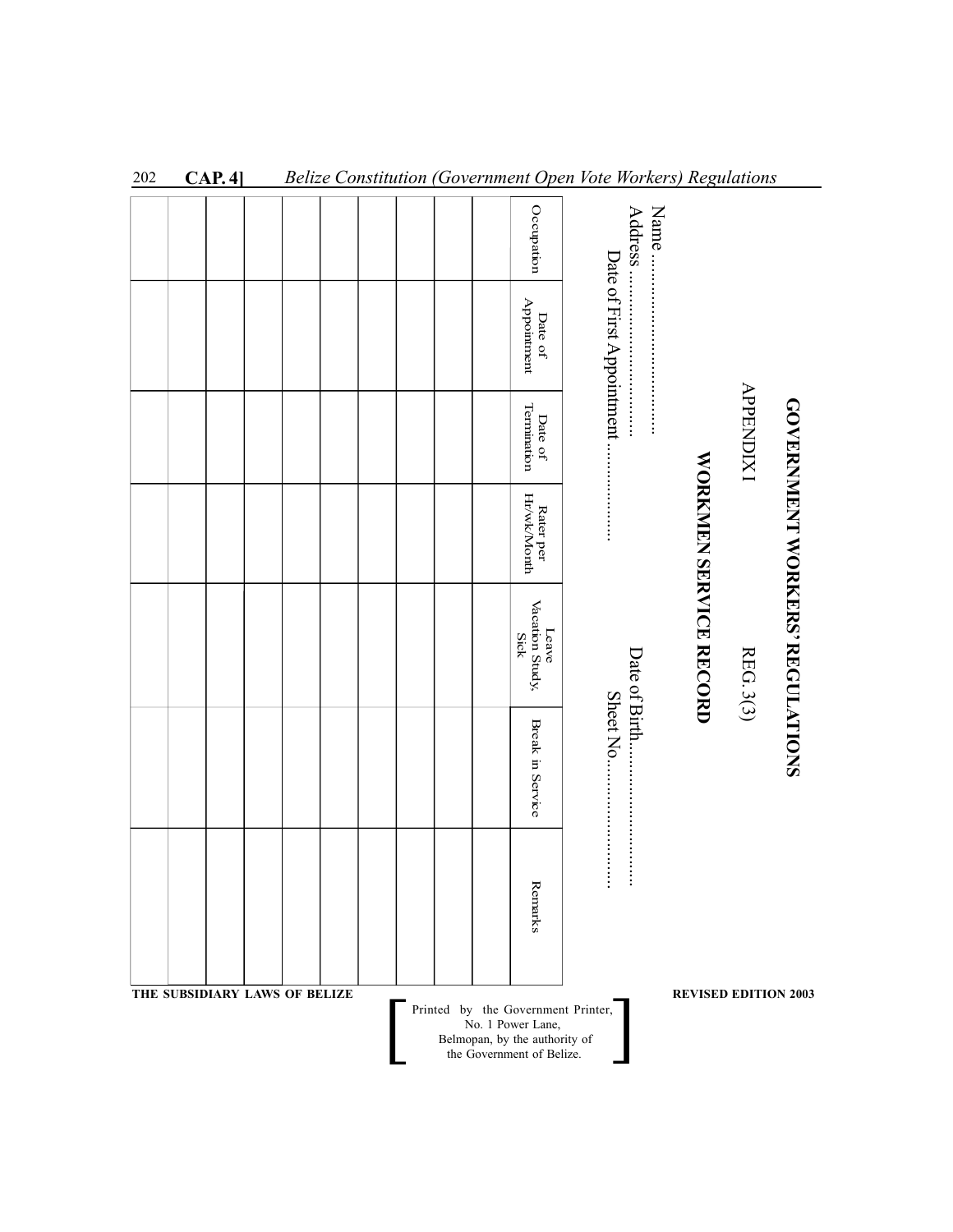|                               |  |  |  |  |                                                                                 |                                    |  | Year                                                     | Name.                       |                          |
|-------------------------------|--|--|--|--|---------------------------------------------------------------------------------|------------------------------------|--|----------------------------------------------------------|-----------------------------|--------------------------|
|                               |  |  |  |  |                                                                                 |                                    |  | ${\it Jan.}$                                             |                             |                          |
|                               |  |  |  |  |                                                                                 |                                    |  | Feb.                                                     |                             |                          |
|                               |  |  |  |  |                                                                                 |                                    |  | <b>Mar.</b>                                              |                             |                          |
|                               |  |  |  |  |                                                                                 |                                    |  | $\rm {d} \bar{\rm v}$                                    |                             |                          |
|                               |  |  |  |  |                                                                                 |                                    |  | $_{\rm{Nay}}$                                            |                             |                          |
|                               |  |  |  |  |                                                                                 |                                    |  | $\frac{1}{2}$                                            |                             |                          |
|                               |  |  |  |  |                                                                                 |                                    |  | $\mathbb{H}$                                             |                             |                          |
|                               |  |  |  |  |                                                                                 |                                    |  | $\frac{1}{\sqrt{2}}$                                     |                             |                          |
|                               |  |  |  |  |                                                                                 |                                    |  | Sept.                                                    |                             |                          |
|                               |  |  |  |  |                                                                                 |                                    |  | $Oct.$                                                   |                             |                          |
|                               |  |  |  |  |                                                                                 |                                    |  | $_{\rm Nov}$                                             |                             |                          |
|                               |  |  |  |  |                                                                                 |                                    |  | Dec.                                                     |                             |                          |
|                               |  |  |  |  |                                                                                 |                                    |  | $_{\mbox{\small\tiny Total}}^{\mbox{\small\tiny Total}}$ |                             | WORKMEN'S SERVICE RECORD |
|                               |  |  |  |  |                                                                                 |                                    |  | <b>District/Station</b>                                  |                             |                          |
|                               |  |  |  |  |                                                                                 |                                    |  | Certifying Officer                                       |                             |                          |
| THE SUBSIDIARY LAWS OF BELIZE |  |  |  |  | No. 1 Power Lane,<br>Belmopan, by the authority of<br>the Government of Belize. | Printed by the Government Printer, |  |                                                          | <b>REVISED EDITION 2003</b> |                          |
|                               |  |  |  |  |                                                                                 |                                    |  |                                                          |                             |                          |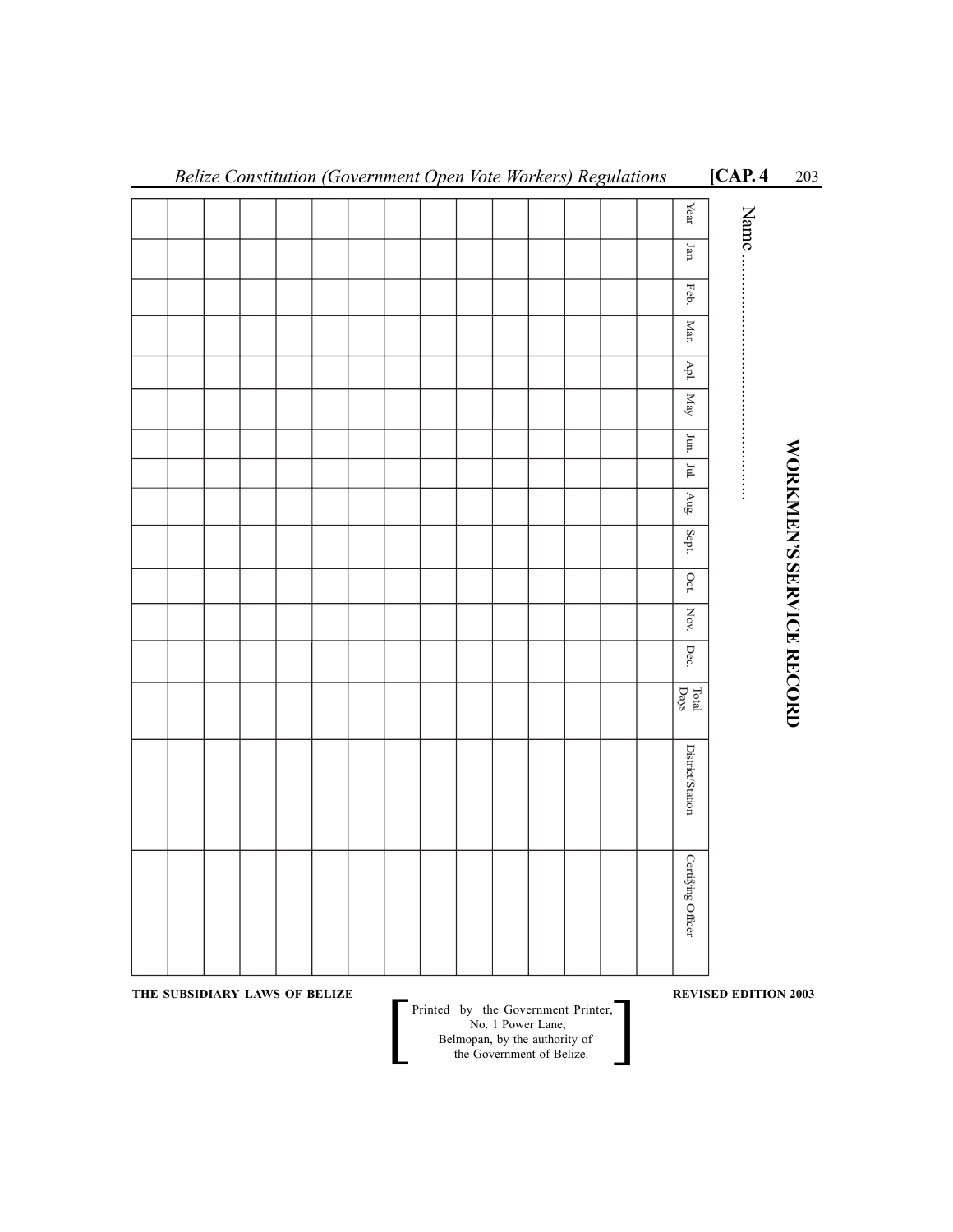## **APPENDIX II**

## **GOVERNMENT WORKERS' REGULATIONS**

# **TERMS OF ENGAGEMENT**

|                                                                                                                                        | Department |
|----------------------------------------------------------------------------------------------------------------------------------------|------------|
|                                                                                                                                        |            |
| TO: MR./MRS./MISS:<br>and the control of the control of the control of the control of the control of the control of the control of the |            |
| The following are basic particulars of employment as Government worker which is hereby                                                 |            |
|                                                                                                                                        |            |
| Trade Classification __________________Grade _________________Category A/B                                                             |            |
| Nature of Work                                                                                                                         |            |
| Date of commencement Probable Duration                                                                                                 |            |
| Wage Rate of \$                                                                                                                        |            |
|                                                                                                                                        |            |
| Normal Working hours                                                                                                                   |            |
| (N.B. Overtime is normally paid at half as much again as ordinary time i.e. time and half).                                            |            |
|                                                                                                                                        |            |

**THE SUBSIDIARY LAWS OF BELIZE**  $\qquad$  **REVISED EDITION 2003**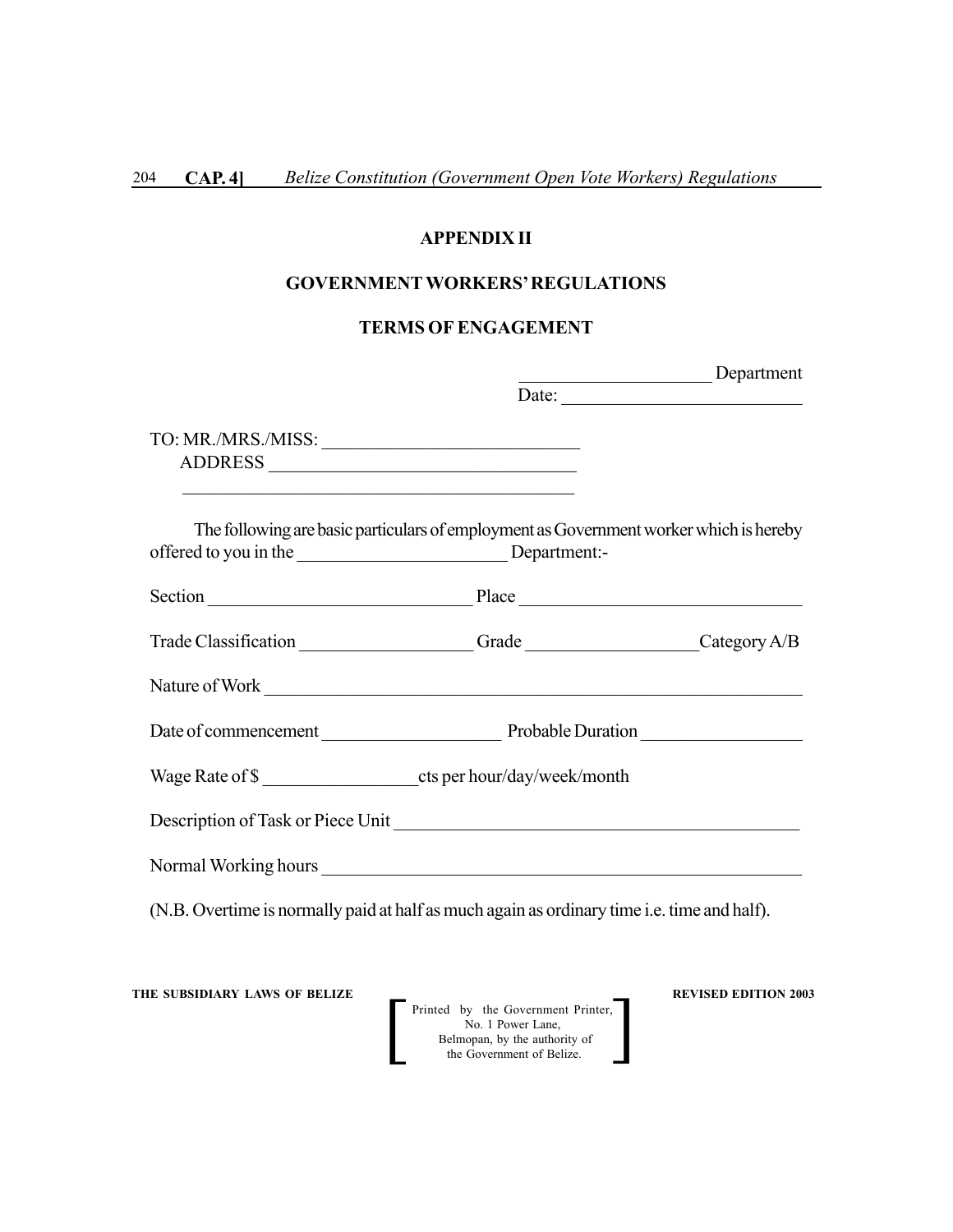The Government Workers Regulations 1992, as amended from time to time, will apply to this employment and contain the detailed terms and conditions thereof. You are particularly requested to note that in accordance with the said Government Workers Regulations, the first two weeks of the employment will be deemed to be probationary employment and may be terminated at will of either party without notice. Thereafter, notice of termination of employment for an indefinite period must be given in accordance with Reg. 25 of the Government Workers Regulations which lays down different periods of notice according to different periods of service.

If you decide to accept employment on the terms explained above, please sign and return the original copy of this offer, the duplicate copy is for your retention. Otherwise kindly return both copies unsigned.

I accept employment on the terms stated above:

| <b>SIGNED</b>              | <b>DATE</b> |
|----------------------------|-------------|
|                            | <b>DATE</b> |
| EOD LIE A D OF DEDA DTMENT |             |

# FOR HEAD OF DEPARTMENT

(This form is to be used for the initial engagement of a Government Worker. It may also be used with slight modifications to notify a promotion or other changes in which notice ought to be given to the worker concerned.)

( \* - Delete where not applicable)

**THE SUBSIDIARY LAWS OF BELIZE REVISED EDITION 2003**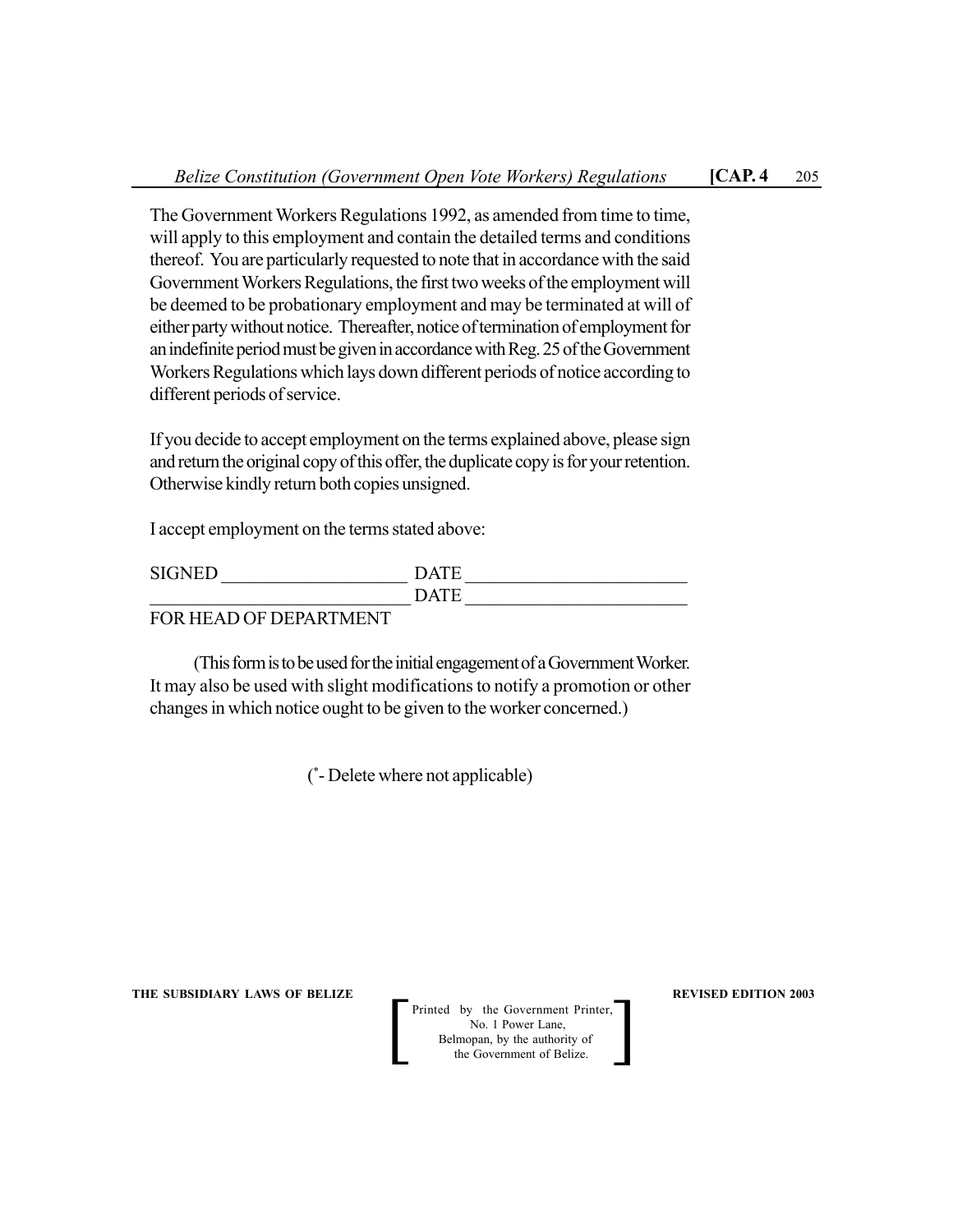Reg. 5

#### **APPENDIX III**

#### **GOVERNMENT WORKERS'REGULATIONS**

### **CONFIDENTIAL**

Form A

BELIZE

# MEDICAL EXAMINATION OF CANDIDATES FOR APPOINTMENTTO THE GOVERNMENT SERVICE (OPEN VOTE)

Candidates for appointment to the Government Service (Open Vote) should complete this form and hand it to the Medical Officer when presenting themselves for examination.

2. The candidates will be held responsible for the accuracy of the statements in this form and any wilful with-holding or suppressing of any information will incur the risk of losing the appointment.

3. The Completed Form should be forwarded by the Medical Officer when he submits his report on the candidate on Form B attached.

Name of Candidate (in full)

Date of Birth \_\_\_\_\_\_\_\_\_\_\_\_\_\_\_\_\_\_\_\_\_\_\_\_\_\_\_\_\_\_\_\_\_\_\_\_\_\_\_\_\_\_\_\_\_\_\_\_\_\_\_\_\_\_\_\_\_\_\_

Married, Single, Widowed or Divorced \_\_\_\_\_\_\_\_\_\_\_\_\_\_\_\_\_\_\_\_\_\_\_\_\_\_\_\_\_\_\_\_\_\_\_\_\_\_\_

Countries of residence (with dates)

**THE SUBSIDIARY LAWS OF BELIZE A LOCAL CONSUMING A LOCAL CONSUMING A REVISED EDITION 2003**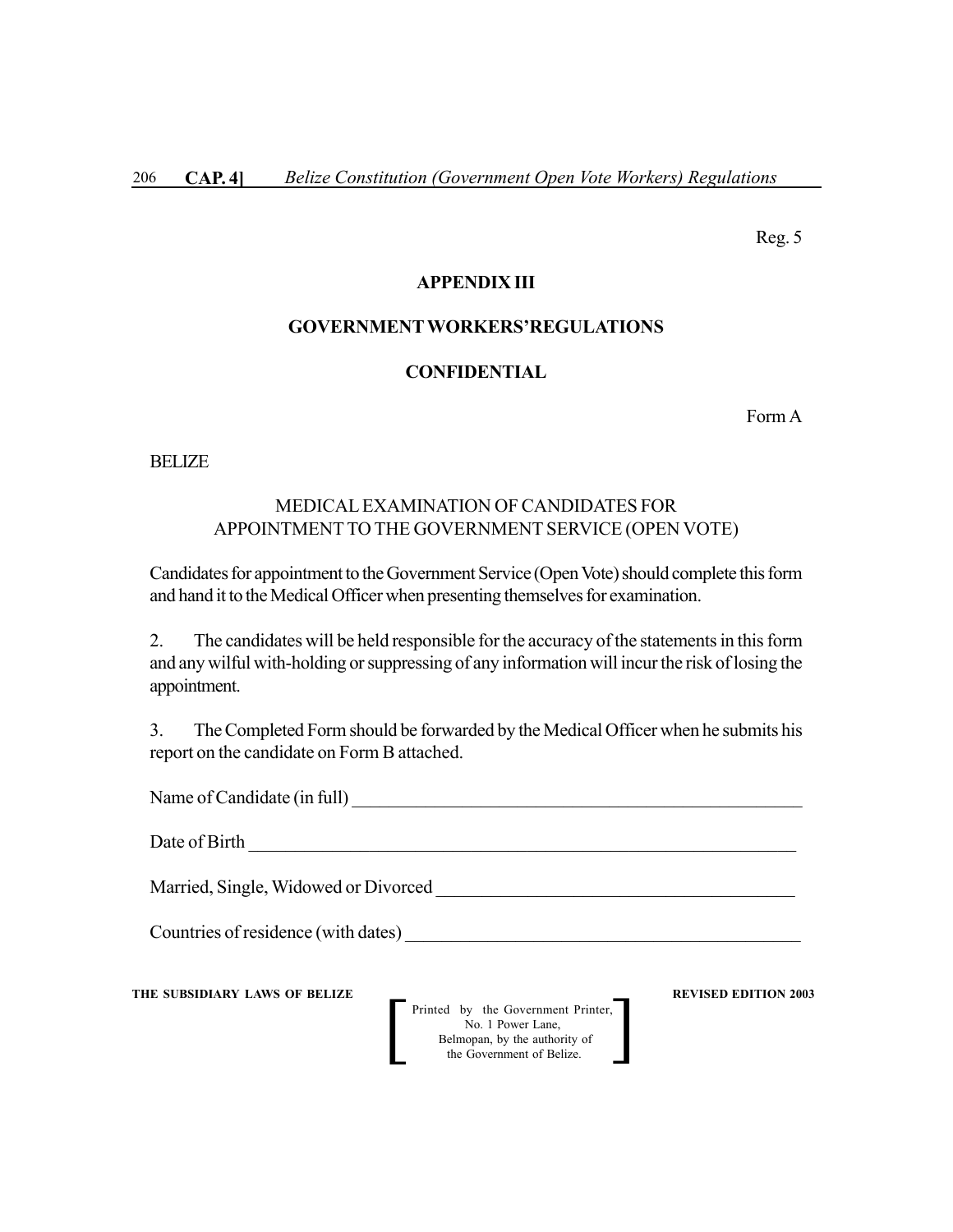Have you been vacccinated? Fig. 1f so, give the date and result  $\mathcal{L}_\text{max}$  and  $\mathcal{L}_\text{max}$  and  $\mathcal{L}_\text{max}$ Have you, to your knowledge, suffered from any other disease or serious illness; especially Hernia, Pulmonary or Cardiac or Urinary Symptoms, Epilepsy or Mental Disease? If so, give details.  $\mathcal{L}_\mathcal{L} = \{ \mathcal{L}_\mathcal{L} = \{ \mathcal{L}_\mathcal{L} = \{ \mathcal{L}_\mathcal{L} = \{ \mathcal{L}_\mathcal{L} = \{ \mathcal{L}_\mathcal{L} = \{ \mathcal{L}_\mathcal{L} = \{ \mathcal{L}_\mathcal{L} = \{ \mathcal{L}_\mathcal{L} = \{ \mathcal{L}_\mathcal{L} = \{ \mathcal{L}_\mathcal{L} = \{ \mathcal{L}_\mathcal{L} = \{ \mathcal{L}_\mathcal{L} = \{ \mathcal{L}_\mathcal{L} = \{ \mathcal{L}_\mathcal{$ Are you temperate in your habits? To your knowledge, are any member of your family, or near relatives, subject to consumption or to any disease of the Lungs, or to insanity or fits or have they been so subject.  $\mathcal{L}_\mathcal{L} = \{ \mathcal{L}_\mathcal{L} = \{ \mathcal{L}_\mathcal{L} = \{ \mathcal{L}_\mathcal{L} = \{ \mathcal{L}_\mathcal{L} = \{ \mathcal{L}_\mathcal{L} = \{ \mathcal{L}_\mathcal{L} = \{ \mathcal{L}_\mathcal{L} = \{ \mathcal{L}_\mathcal{L} = \{ \mathcal{L}_\mathcal{L} = \{ \mathcal{L}_\mathcal{L} = \{ \mathcal{L}_\mathcal{L} = \{ \mathcal{L}_\mathcal{L} = \{ \mathcal{L}_\mathcal{L} = \{ \mathcal{L}_\mathcal{$ If so, give details Father alive and aged years/died at age Mother alive and aged years/died at age I certify that, to the best of my knowledge, the replies to the questions in this form are correct. Signature \_\_\_\_\_\_\_\_\_\_\_\_\_\_\_\_\_\_\_\_\_\_ Date  $\Box$ (DELETE WORDS WHICH ARE NOT APPLICABLE)

**THE SUBSIDIARY LAWS OF BELIZE REVISED EDITION 2003**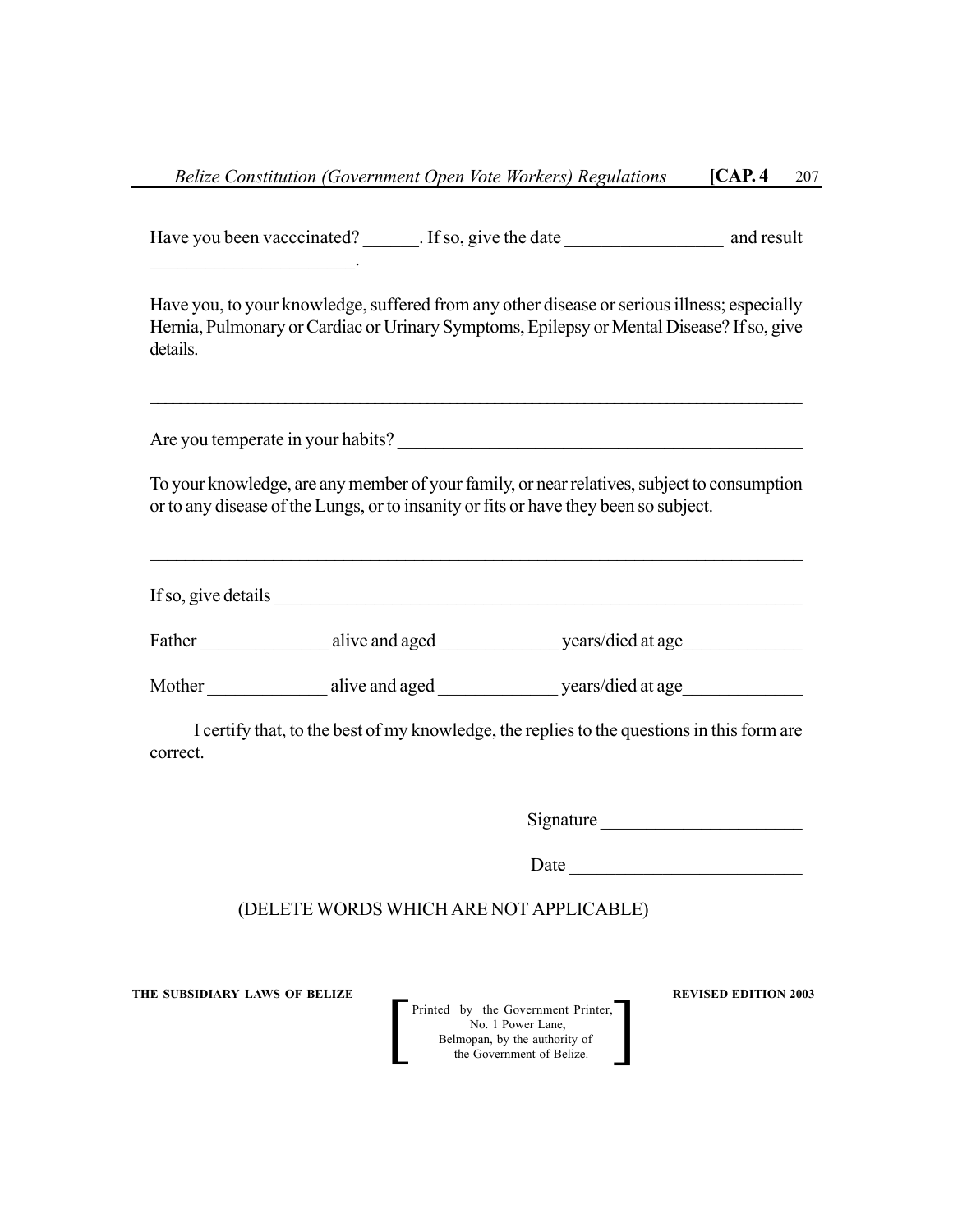# **APPENDIX III (Cont'd)**

Form B

# **CONFIDENTIAL**

BELIZE

# **REPORT ON MEDICAL EXAMINATION OF CANDIDATE FOR APPOINTMENTTO THE GOVERNMENT SERVICE**

To be completed by the Medical Officer examining the candidate and to be forwarded to the Permanent Secretary, Ministry of the Public Service, through the Chief Medical Officer, with Form A attached, which should be completed and signed by the candidate.

| with the following results:-  |                                                                                                                                                      |
|-------------------------------|------------------------------------------------------------------------------------------------------------------------------------------------------|
| 1.                            | General conditions                                                                                                                                   |
|                               |                                                                                                                                                      |
|                               | External signs of diseases or injuries (including scalp, ear discharge, etc.)                                                                        |
| 2.                            |                                                                                                                                                      |
|                               | Colour Sense                                                                                                                                         |
|                               |                                                                                                                                                      |
|                               |                                                                                                                                                      |
|                               |                                                                                                                                                      |
| THE SUBSIDIARY LAWS OF BELIZE | <b>REVISED EDITION 2003</b><br>Printed by the Government Printer,<br>No. 1 Power Lane,<br>Belmopan, by the authority of<br>the Government of Belize. |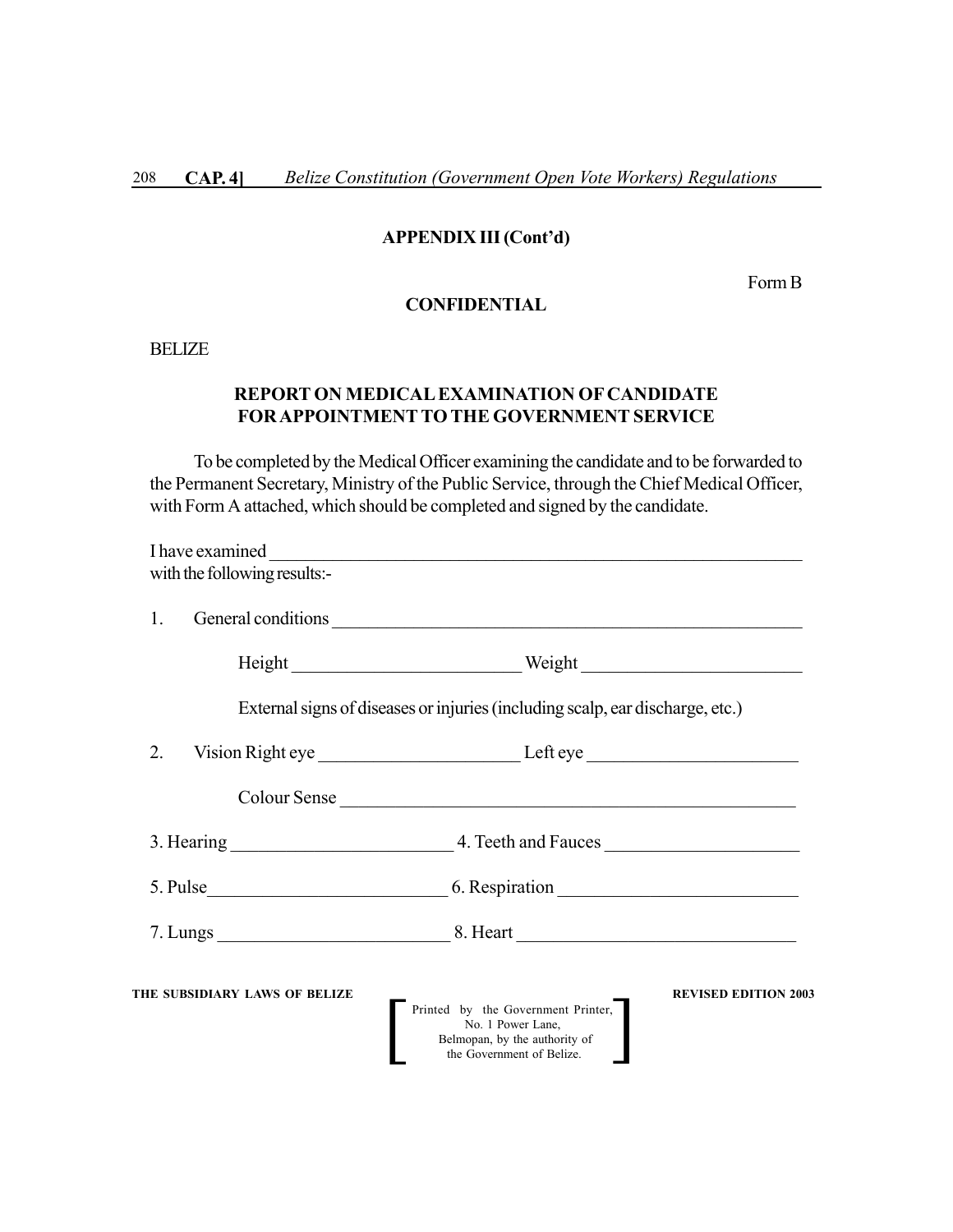|                               | 9. Blood Pressure                                                                                                                                    |  |
|-------------------------------|------------------------------------------------------------------------------------------------------------------------------------------------------|--|
|                               |                                                                                                                                                      |  |
|                               |                                                                                                                                                      |  |
|                               |                                                                                                                                                      |  |
|                               |                                                                                                                                                      |  |
|                               |                                                                                                                                                      |  |
|                               | 18. Urine - S.G. Sugar Sugar Albumen                                                                                                                 |  |
|                               | 19. Is there any evidence of family sickness, such as Aphthisis, insanity, cancer, etc.?                                                             |  |
| Remarks:-                     | 21. Report of X-Ray of the Chest. (to be submitted separately, if necessary).                                                                        |  |
|                               | <b>CERTIFICATE</b>                                                                                                                                   |  |
|                               | and mentally fit/unfit for appointment to the Government Service as ________________________________                                                 |  |
|                               | Signature                                                                                                                                            |  |
|                               | Date                                                                                                                                                 |  |
| THE SUBSIDIARY LAWS OF BELIZE | <b>REVISED EDITION 2003</b><br>Printed by the Government Printer,<br>No. 1 Power Lane,<br>Belmopan, by the authority of<br>the Government of Belize. |  |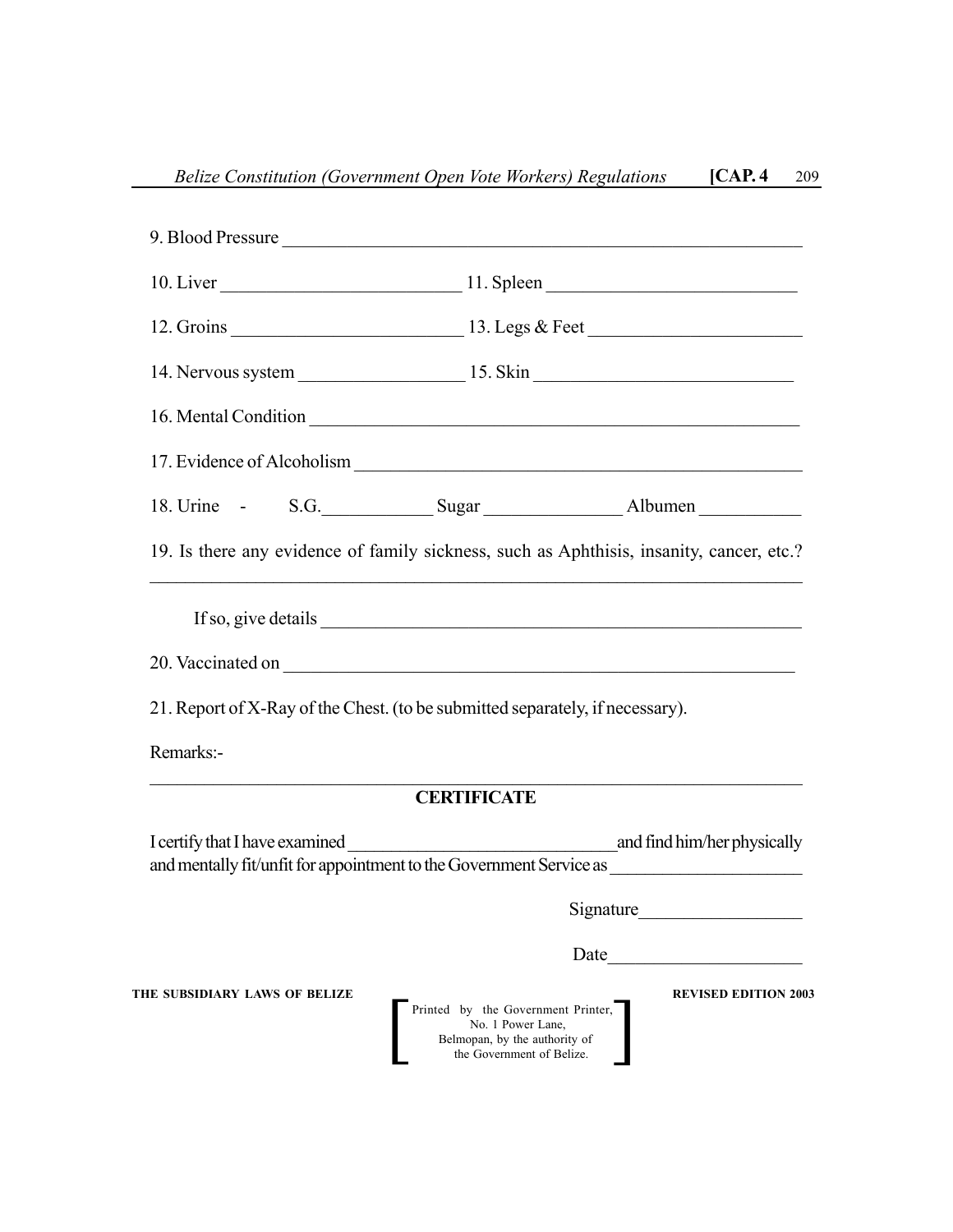# **GOVERNMENTWORKERS' REGULATIONS**

### **APPENDIX IV**

| The Public Holidays prescribed by law are:          |                |
|-----------------------------------------------------|----------------|
|                                                     | 1 st January   |
| 2. Baron Bliss Day -------------------------------- | 9th March      |
| 3. Good Friday )                                    |                |
| 4. Holy Saturday ) as they fall each year           |                |
| 5. Easter Monday)                                   |                |
|                                                     | 1 st May       |
| 7. Commonwealth Day ---------------------------     | 24th May       |
|                                                     | 10th September |
| 9. Independence Day ------------------------------- | 21st September |
| 10. Columbus Day ---------------------------------  | 12th October   |
| 11. Garifuna Settlement Day ----------------------- | 19th November  |
| 12. Christmas Day --------------------------------- | 25th December  |
| 13. Boxing Day --------------------------------     | 26th December  |

**THE SUBSIDIARY LAWS OF BELIZE**  $\qquad$  **REVISED EDITION 2003**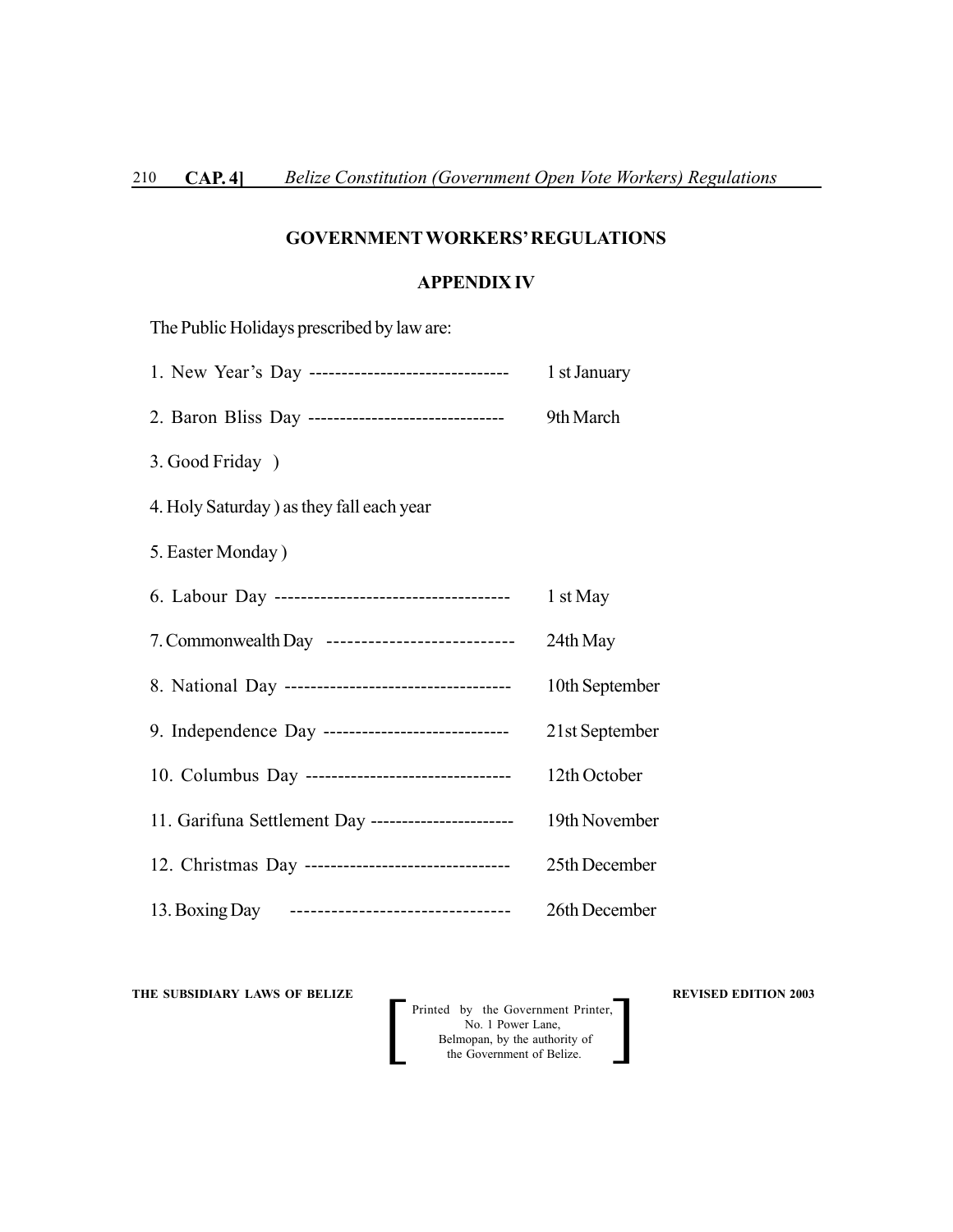NOTES:

1 . If any of the public holidays falls on a Sunday, the following Monday shall be observed as a public and bank holiday.

2. If any of the public holidays falls on a Tuesday, Wednesday or Thursday, the provisions contained in the Holidays Act shall apply. CAP. 289.

**THE SUBSIDIARY LAWS OF BELIZE REVISED EDITION 2003**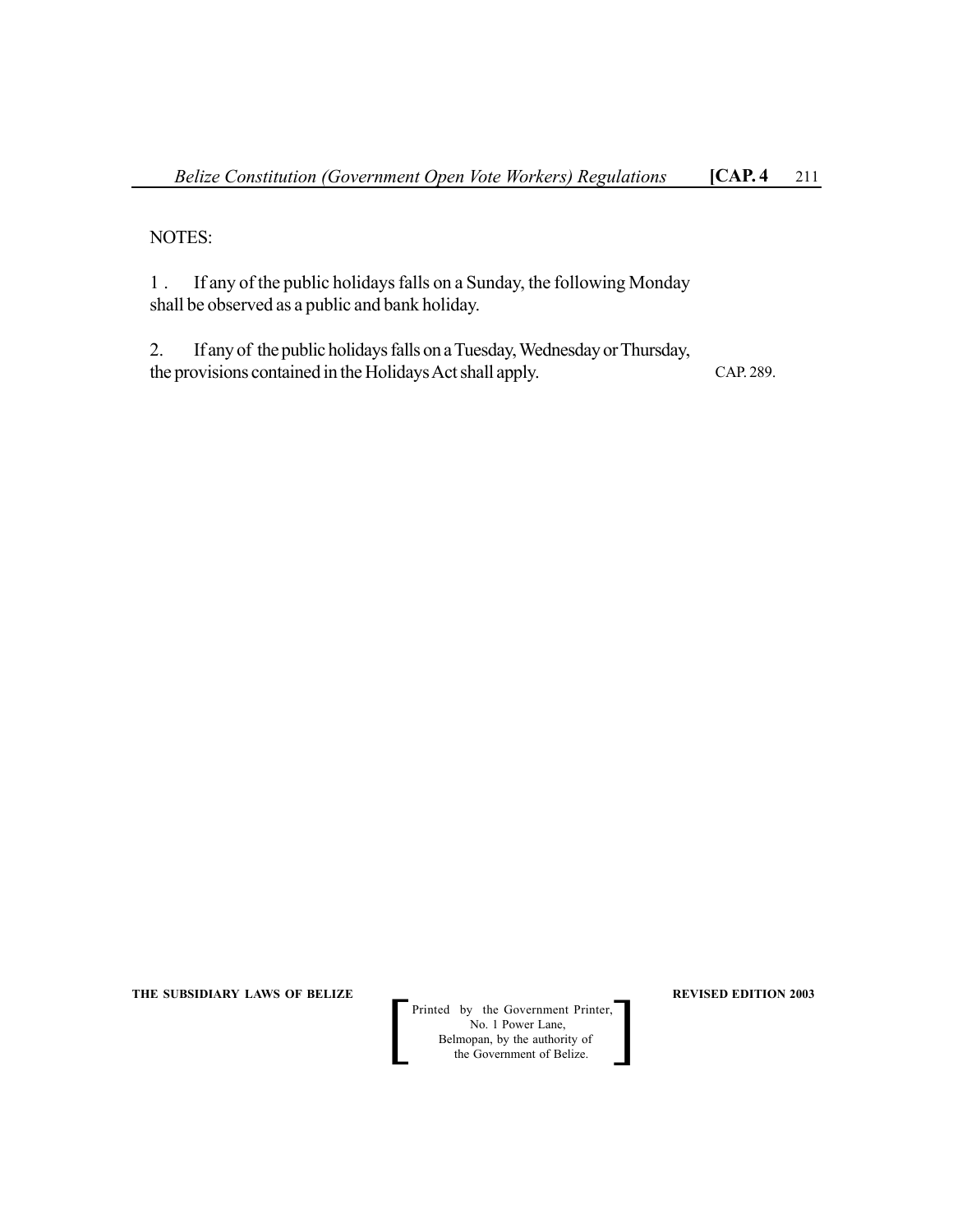Reg. 13

### **APPENDIX V GOVERNMENTWORKERS REGULATIONS**

#### **ALLOWANCES**

(1) Subsistence:

Workers who move away from their normal homes, shall, unless they are supplied with free rations, be paid during the period of their absence from home a subsistence allowance or where applicable a meal allowance as follows:-

- *(a)* Where the period of absence exceeds five (5) hours but does not exceed seven (7) hours, a meal allowance of \$7.00 shall be paid. Provided that where a worker's absence does not exceed five hours but covers the lunch period and is not less than four (4) hours, a meal allowance of \$7.00 shall be payable.
- *(b)* Where the period of absence exceeds seven (7) hours but does not exceed nine (9) hours, a second meal allowance of \$7.00 shall be paid.
- *(c)* Where the period of absence exceeds nine (9) hours, a full day's subsistence allowance of \$19.00 shall be paid.

Where a worker is away from his station on duty for more that 24 hours, the payment of subsistence allowance or, as the case may be, meal allowance for the period of absence in excess of 24 hours shall be calculated on a proportionate basis as set out above.

If a worker is away for more than 24 hours, any proportion of a day after the first 24 hours shall be treated similarly up to a period of ninety (90) days.

**THE SUBSIDIARY LAWS OF BELIZE A LOCAL CONSUMING A LOCAL CONSUMING A REVISED EDITION 2003** Printed by the Government Printer, No. 1 Power Lane, Belmopan, by the authority of<br>the Government of Belize. Printed by the Government Printer,<br>No. 1 Power Lane,<br>Belmopan, by the authority of<br>the Government of Belize.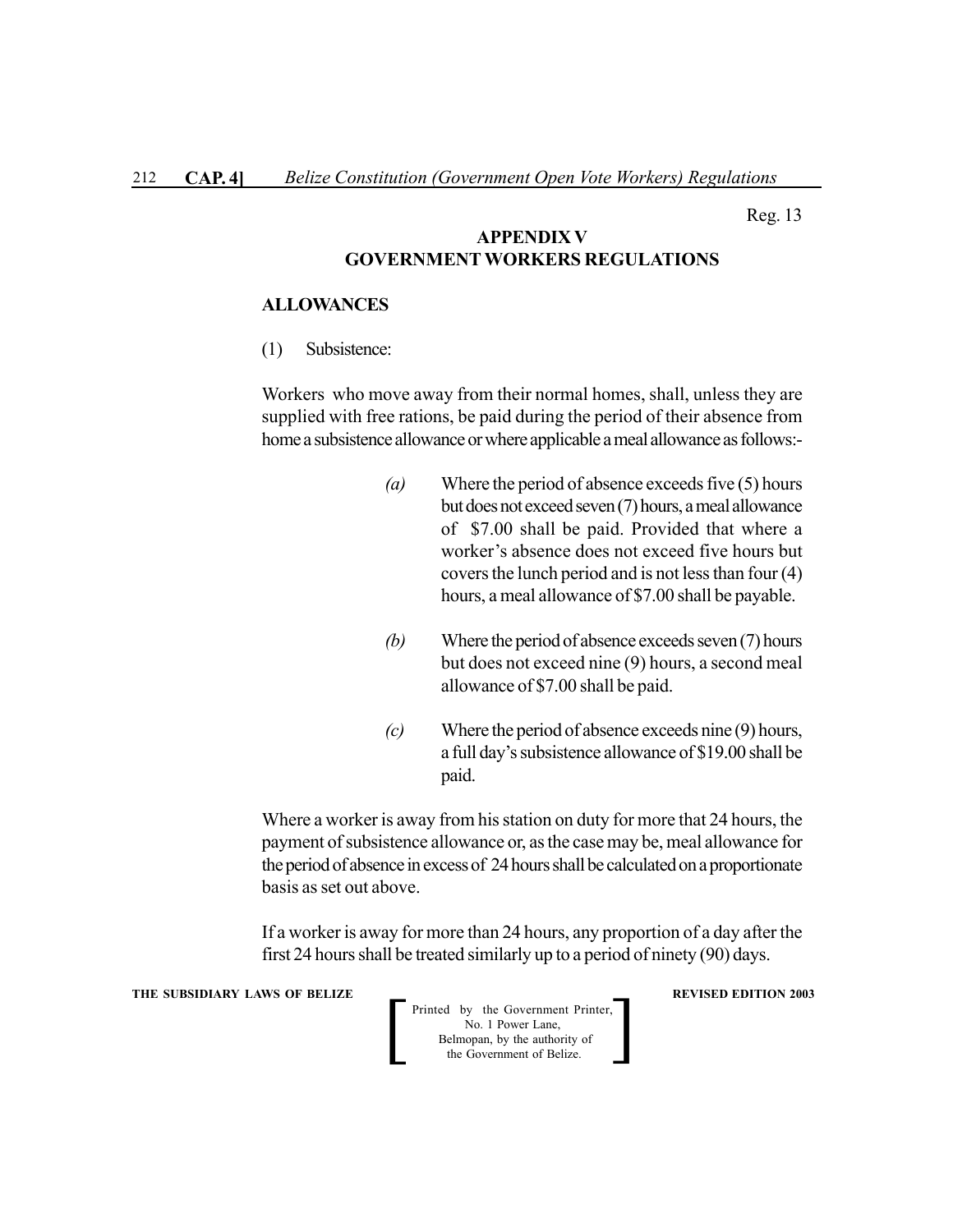If a worker is again transferred to another place of employment other than his normal home, he shall again receive subsistence at the rate stated herein for a further period not exceeding ninety (90) days. After a worker has been living continuously at a station away from his normal home for one year or more without an absence of thirty (30) days or more at any one time except due to sick leave and during which time be has established permanent residence, then that station shall be deemed to be his normal home.

# (2) LODGING

As long as accommodation is not provided, workers moved away from their normal homes shall be paid a lodging allowance of \$20.00 a day in Belize City or District towns and \$15. 00 a day in all other places, provided that payment of a lodging allowance shall cease on the expiry of a worker's eligibility to be paid subsistence allowance under paragraph (1) of this Appendix.

For the purpose of this Regulation, an Agricultural Station or a Forestry Station shall be deemed to be the home of a worker employed there or therefrom.

Nothing in this Regulation shall apply to workers employed by the Forest Department or the Survey Department to whom the equivalent of subsistence and lodging allowances is given in some other form.

If a worker is moved from his normal home under circumstances which make him eligible to receive subsistence and/or lodging allowances under the provisions of this Regulation, a Head of Department may, if he considers it essential, make advances to the worker not exceeding in total outstanding at any time the amount of the subsistence and lodging which he estimates will become payable in respect of the current pay period. Any amounts so advanced shall be recovered from subsistence and lodging allowances actually payable, but any excess which cannot be recovered in this way shall be treated as if it had been an advance of wages granted under Regulation 6 (5) and recovered from wages due to the worker accordingly.

**THE SUBSIDIARY LAWS OF BELIZE REVISED EDITION 2003**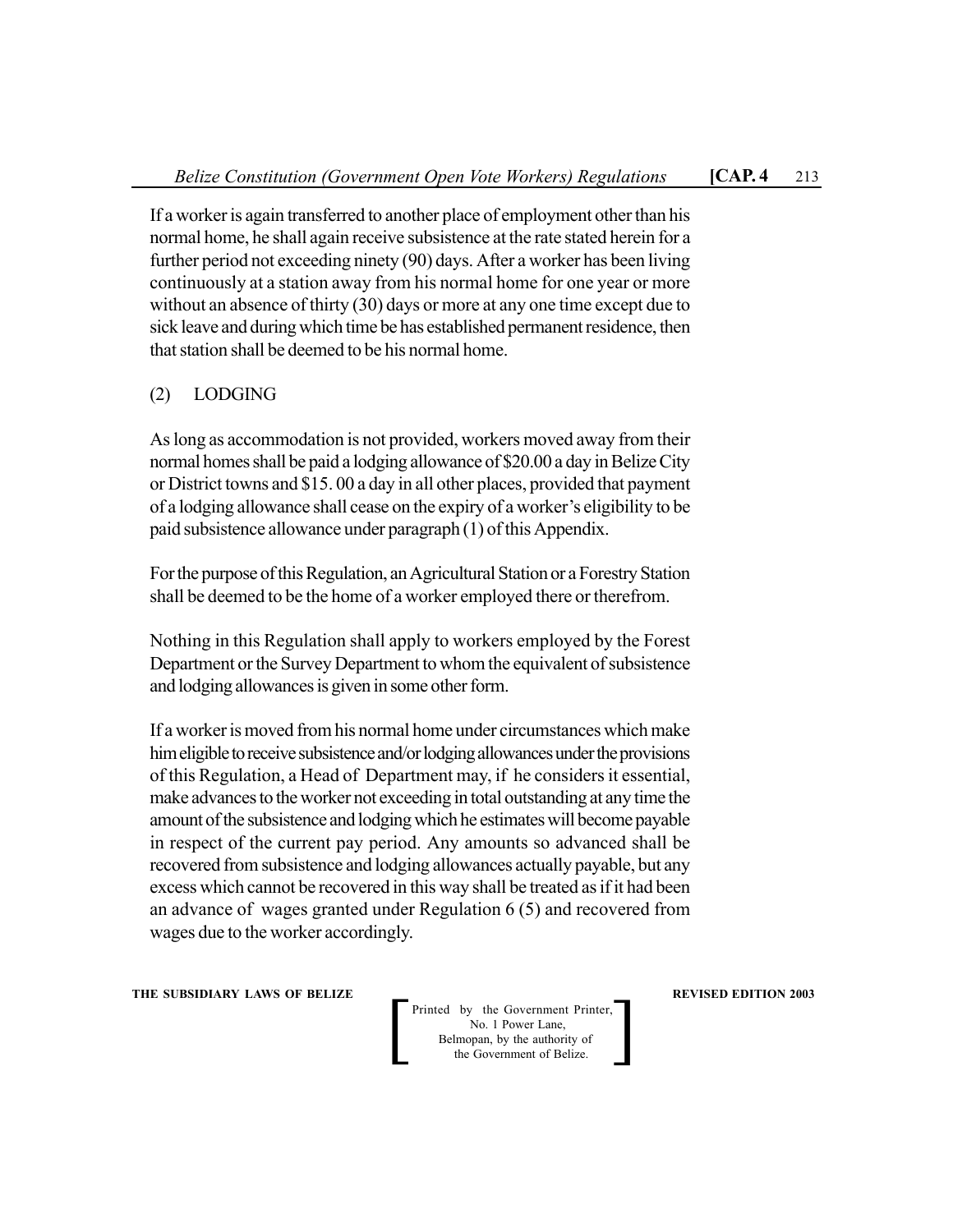REG. 31 (2)

# **APPENDIX VI**

# **GOVERNMENTWORKERS' REGULATIONS**

#### **ASSESSMENT FORM**

#### PERFORMANCE

| 1. Performance in specific areas and assignments | a          | b. | $\mathbf{c}$ | e |
|--------------------------------------------------|------------|----|--------------|---|
| 2. Punctuality                                   | a a        |    | b c d        | e |
| 3. Attitude to job                               | $a \qquad$ |    | b c d        | e |
| 4. Attitude to other staff                       | a          | b. | $\mathbf{c}$ | e |

**THE SUBSIDIARY LAWS OF BELIZE**  $\qquad$  **REVISED EDITION 2003**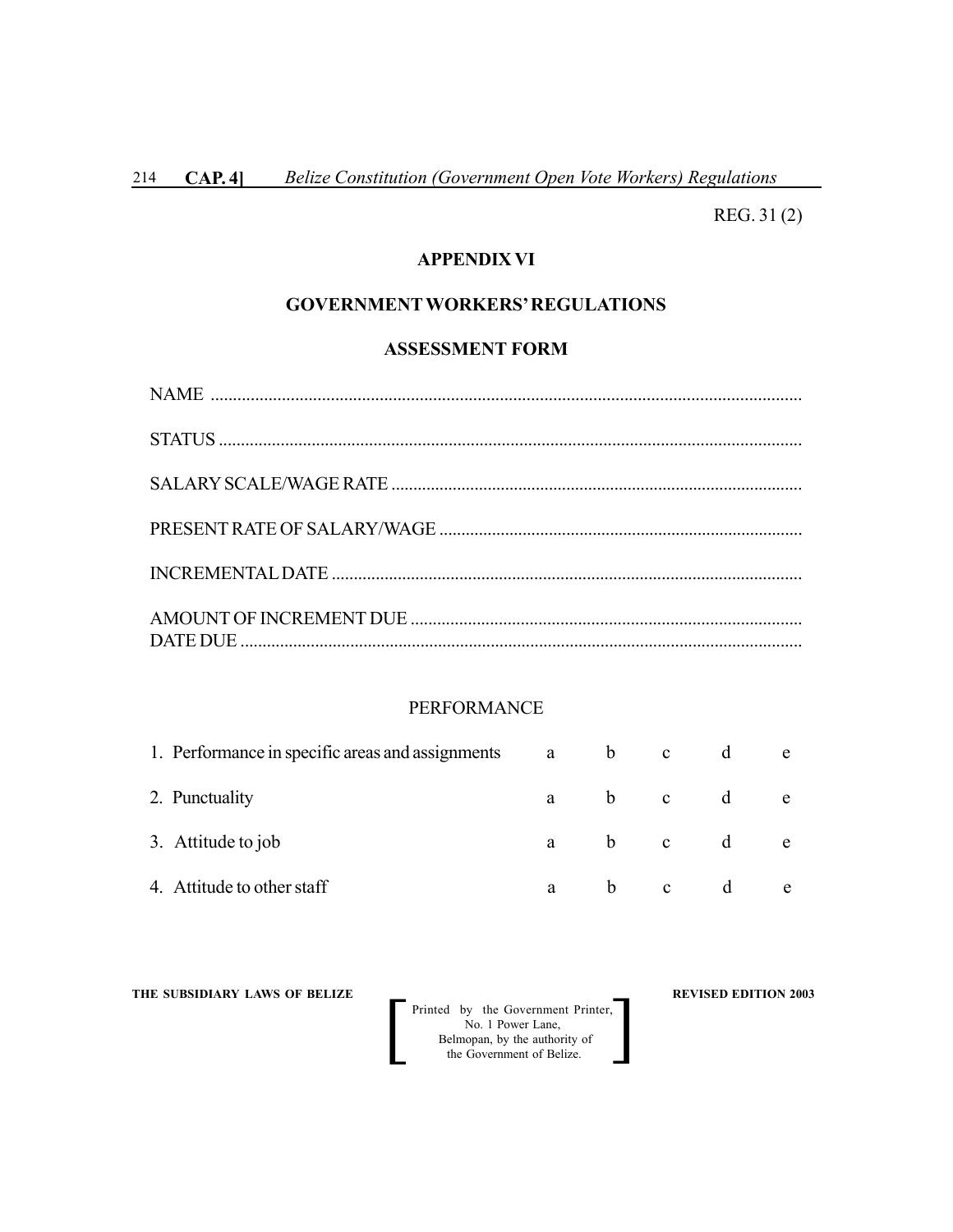### RATINGS

a. Outstanding c. Good

b. Very Good d. Adequate

 $\mathcal{L}_\text{max}$  , where  $\mathcal{L}_\text{max}$  and  $\mathcal{L}_\text{max}$  and  $\mathcal{L}_\text{max}$ 

e. Not quite adequate

I certify that the abovenamed worker has discharged his/her duties with efficiency, diligence and fidelity, and to the best of my knowledge and belief is not indebted to the Government, and I recommend the increment as due.

I certify that the incremental increase shown herein is authorized and that the worker concerned has discharged his/her duties with efficiency, diligence and fidelity and to the best of my belief is not indebted to Government.

Date ....................................................... \_\_\_\_\_\_\_\_\_\_\_\_\_\_\_\_\_\_\_\_\_\_\_\_\_\_\_\_\_\_

Head of Department

**THE SUBSIDIARY LAWS OF BELIZE 2003**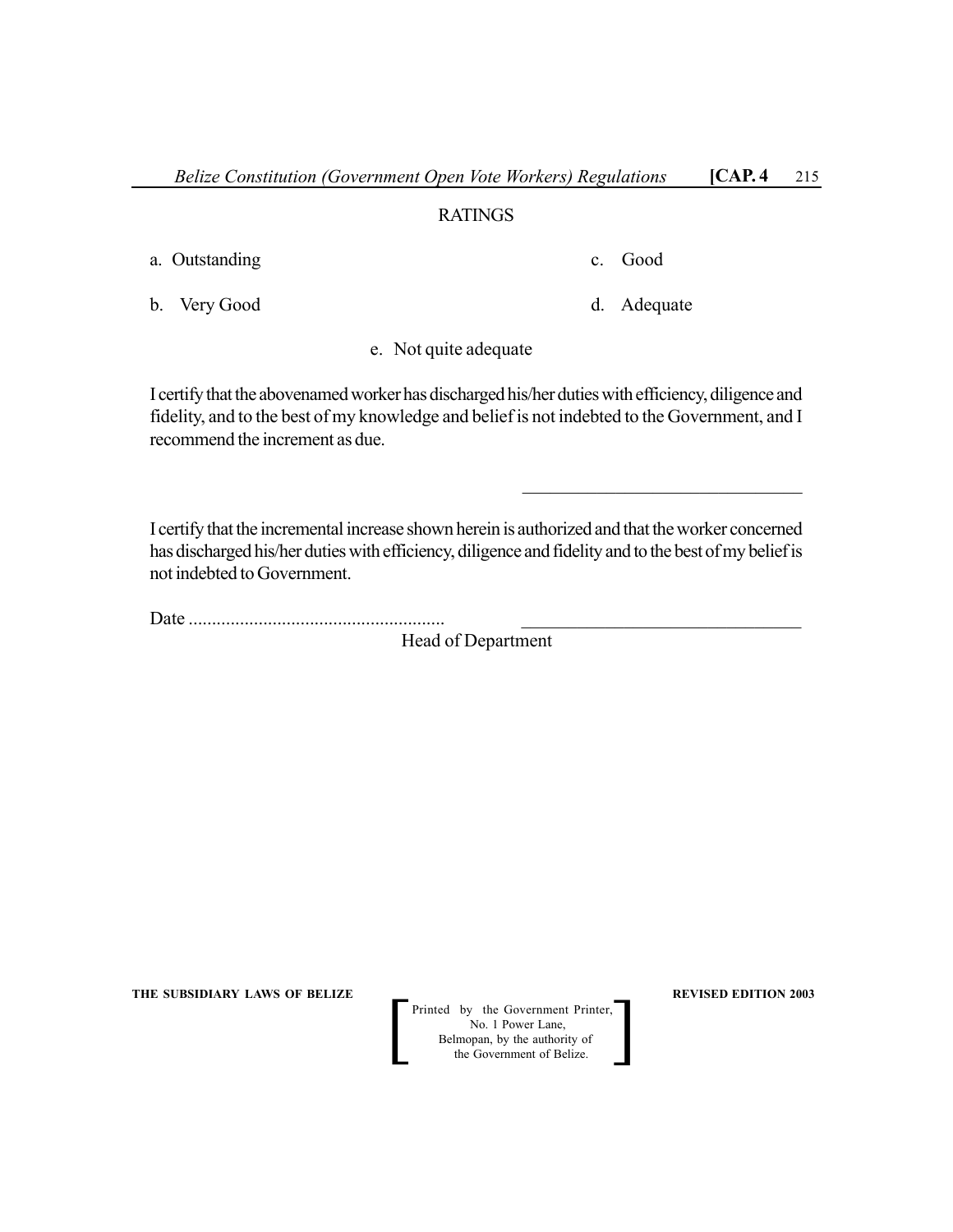# **GOVERNMENTWORKERS' REGULATIONS, 1992**

## **INDEX OF WORDS AND PHRASES**

| Accidents                         | 17             |
|-----------------------------------|----------------|
| Accommodation                     | 12,13          |
| Advances                          | 6              |
| Allowances                        | 11             |
| <b>Amendment of Appendices</b>    | 33             |
| Annual increments                 | 31             |
| Classification                    | 3              |
| Commencement of Regulations       | 34             |
| Compensation                      | 16             |
| Continuous service                | 3              |
| Definitions                       | $\overline{2}$ |
| Dirty work                        | 11             |
| Discharge                         | 16             |
| Dismissal                         | 25             |
| Engagement                        | 4              |
| Employment of aliens              | 22             |
| Employment of children, women and |                |
| young persons                     | 21             |
| <b>Essential</b> work             | 9              |
| Heights work                      | 11             |
| Holidays                          | 9              |

**THE SUBSIDIARY LAWS OF BELIZE**  $\qquad$  $\qquad$  **REVISED EDITION 2003**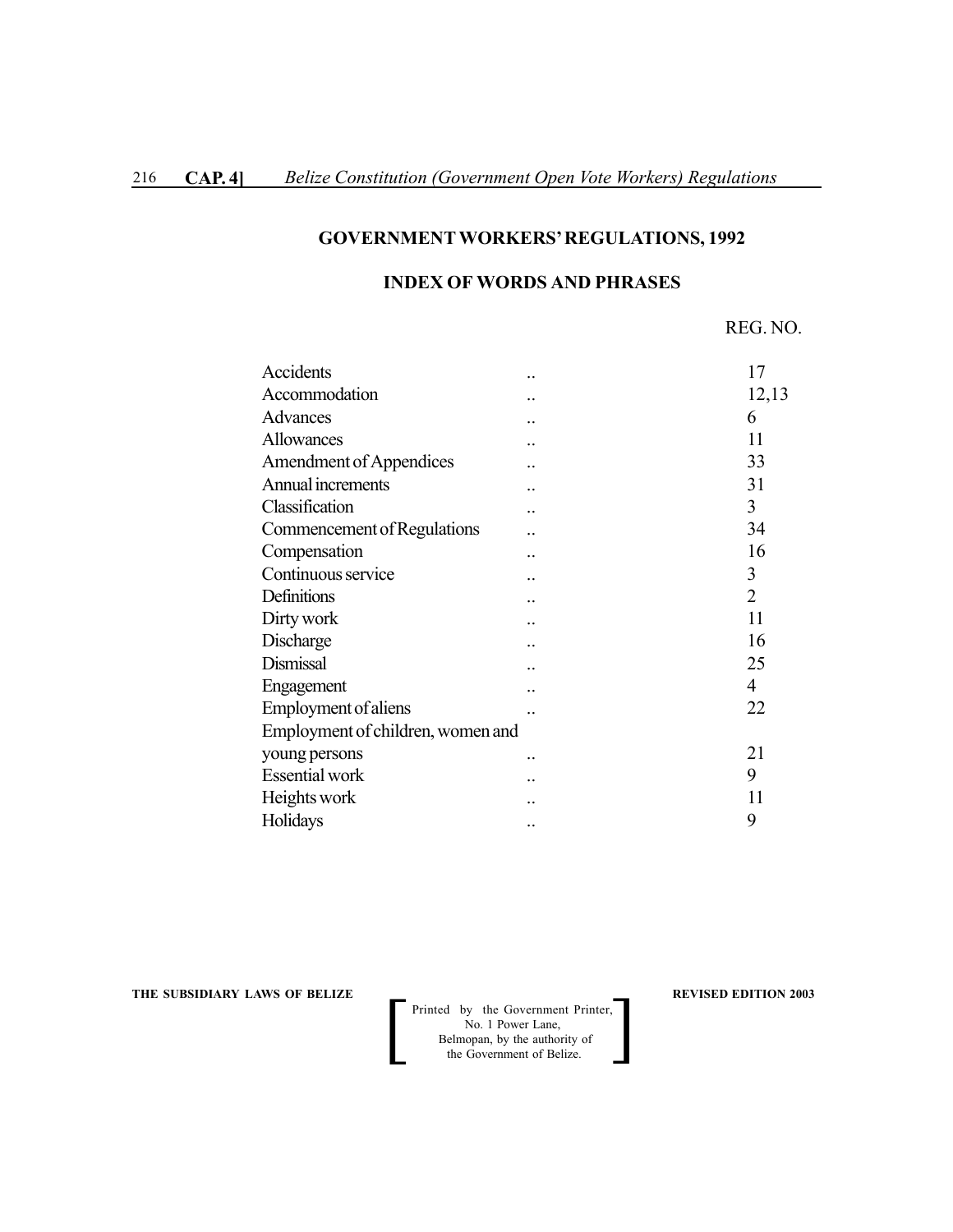## **GOVERNMENTWORKERS' REGULATIONS**

## **INDEX OF WORDS AND PHRASES**

REG. NO.

| Hours of work                  |                      | 7     |
|--------------------------------|----------------------|-------|
| <b>Illness</b>                 |                      | 16    |
| Incomplete hours               |                      | 6     |
| Infectious diseases            |                      | 15    |
| <b>Injuries</b>                |                      | 17    |
| Lateness                       |                      | 6     |
| Lay offs                       |                      | 28    |
| Leave                          |                      | 18    |
| Maternity benefits             |                      | 30    |
| Medical examination            |                      | 5     |
| Medical supplies               |                      | 14    |
| Notice                         |                      | 24,25 |
| Overtime                       |                      | 8     |
| Pay days                       |                      | 6     |
| Piece work                     |                      | 6,7   |
| Preferential treatment         |                      | 17    |
| Rain                           |                      | 10    |
| Rates, subsistence allowances, |                      |       |
| other allowances               | $\ddot{\phantom{0}}$ | 11,13 |
| Reengagement                   |                      | 28    |
| Repeal of former Regulations   |                      | 34    |
|                                |                      |       |

**THE SUBSIDIARY LAWS OF BELIZE**  $\qquad$  $\qquad$  **REVISED EDITION 2003**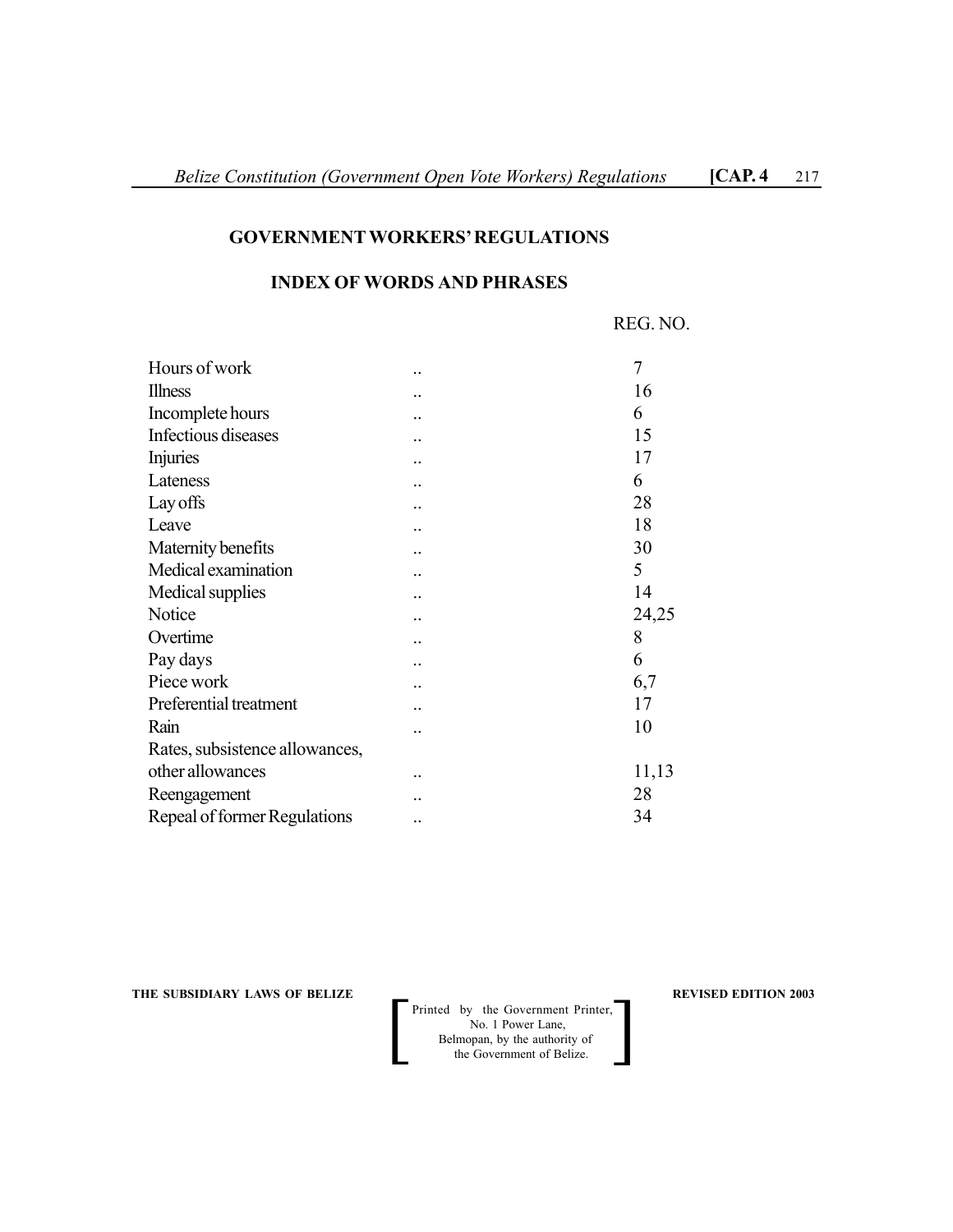## **GOVERNMENTWORKERS' REGULATIONS**

# **INDEX OF WORDS AND PHRASES**

REG. NO.

| 26     |
|--------|
| 28     |
| 29     |
| 23     |
| <br>25 |
| 6,7    |
| 24     |
| 6      |
| 27     |
| 20     |
| 19     |
| <br>19 |
| <br>26 |
| <br>6  |
| 6      |
| 19     |
| 11     |
| 10     |
|        |

**THE SUBSIDIARY LAWS OF BELIZE AND SUBSIDIARY LAWS OF BELIZE AND SUBSIDIARY LAWS OF BELIZE** 

 Printed by the Government Printer, No. 1 Power Lane, Printed by the Government Printer,<br>No. 1 Power Lane,<br>Belmopan, by the authority of<br>the Government of Belize.

 $\mathcal{L}_\text{max}$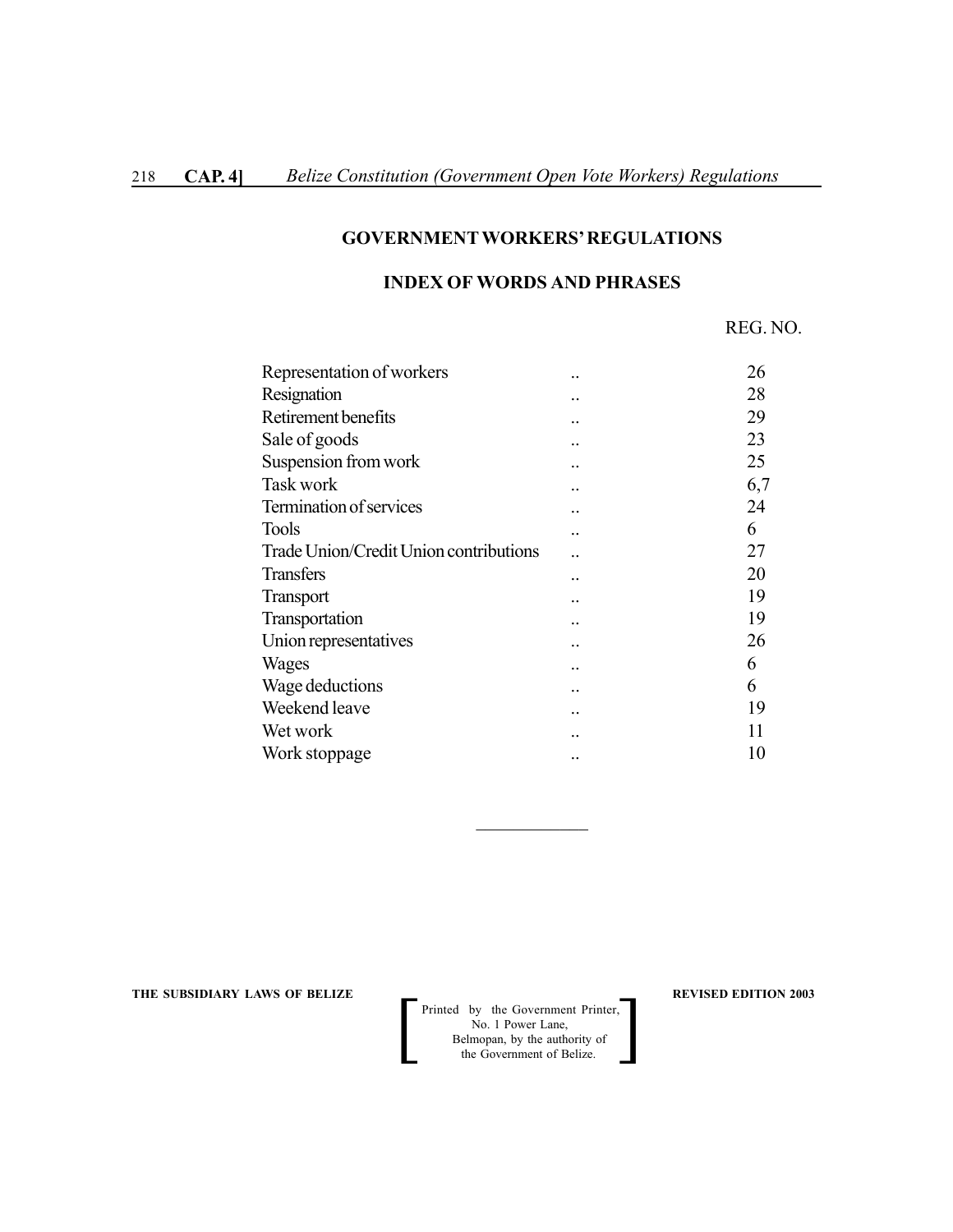# **CHAPTER 4**

# **PUBLIC SERVICE REGULATION**

# **ARRANGEMENT OF REGULATIONS**

# **PART I**

# **PRELIMINARY**

- 1. Short title.
- 2. Interpretation.
- 3. Application.
- 4. Affirmation of Secrecy.

# **PART II**

# **APPOINTMENTS AND PROMOTIONS**

- 5. Authority for appointments.
- 6. Qualifications for appointment and promotion.
- 7. Procedure for filling vacancies.
- 8. Appointment on absence ending relinquishment of post.
- 9. Overseas appointments; travel arrangements.
- 10. Signing of bond or contract.
- 11. Criteria for appointment and promotion.
- 12. Clerical examination.

### **THE SUBSIDIARY LAWS OF BELIZE REVISED EDITION 2003**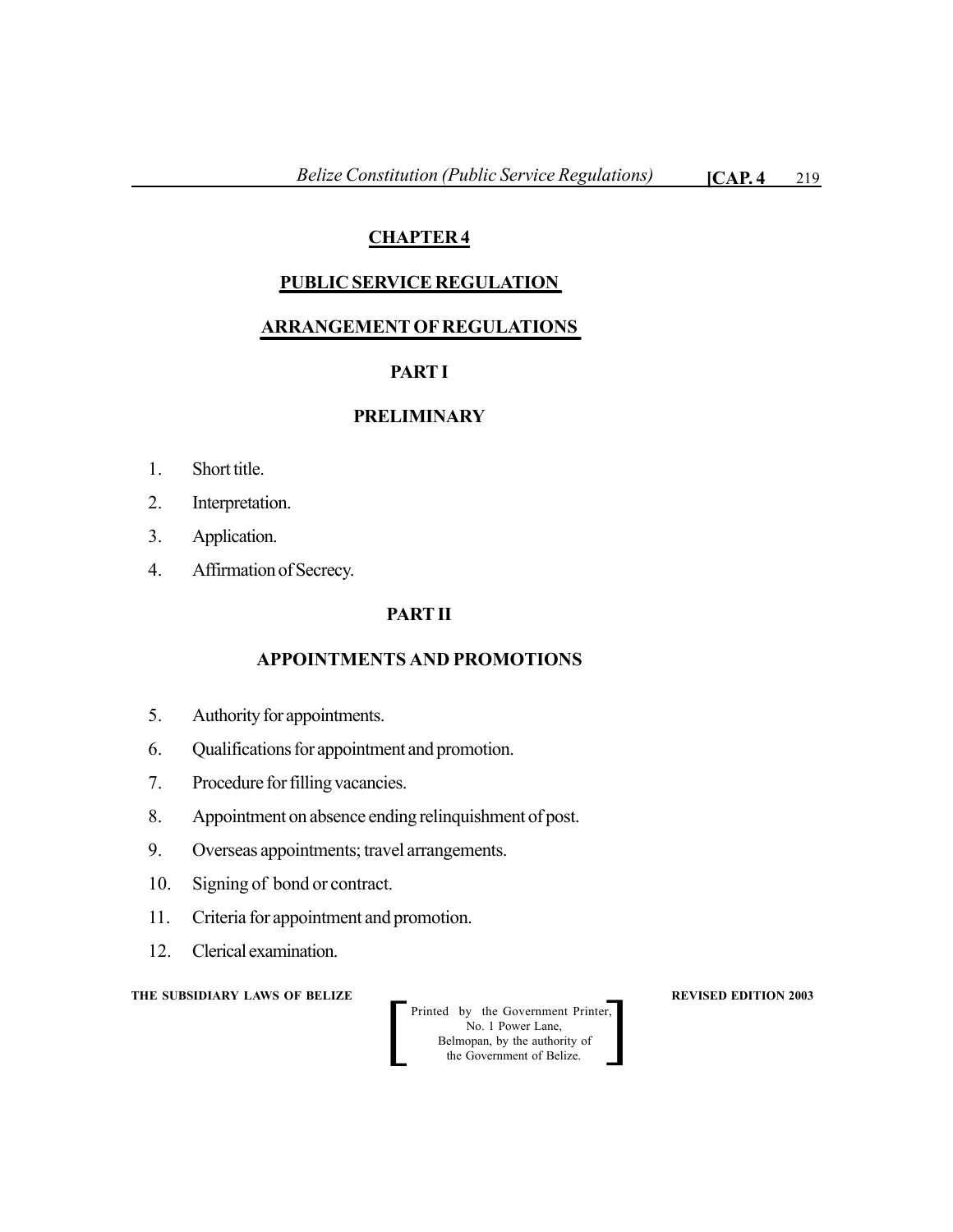- 13. Promotion to First Class Clerk.
- 14. Period of secondment.
- 15. Salary of officer returning from secondment.
- 16. Vacation leave earned prior to secondment.
- 17. Record of particulars of officers.
- 18. Resignation.

# **PART III CONDUCT OF PUBLIC OFFICERS**

- 19. Conduct of officers generally.
- 20. Standard of behaviour.
- 21. Substance abuse.
- 22. Hours of duty.
- 23. Absence from work during duty hours.
- 24. Absence from duty without permission.
- 25. Performance appraisal report.
- 26. Attendance register.
- 27. Strict punctuality and attendance.
- 28. Forbidden conduct by public officers.
- 29. Use of government vehicles.
- 30. Conduct in financial matters.
- 31. Public officers and the media.
- 32. Disclosure of confidential documents.

**THE SUBSIDIARY LAWS OF BELIZE**  $\qquad$  $\qquad$  **REVISED EDITION 2003** 

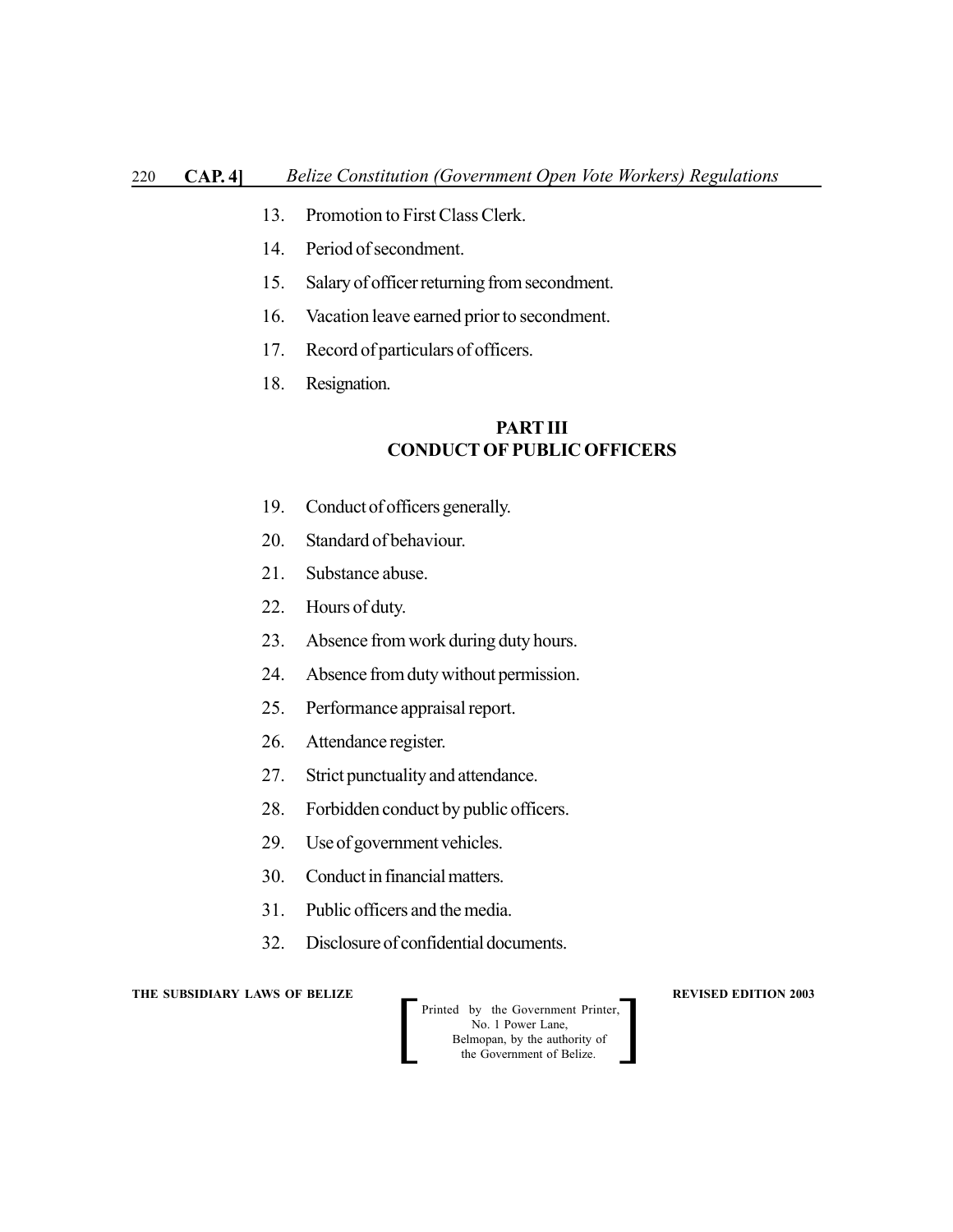- 33. Access to personal records.
- 34. Representation from public officers to members of the National Assembly.
- 35. Engagement in political activities.
- 36. Legal proceedings against public officers.
- 37. Industrial action.
- 38. Strikes by public officers.
- 39. Officers to be properly attired.
- 40. Uniforms.
- 41. Officers to conduct themselves with decorum.
- 42. Senior public officer responsible for act of junior public officer.
- 43. Sexual harassment forbidden.

# **PART IV LEAVE OFABSENCE**

- 44. Public officers entitled to leave as of right.
- 45. Authority for the grant of leave.
- 46. Application for leave and leave roster.
- 47. Deferment of leave.
- 48. Mandatory leave.
- 49. Compulsory leave.
- 50. Extension of leave.
- 51. Leave not to entail extra staff.
- 52. Leave on urgent private affairs.

#### **THE SUBSIDIARY LAWS OF BELIZE REVISED EDITION 2003**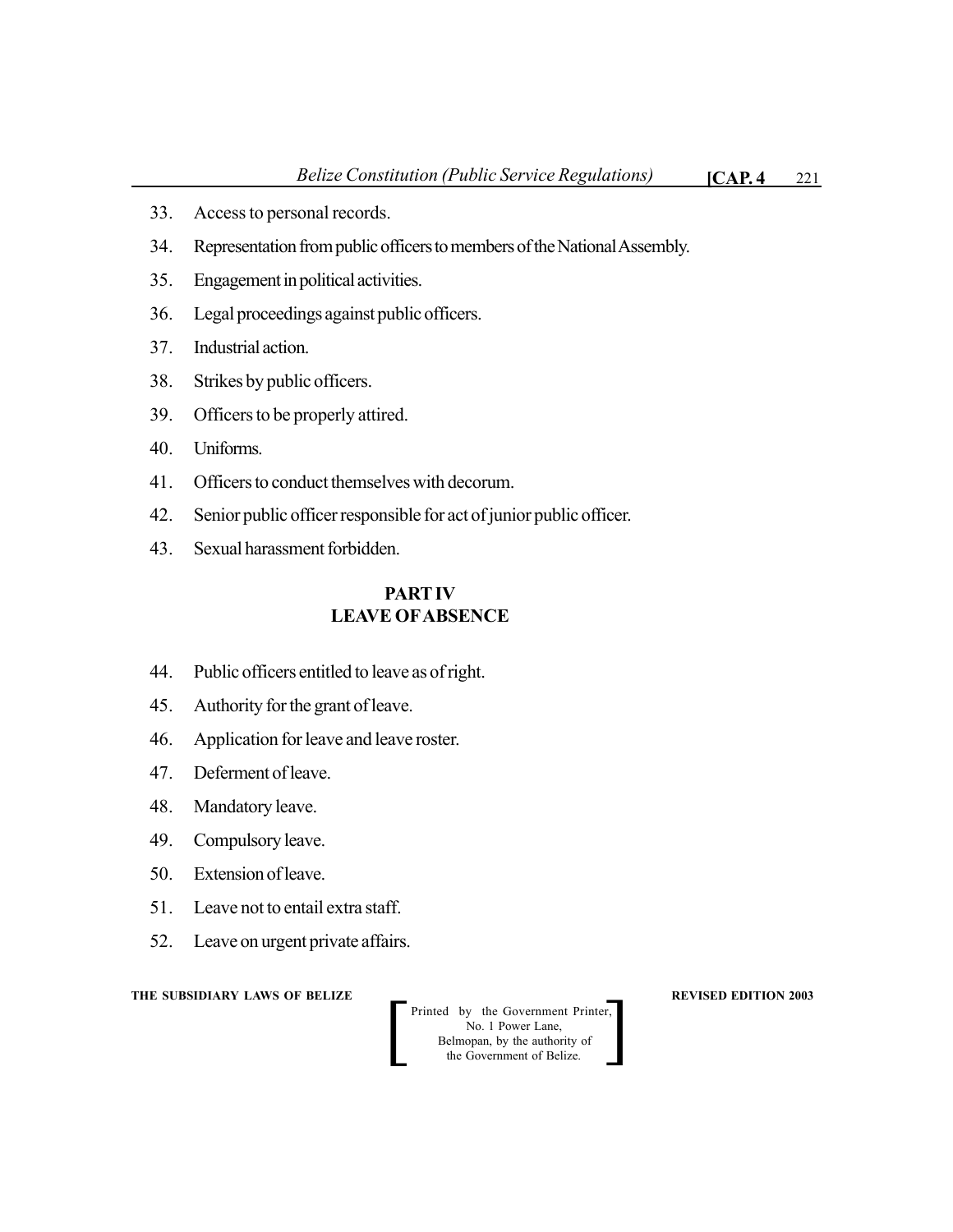- 53. Payment *in lieu* of leave prior to retirement.
- 54. Payment *in lieu* of leave prior to resignation.
- 55. Payment *in lieu* of leave prior to dismissal or termination.
- 56. Vacation leave entitlement.
- 57. Methods of calculating leave days.
- 58. Periods during which leave is not earned.
- 59. Minimum service for vacation leave.
- 60. Maximum accumulable leave.
- 61. Payment of leave eligibility on death of officer.
- 62. Sick leave.
- 63. Sick leave in excess of entitlement to be treated as vacation leave.
- 64. Extended sick leave.
- 65. Sick leave for use in case of illness of spouse or children.
- 66. Officers frequently absent on sick leave may appear before a Medical Board.
- 67. Submission to medical examination.
- 68. Sick leave during vacation leave.
- 69. Maternity leave.
- 70. Maternity leave entitlement.
- 71. Maternity leave without pay.
- 72. Paternity leave.
- 73. Post natal leave on death of mother of child.
- 74. Special leave.

**THE SUBSIDIARY LAWS OF BELIZE A LOCAL CONSUMING A LOCAL PREVISED EDITION 2003**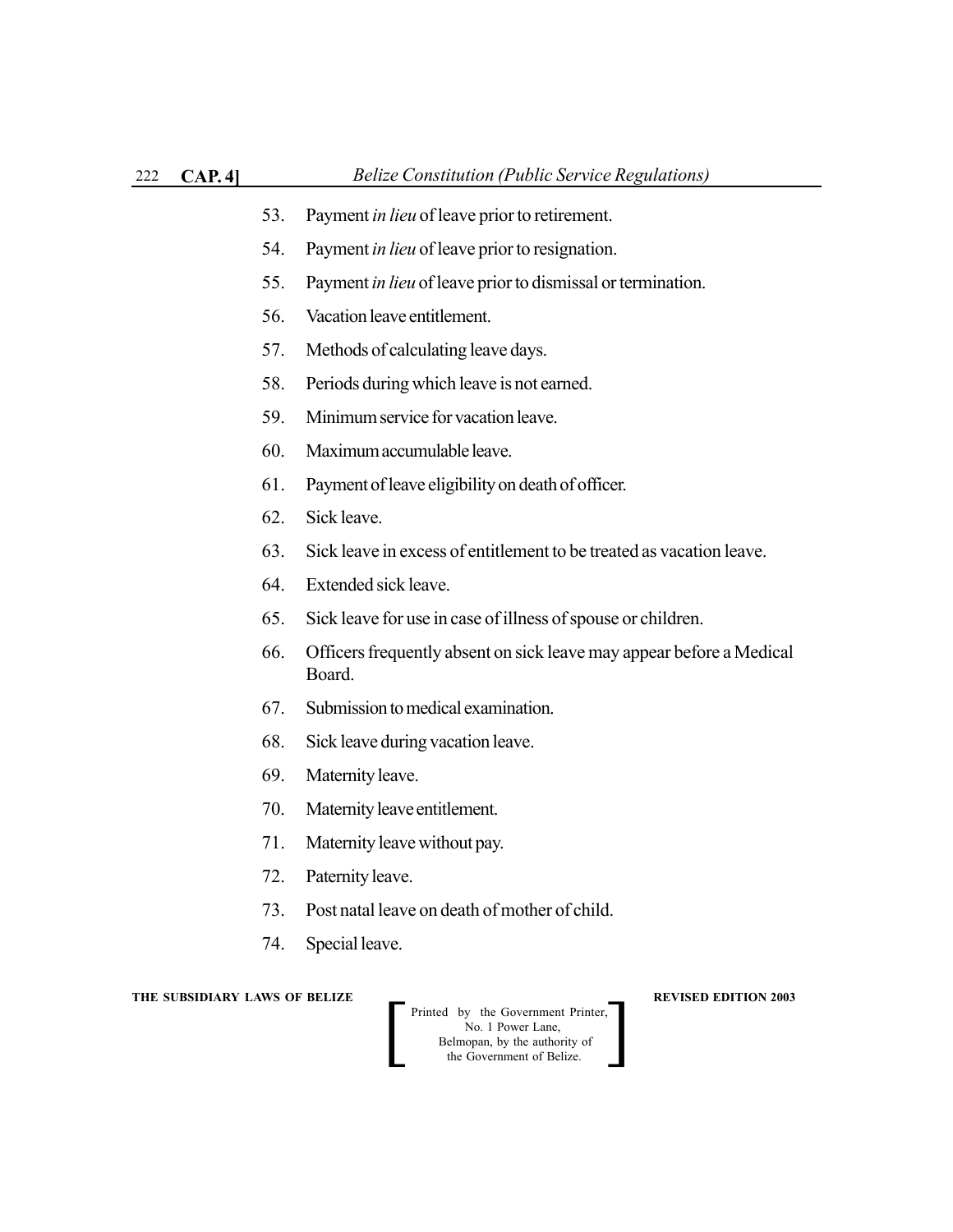- 75. Leave without pay.
- 76. Duty leave.
- 77. Compassionate leave.

# **PARTV TRAINING AND CAREER DEVELOPMENT**

- 78. Training policy for the Public Service.
- 79. Authority for the grant of study leave.
- 80. Minimum period of service for study leave.
- 81. Non-approval of study leave.
- 82. Study leave on full pay.
- 83. Training agreement.
- 84. Fulfilment of bond prior to further study leave.
- 85. Extension of study leave.
- 86. Study leave without pay.
- 87. Part-time study leave up to two days per week.
- 88. Study leave for more than two days per week.
- 89. In-service training programmes.
- 90. Annual report from institution of learning.
- 91. Obligations while on training.
- 92. Officers to submit copies of final reports, etc.
- 93. Suspension or termination of study leave.
- 94. Training awards.

### **THE SUBSIDIARY LAWS OF BELIZE A REVISED EDITION 2003**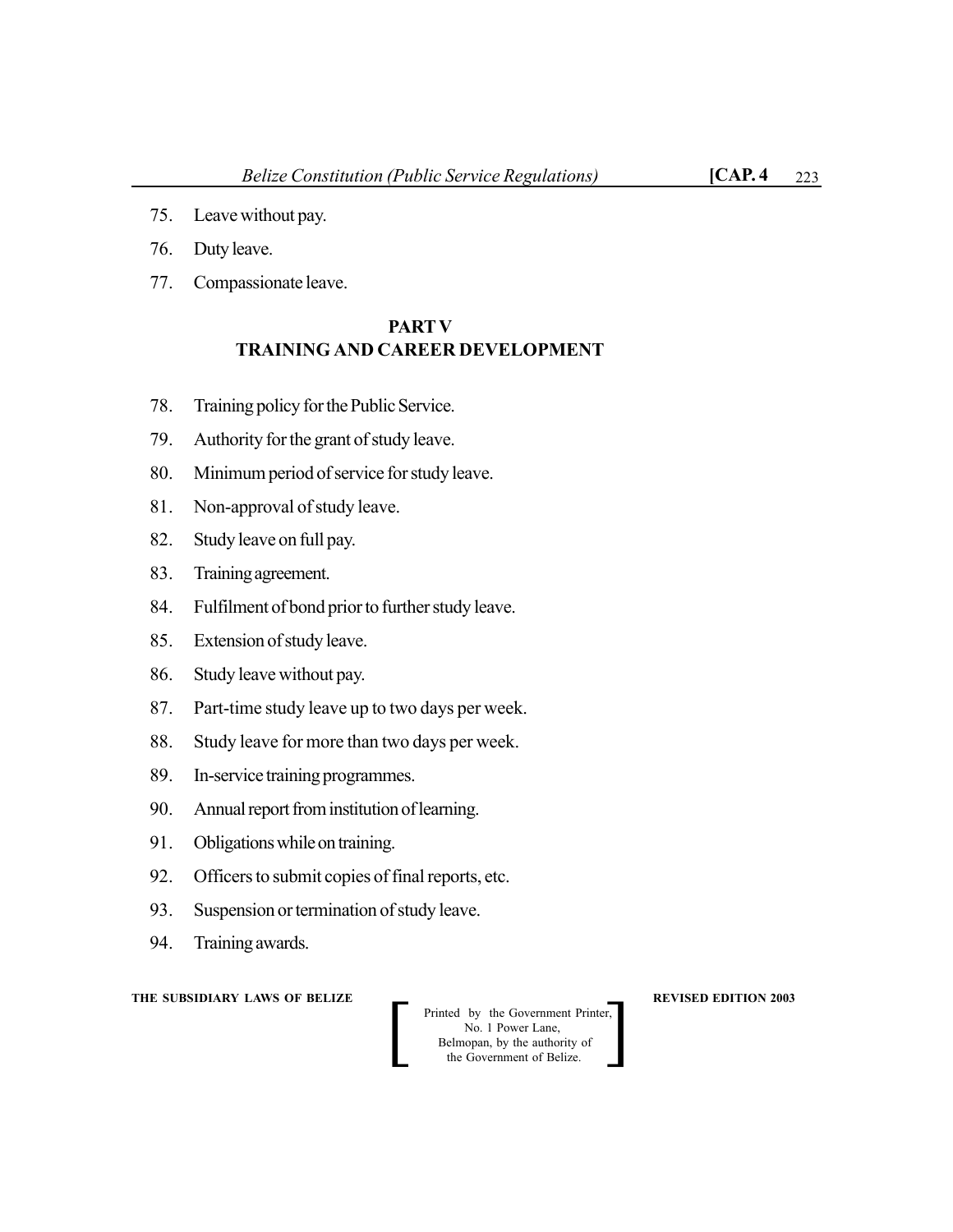- 95. Penalty for termination.
- 96. Assistance for correspondence courses.
- 97. Training at local institutions.
- 98. Non-refundable expenses for self-initiated training.
- 99. Guidelines for study leave.
- 100. Paid travel costs.
- 101. Grant of normal increment on return to duty.
- 102. Grant of increments on promotion immediately on return from study leave.
- 103. Maintenance allowance.
- 104. Resettlement grant.

# **PARTVI SALARIES ALLOWANCES AND FINANCIAL BENEFITS**

- 105. Salaries for public officers.
- 106. Officers to receive salary at minimum of scale.
- 107. Incremental date.
- 108. Performance appraisal determining factor for increments.
- 109. Salary payable on promotion.
- 110. Increments for qualifications.
- 111. Merit awards.
- 112. Retention of services of an officer in former Department.
- 113. Salary conversion on revision of an officer's post.
- 114. Acting allowance.

**THE SUBSIDIARY LAWS OF BELIZE A LOCAL CONSUMING A LOCAL PREVISED EDITION 2003** 

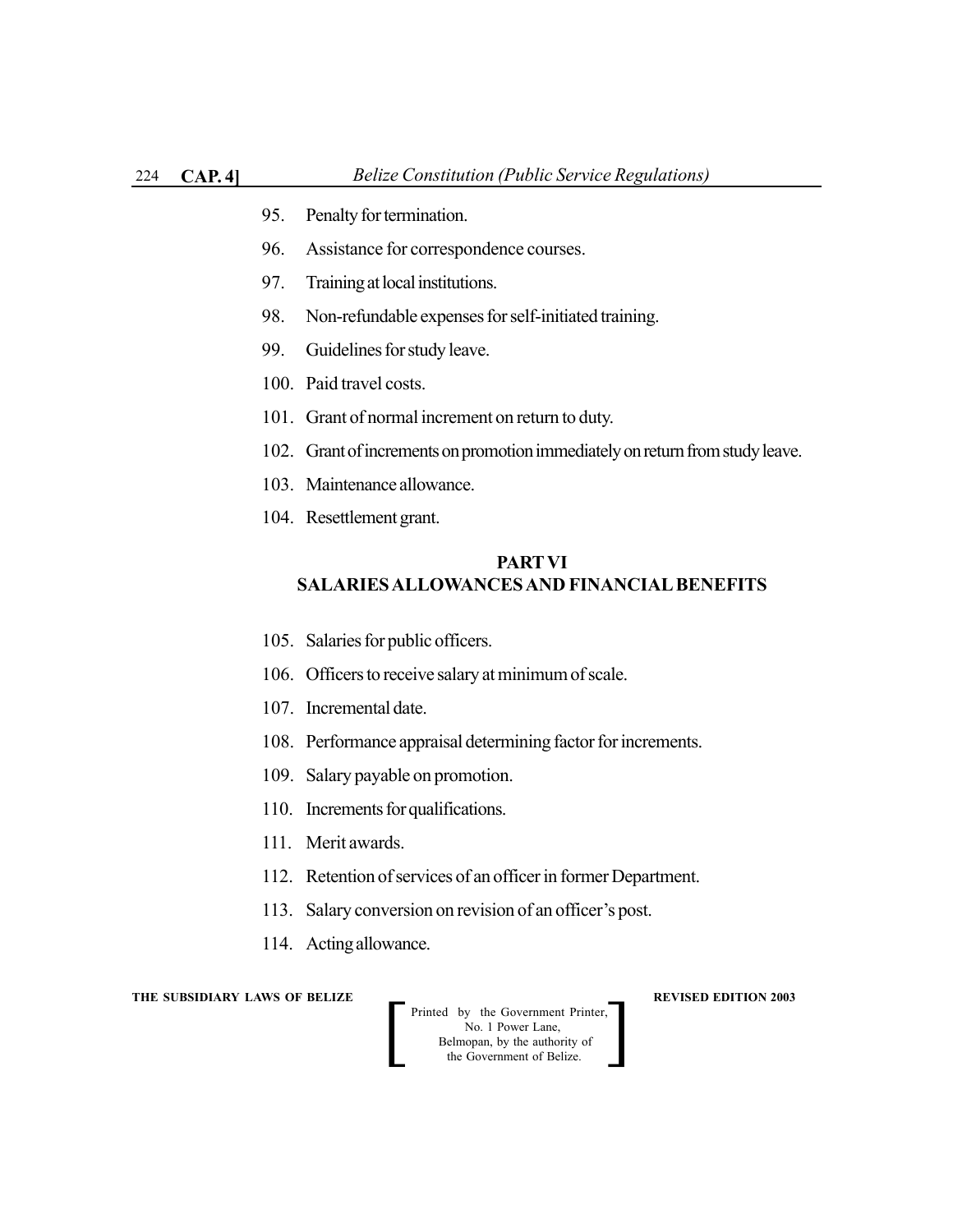- 115. Relocation allowance.
- 116. Housing allowance.
- 117. Subsistence and meal allowances.
- 118. Bush allowance.
- 119. Commuted subsistence allowance.
- 120. Reimbursement of lodging expenses.
- 121. Allowance in respect of travelling on duty abroad.
- 122. Reimbursement of travelling expenses.
- 123. Warm clothing allowance.
- 124. Travel allowance.
- 125. Mileage allowance.
- 126. Motor vehicle maintenance allowance.
- 127. Transfer grant.
- 128. Officers not eligible for transfer grant.

## **PARTVII ADVANCES**

- 129. Advances.
- 130. Nominal service charge on advances.
- 131. Requirements on approval of motor vehicle advance.
- 132. Other advances.
- 133. Grounds for refusal of advance application.
- 134. Repayment of advances.

### **THE SUBSIDIARY LAWS OF BELIZE A REVISED EDITION 2003**

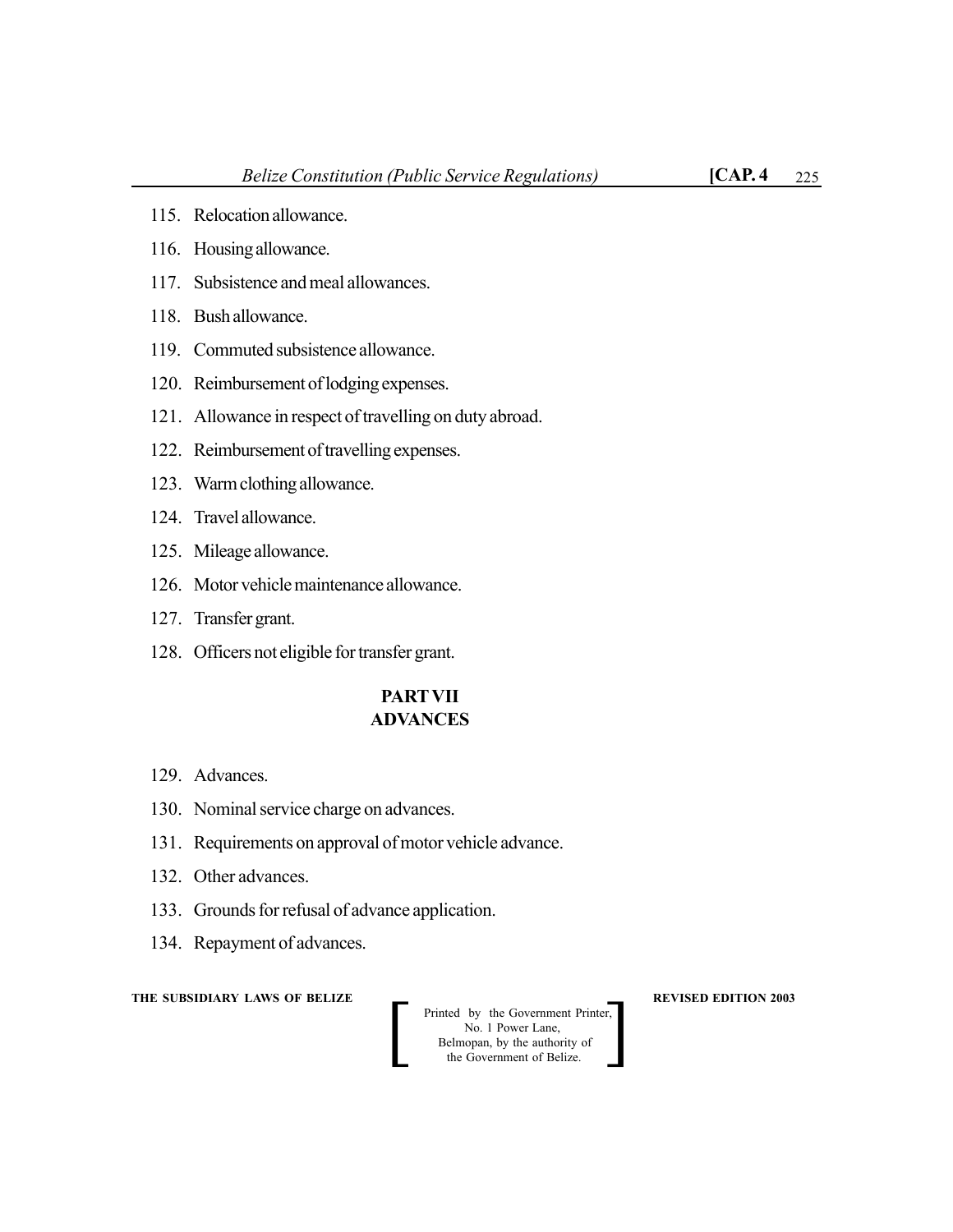- 135. Vehicles not to be sold or disposed of without permission.
- 136. Advance not to be granted within three years of previous advance.
- 137. Repayment of debt when officers leave the Service.

# **PARTVIII MISCELLANEOUS**

### **Residential Quarters**

- 138. Occupation of official quarters is subject to availability.
- 139. Occupation of official quarters.
- 140. Transfer or death of officer occupying official quarters.
- 141. Quarters to be kept clean.
- 142. No alterations by occupiers of quarters.
- 143. In the event of damage, officers to make good damage.
- 144. Yearly reports on buildings.
- 145. Certificate of service.

#### **Disaster Management**

- 146. Disaster preparedness.
- 147. Disaster Coordinator.

#### **Stationery**

- 148. Purchase of stationery.
- 149. Care of stationery.

#### **THE SUBSIDIARY LAWS OF BELIZE**  $\qquad$  **<b>REVISED EDITION 2003**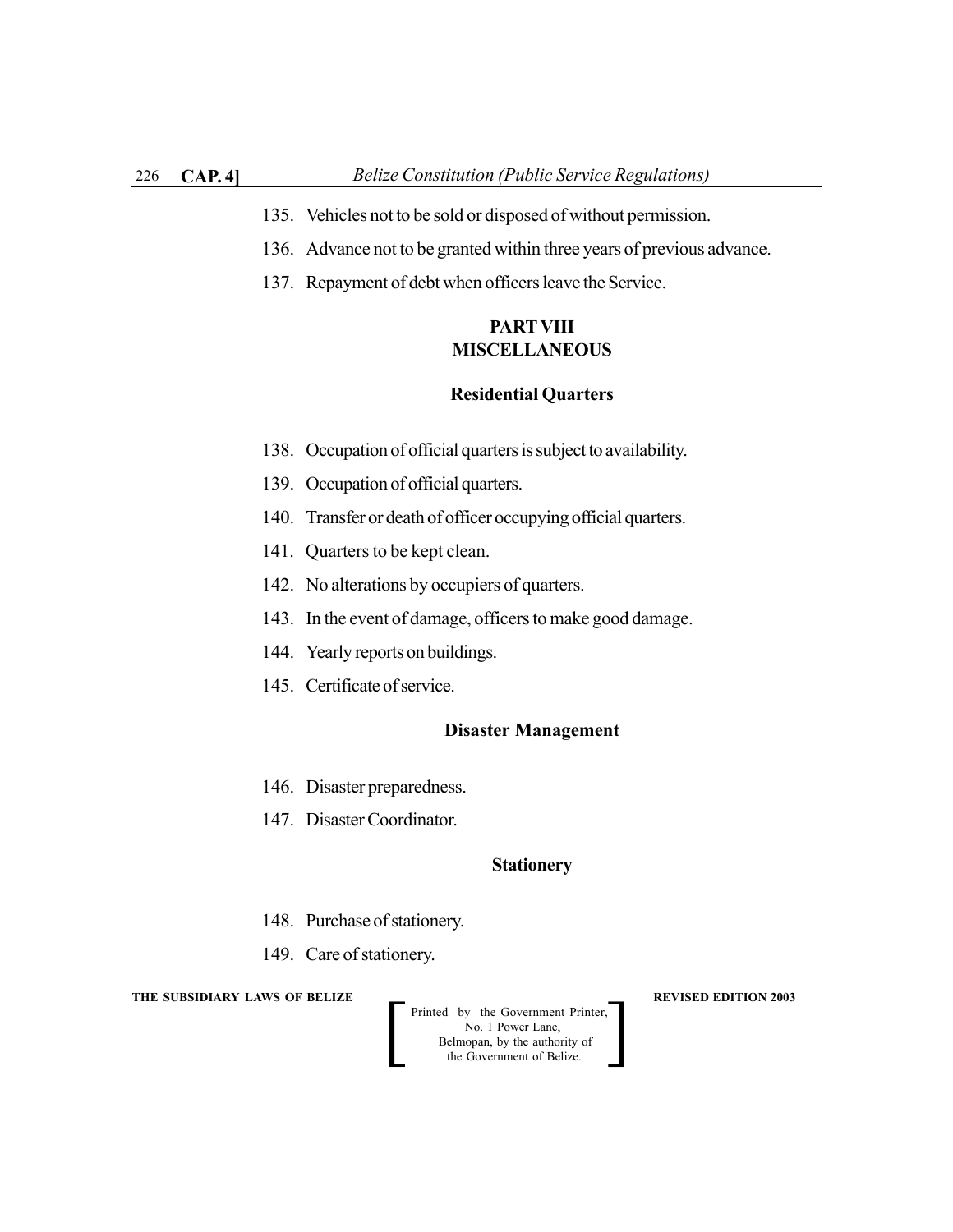## **Use of Telephone**

- 150. Answering of telephone calls.
- 15 1. Avoidance of correspondence.
- 152. Use of telephone.
- 153. Prior permission for overseas communications.

### **Correspondence between Departments**

- 154. Identification of correspondence.
- 155. Single subject communication.
- 156. Correspondence between Departments.

## **Government Gazette and other Document**

- 157. Officers to acquaint themselves with Gazettes, Acts, etc.
- 158. Vetting of legal matters by the Attorney General's Ministry.

### **Other matters**

- 159. Funeral grant payable on death of officer.
- 160. Official seals or stamps.
- 161. Franking stamp.
- 162. Circulars.
- 163. Copyright and royalties.
- 164. Safety equipment and clothing.

**THE SUBSIDIARY LAWS OF BELIZE**  $\qquad$  $\qquad$  **REVISED EDITION 2003**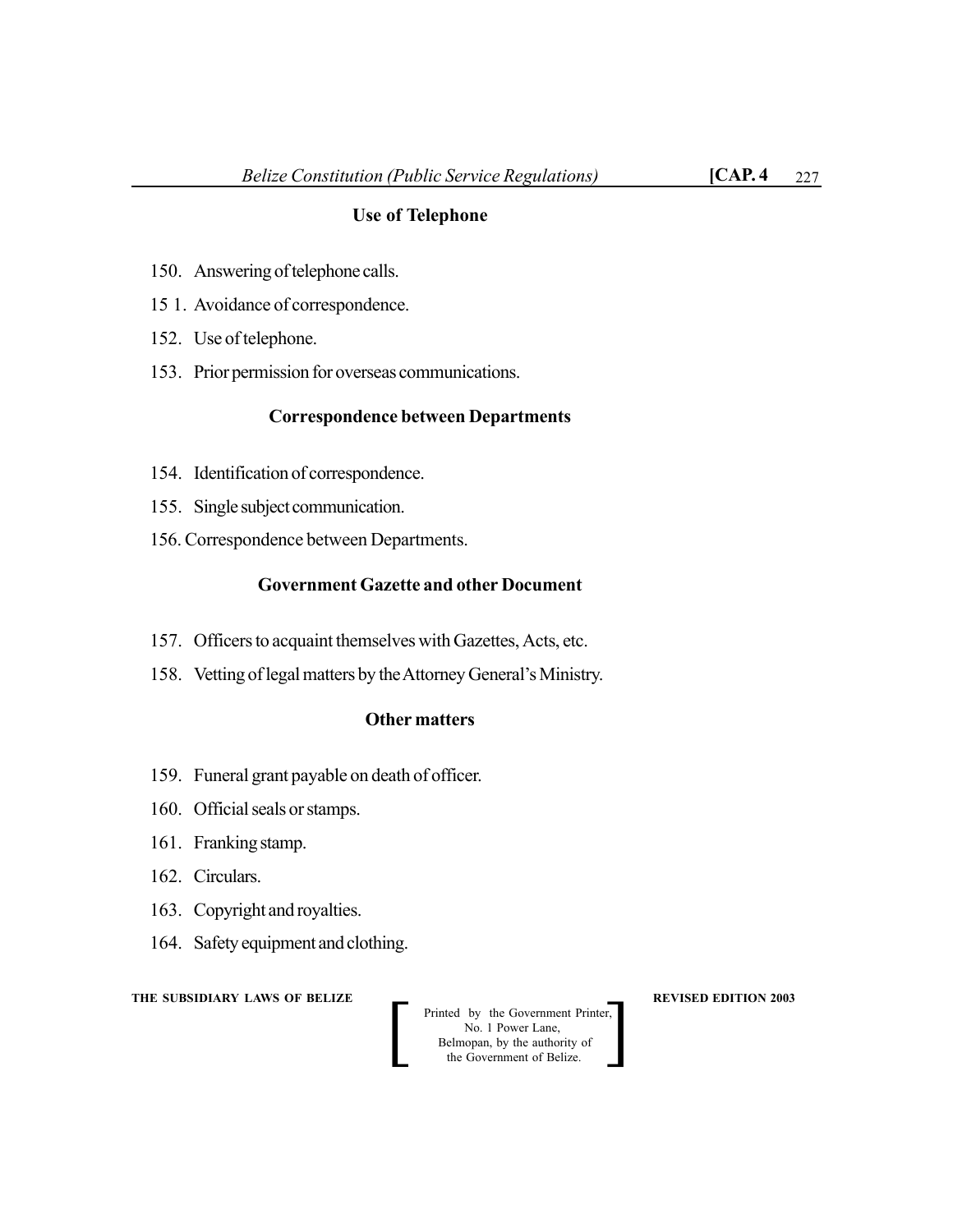- 165. Inclement weather gear.
- 166. Surcharge in case of damage or loss.
- 167. Repeals and commencement.

 $\mathcal{L}_\text{max}$ FIRST SCHEDULE \_\_\_\_\_\_\_\_\_\_\_\_\_\_\_\_\_\_\_\_\_\_\_

SECOND SCHEDULE  $\mathcal{L}_\text{max}$ 

THIRD SCHEDULE  $\mathcal{L}_\text{max}$ 

FOURTH SCHEDULE  $\frac{1}{2}$ 

THE SUBSIDIARY LAWS OF BELIZE **REVISED EDITION 2003**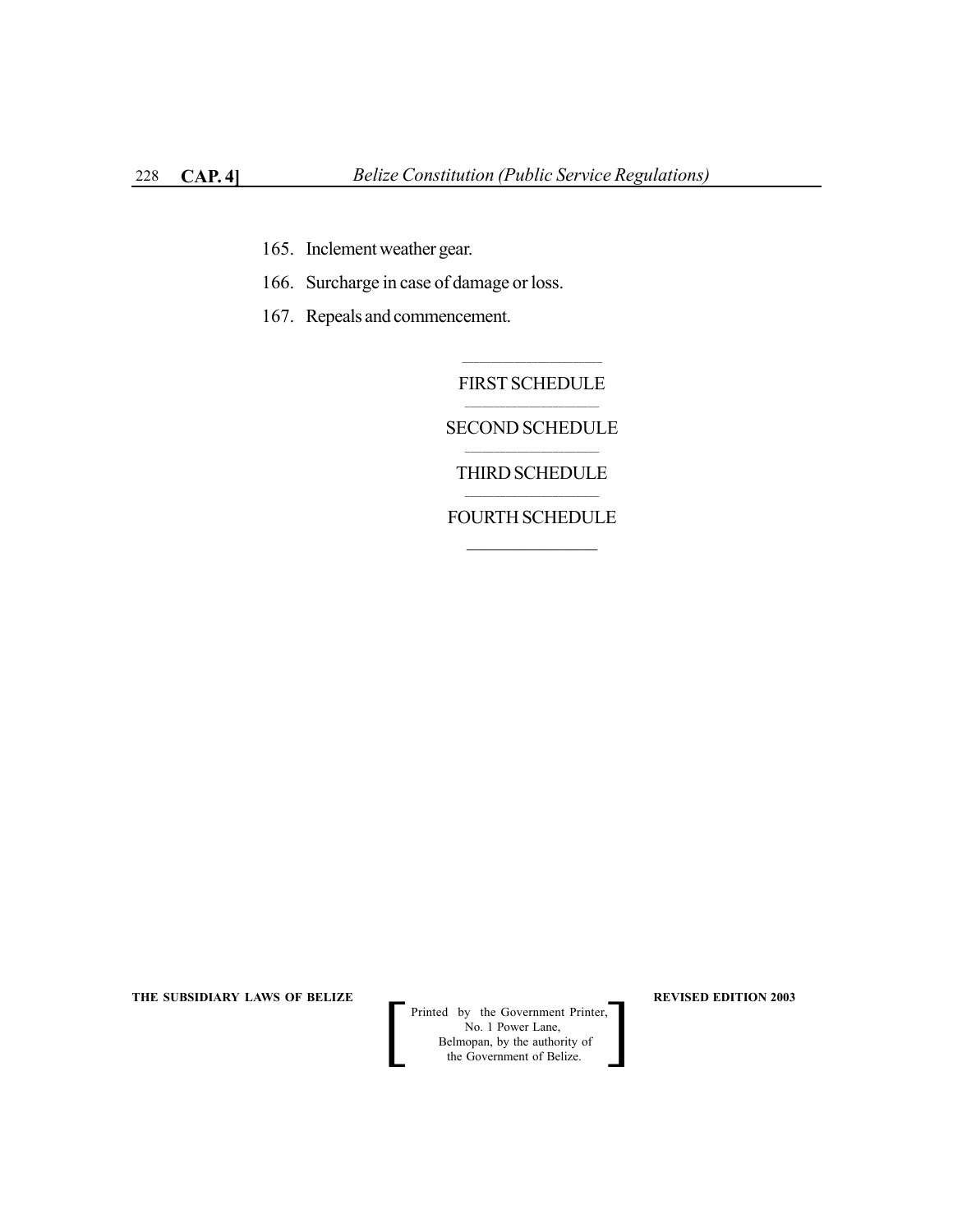# **CHAPTER 4**

## **PUBLIC SERVICE REGULATIONS**

## **PART I**

## **PRELIMINARY**

*[17th November, 2001]*

**THE SUBSIDIARY LAWS OF BELIZE**  $\qquad$  **WE REVISED EDITION 2003** Printed by the Government Printer, No. 1 Power Lane, Belmopan, by the authority of<br>the Government of Belize. Printed by the Government Printer,<br>No. 1 Power Lane,<br>Belmopan, by the authority of<br>the Government of Belize. 1. These Regulations may be cited as the **PUBLIC SERVICE REGULATIONS.** 2. (1) In these Regulations, unless the context otherwise requires: "Commission" means the:- *(a)* Judicial and Legal Services Commission established under section 110E of the Constitution in respect of judicial and legal officers specified in section 110F of the Constitution; *(b)* Security Services Commission established under section 110C of the Constitution, in respect of members of the Belize Defence Force and police officers specified in section l10D of the Constitution; *(c)* Public Services Commission, in respect of public officers not referred to in paragraphs *(a)* and *(b)* of this definition; "Constitution" means the Belize Constitution; Interpretation. Short title. CAP. 4. CAP. 4. CAP. 4.

160 of 2001. 114 of 2002.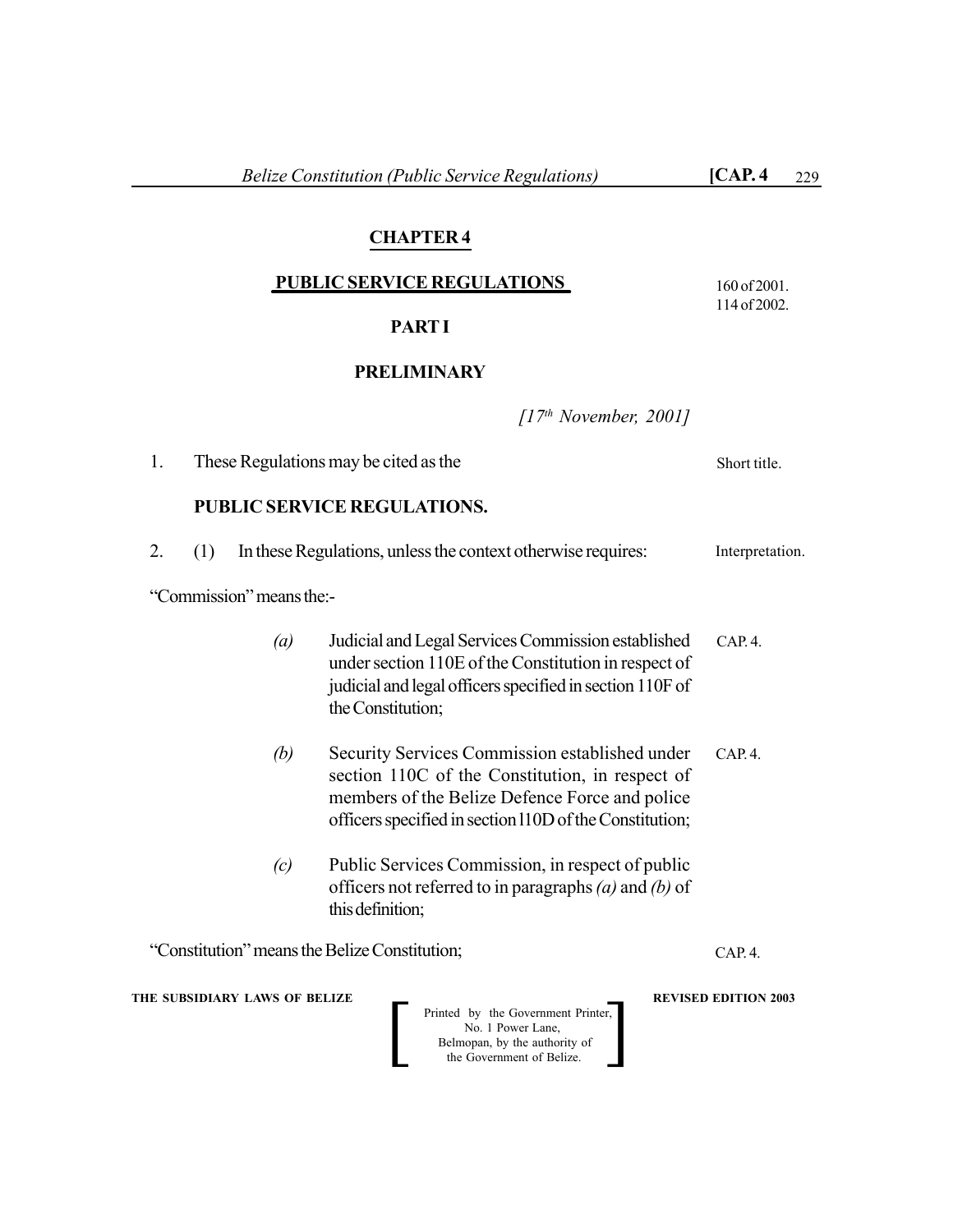"*Gazette*" means the Belize Government Gazette and includes any supplement thereto;

"Head of Department"

- *(a)* means a public officer in charge of the day to day operation of a Department within a Ministry;
- *(b)* includes the Accounting Officer of the Ministry;

"Government" means the Government of Belize;

"Chief Executive Officer" means the Chief Executive Officer to the Ministry concerned with the matter in issue and includes; in the case of the Ministry of Finance, the Financial Secretary; and in the case of the Attorney General's Ministry, the Solicitor General;

"public office" means any office of emolument in the Public Service;

"public officer" means a person holding or acting in any public office and the word "officer" shall be construed accordingly;

"public service" means, subject to the provisions of these Regulations, service in a civil capacity in respect of the Government.

- (2) For the purposes of these Regulations a:-
	- *(a)* reference to an office in the Public Service shall be construed as including officers on the Governor-General's personal staff;
	- *(b)* reference to an office in the Public Service shall not be construed as including references to the offices of the Prime Minister or other Ministers, Ministers of

**THE SUBSIDIARY LAWS OF BELIZE REVISED EDITION 2003** 

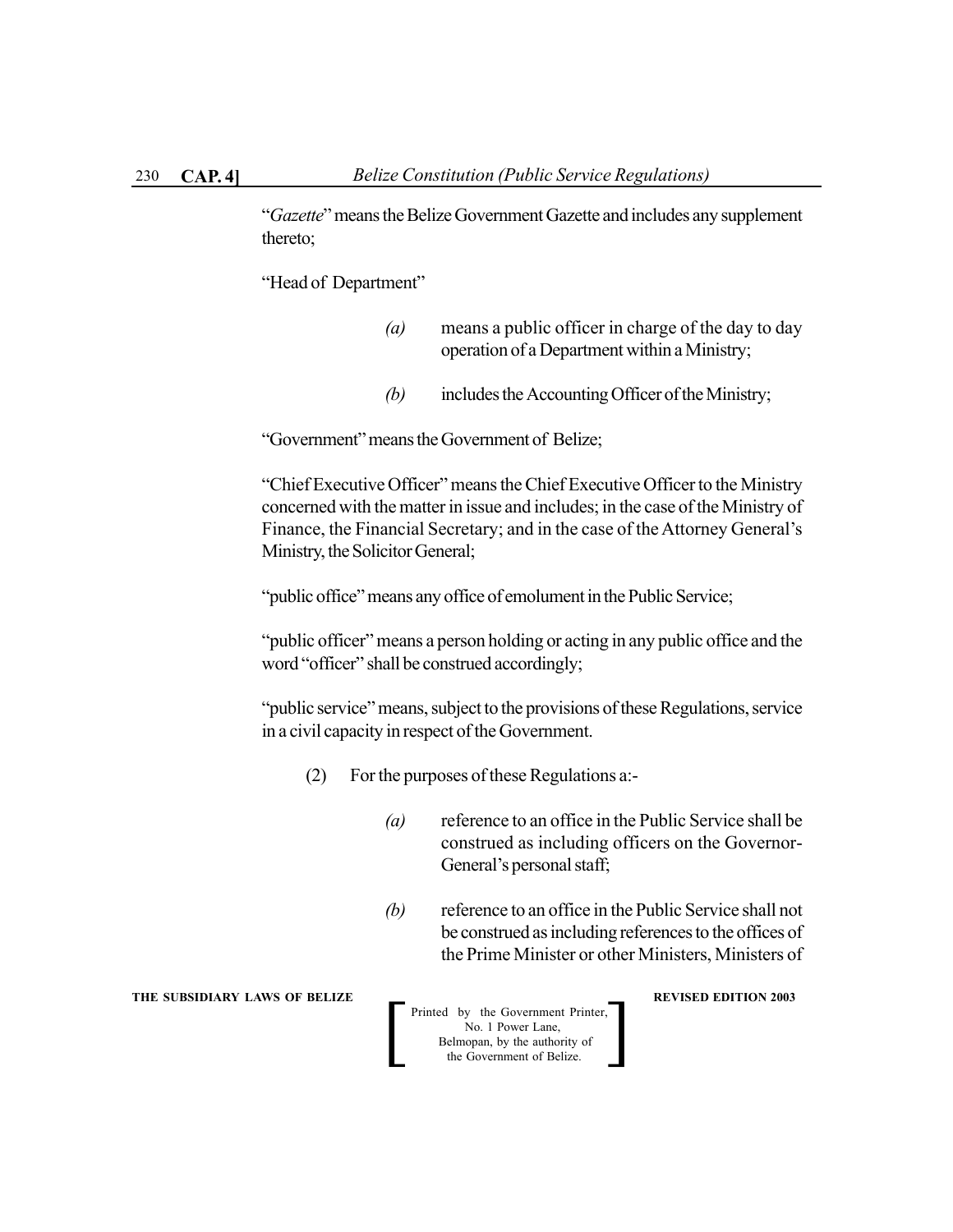|                               | State, Speaker or Deputy Speaker or member of<br>the House of Representatives, President or Vice<br>President or Senator, member of the Belize Advisory<br>Council, or member of any Commission established<br>under the Constitution, or the Clerk, Deputy Clerk<br>or staff of the National Assembly, or the Ombudsman<br>or the Contractor-General; or | CAP. 4.                     |
|-------------------------------|-----------------------------------------------------------------------------------------------------------------------------------------------------------------------------------------------------------------------------------------------------------------------------------------------------------------------------------------------------------|-----------------------------|
| (c)                           | person shall not be regarded as holding a public office<br>by reason only of the fact that he is in receipt of a<br>pension or other like allowance in respect of service<br>under the Government.                                                                                                                                                        |                             |
| (3)<br>reference to: -        | In these Regulations, unless the context otherwise requires, a                                                                                                                                                                                                                                                                                            |                             |
| $\left(a\right)$              | a Department, includes a reference to a Ministry;                                                                                                                                                                                                                                                                                                         |                             |
| (b)                           | the masculine gender, includes a reference to the<br>feminine gender, and a reference to the singular<br>includes a reference to the plural;                                                                                                                                                                                                              |                             |
| (c)                           | any power exercisable by a Commission shall refer<br>to officers appointed under sections 106, 110D and<br>110F of the Constitution.                                                                                                                                                                                                                      | CAP. 4.                     |
| 3.<br>(1)                     | Subject to subregulations $(2)$ , $(3)$ and $(4)$ below, the provisions of<br>these Regulations shall apply to all public officers.                                                                                                                                                                                                                       | Application.                |
| (2)                           | These Regulations shall not apply to:-                                                                                                                                                                                                                                                                                                                    |                             |
| (a)                           | an office of a Justice of Appeal;                                                                                                                                                                                                                                                                                                                         |                             |
| (b)                           | an officer to whom section 110B of the Constitution<br>applies;                                                                                                                                                                                                                                                                                           | CAP.4.                      |
| THE SUBSIDIARY LAWS OF BELIZE | Printed by the Government Printer,<br>No. 1 Power Lane,<br>Belmopan, by the authority of<br>the Government of Belize.                                                                                                                                                                                                                                     | <b>REVISED EDITION 2003</b> |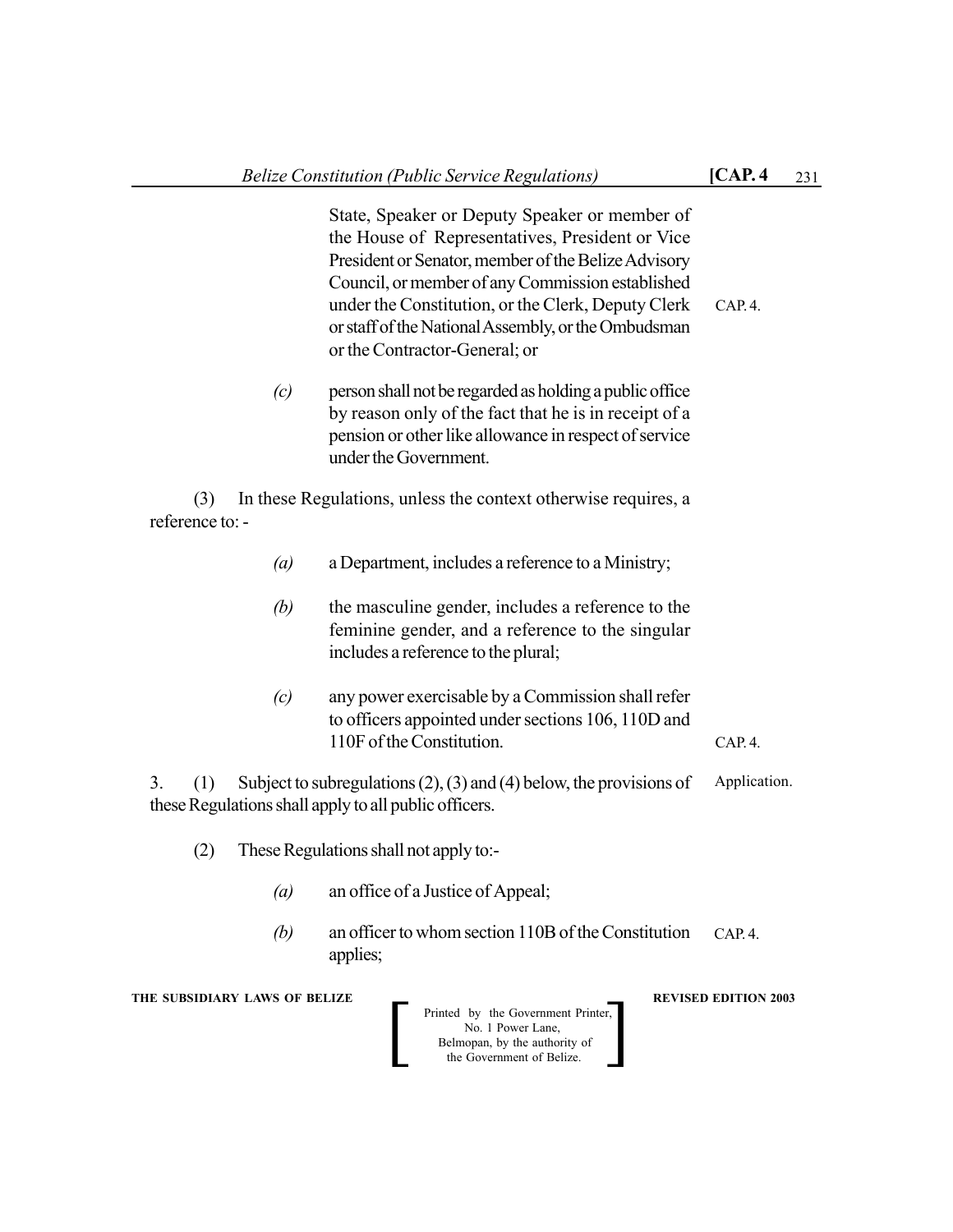| 232<br>CAP.4                                                                                                                                                                          |                         | <b>Belize Constitution (Public Service Regulations)</b>                                                                                                                                                                                                  |  |  |
|---------------------------------------------------------------------------------------------------------------------------------------------------------------------------------------|-------------------------|----------------------------------------------------------------------------------------------------------------------------------------------------------------------------------------------------------------------------------------------------------|--|--|
|                                                                                                                                                                                       | (c)                     | an open vote worker to whom the Government<br>(Open Vote) Workers Regulations apply;                                                                                                                                                                     |  |  |
|                                                                                                                                                                                       | (d)                     | an ambassador or High Commissioner;                                                                                                                                                                                                                      |  |  |
| CAP.4.                                                                                                                                                                                | (e)                     | offices to which sections 107, 108 and 109 of the<br>Constitution apply;                                                                                                                                                                                 |  |  |
|                                                                                                                                                                                       | $\varnothing$           | an office of a Justice of the Supreme Court; and                                                                                                                                                                                                         |  |  |
|                                                                                                                                                                                       | $\left( g\right)$       | any other category or class of officers where special<br>Regulations are made in respect of that category or<br>class of officers.                                                                                                                       |  |  |
| Regulations<br>apply to officers<br>acting in 107<br>positions.<br>CAP. 4.                                                                                                            | (3)<br>to that officer. | Where an officer appointed under section 106, 110D or 110F of<br>the Constitution is acting in the office of an officer appointed under section 107,<br>108 or 109 of the Constitution, the provisions of these Regulations shall apply                  |  |  |
| Regulations<br>apply to<br>temporary<br>appointees.                                                                                                                                   | (4)<br>capacity.        | Where a person is temporarily appointed to hold a post on the<br>permanent establishment, the provisions of these Regulations shall apply to<br>that officer, notwithstanding that he shall be holding his office in a temporary                         |  |  |
| Affirmation of<br>Secrecy.<br>Schedule.                                                                                                                                               | 4.                      | Every public officer shall, if and when required by his Head of Department,<br>but as far as possible, immediately after joining the Public Service, subscribe to<br>the affirmation of office and secrecy set out in the Schedule to these Regulations. |  |  |
|                                                                                                                                                                                       |                         | <b>PART II</b>                                                                                                                                                                                                                                           |  |  |
|                                                                                                                                                                                       |                         | <b>APPOINTMENTS AND PROMOTIONS</b>                                                                                                                                                                                                                       |  |  |
| Authority for<br>appointments.                                                                                                                                                        | 5.                      | Permanent appointments in the Public Service shall be made by the:-                                                                                                                                                                                      |  |  |
| CAP.4.                                                                                                                                                                                | (a)                     | Security Services Commission in respect of public                                                                                                                                                                                                        |  |  |
| THE SUBSIDIARY LAWS OF BELIZE<br><b>REVISED EDITION 2003</b><br>Printed by the Government Printer,<br>No. 1 Power Lane,<br>Belmopan, by the authority of<br>the Government of Belize. |                         |                                                                                                                                                                                                                                                          |  |  |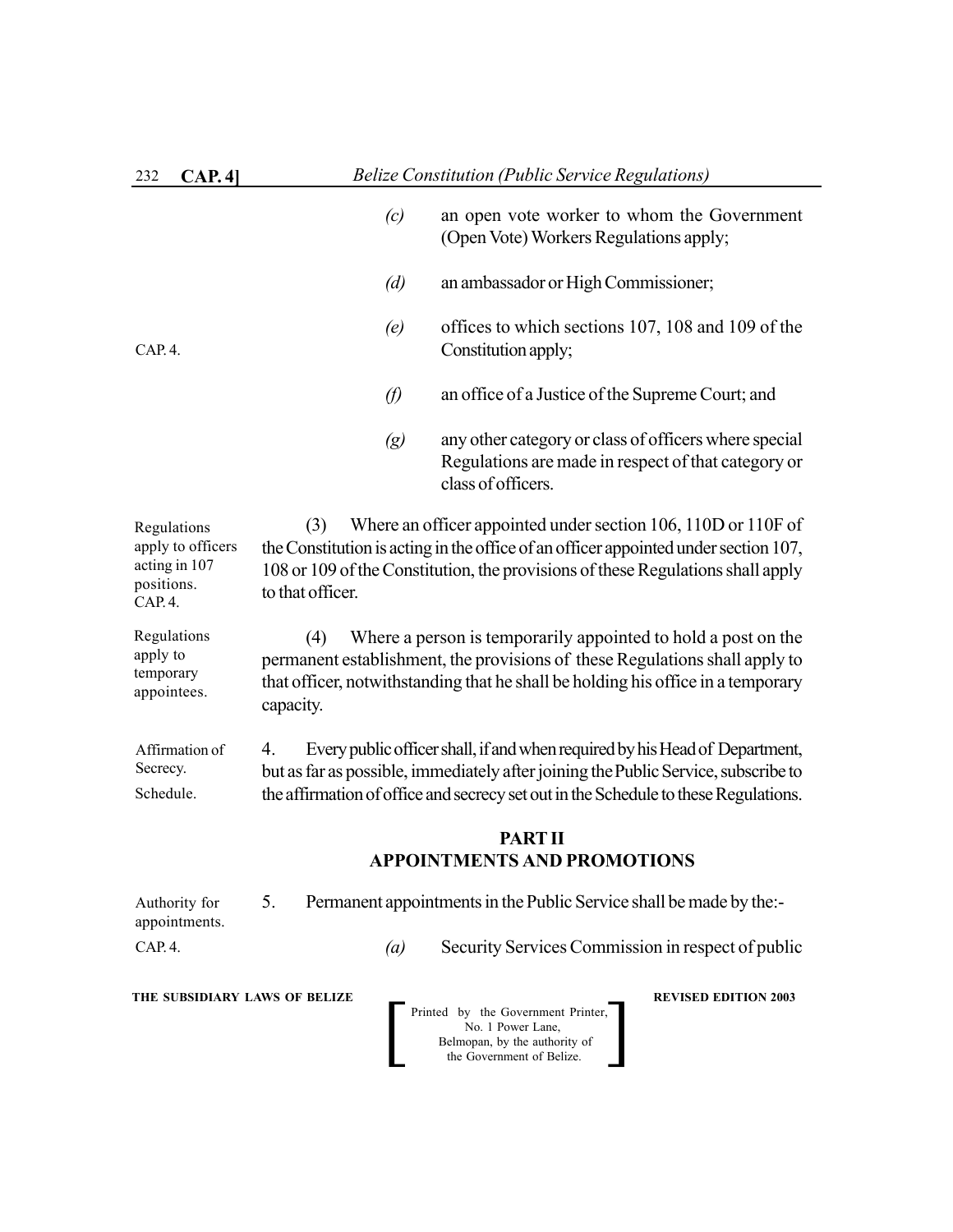|                                      | <b>Belize Constitution (Public Service Regulations)</b>                                                                                                                                                                                                                                                                                                                                                                                                                                                                                                               | [CAP. 4]                                             | 233 |
|--------------------------------------|-----------------------------------------------------------------------------------------------------------------------------------------------------------------------------------------------------------------------------------------------------------------------------------------------------------------------------------------------------------------------------------------------------------------------------------------------------------------------------------------------------------------------------------------------------------------------|------------------------------------------------------|-----|
|                                      | officers referred to in section 110D of the Constitution;                                                                                                                                                                                                                                                                                                                                                                                                                                                                                                             |                                                      |     |
| (b)                                  | Judicial and Legal Services Commission in respect<br>of public officers referred to in section 110F of the<br>Constitution;                                                                                                                                                                                                                                                                                                                                                                                                                                           | CAP. 4.                                              |     |
| (c)                                  | Public Services Commission in respect of public<br>officers referred to in section 106 of the Constitution.                                                                                                                                                                                                                                                                                                                                                                                                                                                           | CAP. 4.                                              |     |
| 6.<br>with the appropriate Ministry. | The educational or professional qualifications and other requirements for<br>appointment to permanent posts in the Public Service shall be determined by<br>the Chief Executive Officer, Ministry of the Public Service, after consultation                                                                                                                                                                                                                                                                                                                           | Qualifications<br>for appointment<br>and promotion.  |     |
| 7.                                   | When a vacancy occurs in a post, the Chief Executive Officer of the<br>Ministry where the vacancy occurs shall report it to the Chief Executive Officer,<br>Ministry of the Public Service and state his recommendations for filling the post.                                                                                                                                                                                                                                                                                                                        | Procedure for<br>filling<br>vacancies.               |     |
| 8.<br>office:-                       | Whenever an officer is on leave of absence pending relinquishment of his                                                                                                                                                                                                                                                                                                                                                                                                                                                                                              | Appointment on<br>absence<br>pending                 |     |
| (a)                                  | another person maybe appointed to that office; and                                                                                                                                                                                                                                                                                                                                                                                                                                                                                                                    | relinquishment<br>of post.                           |     |
| (b)                                  | that person shall, for the purpose of any function of<br>that office, be deemed to be the sole holder of that<br>office.                                                                                                                                                                                                                                                                                                                                                                                                                                              |                                                      |     |
| 9.<br>(1)                            | Where appropriate, the provisions of this Regulation shall apply to<br>a person who is selected from overseas for appointment to a public office in<br>Belize. The term "child" in these Regulations means any children of the officer,<br>including legally adopted children and stepchildren of the person appointed<br>who are below the age of eighteen years, unmarried and wholly dependent on<br>the person. The term "passage" means a passage by a route approved by the<br>Chief Executive Officer, Ministry of the Public Service, as a normal route which | Overseas<br>appointments;<br>travel<br>arrangements. |     |

**THE SUBSIDIARY LAWS OF BELIZE A REVISED EDITION 2003** 

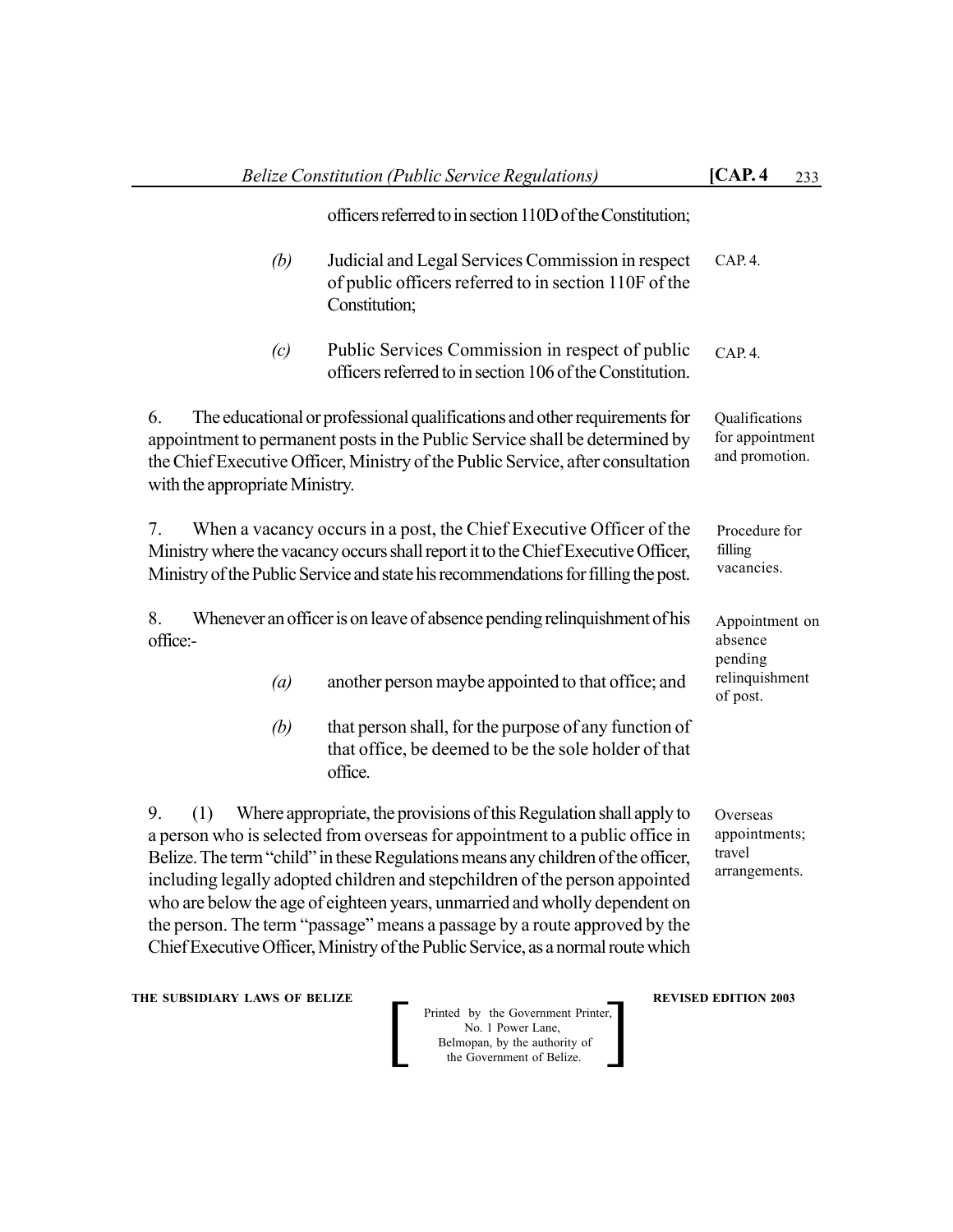may include journeys necessarily undertaken in any process of trans-shipment.

(2) The person appointed:-

Transportation allowances.

*(a)* shall, in the absence of any arrangements to the contrary, receive passage at the expense of the Government by the most direct and economic route from the country of residence to Belize for the officer, spouse and dependent children, not exceeding four persons in all, if they accompany or follow the person appointed within twelve months of appointment;

*(b)* may be required to execute an agreement in the form specified by the Ministry of the Public Service to refund the cost of the passage, including the cost of transporting his baggage and personal effects as provided in paragraph *(c)* below in certain contingencies. For the purpose of this Regulation, the term "country of residence" means the country from which the person was recruited;

- *(c)* shall normally be granted the following allowances for transport of baggage and personal effects: -
	- *(i)* ocean freight charges up to a maximum cost of one-half ton (500 kg.) weight, exclusive of the baggage allowance provided on the passenger tickets issued to the officer and family;
	- *(ii)* the cost of transporting baggage and personal effects from the person's home to the place of embarkation and from the port of disembarkation to final destination; and

**THE SUBSIDIARY LAWS OF BELIZE A LOCAL CONSUMING A LOCAL PREVISED EDITION 2003** 

 Printed by the Government Printer, No. 1 Power Lane, Belmopan, by the authority of Printed by the Government Printer,<br>No. 1 Power Lane,<br>Belmopan, by the authority of<br>the Government of Belize.

Refund of cost of travel in certain contingencies.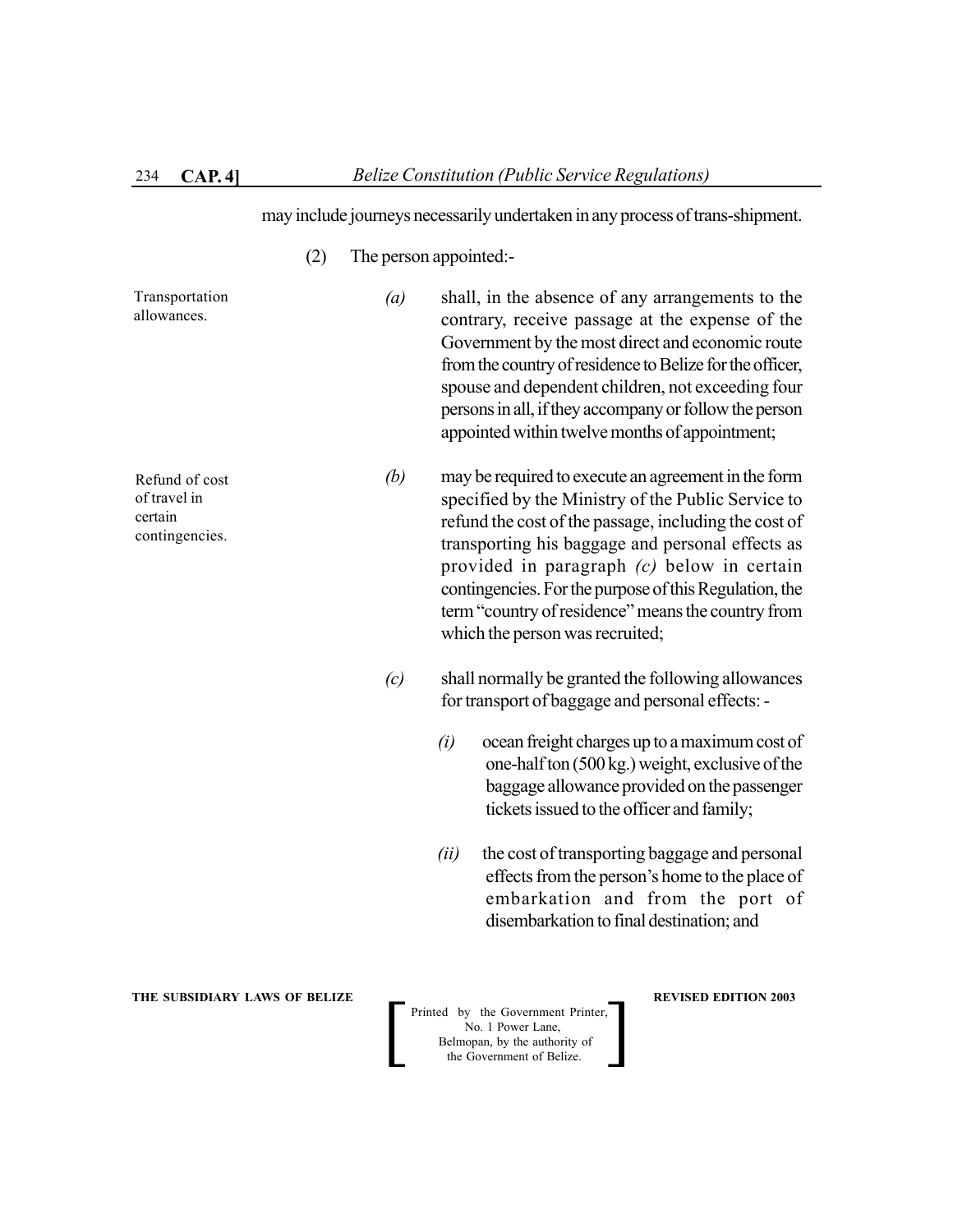| <b>Belize Constitution (Public Service Regulations)</b>                                                                                                                                                                                     |                                                                                                                                                                                                                                                                   | [CAP. 4]<br>235                               |
|---------------------------------------------------------------------------------------------------------------------------------------------------------------------------------------------------------------------------------------------|-------------------------------------------------------------------------------------------------------------------------------------------------------------------------------------------------------------------------------------------------------------------|-----------------------------------------------|
| (iii)                                                                                                                                                                                                                                       | reasonable expenditure in respect of bill of<br>lading charges, export shipping charges and<br>agency fees. Claims for packing, crating,<br>storage at the point of embarkation and<br>disembarkation and claims for insurance shall<br>not be met by Government. | Claims not to be<br>met by<br>Government.     |
| Persons appointed from overseas to established posts who have received<br>10.<br>the entitlement outlined in Regulation 9 above, shall sign a bond or contract to<br>work in the Public Service for a minimum period of two years.          |                                                                                                                                                                                                                                                                   | Signing of bond<br>or contract.               |
| No officer shall be appointed or promoted to a post for which he<br>11.<br>(1)<br>is not qualified.                                                                                                                                         |                                                                                                                                                                                                                                                                   | Criteria for<br>appointment and<br>promotion. |
| The promotion of officers to fill vacancies shall be approved by<br>(2)<br>the relevant Commission, and the Commission shall base its decision on the<br>following factors in descending order of importance:-                              |                                                                                                                                                                                                                                                                   |                                               |
| Performance/Merit;<br>$\left(a\right)$                                                                                                                                                                                                      |                                                                                                                                                                                                                                                                   |                                               |
| (b)<br>Integrity/Professionalism;                                                                                                                                                                                                           |                                                                                                                                                                                                                                                                   |                                               |
| Experience/Employment History.<br>(c)                                                                                                                                                                                                       |                                                                                                                                                                                                                                                                   |                                               |
| Officers in the clerical grade shall be required to sit the clerical<br>12.<br>(1)<br>examinations.                                                                                                                                         |                                                                                                                                                                                                                                                                   | Clerical<br>examination.                      |
| Officers eligible to sit the clerical promotional examination must be<br>(2)<br>confirmed in their appointment and must have been successful in the clerical<br>examination.                                                                |                                                                                                                                                                                                                                                                   | Clerical<br>promotional<br>examination.       |
| The clerical promotional examination shall be designed primarily<br>(3)<br>to test the officer's power of expression, his general knowledge of Belize, its<br>system of Government and its problems, and the officer's particular knowledge |                                                                                                                                                                                                                                                                   |                                               |

**THE SUBSIDIARY LAWS OF BELIZE A REVISED EDITION 2003**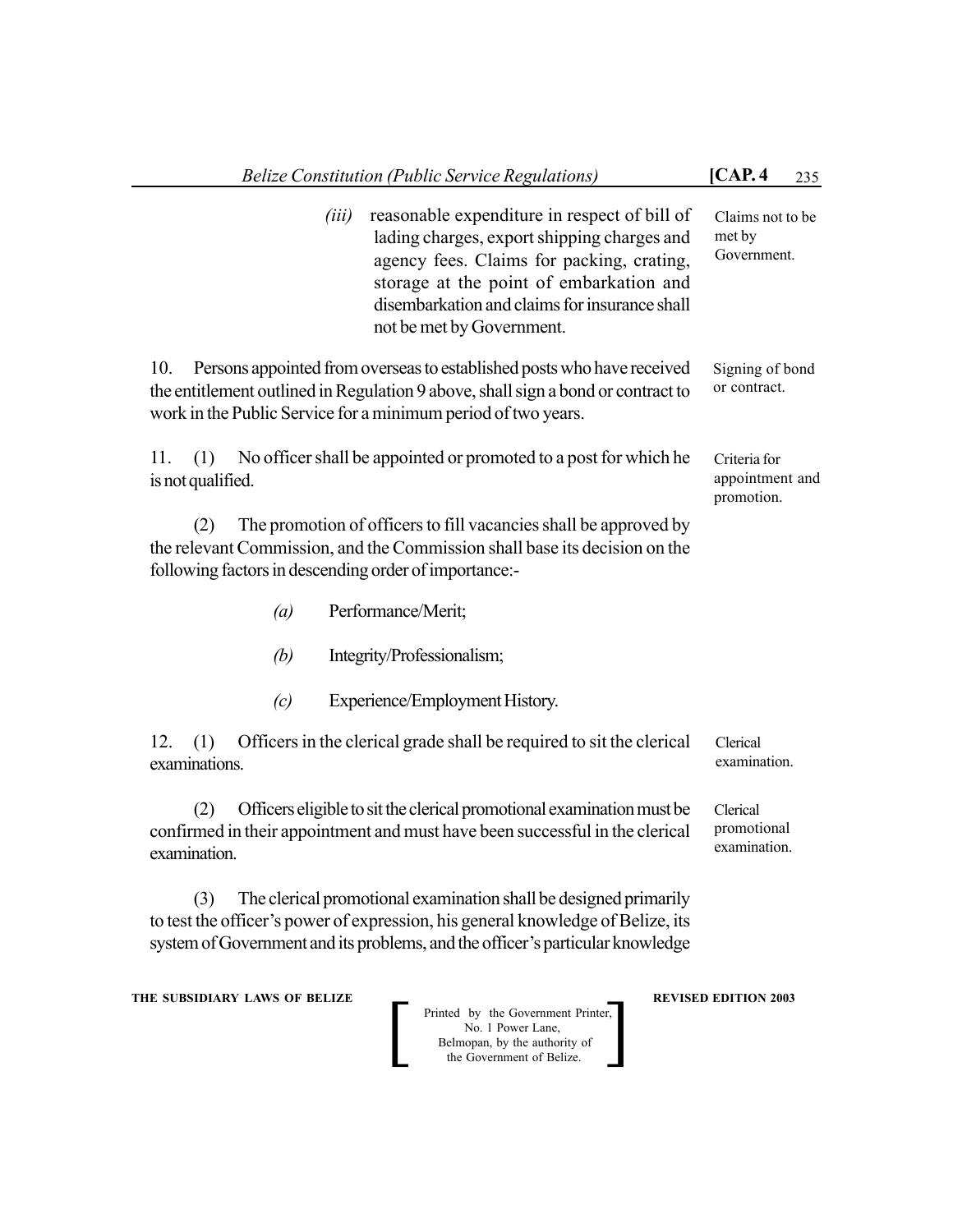of Government Departments. Candidates shall be allowed full access to such documents as will help them to acquire the necessary information.

(4) On passing the clerical promotional examination, an officer with a good performance appraisal report from his Head of Department shall be eligible for the award of one increment. Award of increment for passing clerical promotional examination.

13. To become eligible for promotion to the post of First Class Clerk, an officer shall:- Promotion to First Class Clerk.

- *(a)* have been successful in the clerical and clerical promotional examinations;
- *(b)* have served at least four years as a Second Class Clerk; and
- *(c)* meet the criteria set out in paragraphs *(a)* and *(b)* of subregulation (2) of Regulation 11.
- 14. (1) An officer may be seconded up to a maximum period of two years to an office or post outside the Public Service. Such secondment, save in exceptional cases, shall not be renewable. The officer shall be governed by the rules and regulations of the receiving organization. Secondment.

(2) An officer shall continue to pay the usual contribution during the period of his secondment.

(3) Subject to subregulation (4) below, the service of an officer while on secondment shall count for superannuation purposes.

(4) All applications for secondment shall be made by the officer concerned to the Chief Executive Officer, Ministry of the Public Service. Approval for secondment shall be contingent on the exigencies of the Service.

**THE SUBSIDIARY LAWS OF BELIZE A LOCAL CONSUMING A LOCAL PREVISED EDITION 2003**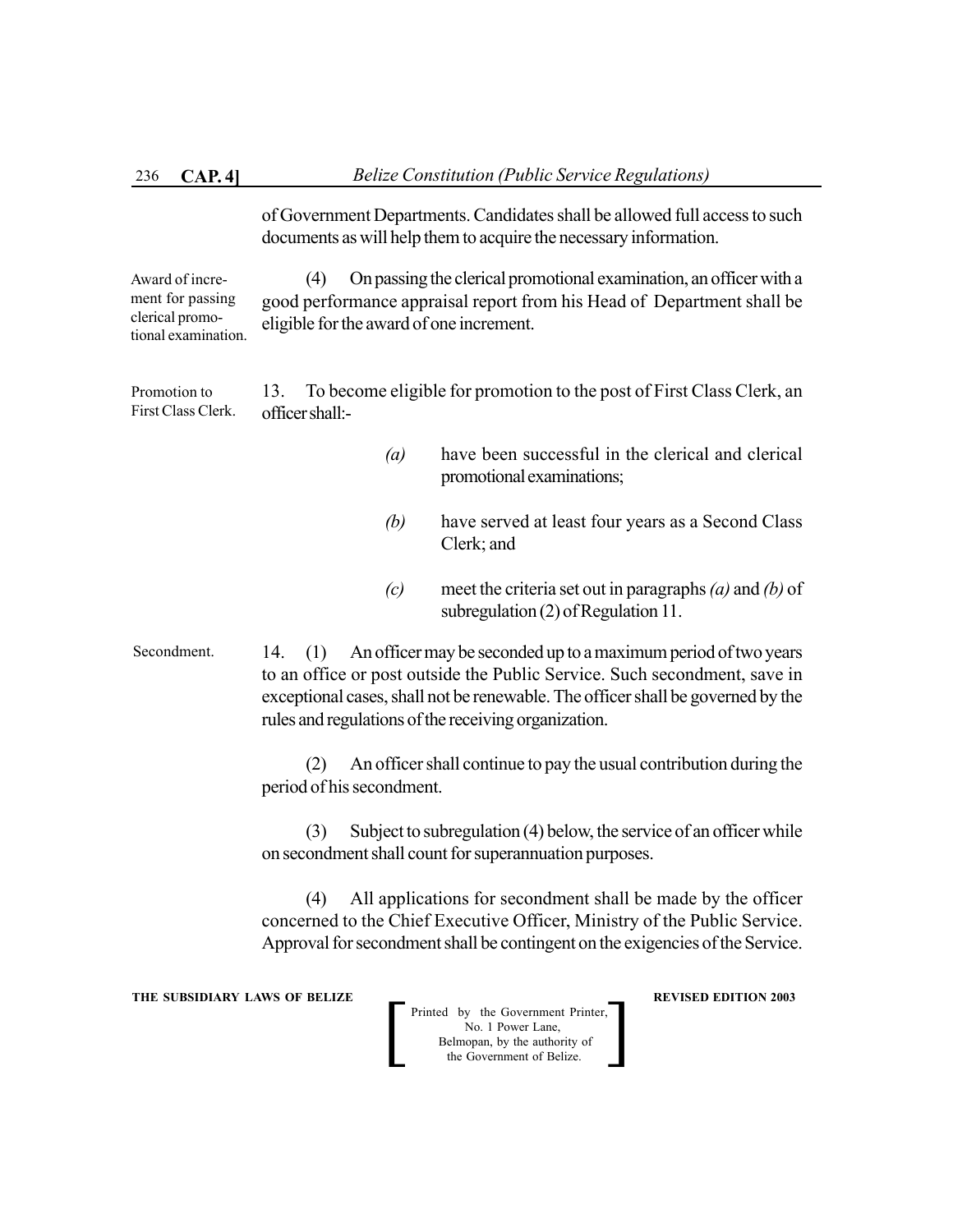| 15.                                                 | An officer who has successfully completed a period of second ment shall<br>normally revert to the point in the salary range of his substantive office, which he<br>would have reached if he had not been seconded.                  | Salary of officer<br>returning from<br>secondment. |
|-----------------------------------------------------|-------------------------------------------------------------------------------------------------------------------------------------------------------------------------------------------------------------------------------------|----------------------------------------------------|
| 16.<br>to his departure on secondment.              | An officer shall utilize or be paid in lieu of all vacation leave earned prior                                                                                                                                                      | Vacation leave<br>earned prior to<br>secondment.   |
| 17.<br>(1)<br>assumption of duty of such officers:- | Head of Departments are required to keep written or computer<br>record of the following particulars of officers in their Departments on the                                                                                         | Record of<br>particulars of<br>officers.           |
|                                                     | (a)<br>addresses, telephone numbers, e-mail and any<br>changes thereto;                                                                                                                                                             |                                                    |
|                                                     | next-of-kin and their addresses.<br>(b)                                                                                                                                                                                             |                                                    |
| (2)<br>the officer.                                 | Heads of Departments are responsible for ensuring that records<br>of the service of every officer in their Department are maintained in personal<br>files which may readily be transferred to another Department on the transfer of |                                                    |
| 18.<br>(1)                                          | An officer wishing to resign:-                                                                                                                                                                                                      | Resignation.                                       |
|                                                     | must give at least one month's notice in writing;<br>$\left(a\right)$                                                                                                                                                               |                                                    |
|                                                     | (b)<br>must honour, or make acceptable arrangements to<br>honour, all outstanding debts owing to Government;<br>and                                                                                                                 |                                                    |
|                                                     | is entitled to all benefits due to him.<br>(c)                                                                                                                                                                                      |                                                    |
| (2)<br>dismissal.                                   | Failure to give adequate notice of intention to resign may result in                                                                                                                                                                |                                                    |

**THE SUBSIDIARY LAWS OF BELIZE AND REVISED EDITION 2003**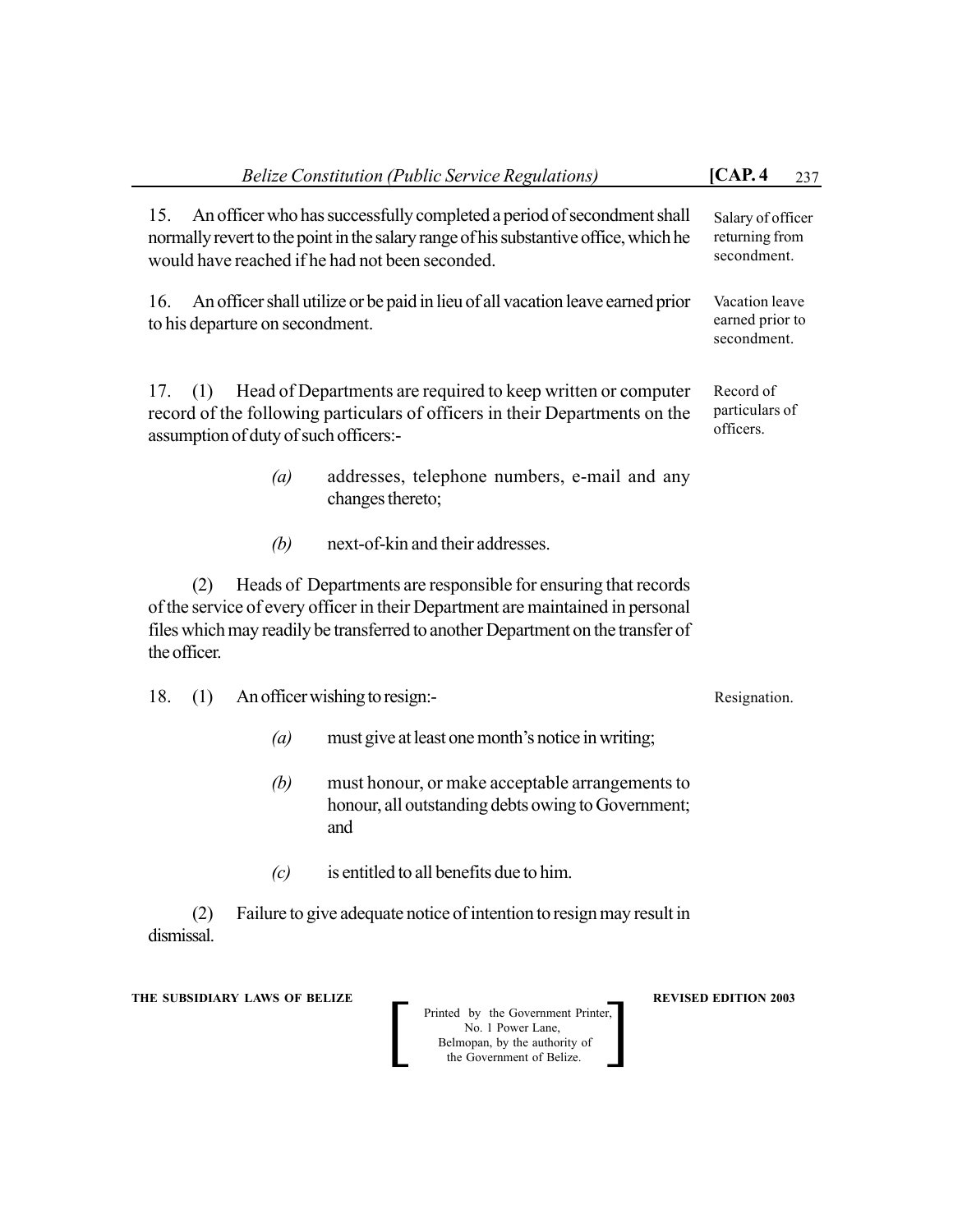(3) Heads of Departments are responsible for ensuring that steps are taken to recover all outstanding debts owing to Government.

# **PART III CONDUCT OF PUBLIC OFFICERS**

| Conduct of<br>officers<br>generally. | 19. |                  | In accordance with section 121 of the Constitution, all public officers<br>shall conduct themselves in such a way as not to:-                        |
|--------------------------------------|-----|------------------|------------------------------------------------------------------------------------------------------------------------------------------------------|
| CAP. 4.                              |     | $\left(a\right)$ | place themselves in positions in which they have or<br>could have a conflict of interest;                                                            |
|                                      |     | (b)              | compromise the fair exercise of their official functions<br>and duties;                                                                              |
|                                      |     | (c)              | use their office for private gain;                                                                                                                   |
|                                      |     | (d)              | demean their office or position;                                                                                                                     |
|                                      |     | (e)              | allow their integrity to be called into question; nor                                                                                                |
|                                      |     | $\varnothing$    | endanger or diminish respect for, or confidence in,<br>the integrity of the Government.                                                              |
| Standard of<br>behaviour.            | 20. |                  | All public officers shall therefore:                                                                                                                 |
|                                      |     | $\left(a\right)$ | demonstrate the highest level of professional conduct<br>and personal integrity in the performance of their<br>duties and in serving the public;     |
|                                      |     | (b)              | treat everyone, including other public officers, clients<br>and members of the general public with courtesy,<br>respect, fairness and objectivity;   |
| THE SUBSIDIARY LAWS OF BELIZE        |     |                  | <b>REVISED EDITION 2003</b><br>Printed by the Government Printer,<br>No. 1 Power Lane,<br>Belmopan, by the authority of<br>the Government of Belize. |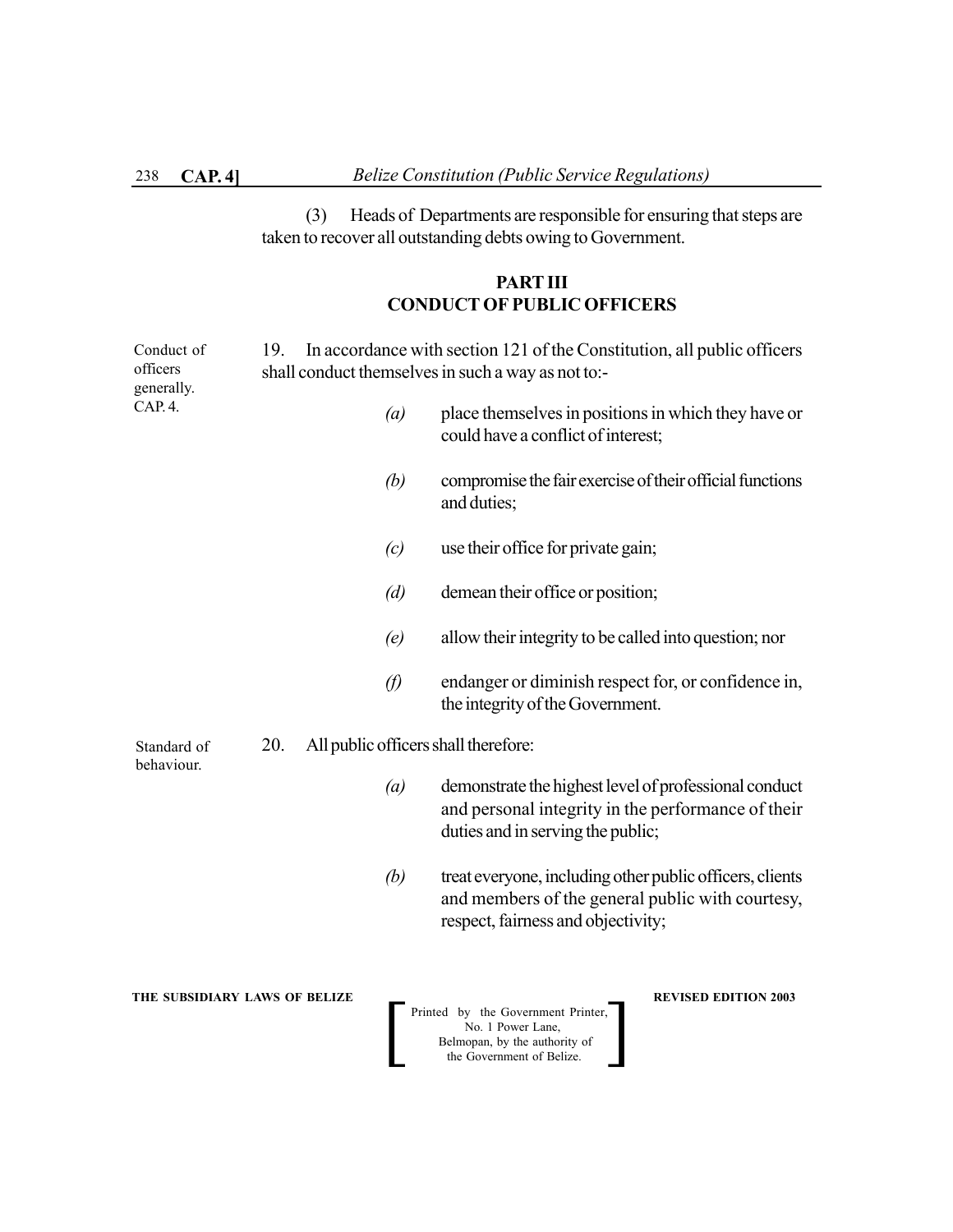- *(c)* display a positive attitude and be pro-active in the exercise of their duties; seek to understand and to satisfy the real needs of members of the public; and volunteer information and services as appropriate;
- *(d)* in the exercise of their official duties, not confer any special benefit and/or give preferential treatment to anyone on the basis of any special relationship; and
- *(e)* render service in a timely, efficient and effective manner.

21. (1) The use of alcohol, controlled drugs, intoxicants, narcotics or any other illegal substance is prohibited at the workplace. Substance abuse.

(2) Arriving at work under the influence of any of the substances set out in subregulation (1), or using any such substance whilst on duty, is prohibited.

22. (1) The hours of attendance at work for the various categories of public officers shall be as determined by the Minister for the Public Service, and the following applies in respect of hours of duty:- Hours of duty.

- *(a)* all officers shall be required to work a minimum of thirty-nine and one-half hours per week;
- *(b)* no permanent alteration of the determined hours of work of any category of public officers may be effected unless the Minister responsible for the Public Service so approves, but Heads of Departments may require any or all of the staff of their Department to work temporarily for longer hours than those determined whenever the public interest so requires;
- *(c)* additional hours worked shall be compensated for

**THE SUBSIDIARY LAWS OF BELIZE A LOCAL CONSUMING A LOCAL PREVISED EDITION 2003** 

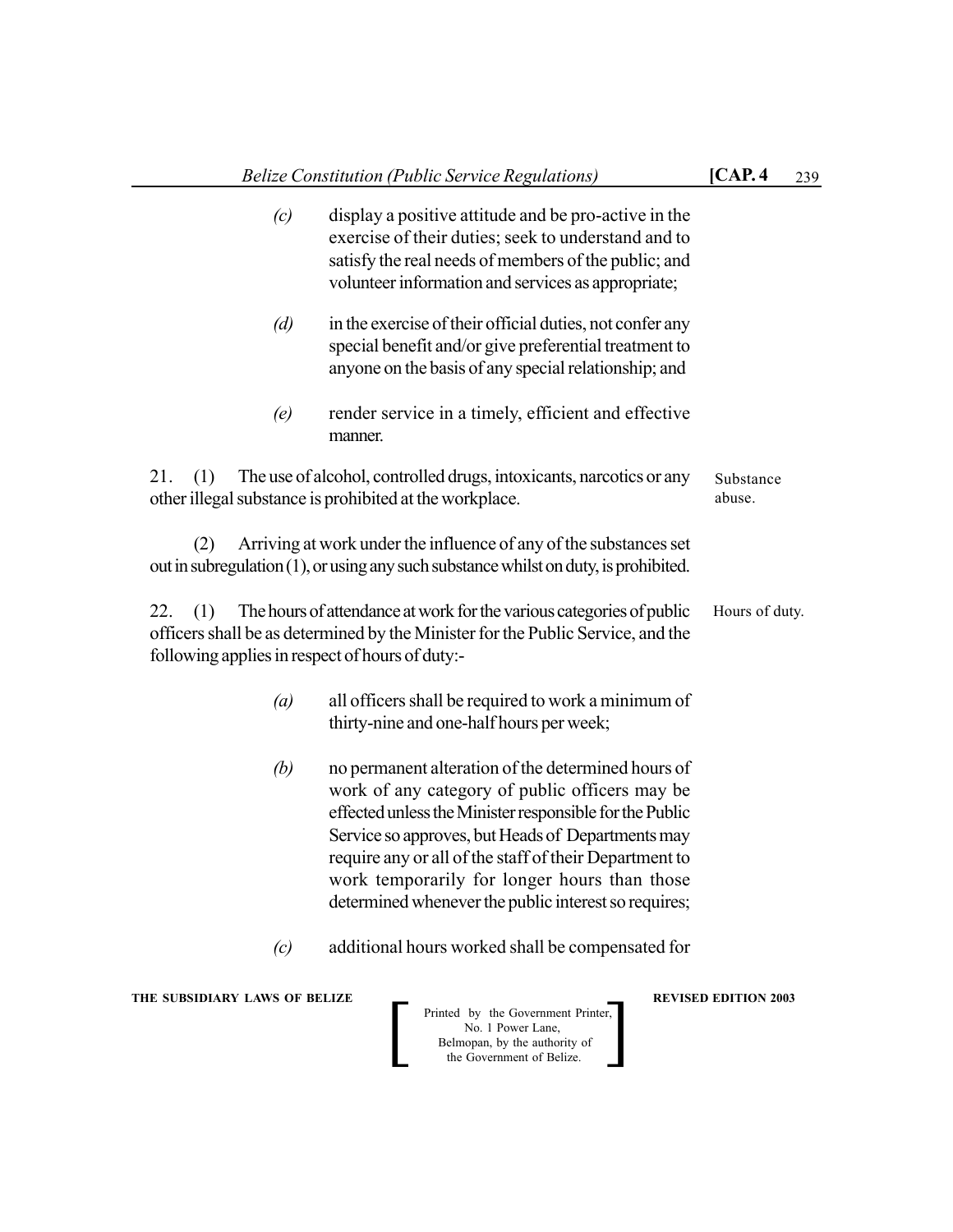by overtime for which approval shall be given by the Ministry of Finance, or by appropriate time off *in lieu* of overtime. This Regulation does not apply to officers in the professional Grade of the Service;

*(d)* subject to subregulation (2) below, officers shall normally not be required to work on Saturdays, Sundays, Public and Bank Holidays.

(2) Officers working in Departments providing essential services and field staff to certain Departments may be required to work up to forty-five hours per week and up to nine hours in any one day. Where the nature of the officer's work so demands, he may be required to work on weekends and on Public and Bank Holidays.

23. (1) No officer may absent himself from duty during working hours without the permission of the Head of the Department in which he works or such other officer as may be deputed for this purpose by the Head of Department. Absence from work during duty hours.

> (2) An officer who absents himself from duty without permission and without an adequate reason to the satisfaction of the Head of Department may be subject to a deduction from his salary. Aggravated cases could lead to disciplinary action, including dismissal.

> (3) The deduction shall be recovered from the officer's salary at the end of the month following that for which the penalty is imposed. It shall be calculated on the basis of the officer's regular hourly rate of pay and shall be in proportion to the salary for the period during which he was absent without permission.

24. (1) An officer shall make every effort to contact his Head of Department in the case of illness or other unavoidable circumstances on the first day of his absence. Absence from duty without permission.

**THE SUBSIDIARY LAWS OF BELIZE REVISED EDITION 2003**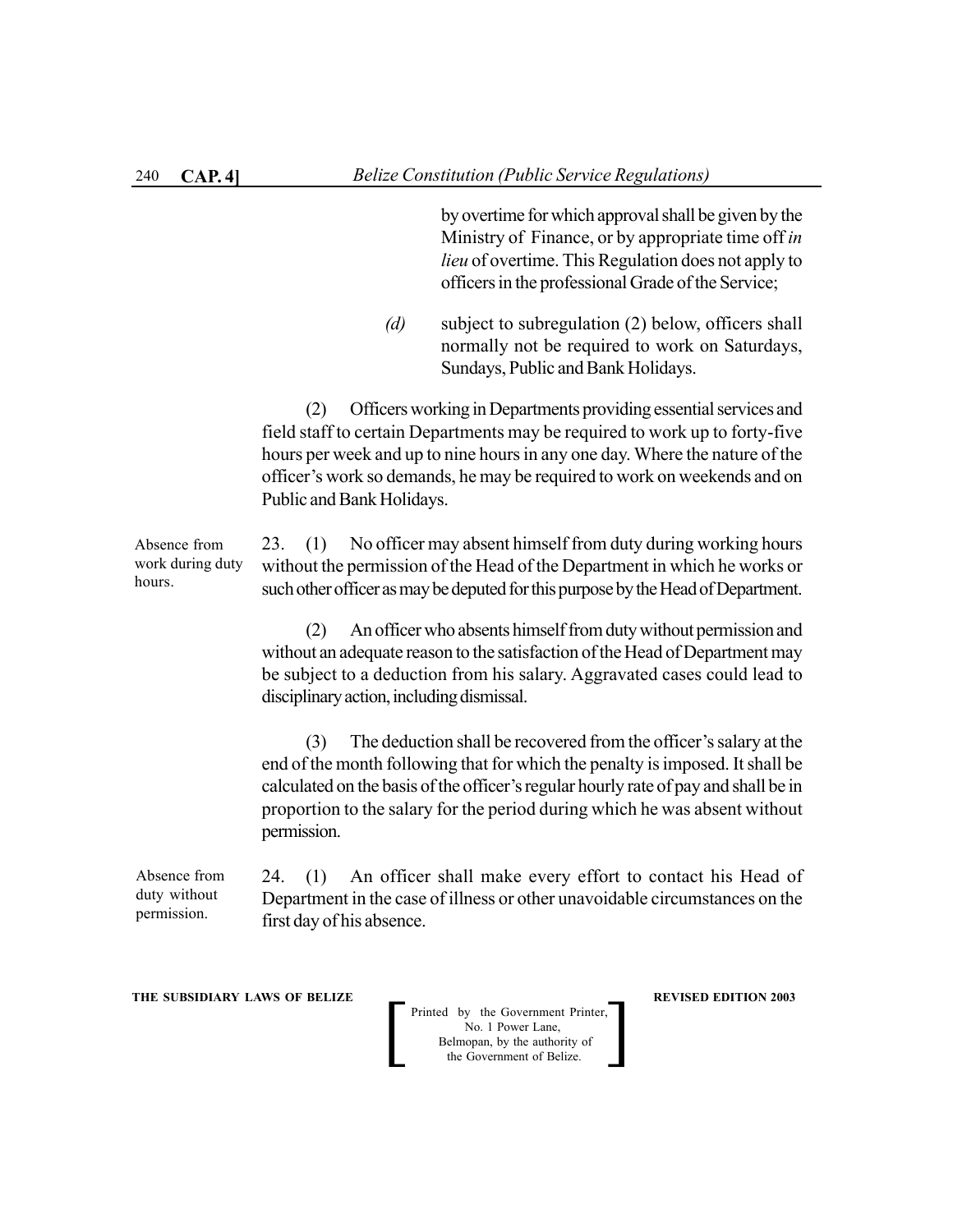(2) An officer who absents himself from duty without permission and without an adequate reason to the satisfaction of the Head of Department, may be subject to a deduction from his salary. Aggravated cases could lead to

disciplinary action, including dismissal.

(3) The deduction shall be recovered from the officer's salary at the end of the month following that for which the penalty is imposed. It shall be calculated on the basis of the officer's regular hourly rate of pay and shall be equivalent to the salary for the period during which he was absent without permission.

25. Every officer shall be appraised on a semi-annual basis and a Performance Appraisal Report shall be submitted to the Office of the Services Commission on submission of requests for promotion, acting appointments, or disciplinary action. Performance appraisal report.

26. (1) Every officer, except those who may be exempted by the Head of Department, shall sign his name in the Attendance Register kept in the Department for this purpose and insert the time of his arrival and departure from duty. The Head of Department shall deputize an officer to examine and initial this Register every day and bring to his notice any case of habitual or frequent unpunctuality or absenteeism on the part of any officer. The Head of Department or such senior officer as he may designate shall examine this Register at least once every month.

(2) Where exemption from signing the attendance register is granted to an officer, such exemption shall apply to all officers within the same category and not only to the individual officer.

27. (1) Strict punctuality shall be observed at the workplace. Any officer who is late without an adequate reason to the satisfaction of the Head of Department may be subject to a deduction from his salary.

Strict punctuality by public officers.

**THE SUBSIDIARY LAWS OF BELIZE A LOCAL CONSUMING A LOCAL PREVISED EDITION 2003** 

Printed by the Government Printer, No. 1 Power Lane, Belmopan, by the authority of Printed by the Government Printer,<br>No. 1 Power Lane,<br>Belmopan, by the authority of<br>the Government of Belize.

Attendance register.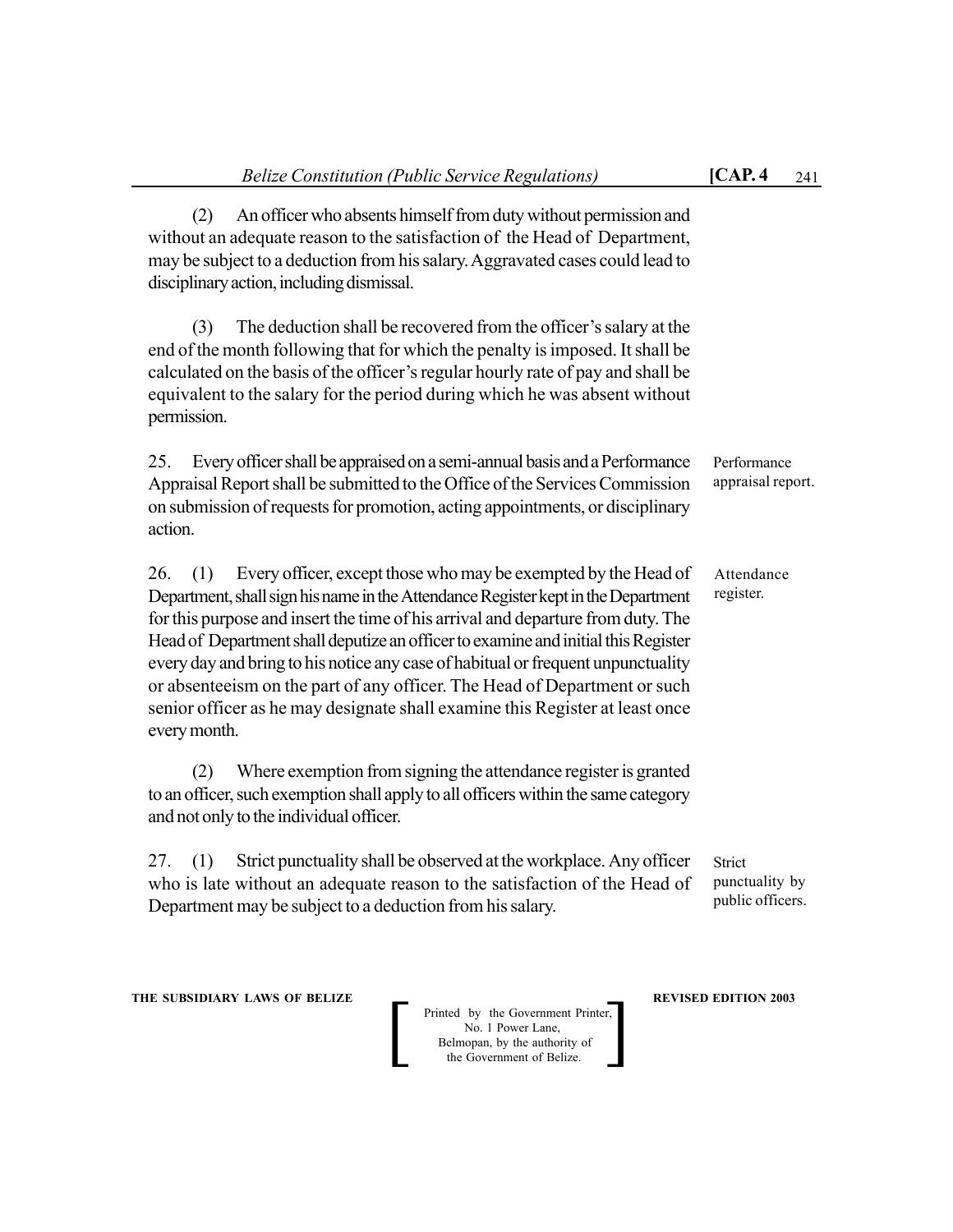(2) The deduction shall be recovered from the officer's salary at the end of the month following that for which the penalty is imposed. It shall be calculated on the basis of the officer's regular hourly rate of pay and shall be equivalent to the salary for the period during which he was late.

(3) In addition to the deduction referred to in Regulations 23, 24, and 27 above, an officer may be subject to other additional penalties set out in Regulations made for that purpose from time to time, if the officer's Head of Department recommends the imposition by the Commission of such penalties, due to an officer's persistent late attendance or absenteeism from work.

| Forbidden<br>conduct by | 28. |     | An officer is forbidden to:                                                                                  |
|-------------------------|-----|-----|--------------------------------------------------------------------------------------------------------------|
| public officers.        |     | (a) | engage in any private work for payment or gain which<br>conflicts with his official functions;               |
|                         |     | (b) | use information and/or any material gained from his<br>official position for private gain;                   |
|                         |     |     | $\mathbf{1}$ , and the second contract $\mathbf{1}$ , and $\mathbf{1}$ , and $\mathbf{1}$ , and $\mathbf{1}$ |

- *(c)* exploit the status and privilege of his position for private gain;
- *(d)* solicit and/or accept payment and/or gift for the performance, or neglect of his official duties;
- *(e)* conduct private business during working hours and/ or on Government property.

29. Public Officers are prohibited from using Government vehicles for private purposes. Use of government vehicles.

30. The Financial and Stores Orders, together with the Finance and Audit Act, shall govern the conduct of public officers in connection with the receipt, custody and disbursement of public funds and the custody of Government financial matters.

**THE SUBSIDIARY LAWS OF BELIZE REVISED EDITION 2003** 

Conduct in

CAP. 5.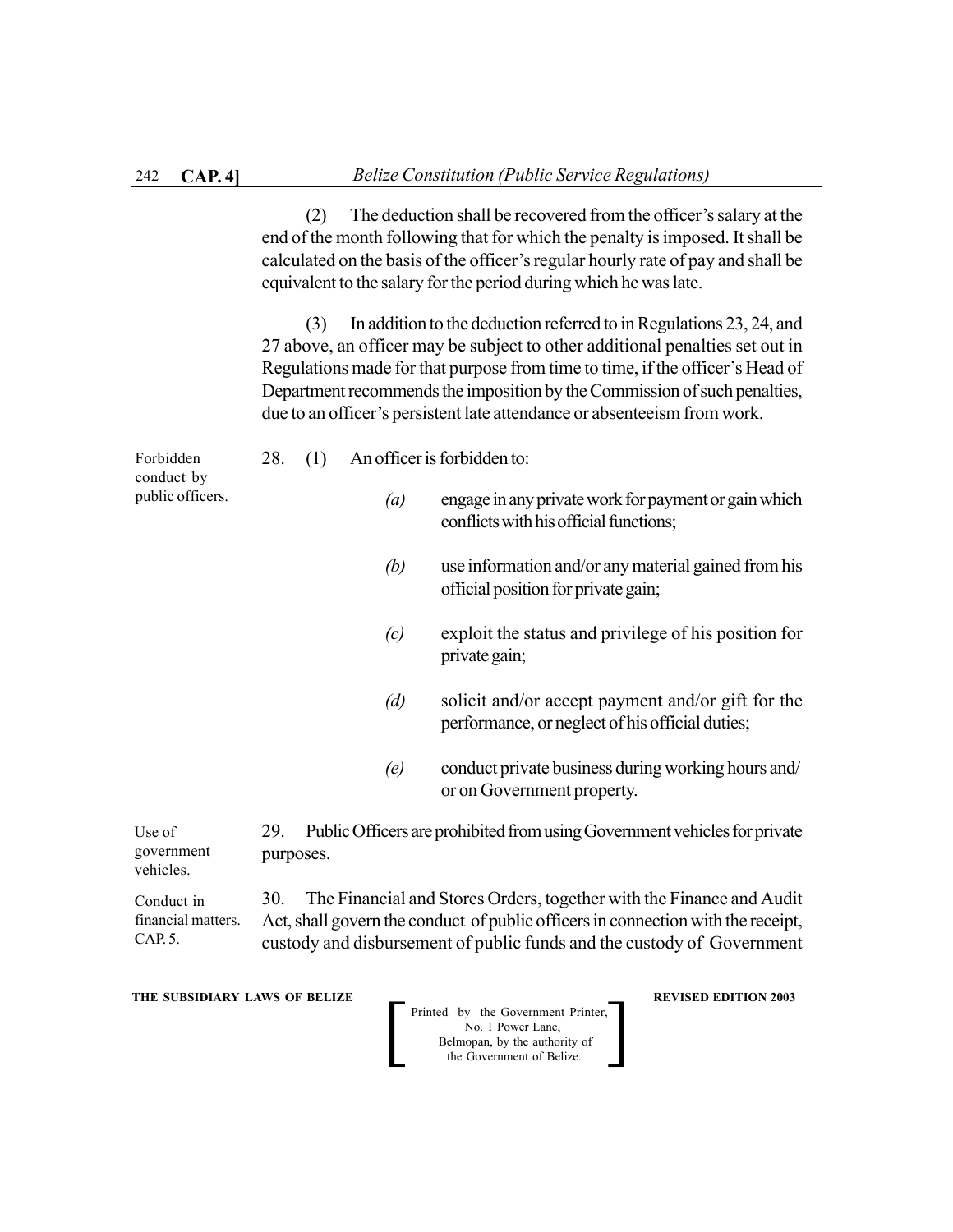stores and other assets.

31. (1) Public officers are forbidden to be editors of newspapers or to take part in the management of newspapers, directly or indirectly. They may not contribute to any media in Belize or elsewhere on questions, which may be regarded as party-politics, though they may contribute articles upon subjects of general interest.

(2) An officer, whether on duty or on leave, shall not allow himself to be interviewed on matters affecting the National Security of Belize.

(3) Statements to the media involving public policy shall not be made by Public officers without prior clearance from the Chief Executive Officer.

32. Subject to the Freedom of Information Act, a public officer shall not, without the approval of the Chief Executive Officer concerned, make public or communicate to the media or cause to be made public or so communicate to the media or to unauthorized individuals any documents, papers or information which may come into his possession in his official capacity, or make private copies of any such documents or papers.. Disclosure of

33. Public officers shall have access to records personally relating to themselves with the prior permission of their Head of Department. The Head of Department may require the public officer to inspect the records in his presence or in the presence of some other senior officer.

34. (1) Public officers who may wish to make a representation regarding matters affecting their conditions of service, should do so personally or through their accredited union representatives to their Head of Department and should not directly approach a Member of the National Assembly. Upon receipt of the representation, the Head of Department shall:

> *(a)* respond within seven days, after date of receipt, where the matter can be dealt with internally;

**THE SUBSIDIARY LAWS OF BELIZE A LOCAL CONSUMING A LOCAL PREVISED EDITION 2003** 

Printed by the Government Printer, No. 1 Power Lane, Belmopan, by the authority of<br>the Government of Belize. Printed by the Government Printer,<br>No. 1 Power Lane,<br>Belmopan, by the authority of<br>the Government of Belize.

confidential documents.

Access to personal records.

Representation from public officers to members of the National Assembly.

Public officers and the media.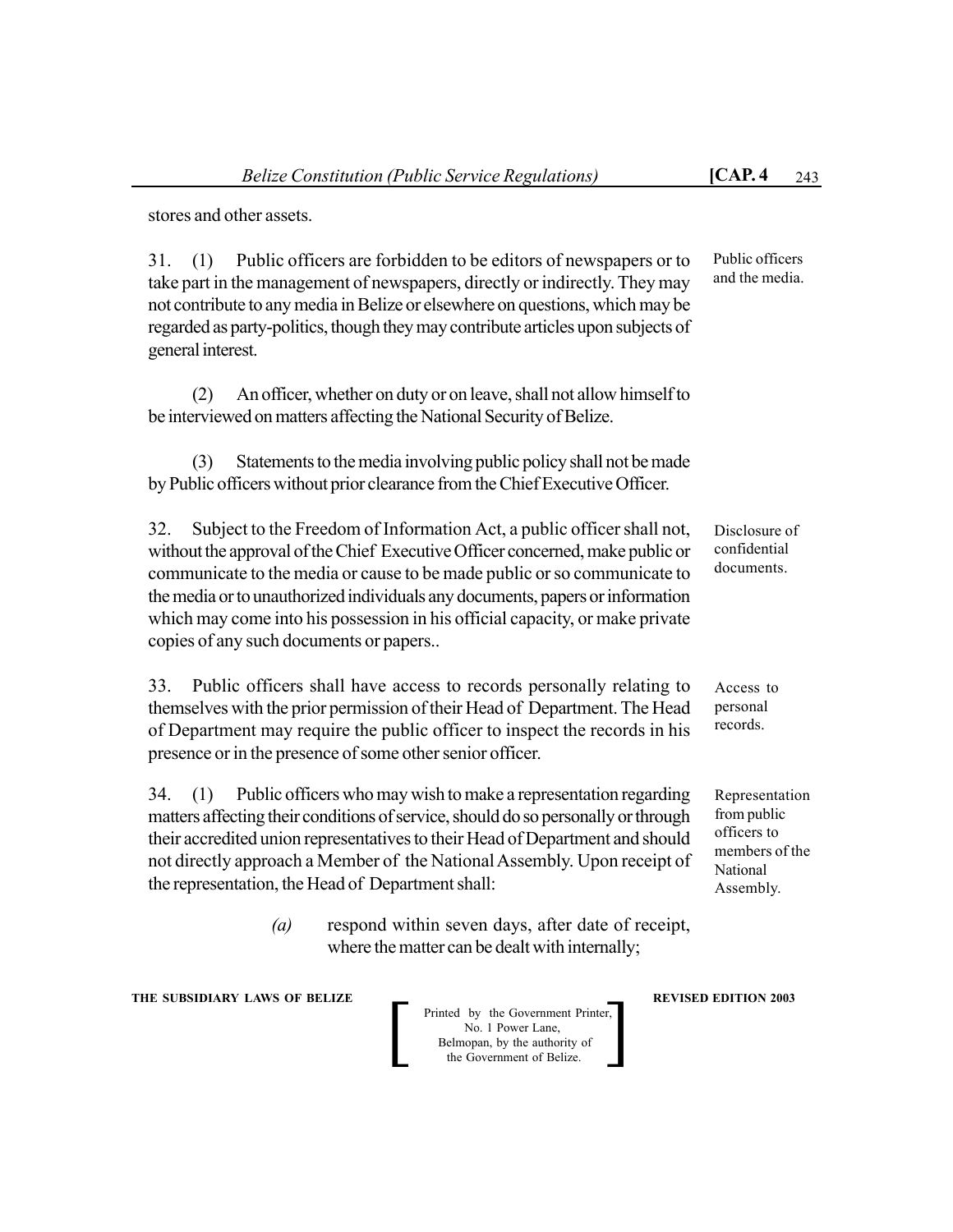*(b)* forward such representation to the appropriate authority within seven days, if the matter cannot be dealt with within the Department.

(2) The Head of Department should state in a separate memorandum his own views on the representation made and make definite recommendation as to the merit of the representations.

(3) When the officer has not received a reply within fourteen (14) working days he shall forward a copy of his representation directly to the Chief Executive Officer in his Ministry, the Chief Executive Officer in the Ministry of the Public Service or the relevant Commission, as the case may be.

35. A Public Officer is expressly forbidden to: *(a)* run for office as a candidate in any National or Municipal election; Engagement in political activities.

- *(b)* participate actively on behalf of any party or candidate in any National or Municipal election; or
- *(c)* accept appointment or election, whether paid or unpaid, as an officer of a political party.

Legal proceedings against public officers.

36. (1) Where legal proceedings are instituted against a public officer in respect of any act or omission committed in the performance of his duties, such public officer shall be entitled to the cost of legal assistance if the Director of Public Prosecutions or the Solicitor General advises the Attorney General that it is a proper case for legal assistance and the Attorney General is of the opinion that it is in the public interest for such assistance to be given.

**THE SUBSIDIARY LAWS OF BELIZE REVISED EDITION 2003**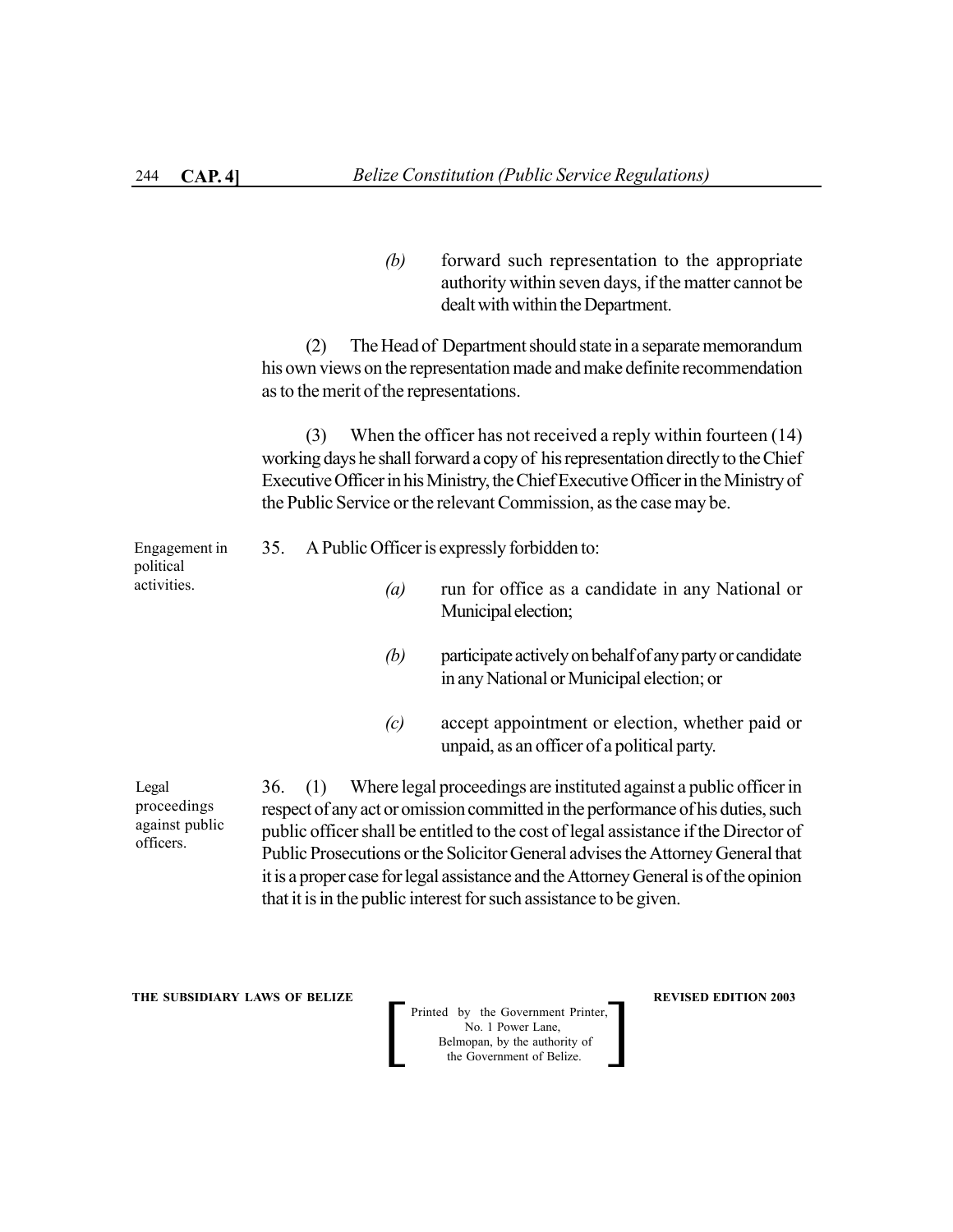(2) Where proceedings brought against an officer are defended by Government, and the Attorney General considers that it would be advisable to settle such proceedings, the following procedure shall apply:

- *(a)* the Attorney General shall recommend to the Financial Secretary the amount for which he considers that efforts should be made to settle such proceedings and also the amount, if any, which Government should contribute towards such settlement;
- *(b)* if the officer is requested to contribute towards the settlement and agrees to make the contribution decided upon, he shall so state in writing and, thereupon, the Attorney General may take steps to settle such proceedings; and
- *(c)* if the officer does not agree to contribute the amount decided upon, Government may refuse to continue to defend him.

(3) Where, as a result of the act of a Public Officer, legal proceedings are successfully brought against the Government and the Government deems it desirable to settle such proceedings out of court, disciplinary action and/or surcharge may, if the circumstances so warrant, be instituted against such officer.

37. Disputes in the Public Service, which may involve or give rise to industrial action, shall be determined in accordance with any law or enactment, which makes provision for the determination of such disputes.

38. (1) Without prejudice to the laws relating to essential services, if an industrial dispute results in a strike, salaries and wages of officers who go on strike shall not be paid for any day or portion of a day during which they are on strike. public officers.

**THE SUBSIDIARY LAWS OF BELIZE A LOCAL CONSUMING A LOCAL PREVISED EDITION 2003** 

Printed by the Government Printer, No. 1 Power Lane, Belmopan, by the authority of<br>the Government of Belize. Printed by the Government Printer,<br>No. 1 Power Lane,<br>Belmopan, by the authority of<br>the Government of Belize.

Industrial action.

Strikes by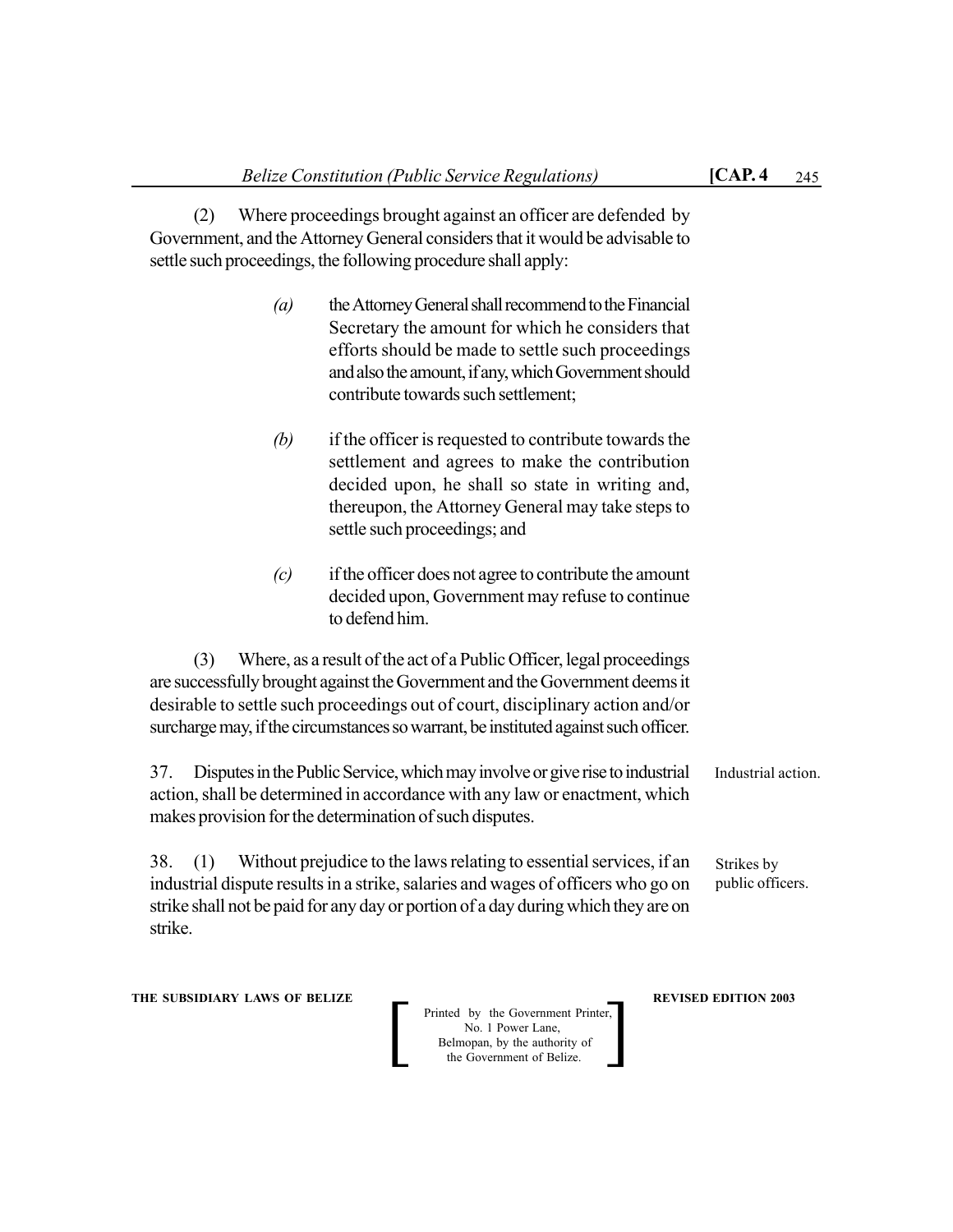- (2) Without prejudice to the generality of subregulation (1) above:-
	- *(a)* if an officer merely reports for work on any day of a strike but does not work for the day, he shall not receive pay in respect of that day;
	- *(b)* if an officer works for only a part of a day of a strike, he shall not be paid for that period of the day during which his services were withheld.

(3) Any public officer who engages in a strike not arising out of, or not resulting from an industrial dispute with the employer, renders himself liable to disciplinary action, including dismissal.

Officers on leave to report to duty during a strike.

(4) At the commencement of a strike, Heads of Departments shall inform all officers on leave of the existence of the strike and request them to report for duty immediately. Officers who fail to report to work shall, in the absence of satisfactory explanation, be deemed to be in support of the strike and shall not be eligible for pay from the date of the commencement of the strike until such time as they report for duty and commence work, or until the strike is concluded, which ever occurs first. This provision applies to officers on any type of leave except:-

- *(a)* sick leave;
- *(b)* maternity leave;
- *(c)* leave on urgent private affairs;
- *(d)* special leave;
- *(e)* study leave;
- *(f)* leave outside Belize; and

**THE SUBSIDIARY LAWS OF BELIZE A LOCAL CONSUMING A LOCAL PREVISED EDITION 2003**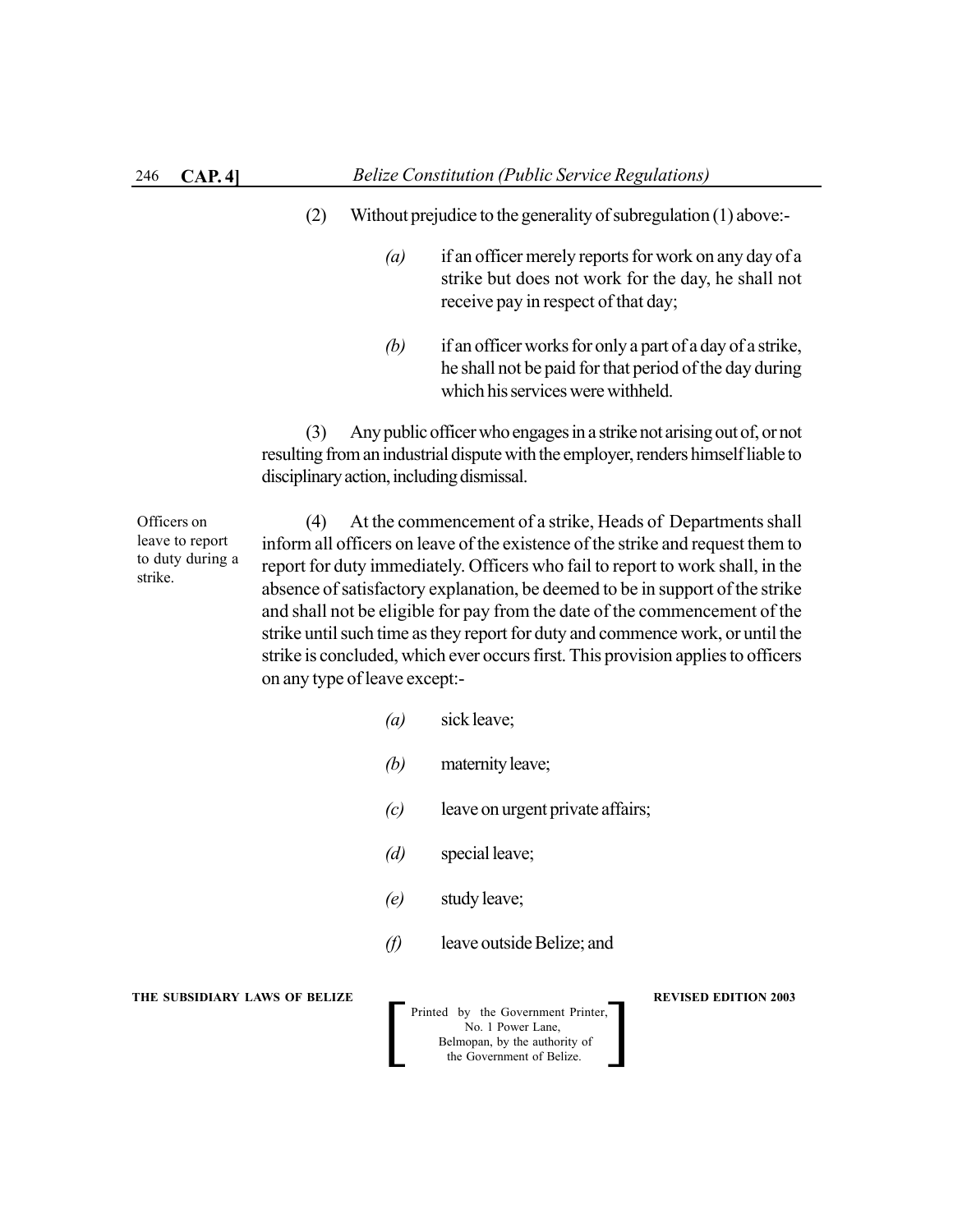*(g)* duty leave.

(5) It is expected that there will be some workers who report for duty and are willing to work but are precluded from doing so because of circumstances beyond their control. These workers will be paid their normal salary.

39. Public officers shall be appropriately attired for work in a manner, which demonstrates professionalism, decency and a respect for colleagues, clients and members of the general public. Chief Executive Officers are responsible for the enforcement of the Dress Code. Officers to be properly attired.

40. Where, in respect of any function discharged by an officer, it is considered that uniforms are required for organizational reasons and identification purposes, the conditions applicable to the provision of such uniforms shall be determined from time to time by the respective Head of Department. Uniforms.

41. (1) Public officers shall conduct themselves with decorum while at work so as not to disturb others, and so as to maintain an atmosphere of efficiency and purposefulness at the workplace. In particular, officers shall not engage in loud conversations, sing or play radios above a barely audible level at the workplace. They shall not eat or drink in areas to which the public has access.

(2) In no circumstances shall items which offend good taste or morals be displayed in a Government Office.

42. A senior public officer, authorized to issue instructions to a junior officer and to compel his obedience, shall prima facie be responsible for any act or omission on the part of the junior officer during the course of the junior officer's employment. The senior public officer shall be liable for appropriate punishment for any dereliction of duty on the part of the junior officer working under his control or supervision, unless it can be shown that such act or omission arose through no neglect or fault on the part of the senior officer and that all proper and adequate steps were taken to prevent the occurrence.

**THE SUBSIDIARY LAWS OF BELIZE A LOCAL CONSUMING A LOCAL PREVISED EDITION 2003** 

Printed by the Government Printer, No. 1 Power Lane, Belmopan, by the authority of<br>the Government of Belize. Printed by the Government Printer,<br>No. 1 Power Lane,<br>Belmopan, by the authority of<br>the Government of Belize.

Senior public officer

Officers to conduct

themselves with decorum.

responsible for act of junior public officer.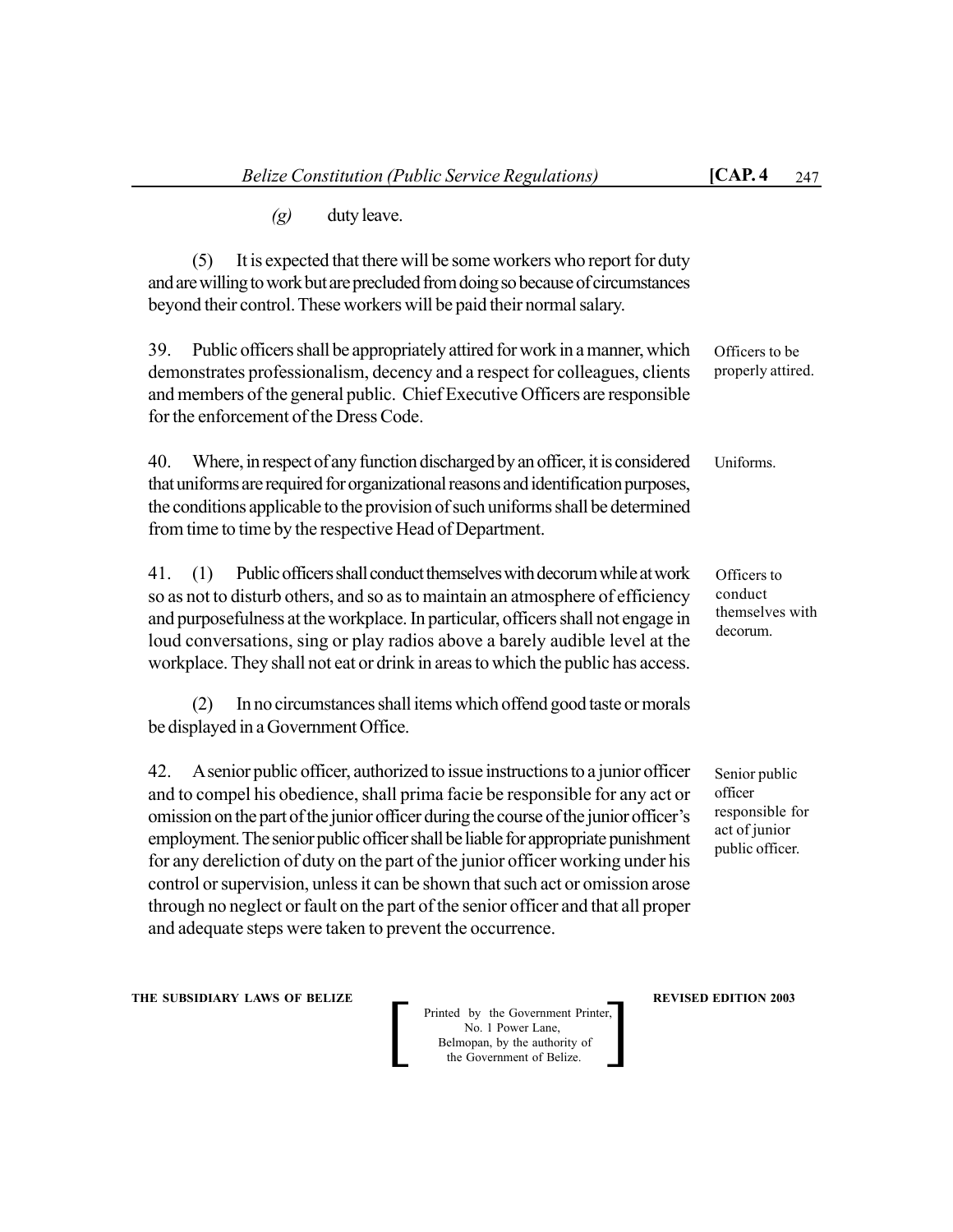| Sexual<br>harassment<br>forbidden. | Sexual harassment at the work place is forbidden. Public officers<br>43. (1)<br>who engage in sexual harassment shall be liable to disciplinary action, including<br>dismissal. |
|------------------------------------|---------------------------------------------------------------------------------------------------------------------------------------------------------------------------------|
| CAP. 107.                          | For the purpose of these Regulations, the term "Sexual harassment"<br>has the meaning assigned to it in the Protection Against Sexual Harassment<br>Act.                        |

# **PART IV LEAVE OFABSENCE**

44. Subject to the exigencies of the Service and to these Regulations, officers shall be entitled to leave, as set out in this Part, as of right. 45. (1) Authority for grant of vacation leave to individual public officers is vested in the Chief Executive Officer, Ministry of the Public Service. General authority is delegated to Chief Executive Officers. Public officers entitled to leave as of right. Authority for the grant of leave.

This Regulation does not apply to leave without pay.

(2) When considering application for vacation leave made by an officer, the Chief Executive Officer shall be guided by the principle that an officer should avail himself of vacation leave annually and that accumulation of leave by an officer is to be discouraged. Accumulation of leave to be discouraged.

46. (1) Officers wishing to apply for vacation leave shall do so at least one month before the date on which they intend to proceed on such leave. Application for leave and leave roster.

> (2) It shall be the responsibility of Heads of Department to ensure that a leave roster is prepared at the beginning of each calendar year.

> (3) Applications should, as far as possible, be in conformity with the approved leave roster.

**THE SUBSIDIARY LAWS OF BELIZE**  $\qquad$  **<b>REVISED EDITION 2003**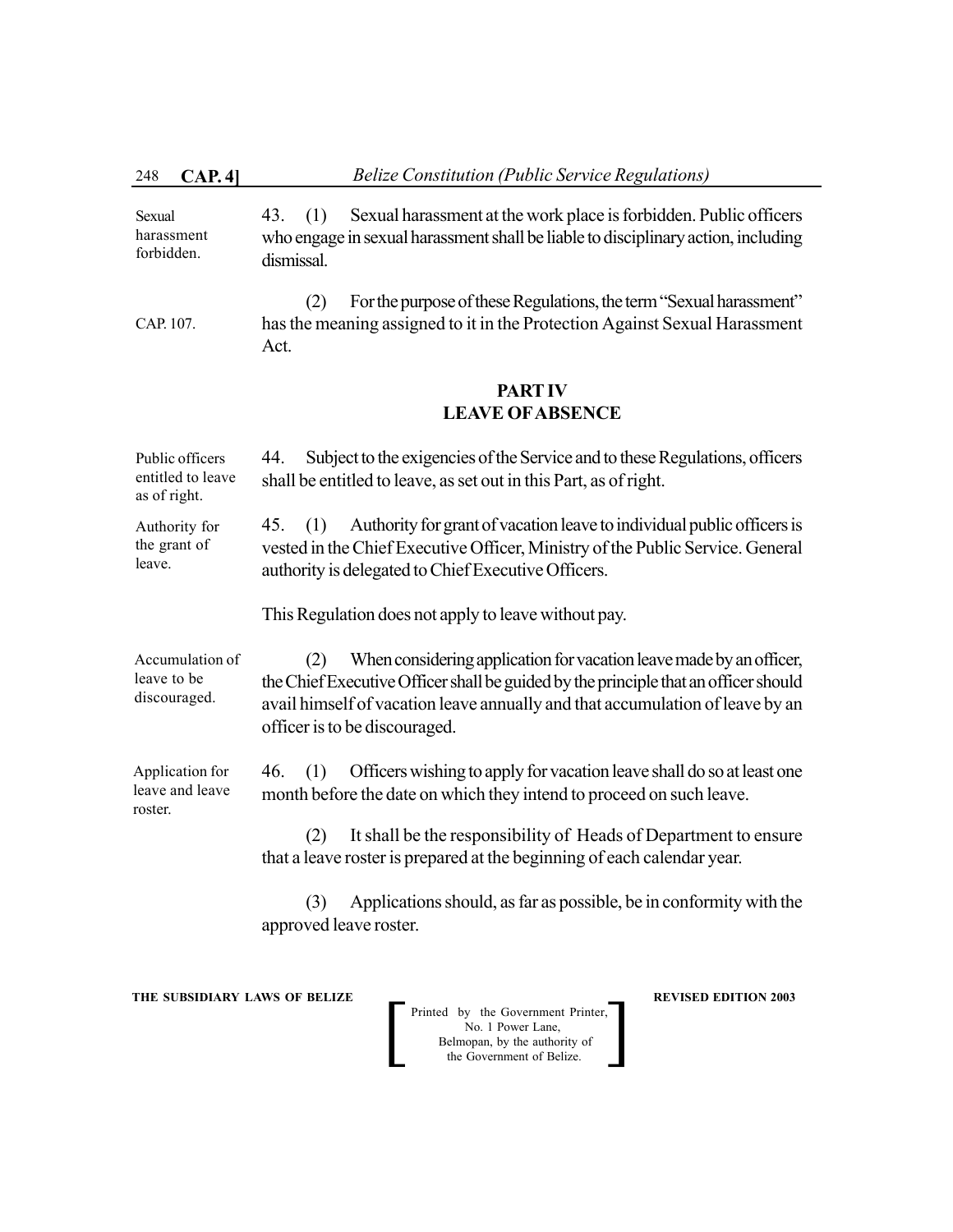| <b>Belize Constitution (Public Service Regulations)</b>                                                                                                                                                                                                                                                            | [CAP.4]<br>249                      |
|--------------------------------------------------------------------------------------------------------------------------------------------------------------------------------------------------------------------------------------------------------------------------------------------------------------------|-------------------------------------|
| Where an officer applies for vacation leave, but does not give at<br>(4)<br>least one month's notice, such application shall be considered only where it is in<br>conformity with the roster, or where the Head of Department is satisfied that<br>the leave is required on the grounds of urgent private affairs. |                                     |
| The granting of vacation leave to an officer may be deferred if it is<br>47.<br>(1)<br>in the interest of the Service to do so.                                                                                                                                                                                    | Deferment of<br>leave.              |
| Any leave granted under these Regulations may be deferred if it is<br>(2)<br>desirable that an officer returns to duty before the expiration of leave granted.<br>Further accumulation of leave shall, however, be subject to the limits prescribed<br>in these Regulations.                                       |                                     |
| It is mandatory that officers take at least fifteen (15) days vacation<br>48.<br>(1)<br>leave annually in the case of senior officers and ten (10) days vacation leave in<br>the case of junior officers.                                                                                                          | Mandatory<br>leave.                 |
| Mandatory leave for new entrants to the Service shall be granted<br>(2)<br>after one calendar year of service.                                                                                                                                                                                                     |                                     |
| When an officer is about to reach his maximum leave entitlement, the<br>49.<br>Head of Department shall request the officer to take leave.                                                                                                                                                                         | Compulsory<br>leave.                |
| An officer on leave seeking an extension of such leave shall, in the absence<br>50.<br>of exceptional circumstances, apply in sufficient time to allow a reply to be<br>received before the expiration of the original period of leave granted.                                                                    | Extension of<br>leave.              |
| Heads of Department are expected to make every effort to arrange for<br>51.<br>performance of an officer's duties while that officer is on leave for fourteen (14)<br>consecutive days without extra cost to Government.                                                                                           | Leave not to<br>entail extra staff. |
| Officers applying for leave on the grounds of urgent private affairs<br>(1)<br>52.<br>must satisfy the person authorized to grant such leave that the leave is<br>unavoidable. This may be done confidentially if necessary.                                                                                       | Leave on urgent<br>private affairs. |
|                                                                                                                                                                                                                                                                                                                    |                                     |

**THE SUBSIDIARY LAWS OF BELIZE AND REVISED EDITION 2003** 

| Printed by the Government Printer, |
|------------------------------------|
| No. 1 Power Lane.                  |
| Belmopan, by the authority of      |
| the Government of Belize.          |
|                                    |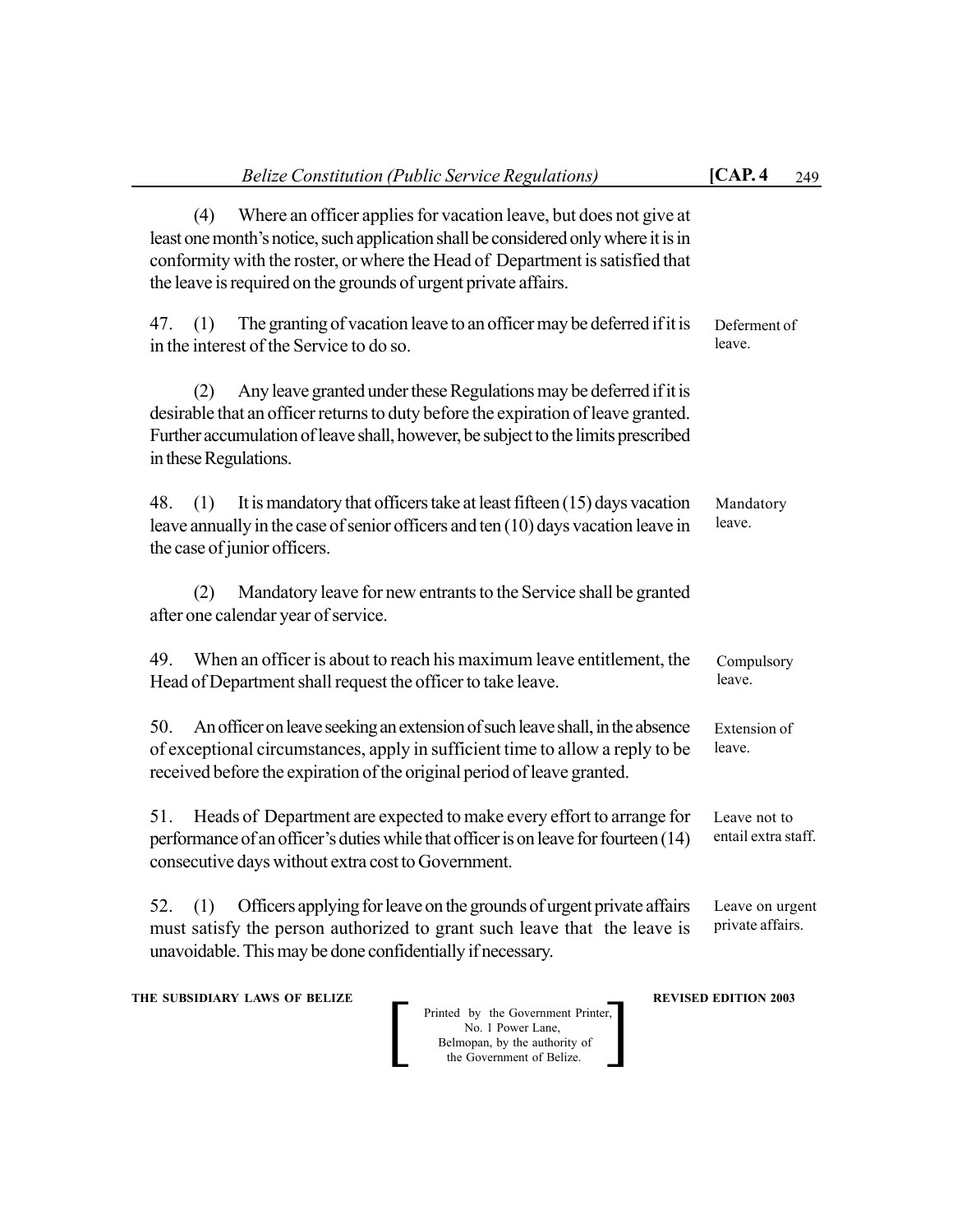(2) Such leave, if approved, shall be deducted from the officer's leave entitlement. 53. An officer who is retiring from the Public Service may be paid salary *in lieu* of all vacation leave earned prior to the effective date of his retirement. 54. An officer who resigns from the Public Service may be paid salary *in lieu* of all vacation leave earned prior to the effective date of resignation. 55. An officer who is dismissed from the Public Service or whose services are terminated on disciplinary grounds may be paid salary *in lieu* of all vacation leave earned prior to the effective date of dismissal or termination. 56. Vacation leave shall be granted on full salary at the rate of:- *(a)* 30 working days per year to any officer who holds a post on Pay Scale 9 or above; and *(b)* 20 working days per year to any officer who holds a post below Pay Scale 9. 57. (1) In calculating leave under Regulation 56 above, any broken period of a month is taken into account, for example, where a senior officer has served for 2 years 3 months 17 days he shall be eligible to leave calculated as follows:- 2 years 3 months = 27 months at 30 days per year 1.  $27 \times 30 = 67.5$  1 12 17 days at 30 days per year Payment *in lieu* of leave prior to retirement. Payment *in lieu* of leave prior to resignation. Payment in lieu of leave prior to dismissal or termination. Vacation leave entitlement. Methods of calculating leave days.

> 2.  $17 \times 30 = 1.4$ 30 12 68.9

**THE SUBSIDIARY LAWS OF BELIZE REVISED EDITION 2003**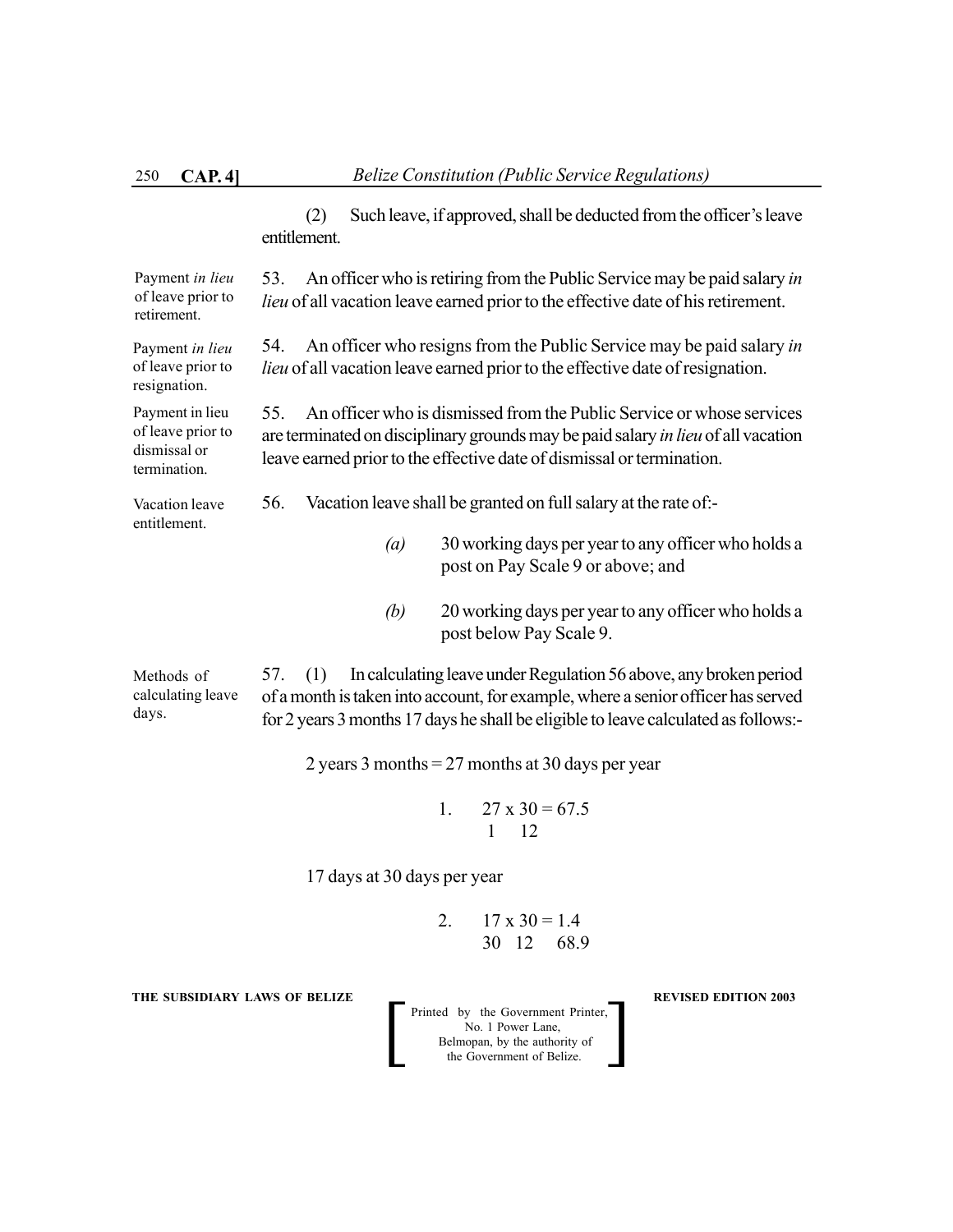## TOTAL LEAVE DAYS DUE = 69

(2) Where a junior officer has served for 2 years 3 months 17 days he shall be eligible to leave calculated as follows:-

2 years 3 months = 27 months at 20 days per year

1. 
$$
27 \times 20 = 45
$$
  
1 12

17 days at 20 days per year

2. 
$$
17 \times 20 = .94
$$
  
30 12 45.94

## TOTAL LEAVE DAYS DUE = 46

- 58. Officers shall not earn vacation leave while on:-
	- *(a)* study leave exceeding twelve weeks;
	- *(b)* sick leave exceeding sixteen calendar days;
	- *(c)* suspension from duty;
	- *(d)* secondment;
	- *(e)* leave without pay;
	- *(f)* vacation leave in excess of 30 working days;
	- *(g)* maternity leave.

**THE SUBSIDIARY LAWS OF BELIZE AND REVISED EDITION 2003** 

Printed by the Government Printer, No. 1 Power Lane, Belmopan, by the authority of<br>the Government of Belize. Printed by the Government Printer,<br>No. 1 Power Lane,<br>Belmopan, by the authority of<br>the Government of Belize.

Periods during which leave is not earned.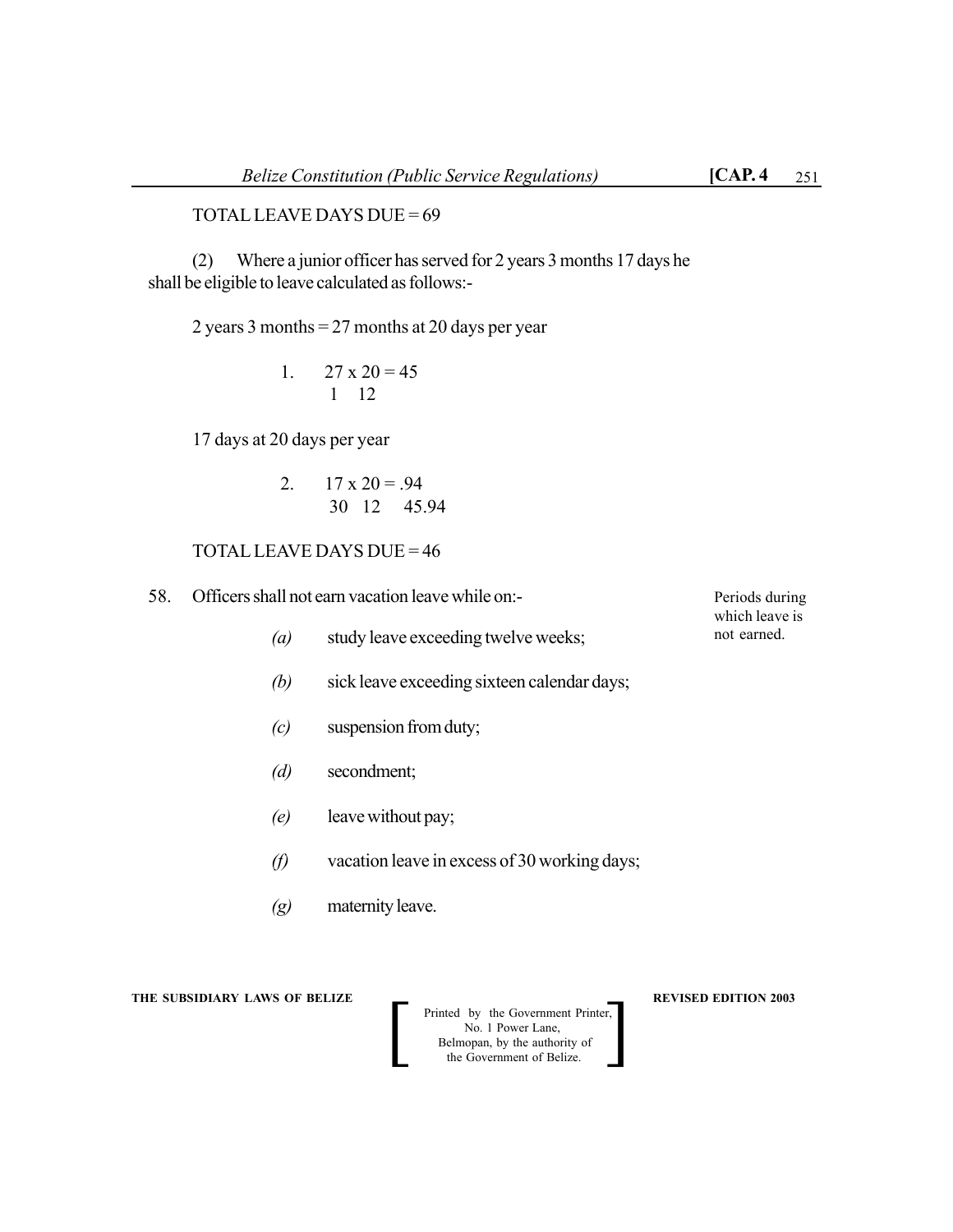| 252<br>CAP.4]                                                                    | <b>Belize Constitution (Public Service Regulations)</b>                                                                                                                                                                                                                                                                                                               |
|----------------------------------------------------------------------------------|-----------------------------------------------------------------------------------------------------------------------------------------------------------------------------------------------------------------------------------------------------------------------------------------------------------------------------------------------------------------------|
| Minimum service<br>for vacation<br>leave.                                        | Officers shall not be granted vacation leave until they have served for six<br>59.<br>consecutive months from the date of first appointment, except on the grounds<br>of urgent private affairs.                                                                                                                                                                      |
| Maximum<br>accumulable<br>leave.                                                 | Officers who earn thirty working days vacation leave per year may<br>60.<br>accumulate up to a maximum of seventy days; officers who earn twenty days<br>vacation leave per year may accumulate leave up to a maximum of fifty days.                                                                                                                                  |
| Payment of leave<br>eligibility on<br>death of officer.                          | In the event of the death of an officer there shall be paid to his legal<br>61.<br>representative or beneficiary, a sum equivalent to the salary that the officer<br>would have received had he been granted all vacation leave to his credit, at the<br>date of death. Payment should be at the rates prevailing at the date of death.                               |
| Sick leave<br>entitlement.                                                       | A Head of Department may grant sick leave to officers in his<br>62.<br>(1)<br>Department, up to sixteen days with full pay in any one calendar year.                                                                                                                                                                                                                  |
|                                                                                  | Sick leave for more than one day on any occasion shall not be<br>(2)<br>granted without a medical certificate.                                                                                                                                                                                                                                                        |
|                                                                                  | No more than six days paid sick leave without a medical certificate<br>(3)<br>shall be allowed in any one calendar year.                                                                                                                                                                                                                                              |
| Sick leave in<br>excess of<br>entitlement to be<br>treated as<br>vacation leave. | An officer who has exhausted his sick leave entitlement in any one<br>63.<br>(1)<br>year and requires further sick leave for a period of ten (10) days or less shall be<br>required to utilize vacation leave.                                                                                                                                                        |
|                                                                                  | If the officer has exhausted all vacation leave, the leave shall be<br>(2)<br>treated as leave without pay.                                                                                                                                                                                                                                                           |
| <b>Extended sick</b><br>leave.                                                   | Should the protracted illness of the officer necessitate his continuous<br>(1)<br>64.<br>absence beyond his normal sick leave eligibility, application accompanied by<br>the relevant medical evidence, shall be made to the Chief Executive Officer,<br>Ministry of the Public Service who may grant extended sick leave up to a<br>maximum of 180 days on full pay. |
| THE SUBSIDIARY LAWS OF BELIZE                                                    | <b>REVISED EDITION 2003</b><br>Printed by the Government Printer,<br>No. 1 Power Lane,<br>Belmopan, by the authority of<br>the Government of Belize.                                                                                                                                                                                                                  |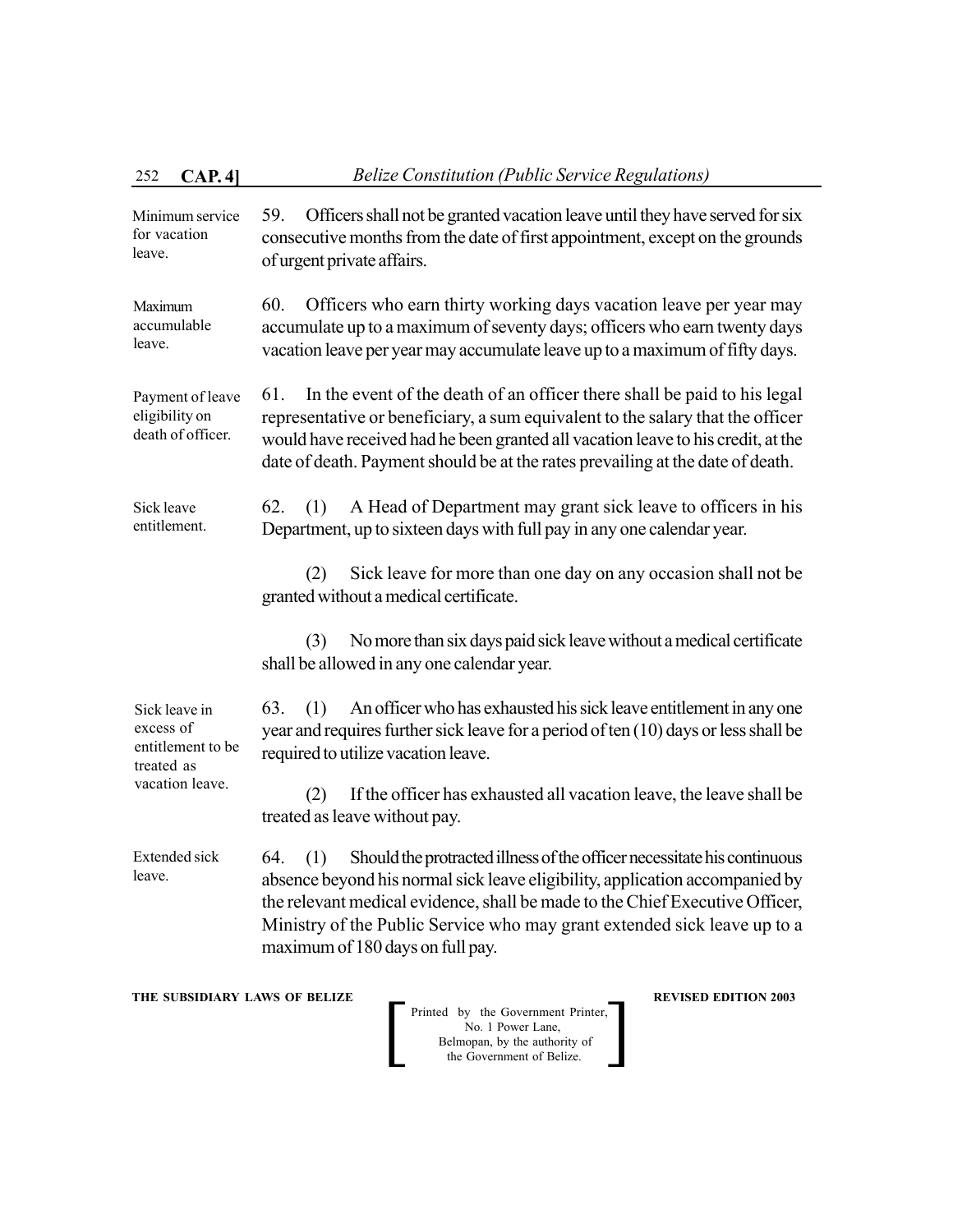(2) If the illness of the officer exceeds 180 days, the question on his fitness for further service shall be taken up with the Director of Health Services. On substantial evidence from a Medical Board that full recovery and return to duty is probable, the officer may be granted extension of sick leave up to a further 180 days on half pay.

(3) Sick leave applied for under subregulation (1) above shall be granted only on receipt of a prognosis by the Director of Health Services, of the officer's eventual recovery and return to duty.

(4) If the illness of the officer exceeds 360 days, the officer shall be retired from the Public Service on medical grounds.

65. Sick leave provided for in Regulation 62 may be used by officers in the case of illness of their spouse or children up to a maximum of five (5) calendar days per year.

66. Where an officer has been frequently absent on sick leave, a Head of Department may, at any time, request the Director of Health Services to advise on the nature of the officer's illness or whether the officer should appear before a Medical Board to consider his fitness to continue in Service.

67. An officer who is required to undergo a medical examination shall submit himself to be examined by a Medical Board at such time and place as directed.

68. If an officer falls ill while on vacation leave, and he produces satisfactory medical evidence to his Head of Department, he shall be credited with vacation leave equivalent to the number of days not utilized as vacation leave due to illness.

69. (1) All female public officers are entitled to the grant of maternity leave.

(2) All applications for maternity leave shall be:

**THE SUBSIDIARY LAWS OF BELIZE A LOCAL CONSUMING A LOCAL PREVISED EDITION 2003** 

Printed by the Government Printer, No. 1 Power Lane, Belmopan, by the authority of<br>the Government of Belize. Printed by the Government Printer,<br>No. 1 Power Lane,<br>Belmopan, by the authority of<br>the Government of Belize.

**Officers** frequently absent on sick leave may appear before a Medical Board.

Submission to medical examination.

Sick leave during vacation leave.

Maternity leave.

Sick leave on half pay.

Sick leave contingent on prognosis.

Retirement on medical grounds.

Sick leave for use in case of illness of spouse or children.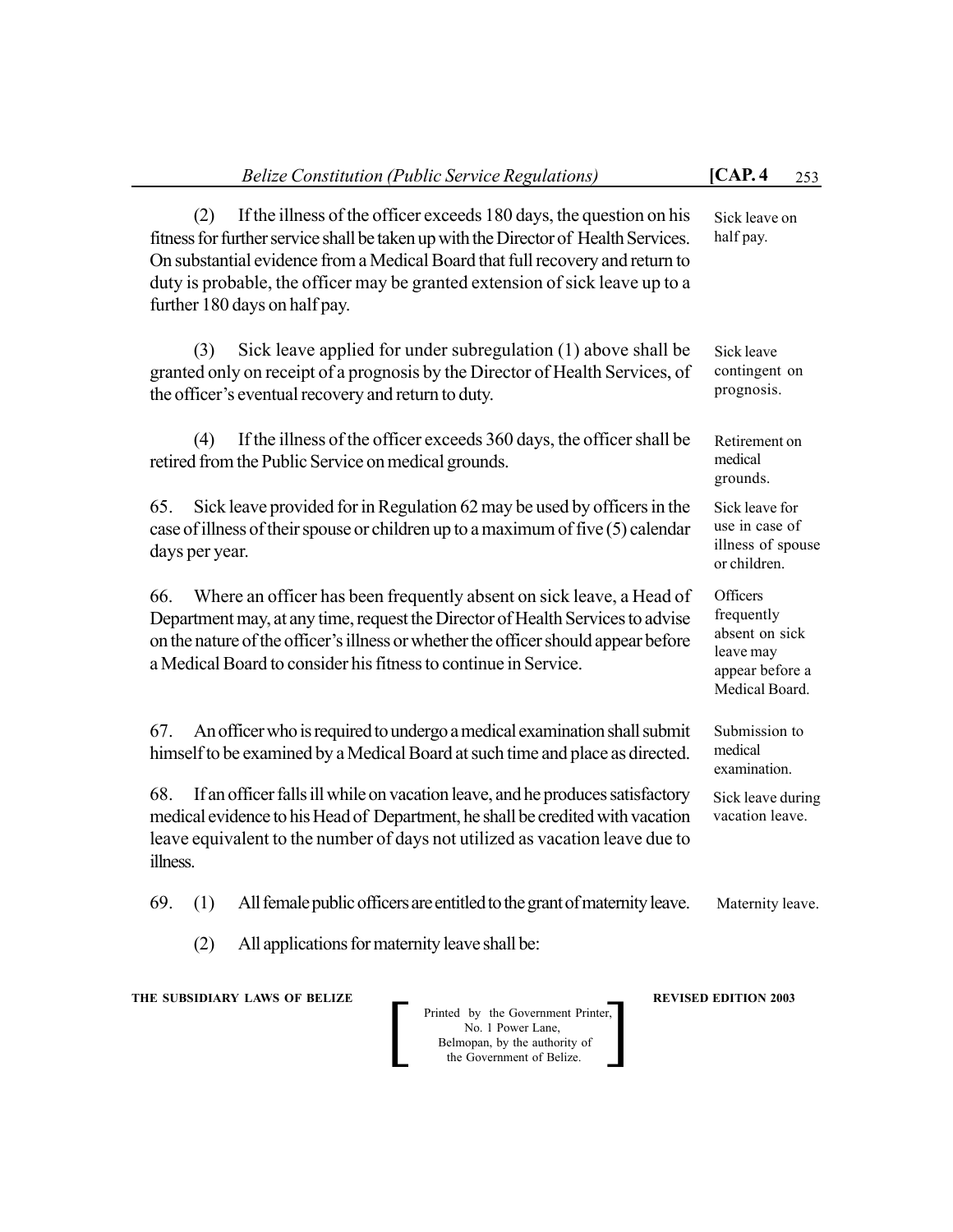| 254<br>CAP.4                                           | <b>Belize Constitution (Public Service Regulations)</b>                                                                                                                                                                             |
|--------------------------------------------------------|-------------------------------------------------------------------------------------------------------------------------------------------------------------------------------------------------------------------------------------|
|                                                        | (a)<br>submitted at least ten weeks prior to the officer's<br>expected date of delivery; and                                                                                                                                        |
|                                                        | accompanied by Social Security forms MB and SM2.<br>(b)                                                                                                                                                                             |
|                                                        | An officer who fails to observe the requirement of this Regulation<br>(3)<br>and who applies for maternity leave after the date of delivery shall be subject to<br>disciplinary action.                                             |
|                                                        | An officer may take vacation leave which is due to her at the<br>(4)<br>expiration of her maternity leave.                                                                                                                          |
| Sick leave not a<br>substitute for<br>maternity leave. | Maternity leave shall not be considered as sick leave and sick<br>(5)<br>leave shall not be granted as a substitute for maternity leave.                                                                                            |
|                                                        | Sick leave shall be granted to run consecutive to maternity leave<br>(6)<br>on the basis of a medical certificate.                                                                                                                  |
| Maternity leave<br>entitlement.                        | 70.<br>A public officer is entitled to a total of twelve weeks maternity leave<br>which shall be on full pay. Maternity leave shall be granted as follows: -                                                                        |
|                                                        | six weeks before expected date of confinement on<br>(a)<br>full pay;                                                                                                                                                                |
|                                                        | six weeks after the expected date of confinement on<br>(b)<br>full pay;                                                                                                                                                             |
|                                                        | the six weeks before and the six weeks after the date<br>(c)<br>of confinement shall be mandatory.                                                                                                                                  |
| Maternity leave<br>without pay.                        | An officer who has completed less than one hundred and fifty (150) days<br>71.<br>service and requires maternity leave shall be granted leave without pay. Such<br>leave shall not be considered as "service" for pension purposes. |

**THE SUBSIDIARY LAWS OF BELIZE REVISED EDITION 2003**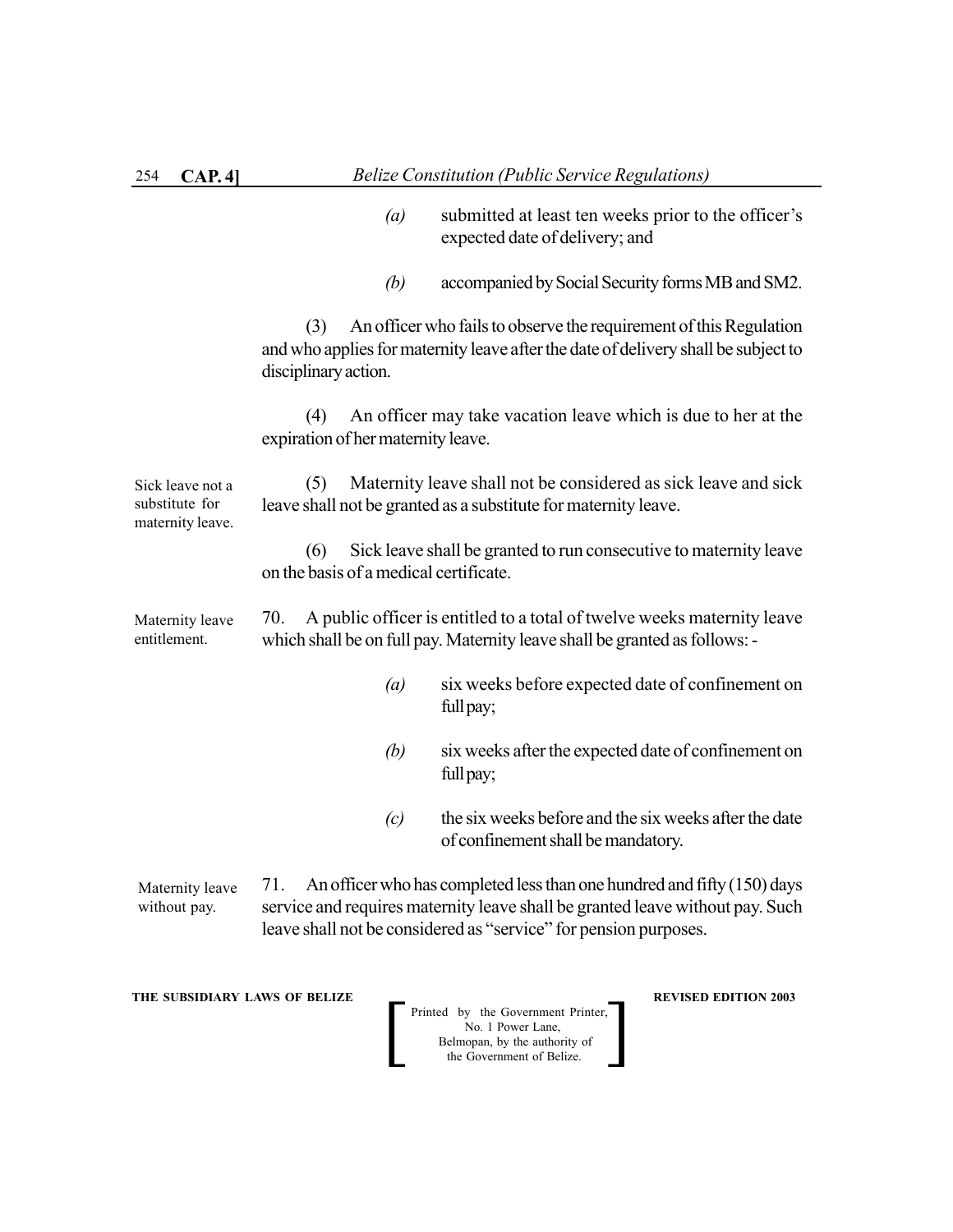| [CAP.4]<br><b>Belize Constitution (Public Service Regulations)</b><br>255                                                                                                                                                                                                                          |                                             |  |  |  |  |
|----------------------------------------------------------------------------------------------------------------------------------------------------------------------------------------------------------------------------------------------------------------------------------------------------|---------------------------------------------|--|--|--|--|
| Fathers may be granted paternity leave up to five (5) calendar days at<br>72.<br>the time of the birth of their child. The grant of this leave will be based on the<br>presentation of the certificate of birth.                                                                                   | Paternity leave.                            |  |  |  |  |
| 73.<br>In the event of the death of the mother before the expiration of the post<br>Post natal leave<br>on death of<br>natal leave, the father of the child shall be entitled to take leave of a duration<br>mother of child.<br>equal to the unexpired portion of the post natal maternity leave. |                                             |  |  |  |  |
| Special leave on full salary up to one month in any one year, may<br>74.<br>(1)<br>be granted by the Head of Department for purposes as he may deem to be in<br>the public interest such as:-                                                                                                      | Special leave.                              |  |  |  |  |
| to enable officers who belong to the Belize Defence<br>$\left(a\right)$<br>Force to attend Annual Training;                                                                                                                                                                                        |                                             |  |  |  |  |
| (b)<br>to enable officers who are selected by the proper<br>authorities to represent Belize in international sporting<br>and cultural events; and                                                                                                                                                  |                                             |  |  |  |  |
| to enable officers selected by recognized Unions or<br>(c)<br>Associations to attend training courses or<br>conferences.                                                                                                                                                                           |                                             |  |  |  |  |
| The Chief Executive Officer, Ministry of the Public Service may<br>(2)<br>grant special leave in other instances to enable officers to do such things which<br>are considered to be in the Public and National interests.                                                                          | Special leave in<br>other<br>circumstances. |  |  |  |  |
| A Head of Department may grant time off to an employee<br>(3)<br>appointed by the recognized Union to represent its interest.                                                                                                                                                                      | Time off in<br>interest of the<br>Union.    |  |  |  |  |
| Authority for the grant of leave without pay is vested in the Chief Executive<br>75.<br>Officer, Ministry of the Public Service, and the following principles shall apply:-                                                                                                                        | Leave without<br>pay.                       |  |  |  |  |
| such leave shall be granted up to a maximum of ninety<br>$\left(a\right)$                                                                                                                                                                                                                          |                                             |  |  |  |  |
| THE SUBSIDIARY LAWS OF BELIZE<br>Printed by the Government Printer,<br>No. 1 Power Lane,<br>Belmopan, by the authority of<br>the Government of Belize.                                                                                                                                             | <b>REVISED EDITION 2003</b>                 |  |  |  |  |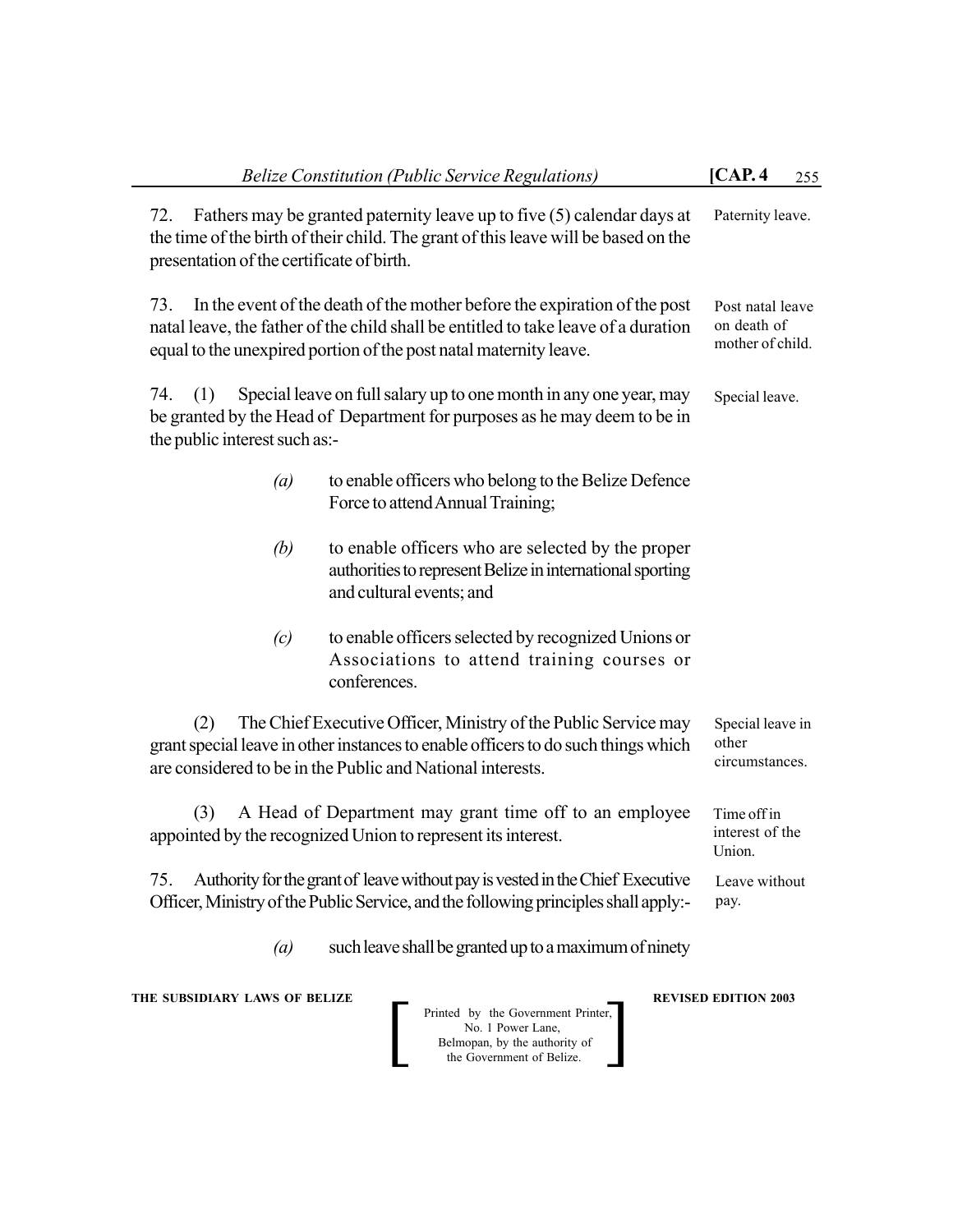days subject to renewal in special circumstances; and

- *(b)* such leave shall not be considered as "service" for pension purposes.
- 76. Chief Executive Officers may grant duty leave to officers who have to be away on official duty. Duty leave.
- 77. A Head of Department shall grant compassionate leave to an officer up to three days on the death of an immediate family member (i.e. mother, father, spouse, children, brother or sister). Such leave shall not be charged against an officer's earned leave. Compassionate leave.

# **PARTV TRAINING AND CAREER DEVELOPMENT**

78. The general direction of training policy for the Public Service, including the types and levels of training, is hereby vested in the Minister responsible for the Public Service. Training policy for the Public Service.

79. (1) The Chief Executive Officer, Ministry of the Public Service, may grant study leave to an officer where the training is considered to be of benefit to the Public Service. Authority for the grant of study leave.

> (2) Only officers confirmed in their appointment shall be considered for study leave.

80. Officers who have served the Government for a period of less than two (2) years shall not normally be eligible for the grant of study leave. Minimum period of service for study leave.

81. Study leave shall not be approved to an officer to pursue training at a level equivalent to a qualification already possessed by the officer. Non-approval of study leave.

**THE SUBSIDIARY LAWS OF BELIZE REVISED EDITION 2003**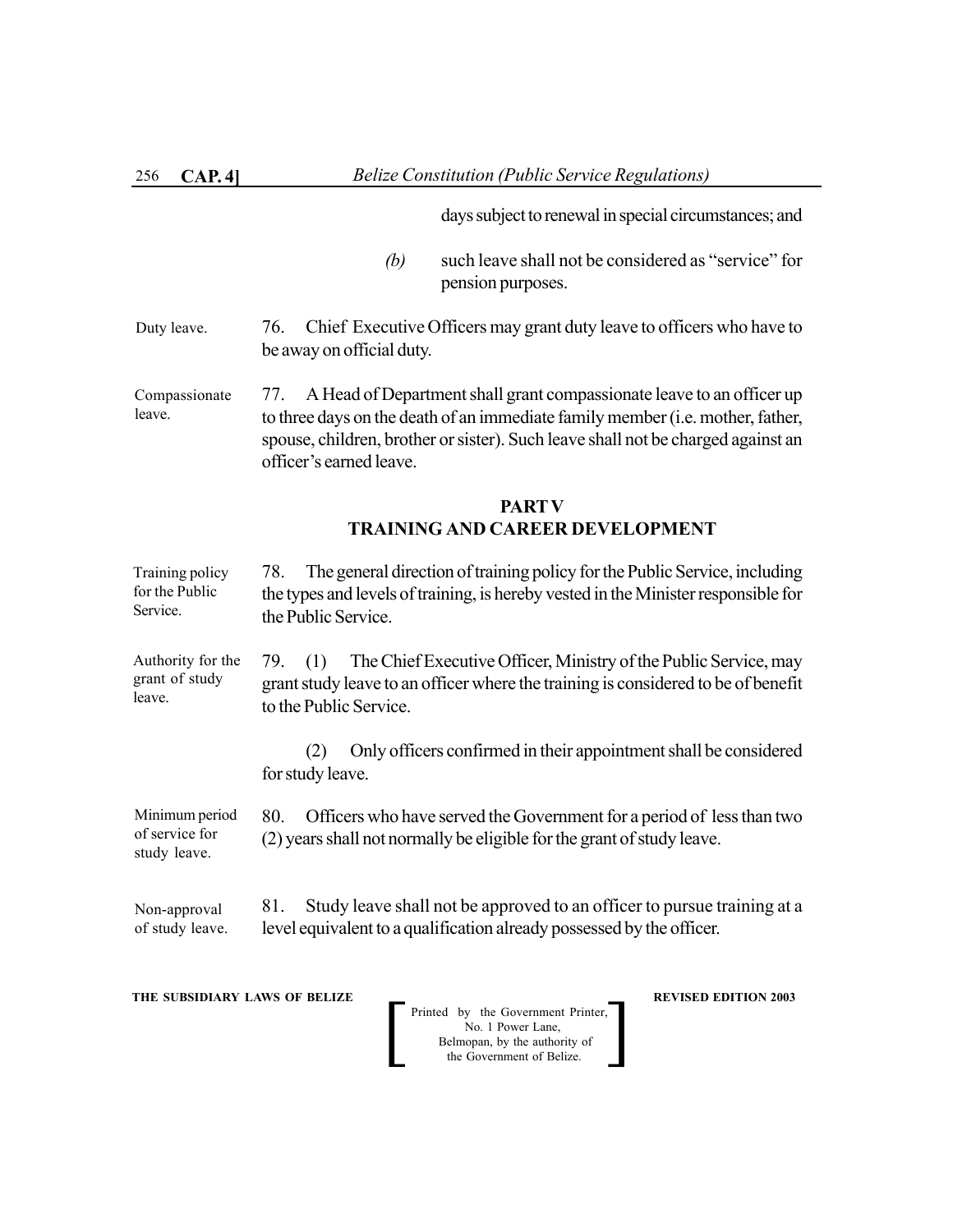| 82.<br>(1)<br>of training is:- |                               |                                              | An officer may be granted study leave on full pay where the course                                                                                     |                      | Study leave on<br>full pay.                 |
|--------------------------------|-------------------------------|----------------------------------------------|--------------------------------------------------------------------------------------------------------------------------------------------------------|----------------------|---------------------------------------------|
|                                | $\left(a\right)$              |                                              | approved by the Government;                                                                                                                            |                      |                                             |
|                                | (b)                           | on a full time basis; and                    |                                                                                                                                                        |                      |                                             |
|                                | (c)                           |                                              | for a duration of not more than one year.                                                                                                              |                      |                                             |
| (2)<br>allowances.             |                               |                                              | Where the course is of a longer duration, maintenance allowance<br>in accordance with Regulation 103 shall be paid together with the appropriate       |                      |                                             |
| 83.<br>(1)<br>training.        |                               |                                              | It is mandatory that all officers, who are granted study leave, sign<br>a bond with the Ministry of the Public Service to serve on completion of their |                      | Training<br>agreement.                      |
| (2)                            |                               |                                              | No bond shall be required in the case of:                                                                                                              |                      |                                             |
|                                | $\left(a\right)$              |                                              | training for less than six calendar months duration;                                                                                                   |                      |                                             |
|                                | (b)                           |                                              | grant of study without pay.                                                                                                                            |                      |                                             |
| (3)                            |                               |                                              | The duration of service required by the bond shall vary depending<br>on the duration of the course of training in accordance with the following table: |                      | Duration of<br>service required<br>by bond. |
|                                | <b>Duration of course</b>     |                                              |                                                                                                                                                        | <b>Period</b>        |                                             |
| (a)                            |                               |                                              |                                                                                                                                                        |                      |                                             |
| (b)                            |                               | six calendar months to less than<br>one year |                                                                                                                                                        | one calendar<br>year |                                             |
|                                | THE SUBSIDIARY LAWS OF BELIZE |                                              | Printed by the Government Printer,<br>No. 1 Power Lane,<br>Belmopan, by the authority of<br>the Government of Belize.                                  |                      | <b>REVISED EDITION 2003</b>                 |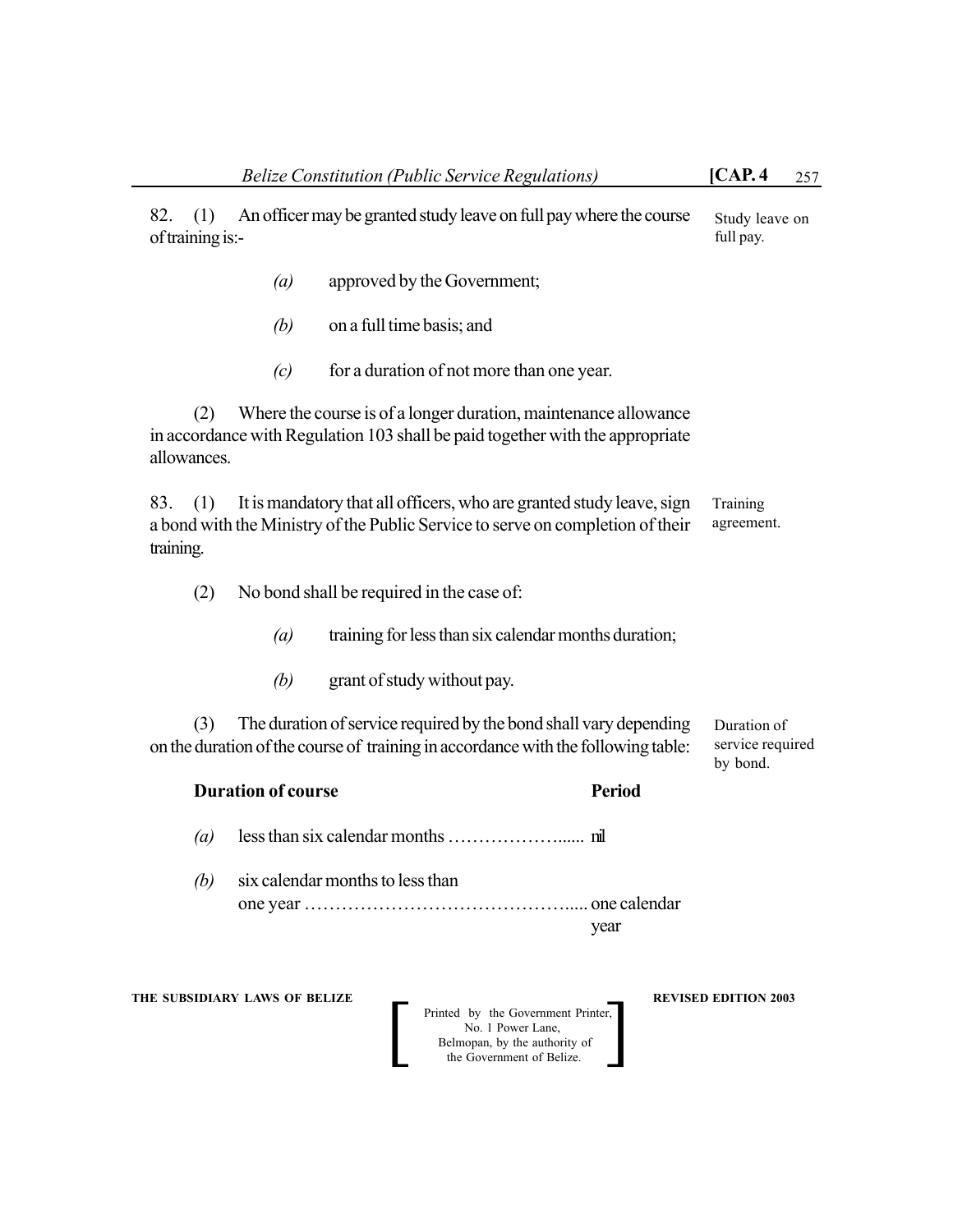| 258 | CAP.4]          |               | <b>Belize Constitution (Public Service Regulations)</b>            |                                                   |  |
|-----|-----------------|---------------|--------------------------------------------------------------------|---------------------------------------------------|--|
|     |                 | (c)           | one academic year to less than two                                 | years                                             |  |
|     |                 | (d)           | two academic years to less than three                              | three calendar.<br>years                          |  |
|     |                 | (e)           | three academic years to less than four                             | years                                             |  |
|     |                 | $\mathcal{F}$ |                                                                    | length of study<br>computed in<br>calendar years. |  |
|     | Amount of bond. | (4)           | The amount of an officer's bond shall be the estimated cost of his |                                                   |  |

training, including the salary and allowances payable during the period of training. The total amount of such expenditure shall be the extent of an officer's indebtedness, and the bond shall be secured.

Officer to resume duty on termination or suspension of training.

(5) If the training is terminated or suspended, or if the officer abandons the training for any reason whatsoever, the officer shall immediately resume duty and shall serve the Government for a period for which he enjoyed the benefit of the training.

(6) If the officer fails to complete the requisite amount of years in the service of the Government, he shall pay to the Government the sum of money which is proportionate to the period of service for which he is in default.

Payment to Government for failure to complete requisite amount of years in service

**THE SUBSIDIARY LAWS OF BELIZE**  $\qquad$  **<b>REVISED EDITION 2003**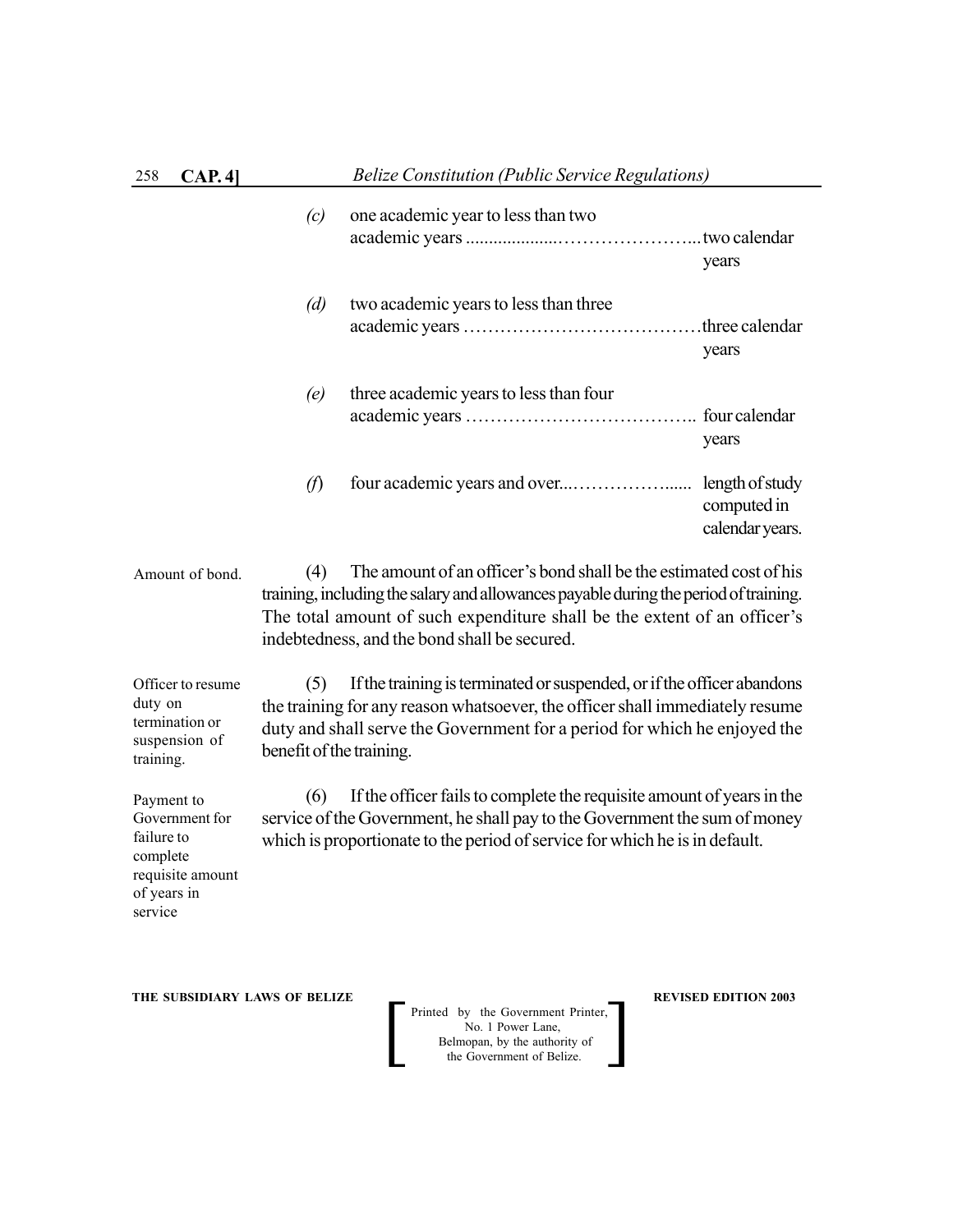| <b>Belize Constitution (Public Service Regulations)</b>                                                                                                                                                                                                                                                                                                                                                                  | [CAP.4]<br>259                                             |
|--------------------------------------------------------------------------------------------------------------------------------------------------------------------------------------------------------------------------------------------------------------------------------------------------------------------------------------------------------------------------------------------------------------------------|------------------------------------------------------------|
| An officer, after successful completion of an approved course of study,<br>84.<br>shall normally be required to fulfil the requirements of his bond before study<br>leave to pursue a further course of study can be approved.                                                                                                                                                                                           | Fulfillment of<br>bond prior to<br>further study<br>leave. |
| Extension of study leave may be granted if it is considered that such a<br>85.<br>grant is in the interest of the Service. Any application for extension of study<br>leave must be accompanied by:-                                                                                                                                                                                                                      | Extension of<br>study leave.                               |
| a letter of support from the officer's Ministry; and<br>$\left(a\right)$                                                                                                                                                                                                                                                                                                                                                 |                                                            |
| (b)<br>evidence from the institution of learning of the need<br>and reason for the extension.                                                                                                                                                                                                                                                                                                                            |                                                            |
| The Chief Executive Officer, Ministry of the Public Service, may<br>86.<br>(a)<br>grant leave without pay, for the purpose of training, to an officer who, on his<br>own initiative, gains entry to or is registered as a student at an institution of<br>learning and whose course of training is not based primarily on the needs of the<br>Public Service. Such approval is subject to the exigencies of the Service. | Study leave<br>without pay.                                |
| such leave shall not be considered as "service" for pension<br>(b)<br>purposes.                                                                                                                                                                                                                                                                                                                                          |                                                            |
| Where an officer wishes to undertake an approved course of study at an<br>87.<br>approved tertiary institution, that would require his absence from duty for two<br>working days per week, the following shall apply:-                                                                                                                                                                                                   | Part-time study<br>leave up to two<br>days per week.       |
| the officer shall forward his application to the Chief<br>$\left(a\right)$<br>Executive Officer, Ministry of the Public Service,<br>accompanied by a letter of support from his Head of<br>Department, and a letter of acceptance from the<br>institution of learning;                                                                                                                                                   |                                                            |
| study leave may be granted only in cases where:-<br>(b)                                                                                                                                                                                                                                                                                                                                                                  |                                                            |
| THE SUBSIDIARY LAWS OF BELIZE<br>Printed by the Government Printer,<br>No. 1 Power Lane,<br>Belmopan, by the authority of<br>the Government of Belize.                                                                                                                                                                                                                                                                   | <b>REVISED EDITION 2003</b>                                |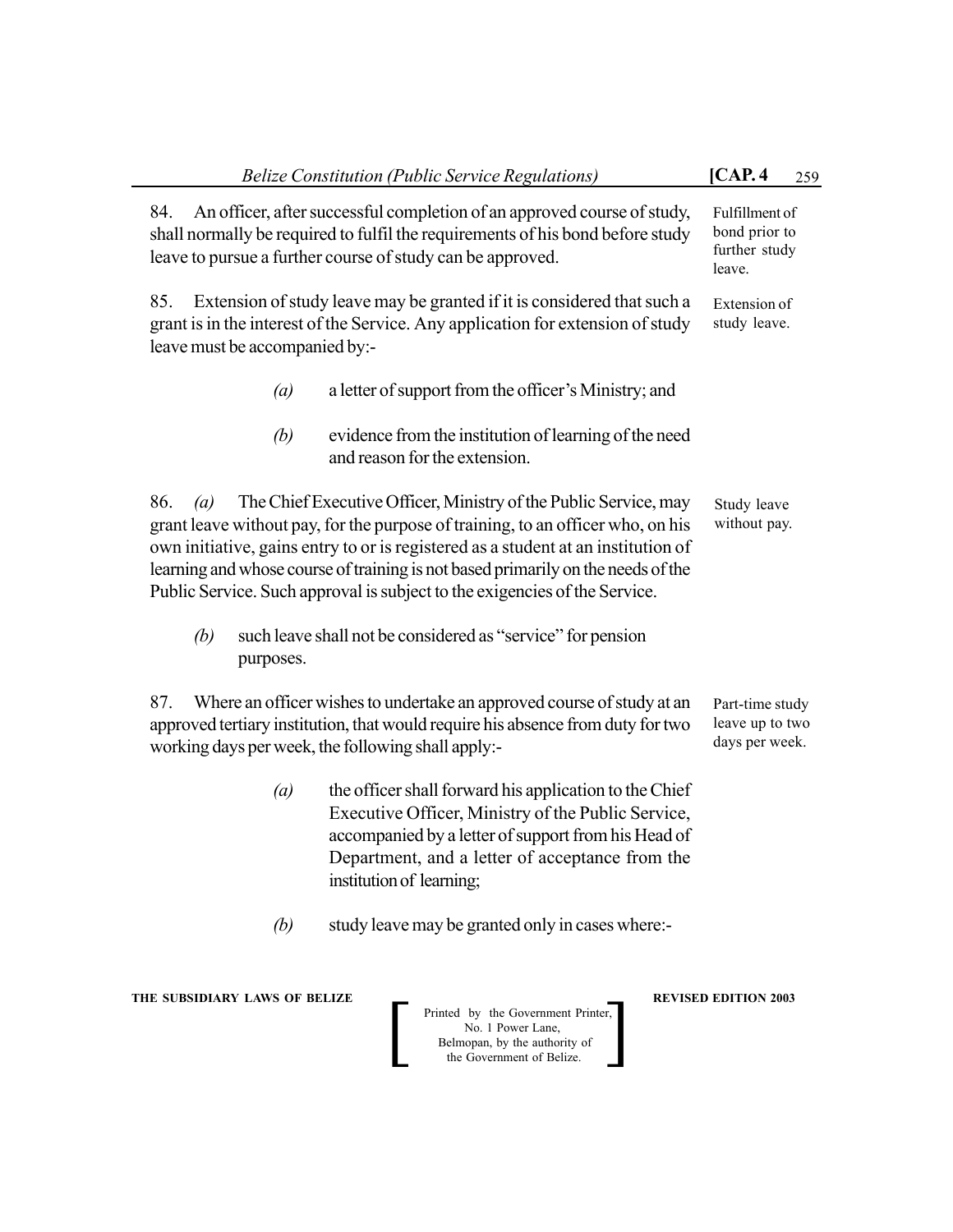- *(i)* the course of study would be of benefit to the Public Service; and
- *(ii)* evening or weekend classes are not available for the particular course.

88. Where an officer wishes to undertake a course of study, at an approved tertiary institution, that would require his absence from duty for three or more days per week, the officer shall be required to utilize full time study leave. Study leave for more than two days per week.

89. (1) The Chief Executive Officer, Ministry of the Public Service, shall notify each Ministry of all in-service training programmes organized and managed by the Department of Management Services to be conducted during the following year, and invite nominations of officers for such training. In-service training programmes.

> (2) The Chief Executive Officer, Ministry of the Public Service, may select officers for training in the horizontal grades (i.e., accounting, secretarial, clerical and administrative grades).

90. An annual report from the institution of learning shall be submitted on behalf of an officer on study leave to ensure that the officer is making good use of the leave granted to him and is pursuing with success the course of training for which leave has been approved. Annual report from institution of learning.

91. (1) Officers to whom study leave has been approved shall be required  $to: -$ Obligations while on training.

- *(a)* devote their whole time to the course of training;
- *(b)* sit for any examination and to write such papers or reports as may be required by the training authorities; and
- *(c)* resume duty or take up employment in the Public

**THE SUBSIDIARY LAWS OF BELIZE REVISED EDITION 2003**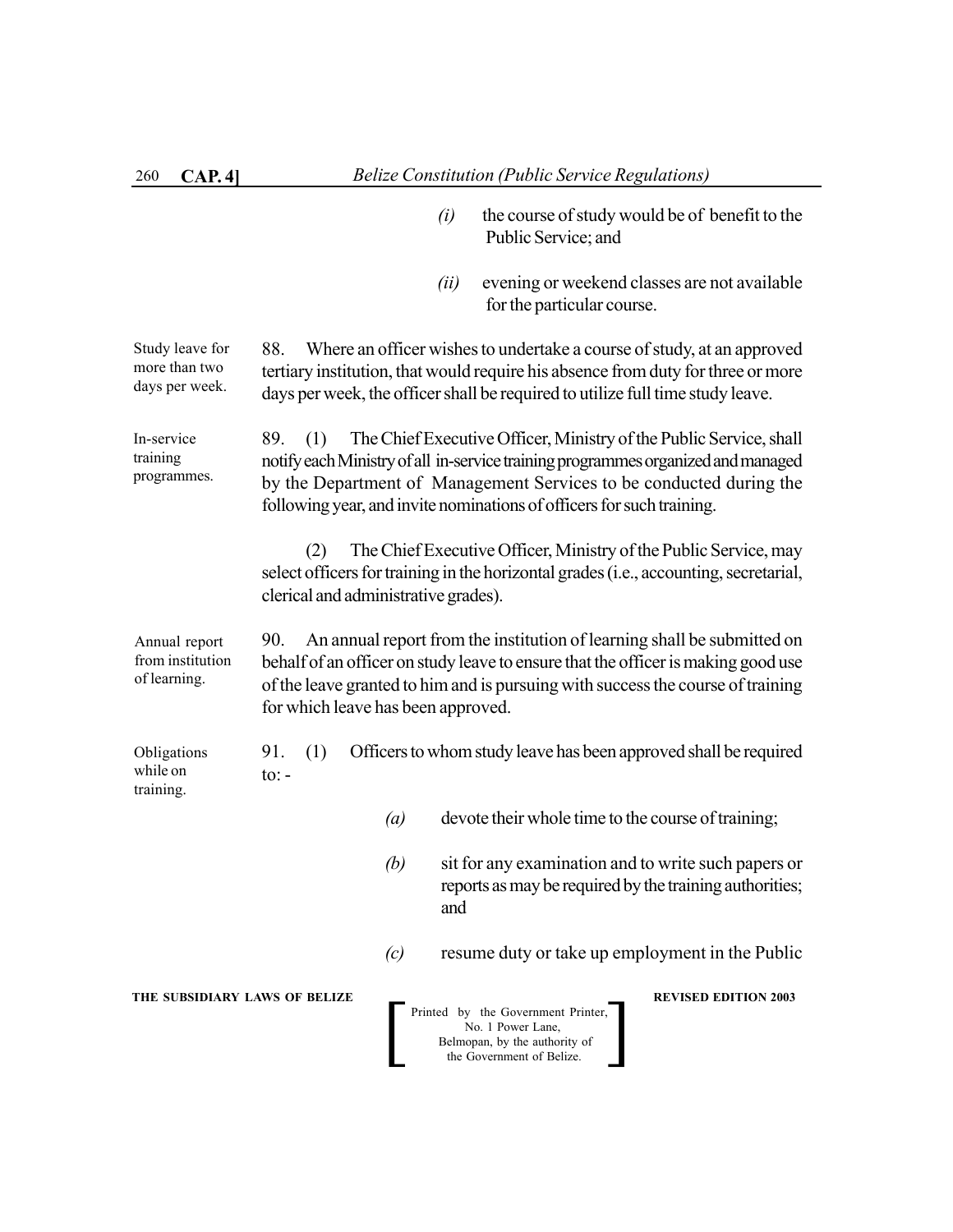Service immediately after the completion of the course of training, or at the expiry of any vacation or other leave which may have been granted to them.

(2) Officers who complete their course of training prior to the expected completion date and who fail to resume duty immediately, providing vacation or other leave has not been approved, will be subject to disciplinary action.

92. (1) Every officer shall, within a reasonable time after successful completion of his course of study, submit a copy of his final report, dissertation, thesis, etc. to his Chief Executive Officer and another to the Chief Archivist. The reasonable cost for said copies shall be borne by the Government.

(2) Every officer who has been the recipient of formal training may be requested to disseminate the knowledge and skills acquired.

93. The Chief Executive Officer, Ministry of the Public Service, may suspend or terminate study leave if:-

- *(a)* report of the officer's work or conduct on the course is unsatisfactory;
- *(b)* the officer, without reasonable excuse, fails to pass a prescribed examination within the time fixed by the authorities of the institution which he, may be attending;
- *(c)* the officer engages in any activity which is detrimental to his progress in the course of study prescribed to him;

**THE SUBSIDIARY LAWS OF BELIZE A LOCAL CONSUMING A LOCAL PREVISED EDITION 2003** 

Printed by the Government Printer, No. 1 Power Lane, Belmopan, by the authority of<br>the Government of Belize. Printed by the Government Printer,<br>No. 1 Power Lane,<br>Belmopan, by the authority of<br>the Government of Belize.

Officers to disseminate knowledge and skills acquired.

Suspension or termination of study leave.

Failure to resume duty upon completion of studies subject tro disciplinary

action.

etc.

Officers to submit copies of final reports,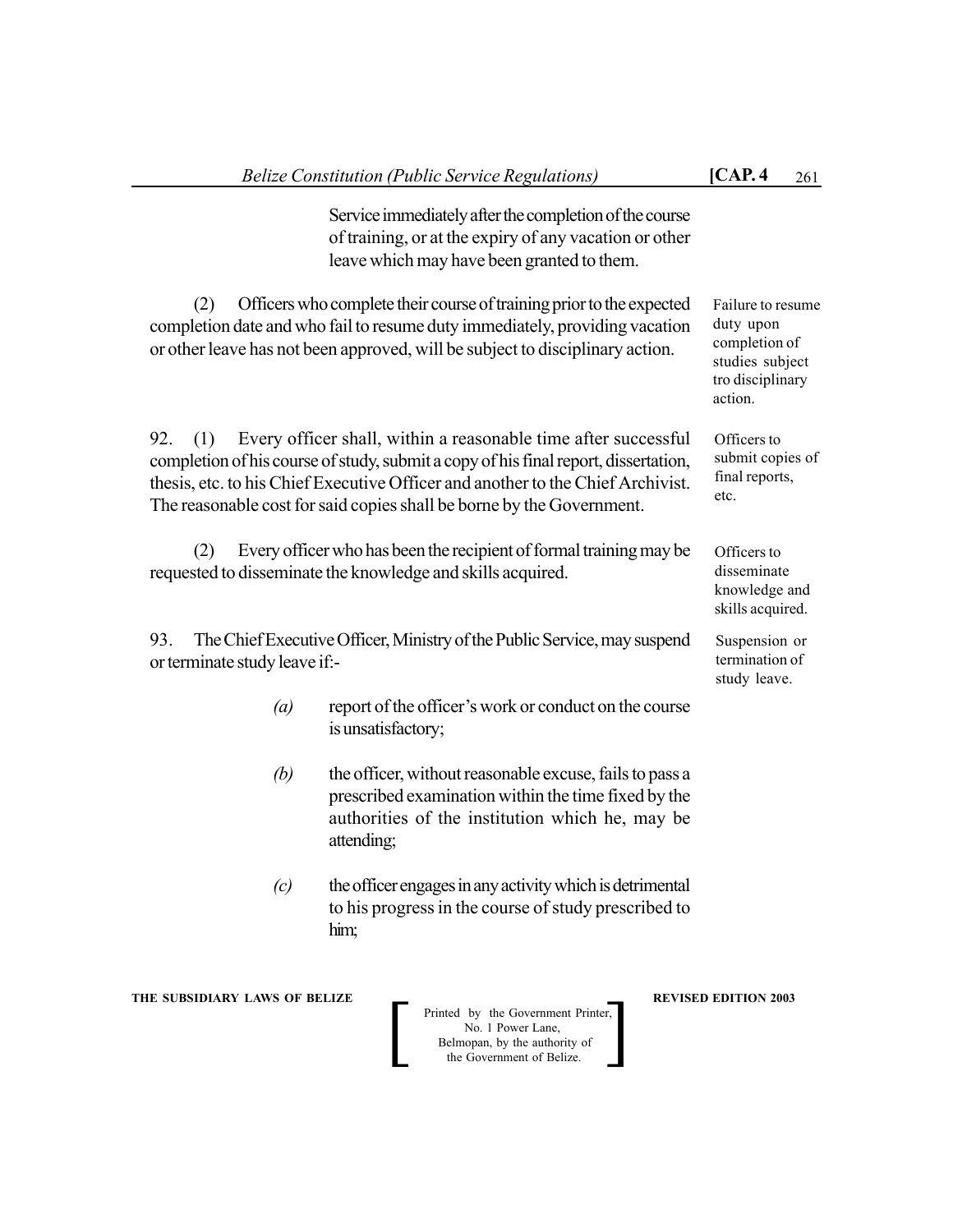| 262<br>CAP. 4]                               |                                                          | <b>Belize Constitution (Public Service Regulations)</b>                                                                                                                                                                                                                                                                                                                                               |
|----------------------------------------------|----------------------------------------------------------|-------------------------------------------------------------------------------------------------------------------------------------------------------------------------------------------------------------------------------------------------------------------------------------------------------------------------------------------------------------------------------------------------------|
|                                              | (d)                                                      | the officer becomes unfit to complete his studies owing<br>to illness;                                                                                                                                                                                                                                                                                                                                |
|                                              | (e)                                                      | the officer fails to reply to correspondence or to keep<br>the Head of Department informed of his whereabouts;<br>and                                                                                                                                                                                                                                                                                 |
|                                              | $\varnothing$                                            | the officer is convicted on criminal charges, in or<br>outside Belize.                                                                                                                                                                                                                                                                                                                                |
| Training awards.                             | 94.                                                      | Offers of training awards from international or other organizations shall<br>be dealt with on a service basis and not on an <i>ad hoc</i> or individual basis.                                                                                                                                                                                                                                        |
| Penalty for<br>termination.                  | 95.                                                      | An officer who prematurely terminates his course of training without prior<br>approval from the Chief Executive Officer, Ministry of the Public Service, shall<br>be required to pay the Government a sum of money equal to the commitments<br>he received prior to the premature termination, and any other amounts actually<br>spent by the Government in connection with his training.             |
| Assistance for<br>correspondence<br>courses. | 96.<br>(1)                                               | An officer shall be eligible for financial assistance up to a maximum<br>of three thousand dollars (\$3,000) from Government for a correspondence<br>course training; provided that approval is obtained before the officer attempts<br>such course of training. Approval shall be granted where the training is of value<br>to the Public Service and shall be subject to the availability of funds. |
| Nature of<br>financial<br>assistance.        | (2)<br>(i)<br>officer after approval of his application. | The nature of the financial assistance shall be in respect of<br>tuition and cost of books and materials for the course half of the cost, up to a<br>maximum of one thousand five hundred dollars (\$1,500) shall be paid to the                                                                                                                                                                      |
|                                              | (ii)                                                     | If the officer successfully completes the course of training, he<br>shall be reimbursed for the remaining costs of the course<br>up to a maximum of one thousand five hundred dollars (\$1,500).                                                                                                                                                                                                      |
| THE SUBSIDIARY LAWS OF BELIZE                |                                                          | <b>REVISED EDITION 2003</b><br>Printed by the Government Printer,<br>No. 1 Power Lane,<br>Belmopan, by the authority of<br>the Government of Belize.                                                                                                                                                                                                                                                  |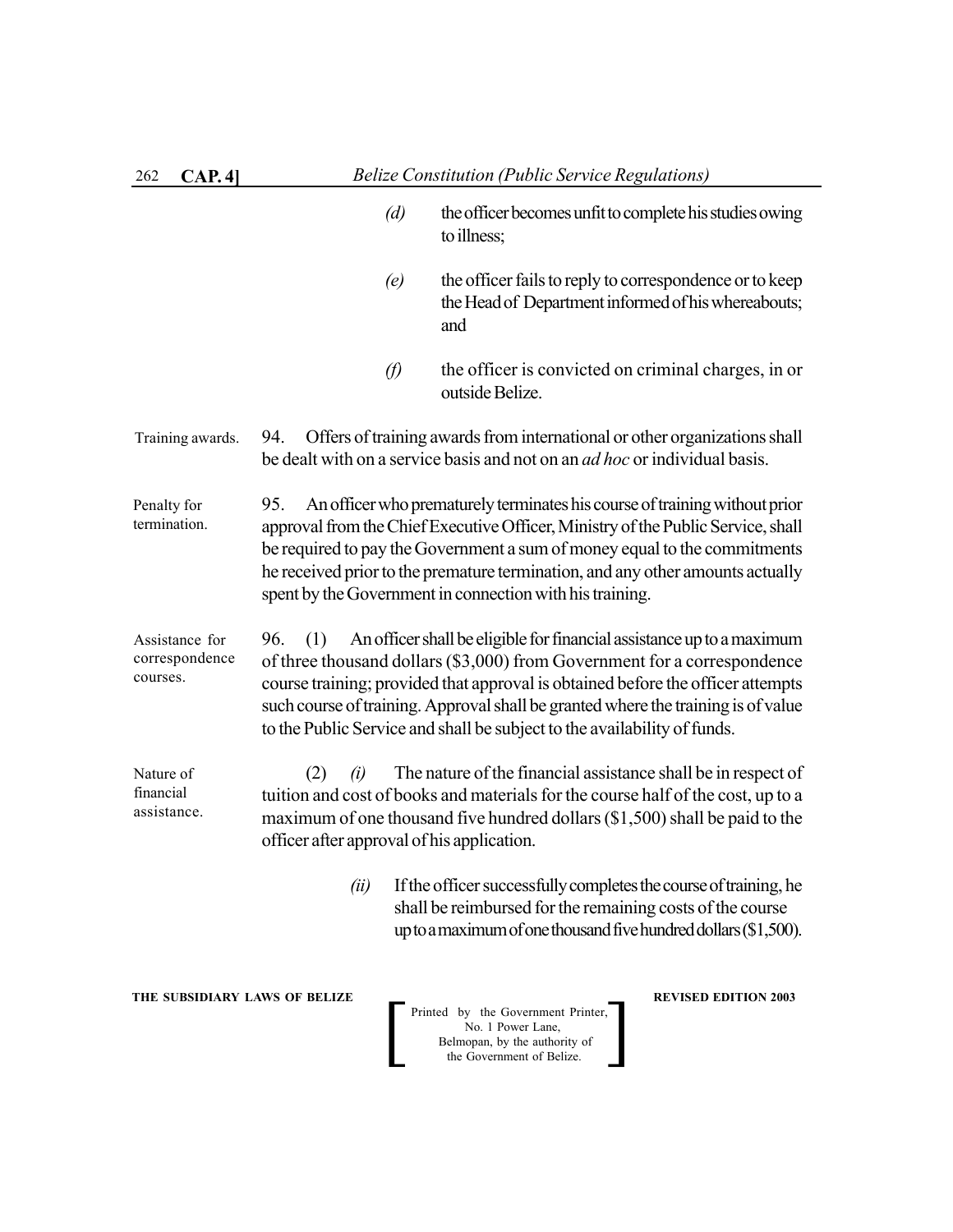*(iii)* If the officer does not successfully complete the course, he shall be required to refund the grant.

(4) An officer who receives financial assistance for a correspondence course shall submit a report at the end of each year indicating his progress on the course. If the Chief Executive Officer, is not satisfied that an officer is pursuing his course diligently, the officer may be required to repay the Government the amount spent on his training.

97. Officers who attend an approved course of training at a local institution shall be eligible for a tuition grant, subject to the availability of funds.

98. A public officer, who on his own initiative applies for an is approved study leave to pursue a self-funded course of study, shall not be considered post factor for a refund or grant for any portion of the expenditure incurred for the training.

99. Heads of Department are required to follow the guidelines shown in the First Schedule of these Regulationswhenever they are recommending officers for study leave.

100. (1) A scholarship holder shall be provided with half the cost of travel, to the place of study, for the spouse and unmarried children below the age of eighteen years, up to a maximum of four passages if they accompany him abroad within a period of one year. Full cost of travel shall be provided from the place of study to Belize.

(2) Such assistance will be given only in cases where the family remains with the officer abroad for the full period of study.

(3) No such assistance shall be given if the scholarship-holder shall be absent from the country for less than two (2) academic years.

**THE SUBSIDIARY LAWS OF BELIZE A LOCAL CONSUMING A LOCAL PREVISED EDITION 2003** 

Printed by the Government Printer, No. 1 Power Lane, Belmopan, by the authority of<br>the Government of Belize. Printed by the Government Printer,<br>No. 1 Power Lane,<br>Belmopan, by the authority of<br>the Government of Belize.

Guidelines for study leave. First Schedule.

Training at local institutions.

Non-refundable expenses for self-initiated training.

Paid travel costs.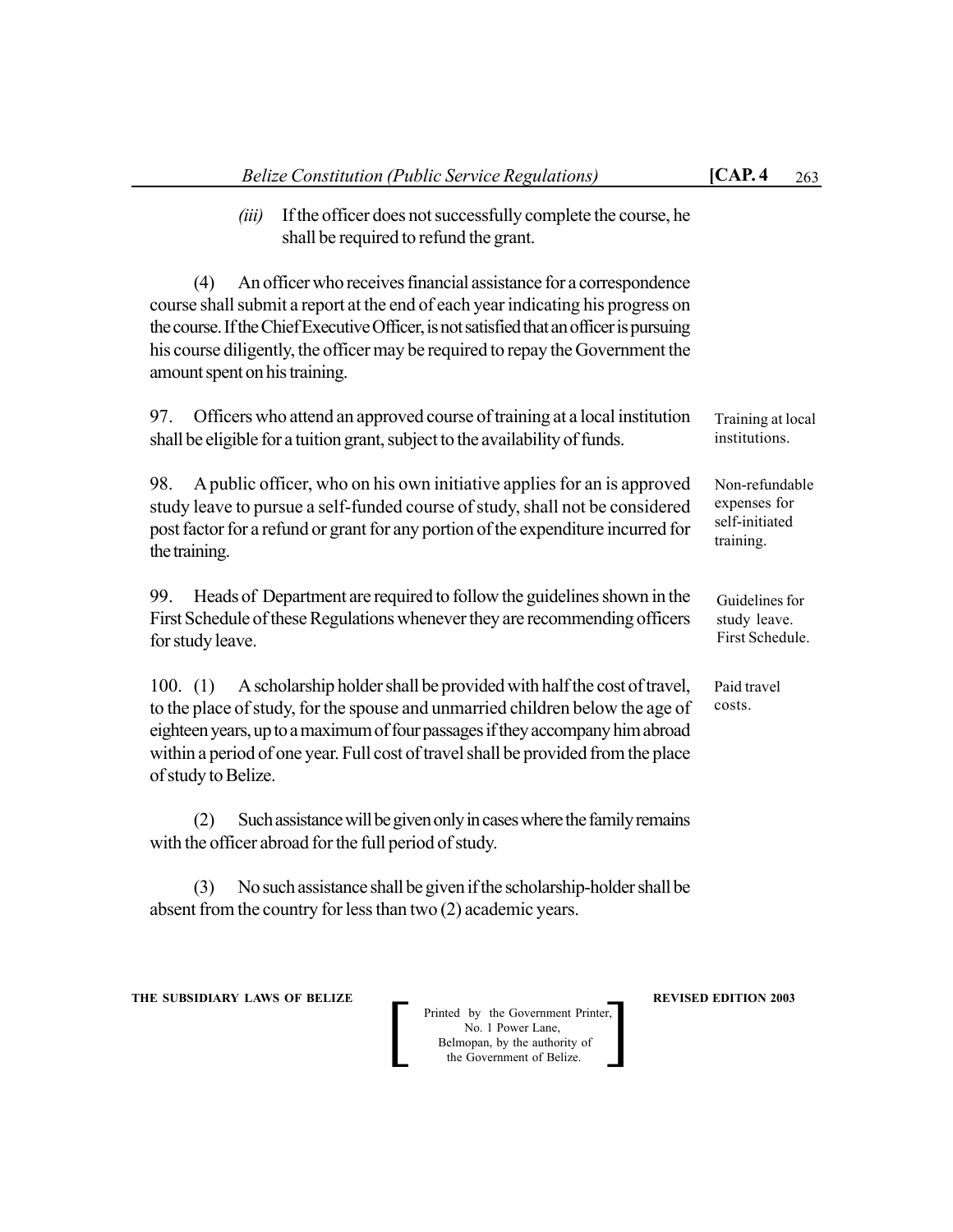Grant of

promotion immediately on return from study

leave.

(4) The passages, which shall be arranged by Government shall be by air at economy rates. Reimbursement towards the cost of overland fares to reach the port of embarkation and transportation of baggage shall be made in accordance with the provisions of Regulation 9.

101. An officer, on return from study leave, is entitled to the grant of a normal increment for each successful year of study. Grant of normal increment on return to duty.

102. An officer who is promoted immediately on his return from study leave shall receive salary in accordance with Regulations 101 and 109. increments on

103. Maintenance allowance may be payable to officers who are on an approved course of training and are not in receipt of their salary during the period of their training. Officers shall receive a monthly maintenance allowance at a rate of eighty percent of their salary. Maintenance allowance.

104. (1) An officer who successfully completes an approved course of training abroad lasting not less than two academic years, and resumes duty immediately after completion of training (or after approved leave), shall be eligible for a resettlement grant at the prescribed rate. Resettlement grant.

> (2) The grant shall not be awarded in cases where the officer resumes duty after having been unsuccessful in his examinations.

# **PARTVI SALARIES, ALLOWANCES AND FINANCIAL BENEFITS**

105. The Salaries attached to public offices are and shall be as specified in circulars and Regulations, which may from time to time be issued or made for that purpose. Salaries for public officers.

**THE SUBSIDIARY LAWS OF BELIZE REVISED EDITION 2003**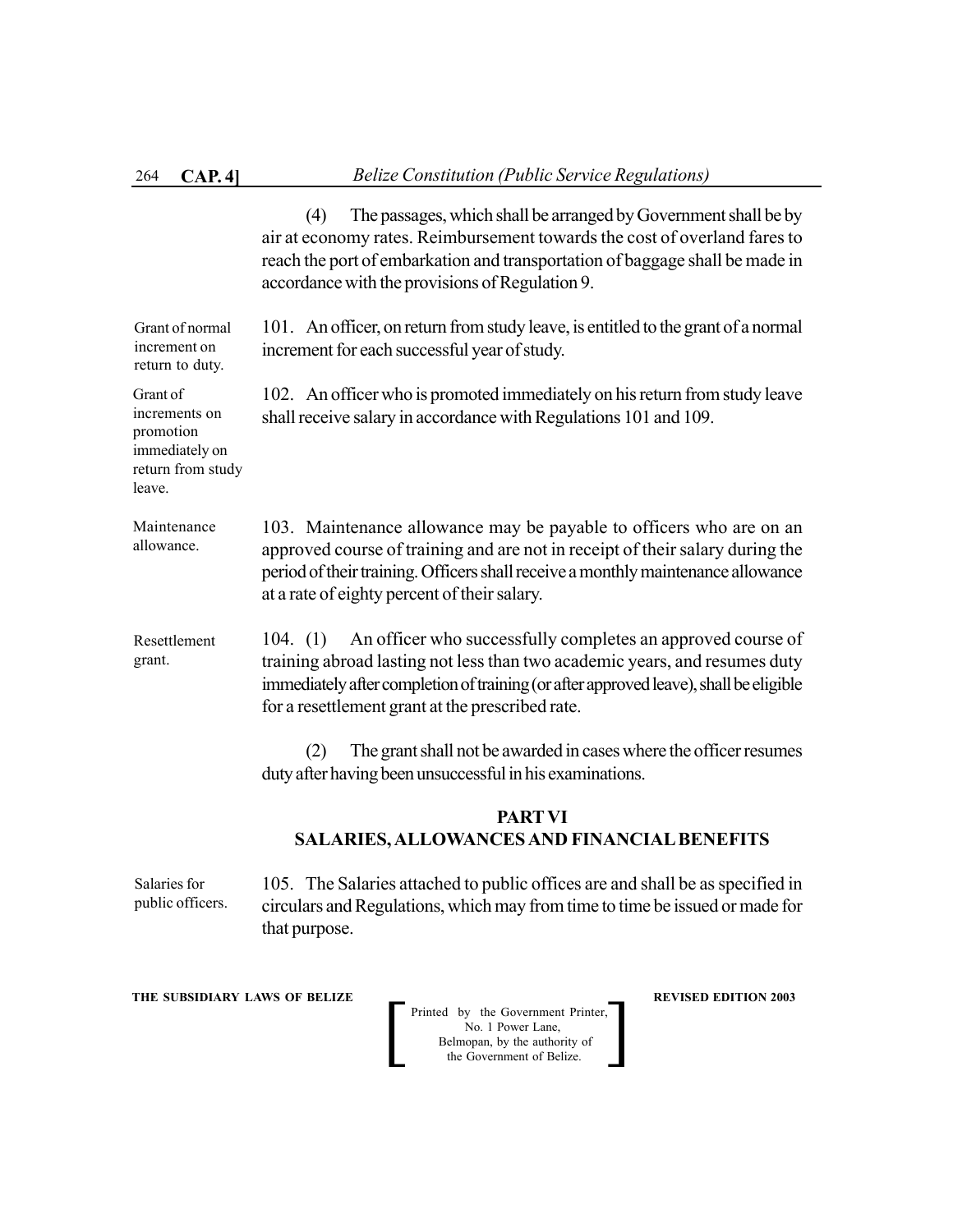| <b>Belize Constitution (Public Service Regulations)</b>                                                                                                                                                                                                                                                                                                                              | [CAP.4]<br>265                                                       |
|--------------------------------------------------------------------------------------------------------------------------------------------------------------------------------------------------------------------------------------------------------------------------------------------------------------------------------------------------------------------------------------|----------------------------------------------------------------------|
| Where the salary of any post is scalar, subject to the provisions of<br>106. $(1)$<br>these Regulations, it shall be normal for an officer appointed to a post to be<br>paid initially the minimum salary of the scale and for his salary to be increased<br>by annual increments, subject to performance, at the rate provided in the scale<br>until he reaches the maximum salary. | Officers to<br>receive salary at<br>minimum scale.                   |
| In special circumstances, appointments may be made at a salary<br>(2)<br>higher than the minimum salary of the scale of the recruiting grade.                                                                                                                                                                                                                                        |                                                                      |
| The incremental date shall be the first day of a month if an officer's<br>107. (1)<br>date of appointment or promotion falls within the first to the fifteenth day of the<br>month. An officer whose date of appointment or promotion is after the fifteenth<br>day of the month shall have his incremental date on the first day of the following<br>month.                         | Incremental date.                                                    |
| Subject to any specific conditions of appointment, continuous<br>(2)<br>temporary service for a year on the part of an officer who is qualified for<br>appointment in a post to which an annual scalar salary is attached shall, subject<br>to satisfactory performance, qualify such officer for the grant of an increment to<br>his salary.                                        | Increment for<br>continuous<br>temporary<br>service.                 |
| 108. The outcome of the performance appraisal of an officer shall be the<br>determining factor for the granting or withholding of an increment to him.                                                                                                                                                                                                                               | Performance<br>appraisal<br>determining<br>factor for<br>increments. |
| An officer, on promotion, shall receive a salary the minimum salary<br>109. (1)<br>of the post to which he is being promoted; provided that the difference between<br>his salary and the minimum of the higher post is not less than two increments on<br>the higher scale.                                                                                                          | Salary payable<br>on promotion.                                      |
|                                                                                                                                                                                                                                                                                                                                                                                      |                                                                      |

(2) On promotion, an officer's incremental date shall change in accordance with Regulation 107(1) above.

**THE SUBSIDIARY LAWS OF BELIZE A REVISED EDITION 2003**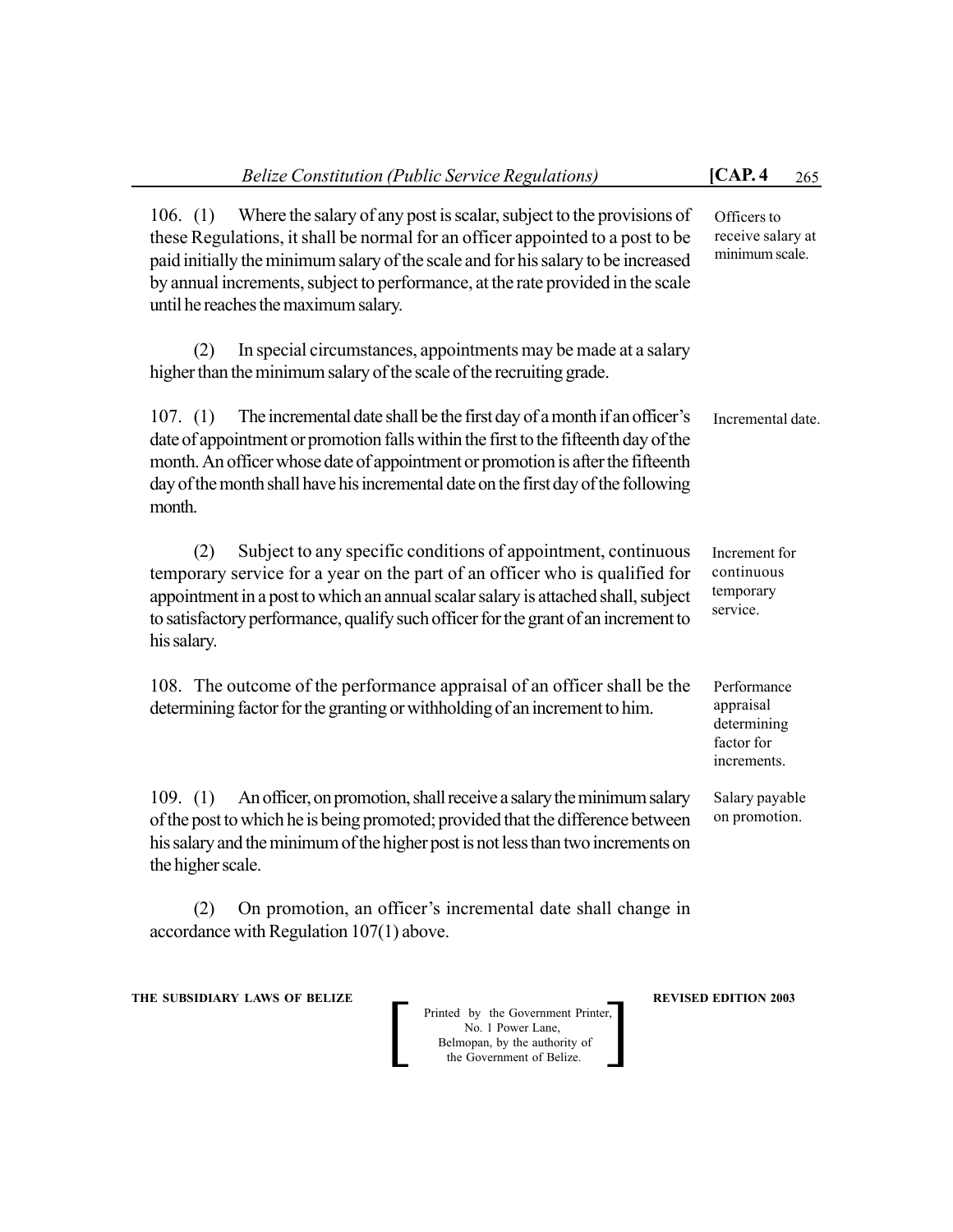| 266                                                                                                 | CAP.4]                                                                                                                                                       | <b>Belize Constitution (Public Service Regulations)</b>                                                                                                                                                                                                                                                                                                                                                                                |  |  |
|-----------------------------------------------------------------------------------------------------|--------------------------------------------------------------------------------------------------------------------------------------------------------------|----------------------------------------------------------------------------------------------------------------------------------------------------------------------------------------------------------------------------------------------------------------------------------------------------------------------------------------------------------------------------------------------------------------------------------------|--|--|
| Increments for<br>qualifications.<br>Second<br>Schedule.                                            |                                                                                                                                                              | 110. The grant of increments for the various types of qualifications shall be as<br>outlined in the Second Schedule to these Regulations.                                                                                                                                                                                                                                                                                              |  |  |
| Merit awards.                                                                                       | An officer whose service has been outstanding may be granted a merit<br>111.<br>award by the Merit Awards Committee, in accordance with the approved policy. |                                                                                                                                                                                                                                                                                                                                                                                                                                        |  |  |
| Retention of<br>services of an<br>officer in former<br>Department.<br>his appointment was approved. |                                                                                                                                                              | 112. When an officer is promoted or transferred on appointment to a post in<br>another Department, arrangements shall be made whereby he can assume his<br>new duties on the date of his appointment. If, however, exceptional<br>circumstances necessitate his retention in his old Department beyond his<br>promotion date, he shall be regarded as holding his new office as from the date                                          |  |  |
| Salary<br>conversion on<br>revision of an<br>officer's post.                                        |                                                                                                                                                              | 113. If the salary of an officer's post is revised, the officer shall enter the new<br>scale at a salary which corresponds to the salary he had reached in the old<br>scale, subject to the condition that where the salary of the officer is not reflected<br>on the new scale, he shall enter the new scale at the next highest point to his<br>existing salary. In this case the officer's incremental date shall remain unchanged. |  |  |
| Acting<br>allowance.                                                                                |                                                                                                                                                              | The payment of an acting allowance shall be approved if an officer<br>114. $(1)$<br>is required to act for a period of more than fourteen (14) consecutive days.                                                                                                                                                                                                                                                                       |  |  |
|                                                                                                     |                                                                                                                                                              | The amount of acting allowance payable shall be the full difference<br>(2)<br>between the salary which the officer is receiving in his substantive post and the<br>minimum salary of the post in which he is acting.                                                                                                                                                                                                                   |  |  |
|                                                                                                     |                                                                                                                                                              | Where the salary of the officer appointed to act is more than the<br>(3)<br>minimum of the post in which he is acting, an acting allowance of not less than<br>two increments on the higher scale shall be paid.                                                                                                                                                                                                                       |  |  |
| Relocation<br>allowance.                                                                            |                                                                                                                                                              | 115. An officer recruited from abroad shall be entitled to a once and for all<br>relocation allowance of six hundred dollars (\$600) for a single officer and nine<br>hundred dollars (\$900) for an officer accompanied by his family.                                                                                                                                                                                                |  |  |
|                                                                                                     |                                                                                                                                                              | THE SUBSIDIARY LAWS OF BELIZE<br><b>REVISED EDITION 2003</b><br>Printed by the Government Printer,<br>No. 1 Power Lane,<br>Belmopan, by the authority of<br>the Government of Belize.                                                                                                                                                                                                                                                  |  |  |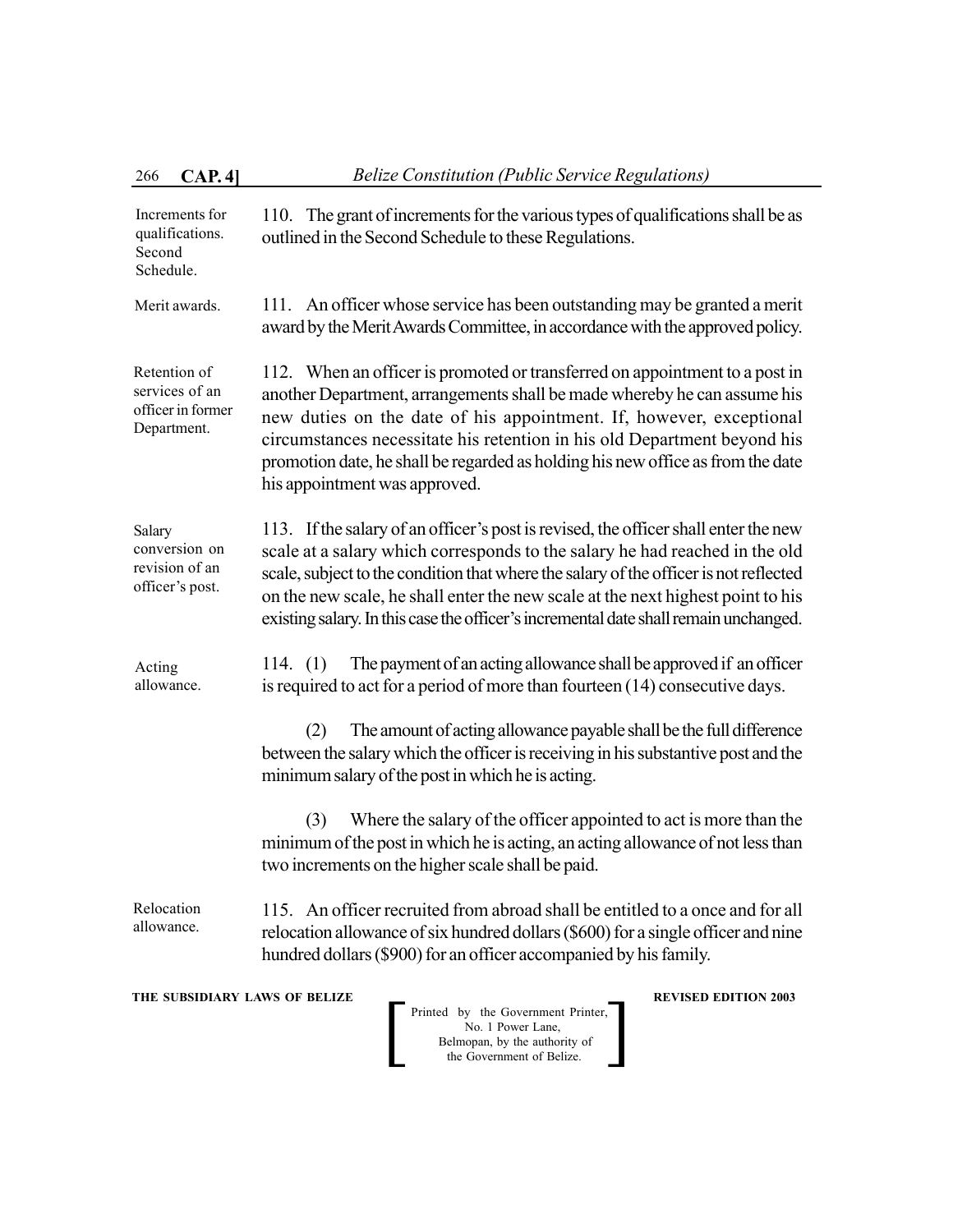| An officer recruited from abroad shall be entitled to a monthly<br>116. $(1)$<br>Housing<br>allowance.<br>Housing Allowance equivalent to thirty percent of his basic salary for the life of<br>his contract.<br>A locally recruited officer, on transfer from his station, shall be<br>(2)<br>114 of 2002.<br>entitled to a monthly housing allowance of two hundred dollars (\$200) for the<br>duration of the officer's tour of duty.<br>An officer shall not be eligible for housing allowance at the station<br>(3)<br>in which he is recruited.<br>Subsistence allowance and meal allowance shall be payable in<br>117. $(1)$<br>Subsistence and<br>meal allowances.<br>accordance with the provisions of this Regulation and an officer wishing to<br>Third Schedule.<br>claim such an allowance shall do so on the form prescribed in the Third Schedule<br>of these Regulations. Subsistence or meal allowance shall be computed as<br>follows: -<br>where the period of absence exceeds five hours but<br>$\left(a\right)$<br>does not exceed nine hours, a meal allowance<br>equivalent of 2/3 of a full day's subsistence shall be<br>paid:<br>Provided that where an officer's absence does not<br>exceed five hours but covers the lunch period, a meal<br>allowance of 1/3 of -a day's subsistence shall be paid;<br>(b)<br>where the period of absence exceeds nine hours, a<br>full day's subsistence allowance shall be paid; and<br>where an officer is required to perform duty in a<br>(c)<br>tourism-oriented town or village, a higher rate of<br>subsistence to be specified by the Financial Secretary,<br>shall be paid. |  | <b>Belize Constitution (Public Service Regulations)</b> | [CAP.4] | 267 |
|----------------------------------------------------------------------------------------------------------------------------------------------------------------------------------------------------------------------------------------------------------------------------------------------------------------------------------------------------------------------------------------------------------------------------------------------------------------------------------------------------------------------------------------------------------------------------------------------------------------------------------------------------------------------------------------------------------------------------------------------------------------------------------------------------------------------------------------------------------------------------------------------------------------------------------------------------------------------------------------------------------------------------------------------------------------------------------------------------------------------------------------------------------------------------------------------------------------------------------------------------------------------------------------------------------------------------------------------------------------------------------------------------------------------------------------------------------------------------------------------------------------------------------------------------------------------------------------------------------------------------------------------------|--|---------------------------------------------------------|---------|-----|
|                                                                                                                                                                                                                                                                                                                                                                                                                                                                                                                                                                                                                                                                                                                                                                                                                                                                                                                                                                                                                                                                                                                                                                                                                                                                                                                                                                                                                                                                                                                                                                                                                                                    |  |                                                         |         |     |
|                                                                                                                                                                                                                                                                                                                                                                                                                                                                                                                                                                                                                                                                                                                                                                                                                                                                                                                                                                                                                                                                                                                                                                                                                                                                                                                                                                                                                                                                                                                                                                                                                                                    |  |                                                         |         |     |
|                                                                                                                                                                                                                                                                                                                                                                                                                                                                                                                                                                                                                                                                                                                                                                                                                                                                                                                                                                                                                                                                                                                                                                                                                                                                                                                                                                                                                                                                                                                                                                                                                                                    |  |                                                         |         |     |
|                                                                                                                                                                                                                                                                                                                                                                                                                                                                                                                                                                                                                                                                                                                                                                                                                                                                                                                                                                                                                                                                                                                                                                                                                                                                                                                                                                                                                                                                                                                                                                                                                                                    |  |                                                         |         |     |
|                                                                                                                                                                                                                                                                                                                                                                                                                                                                                                                                                                                                                                                                                                                                                                                                                                                                                                                                                                                                                                                                                                                                                                                                                                                                                                                                                                                                                                                                                                                                                                                                                                                    |  |                                                         |         |     |
|                                                                                                                                                                                                                                                                                                                                                                                                                                                                                                                                                                                                                                                                                                                                                                                                                                                                                                                                                                                                                                                                                                                                                                                                                                                                                                                                                                                                                                                                                                                                                                                                                                                    |  |                                                         |         |     |
|                                                                                                                                                                                                                                                                                                                                                                                                                                                                                                                                                                                                                                                                                                                                                                                                                                                                                                                                                                                                                                                                                                                                                                                                                                                                                                                                                                                                                                                                                                                                                                                                                                                    |  |                                                         |         |     |
|                                                                                                                                                                                                                                                                                                                                                                                                                                                                                                                                                                                                                                                                                                                                                                                                                                                                                                                                                                                                                                                                                                                                                                                                                                                                                                                                                                                                                                                                                                                                                                                                                                                    |  |                                                         |         |     |

**THE SUBSIDIARY LAWS OF BELIZE AND REVISED EDITION 2003** Printed by the Government Printer, No. 1 Power Lane, Belmopan, by the authority of Printed by the Government Printer,<br>No. 1 Power Lane,<br>Belmopan, by the authority of<br>the Government of Belize.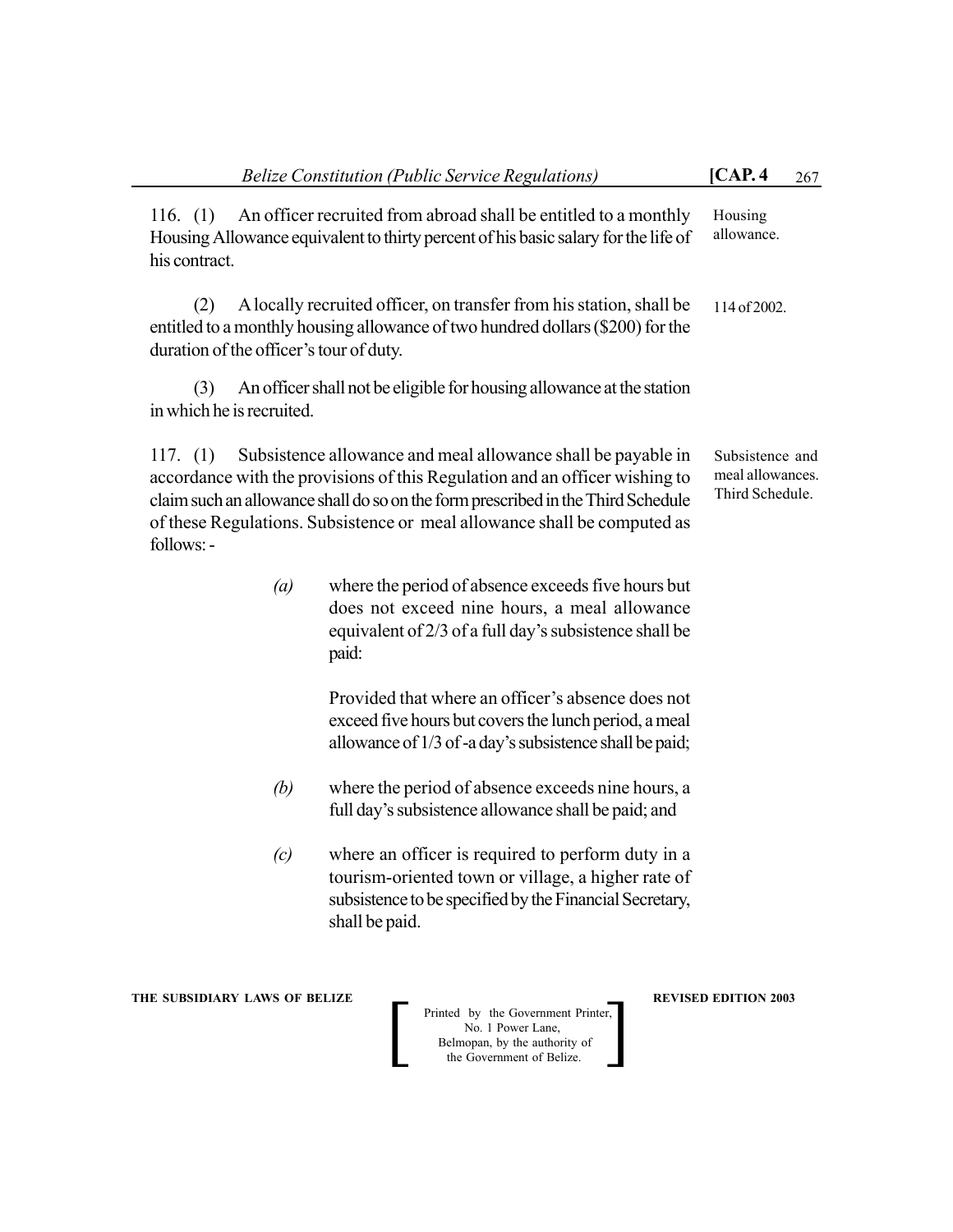(2) Where an officer on duty is away from his station for more than twenty-four hours, the payment of subsistence allowance or, as the case may be, meal allowance, for the period of absence in excess of twenty-four hours shall be calculated on a *pro rata* basis as set out in subregulation (1) above.

**THE SUBSIDIARY LAWS OF BELIZE REVISED EDITION 2003**  Printed by the Government Printer, No. 1 Power Lane, Belmopan, by the authority of Printed by the Government Printer,<br>No. 1 Power Lane,<br>Belmopan, by the authority of<br>the Government of Belize. (3) Absence of more than thirty calendar days shall be governed by Regulation 119. 118. Officers holding posts listed in the Fourth Schedule, when engaged in operations in the bush requiring them to camp away from headquarters, shall receive an allowance at the rate approved by the Ministry of Finance. 119. (1) An officer, who of necessity is required to be away from his station for more than thirty consecutive days, shall receive subsistence allowance as provided for in Regulation 117 for the initial thirty day period. The officer shall, thereafter, become eligible for receipt of a commuted subsistence allowance beyond the thirty-day period at the rate approved by the Ministry of Finance. (2) Whenever it is necessary for an officer to be away from his station for more than thirty days, the question of payment of commuted subsistence allowance beyond the initial thirty-day period shall be cleared by the Accounting Officer of the Department with the Financial Secretary. (3) The payment of a commuted subsistence allowance shall only be considered on the grounds that:- *(a)* approval of commuted subsistence allowance is sought beforehand; *(b)* payment of the allowance is to be made only in cases of temporary assignments or postings; *(c)* the period of such temporary assignment or posting Allowance for absence of more than 30 days. Bush allowance. Fourth Schedule. Commuted subsistence allowance.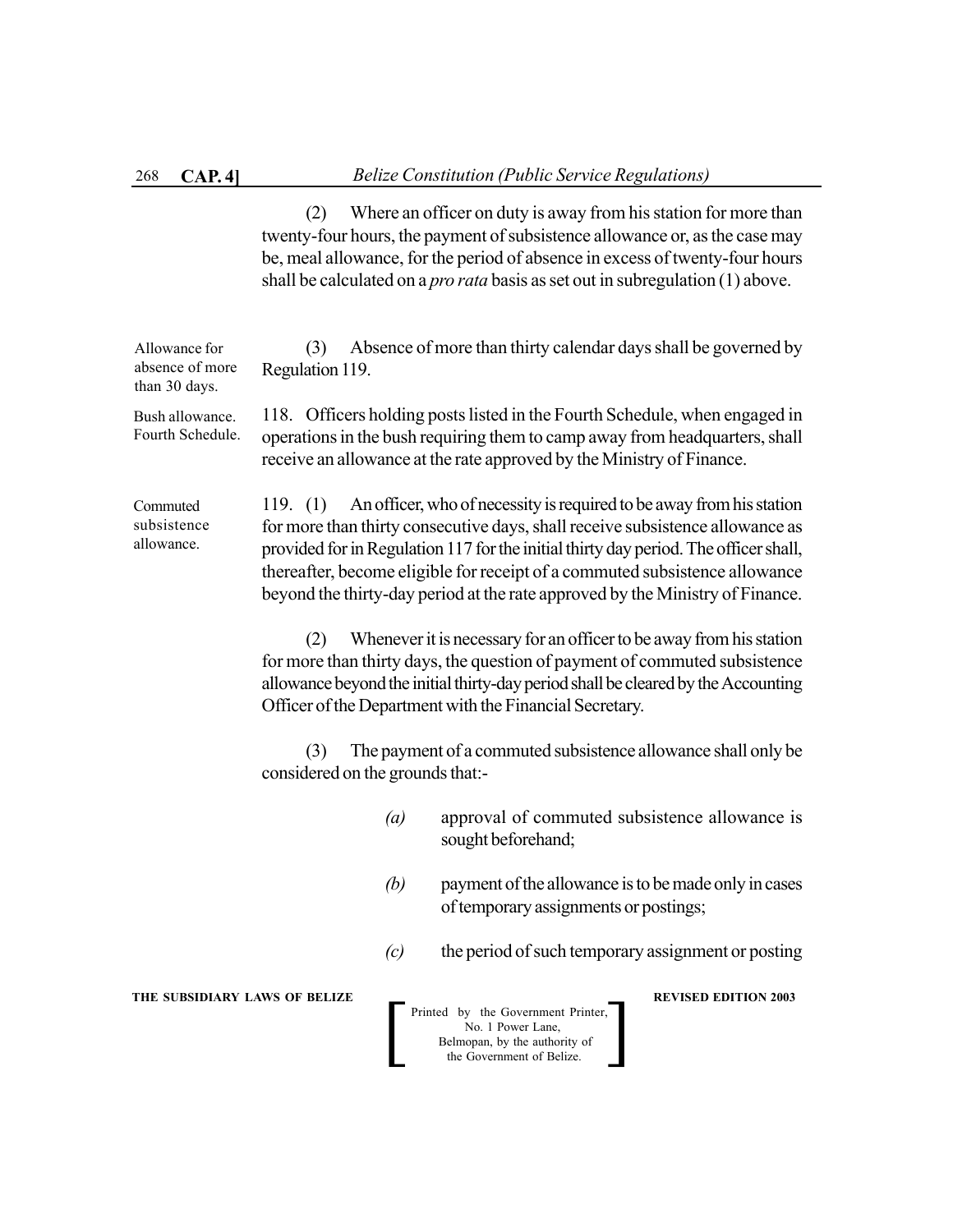|                                                    | <b>Belize Constitution (Public Service Regulations)</b>                                                                                                                                                                                                                                                                          | [CAP.4]                                                    | 269 |
|----------------------------------------------------|----------------------------------------------------------------------------------------------------------------------------------------------------------------------------------------------------------------------------------------------------------------------------------------------------------------------------------|------------------------------------------------------------|-----|
|                                                    | is stated in making the submission for the allowance;                                                                                                                                                                                                                                                                            |                                                            |     |
| (d)                                                | in any case the payment of the allowance will normally<br>be for not more than three months, subject to<br>extension in exceptional cases to six months; and                                                                                                                                                                     |                                                            |     |
| (e)                                                | the quantum of the commuted subsistence allowance<br>shall not be less than fifty percent of the monthly rate.                                                                                                                                                                                                                   |                                                            |     |
| of Finance.                                        | 120. Where a public officer on duty is required to sleep away from his station,<br>he shall be entitled to receive from his Ministry, a reimbursement of all hotel or<br>lodging expenses occasioned thereby. Such reimbursement shall be in<br>accordance with circulars, which may from time to time be issued by the Ministry | Reimbursement<br>of lodging<br>expenses.                   |     |
| Ministry of Finance for that purpose.              | 121. Subsistence and other allowances which may be paid to officers, for<br>travel on duty overseas, shall be approved by the Ministry of Finance and shall<br>be in accordance with circulars which may from time to time be issued by the                                                                                      | Allowance in<br>respect of<br>traveling on duty<br>abroad. |     |
|                                                    | 122. Officers attending overseas conferences or travelling on other duty abroad<br>may be reimbursed, on production of receipts, their reasonable hotel expenses<br>in respect of room and necessary travelling expenses.                                                                                                        | Reimbursement<br>of traveling<br>expenses.                 |     |
| 123. (1)<br>region, for purposes of duty or study. | A Warm clothing allowance at a prescribed rate shall be payable<br>to an officer who is required to proceed to a temperate or frigid country or                                                                                                                                                                                  | Warm clothing<br>allowance.                                |     |
| (2)                                                | A warm clothing allowance shall not normally be payable to an<br>officer who has already received it within a period of less than two years after<br>his return from a previous course of study or duty abroad.                                                                                                                  |                                                            |     |
|                                                    | 124. A travel allowance not exceeding the prescribed rate may be paid to an<br>officer for necessary travel and in transit expenses in connection with a required                                                                                                                                                                | Travel<br>allowance.                                       |     |
|                                                    |                                                                                                                                                                                                                                                                                                                                  |                                                            |     |

**THE SUBSIDIARY LAWS OF BELIZE AND REVISED EDITION 2003**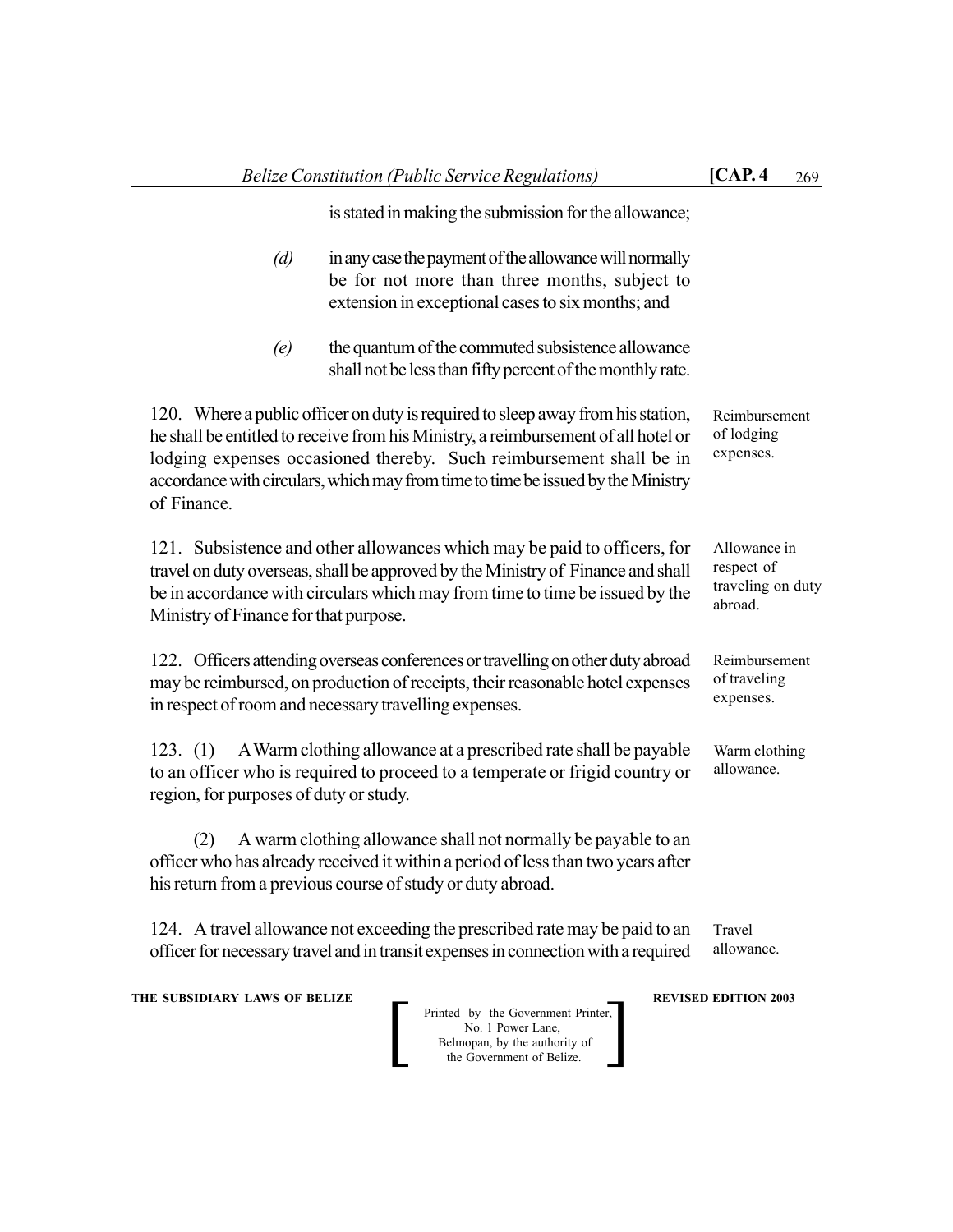| CAP.4<br>270                               | <b>Belize Constitution (Public Service Regulations)</b>                                                                                                                                                                                                                                     |  |  |  |  |
|--------------------------------------------|---------------------------------------------------------------------------------------------------------------------------------------------------------------------------------------------------------------------------------------------------------------------------------------------|--|--|--|--|
|                                            | duty or study abroad. This allowance shall be in addition to the allowances<br>referred to in Regulations 121 and 122 above.                                                                                                                                                                |  |  |  |  |
| Mileage<br>allowance.                      | 125. A public officer, who uses his private motor vehicle or motorcycle on<br>approved official travel outside his station, shall be entitled to mileage allowance<br>at the rates prescribed by the Ministry of Finance.                                                                   |  |  |  |  |
| Motor vehicle<br>maintenance<br>allowance. | 126. A maintenance allowance at the prescribed rates shall be paid to officers<br>who use their personal motor vehicles, motorcycles or bicycles on a regular<br>basis in discharging the duties of their offices.                                                                          |  |  |  |  |
| Transfer grant.                            | 127. Public officers shall be entitled to a transfer grant at the prescribed rate,<br>before assumption of duty at their new station, to assist with costs incurred<br>when relocating from one station to another, provided that the tour of duty is for<br>not less than two $(2)$ years. |  |  |  |  |
| Officers not<br>eligible for               | 128. The following officers shall not be eligible for a transfer grant:-                                                                                                                                                                                                                    |  |  |  |  |
| transfer grant.                            | officers who request and are approved transfers at<br>(a)<br>their convenience; and                                                                                                                                                                                                         |  |  |  |  |
|                                            | (b)<br>officers who request and are approved transfers on<br>appointment to other posts in other locations.                                                                                                                                                                                 |  |  |  |  |
|                                            | <b>PART VII</b><br><b>ADVANCES</b>                                                                                                                                                                                                                                                          |  |  |  |  |
| Advances.                                  | An advance may be approved to an officer, on application to the<br>129. (1)<br>Financial Secretary, for the following purposes:-                                                                                                                                                            |  |  |  |  |
|                                            | where the officer is proceeding on or returning from<br>$\left(a\right)$<br>vacation leave or is being transferred from one station<br>to another. The advance shall be limited to the<br>equivalent of one month's salary and shall be repaid                                              |  |  |  |  |
| THE SUBSIDIARY LAWS OF BELIZE              | <b>REVISED EDITION 2003</b><br>Printed by the Government Printer,<br>No. 1 Power Lane,<br>Belmopan, by the authority of<br>the Government of Belize.                                                                                                                                        |  |  |  |  |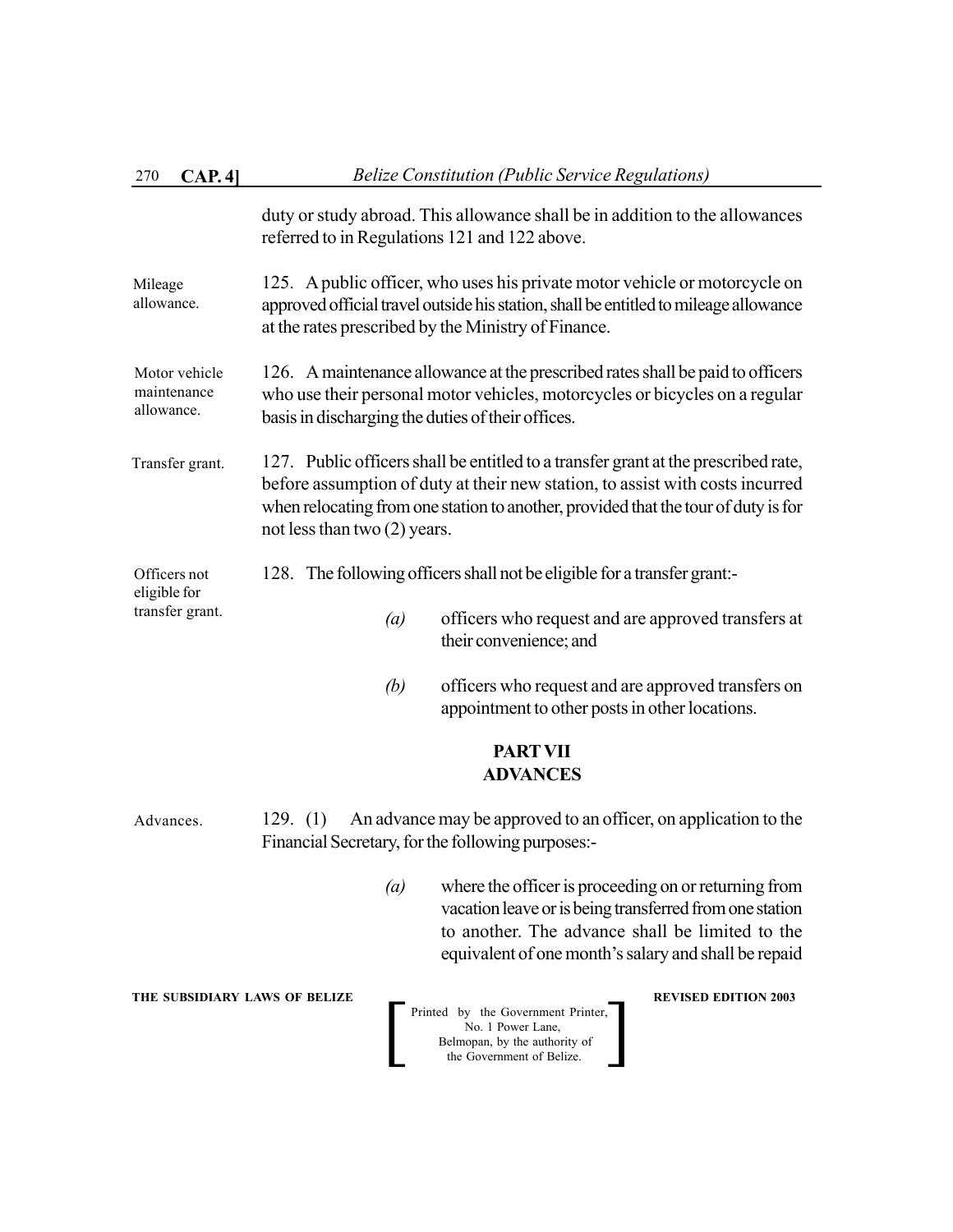Requirements on approval of motor vehicle advance.

in not more than four equal monthly instalments; except in exceptional circumstances when the period of repayment may be extended;

- *(b)* for the purchase of household items;
- *(c)* for the purchase of an approved means of transportation considered appropriate to the duties of the officer's post; and
- *(d)* for medical or maternity purposes.

(2) In all cases, the period of repayment shall be set by the Financial Secretary.

130. All advances shall carry a nominal service charge, to be determined by the Ministry of Finance, recoverable at the time of issue of the advance. Nominal service charge on advances.

131. Officers in receipt of an advance to purchase a motor vehicle shall be required to produce the following:-

- *(a)* a receipt to show that the money was used for the purpose for which it was advanced; and
- *(b)* a Bill of Sale on demand.

132. Advances may be granted for any purpose not elsewhere provided for, which the Financial Secretary considers to be in the public interest. The terms of repayment shall be prescribed in each particular case. Other advances.

133. Applications for advances may be refused where:-

*(a)* the amount of money required is greater than what the officer can reasonably be expected to repay within advance application.

**THE SUBSIDIARY LAWS OF BELIZE A LOCAL CONSUMING A LOCAL PREVISED EDITION 2003** 



Grounds for refusal of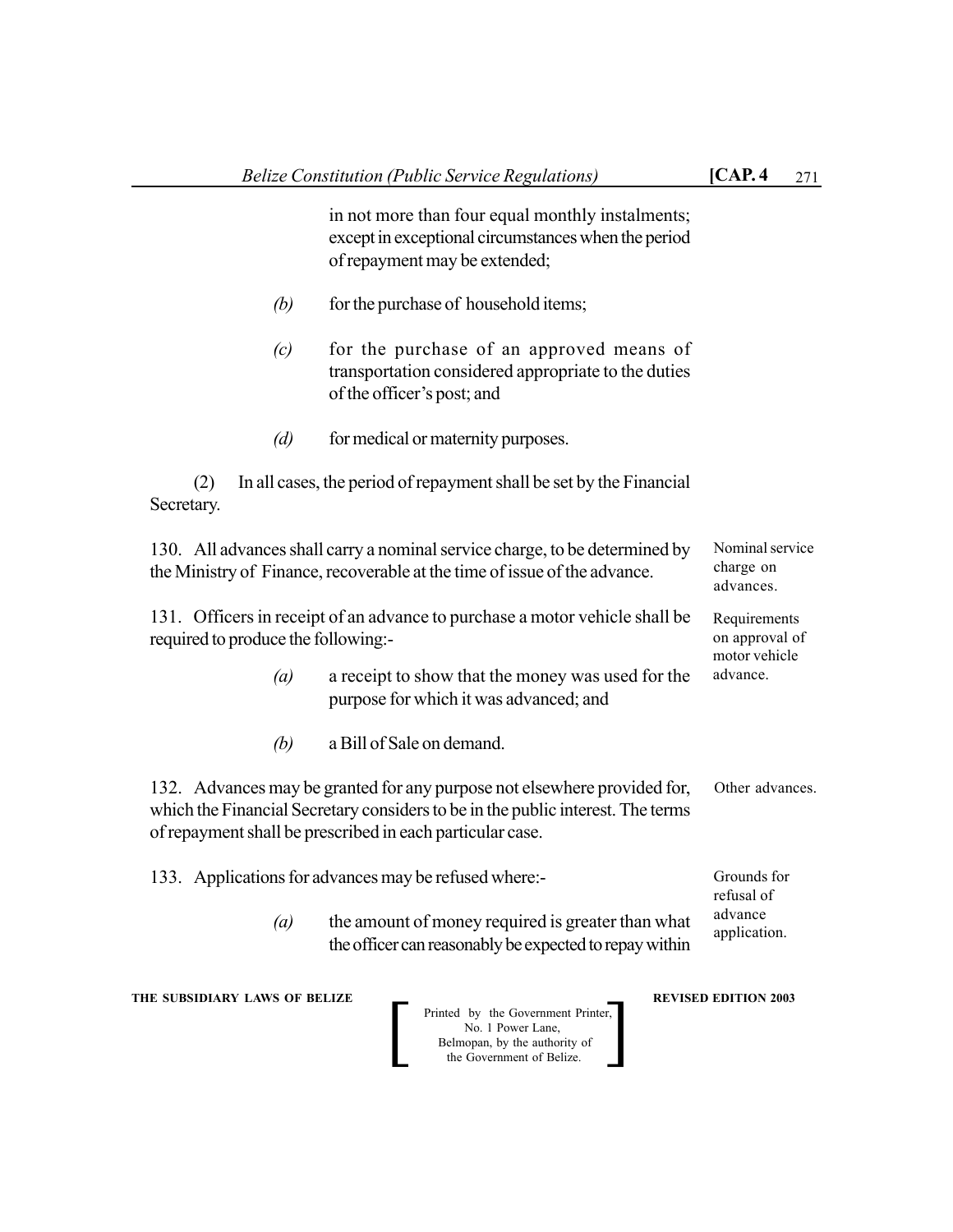| 272<br>CAP. 4]                                                                | <b>Belize Constitution (Public Service Regulations)</b>                                                                                                                                                                                                                                                                                                                                                               |
|-------------------------------------------------------------------------------|-----------------------------------------------------------------------------------------------------------------------------------------------------------------------------------------------------------------------------------------------------------------------------------------------------------------------------------------------------------------------------------------------------------------------|
|                                                                               | the prescribed time;                                                                                                                                                                                                                                                                                                                                                                                                  |
|                                                                               | (b)<br>a similar advance was last approved within the<br>prescribed repayment period in the case of motor<br>vehicles; and                                                                                                                                                                                                                                                                                            |
|                                                                               | a previous advance has not been fully repaid; or<br>(c)                                                                                                                                                                                                                                                                                                                                                               |
|                                                                               | an officer has previously failed to meet the conditions<br>(d)<br>of an advance.                                                                                                                                                                                                                                                                                                                                      |
| Repayment of<br>advances.                                                     | Repayment of all advances shall be made by monthly deductions<br>134. $(1)$<br>from the officer's salary at source unless otherwise authorized in writing by the<br>Financial Secretary. The Head of Department, in which an officer is serving at<br>the time an advance is authorized, is responsible for ensuring that a proper<br>record of the advance is kept and that repayments are being regularly deducted. |
|                                                                               | In the event of the officer being transferred to another department,<br>(2)<br>particulars of the outstanding balance and rate of repayment shall be sent to<br>the Head of the receiving Department who there after shall assume responsibility<br>for ensuring regular payment.                                                                                                                                     |
| Vehicles not to<br>be sold or<br>disposed of<br>without<br>permission.        | 135. A vehicle, on which any part of an advance remains outstanding, may not<br>be removed from Belize, sold or disposed of in any way without the prior<br>written consent of the Financial Secretary.                                                                                                                                                                                                               |
| Advance not to<br>be granted within<br>three years of<br>previous<br>advance. | 136. An advance for the purchase of a vehicle shall not be approved within<br>three years of the grant of a previous advance for a similar purpose, save in<br>exceptional circumstances such as destruction of the vehicle by accident. Such<br>an advance, shall be granted based on the merits of each case.                                                                                                       |
| Repayment of<br>debt when                                                     | 137. An officer, prior to leaving the Service, shall be required to repay any<br>outstanding sum due to the Government as follows:-                                                                                                                                                                                                                                                                                   |
| THE SUBSIDIARY LAWS OF BELIZE                                                 | <b>REVISED EDITION 2003</b><br>Printed by the Government Printer,<br>No. 1 Power Lane,<br>Belmopan, by the authority of<br>the Government of Belize.                                                                                                                                                                                                                                                                  |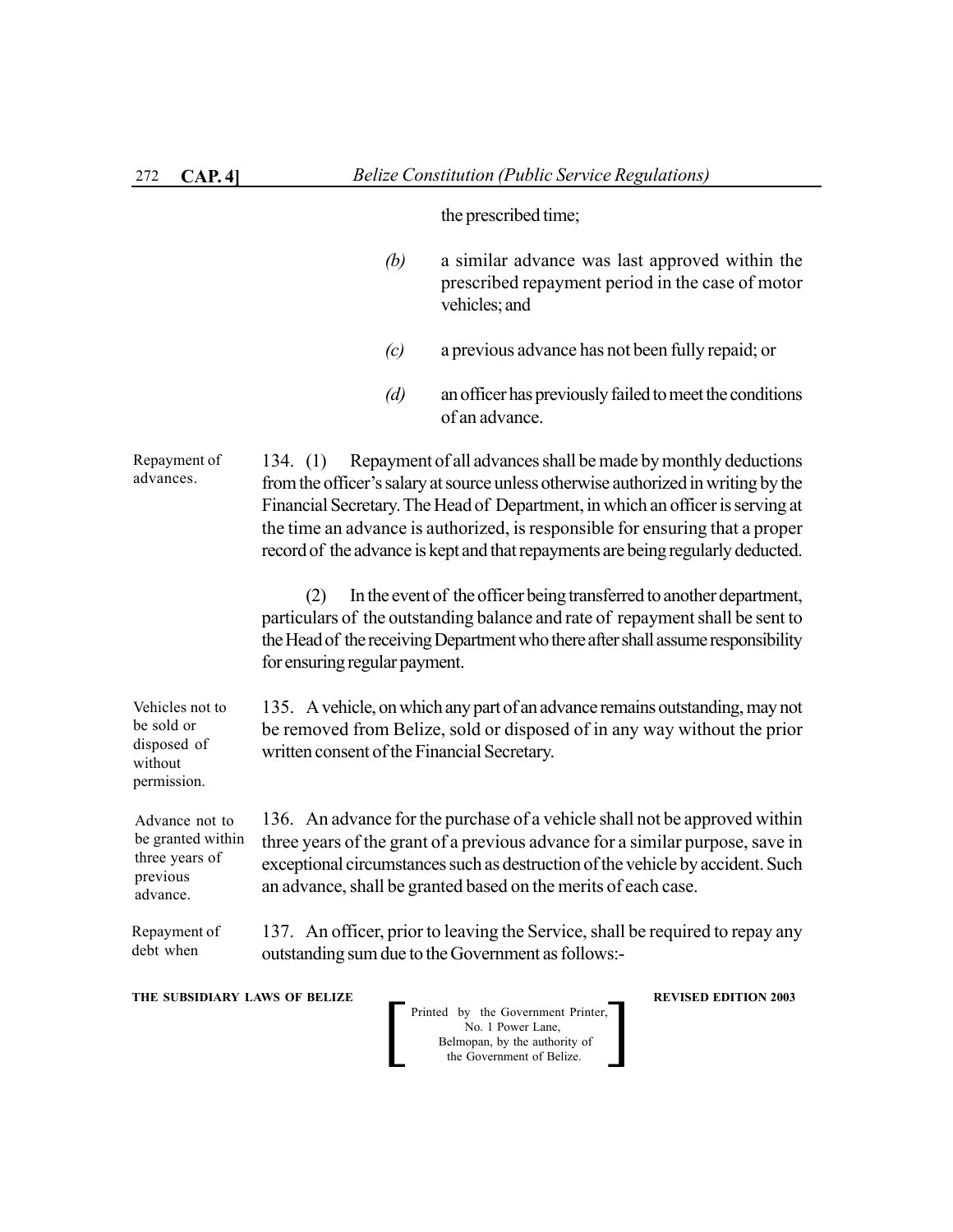- *(a)* salary and/or payment *in lieu* of vacation leave due to the officer shall be applied towards settlement of the outstanding balance; and officers leave the Service
- *(b)* any remaining balance shall be recovered:-
	- *(i)* from benefits due;
	- *(ii)* through written agreement with the Accountant General; or
	- *(iii)* through legal action.

# **PARTVIII MISCELLANEOUS**

#### **Residential Quarters**

| 138. Public officers may occupy official residential quarters where available.                                                                                                                                                                       | Occupation of<br>offical quarters is<br>subject to<br>availability. |
|------------------------------------------------------------------------------------------------------------------------------------------------------------------------------------------------------------------------------------------------------|---------------------------------------------------------------------|
| Officers provided with official residential quarters shall be permitted<br>139. $(1)$<br>to continue in occupation of such quarters during their tenure in that station.                                                                             | Occupation of<br>official quarters.                                 |
| Officers, prior to retirement or termination of appointment, shall<br>(2)<br>vacate official residential quarters within one month after the date of retirement<br>or termination.                                                                   |                                                                     |
| 140. When an officer is transferred or dies while officially occupying residential<br>quarters, the officer's family may be permitted, by the Head of Department, to<br>continue occupying the quarters for a period not exceeding three months from | Transfer or death<br>of officer<br>occupying<br>official quarters.  |

**THE SUBSIDIARY LAWS OF BELIZE AND REVISED EDITION 2003** 

the date of such transfer or death.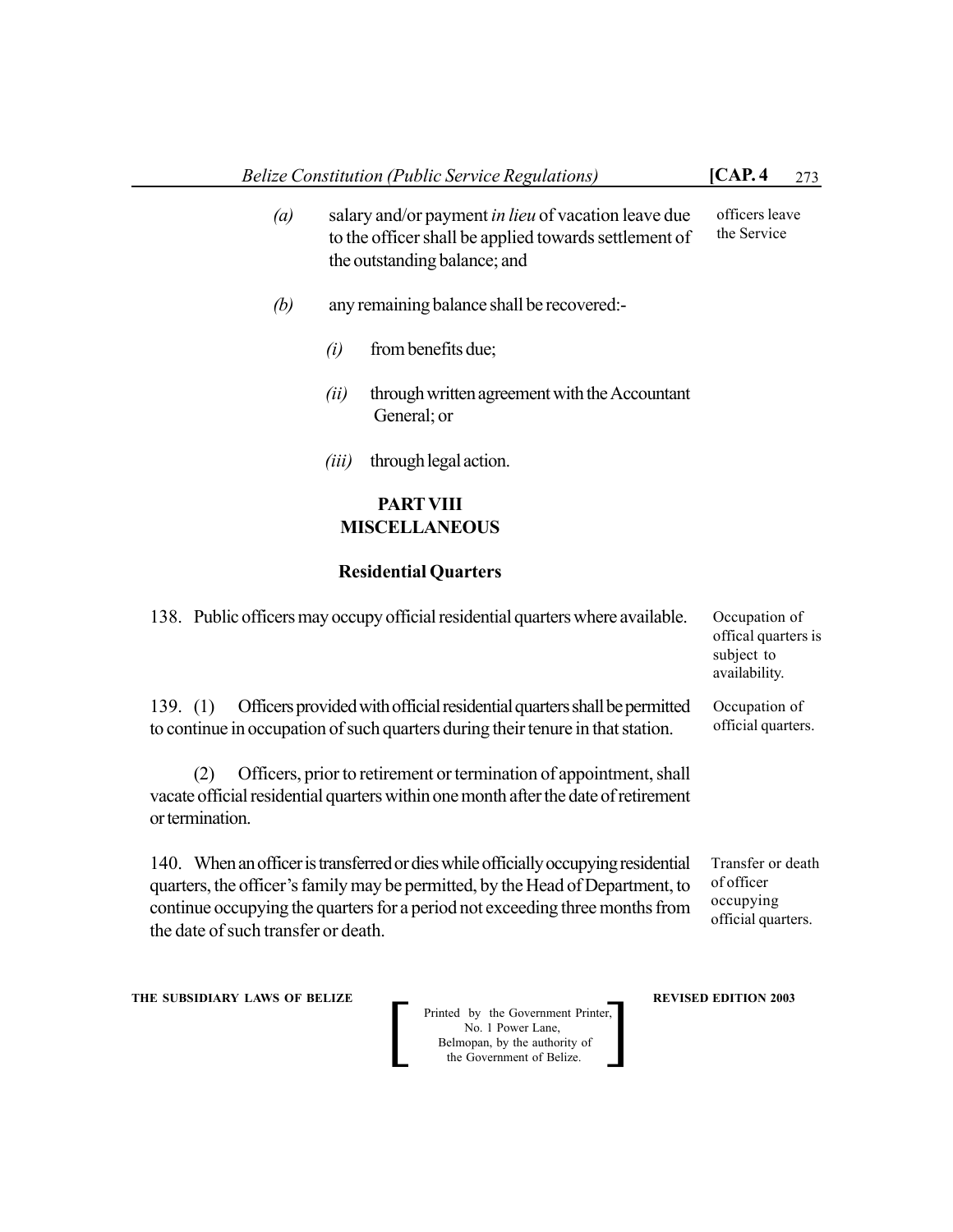# 274 **CAP. 4]** *Belize Constitution (Public Service Regulations)*

- 141. Officers who occupy official residential quarters shall be required to keep such quarters and the surrounding area in a clean, tidy and sanitary condition at their own expense. Before vacating the quarters, officers shall ensure that the quarters are in a clean and sanitary condition. Quarters to be kept clean.
- 142. Occupiers of official residential quarters shall neither make structural alterations nor install electrical fittings or lighting equipment without the approval of the Head of Department. This Regulation shall apply also to any addition, alteration or modification of any existing installation. No alterations by occupiers of quarters.
- 143. When official residential quarters, furniture, electrical appliances, fixtures or the grounds have been damaged, and such damage, in the opinion of the Head of Department, is due to carelessness or negligence on the part of the occupier, an account of the charges for making good such damages shall be rendered to the occupier by the Head of Department concerned and the amount of such account shall be paid by the occupier to Government. In the event of damage, officers to make good such damage.
- 144. The Chief Executive Officer in the Ministry of Works shall forward to the Financial Secretary yearly reports on the condition of all Government buildings. Yearly reports on buildings.
- 145. Any public officer, on leaving the Public Service, if he so desires, may obtain a formal certificate of service from the Chief Executive Officer, Ministry of the Public Service. Certificate of service.

#### *Disaster Management*

146. (1) Chief Executive Officers shall ensure that an adequate emergency plan, including simulations and training, is developed, circulated and undertaken throughout Ministries and Departments under their control. The emergency plan should be in a standard format, as determined by the National Emergency Management Organization (NEMO). Such an emergency plan should cover the following threats and hazards:- Disaster preparedness.

*(a)* hurricanes;

#### **THE SUBSIDIARY LAWS OF BELIZE REVISED EDITION 2003**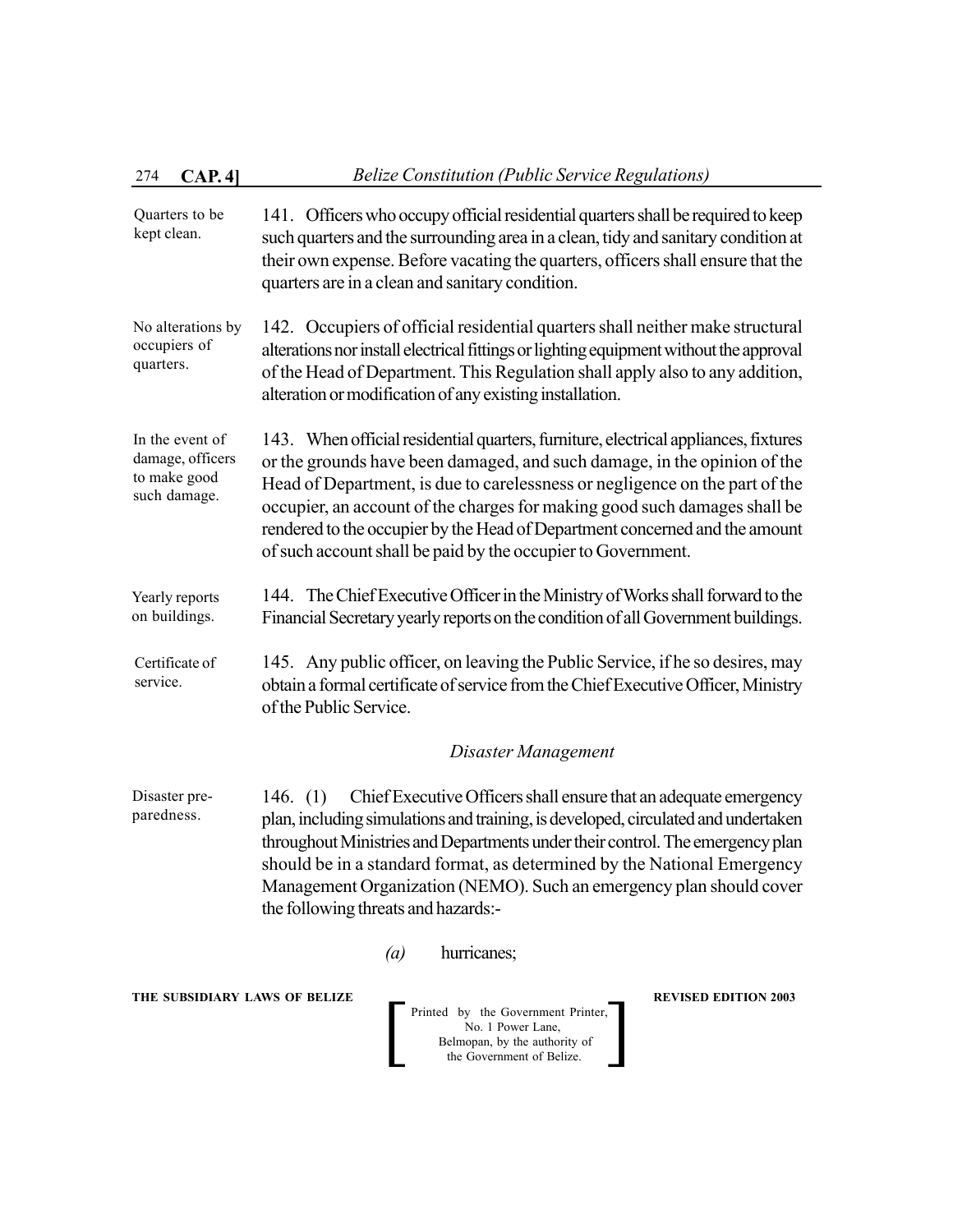- *(b)* floods;
- *(c)* bomb threats;
- *(d)* earthquakes;
- *(e)* fires; and
- *(f)* civil disorders.
- (2) The plan should include the following measures:-
	- *(a)* activating the emergency plan during and outside of normal working hours;
	- *(b)* ensuring security of equipment, records and classified documents prior to, during and following the emergency event;
	- *(c)* ensuring continuity of Government activity prior to, during and following the emergency event;
	- *(d)* ensuring continuity of communications with district staff during and following the emergency event; and
	- *(e)* ensuring emergency attendance to injured employees.

(3) As a precaution against hurricanes, Chief Executive Officers and Heads of Departments should ensure that all public buildings under their charge are: -

- *(a)* made hurricane resistant; and
- *(b)* secured on the announcement of hurricane warning.

**THE SUBSIDIARY LAWS OF BELIZE**  $\qquad$  $\qquad$  **REVISED EDITION 2003** 

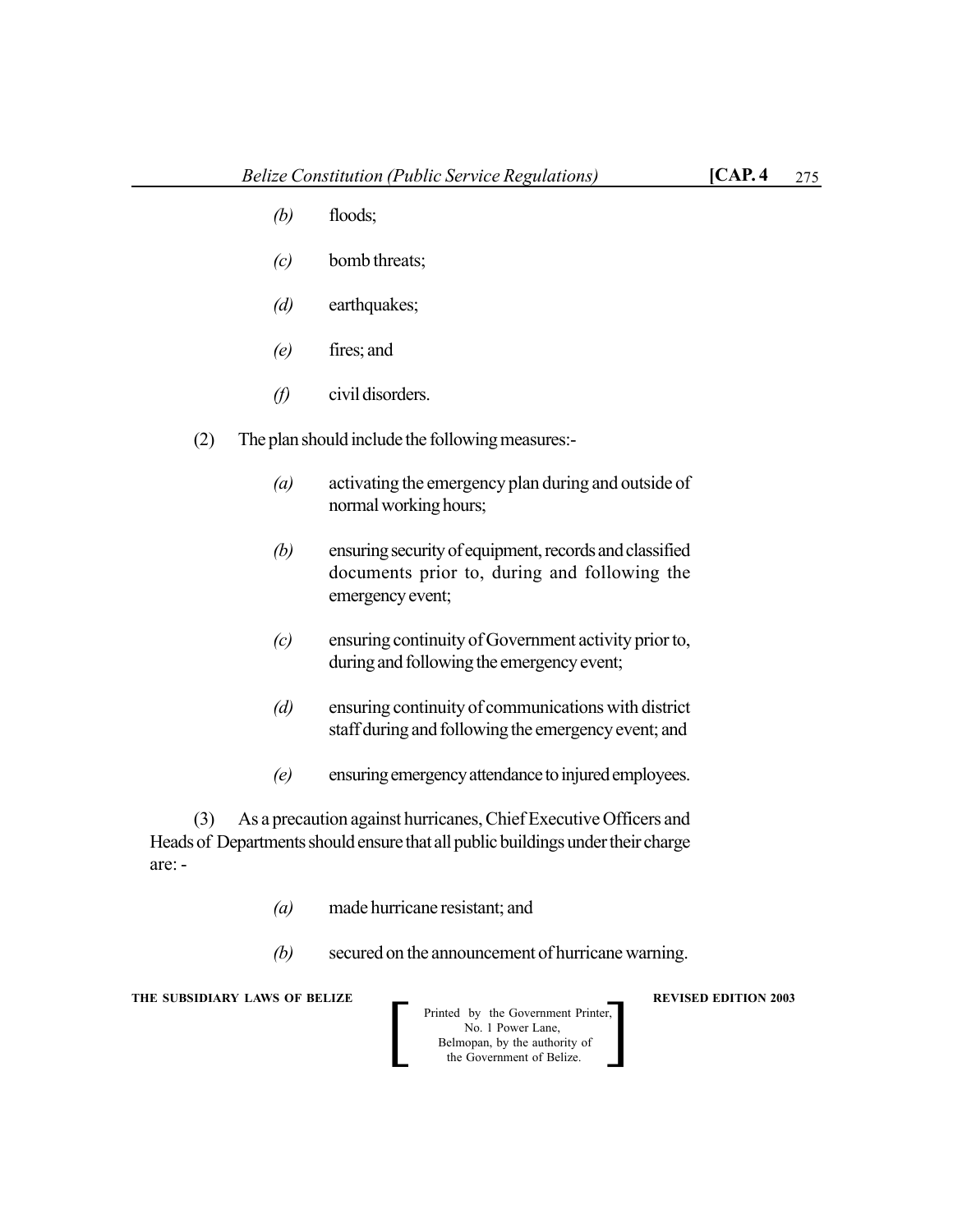147. (1) Heads of Departments shall ensure that all members of staff are conversant with the disaster plan, procedures for their Departments and their assigned responsibilities. Disaster Coordinator.

> (2) An officer shall be designated as the Disaster Coordinator for each Ministry. He shall not be below the level of Administrative Officer III or equivalent.

> (3) The Disaster Coordinator for the Ministry shall be responsible, to the Chief Executive Officer for that Ministry, for developing and implementing. the disaster plan for the Ministry.

> (4) Participation in Disaster Preparedness Management is mandatory for all public officers. Failure to participate can lead to disciplinary action.

#### **Stationery**

148. (1) Stationery and supplies shall be purchased from the most economic sources. Every effort shall be made to minimize wastage in Departments. Wherever possible, Departments shall reproduce forms, etc., for use in such Departments. Forms, which are common to all Departments shall be available on requisition from the Government Printery. Purchase of stationery.

> (2) Requisition for printed forms and books must be submitted to the Government Printer on memorandum or order forms.

149. All stationery shall be carefully put away and its use, which must be confined to the Public Service only, shall be closely supervised by the Head of Department. It shall be placed under the custody of the Finance Officer who shall be responsible for its safekeeping and distribution to ensure economy in usage. Care of stationery.

**THE SUBSIDIARY LAWS OF BELIZE REVISED EDITION 2003**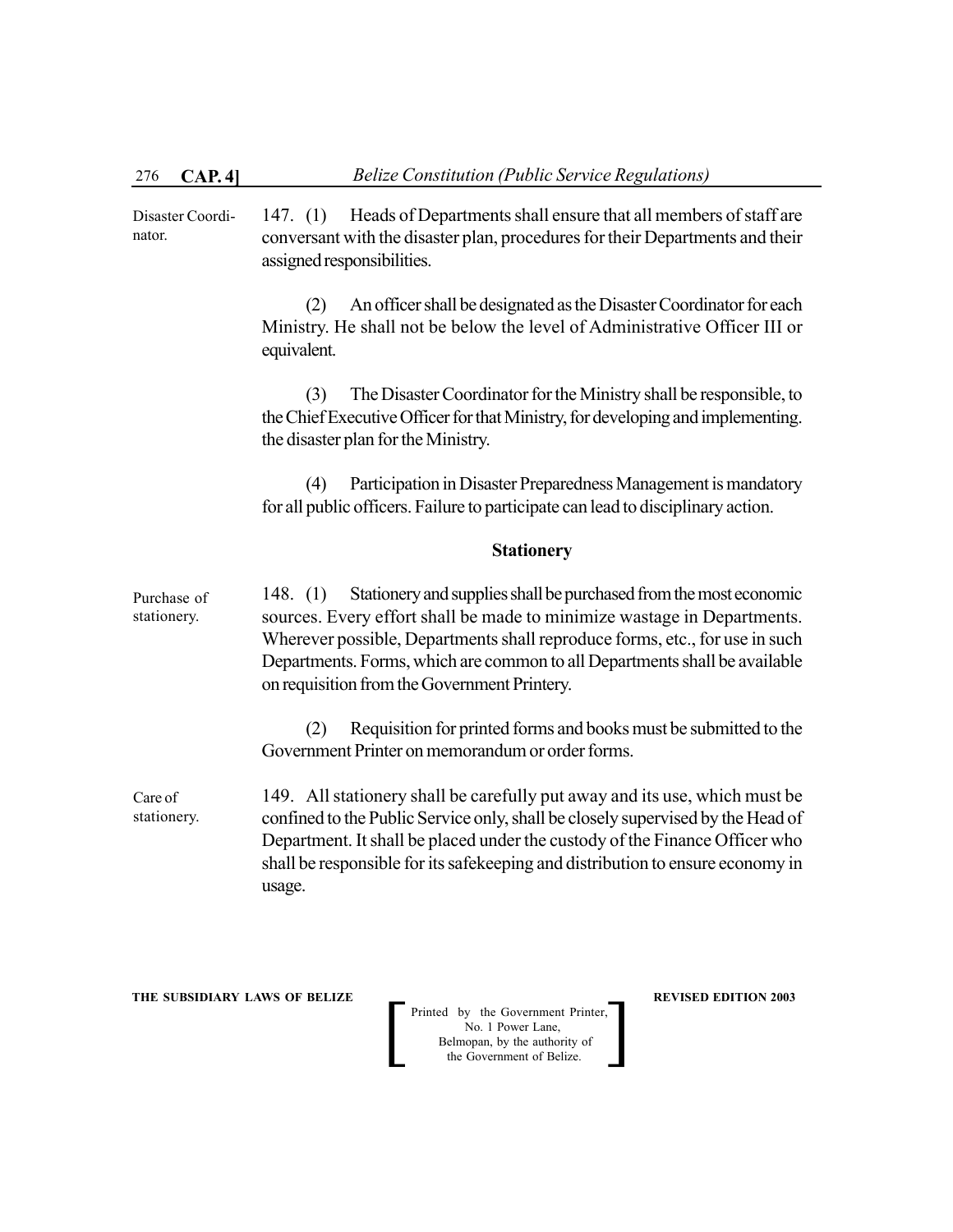# **Use of Telephone**

150. Public officers must be pleasant and courteous in answering the telephone and shall state their Ministry or Department so that the caller knows at once to whom he is speaking. 151. Any matter, which can properly be disposed of by telephone or an interview should not be the subject of correspondence. However, the action taken and any decision reached should be recorded on the appropriate file. 152. (1) Chief Executive Officers and Heads of Departments are responsible for ensuring that due economy is exercised in the use of the telephone and in particular that it is not used by officers for their private affairs except in cases of real necessity. (2) Where it is alleged that an officer has abused the use of the telephone he shall be given an opportunity to exculpate himself. If the Chief Executive Officer and Head of Department are not satisfied with the explanation given, he may subject the officer to a surcharge. 153. Telephone calls from public officers to addresses abroad shall have the prior approval of their Chief Executive Officers and Heads of Departments who should be absolutely satisfied that it would not be possible to expeditiously Answering of telephone calls. Avoidance of correspondence. Use of telephone. Prior permission for overseas communications.

deal with the matter by airmail letter, e-mail or facsimile.

# **Correspondence Between Departments**

154. All letters, minutes, reports and returns must be dated, numbered (where appropriate) and signed in full, with the official designation of the officer signing being added. Plans and other attachments must be signed and dated and bear a numerical reference to the documents (if any) which they accompany. Identification of correspondence.

155. Each communication should be confined as far as possible to a single subject. Single subject communication.

**THE SUBSIDIARY LAWS OF BELIZE A LOCAL CONSUMING A LOCAL PREVISED EDITION 2003** 

| Printed by the Government Printer, |
|------------------------------------|
| No. 1 Power Lane.                  |
| Belmopan, by the authority of      |
| the Government of Belize.          |
|                                    |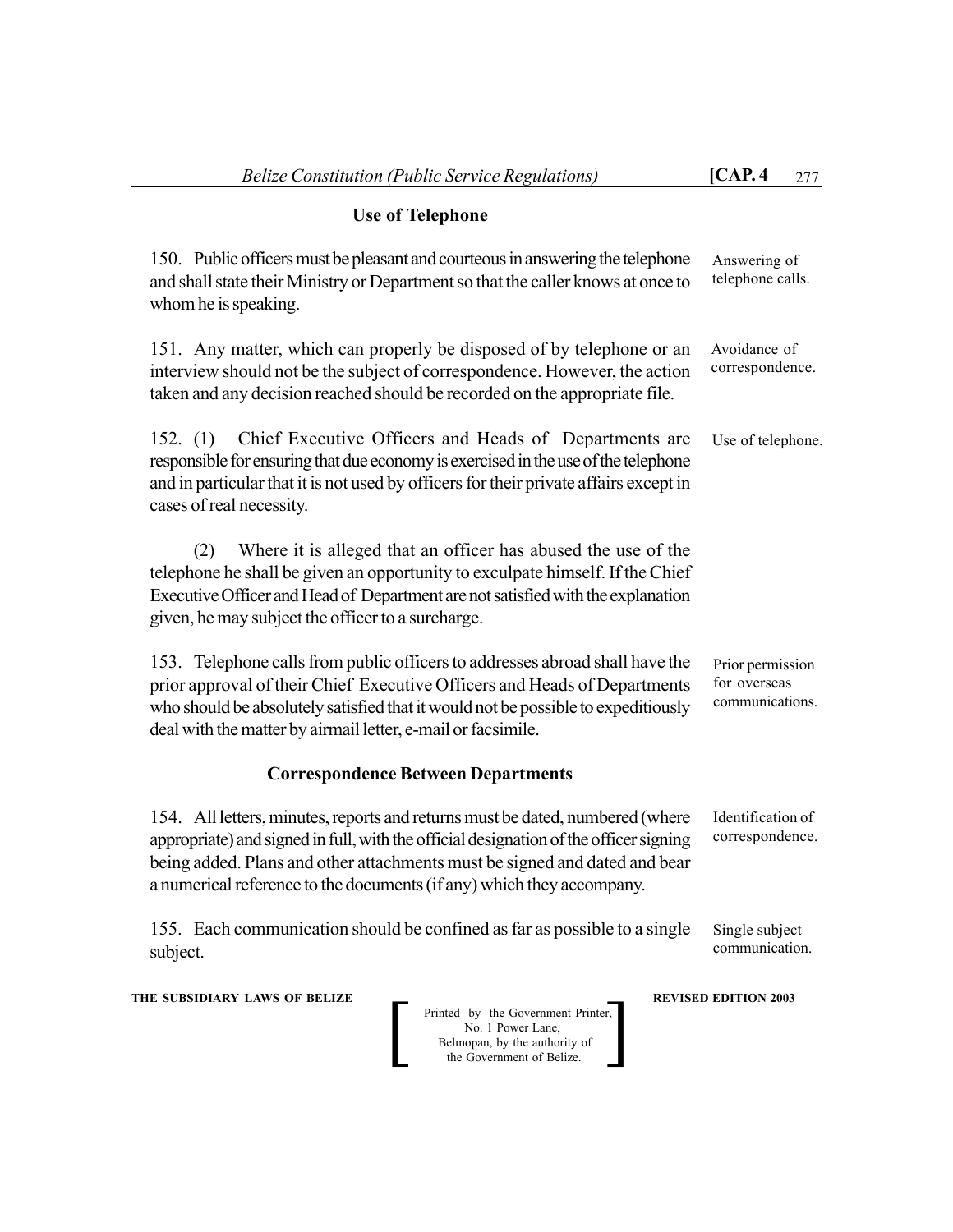Ministry.

156. Memoranda between Departments shall clearly indicate the official designation of their origin, addresses, and subject matter. All formal and informal commencements and conclusions included in ordinary letters should be dispensed with. Correspondence between Departments.

#### **Government Gazette and Other Documents**

157. All *Gazettes*, Acts and other printed matter, which have been or may be issued from time to time to Heads of Departments, shall be carefully bound. Officers are expected to make themselves acquainted with notices published in the *Gazette* and Acts, etc., affecting their duties. The fact that special notification or instructions have not been received from the Ministries shall not be accepted as an excuse for inattention to notices in the *Gazette.* Publication of any matter in the *Gazette* shall be sufficient notice to every Department of the facts published therein. Officers to acquaint themselves with Gazettes, Acts, etc.

158. (1) *Gazette* matters of a legal or semi-legal nature shall be submitted to the Attorney General's Ministry for vetting before being forwarded for publication. Vetting of legal matters by the Attorney General's

> (2) Notices and other matters for publication in the *Gazette* shall be delivered to the Government Printer no later than 4:00 p.m. on Wednesday. Any material forwarded after that time shall be held over for publication in the following week's issue of the *Gazette,* except in urgent or special cases, the publication of which will be left to the discretion of the Government Printer.

#### **Other Matters**

159. (1) When an officer dies in the Service, the beneficiary of the officer shall receive a funeral grant of one thousand dollars (\$1,000.00). Funeral grant payable on death of officer.

> (2) The grant shall be payable from the Ministry in which the officer was serving at the time of his death.

**THE SUBSIDIARY LAWS OF BELIZE REVISED EDITION 2003**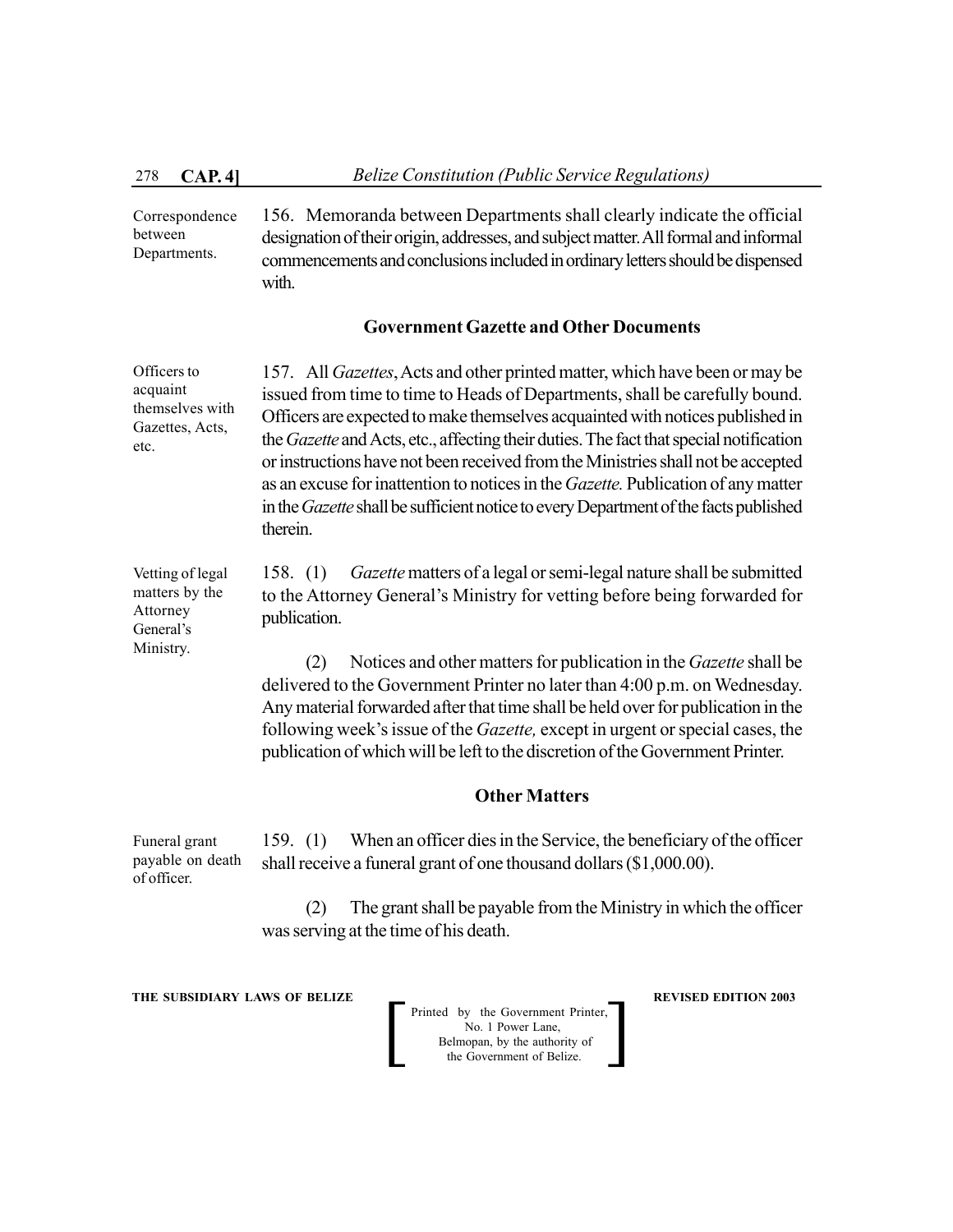| <b>Belize Constitution (Public Service Regulations)</b>                                                                                                                                                                                                                                                                                                                                                                                                | [CAP.4]                                    | 279 |
|--------------------------------------------------------------------------------------------------------------------------------------------------------------------------------------------------------------------------------------------------------------------------------------------------------------------------------------------------------------------------------------------------------------------------------------------------------|--------------------------------------------|-----|
| 160. Official seals and stamps shall be kept secured and not be supplied to<br>private persons.                                                                                                                                                                                                                                                                                                                                                        | Official seals or<br>stamps.               |     |
| 161. Public officers shall not make use of any stamp for franking letters, or<br>frank letters without the authority of the Head of Department, and are required<br>to keep such devices under lock and key, except when in actual use.                                                                                                                                                                                                                | Franking stamp.                            |     |
| 162. Circulars should be initialled by the officers of the Department in which<br>they are received and should be kept bound together in a "Circular Book"<br>which should be indexed. Chief Executive Officers and Heads of Departments<br>shall communicate instructions conveyed by circulars to all members of their<br>staff.                                                                                                                     | Circulars.                                 |     |
| 163. Any works produced by public officers as part of the duties for which<br>they are engaged shall result in the copyright in respect of such works being<br>vested in the Government. Any such work required for the use of the Public<br>Service shall produce no financial benefits to the author, but the author may be<br>allowed the royalties that might arise from sale of any such work outside of the<br>Public Service or outside Belize. | Copyright and<br>royalties.                |     |
| Public Officers required to work under hazardous circumstances<br>164. $(1)$<br>shall be provided with appropriate safety equipment and clothing which shall<br>be the property of the Government.                                                                                                                                                                                                                                                     | Safety<br>equipment and<br>clothing.       |     |
| Officers provided with such equipment and clothing shall be<br>(2)<br>required to wear and use such equipment and clothing whilst discharging their<br>duties.                                                                                                                                                                                                                                                                                         |                                            |     |
| 165. Field workers and office assistants shall be provided with inclement<br>weather gear, which shall be the property of the Government.                                                                                                                                                                                                                                                                                                              | Inclement<br>weather gear.                 |     |
| 166. Where damage or loss occurs to Government property purchased under<br>Regulations 164 and 165, and where such damage or loss is proved to be the<br>result of an officer's negligence, such officer shall be subject to a surcharge.                                                                                                                                                                                                              | Surcharge in<br>case of damage<br>or loss. |     |
| THE SUBSIDIARY LAWS OF BELIZE<br>Printed by the Government Printer,<br>No. 1 Power Lane,<br>Belmopan, by the authority of<br>the Government of Belize.                                                                                                                                                                                                                                                                                                 | <b>REVISED EDITION 2003</b>                |     |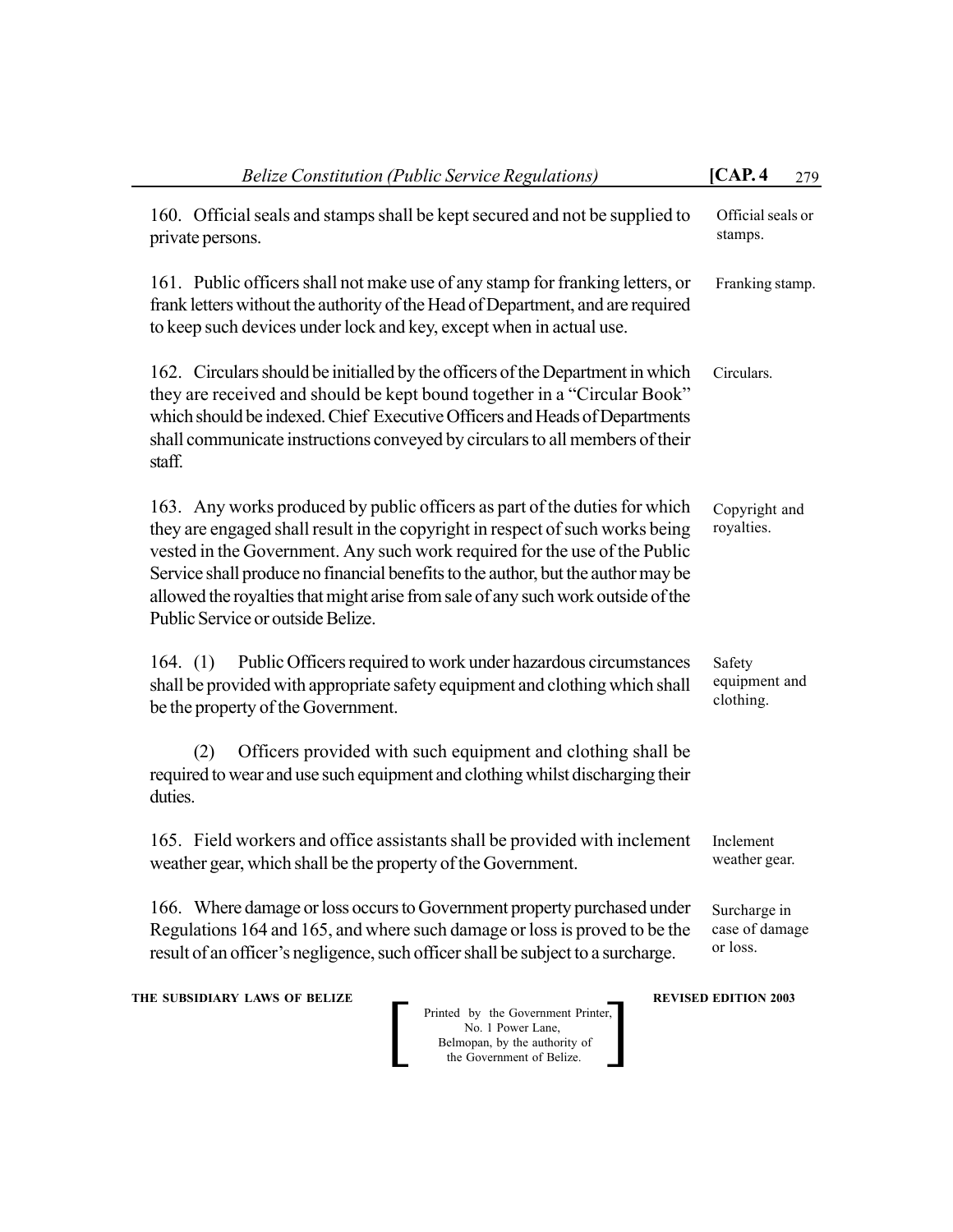167. (1) The Public Service Regulations 1996 are hereby repealed. (2) These Regulations shall come into force on the 15th day of November, 2001. Repeals and commencement. S.I. 153 of 1996.

**MADE** by the Governor-General this 15th day of November, 2001.

(COLVILLE N. YOUNG) Governor-General

**THE SUBSIDIARY LAWS OF BELIZE ALL CONSUMING A REVISED EDITION 2003**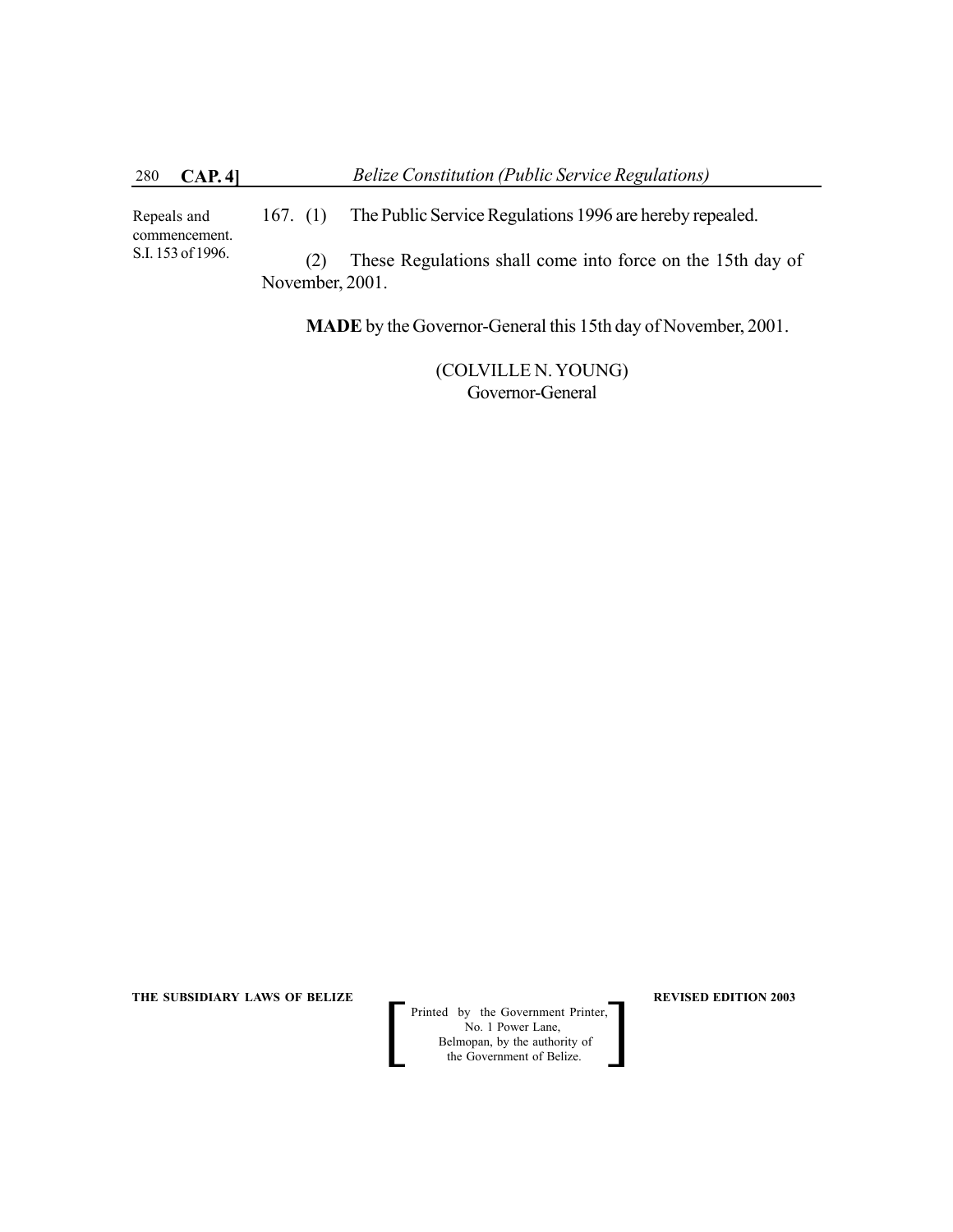# **FIRST SCHEDULE [Regulation 99]**

# **SELECTION CRITERIA FOR TRAINING IN THE PUBLIC SERVICE**

# **1. Relevance To Needs**

- *(i)* The training being requested must be relevant to the Department's development needs and the officer's career intentions.
- *(ii)* Proposed training programmes should be designed to improve the technical, analytical, managerial and decision-making skills of individuals displaying potential for development.

# 2. **Academic Eligibility**

- *(i)* Nominees for a proposed training programme must possess the requisite academic qualifications that will enable acceptance into tertiary level instructions.
- *(ii)* Mature officers who may not possess the requisite academic qualifications must obtain acceptance into the institutions.

# 3. **Overall Performance**

Nominees should have above average performance records, display positive job attitudes and proficiency in the use of language.

**THE SUBSIDIARY LAWS OF BELIZE**  $\qquad$  **WE REVISED EDITION 2003**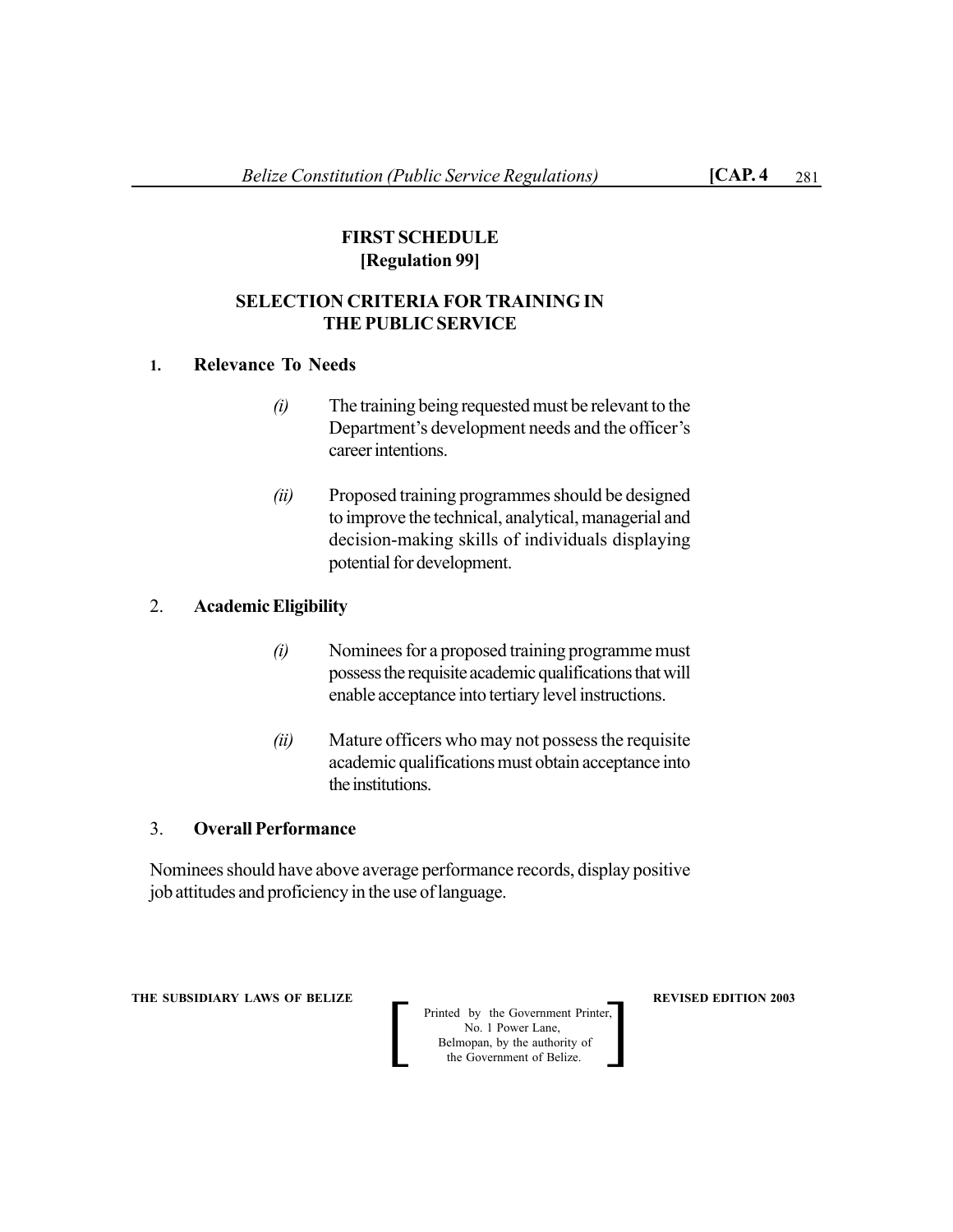### 4. **Age**

Officers being nominated for training should normally not be more than forty years old by the end of the proposed training programme and be physically and mentally capable of undertaking the course of studies.

# **SECOND -SCHEDULE [Regulation 110]**

#### **INCREMENT FOR QUALIFICATIONS**

#### 1. **Certificate Courses**

A public officer who has pursued an approved course of studies, the minimum of which is one academic year, and at the end of which a certificate is awarded will be eligible for the award of one additional increment.

### 2. **Diploma Courses**

A public officer who has pursued an approved course of studies, the minimum of which is two academic years, and at the end of which a diploma is awarded, will be eligible for the award of two additional increments.

#### 3. **Bachelors Degree**

*(i)* A public officer who has pursued an approved course of studies at the end of which a first degree is awarded will be eligible for the award of three additional increments. This applies to those persons who acquire additional qualification but remain in their substantive post. Where the superior qualification is required for promotion, the officer will be elevated to the higher scale and the matter of placement on the scale will be dealt with in accordance with Regulation 109 (1).

#### **THE SUBSIDIARY LAWS OF BELIZE A LOCAL CONSUMING A LOCAL PREVISED EDITION 2003**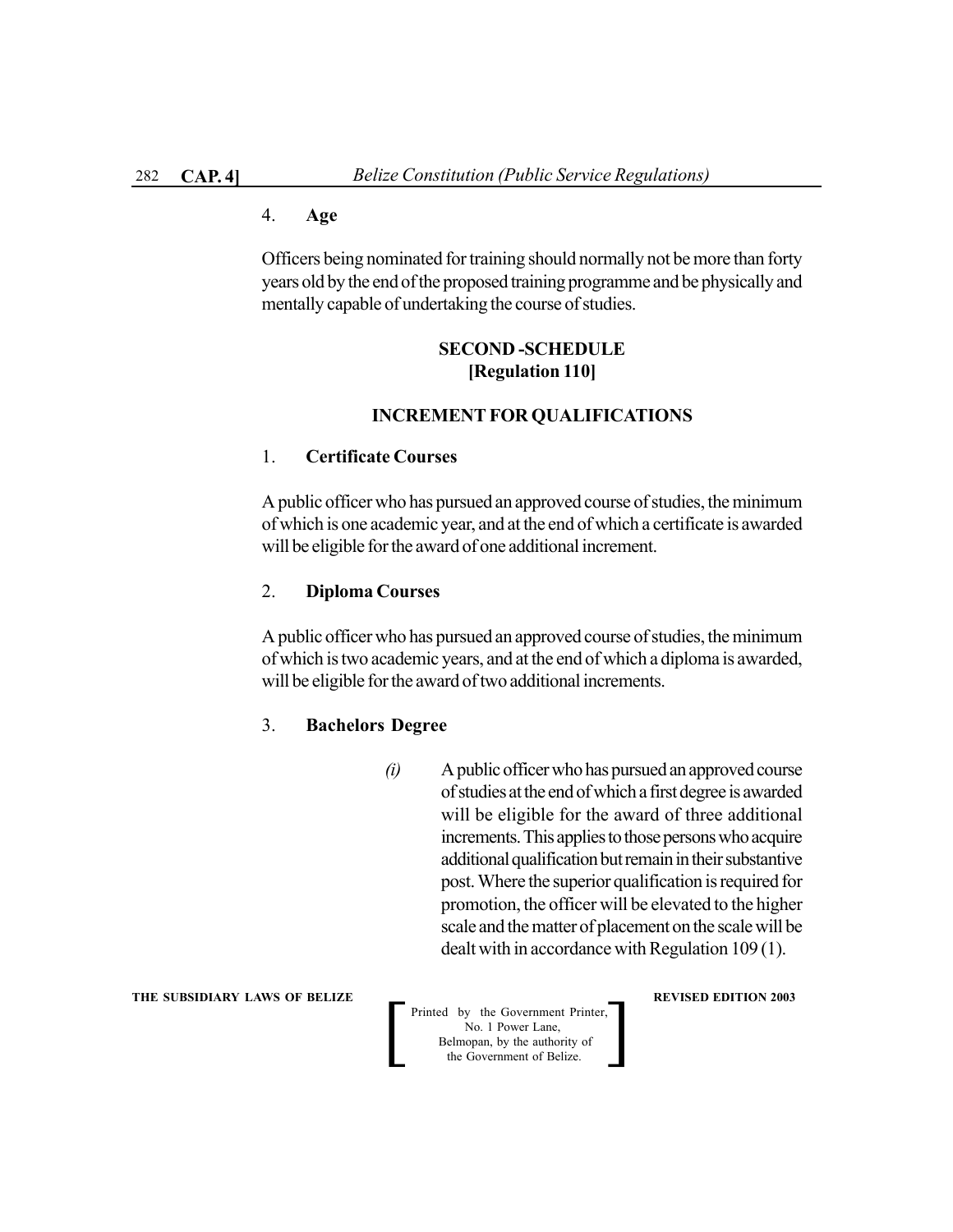study.

*(ii)* The above does not, however, apply to persons who graduate with a diploma, degree or certificate, which they intend to use in order to gain admission to another course of studies in the same or a related field of

# 4. **Masters Degree**

- *(i)* A public officer who was approved study leave to pursue a Masters Degree will be eligible for the award of two additional increments on successful completion.
- *(ii)* A public officer who was approved study leave to pursue a First Degree but who returns with a Masters Degree will be eligible for the award of four additional increments.

# 5. **Doctorate Degree**

- *(i)* A public officer who holds a Masters Degree and on approved study acquires a Ph.D., will be eligible for the award of three additional increments.
- *(ii)* A public officer who was approved study leave to pursue a course of studies leading to a Masters Degree and who returns with a Ph.D., will be eligible for the award of four additional increments.

# 6. **Effective Rate of Award of Increments**

All increments will be awarded with effect from the date of expiration of study leave and with the approval of the Chief Executive Officer, Ministry of the Public Service.

**THE SUBSIDIARY LAWS OF BELIZE A LOCAL CONSUMING A LOCAL PREVISED EDITION 2003** 

| Printed by the Government Printer, |
|------------------------------------|
| No. 1 Power Lane.                  |
| Belmopan, by the authority of      |
| the Government of Belize.          |
|                                    |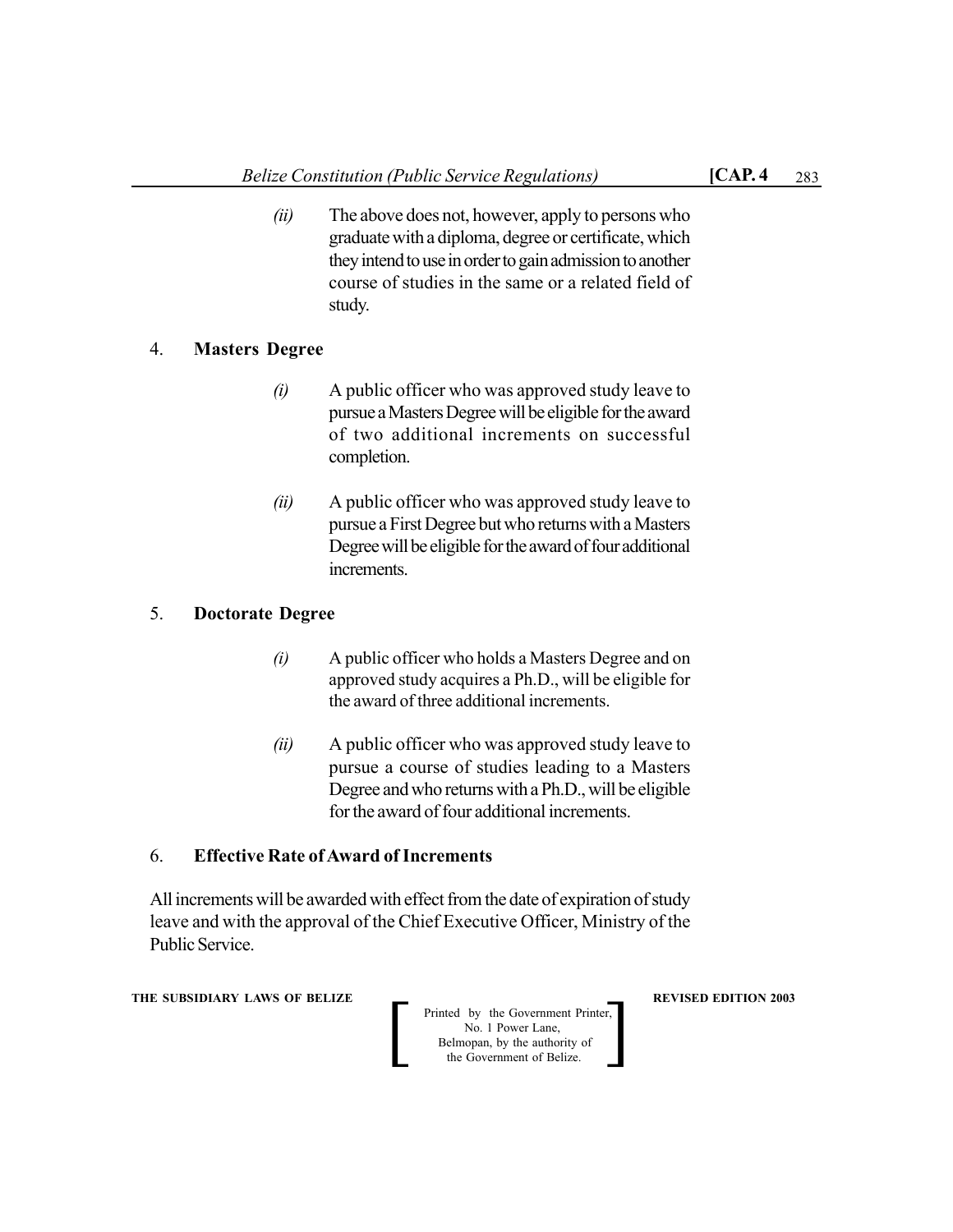### 7. **Qualification Not Eligible forAward of increment**

- (i) Where an officer successfully completes a course of training for which a degree, diploma or certificate was awarded and for which the officer received additional increments(s) and subsequently successfully completes an equivalent or lower level course, the officer shall not be entitled to additional increment(s) for such equivalent or lower qualification.
- *(ii)* Where an officer obtains the required qualification for his current post after the fact, no additional increment(s) shall be awarded.

**THE SUBSIDIARY LAWS OF BELIZE REVISED EDITION 2003**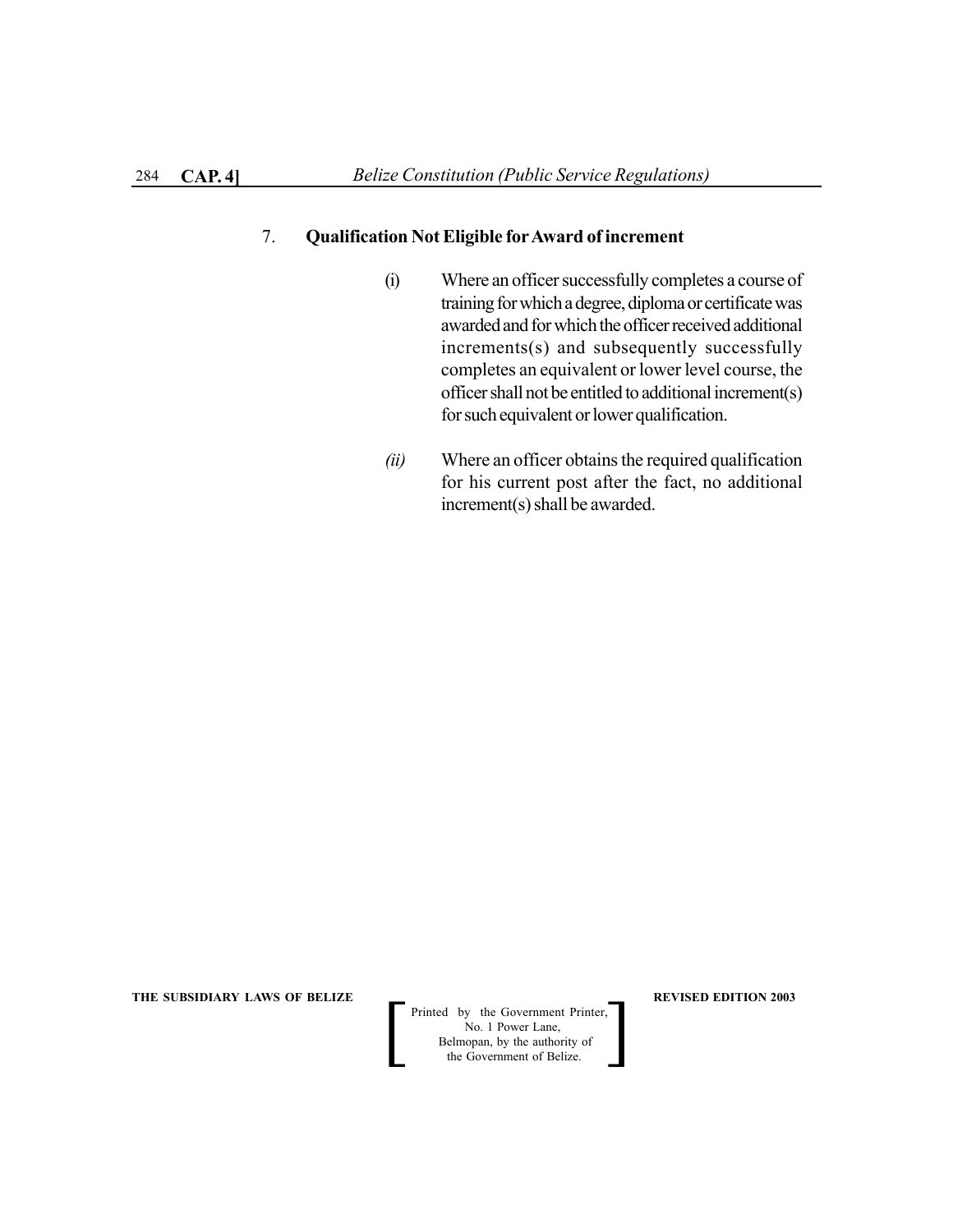# **THIRD SCHEDULE**

# **CLAIM FOR SUBSISTENCE ALLOWANCE, MEALALLOWANCE AND MILEAGE ALLOWANCE**

An officer wishing to claim a subsistence allowance, meal allowance or mileage allowance shall do so in the form prescribed below or as nearly thereto as possible:

| MILES TRAVELLED:                                                                                                                                     |
|------------------------------------------------------------------------------------------------------------------------------------------------------|
| TIME SPENT AWAY FROM                                                                                                                                 |
|                                                                                                                                                      |
| MEANS OF CONVEYANCE USED                                                                                                                             |
|                                                                                                                                                      |
| NATURE OF OFFICIAL DUTIES                                                                                                                            |
|                                                                                                                                                      |
|                                                                                                                                                      |
|                                                                                                                                                      |
| FINAL DESTINATION: ___________<br>NUMBER OF HOURS/DAYS                                                                                               |
| CLAIMED:                                                                                                                                             |
| RETURN TO STATION:<br>RATE OF SUBSISTENCE/                                                                                                           |
| MILEAGE/MEAL ALLOWANCE:                                                                                                                              |
|                                                                                                                                                      |
|                                                                                                                                                      |
| (SHOW MILEAGE, SUBSISTENCE AND MEAL ALLOWANCE AND OTHER                                                                                              |
|                                                                                                                                                      |
|                                                                                                                                                      |
|                                                                                                                                                      |
|                                                                                                                                                      |
|                                                                                                                                                      |
| (SIGNATURE)<br>(DESIGNATION)                                                                                                                         |
| <b>REVISED EDITION 2003</b><br>Printed by the Government Printer,<br>No. 1 Power Lane,<br>Belmopan, by the authority of<br>the Government of Belize. |
|                                                                                                                                                      |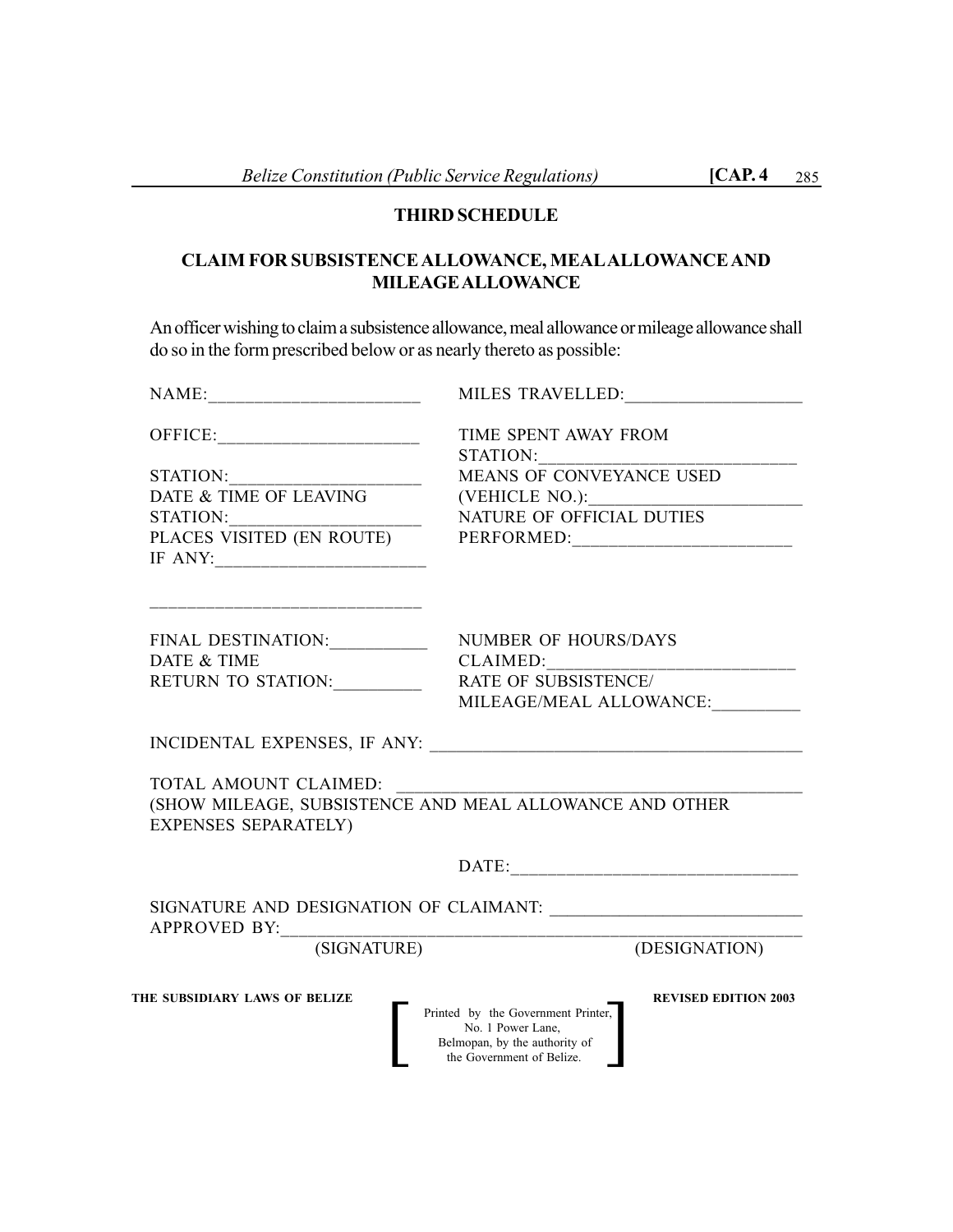## **FOURTH SCHEDULE**

#### **BUSH ALLOWANCE**

List of posts for which special bush allowance is payable.

#### **ARCHAEOLOGY**

Archaeological Commissioner Deputy Archaeological Commissioner Archaeologist Archaeological Assistant

# **FORESTRY**

Principal Forest Officer Forest Officers Forest Rangers Forest Guards

### **LANDS AND SURVEYS**

Principal Surveyor Senior Surveyor Surveyor Principal Lands Officer Lands Officer Assistant Lands Officer Lands Inspector

# **GEOLOGY**

Geologist Micropaleontologist

**THE SUBSIDIARY LAWS OF BELIZE**  $\qquad$  **<b>REVISED EDITION 2003**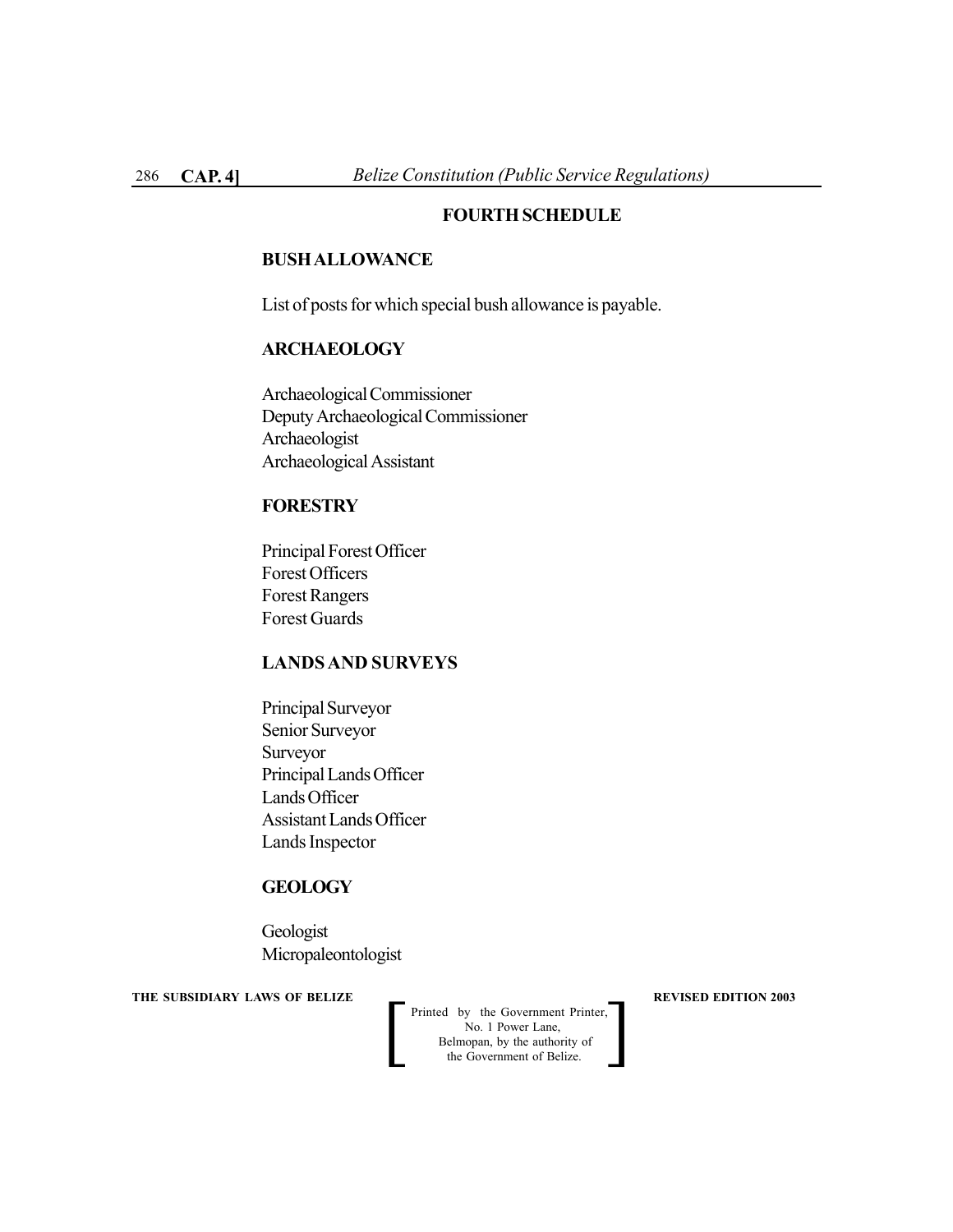Geological Draughtsman Mineral Surveyor **Geoscientist** 

# **EXPLANATORY NOTES**

# **THESE NOTES DO NOT FORM PART OFTHESE REGULATIONS AND ARE ONLY INTENDED TO EXPLAIN THE IMPORT OFTHE REGULATIONS**

1. All public officers are required to familiarize themselves with these Regulations and any amendments or additions thereto which may from time to time be issued. It is the duty of the Head of

Department to ensure that a sufficient number of copies is always on hand to meet the needs of his own Department.

2. All new entrants to the Public Service will be provided with a copy of the Public Service Regulations. Those copies issued to public officers for use in their official duties are not to be regarded as the property of any individual officer. Heads of Departments should therefore ensure that the officer who is in possession of any official copy of these Regulations surrenders it in the event of his transfer to another Department or his retirement or resignation from the Service. Copies of these Regulations are available for sale from the Government Printery.

3. Public officers are required to make themselves acquainted with all Government notifications and regulations, whether published in the Government Gazette or conveyed by circular or any other means of communication, and Heads of Departments shall be held responsible for seeing that this is done.

4. Subject to the provisions of Section 106 (3) of the Constitution, the Governor General, acting in accordance with the advice of the Minister or Ministers responsible for the Public Service, given after consultation with the recognized representatives of the employees or with other persons or groups

**THE SUBSIDIARY LAWS OF BELIZE A LOCAL CONSUMING A LOCAL PREVISED EDITION 2003**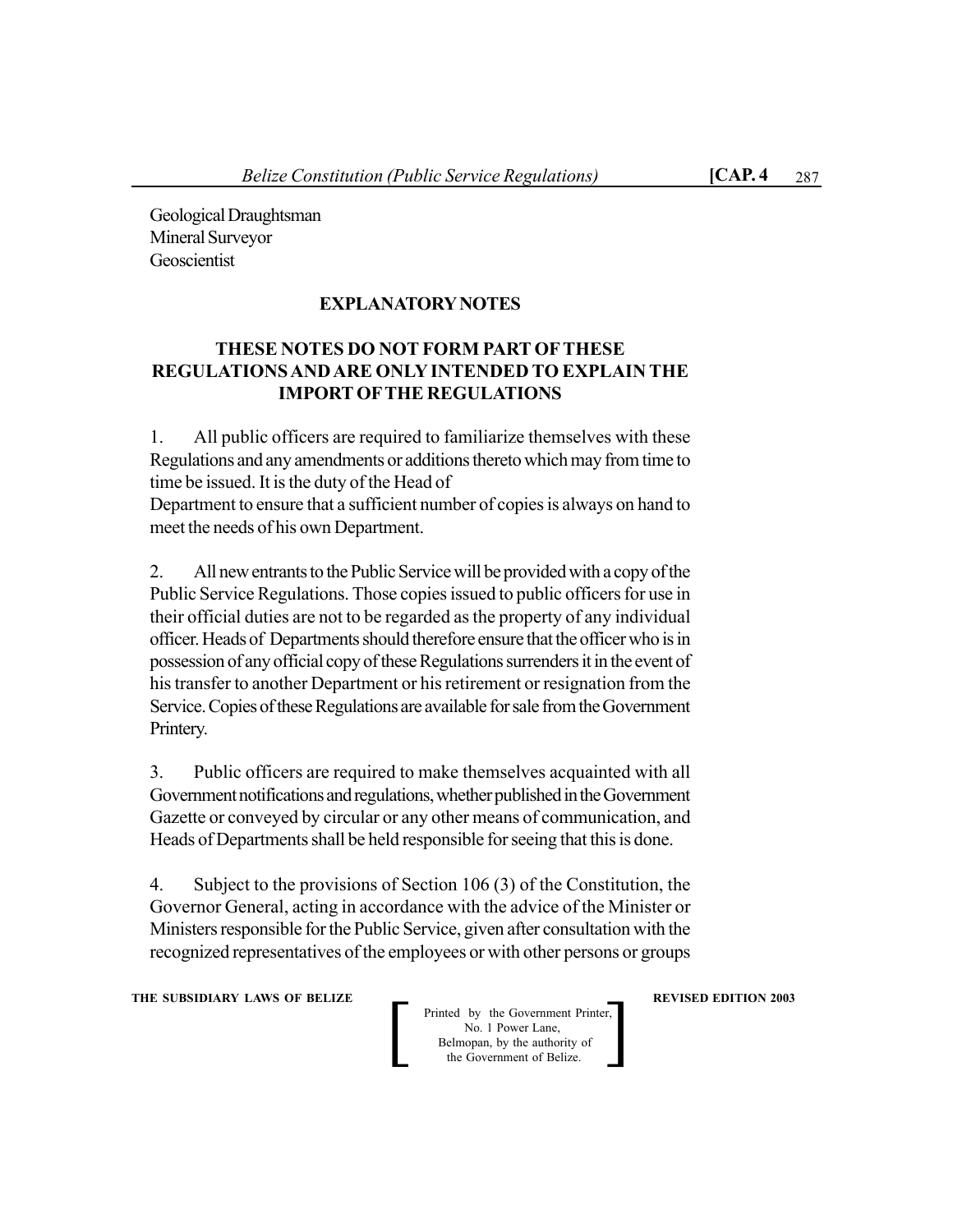within the Public Service as may be considered appropriate, may make regulations on any matter relating to:-

- *(a)* the formulation of schemes for recruitment to the Public Service;
- *(b)* the determination of a code of conduct for public officers;
- *(c)* the fixing of salaries and privileges;

**\_\_\_\_\_\_\_\_\_\_\_\_**

- *(d)* the principles governing the promotion and transfer of public officers;
- *(e)* measures to ensure discipline, and to govern the dismissal and retirement of public officers, including the procedures to be followed;
- *(f)* the procedure for delegation of authority by and to public officers; and
- *(g)* generally for the management and control of the Public Service.

**THE SUBSIDIARY LAWS OF BELIZE REVISED EDITION 2003** 

Printed by the Government Printer,<br>
No. 1 Power Lane,<br>
Belmopan, by the authority of<br>
the Government of Belize. No. 1 Power Lane,<br>Belmopan, by the authority of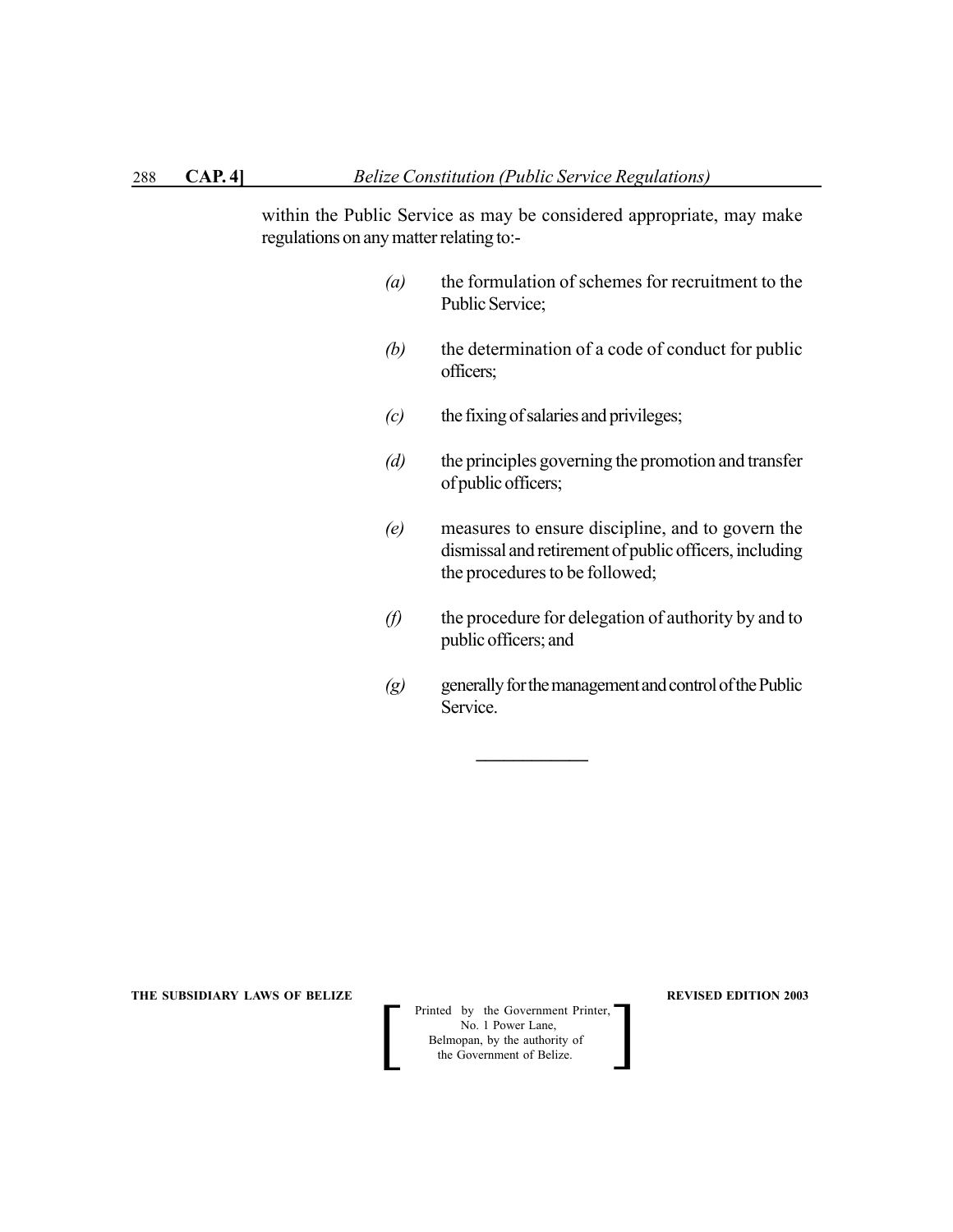# **CHAPTER 4**

# **SERVICES COMMISSIONS REGULATIONS**

#### **ARRANGEMENT OF REGULATIONS**

# **PART I PRELIMINARY**

- 1. Short title.
- 2. Interpretation and construction of references.
- 3. Application.

#### **PART II**

# **FUNCTIONS AND DUTIES OFTHE SERVICES COMMISSIONS**

- 4. Power to appoint, etc., officers.
- 5. Meetings of Services Commissions.
- 6. Records of minutes of Services Commissions meetings.
- 7. Decisions of Services Commissions may be made by circulation of papers.
- 8. Consultation.
- 9. Failure to comply with requirement of a Services Commission to attend etc., before it.
- 10. Duties of Director.

**THE SUBSIDIARY LAWS OF BELIZE REVISED EDITION 2003** 

Printed by the Government Printer,<br>
No. 1 Power Lane,<br>
Belmopan, by the authority of<br>
the Government of Belize. No. 1 Power Lane,<br>Belmopan, by the authority of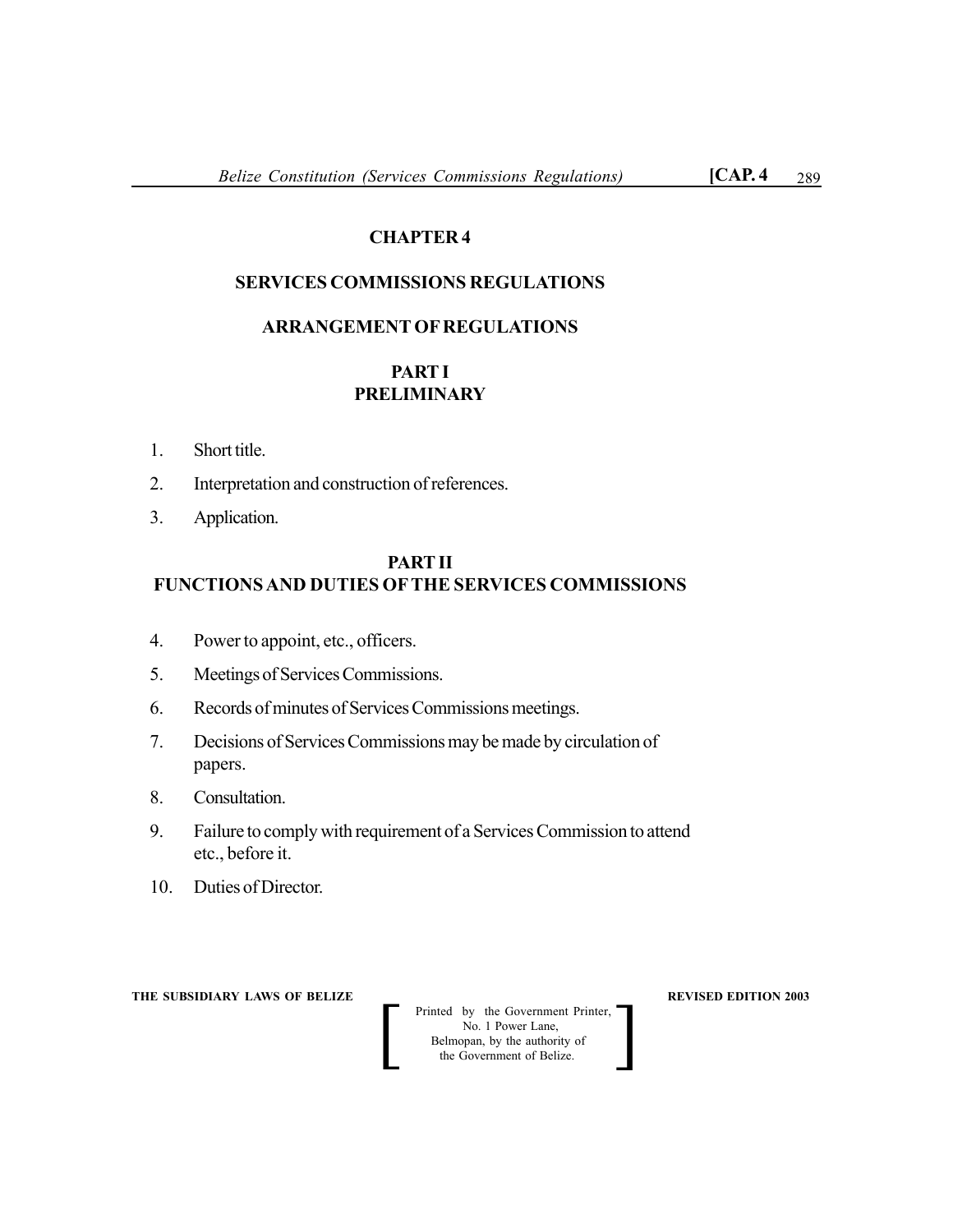# **PART III APPOINTMENT, PROMOTION AND RETIREMENT**

- 11. Tenure of office of Public Officer.
- 12. Appointment of Public Officers.
- 13. Eligibility for appointment and promotion.
- 14. Probationary service.
- 15. Medical examination on appointment.
- 16. Criteria for promotion.
- 17. Principles to be observed in respect of acting appointment.
- 18. Retirement of officers.
- 19. Premature retirement.
- 20. Retirement in the public interest.
- 21. Re-employment of officers retired on medical grounds.
- 22. Modes of leaving the Public Service.

#### **PART IV DISCIPLINE OF PUBLIC OFFICERS**

- 2 3. Authority to discipline Public Officers.
- 24. Delegation of powers to Chief Executive Officers.
- 25. Appeal to Public Services Commission.
- 26. Conditions for disciplinary action.
- 27. Dismissal for misconduct, insubordination or gross inefficiency.
- 28. Inefficiency and minor misconduct, procedures to be followed.

**THE SUBSIDIARY LAWS OF BELIZE REVISED EDITION 2003** 

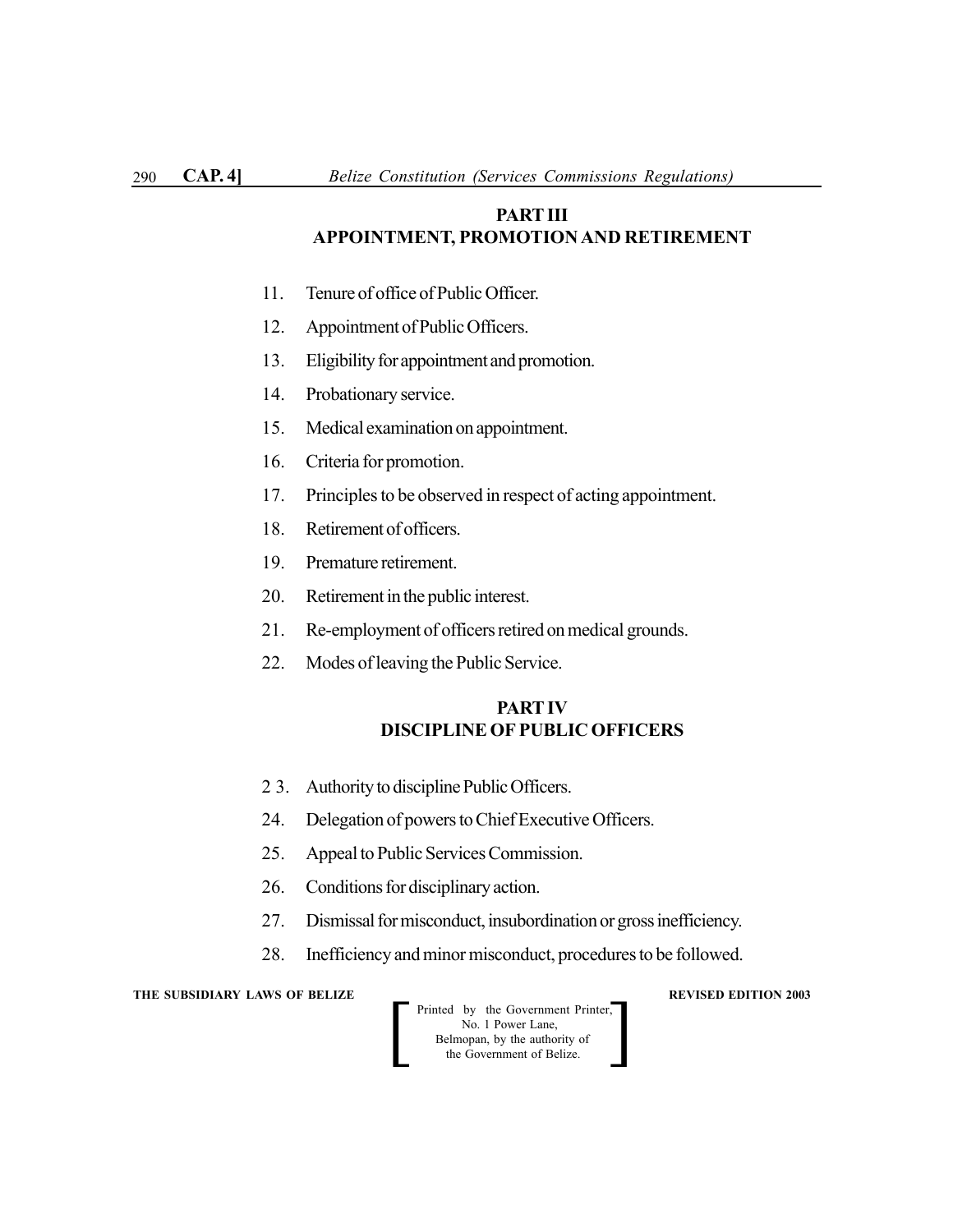- 29. Proceedings in serious misconduct cases.
- 30. Standard of proof.
- 31. Commission not bound by rules of evidence.
- 32. Commission to proceed with hearing in absence of officer.
- 33. Record of disciplinary proceeding to be prepared.
- 34. Officer to be informed of right of appeal.
- 35. Effect of appeal on operation of penalty.
- 36. Retirement of officers.
- 37. Suspension.
- 38. Disciplinary proceedings against an officer who has been criminally charged.
- 39. Disciplinary proceedings during criminal investigations or pending criminal proceedings.
- 40. Disciplinary proceedings arising out of acquittal of criminal proceedings.
- 41. Dismissal upon return of guilty verdict in criminal charge.
- 42. Disciplinary procedures for officers on secondment.

# **PARTV TRANSFERS**

- 43. Transfers.
- 44. Authority to transfer.
- 45. Right to appeal to Commission.
- 46. Notice of transfer.
- 47. Tour of duty.

#### **THE SUBSIDIARY LAWS OF BELIZE REVISED EDITION 2003**

 Printed by the Government Printer, No. 1 Power Lane, Belmopan, by the authority of Printed by the Government Printer,<br>
No. 1 Power Lane,<br>
Belmopan, by the authority of<br>
the Government of Belize.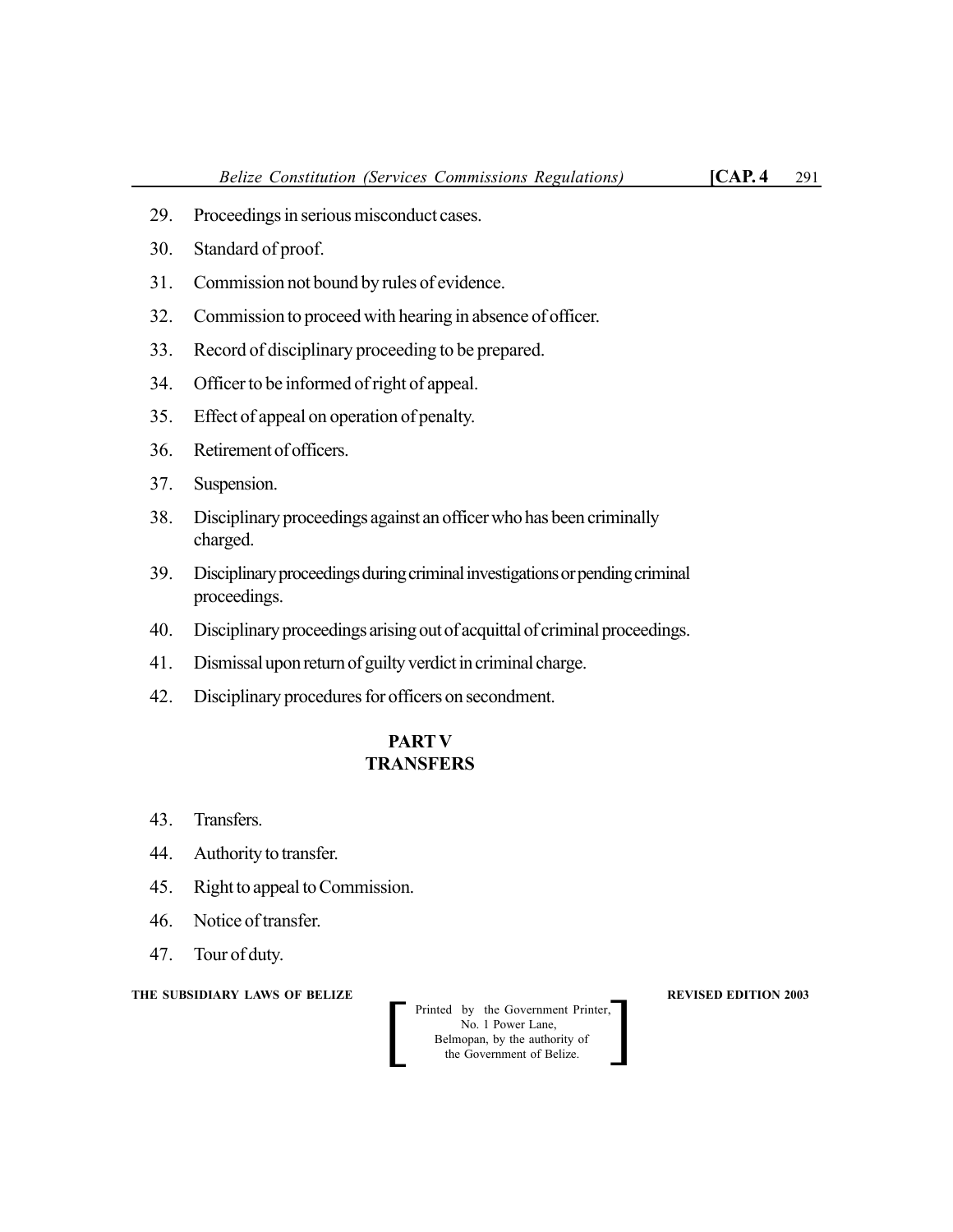- 48. Duration of tour of duty after transfer.
- 49. Transfers not to be used as a punitive measure.

# **PARTVI PENSIONS, GRATUITIES AND OTHER RETIREMENT BENEFITS**

- 50. Compulsory retirement.
- 51. Retirement on medical grounds.
- 52. Claims for pensions.
- 53. Qualification for pensions.
- 54. Doubt regarding computation of officer's retiring benefits.
- 55. Statutory declaration as to officer's service.
- 56. Death-in-harness gratuity.
- 57. Requirement as to other pensionable service.
- 58. Claims under the Widows and Children's Pensions Act.
- 59. Resignation gratuities.
- 60. Commencement.

**THE SUBSIDIARY LAWS OF BELIZE REVISED EDITION 2003** 

 Printed by the Government Printer, No. 1 Power Lane, Belmopan, by the authority of Printed by the Government Printer,<br>
No. 1 Power Lane,<br>
Belmopan, by the authority of<br>
the Government of Belize.

 $\mathcal{L}_\text{max}$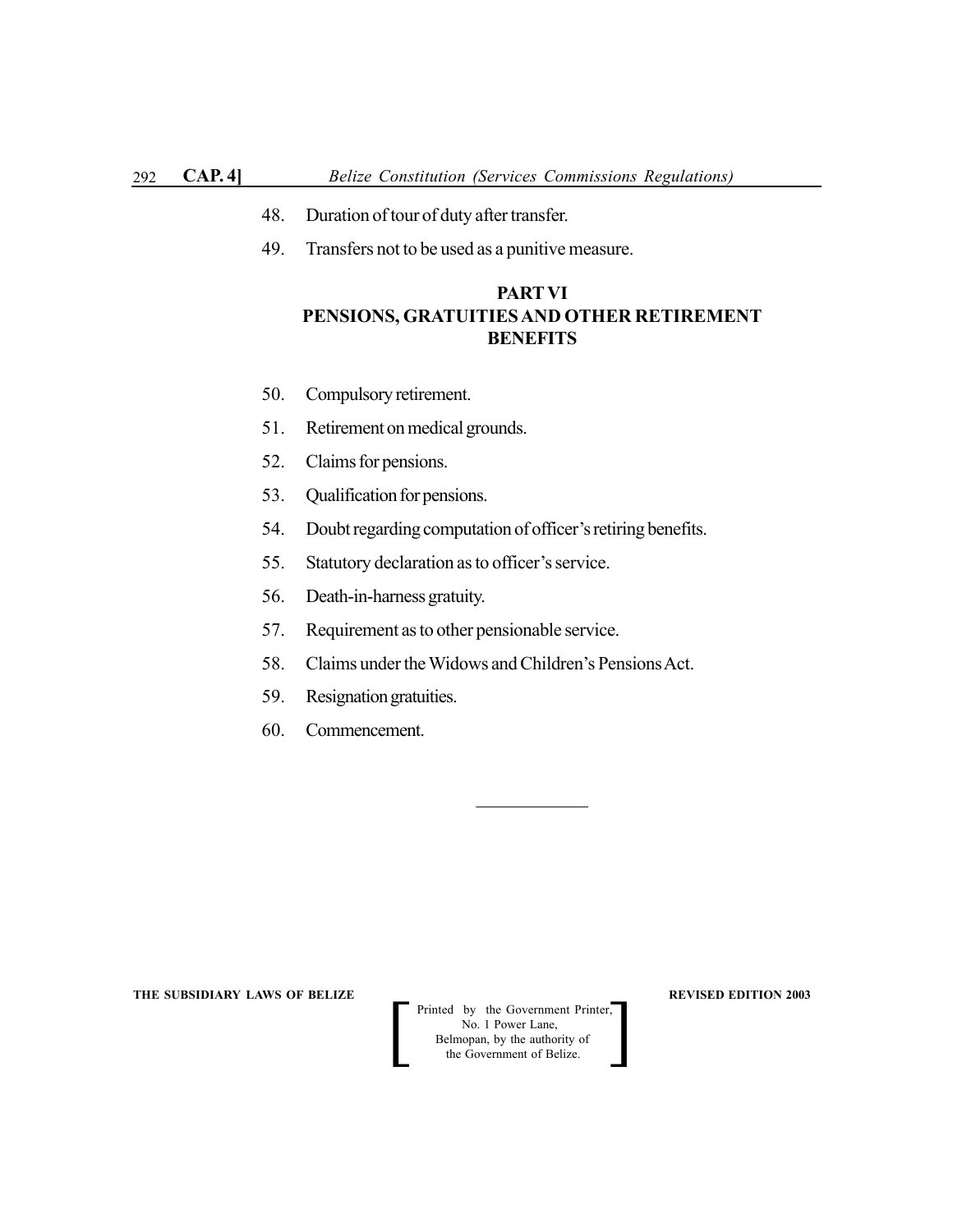*Belize Constitution (Services Commissions Regulations)* **[CAP. 4** 293

# **CHAPTER 4**

# **SERVICES COMMISSIONS REGULATIONS**

No. 159 of 2001.

*[17th November, 2001]*

## **PART I PRELIMINARY**

1. These Regulations may be cited as the **SERVICES COMMISSIONS REGULATIONS.** 2. (1) In these Regulations, unless the context otherwise requires:- "Commission" or "Services Commission" means – *(a)* the Public Services Commission established under section 105 (1) of the Constitution; *(b)* the Security Services Commission established under section 110C(1) of the Constitution; *(c)* the Judicial and Legal Services Commission established under section 110E (1) of the Constitution; "Constitution" means the Belize Constitution; "Crown" means the Crown in right of Belize; Short title. Interpretation and construction of references.  $CAP 4$ Act 2/2001.  $CAP. 4.$ Act 2/2001. CAP. 4. Act 2/2001. CAP. 4. Act 2/2001.

"*Gazette"* means the Belize Government *Gazette* and includes any supplement thereto;

**THE SUBSIDIARY LAWS OF BELIZE REVISED EDITION 2003** 

 Printed by the Government Printer, No. 1 Power Lane, Belmopan, by the authority of Printed by the Government Printer,<br>
No. 1 Power Lane,<br>
Belmopan, by the authority of<br>
the Government of Belize.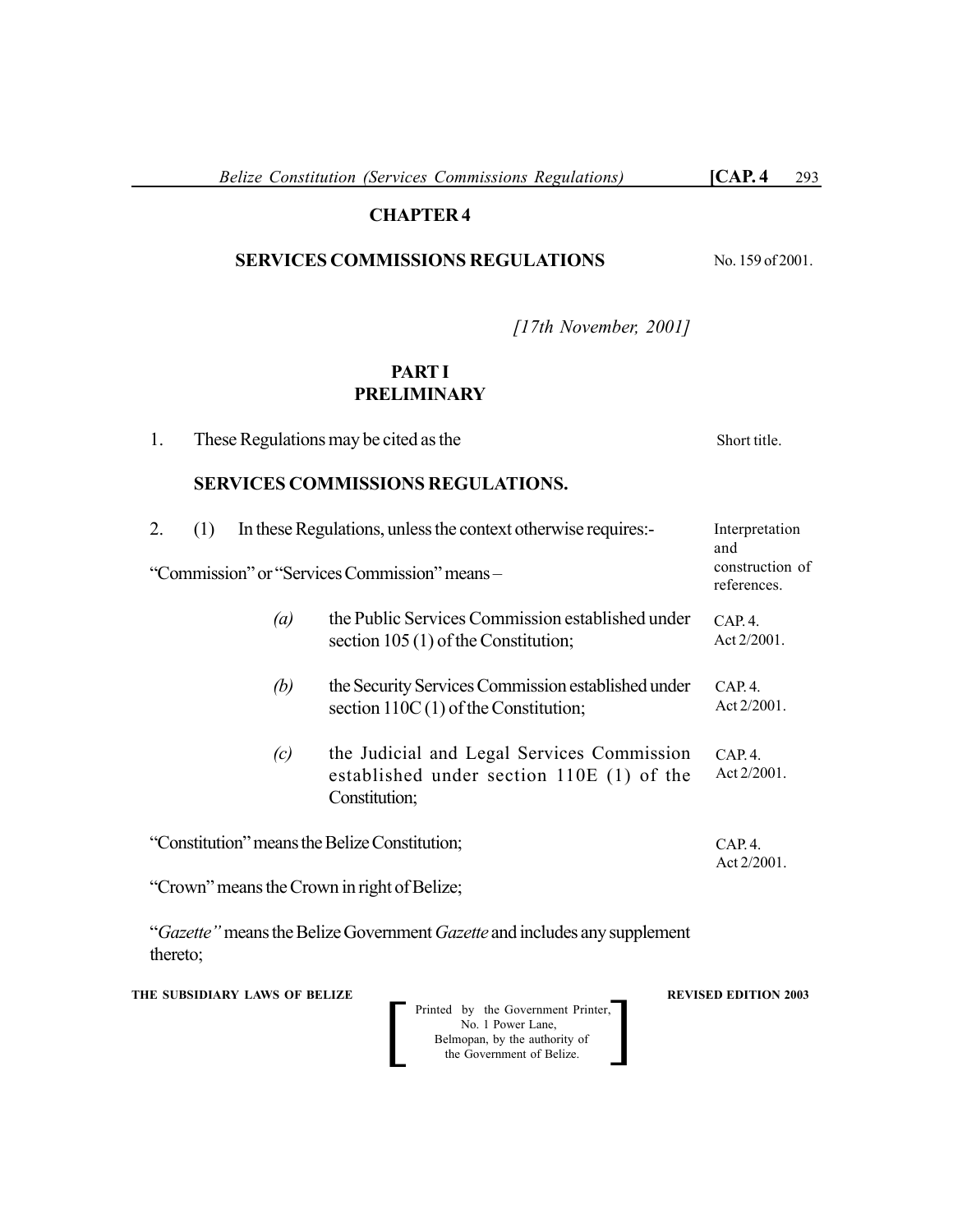"Head of Department" in relation to a Ministry, means the Chief Executive Officer of that Ministry, and in relation to a Department, means the Head of that Department;

"Government" means the Government of Belize;

"Chief Executive Officer" means the Chief Executive Officer to the Ministry concerned with the matter in issue and includes:-

- *(a)* in the case of the Ministry of Finance, the Financial Secretary;
- *(b)* in the case of the Attorney General Ministry, the Solicitor General;
- *(c)* in the Office of the Prime Minister and the Cabinet Office, the Secretary to the Cabinet;

"Director" means the person holding or acting in the office of Director of the Services Commissions;

"judicial and legal services" means services in the Departments or Offices of the General Registry of the Supreme Court and Court of Appeal, Magistracy, Chief Parliamentary Counsel, Law Revision, Family Courts, Director of Public Prosecutions, and Solicitor General but does not include the Director of Public Prosecutions and the Solicitor General;

"public office" means any office of emolument in the Public Service;

"Public Officer" means a person holding or acting in a public office, and the word "officer" shall be construed accordingly;

"Public Service" means, subject to the Constitution an defendant these Regulations, the service of the Crown in a civil capacity in respect of the

**THE SUBSIDIARY LAWS OF BELIZE REVISED EDITION 2003** 

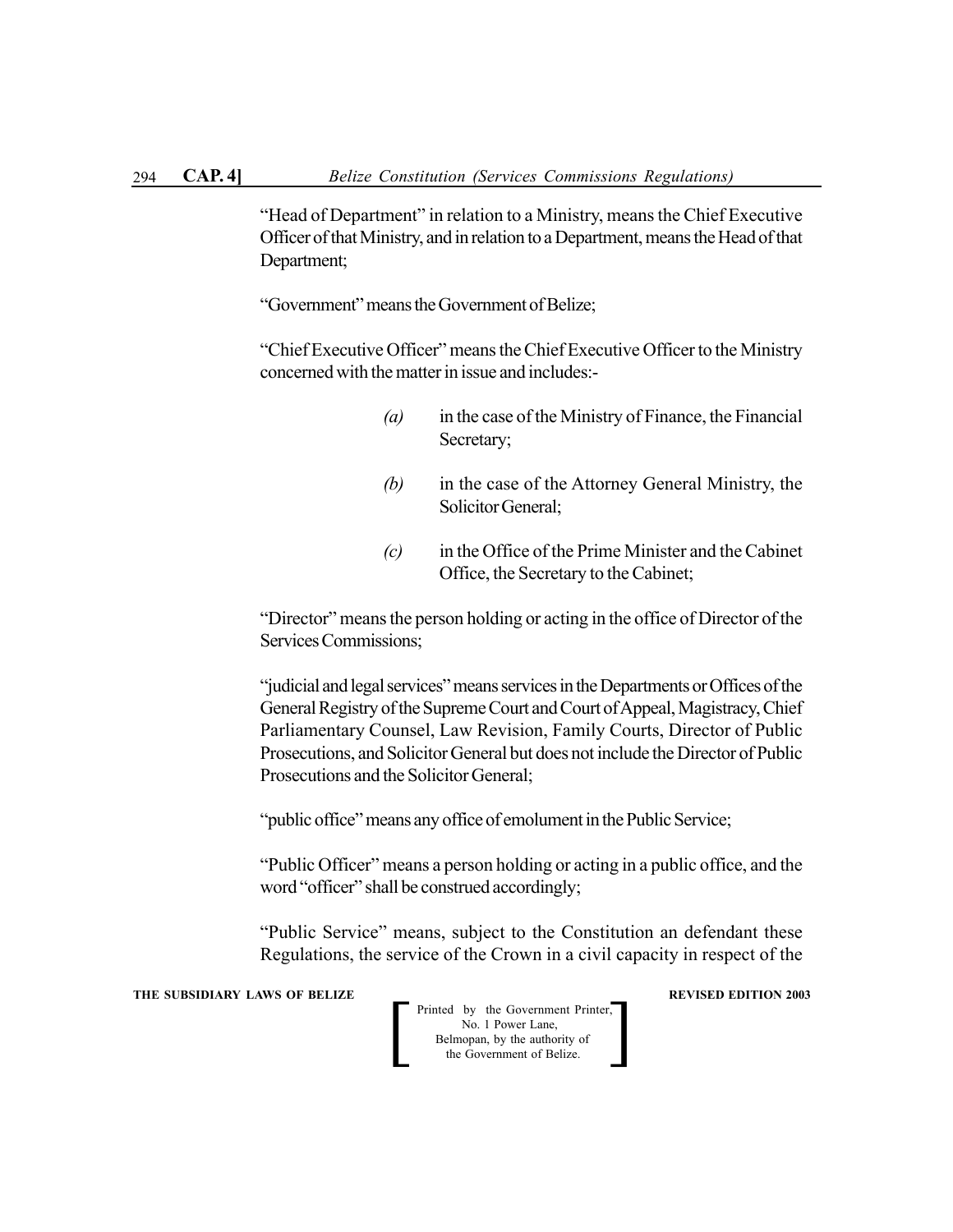"security services" means service in the Belize Police Department, the Belize Defence Force, or in any other, military, naval, or air force established for Belize.

- (2) For the purposes of these Regulations:-
	- *(a)* a reference to an office in the Public Service shall not be construed as including references to the offices of Prime Minister or other Minister, Minister of State, Speaker or Deputy Speaker or member of the House of Representatives, President, or Vice-President or Senator, member of the Belize Advisory Council, or member of any Commission established under the Constitution, or the Clerk, Deputy Clerk or any other member of the staff of the National Assembly;
	- *(b)* a person shall not be regarded as holding a public office by reason only of the fact that he is in receipt of a pension or other like allowance in respect of service under the Crown;
	- *(c)* a reference to an office in the Public Service shall be construed as including a reference to the office of members of the Belize Police Department, Belize Defence Force and the Belize Prison Service with the rank of Principal Officer and above, and officers on the Governor-General's personal staff.

(3) In these Regulations unless, the context otherwise requires, a reference:-

*(a)* to a Department, includes a reference to a Ministry;

**THE SUBSIDIARY LAWS OF BELIZE REVISED EDITION 2003** 

Printed by the Government Printer, No. 1 Power Lane, Belmopan, by the authority of<br>the Government of Belize. Printed by the Government Printer,<br>
No. 1 Power Lane,<br>
Belmopan, by the authority of<br>
the Government of Belize.

CAP. 4. Act 2/2001.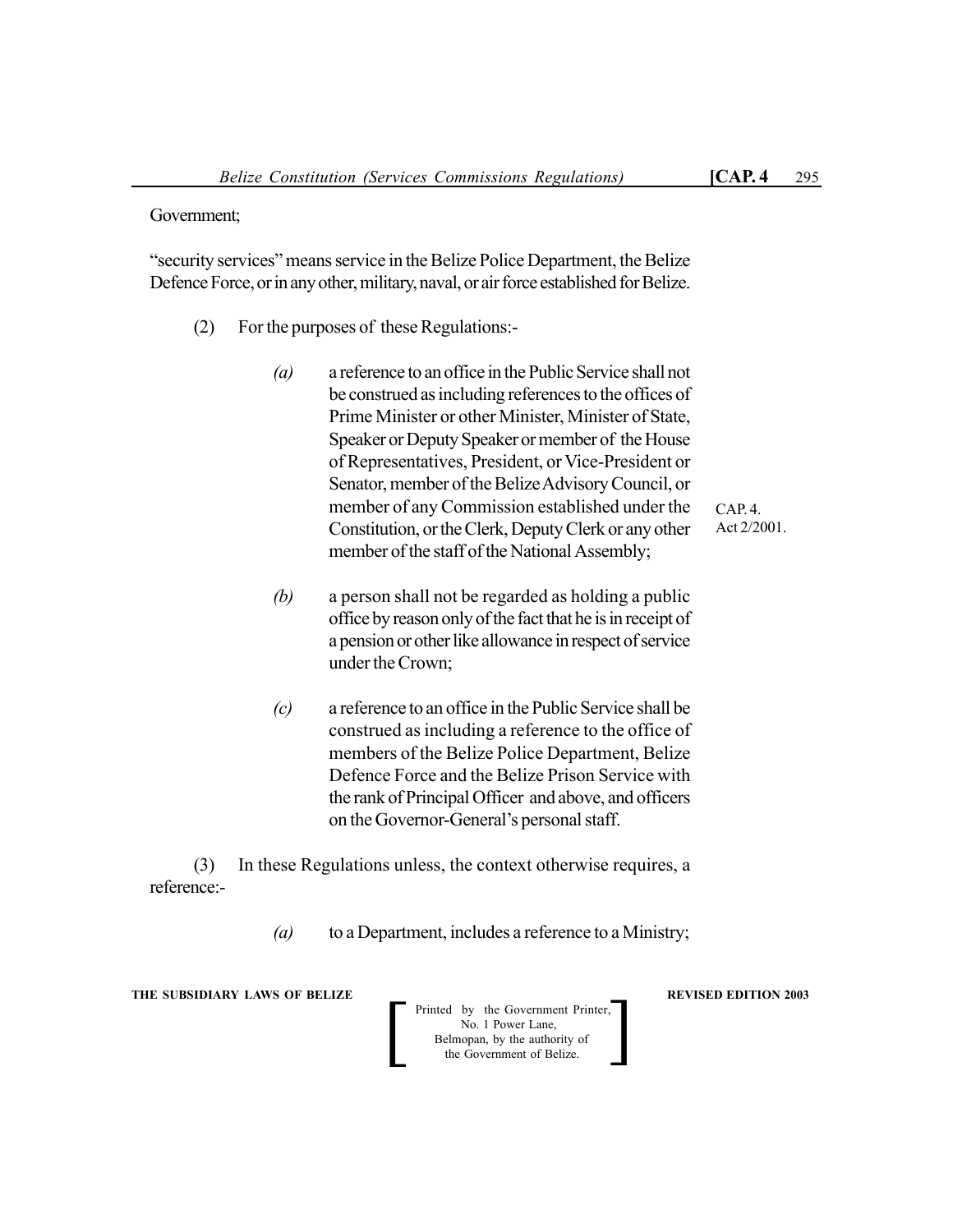| CAP.4<br>296                                                           |                   | Belize Constitution (Services Commissions Regulations)                                                                                                 |
|------------------------------------------------------------------------|-------------------|--------------------------------------------------------------------------------------------------------------------------------------------------------|
|                                                                        | (b)               | to the masculine gender, includes a reference to the<br>feminine gender;                                                                               |
|                                                                        | (c)               | to the singular, includes a reference to the plural;                                                                                                   |
| CAP. 4.<br>Act 2/2001.                                                 | (d)               | any power excisable by a Services Commission shall<br>refer to officers appointed under sections 106, 110D<br>$(1)$ and $110F(1)$ of the Constitution. |
| Application.                                                           | (1)<br>3.         | Subject to subregulation (2) below, the provisions of these<br>Regulations apply to all Public Officers.                                               |
|                                                                        | (2)               | These Regulations do not apply to the following officers:-                                                                                             |
|                                                                        | (a)               | a Justice of the Court of Appeal;                                                                                                                      |
|                                                                        | (b)               | a Justice of the Supreme Court;                                                                                                                        |
|                                                                        | (c)               | the Director of Public Prosecutions;                                                                                                                   |
|                                                                        | (d)               | the Auditor General;                                                                                                                                   |
| CAP.4.<br>Act 2/2001.                                                  | (e)               | an officer to whom section 110B of the Constitution<br>applies;                                                                                        |
| S. I. 145/1992.<br>S. I. 111/1993.<br>S. I. 37/1995.<br>S. I. 41/1997. | $\varnothing$     | open vote workers to whom the Government (Open<br>Vote) Workers Regulations Apply;                                                                     |
|                                                                        | $\left( g\right)$ | any office to which section 107 of the Constitution<br>applies;                                                                                        |
|                                                                        | (h)               | any other category or class of officers where special<br>Regulations are made in respect of that category or<br>class of officers.                     |
| THE SUBSIDIARY LAWS OF BELIZE                                          |                   | <b>REVISED EDITION 2003</b><br>Printed by the Government Printer,<br>No. 1 Power Lane,<br>Belmopan, by the authority of<br>the Government of Belize.   |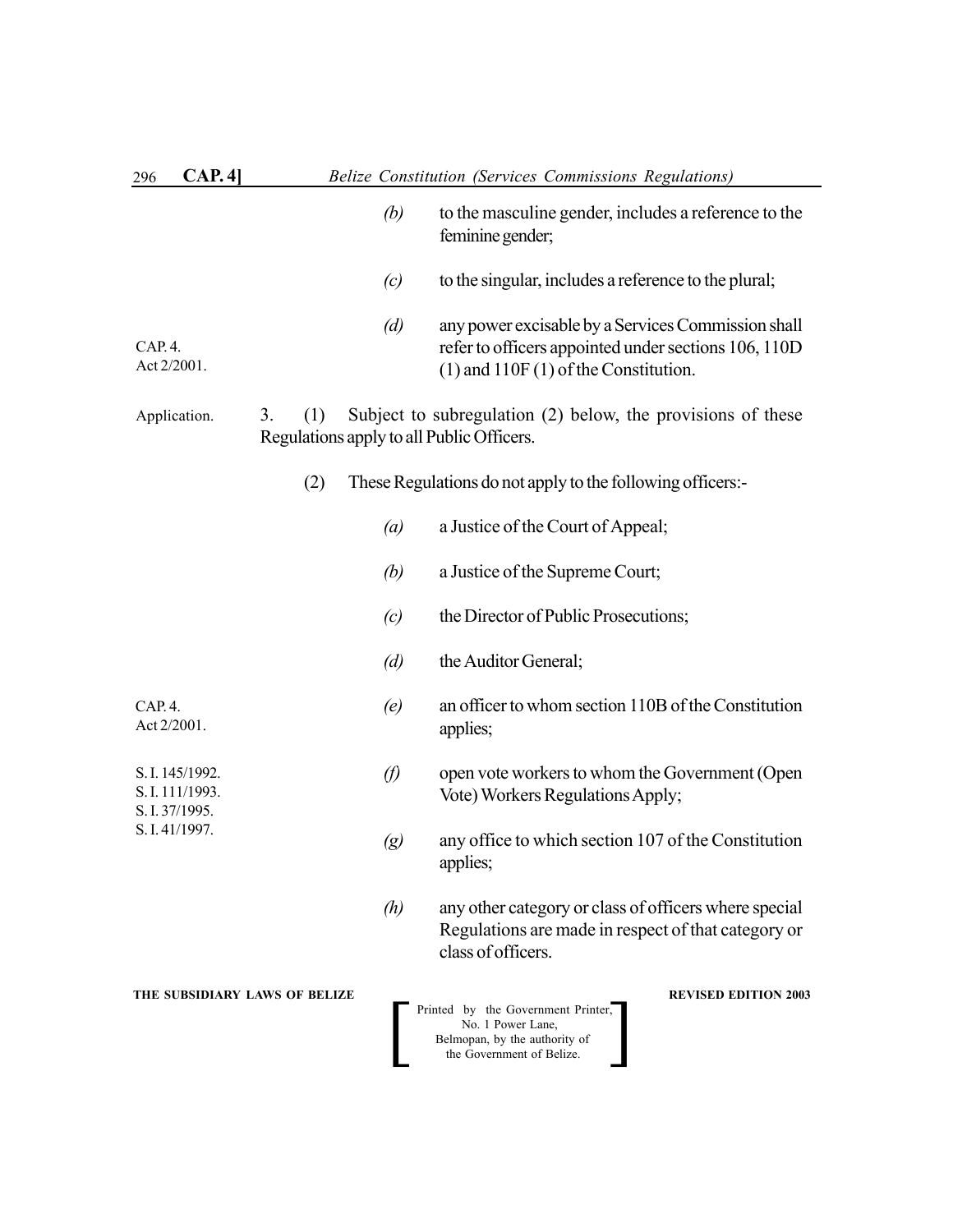# **PART II FUNCTIONS AND DUTIES OFTHE SERVICES COMMISSIONS**

4 (1) The power to appoint persons to hold or act in offices in the public service, other than the offices in the judicial and legal services and the security services, including the power to transfer or to confirm appointments, and, subject to the provisions of section 111 of the Constitution, the power to exercise disciplinary control over such persons and the power to remove such persons from office, shall vest in the Public Services Commission.

(2) The power to appoint persons to hold or act in offices in the security services, including the power to make appointments, and to deal with all matters relating to the conditions of service of such officers and, subject to the provisions of section 111 of the Constitution, the power to exercise disciplinary control over persons holding or acting in such offices and the power to remove such persons from office shall vest in the Security Services Commission.

(3) The power to review the suitability of applicants, and to appoint persons to hold or act in offices in the judicial and legal services, including the power to make appointments, promotions, transfers, to confirm appointments, and to deal with all matters relating to the conditions of service of such judicial and legal officers and, subject to section 111 of the Constitution, the power to exercise disciplinary control over persons holding or acting in such offices and the power to remove such persons from office shall vest in the Judicial and Legal Services Commission.

(4) Subregulation (1) shall be subject to any directions in writing issued by the Public Service Commission pursuant to section 106 (5) of the Constitution, delegating any of its powers under subregulation (1) to any one or more members of the Commission or, with the consent of the Prime Minister, to any Chief Executive Officer or other public officer.

(5) Subregulation (2) shall be subject to any directions in writing issued

**THE SUBSIDIARY LAWS OF BELIZE REVISED EDITION 2003** 

Printed by the Government Printer, No. 1 Power Lane, Belmopan, by the authority of Printed by the Government Printer,<br>
No. 1 Power Lane,<br>
Belmopan, by the authority of<br>
the Government of Belize.

 $CAP 4$ Act 2/2001.

CAP. 4. Act 2/2001.

Power to appoint, etc., officers.

CAP. 4. Act 2/2001.

CAP. 4. Act 2/2001.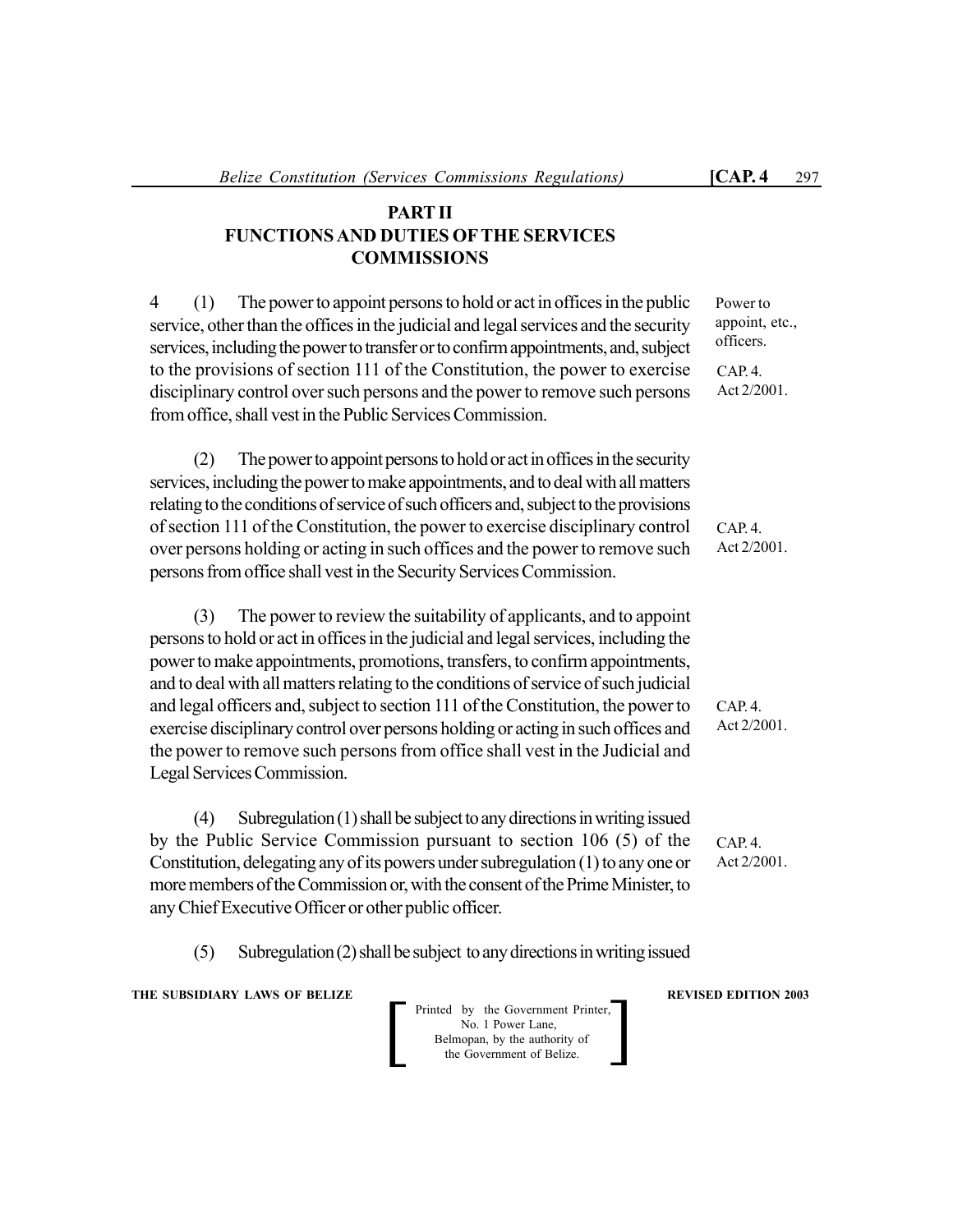| 298                                                                                                                                                                                   | CAP.4]                      | Belize Constitution (Services Commissions Regulations)                                                                                                                                                                                                                                                                                                                                                                           |  |
|---------------------------------------------------------------------------------------------------------------------------------------------------------------------------------------|-----------------------------|----------------------------------------------------------------------------------------------------------------------------------------------------------------------------------------------------------------------------------------------------------------------------------------------------------------------------------------------------------------------------------------------------------------------------------|--|
| CAP.4.                                                                                                                                                                                | Act 2/2001.                 | by the Security Services Commission pursuant to section 110D (5) of the<br>Constitution, delegating any of its powers under subregulation (2) to any one or<br>more members of the Security Services Commission or, with the consent of the<br>Prime Minister, to the Commissioner of Police or the Commandant, Belize<br>Defence Force.                                                                                         |  |
| CAP. 4.                                                                                                                                                                               | Act 2/2001.                 | Subregulation (3) shall be subject to any directions in writing issued<br>(6)<br>by the Judicial and Legal Services Commission pursuant to section 110F (4) of<br>the Constitution, delegating any of its powers under subregulation (3) to any<br>one or more members of the Judicial and Legal Services Commission or, with<br>the consent of the Prime Minister, to any public officer who is a judicial or legal<br>officer. |  |
| CAP. 4.                                                                                                                                                                               | Act 2/2001.                 | Nothing in subregulations $(4)$ , $(5)$ and $(6)$ shall be read or construed<br>(7)<br>as limiting or prohibiting any officer aggrieved by a decision made under the<br>delegated authority to appeal to the relevant Services Commission, or to the<br>Belize Advisory Council pursuant to section 111 of the Constitution.                                                                                                     |  |
| Services                                                                                                                                                                              | Meetings of<br>Commissions. | Each Services Commission shall meet as often as its business requires for<br>5.<br>the purpose of performing its functions, and such meetings shall be held at such<br>times and places as the relevant Services Commission may from time to time<br>decide.                                                                                                                                                                     |  |
| Records of<br>minutes of<br>Services<br>meetings.                                                                                                                                     | Commissions                 | The Director, or any other officer in the Office of the Services<br>6.<br>(1)<br>Commissions designated by the Director for that purpose, shall be responsible<br>for keeping a true and accurate account of the minutes at all meetings of each<br>Services Commission.                                                                                                                                                         |  |
|                                                                                                                                                                                       |                             | The minutes kept under subregulation $(1)$ in respect of a meeting<br>(2)<br>shall be confirmed by the members of the relevant Services Commission at the<br>next Services Commission meeting.                                                                                                                                                                                                                                   |  |
| Services                                                                                                                                                                              | Decisions of                | Each Services Commission may, on circulation of the relevant<br>(1)<br>7.<br>papers among its members make decisions in respect of any matters without                                                                                                                                                                                                                                                                           |  |
| THE SUBSIDIARY LAWS OF BELIZE<br><b>REVISED EDITION 2003</b><br>Printed by the Government Printer,<br>No. 1 Power Lane,<br>Belmopan, by the authority of<br>the Government of Belize. |                             |                                                                                                                                                                                                                                                                                                                                                                                                                                  |  |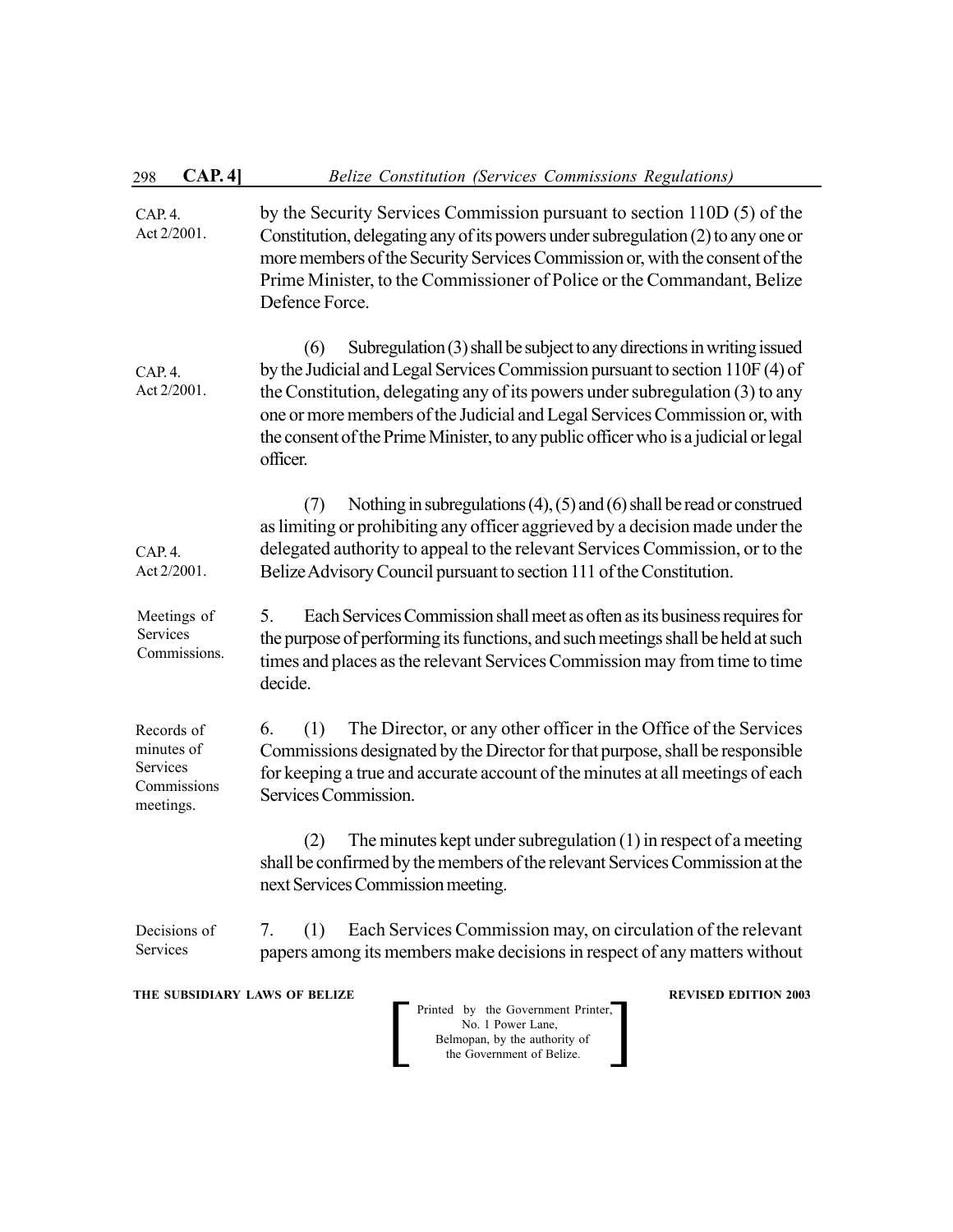|                                                                                                                                                                                                                                                                                                                                                                                      | Belize Constitution (Services Commissions Regulations)                                                                                                                                  | [CAP.4]<br>299                                          |
|--------------------------------------------------------------------------------------------------------------------------------------------------------------------------------------------------------------------------------------------------------------------------------------------------------------------------------------------------------------------------------------|-----------------------------------------------------------------------------------------------------------------------------------------------------------------------------------------|---------------------------------------------------------|
| holding a formal meeting if all the members of the Commission unanimously<br>make the same decision, but if any different decision is made by one or more<br>members, or if any member specifically requests that any matter be considered<br>at a formal meeting of the Services Commission, the matter shall be deferred to<br>the next formal meeting of the Services Commission. | Commissions<br>may be made by<br>circulation of<br>papers.                                                                                                                              |                                                         |
| (2)<br>Commission.                                                                                                                                                                                                                                                                                                                                                                   | Any papers circulated to members of a Services Commission<br>pursuant to subregulation (1) shall come from the Office of the Services                                                   |                                                         |
| 8.                                                                                                                                                                                                                                                                                                                                                                                   | In considering any matter or question, a Services Commission may:-                                                                                                                      | Consultation.                                           |
| $\left(a\right)$                                                                                                                                                                                                                                                                                                                                                                     | consult with any public officer, trade union<br>representative, staff association representative or any<br>other person or body as it considers necessary or<br>desirable;              |                                                         |
| (b)                                                                                                                                                                                                                                                                                                                                                                                  | require any Public Officer to attend and give evidence<br>before it and produce any official documents relating<br>to any matter under the consideration of the Services<br>Commission. |                                                         |
| 9.<br>A Public Officer commits a breach of discipline who, without<br>(1)<br>reasonable cause, fails:-                                                                                                                                                                                                                                                                               |                                                                                                                                                                                         | Failure to<br>comply with<br>requirement of a           |
| (a)                                                                                                                                                                                                                                                                                                                                                                                  | to comply with a requirement of a Services<br>Commission made under Regulation $8(b)$ at the time<br>and place specified in such requirement;                                           | Services<br>Commission to<br>attend etc.,<br>before it. |
| (b)                                                                                                                                                                                                                                                                                                                                                                                  | to comply with any other requirement or request<br>properly made by a Services Commission.                                                                                              |                                                         |
| (2)                                                                                                                                                                                                                                                                                                                                                                                  | Where a Public Officer commits a breach of discipline under<br>subregulation (1), the relevant Services Commission may institute, or recommend                                          |                                                         |
| THE SUBSIDIARY LAWS OF BELIZE                                                                                                                                                                                                                                                                                                                                                        | Printed by the Government Printer,<br>No. 1 Power Lane,<br>Belmopan, by the authority of<br>the Government of Belize.                                                                   | <b>REVISED EDITION 2003</b>                             |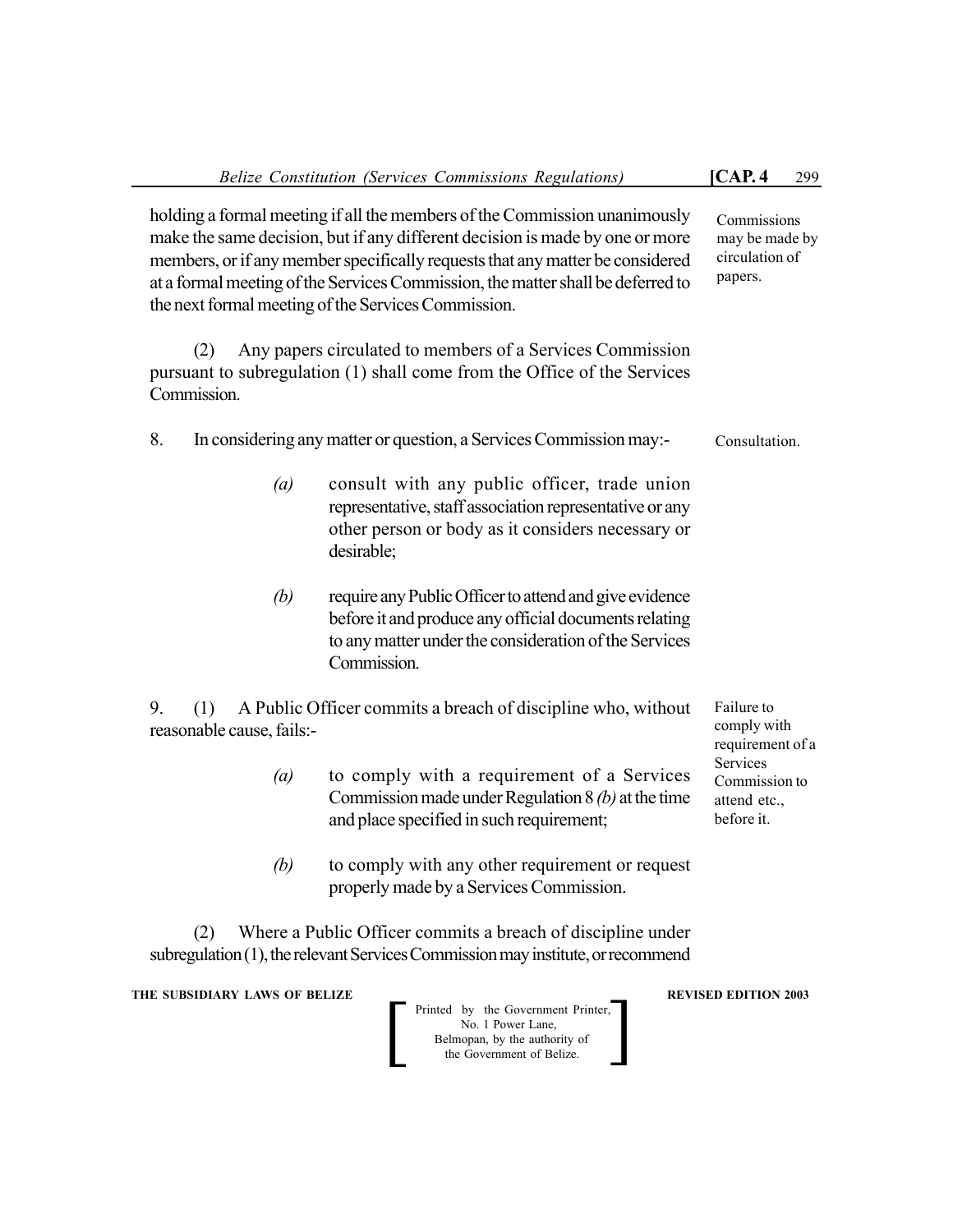to the appropriate authority that disciplinary proceedings be instituted against the Public Officer.

Duties of Director.

- 10. (1) The Director shall:-
	- *(a)* be the Secretary to the Services Commissions;
	- *(b)* submit matters for consideration to a Services Commission with authority to deal with the matter;
	- *(c)* give effect to, and notify other persons of the decisions of the Services Commissions; and
	- *(d)* ensure that all documents relating to any matter subject to consideration by a Services Commission are submitted timeously to the Services Commission.

# **PART III APPOINTMENT, PROMOTION AND RETIREMENT**

11. (1) Subject to subsection (2) below, all Public Officers shall hold office for an indeterminate period in accordance with the provisions of the Constitution, the Pensions Act and these Regulations.

(2) A person who is appointed under any written law or agreement for a specified period to an office in the Public Service shall cease to be a Public Officer at the expiration of the period specified in such law or agreement.

12. (1) Subject to subregulations (4), (5) and (6) of Regulation 4 and to subregulation (2) of this Regulation, each Services Commission shall:- Appointment of Public Officers.

> *(a)* make all permanent appointments and promotions of suitably qualified officers; and

**THE SUBSIDIARY LAWS OF BELIZE REVISED EDITION 2003** 

Printed by the Government Printer,<br>
No. 1 Power Lane,<br>
Belmopan, by the authority of<br>
the Government of Belize. No. 1 Power Lane, Belmopan, by the authority of

Tenure of office of Public Officer. CAP. 4. Act 2/2001. CAP. 30.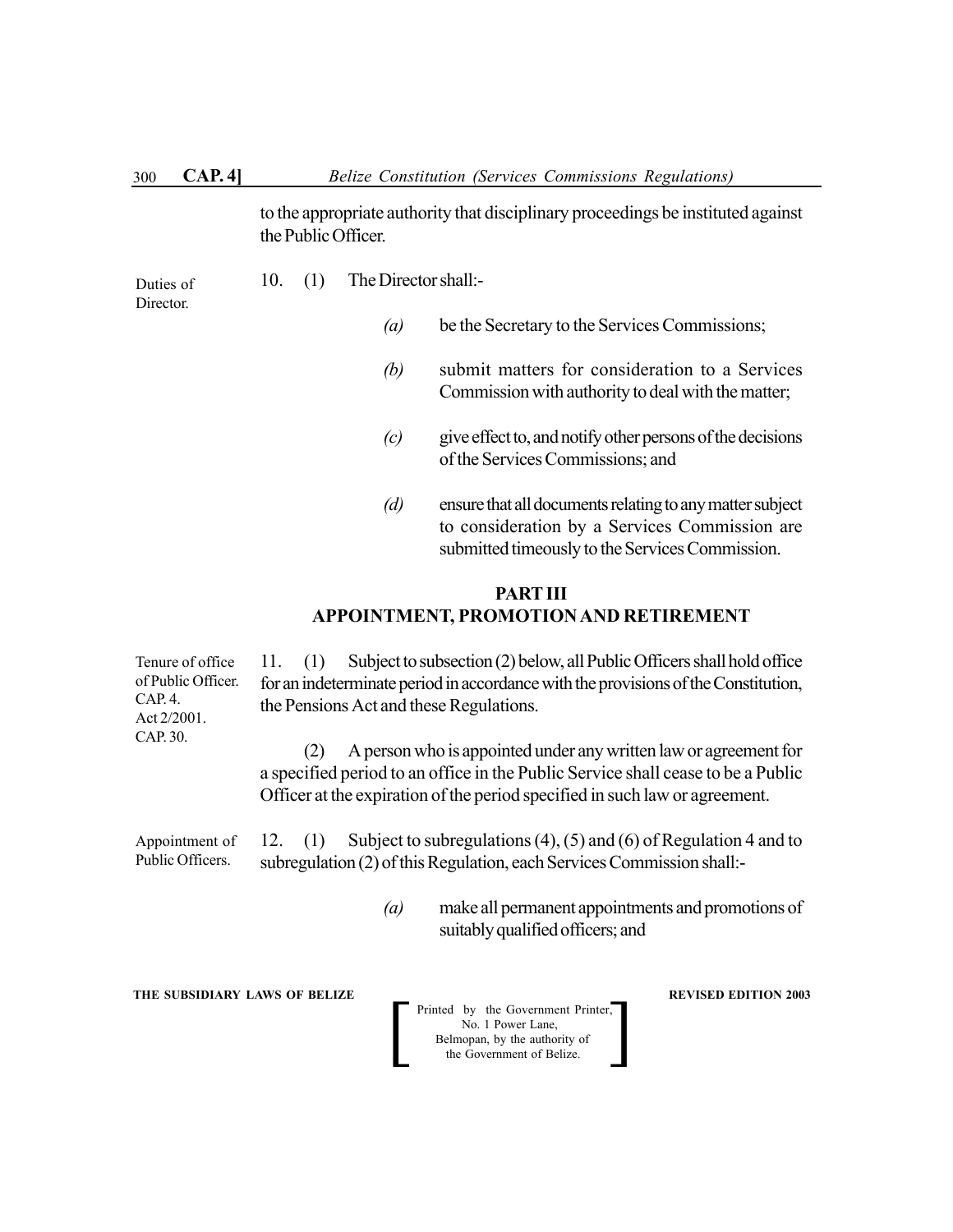*(b)* confirm individual officers in their appointments.

(2) The power to appoint and confirm persons to the post of Office Assistant is delegated to Chief Executive Officer pursuant to the provisions of the Public Service Commission (Delegation of Power) Order.

13. (1) In the performance of its functions in respect of appointments and promotions, each Services Commission shall take into account in respect of each officer:-

Eligibility for appointment and promotion.

S. I. 84/1992.

- *(a)* his general fitness;
- *(b)* his basic educational qualifications and any special qualifications;
- *(c)* any special course of training which he may have undergone;
- *(d)* grades and comments made in his performance appraisal reports;
- *(e)* any letters of commendation in respect of any special work done by the officer;
- $(f)$  the duties of the post for which he is a candidate;
- *(g)* any specific recommendation of the Chief Executive Officer or Head of Department for filling the particular post;
- *(h)* the officer's previous employment, whether in the Public Service or otherwise, and
- *(i)* any special report which the, Services Commission

**THE SUBSIDIARY LAWS OF BELIZE REVISED EDITION 2003** 

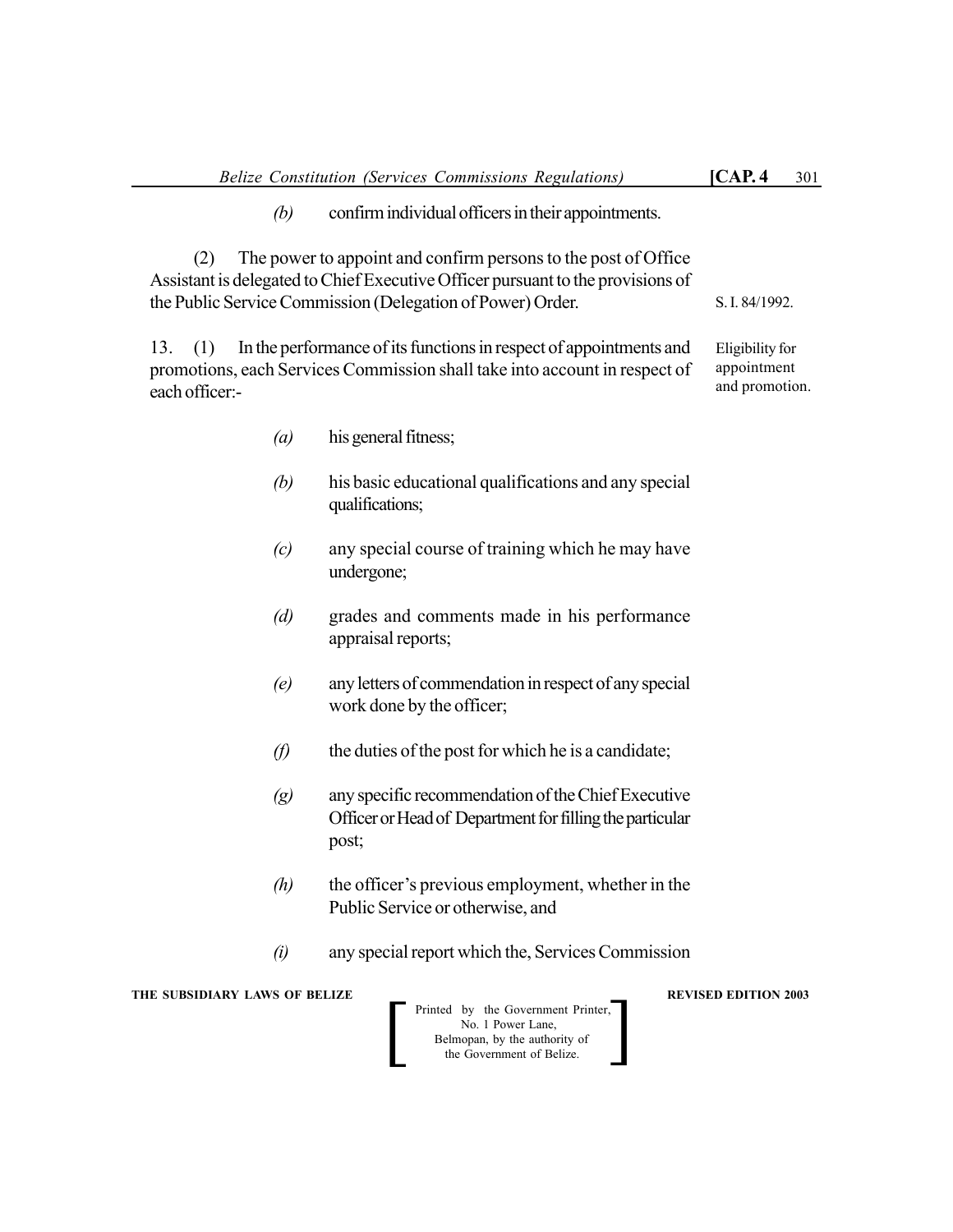#### may require.

(2) Subregulation (1) also applies to acting appointments.

14. (1) On first appointment to the Public Service, an officer shall normally be required to serve a probationary period of one year. Probationary service.

> (2) During the probationary period, a mid-year performance appraisal report shall be submitted to the Director after the first six months and an end of year report at the end of the probationary period. The latter performance appraisal report shall form the basis of the officer's assessment for confirmation in his appointment.

> (3) If, on the basis of the report, the performance of the officer has been:-

- *(a)* satisfactory, the Services Commission shall confirm his appointment with effect from the date of such appointment; and
- *(b)* unsatisfactory, the Services Commission shall terminate his Appointment.

15. (1) Every person, on first appointment to the Public Service, shall be required to take and pass the prescribed medical examination which shall include a test for use of illegal drug. Such examination shall be carried out by a Government Medical Officer within a three month period of appointment and assumption of duties by the officer. Medical examination on appointment.

> (2) The appointment of an officer who fails the medical examination and/or is tested positive for the use of illegal drugs shall be terminated.

16. (1) No person shall be appointed or prompted to a post for which he is not qualified. Criteria for promotion.

**THE SUBSIDIARY LAWS OF BELIZE REVISED EDITION 2003** 

Printed by the Government Printer,<br>
No. 1 Power Lane,<br>
Belmopan, by the authority of<br>
the Government of Belize. No. 1 Power Lane, Belmopan, by the authority of<br>the Government of Belize.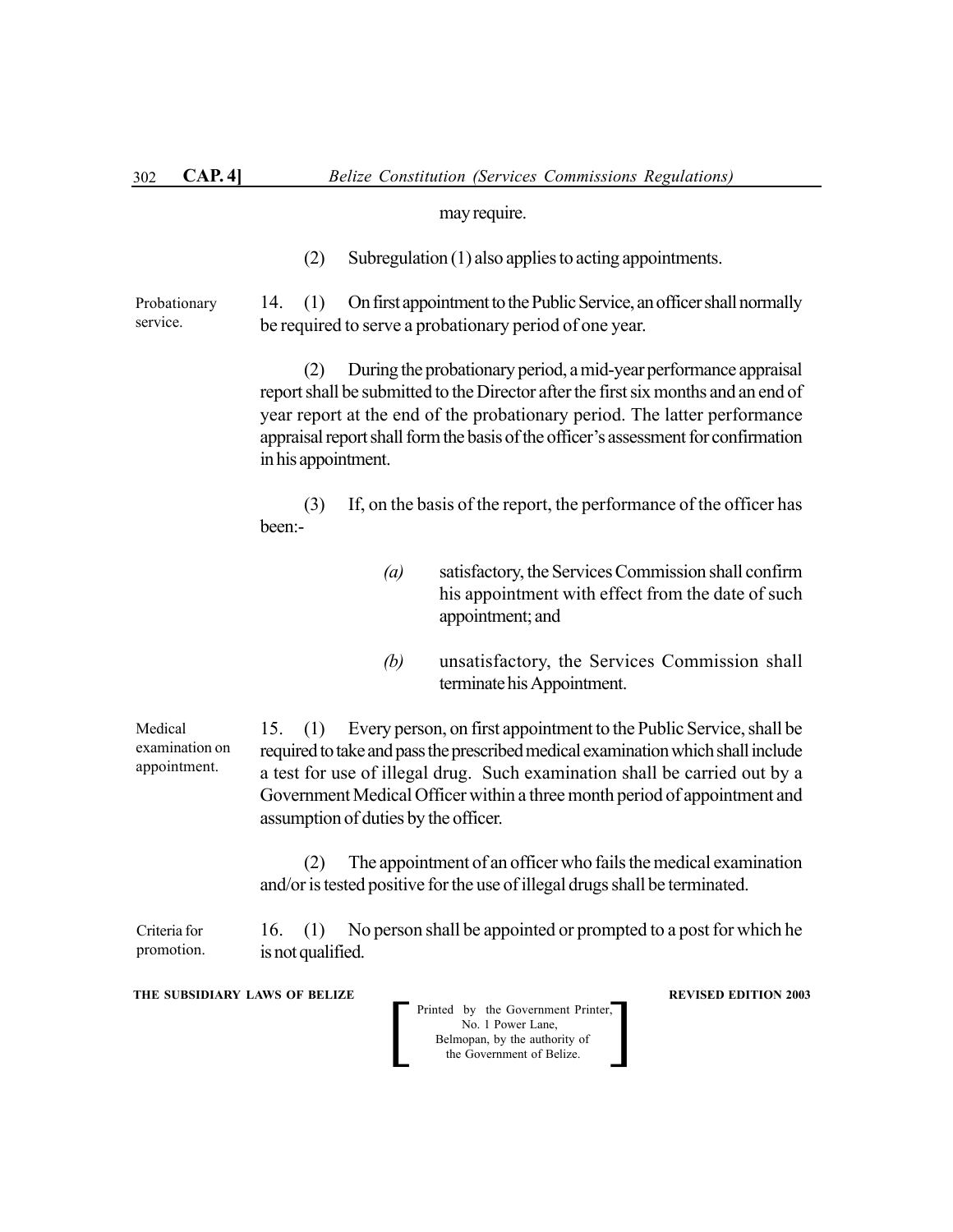Principles to be observed in respect of acting appointment.

(2) A Services Commission, on considering the promotion of officers to fill vacancies, shall base its decision on the following factors in descending order of importance: -

- *(a)* Performance/Merit;
- *(b)* Integrity/Professionalism; and
- *(c)* Experience/Employment history.

17. (1) An officer who fulfills the criteria in Regulation 16 (2) and is appointed to act in a vacant post shall not be allowed to act for more than one year.

(2) An officer who is appointed to act in post that is not vacant and for which he is qualified may be allowed to act in that post for a specified period.

(3) Where more than one serving officer, subject to performance and other relevant criteria, is eligible for appointment to act in a Post, the appointment may be rotated between the eligible officers.

(4) If an officer's performance is considered unsatisfactory, his acting appointment shall be terminated.

18. All Public Officers without exception shall retire on reaching the compulsory age of retirement (55 years) and shall not be re-employed except:- Retirement of officers.

- *(a)* where there is a chronic and existing shortage in a technical or professional field; and
- *(b)* where a serving Public Officer would not be denied an opportunity for advancement to a higher post.

**THE SUBSIDIARY LAWS OF BELIZE REVISED EDITION 2003** 

Printed by the Government Printer, No. 1 Power Lane, Belmopan, by the authority of<br>the Government of Belize. Printed by the Government Printer,<br>
No. 1 Power Lane,<br>
Belmopan, by the authority of<br>
the Government of Belize.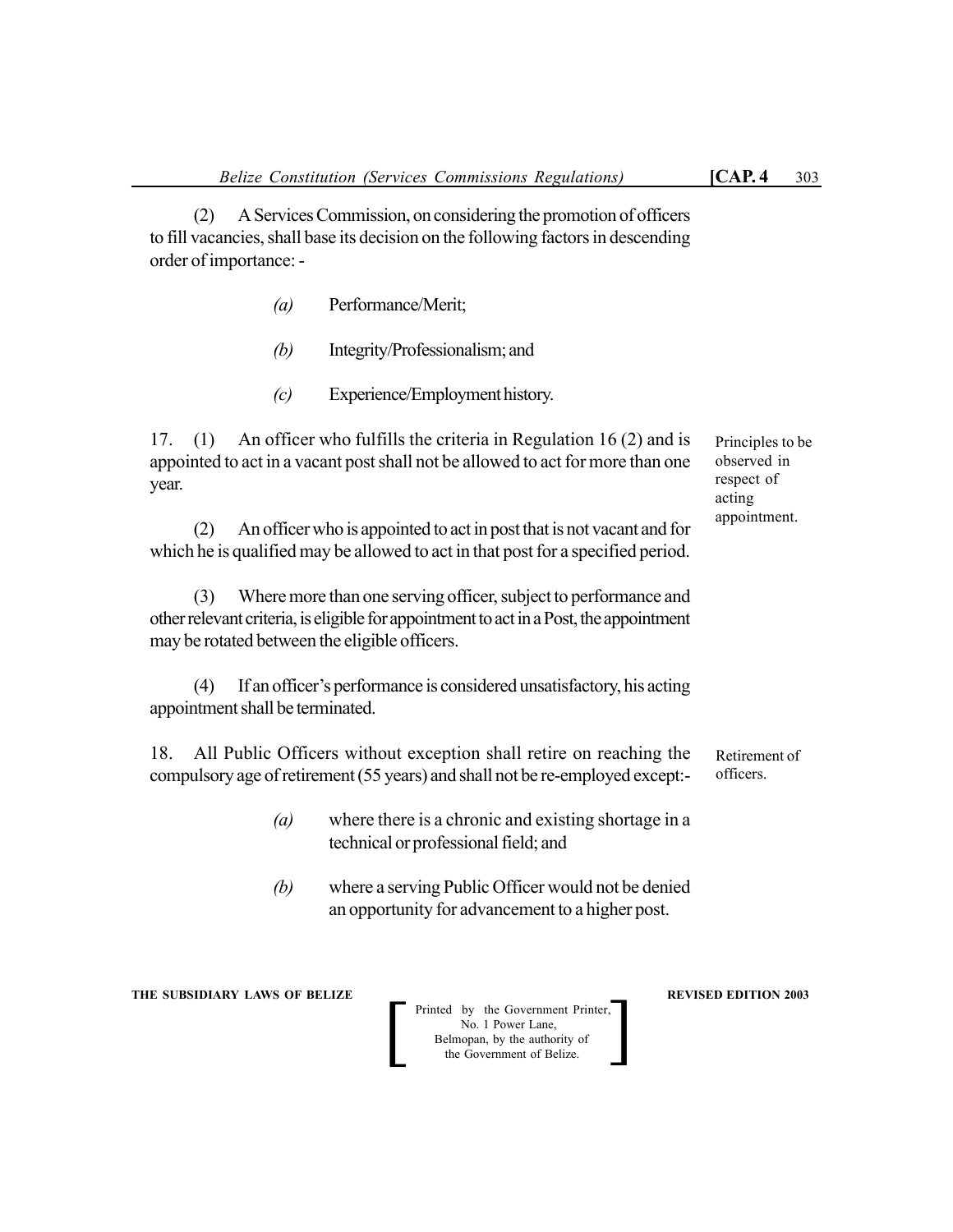| CAP.4<br>304                                                      | Belize Constitution (Services Commissions Regulations)                                                                                                                                                                                                                                               |  |  |
|-------------------------------------------------------------------|------------------------------------------------------------------------------------------------------------------------------------------------------------------------------------------------------------------------------------------------------------------------------------------------------|--|--|
| Premature<br>retirement.                                          | An officer may, at any time after attaining the age of fifty (50) years,<br>19.<br>(1)<br>and before attaining the age of fifty-five (55) years, apply to the relevant Services<br>Commission for permission to retire, stating in his application the grounds on<br>which the application is based. |  |  |
|                                                                   | If the Services Commission considers the officer's application to<br>(2)<br>have merit, it may allow him to prematurely retire.                                                                                                                                                                      |  |  |
| Retirement in<br>the public<br>interest.                          | 20.<br>Public Officers may be permitted or called upon to retire, before attaining<br>the age of fifty-five $(55)$ years, in the public interest.                                                                                                                                                    |  |  |
| Re-employment<br>of officers<br>retired on<br>medical<br>grounds. | 21.<br>Save in exceptional cases, no one who is retired on medical grounds shall<br>be re-employed in the Public Service, but if re-employed, such person shall be<br>required to undergo medical examination to determine his fitness to resume<br>duties.                                          |  |  |
| Modes of<br>leaving the<br>Public Service.                        | 22.<br>The modes by which a Public Officer may leave the Public Service<br>(1)<br>are:-                                                                                                                                                                                                              |  |  |
|                                                                   | on dismissal or removal in consequence of disciplinary<br>$\left(a\right)$<br>proceedings;                                                                                                                                                                                                           |  |  |
|                                                                   | (b)<br>on compulsory retirement due to age;                                                                                                                                                                                                                                                          |  |  |
|                                                                   | on voluntary retirement;<br>(c)                                                                                                                                                                                                                                                                      |  |  |
|                                                                   | (d)<br>on retirement on medical grounds;                                                                                                                                                                                                                                                             |  |  |
|                                                                   | on the expiry or other termination of an appointment<br>(e)<br>for a specified period;                                                                                                                                                                                                               |  |  |
|                                                                   | on the abolition of his office;<br>$\mathcal{D}$                                                                                                                                                                                                                                                     |  |  |
|                                                                   |                                                                                                                                                                                                                                                                                                      |  |  |

**THE SUBSIDIARY LAWS OF BELIZE REVISED EDITION 2003** 

 Printed by the Government Printer, No. 1 Power Lane, Belmopan, by the authority of Printed by the Government Printer,<br>
No. 1 Power Lane,<br>
Belmopan, by the authority of<br>
the Government of Belize.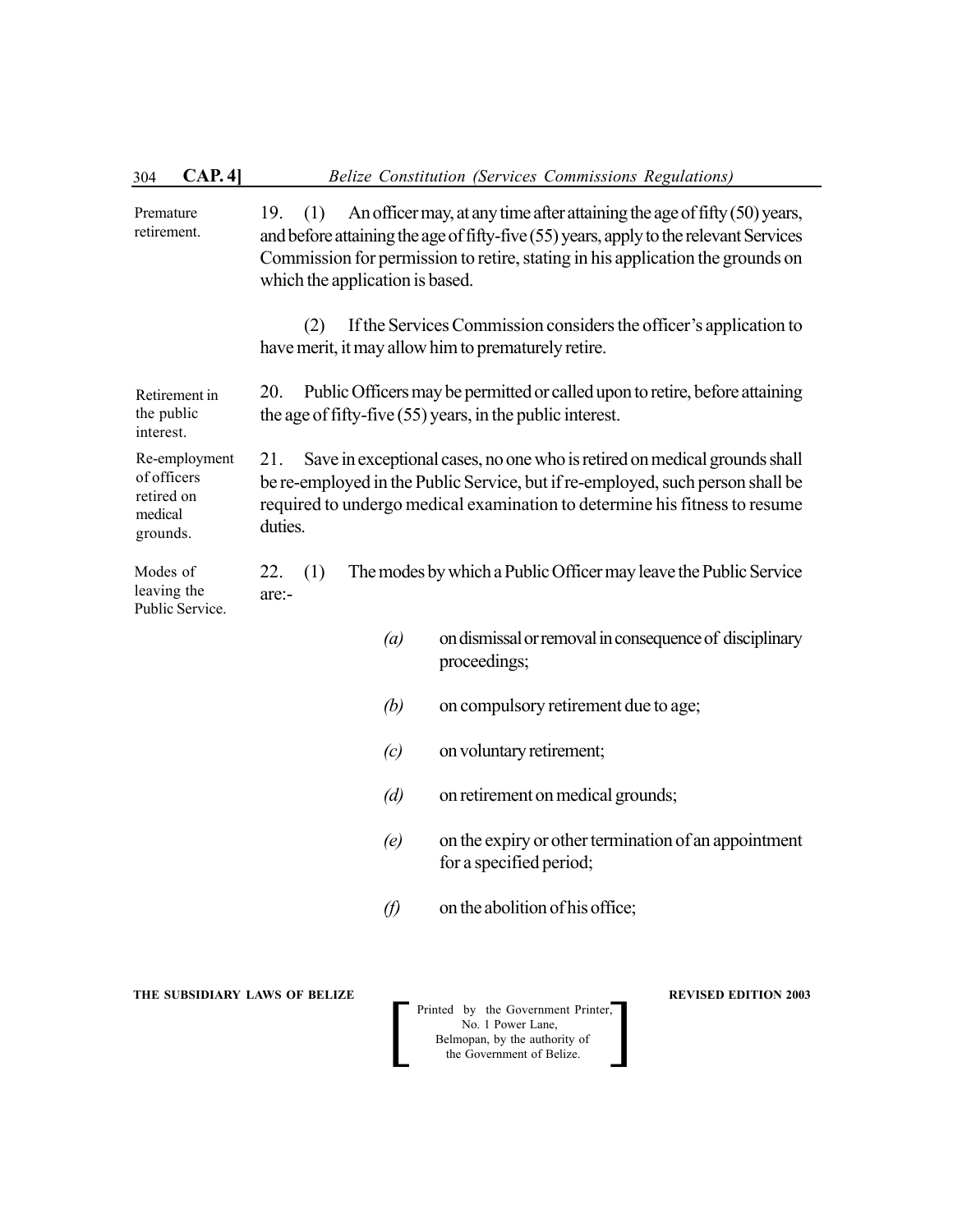- *(g)* in the case of a Public Officer on probation, on the termination of his appointment;
- *(h)* on compulsory retirement for the purpose of facilitating improvement in the organization of his Ministry or Department; or
- *(i)* on abandonment of office;
- *(j)* on dismissal on security grounds.

(2) Notwithstanding anything contained in these Regulations, where a Public Officer is dismissed on the ground specified in paragraph *(j)* of regulation (1), it shall not be necessary for the Commission to disclose to such officer the details of his dismissal if the Commission, on the advice of the relevant Ministry or Department, is satisfied that it would not be in the public interest so to do.

#### **PART IV DISCIPLINE OF PUBLIC OFFICERS**

23. (1) The power to discipline Public Officers is vested in each of the Services Commission seised with the matter; provided that where there is a law which provides the necessary means of dealing with disciplinary offences in the case of any member of the Public Service, proceedings shall be taken under such law. In all other cases the Services Commission shall deal with cases of discipline at its discretion.

Authority to discipline Public Officers.

(2) An officer aggrieved by a decision of a Services Commission may apply in writing to the relevant Services Commission for a review of the Services Commission's decision, within twenty-one days of the notification of such decision, stating in his application the grounds on which the review should be made.

**THE SUBSIDIARY LAWS OF BELIZE REVISED EDITION 2003** 

Printed by the Government Printer, No. 1 Power Lane, Belmopan, by the authority of Printed by the Government Printer,<br>
No. 1 Power Lane,<br>
Belmopan, by the authority of<br>
the Government of Belize.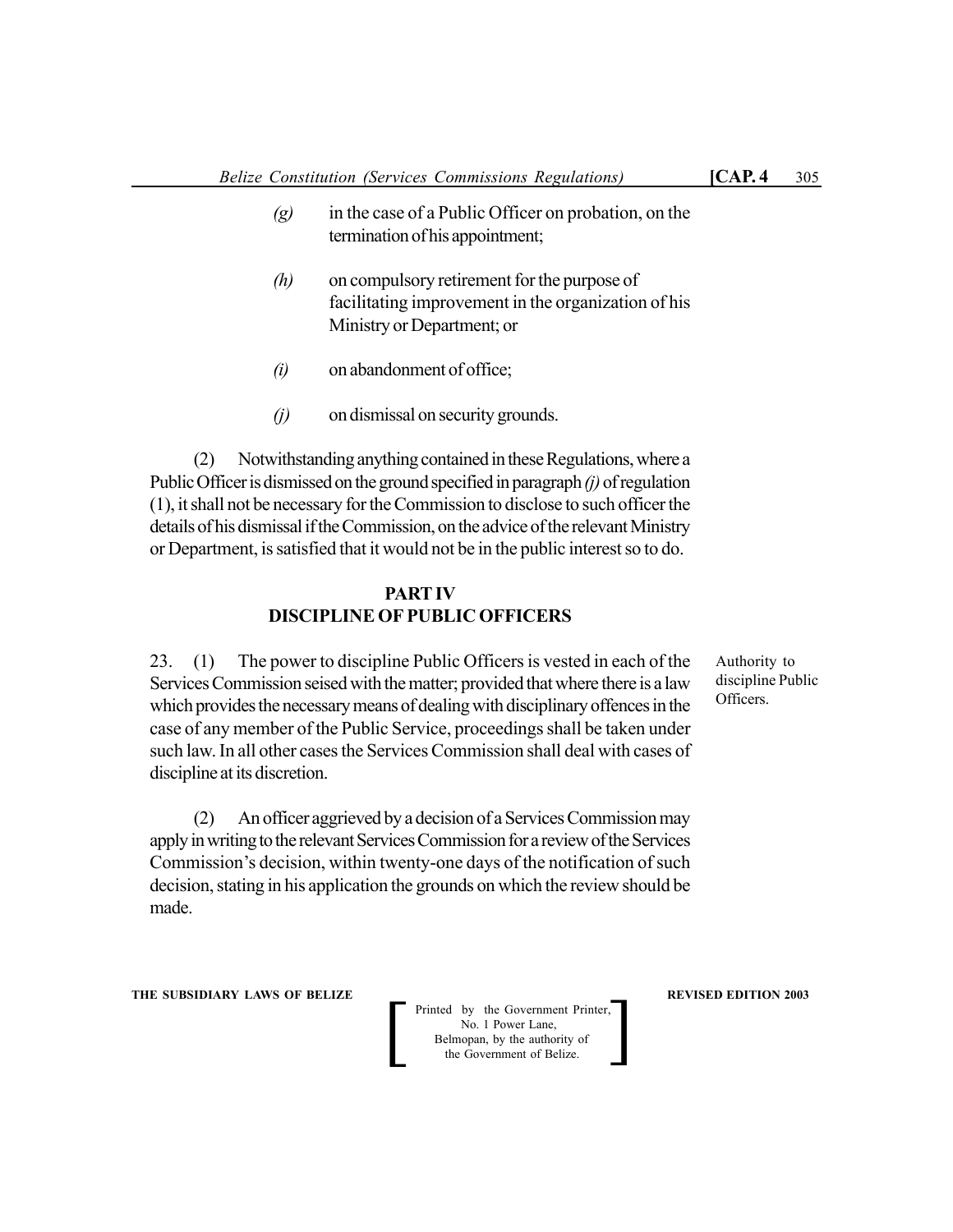| CAP.4]<br>306                                                                                                  | Belize Constitution (Services Commissions Regulations)                                                                                                                                                                                                                                                            |
|----------------------------------------------------------------------------------------------------------------|-------------------------------------------------------------------------------------------------------------------------------------------------------------------------------------------------------------------------------------------------------------------------------------------------------------------|
| Appeal against<br>decision of<br><b>Public Services</b><br>Commission lie<br>to Belize<br>Advisory<br>Council. | Appeals against the decision of a Services Commission to remove<br>(3)<br>a Public Officer from office or to exercise disciplinary control over a Public<br>Officer shall lie to the Belize Advisory Council.                                                                                                     |
| Post of Officer<br>appealing not to<br>be filled.                                                              | The post occupied by a Public Officer who has filed an appeal to<br>(4)<br>the Belize Advisory Council against a decision of a Services Commission shall<br>not be substantively filled while the appeal is in progress.                                                                                          |
| Delegation of<br>power to Chief<br>Executive<br>Officers.<br>S. I. 84/1992.                                    | The power to discipline persons appointed to the post of Office<br>24.<br>(1)<br>Assistant and to discipline Public Officers in respect of abuse of Government<br>vehicles is delegated to Chief Executive Officers pursuant to the provisions of<br>the Public Services Commission (Delegation of Powers) Order. |
|                                                                                                                | The Chief Executive Officer may exercise disciplinary control over<br>(2)<br>all officers in his Ministry in respect of any matter connected with the unauthorized<br>use and abuse of Government vehicles and may, where the complaint of such<br>abuse if proved:-                                              |
|                                                                                                                | levy a fine by a deduction from salary to recover cost<br>$\left(a\right)$<br>of damage, gasoline, wear and tear and other expenses<br>arising from such abuse; or                                                                                                                                                |
|                                                                                                                | (b)<br>administer an oral or written reprimand.                                                                                                                                                                                                                                                                   |
|                                                                                                                | In any case where the Chief Executive Officer considers that a<br>(3)<br>more severe punishment is justified than he is authorized to impose under<br>subregulation (2) above, he shall refer such case to the relevant Services<br>Commission with his recommendations thereon.                                  |
| Appeal to Public<br>Services<br>Commission.                                                                    | An officer against whom disciplinary action is taken by the Chief Executive<br>25.<br>Officer in exercise of the powers under Regulation 24 (2) may request the                                                                                                                                                   |
| THE SUBSIDIARY LAWS OF BELIZE                                                                                  | <b>REVISED EDITION 2003</b><br>Printed by the Government Printer,<br>No. 1 Power Lane,<br>Belmopan, by the authority of<br>the Government of Belize.                                                                                                                                                              |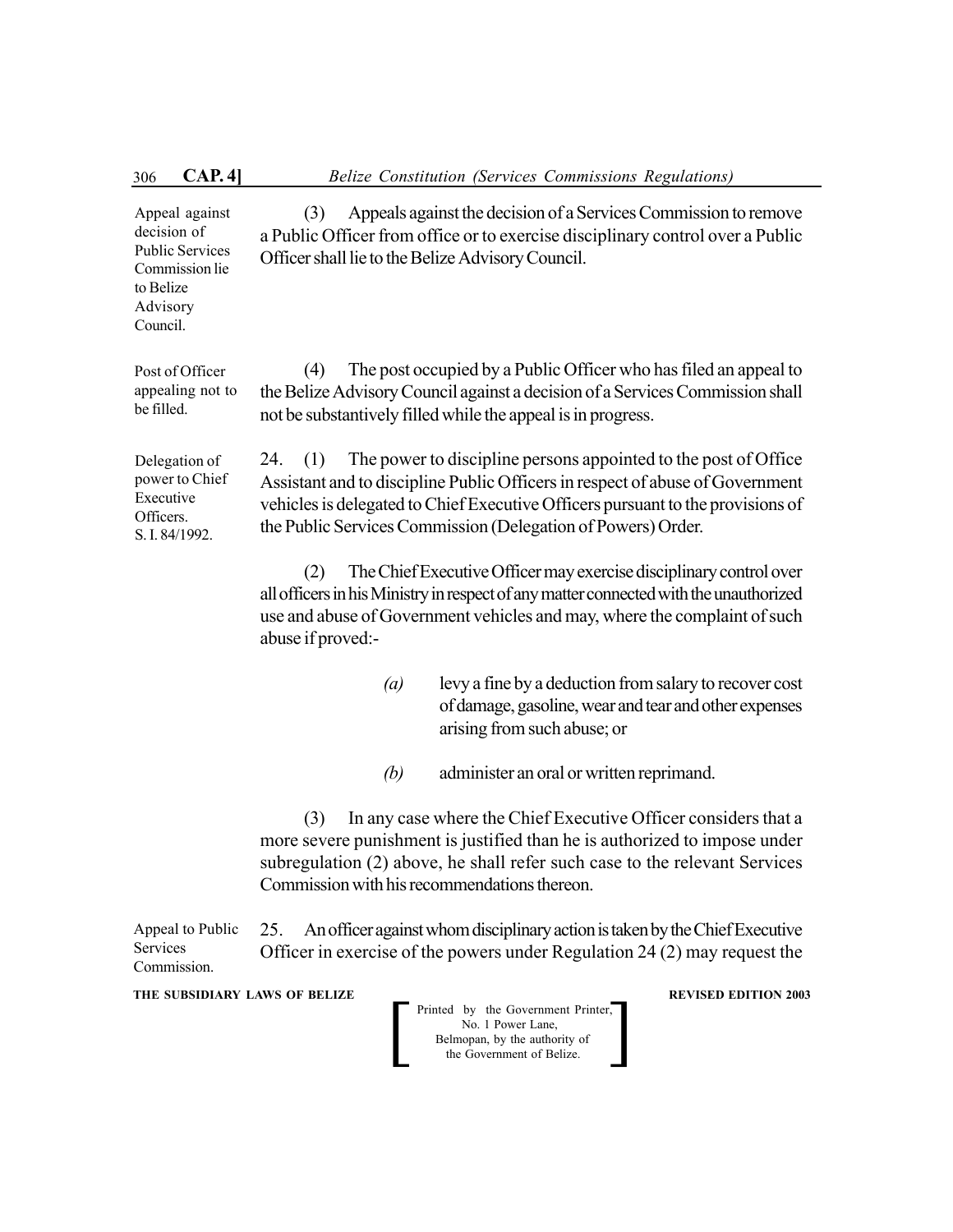Services Commission to review any decision taken by the Chief Executive Officer under that Regulation within twenty-one days of the date of the decision.

- 26. A Public Officer who, without reasonable excuse, does an act which:
	- *(a)* amounts to failure to perform in a proper manner any duty assigned to him, including discourtesy to members of the public;
	- *(b)* contravenes any of the provisions of these Regulations, the Public Service Regulations or any other Regulations for the time being governing the conduct of Public Officers; or
	- *(c)* is prejudicial to the efficient conduct of the Public Service or tends to bring the Public Service into disrepute,

is liable to disciplinary proceedings for that misconduct in accordance with the provisions of these Regulations.

27. (1) An officer whose appointment has been confirmed may be dismissed at any time on the grounds of misconduct, insubordination or gross inefficiency at work.

(2) An officer who is dismissed shall be entitled to payment of salary *in lieu* of all vacation leave accrued to him.

(3) An officer who is dismissed forfeits all claims to retirement benefits.

28. (1) If, after oral warning by Head of Department or Chief Executive Officer of inefficiency or misconduct, an officer's work or conduct does not improve, he shall be warned in writing and required to acknowledge receipt of such warning in writing. In aggravated cases, a copy of the correspondence

**THE SUBSIDIARY LAWS OF BELIZE REVISED EDITION 2003** 

 Printed by the Government Printer, No. 1 Power Lane, Belmopan, by the authority of Printed by the Government Printer,<br>
No. 1 Power Lane,<br>
Belmopan, by the authority of<br>
the Government of Belize. Conditions for disciplinary action.

Dismissal for misconduct, insubordination or gross inefficiency.

Inefficiency and minor misconduct, procedures to be followed.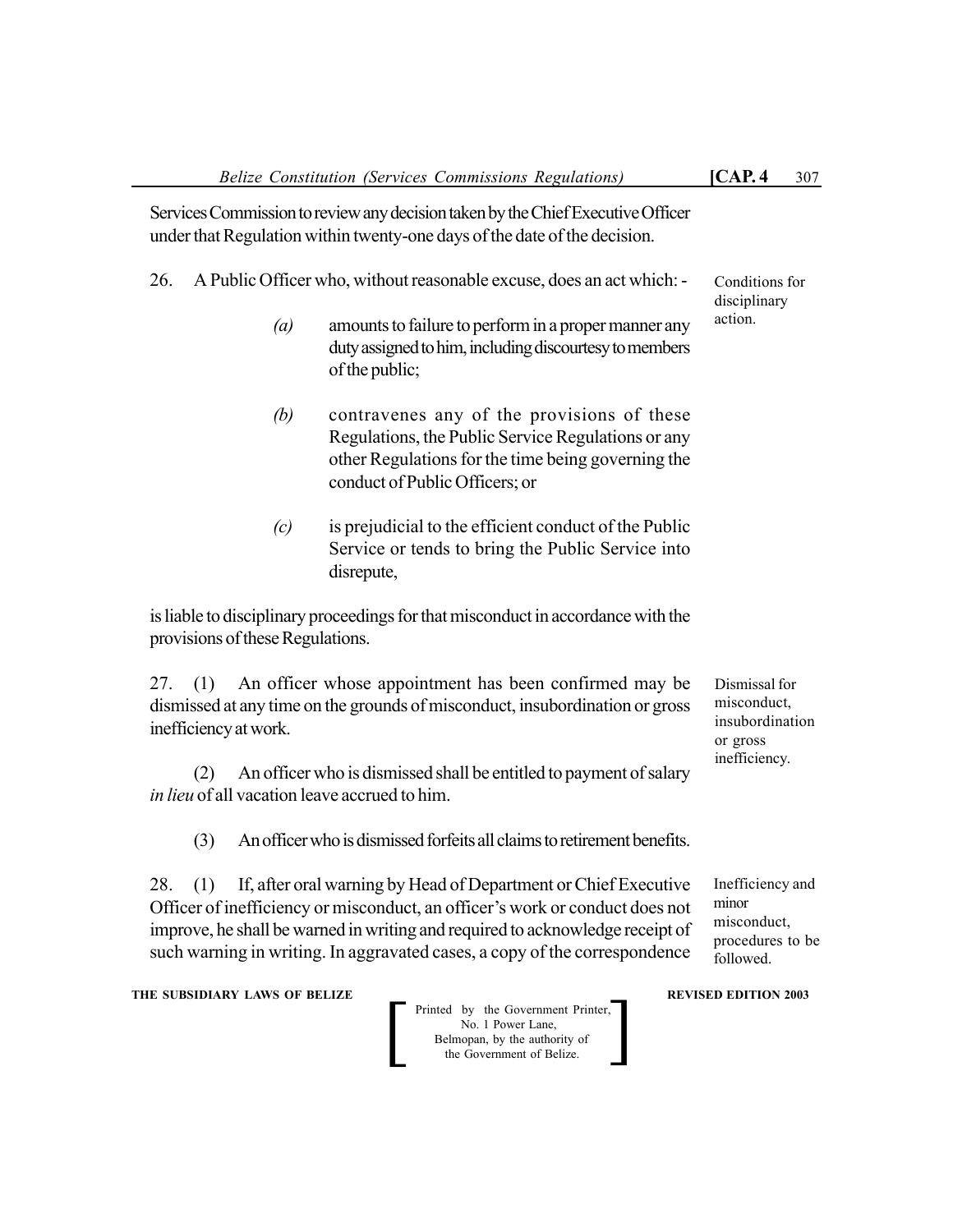shall be sent to the Office of the Services Commission.

(2) Where disciplinary action is recommended for minor misconduct, the following procedures apply:-

- *(a)* the officer shall be notified in writing of the grounds upon which it is recommended that he be disciplined, and he shall be given full opportunity of exculpating himself; and
- *(b)* the Head of Department shall forward to the Services Commission a copy of the allegation and the officer's explanation together with the Head of Department's report on the matter and such other reports as he considers relevant to the matter.

(3) If the relevant Services Commission is satisfied that grounds for disciplinary action exists, it may institute disciplinary proceedings.

(4) On the conclusion of the disciplinary proceedings referred to in subregulation (3), if the Services Commission is of the opinion that:-

- *(a)* the officer should be exonerated, it shall exonerate the officer and dismiss the case;
- *(b)* the allegation is proved it shall impose such penalty upon the officer as it thinks fit, such as a caution, reprimand, fine or demotion.

29. (1) In cases of serious inefficiency or misconduct for which dismissal or retirement may be considered the appropriate penalty, the following procedures apply:- Proceedings in serious misconduct cases.

*(a)* the officer shall be notified in writing of the grounds

**THE SUBSIDIARY LAWS OF BELIZE REVISED EDITION 2003** 

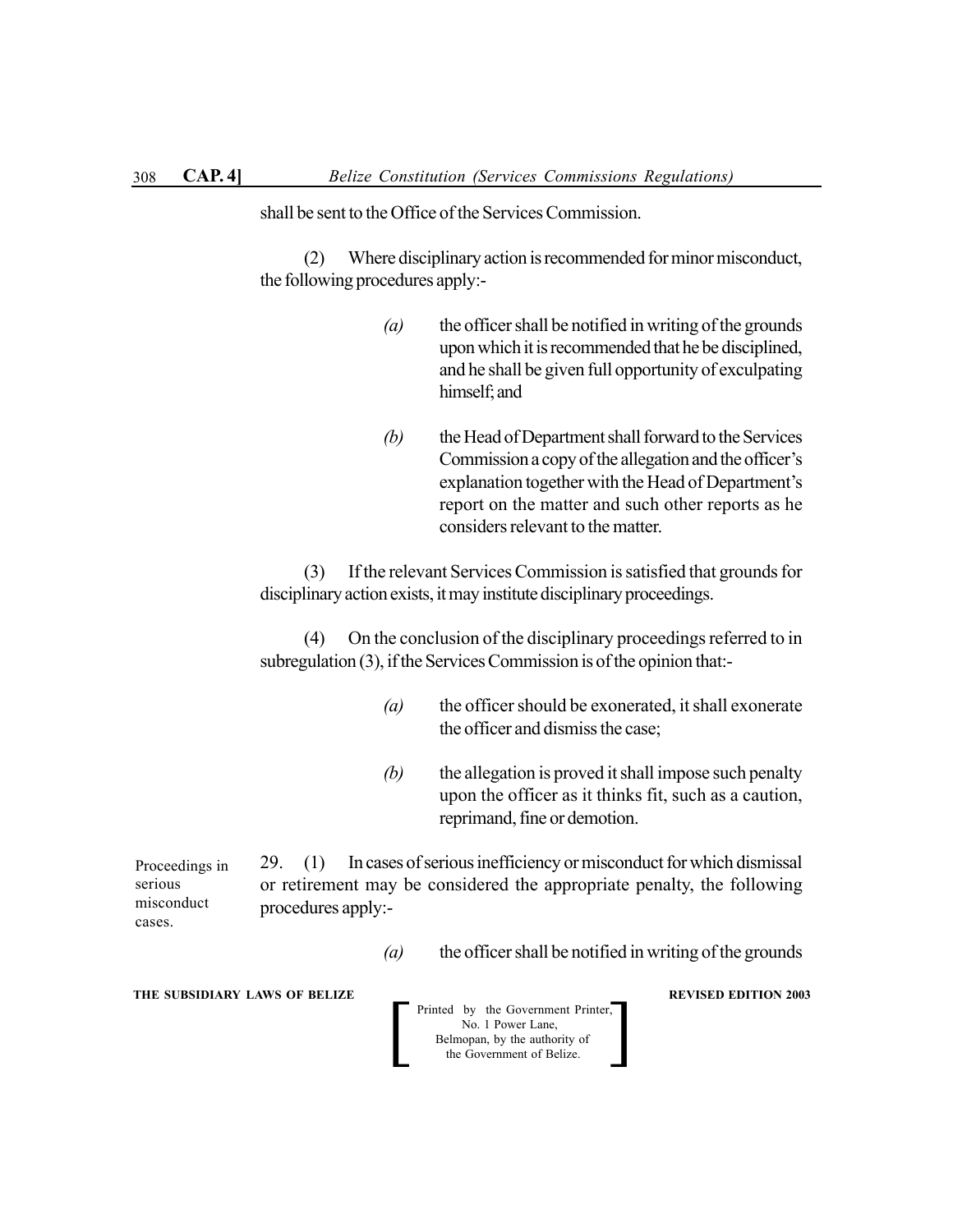upon which it is intended to dismiss him and he shall be given full opportunity of exculpating himself;

- *(b)* the Head of Department shall forward to the relevant Services Commission a copy of the allegation and the officer's explanation together with the Head of Department's own report on the matter and such other reports as the Head of Department considers relevant to the matter;
- *(c)* where the officer fails to respond or acts in such a manner as to obstruct the matter, the Head of Department may advise the Services Commission accordingly in his report;
- *(d)* upon receipt of the report, the Services Commission may cause further investigation to be made into the matter with the aid of the Head of Department or such other person as the Services Commission may appoint;
- *(e)* if the Services Commission is satisfied that sufficient investigation has already taken place, it may institute disciplinary proceedings;
- *(f)* the officer may, if he wishes, request that he appears before and be heard by the Services Commission with or without a Union representative, an attorneyat-law or some other person to assist him at the hearing, and such request shall be granted;
- *(g)* if any witnesses are called to give evidence, the officer, his union representative, attorney-at-law or such other person shall be entitled to be present and to put

**THE SUBSIDIARY LAWS OF BELIZE REVISED EDITION 2003** 

 Printed by the Government Printer, No. 1 Power Lane, Belmopan, by the authority of Printed by the Government Printer,<br>
No. 1 Power Lane,<br>
Belmopan, by the authority of<br>
the Government of Belize.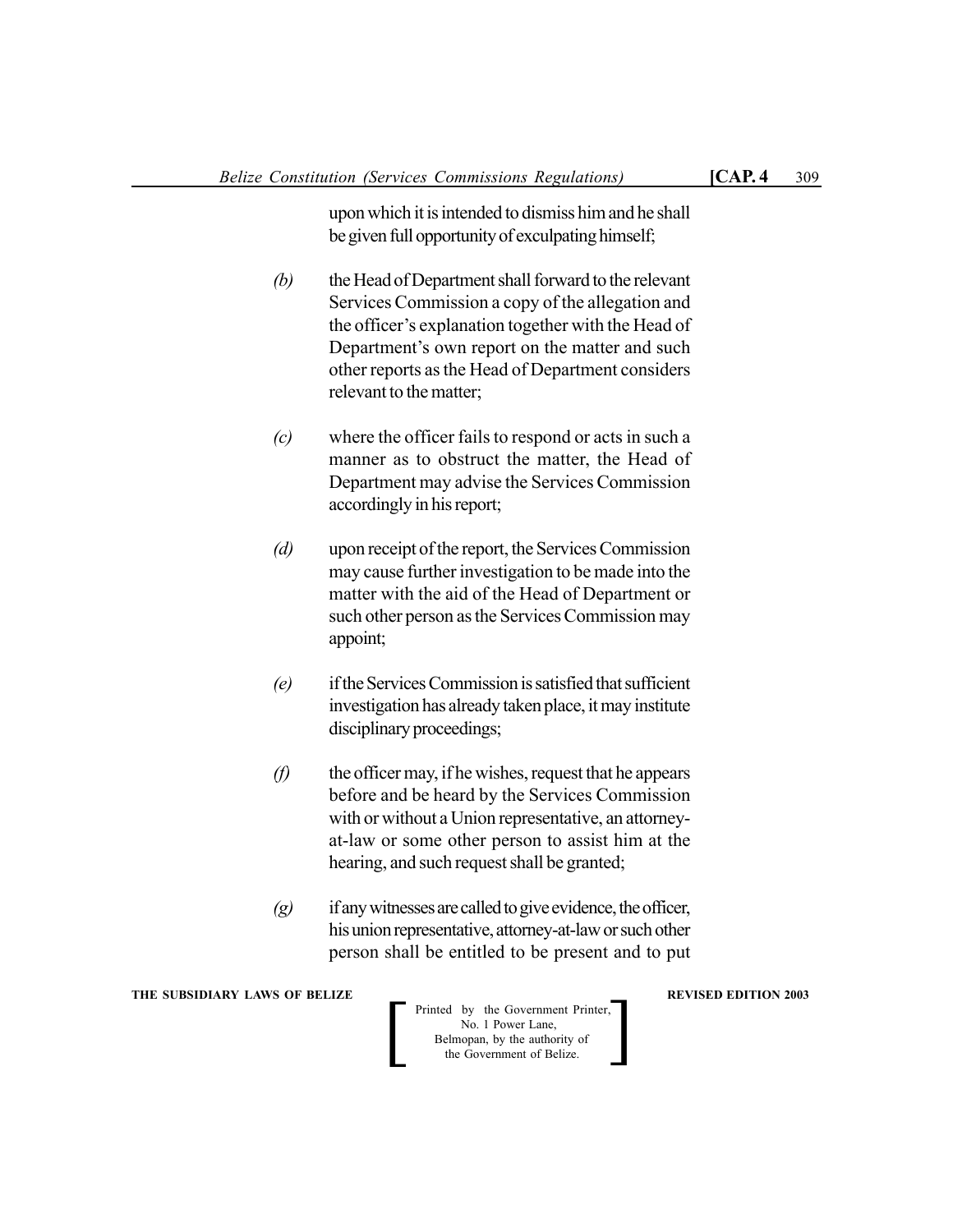questions to the witnesses;

*(h)* no documentary evidence shall be used against the officer unless he has previously been supplied with a copy thereof or given access thereto.

(2) If, on the conclusion of the disciplinary proceedings, the Services Commission is of the opinion that:-

- *(a)* the officer should be exonerated, it shall exonerate the officer and dismiss the case;
- *(b)* the officer should be dismissed or retired, it shall dismiss or retire the officer; or
- *(c)* some lesser penalty other than the penalties referred to in paragraph *(b)* should be imposed on the officer, the Services Commission may impose such lesser penalty, such a caution, reprimand, fine or demotion.

30. The standard of proof in disciplinary proceedings under these Regulations shall be on a balance of probabilities. Standard of proof.

Commission not bound by rules of evidence.

Commission to proceed with hearing in absence of officer.

31. In disciplinary proceedings or other deliberations, each Services Commission may inform itself in such manner as it thinks fit, without regard to the rules of evidence or to other legal technicalities and form.

32. (1) If without good reason, the officer against whom disciplinary proceedings have been instituted does not attend the hearing, the relevant Services Commission may proceed and conclude the matter in his absence.

(2) Where good reason is given the Services Commission on behalf of the officer as to why he is unable to attend the hearing, the Services Commission may postpone the matter but not to the extent that quick and effective discipline

**THE SUBSIDIARY LAWS OF BELIZE REVISED EDITION 2003** 

Printed by the Government Printer,<br>
No. 1 Power Lane,<br>
Belmopan, by the authority of<br>
the Government of Belize. No. 1 Power Lane, Belmopan, by the authority of<br>the Government of Belize.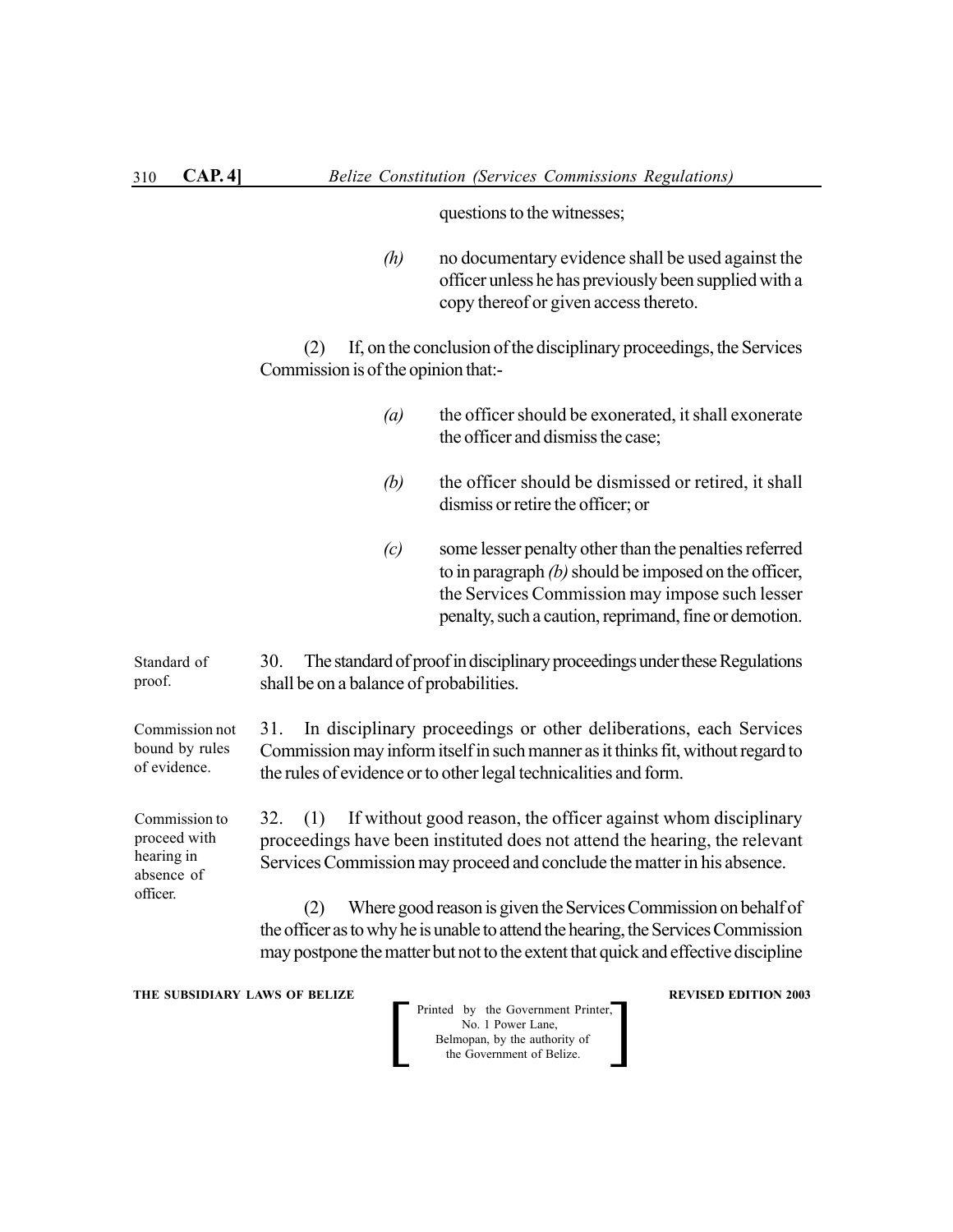is prejudiced.

(3) For the purposes of this Regulation, the fact that an officer was in prison during the course of the disciplinary proceedings does not amount to good reason.

33. In any disciplinary proceedings, a record of proceedings shall be made which shall contain statements of evidence, the findings of the Services Commission, together with reasons for the finding and the penalty imposed.

34. The Services Commission shall, as soon as possible, inform the officer in writing of its findings, the penalty imposed on him, of his right to appeal the determination of the Services Commission to the Belize Advisory Council and of the time required for making such application.

35. Where the officer lodges an appeal with the Belize Advisory Council within the specified period, the penalty shall take effect pending the determination of the appeal by the Belize Advisory Council.

36. If the disciplinary proceedings disclose grounds for so doing, the Services Commission may require the officer to retire in the public interest.

37. (1) Where the Services Commission is informed of an alleged act of misconduct by an officer and the Services Commission is of the reasonable opinion that the public interest or the reputation of the Service requires it, the Services Commission may suspend the officer from duty by notice in writing until further notice.

(2) The effective date of suspension is the date specified in the notice.

(3) An officer who is suspended shall cease to report for the duties of his office immediately on receipt of the notice.

**THE SUBSIDIARY LAWS OF BELIZE REVISED EDITION 2003** 

Printed by the Government Printer, No. 1 Power Lane, Belmopan, by the authority of<br>the Government of Belize. Printed by the Government Printer,<br>
No. 1 Power Lane,<br>
Belmopan, by the authority of<br>
the Government of Belize. Record of disciplinary proceeding to be prepared.

Officer to be informed of right of appeal.

Effect of appeal on operation of penalty.

Retirement in the Public Interest.

Suspension.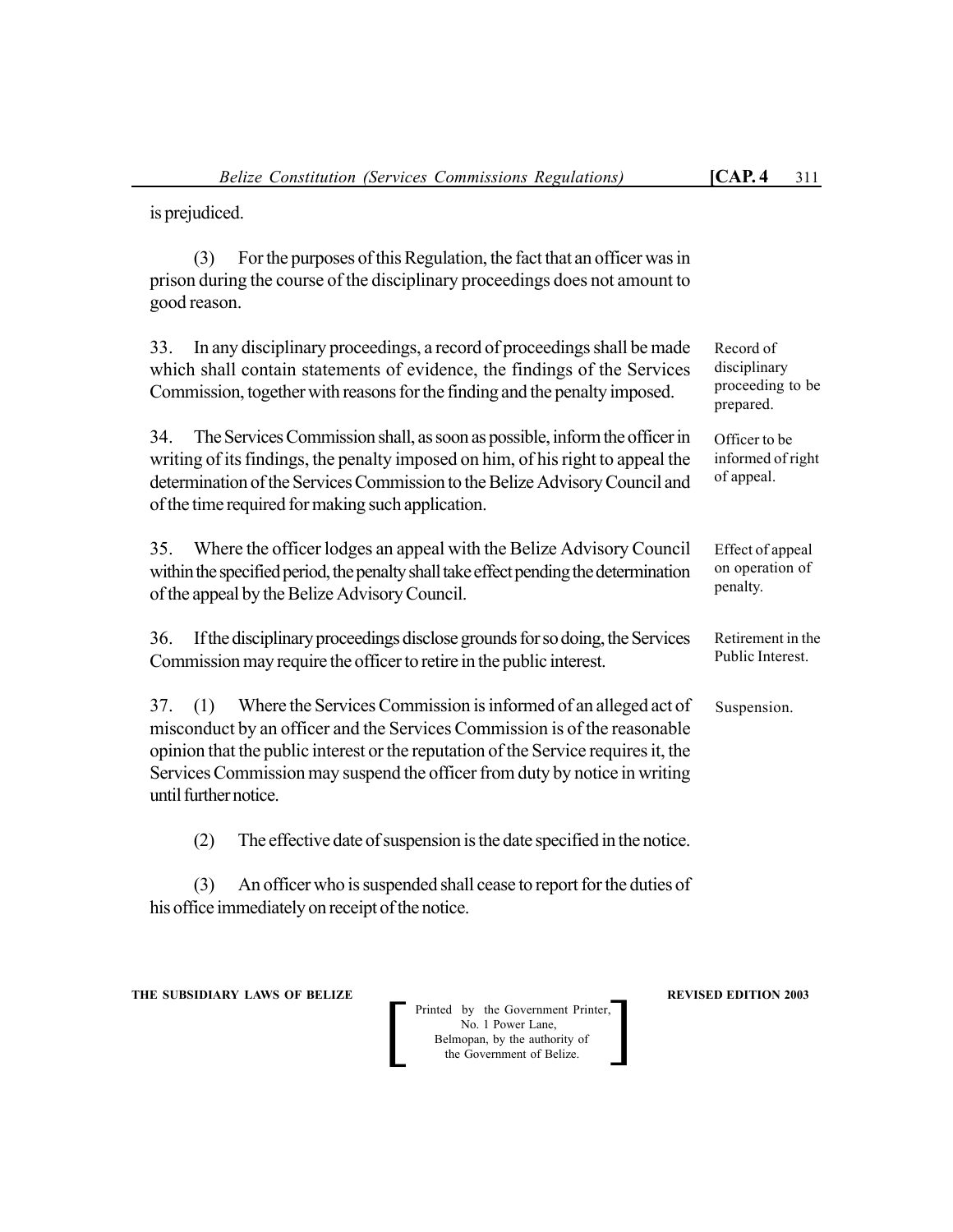(4) The Services Commission shall review the alleged act of misconduct resulting in the suspension and may institute disciplinary proceedings accordingly.

(5) An officer who is suspended from duty shall, make himself available to the Services Commission until the conclusion of the matter.

(6) Subject to subregulation (8), where disciplinary proceedings are not instituted within sixty (60) days of the date of suspension, the officer shall resume duty and the suspension shall be set aside and the officer shall be treated for all intents and purposes as if the suspension had never occurred.

(7) Where the Services Commission believes the circumstances warrant an extension of time, the period referred to in (6) above may be extended by the officer concerned in order to conclude the matter as a matter o urgency.

(8) Where the Services Commission extends the suspension of an officer, it shall advise the officer in writing, in the notice referred to in subregulation (7), of its reasons.

38. (1) The Services Commission may institute disciplinary proceedings against an officer who has been criminally charged.

(2) Disciplinary proceedings may be instituted under subregulation (1) notwithstanding that the officer has appealed a conviction arising out of the criminal proceedings.

39. Disciplinary proceedings may be instituted by the Services Commission where an officer's conduct is the subject of:-

- *(a)* an investigation by the Police; or
- *(b)* criminal proceedings in any court.

**THE SUBSIDIARY LAWS OF BELIZE REVISED EDITION 2003** 

Printed by the Government Printer,<br>
No. 1 Power Lane,<br>
Belmopan, by the authority of<br>
the Government of Belize. No. 1 Power Lane, Belmopan, by the authority of

Disciplinary proceedings against an officer who has been criminally charged.

**Disciplinary** proceedings during criminal investigations or pending criminal proceedings.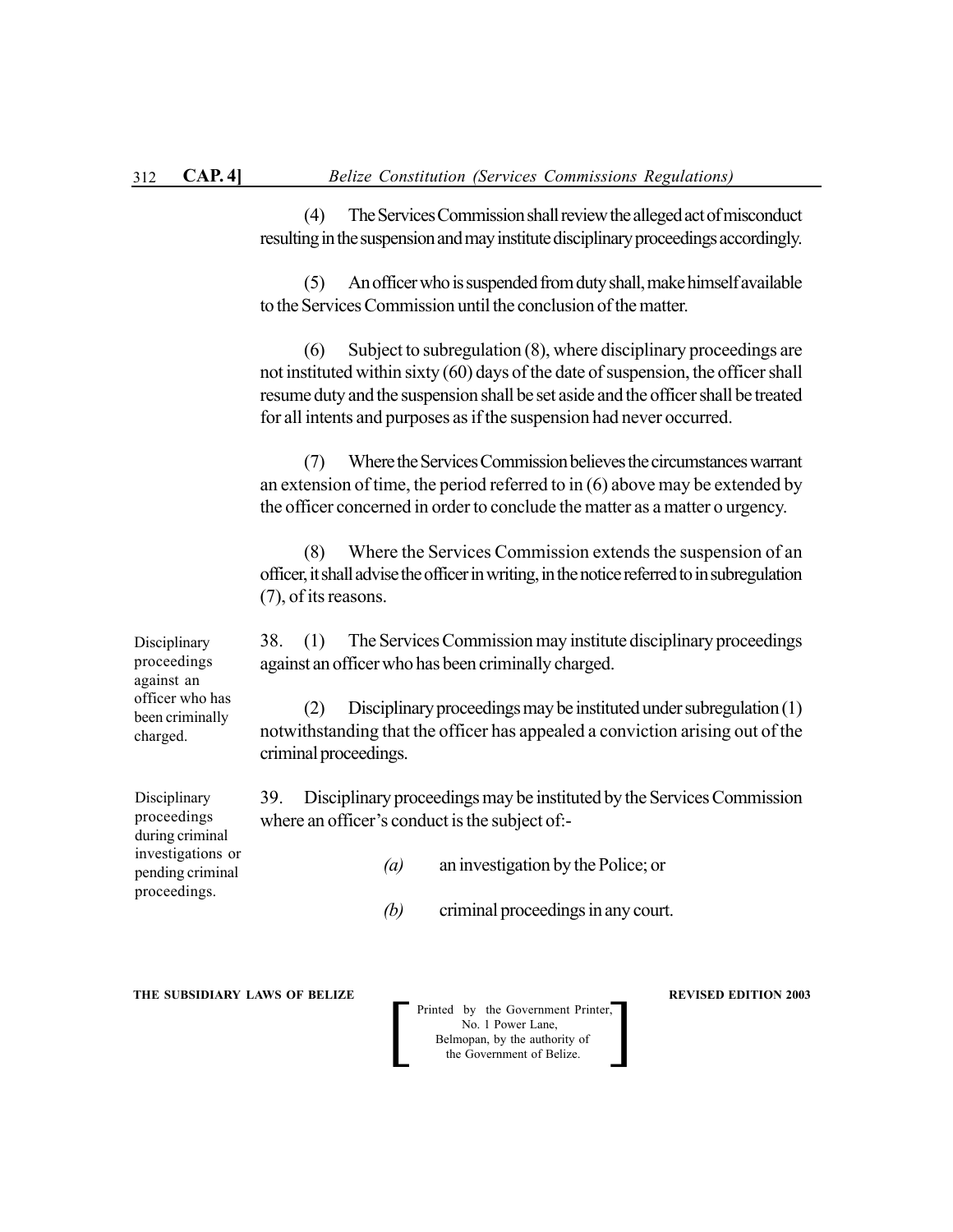| Belize Constitution (Services Commissions Regulations)                                                                                                                                                                                                                                                                                            | [CAP.4]<br>313                                                                            |  |  |  |
|---------------------------------------------------------------------------------------------------------------------------------------------------------------------------------------------------------------------------------------------------------------------------------------------------------------------------------------------------|-------------------------------------------------------------------------------------------|--|--|--|
| An officer who is acquitted of a criminal charge in any court is not<br>40.<br>precluded from having proceedings instituted against him under these Regulations<br>in respect of an alleged act of misconduct arising out of that criminal charge.                                                                                                | Disciplinary<br>proceedings<br>arising out of<br>acquittal of<br>criminal<br>proceedings. |  |  |  |
| Where an officer pleads guilty to a criminal charge, or a criminal<br>41.<br>(1)<br>charge is proved against an officer, no disciplinary proceedings are necessary<br>before dismissal is effected. The Services Commission shall consider the court's<br>findings and request the officer to show cause as to why he should not be<br>dismissed. | Dismissal upon<br>return of guilty<br>verdict in<br>criminal charge.                      |  |  |  |
| The Services Commission, after hearing the officer, may either<br>(2)<br>dismiss the officer or impose such penalty as it sees fit.                                                                                                                                                                                                               |                                                                                           |  |  |  |
| An officer who, while on secondment, is alleged by the receiving<br>42.<br>(1)<br>organization to have committed an offence, shall be returned by the receiving<br>organization to his original Department and shall be suspended by the Services<br>Commission from duty pending an investigation into the case.                                 | Disciplinary<br>procedures for<br>officers on<br>secondment.                              |  |  |  |
| The Services Commission may proceed to institute disciplinary<br>(2)<br>proceedings against such officer in accordance with this Part.                                                                                                                                                                                                            |                                                                                           |  |  |  |
| <b>PART V</b><br><b>TRANSFERS</b>                                                                                                                                                                                                                                                                                                                 |                                                                                           |  |  |  |
| All Public Officers are subject to transfers.<br>43.                                                                                                                                                                                                                                                                                              | Transfers.                                                                                |  |  |  |
| The Services Commission shall approve all transfers in the Public<br>44.<br>(1)<br>Service except where it is otherwise stipulated in the Constitution or any<br>subsidiary legislation made thereunder.                                                                                                                                          | Authority to<br>transfer.                                                                 |  |  |  |
| In accordance with the provisions of the Public Services<br>(2)<br>Commission (Delegation of Power to Transfer) Order, 1994, the power to                                                                                                                                                                                                         | S. I. 83/1994.                                                                            |  |  |  |
| THE SUBSIDIARY LAWS OF BELIZE<br>Printed by the Government Printer,<br>No. 1 Power Lane,<br>Belmopan, by the authority of<br>the Government of Belize.                                                                                                                                                                                            | <b>REVISED EDITION 2003</b>                                                               |  |  |  |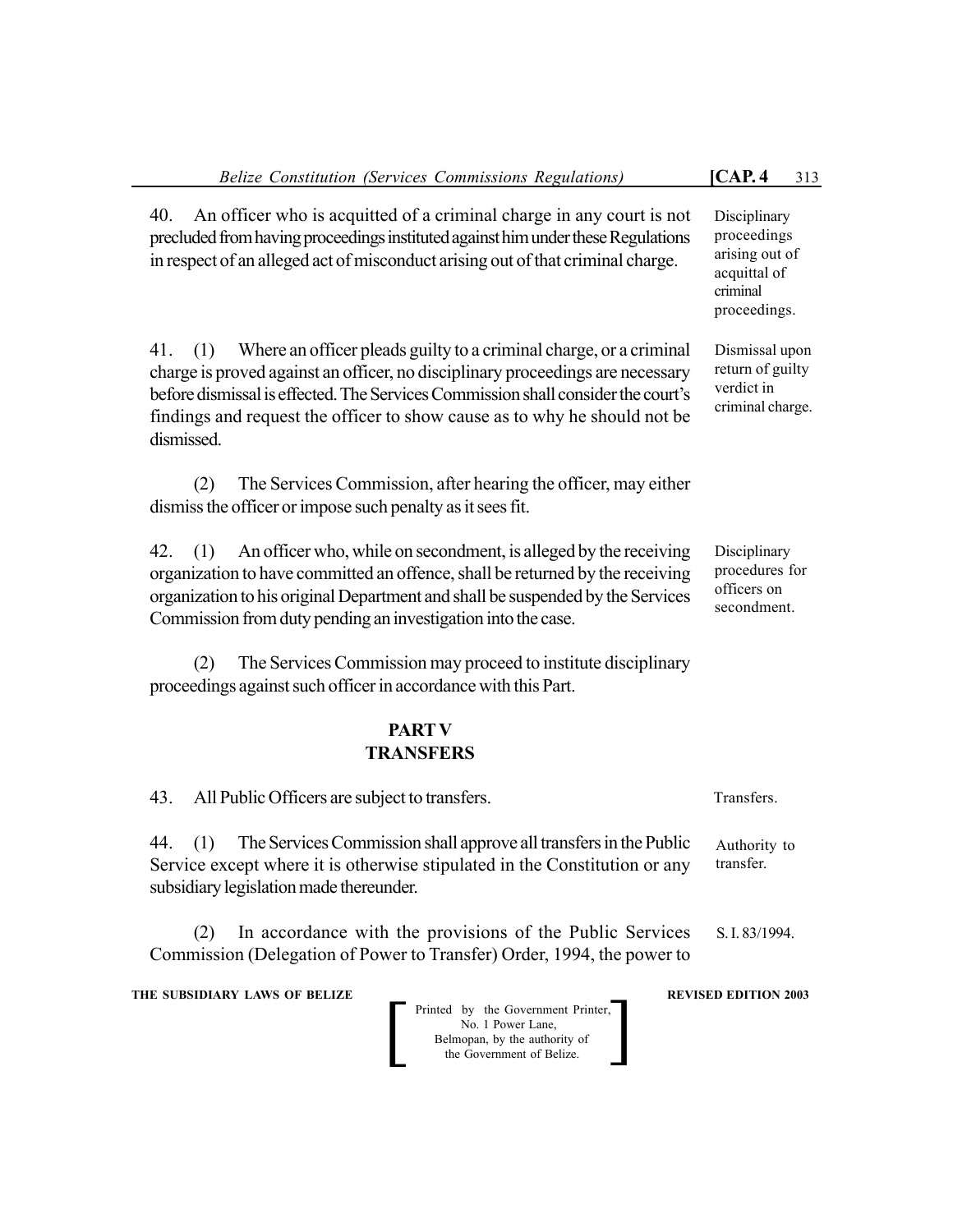transfer Public Officers within the clerical, secretarial, administrative and accounting grades is hereby delegated to the Chief Executive Officer, Ministry of the Public Service.

(3) In respect of the administrative and accounting grades, the Chief Executive Officer, Ministry of the Public Service shall exercise the said power to transfer after consultation with the Administrative and Accounts Posts Panel.

- (4) The power to transfer officers within a Ministry is hereby delegated to Chief Executive Officers pursuant to the Public Services Commission (Directions in Writing Delegating Power to Chief Executive Officers to make Intra-Ministerial Transfers) Notice, 2000. G. 48/2000. N. 862/2000.
- 45. Any Public Officer aggrieved by the decision of the Chief Executive Officer, Ministry of the Public Service, or any other Chief Executive Officer, as the case may be, to transfer him, may request the relevant Services Commission to review the decision and the Services Commission may review and vary any such decision of the Chief Executive Officer. Right to appeal to Commission.
- 46. A Chief Executive Officer shall give a Public Officer notice of intention to transfer him between the months of January and March of each year. Notice of transfer.
- 47. (1) Transfers shall be effected during the months of July and August of each year to facilitate the smooth transfer of officers with children attending school during a current school year. Tour of duty.

(2) It is expected that the need rise. This should be the exception rather than the rule and sound reasons must be advanced in such cases.

48. A transfer in the Public Service shall normally be for a tour of two to three years. It shall not be less than two years unless the exigencies of the Service otherwise require. Duration of tour of duty after transfer.

**THE SUBSIDIARY LAWS OF BELIZE REVISED EDITION 2003** 

Printed by the Government Printer,<br>
No. 1 Power Lane,<br>
Belmopan, by the authority of<br>
the Government of Belize. No. 1 Power Lane, Belmopan, by the authority of<br>the Government of Belize.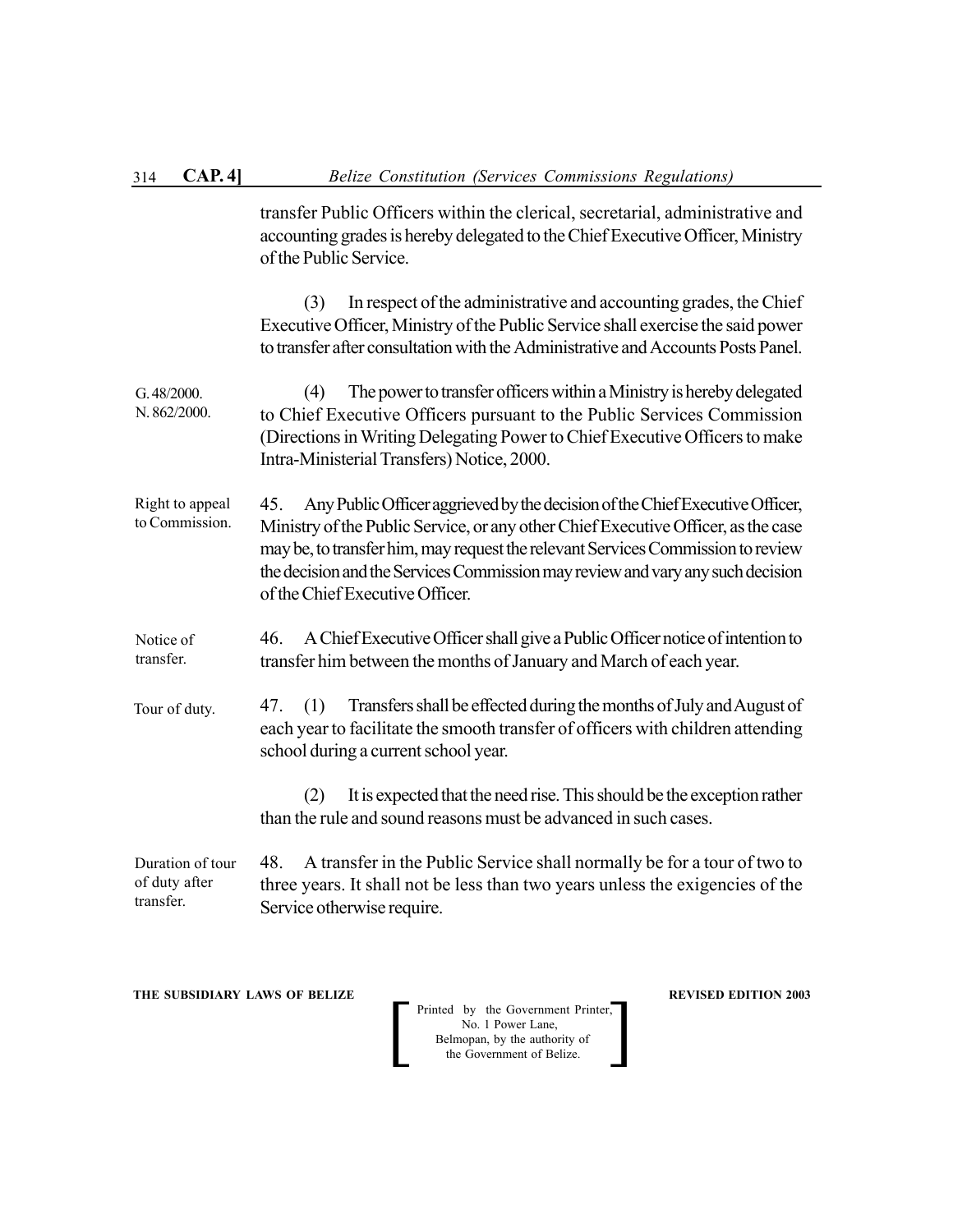49. Transfers are for the benefit of the Public Service, as well as Public Officers, and shall not be used as a punitive measure by Chief Executive Officers. All officers shall be transferred on a rotation basis to ensure equity and fairness.

# **PARTVI PENSIONS, GRATUITIES AND OTHER RETIREMENT BENEFITS**

50. All Public Officers, without exception, shall retire on reaching the compulsory retirement age of fifty-five (55).

51. (1) In cases of retirement on the grounds of ill-health the recommendation of a Medical Board appointed by the Director of Health Services comprising of not less than two Medical Officers (one of whom shall be a specialist) shall be submitted. The report shall state clearly that the officer is incapable by reason of an infirmity of mind or body of discharging the duties of his office efficiently and that such infirmity is likely to be permanent.

(2) If the relevant Services Commission is satisfied with the medical advice given it shall approve the retirement of the officer on medical grounds.

52. Pensions, gratuities and other retirement benefits of Public Officers shall be determined in accordance with the relevant provisions of the Pensions Act and Regulations made thereunder from time to time.

Transfers not to be used as a punitive measure.

Compulsory retirement.

Retirement on medical grounds.

Claims for pensions. CAP. 30.

Qualificatiion for pensions.

53. All claims to pensions, gratuities and other retirement benefits shall be made on the prescribed form and shall be submitted to the Accountant General's Office, as soon as the question of an officer's retirement has been settled. The form must be accompanied by the necessary supporting documents and must be certified by the officer's Head of Department to the effect that all the particulars contained therein are correct. The supporting documents shall consist of the following:-

*(a)* birth certificate;

**THE SUBSIDIARY LAWS OF BELIZE REVISED EDITION 2003** 

Printed by the Government Printer, No. 1 Power Lane, Belmopan, by the authority of Printed by the Government Printer,<br>
No. 1 Power Lane,<br>
Belmopan, by the authority of<br>
the Government of Belize.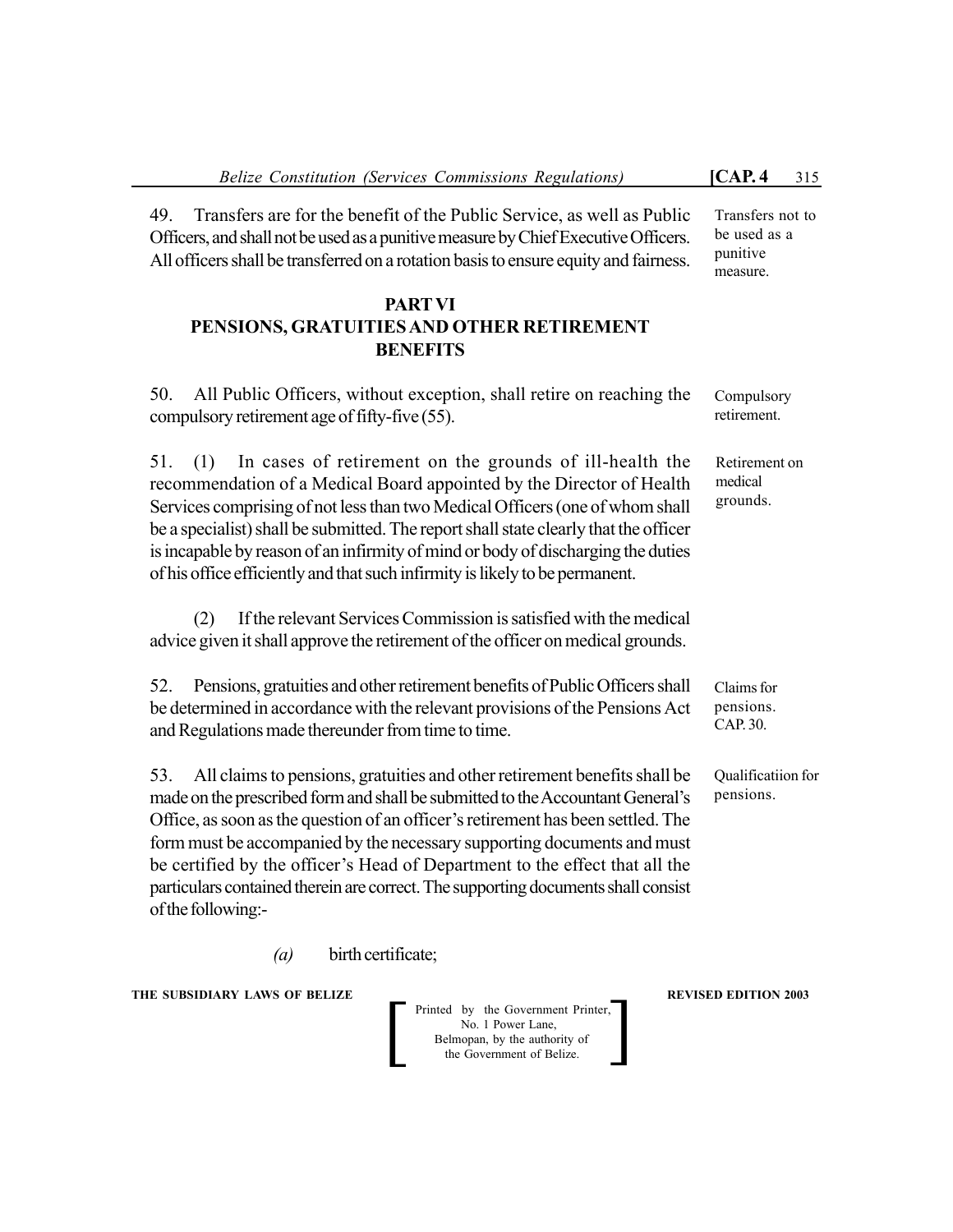*(b)* pension form completed and signed by the Head of Department; *(c)* statutory declaration, where there are discrepancies in the birth certificate or where the birth certificate is not available; *(d)* the officer's election to receive either a full pension or a reduced pension and gratuity; and *(e)* a statement of the officer's indebtedness, if any, to Government. 54. If there is any doubt on any point which is likely to affect the computation and award of an officer's retirement benefits, the Chief Executive Officer, Ministry of the Public Service, shall be consulted as early as possible with a view to ensuring the correctness of the particulars raising the doubt, prior to submission. 55. In cases where it is not possible to locate the necessary records in relation to an officer's service, statutory declarations attesting to such service, shall be submitted by three reliable and responsible persons who know the career history of the officer in the Public Service. The status of the declarant shall be stated and he should also be able to give the source of his knowledge of the facts contained in the declaration. 56. The legal personal representative or beneficiary of an officer who dies while in the service of the Government shall be entitled to a death-in-harness gratuity in accordance with the Pensions Act. 57. In cases where an officer has rendered unbroken service under one or more employing bodies (e.g., Government, Primary Schools or a Statutory Board) a detailed statement of his service with each employing body shall be forwarded to the Director, who shall forward the request to the Doubt regarding computation of officer's retiring benefits. Statutory declaration as to officer's service. Death-inharness gratuity. CAP. 30. Requirement as to other pensionable service.

**THE SUBSIDIARY LAWS OF BELIZE REVISED EDITION 2003** 

Printed by the Government Printer,<br>
No. 1 Power Lane,<br>
Belmopan, by the authority of<br>
the Government of Belize. No. 1 Power Lane, Belmopan, by the authority of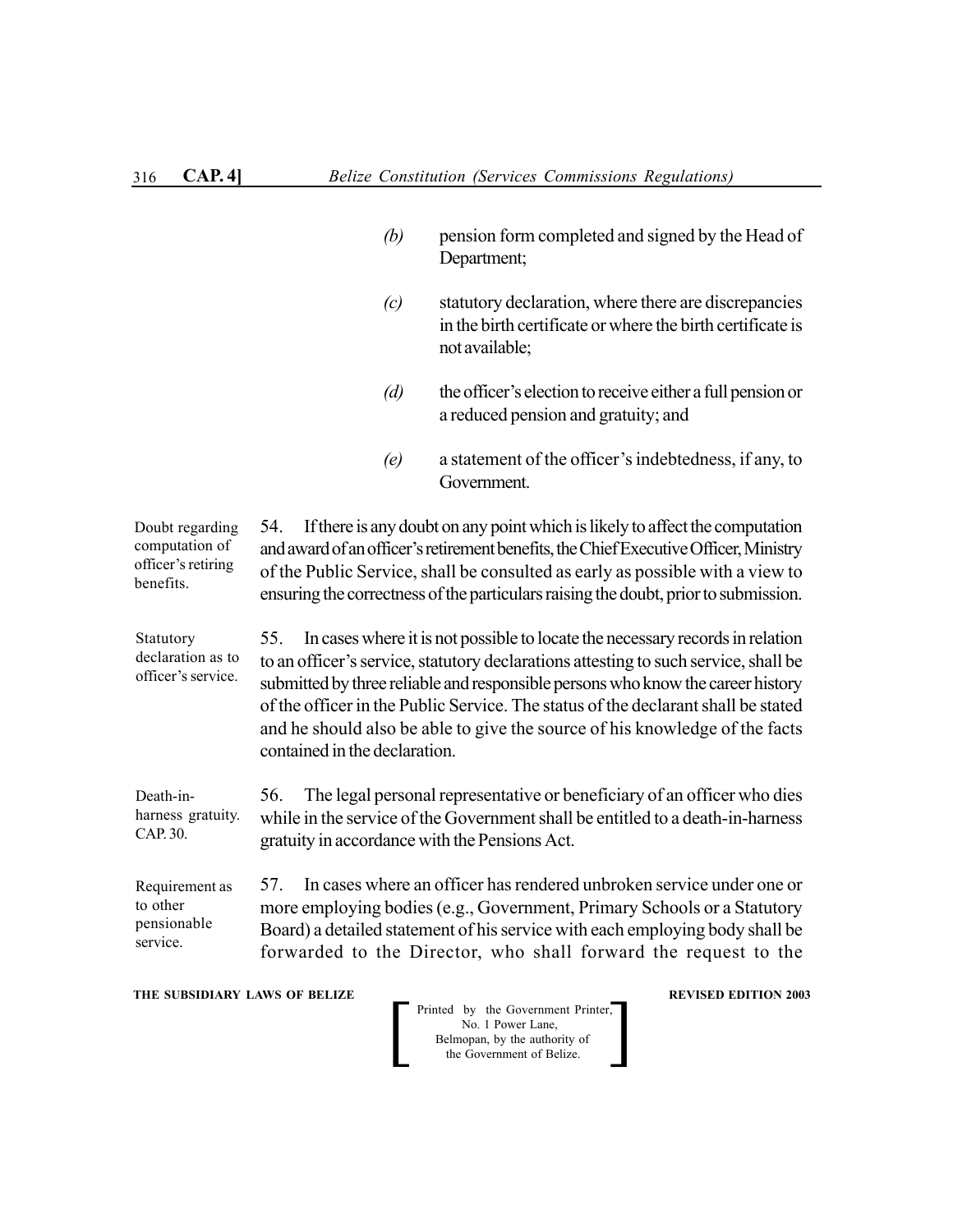Claims under the Widows and Children's Pensions Act. CAP. 32.

Governor-General with the advice of the Services Commission for the approval of this service to be continuous for pension purposes.

58. (1) On the death of an officer who contributed to the Widows and Children's Pension Fund, pension shall be paid to the wife, children under sixteen years of age, and children over sixteen years of age pursuing full time education.

(2) Officers shall submit certified copies of their marriage certificates and the birth certificates of their children to the Accountant General's Office as soon as possible after employment, so that their details are recorded by that office. This will facilitate early payment of benefits in the event of death.

59. Resignation gratuities shall be granted in accordance with section 7 of the Pensions Act, and any Regulations which may from time to time be made thereunder. Resignation gratuities. CAP. 30.

60. These Regulations shall come into force on the 15th day of November, 2001. Commencement.

**MADE** by the Governor-General this 15th day of November, 2001.

**(COLVILLE N. YOUNG)** *Governor-General*

 $\mathcal{L}_\text{max}$ 

**THE SUBSIDIARY LAWS OF BELIZE REVISED EDITION 2003** 

Printed by the Government Printer, No. 1 Power Lane, Belmopan, by the authority of<br>the Government of Belize. Printed by the Government Printer,<br>
No. 1 Power Lane,<br>
Belmopan, by the authority of<br>
the Government of Belize.